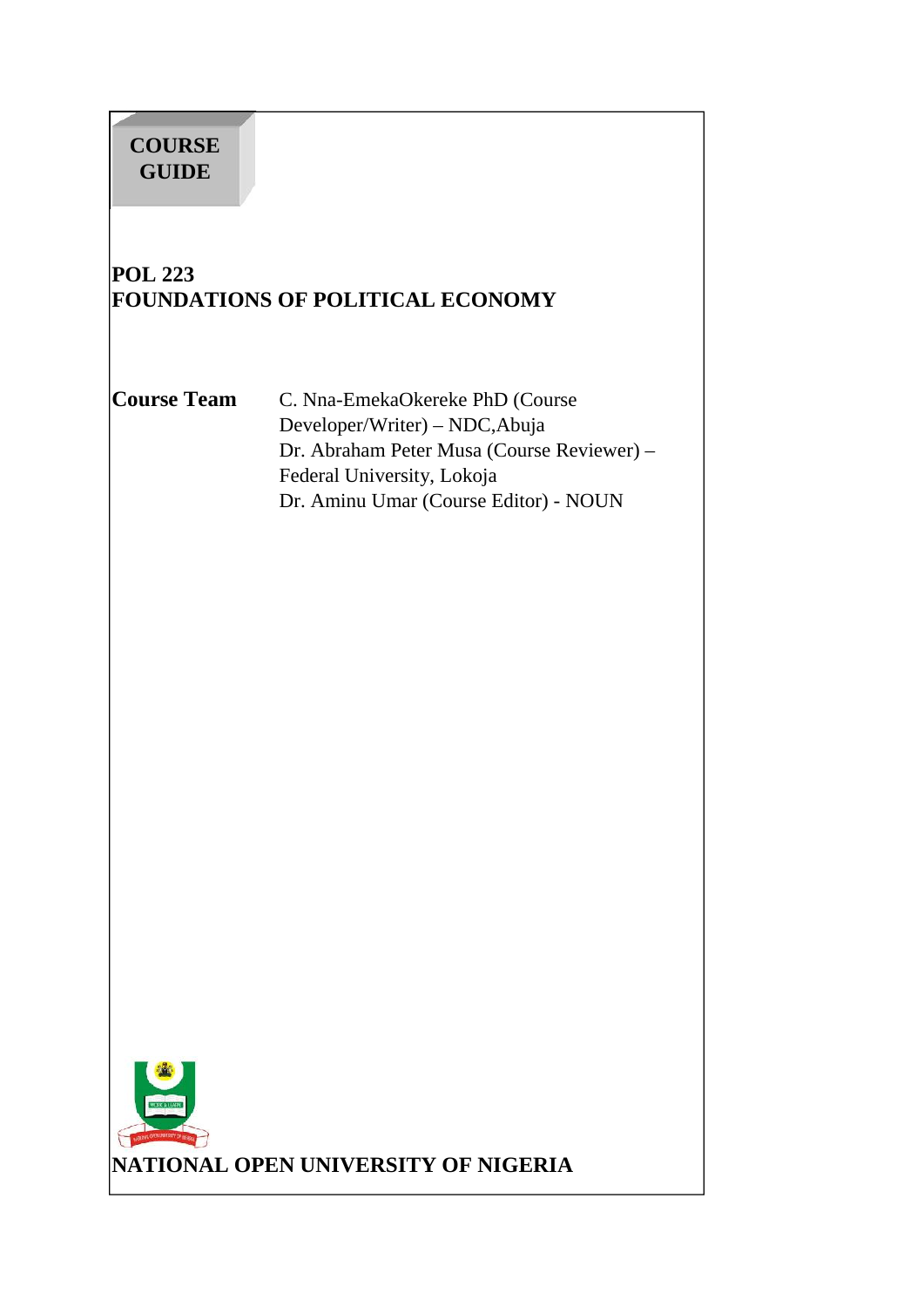National Open University of Nigeria, Headquarters, Plot 91, Cadastral Zone, Nnamdi Azikiwe Expressway, Jabi, Abuja

Lagos Office, 14/16 Ahmadu Bello Way Victoria Island, Lagos

E-mail: centralinfo@nou.edu.ng

URL: www.nou.edu.ng

Published by:

National Open University of Nigeria

First Printed 2010 Revised and reprinted 2020

ISBN: 978-058-104-9

All Rights Reserved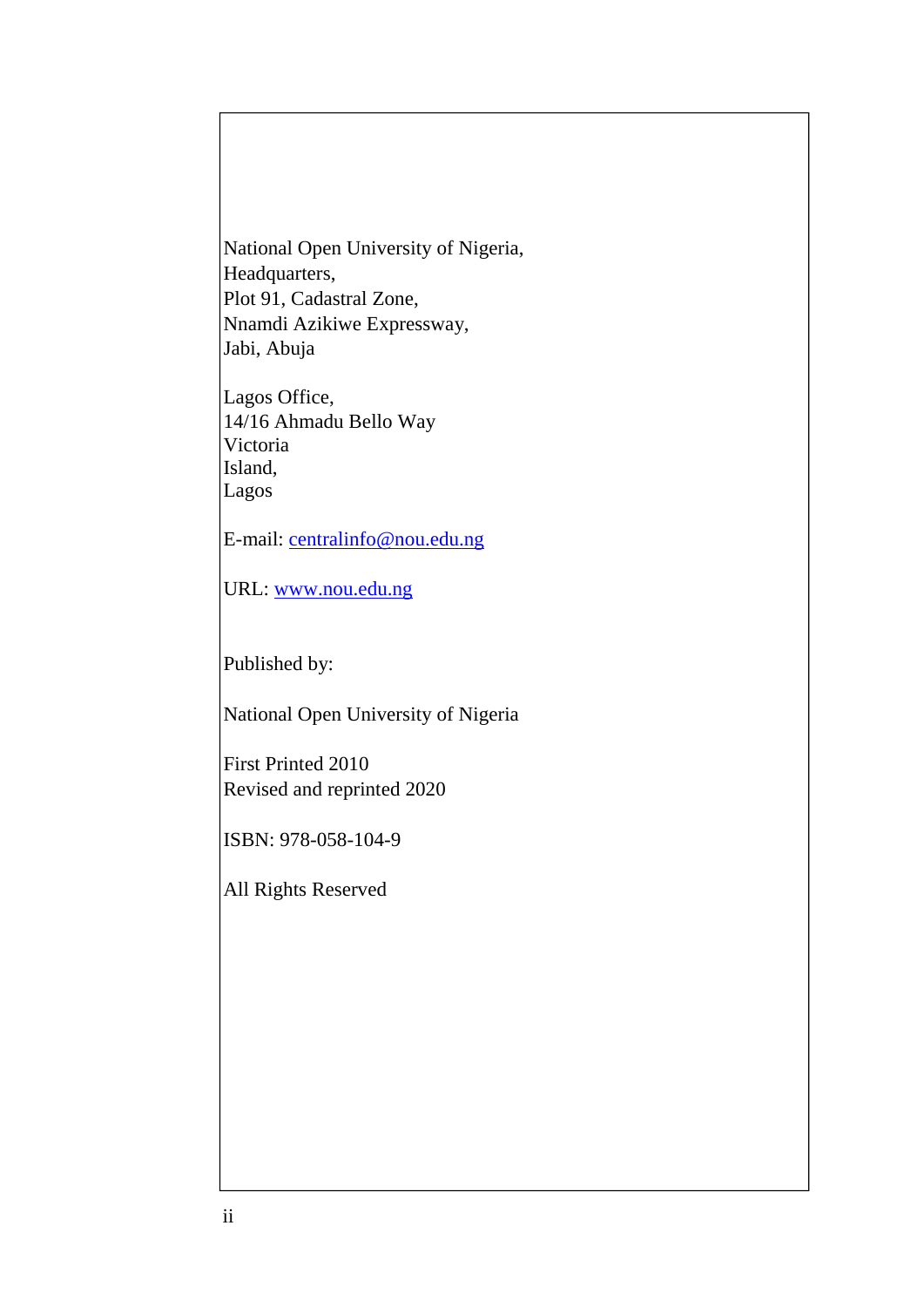#### **COURSE DESCRIPTION**

#### **POL 223: Foundations of Political Economy (3 Credit Units)**

Political economy is an interesting field of study in the social sciences. It dates back to the works of influential thinkers from the  $17<sup>th</sup>$  and the  $19<sup>th</sup>$ centuries that were concerned with the workings of the capitalist system. It is plausible to call those thinkers philosophers or political economists. In the contemporary world system, political economy has become multidisciplinary in nature that covers issues of wealth and power; hence it is at the intersections of politics, economics and other disciplines such as international relations, sociology among others This course, therefore, examines the basic concepts in political economy, meaning, evolution and scope of political economy; perspectives in political economy; analysis of modes of production; primitive accumulation of capital; globalisation; and the political economy of Nigeria.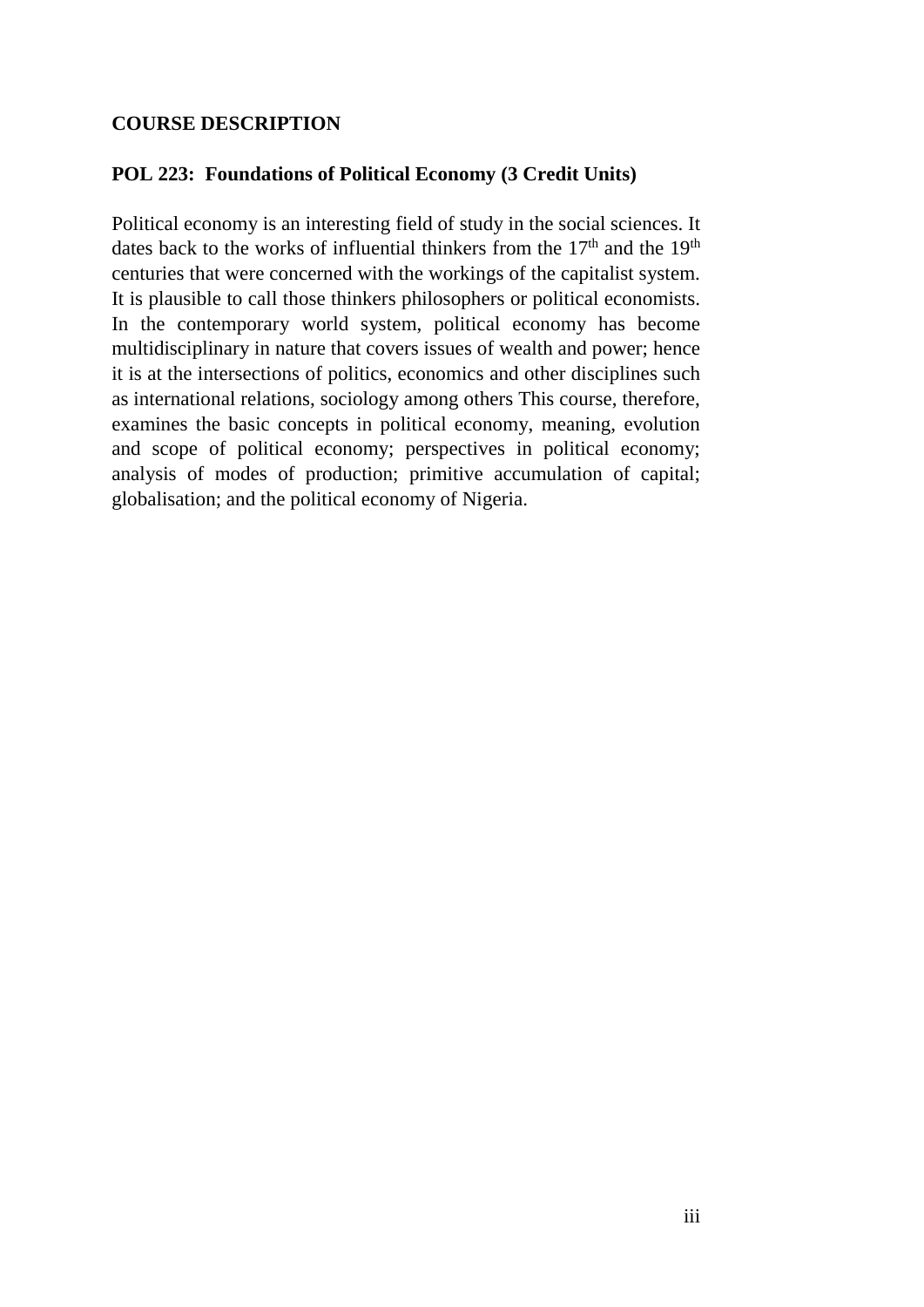## **CONTENTS PAGE**

| <b>V11</b>   |
|--------------|
| viii         |
|              |
|              |
| 1X           |
|              |
| $\mathbf{X}$ |
|              |
|              |
|              |
|              |
|              |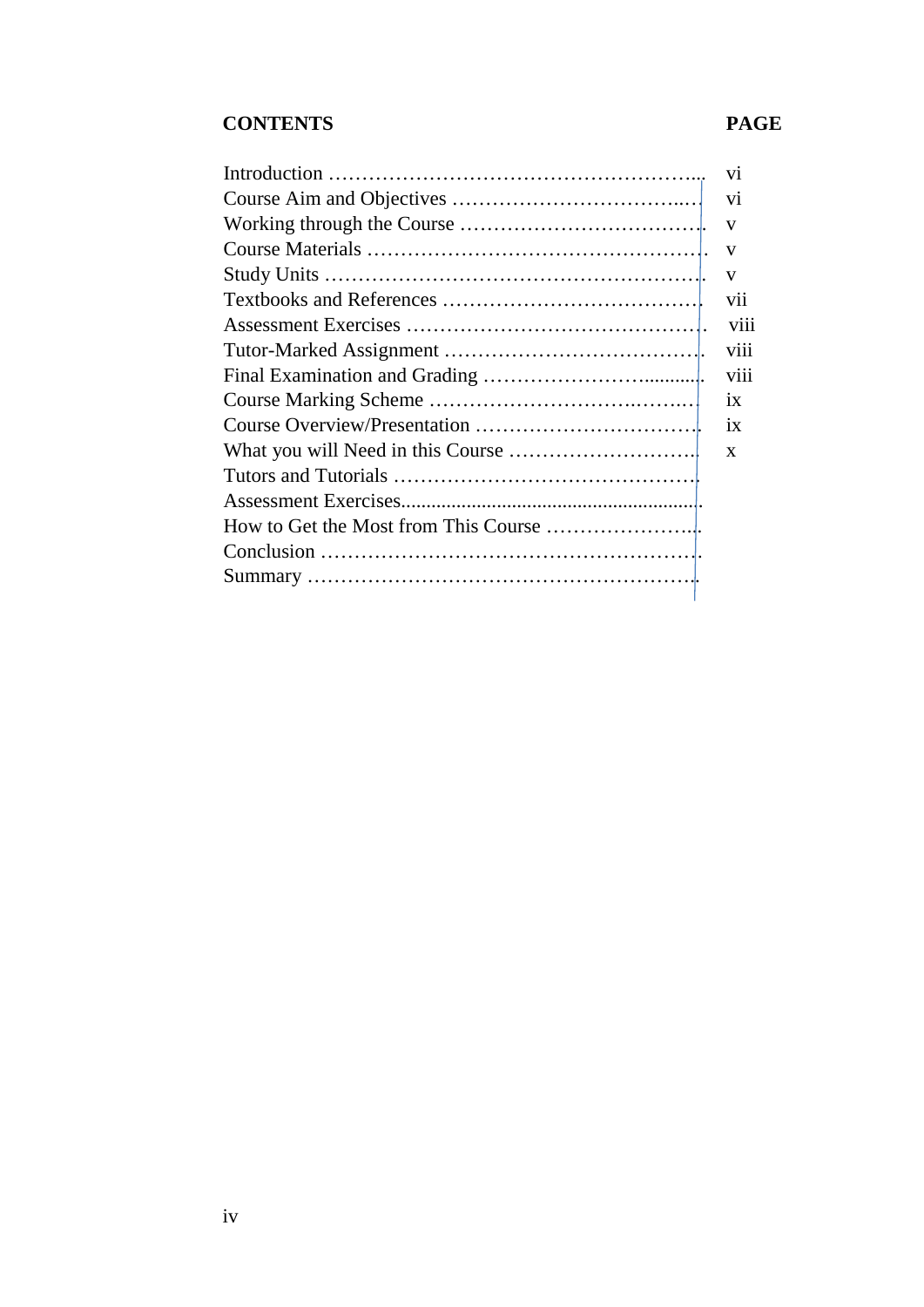## **INTRODUCTION**

POL 223 Foundations of Political Economy is a one-semester course in the second year of B.Sc. (Hons.) Degree in Political Science. It is a three-unit credit course designed to enable you to have a bird's eye view of the salient issues in Political Economy. The course begins with a brief introductory module, which will help you to have a good understanding of the issues at stake in the study of political economy. Such issues include; nexus between economics and politics; perspectives in political economy; analysis of modes of production; primitive accumulation of capital; globalisation; and the political economy of Nigeria. The study units are structured into modules. Each module is structured into 5 units. A unit guide comprises of instructional material. It gives you a brief of the course content, course guidelines, and suggestions, and steps to take while studying. You can also find self-assessment exercises for your study.

## **COURSE AIM AND OBJECTIVES**

The primary aim of this course is to provide students of political science with a comprehensive knowledge of Political Economy. However, the course-specific objectives include enabling you to:

- i. have a working knowledge of political economy by understanding the nexus between politics and economics;
- ii. understand the perspectives in political economy notably liberalism, Marxism and neo-Marxism;
- iii. analyse the modes of production such as primitive communal, slave-owning, feudal, capitalist and communist modes of production;
- iv. appraise primitive accumulation of capital in the light of the Marxists discourse;
- v. examine the political economy of Nigeria

The specific objectives of each study unit can be found at the beginning and you can make references to it while studying. It is necessary and helpful for you to check at the end of the unit, if your progress is consistent with the stated objectives and if you can conveniently answer the self-assessment exercises. The overall objectives of the course will be achieved if you diligently study and complete all the units in this course.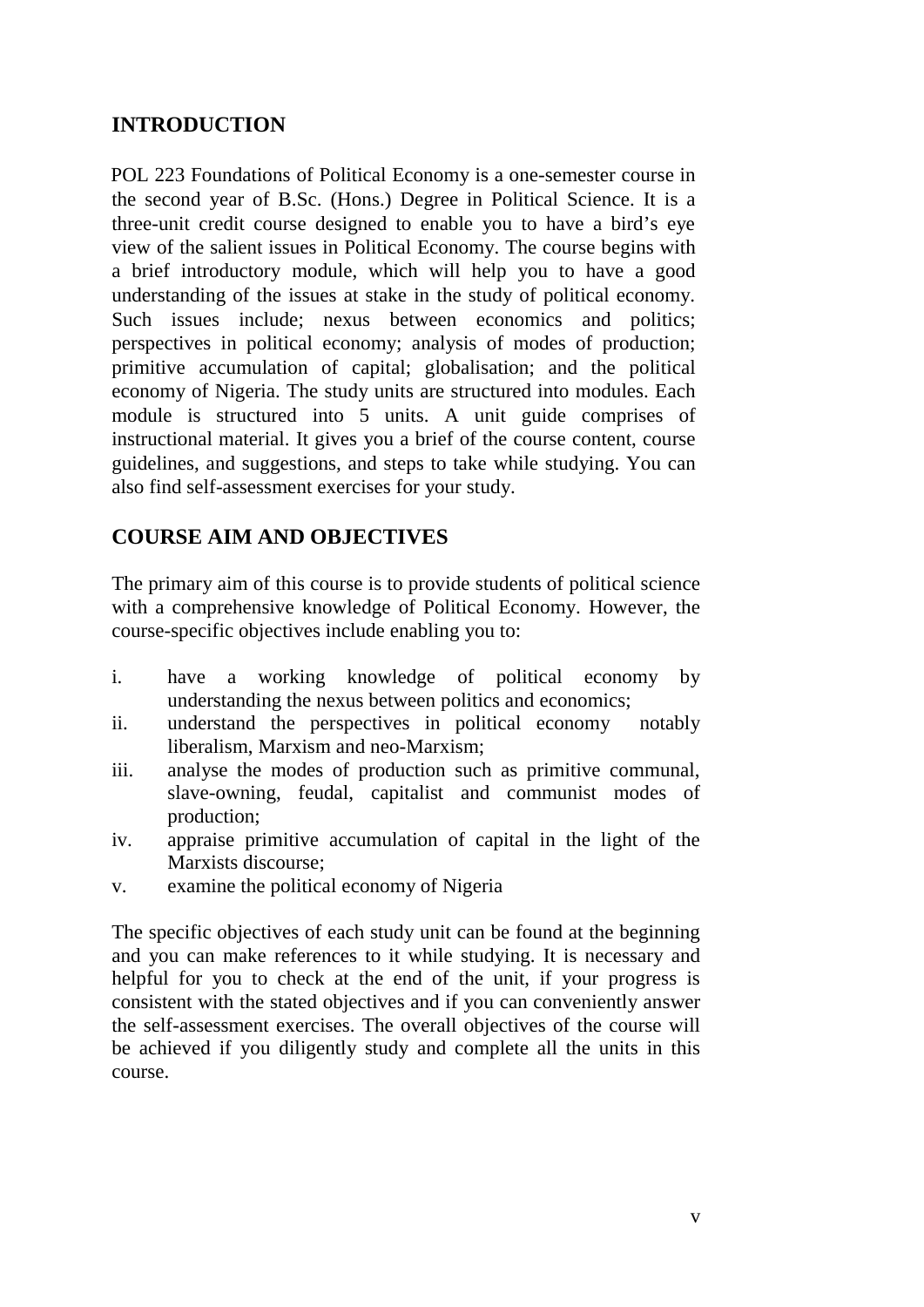### **WORKING THROUGH THE COURSE**

To complete the course, you are required to read the study units and other related materials. You will also need to undertake practical exercises for which you need a pen, a note-book, and other materials that will be listed in this guide. The exercises are to aid you in understanding the concepts being presented. At the end of each unit, you will be required to submit written assignments for assessment purposes.

At the end of the course, you will be expected to write a final examination.

#### **THE COURSE MATERIAL**

In this course, as in all other courses, the major components you will find are as follows:

- 1. Course Guide
- 2. Study Units
- 3. Textbooks
- 4. Assignments

#### **STUDY UNITS**

There are 25 study units in this course. They are:

#### **Module 1 The Basics of Political Economy**

- Unit 1 Understanding the Subject Matter of Political
- Economy
- Unit 2 Evolution and Scope of Political Economy
- Unit 3 Perspectives in Political Economy
- Unit 4 Basic Concepts in Political Economy
- Unit 5 Primitive Accumulation of Capital

#### **Module 2 Analysis of the Modes of Production**

- Unit 1 Primitive Communalism
- Unit 2 Slave-owning Mode of Production
- Unit 3 Feudalism
- Unit 4 Capitalism
- Unit 5 Socialist Mode of Production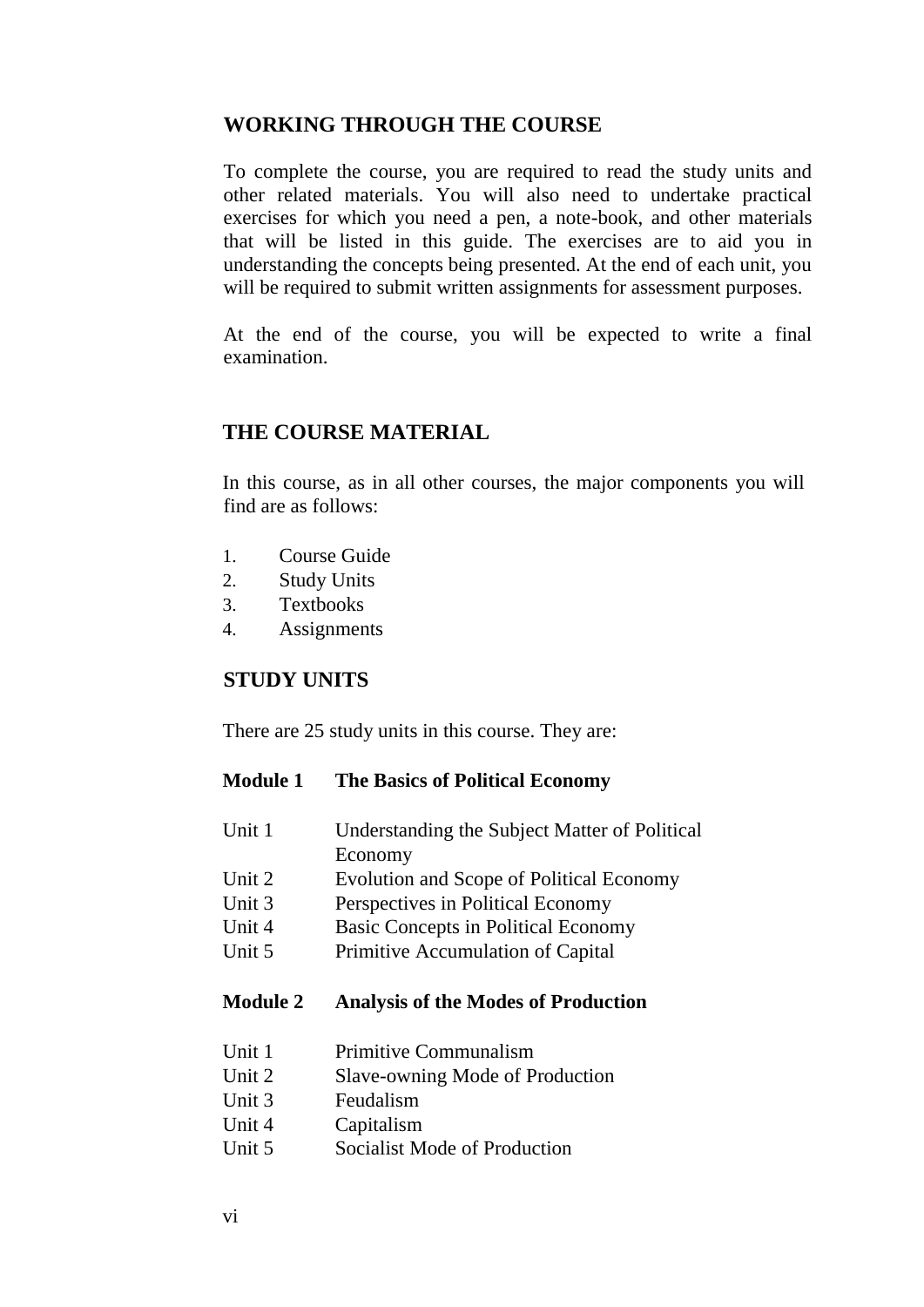#### **Module 3 The Concepts of Development and Underdevelopment**

- Unit 1 Understanding the Concept of Development Unit 2 Modernisation Perspective on Development Unit 3 Dependency Perspective on Development Unit 4 Paul Baran's Analysis of Economic Backwardness and Economic Growth Unit 5 Andre Gunder Frank's Analysis of Development of
- Underdevelopment and Samir Amin theory of Unequal Development

#### **Module 4 Global Trends that Shape Modern Political Economy**

| Unit 1 | Imperialism                     |
|--------|---------------------------------|
| Unit 2 | Colonialism and Neo-Colonialism |

- Unit 3 Globalisation
- Unit 4 Multinational Corporations
- Unit 5 Bretton Woods System

#### **Module 5 The Political Economy of Nigeria**

- Unit 1 Nigeria as a Monocultural Economy
- Unit 2 State and Resource Management
- Unit 3 Question of Development
- Unit 4 Political Economy of Insecurity
- Unit 5 Political Economy of Elections

As you can observe, the course begins with the basics and expands into a more elaborate, complex, and detailed form. All you need to do is to follow the instructions as provided in each unit. Besides, some self assessment exercises have been provided with which you can test your progress with the text and determine if your study is fulfilling the stated objectives. Tutor-marked assignments have also been provided to aid your study. All these will assist you to be able to fully grasp the knowledge of the foundations of political economy.

#### **TEXTBOOKS AND REFERENCES**

At the end of each unit, you will find a list of relevant reference materials that you may yourself wish to consult as the need arises, even though I have made efforts to provide you with the most important information you need to pass this course. However, I would encourage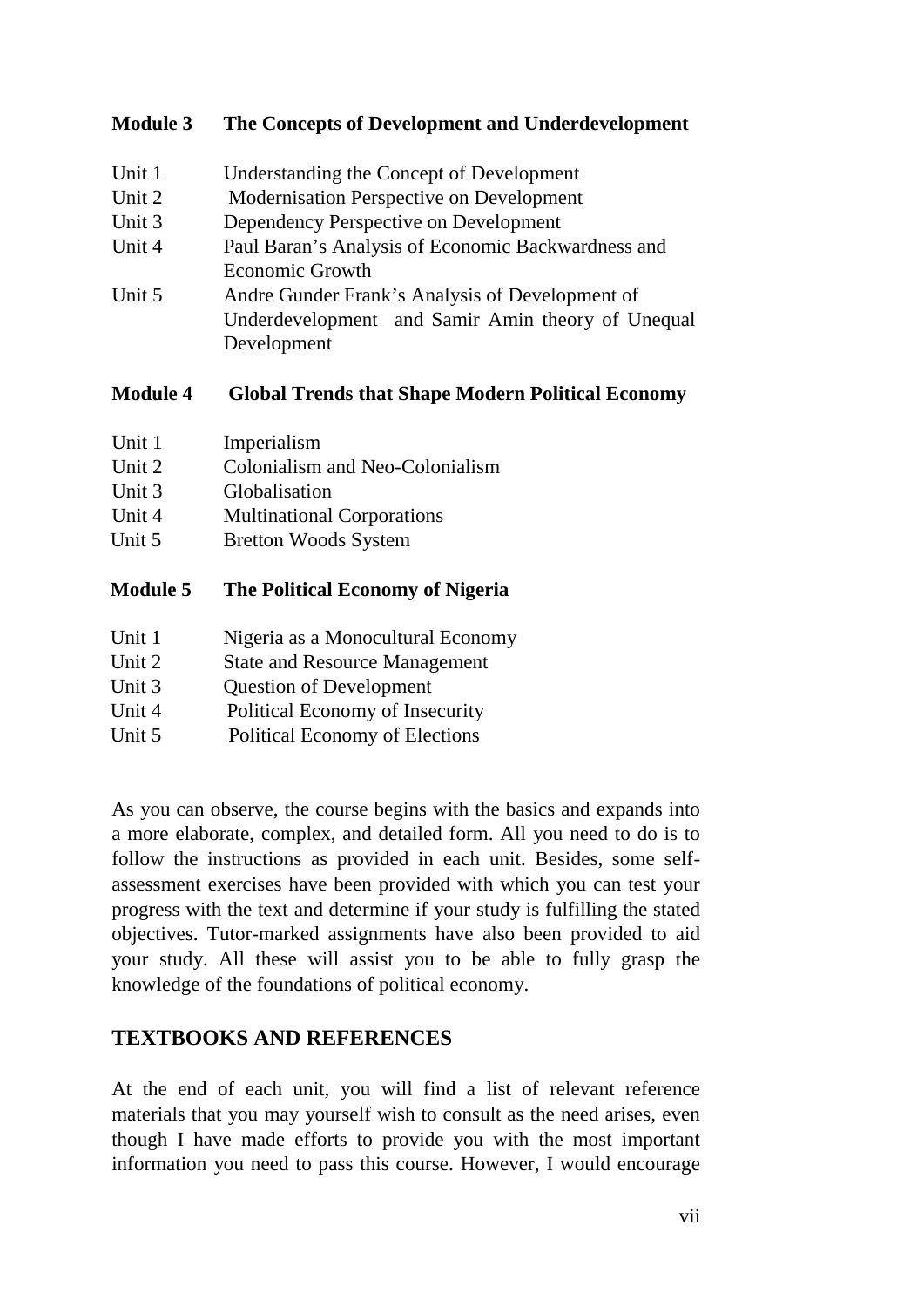you, as a second-year student to cultivate the habit of consulting as many relevant materials as you can within the time available to you. In particular, be sure to consult whatever material you are advised to consult before attempting any exercise.

#### **ASSESSMENT**

Two types of assessment are involved in the course: the Self- Assessment Exercises (SAEs), and the Tutor-Marked Assessment (TMA) questions. Your answers to the SAEs are not meant to be submitted, but they are also important since they allow you to assess your understanding of the course content. Tutor-Marked Assignments (TMAs) on the other hand are to be carefully answered and kept in your assignment file for submission and marking. This will count for 30% of your total score in the course.

#### **TUTOR-MARKED ASSIGNMENT**

At the end of each unit, you will find tutor-marked assignments. There is an average of two tutor-marked assignments per unit. This will allow you to engage the course as robustly as possible. You need to submit at least four assignments of which the three with the highest marks will be recorded as part of your total course grade. This will account for 10 percent each, making a total of 30 percent. When you complete your assignments, send them including your form to your tutor for formal assessment on or before the deadline.

Self-assessment exercises are also provided in each unit. The exercises should help you to evaluate your understanding of the material so far. These are not to be submitted. You will find all answers to these within the units they are intended for.

#### **FINAL EXAMINATION AND GRADING**

There will be a final examination at the end of the course. The examination carries a total of 70% (percent) of the total course grade. The examination will reflect the contents of what you have learned and the self-assessments and tutor-marked assignments. You therefore need to revise your course materials beforehand.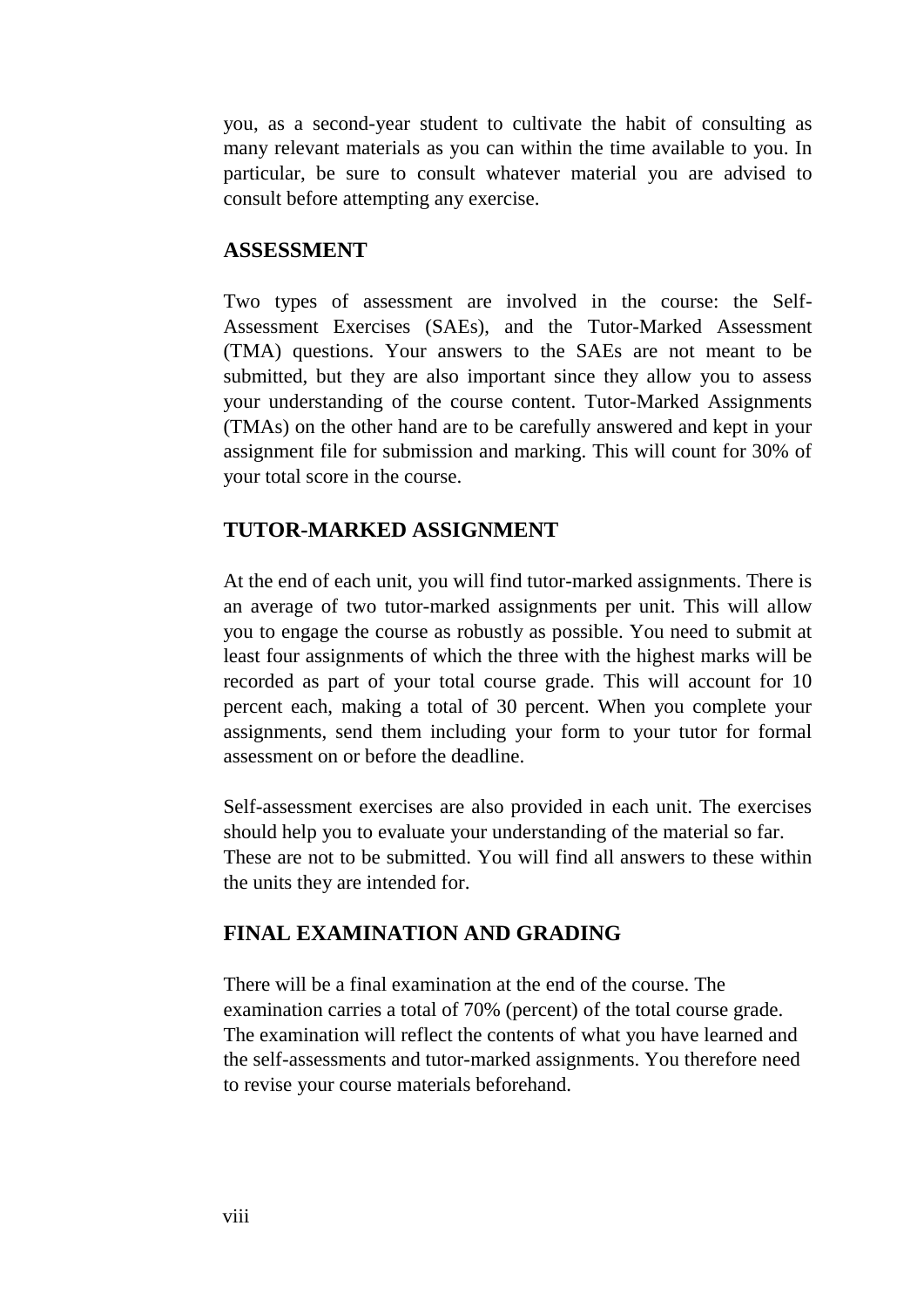# **COURSE MARKING SCHEME**

The following table sets out how the actual course marking is broken down.

| <b>ASSESSMENT</b>        | <b>MARKS</b>                                                       |
|--------------------------|--------------------------------------------------------------------|
|                          | Four assignments (the best four Four assignments, each marked out  |
|                          | of all the assignments submitted of 10%, but highest scoring three |
| for marking)             | selected, thus totaling 30%                                        |
| <b>Final Examination</b> | 70% of overall course score                                        |
| Total                    | 100% of course score                                               |

| <b>COURSE OVERVIEW PRESENTATION SCHEME</b> |  |
|--------------------------------------------|--|
|                                            |  |

| <b>Units</b>                    | <b>Title of Work</b>                                            | <b>Week</b>     | <b>Assignment</b> |
|---------------------------------|-----------------------------------------------------------------|-----------------|-------------------|
|                                 |                                                                 | <b>Activity</b> | (End-of-Unit)     |
| <b>Course</b>                   | <b>Foundations of Political</b>                                 |                 |                   |
| Guide                           | <b>Economy</b>                                                  |                 |                   |
| <b>Module</b>                   | <b>The Basics of Political Economy</b>                          |                 |                   |
| 1<br>Unit 1                     |                                                                 |                 |                   |
|                                 | Understanding the Subject<br><b>Matter of Political Economy</b> | Week 1          | Assignment 1      |
| Unit 2                          | Evolution and Scope of<br><b>Political Economy</b>              | Week 2          | Assignment 1      |
| Unit 3                          | Perspectives in Political                                       | Week 3          | Assignment 1      |
|                                 | Economy                                                         |                 |                   |
| Unit 4                          | <b>Basic Concepts in Political</b>                              | Week 4          | Assignment 1      |
|                                 | Economy                                                         |                 |                   |
| Unit 5                          | Primitive Accumulation of                                       | Week 5          | Assignment 1      |
|                                 | Capital                                                         |                 |                   |
| <b>Module</b><br>$\overline{2}$ | <b>Analysis of the Modes of Production</b>                      |                 |                   |
| Unit 1                          | <b>Primitive Communalism</b>                                    | Week 6          | Assignment 1      |
| Unit 2                          | Slave-owning Mode of                                            | Week 7          | Assignment 1      |
|                                 | Production                                                      |                 |                   |
| Unit 3                          | Feudalism                                                       | Week 8          | Assignment 1      |
| Unit 4                          | Capitalism                                                      | Week 9          | Assignment 1      |
| Unit 5                          | <b>Socialist Mode of Production</b>                             | Week            | Assignment 1      |
|                                 |                                                                 | 10              |                   |
| <b>Module</b><br>3              | The Concepts of Development and Underdevelopment                |                 |                   |
| Unit 1                          | Understanding the Concept of                                    | Week            | Assignment 1      |
|                                 | Development                                                     | 11              |                   |
| Unit 2                          | Modernisation Perspective on                                    | Week            | Assignment 1      |
|                                 | Development                                                     | 12              |                   |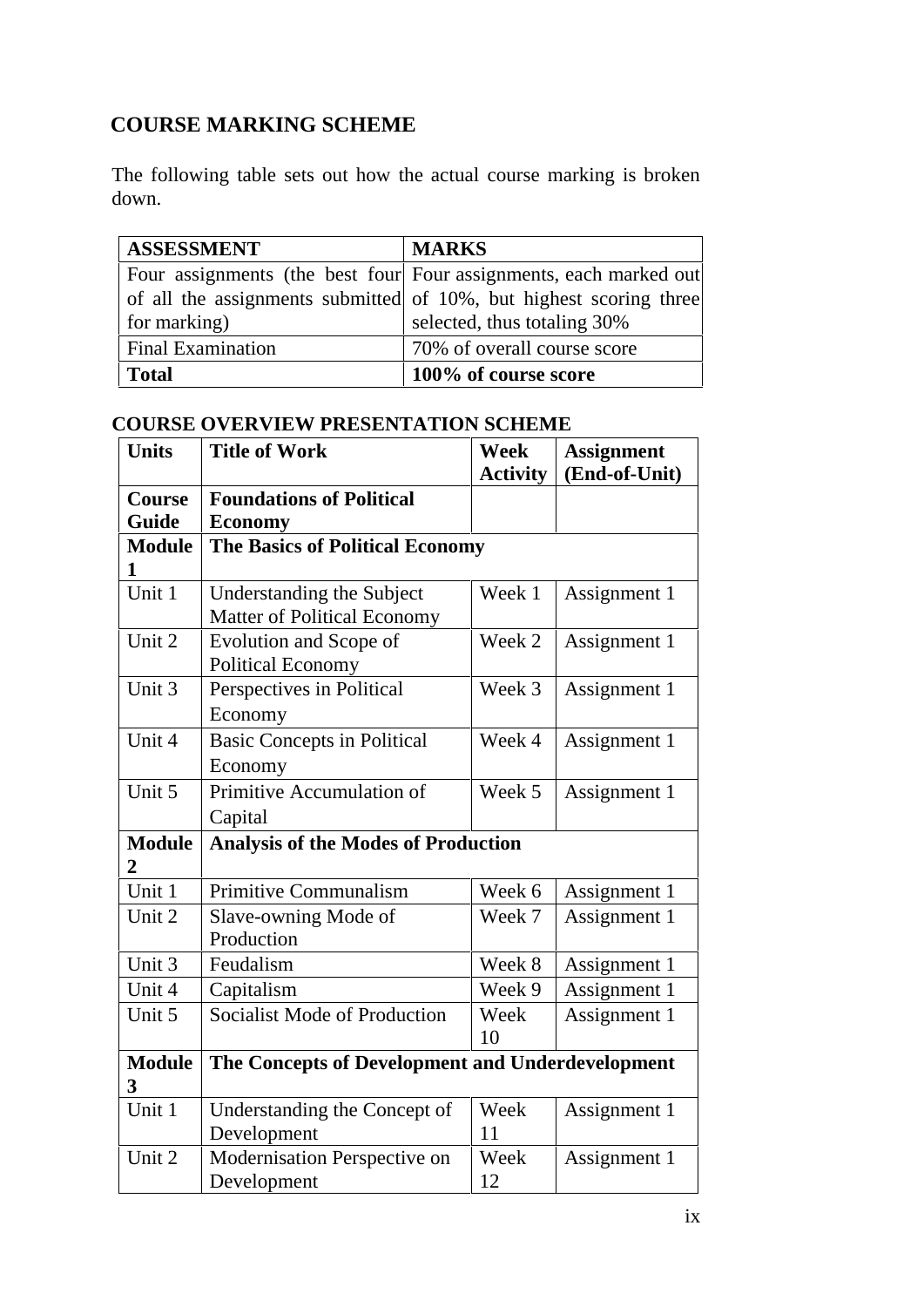| Unit 3             | Dependency Perspective on<br>Development                                                                                                | Week<br>13 | Assignment 1 |
|--------------------|-----------------------------------------------------------------------------------------------------------------------------------------|------------|--------------|
| Unit 4             | Paul Baran's Analysis of<br>Economic Backwardness and<br><b>Economic Growth</b>                                                         | Week<br>14 | Assignment 1 |
| Unit 5             | <b>Andre Gunder Frank's</b><br>Analysis of Development of<br><b>Underdevelopment and Samir</b><br>Amin theory of Unequal<br>Development | Week<br>15 | Assignment 1 |
| <b>Module</b><br>4 | <b>Global Trends that Shape Modern Political Economy</b>                                                                                |            |              |
| Unit 1             | Imperialism                                                                                                                             | Week<br>16 | Assignment 1 |
| Unit 2             | Colonialism and Neo-<br>Colonialism                                                                                                     | Week<br>17 | Assignment 1 |
| Unit 3             | Globalisation                                                                                                                           | Week<br>18 | Assignment 1 |
| Unit 4             | <b>Multinational Corporations</b>                                                                                                       | Week<br>19 | Assignment 1 |
| Unit 5             | <b>Bretton Woods Systems</b>                                                                                                            | Week<br>20 | Assignment 1 |
| <b>Module</b><br>5 | The Political Economy of Nigeria                                                                                                        |            |              |
| Unit 1             | Nigeria as a Mono-cultural<br>Economy                                                                                                   | Week<br>21 | Assignment 1 |
| Unit 2             | <b>State and Resource</b><br>Management                                                                                                 | Week<br>22 | Assignment 1 |
| Unit 3             | <b>Question of Development</b>                                                                                                          | Week<br>23 | Assignment 1 |
| Unit 4             | <b>Political Economy Insecurity</b>                                                                                                     | Week<br>24 | Assignment 1 |
| Unit 5             | <b>Political Economy of Elections</b>                                                                                                   | Week<br>25 | Assignment 1 |

#### **WHAT YOU WILL NEED FOR THE COURSE**

This course builds on what you have learned in the 100 Levels. It will be helpful if you try to review what you studied earlier. Second, you may need to purchase one or two texts recommended as important for your mastery of the course content. You need quality time in a study friendly environment every week. If you are computer-literate (which ideally you should be), you should be prepared to visit the recommended websites.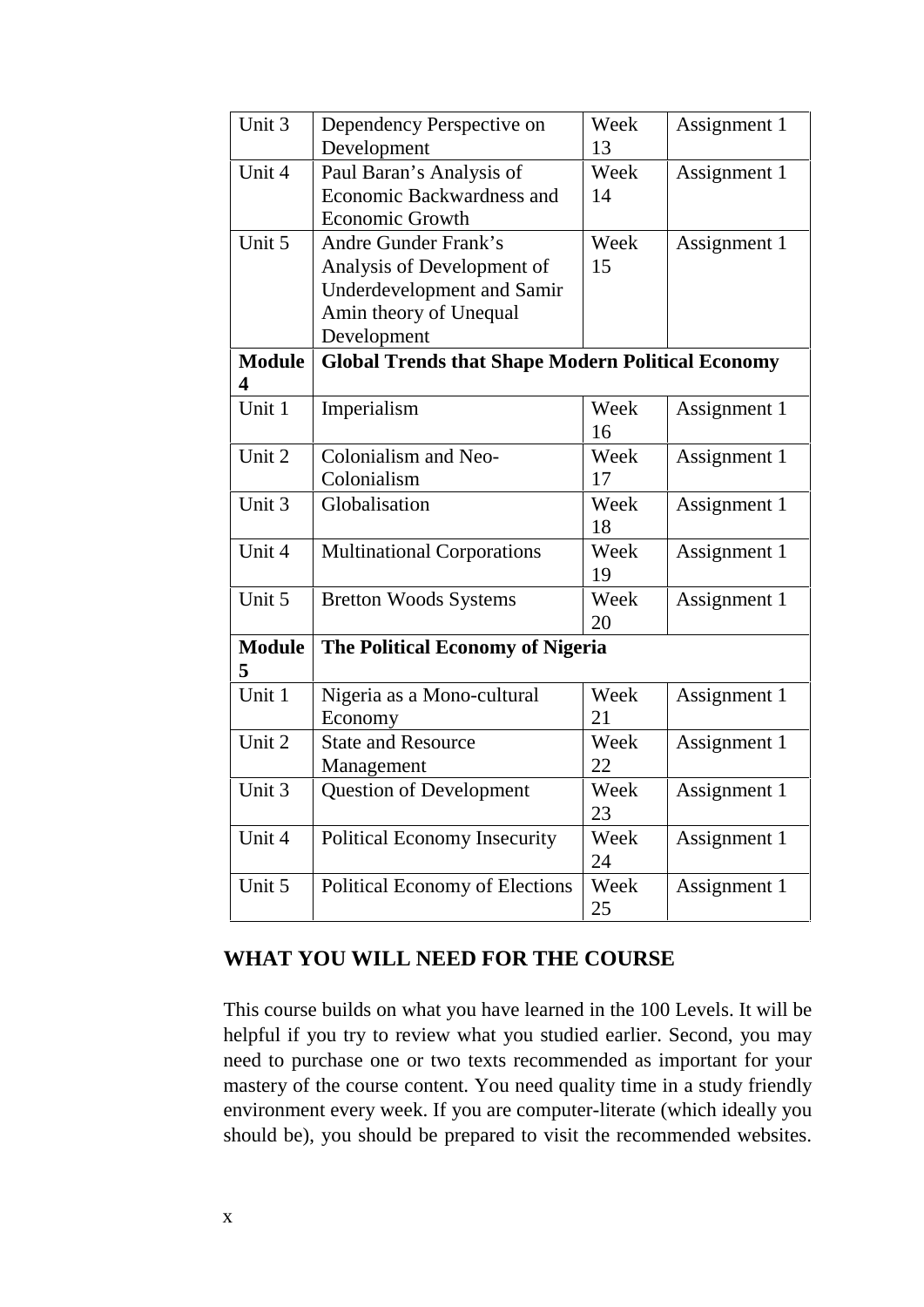You should also cultivate the habit of visiting reputable physical libraries accessible to you.

## **TUTORS AND TUTORIALS**

There are 15 hours of tutorials provided in support of the course. You will be notified of the dates and location of these tutorials, together with the name and phone number of your tutor as soon as you are allocated a tutorial group. Your tutor will mark and comment on your assignments, and keep a close watch on your progress. Be sure to send in your tutor marked assignments promptly, and feel free to contact your tutor in case of any difficulty with your self-assessment exercise, tutor-marked assignment or the grading of an assignment. In any case, you are advised to attend the tutorials regularly and punctually. Always take a list of such prepared questions to the tutorials and participate actively in the discussions.

## **ASSESSMENT EXERCISES**

There are two aspects to the assessment of this course. First is the Tutor- Marked Assignments; second is a written examination. In handling these assignments, you are expected to apply the information, knowledge, and experience acquired during the course. The tutor-marked assignments are now being done online. Ensure that you register all your courses so that you can have easy access to the online assignments. Your score in the online assignments will account for 30 percent of your total coursework. At the end of the course, you will need to sit for a final examination. This examination will account for the other 70 percent of your total course mark.

## **TUTOR-MARKED ASSIGNMENTS (TMAs)**

Usually, there are four online tutor-marked assignments in this course. Each assignment will be marked over ten percent. The best three (that is the highest three of the 10 marks) will be counted. This implies that the total mark for the best three assignments will constitute 30% of your total course work. You will be able to complete your online assignments successfully from the information and materials contained in your references, reading, and study units.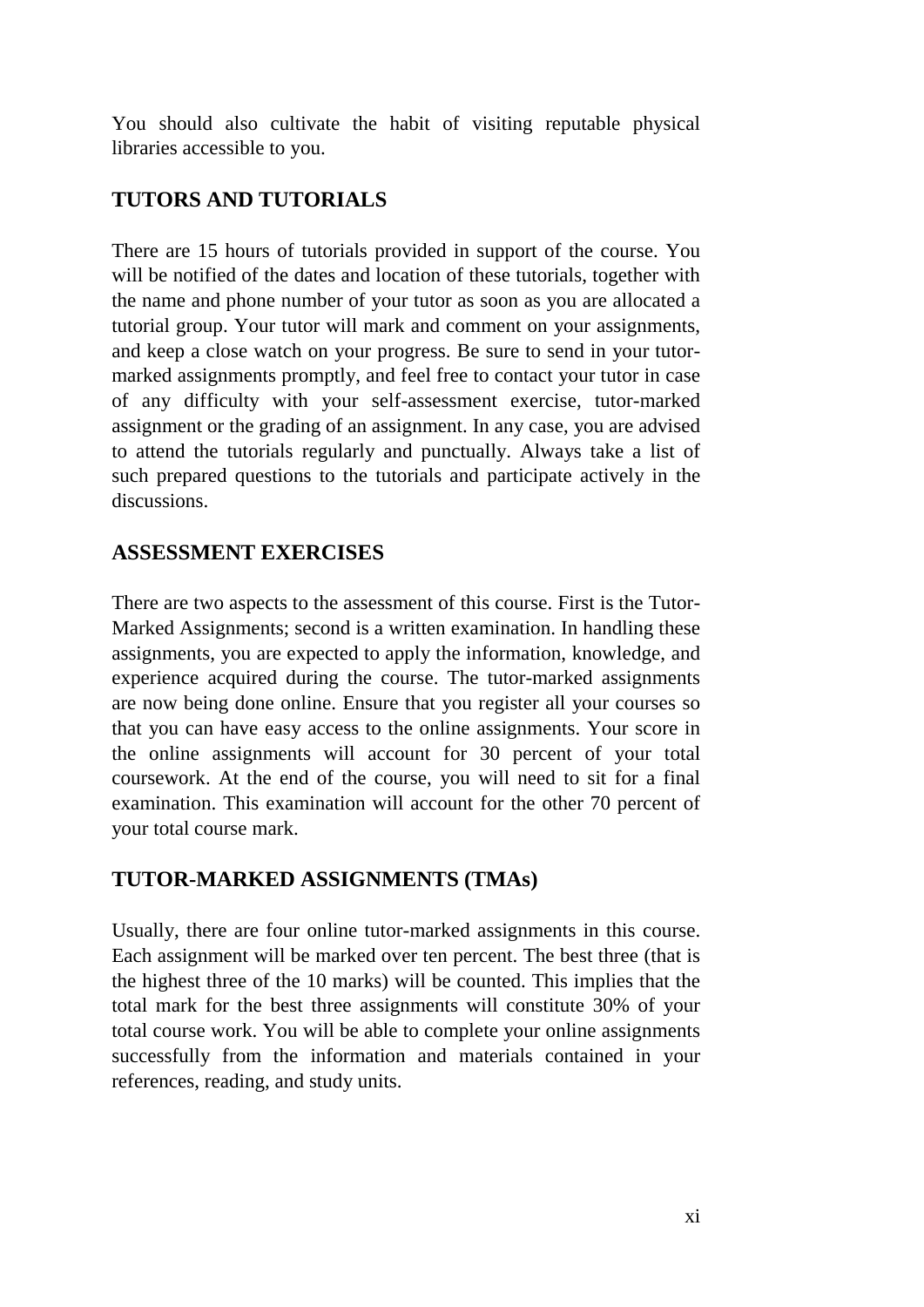## **FINAL EXAMINATION AND GRADING**

The final examination for POL 223: Foundations of Political Economy will be of two hours duration and have a value of 70% of the total course grade. The examination will consist of multiple-choice and fill-in-the gaps questions which will reflect the practice exercises and tutor-marked assignments you have previously encountered. All areas of the course will be assessed. You must use adequate time to revise the entire course. You may find it useful to review your tutor-marked assignments before the examination. The final examination covers information from all aspects of the course.

#### **HOW TO GET THE MOST FROM THIS COURSE**

- 1. There are 25 units in this course. You are to spend one week in each unit. In distance learning, the study units replace the university lecture. This is one of the great advantages of distance learning; you can read and work through specially designed study materials at your own pace, and at a time and place that suits you best. Think of it as reading the lecture instead of listening to the lecturer. In the same way a lecturer might give you some reading to do. The study units tell you when to read and which are your text materials or recommended books. You are provided exercises to do at appropriate points, just as a lecturer might give you in a class exercise.
- 2. Each of the study units follows a common format. The first item is an introduction to the subject matter of the unit, and how a particular unit is integrated with other units and the course as a whole. Next to this is a set of learning objectives. These objectives let you know what you should be able to do, by the time you have completed the unit. These learning objectives are meant to guide your study. The moment a unit is finished, you must go back and check whether you have achieved the objectives. If this is made a habit, then you will significantly improve your chance of passing the course.
- 3. The main body of the unit guides you through the required reading from other sources. This will usually be either from your reference or from a reading section.
- 4. The following is a practical strategy for working through the course. If you run into any trouble, telephone your tutor or visit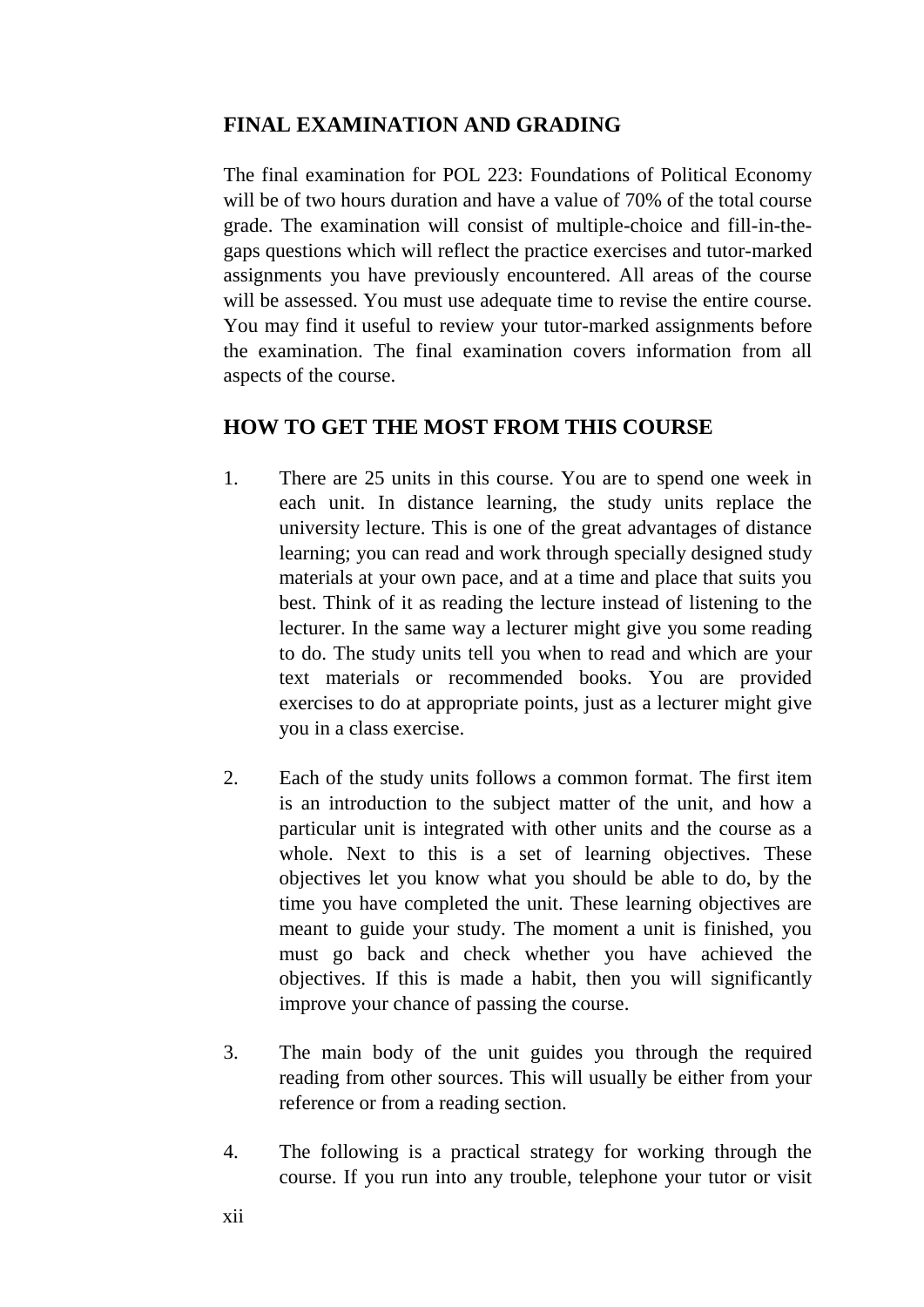the study centre nearest to you. Remember that your tutor's job is to help you. When you need assistance, do not hesitate to call and ask your tutor to provide it.

- 5. Read this course guide thoroughly. It is your first assignment.
- 6. Organise a study schedule Design a 'Course Overview' to guide you through the course. Note the time you are expected to spend on each unit and how the assignments relate to the units.
- 7. Important information; e.g. details of your tutorials and the date of the first day of the semester is available at the study centre.
- 8. You need to gather all the information into one place, such as your diary or a wall calendar. Whatever method you choose to use, you should decide on and write in your own dates and schedule of work for each unit.
- 9. Once you have created your own study schedule, do everything to stay faithful to it.
- 10. The major reason that students fail is that they get behind in their coursework. If you get into difficulties with your schedule, please let your tutor or course coordinator know before it is too late for help.
- 11. Turn to Unit 1, and read the introduction and the objectives for the unit.
- 12. Assemble the study materials. You will need your references for the unit you are studying at any point in time.
- 13. As you work through the unit, you will know what sources to consult for further information.
- 14. Visit your study centre whenever you need up-to-date information.
- 15. Well before the relevant online TMA due dates, visit your study centre for relevant information and updates. Keep in mind that you will learn a lot by doing the assignment carefully. They have been designed to help you meet the objectives of the course and, therefore, will help you pass the examination.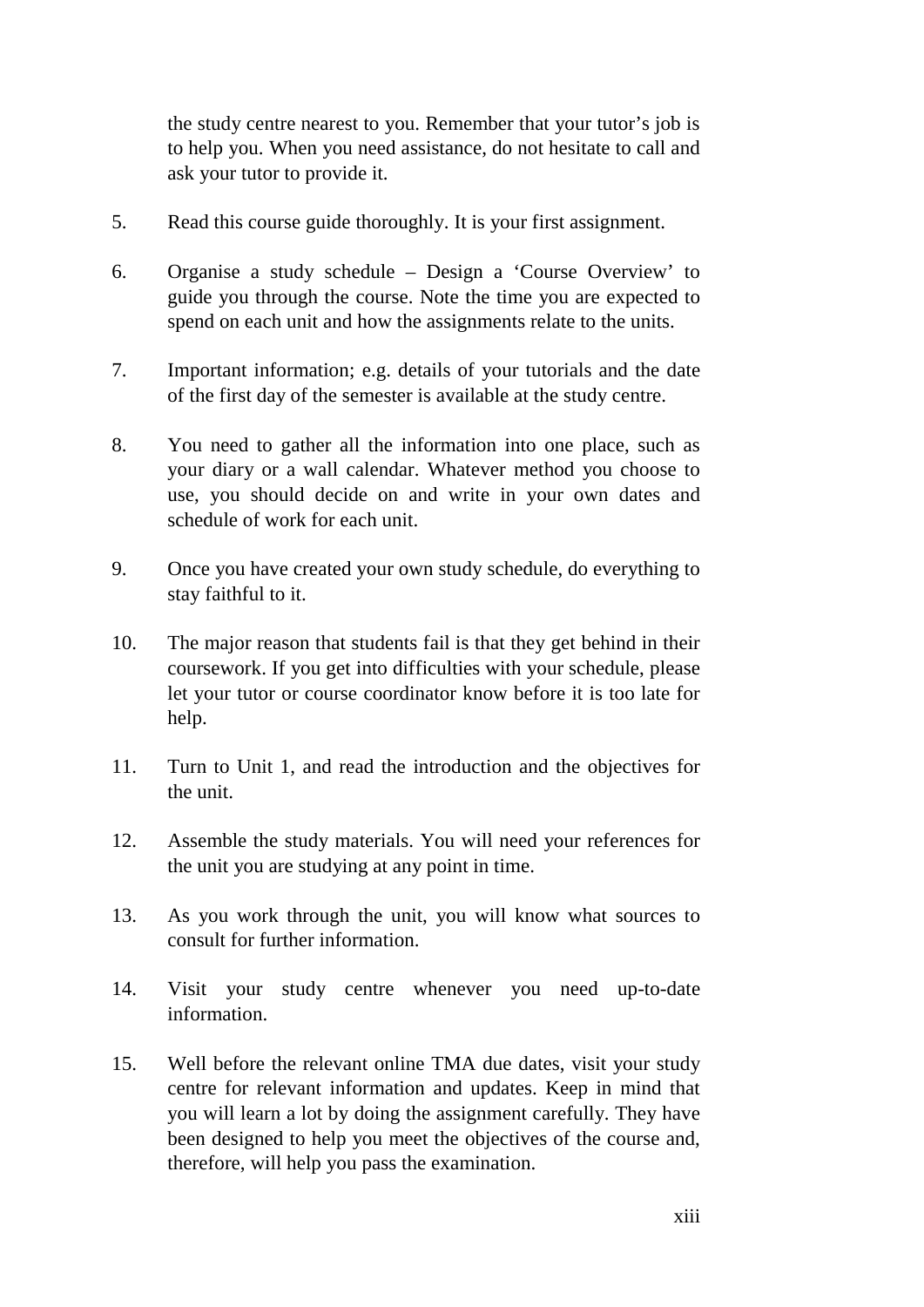- 16. Review the objectives for each study unit to confirm that you have achieved them. If you feel unsure about any of the objectives, review the study materials or consult your tutor. When you are confident that you have achieved a unit's objectives, you can start on the next unit. Proceed unit by unit through the course and try to space your study so that you can keep yourself on schedule.
- 17. After completing the last unit, review the course and prepare yourself for the final examination. Check that you have achieved the unit objectives (listed at the beginning of each unit) and the course objectives (listed in the course guide).

## **CONCLUSION**

This is a theory course but you will get the best out of it if you cultivate the habit of relating it to political issues in domestic and international arenas.

## **SUMMARY**

'Foundations of Political Economy' introduces you to a general understanding of the fundamentals of Political Economy. It is designed to enable you to have a bird's eye view of the salient issues in Political Economy. All the basic course materials that you need to complete the course are provided. In the end, you will be able to:

- have a working knowledge of political economy by understanding the nexus between politics and economics;
- understand the perspectives in political economy notably liberalism, Marxism and neo-Marxism;
- analyse the modes of production such as primitive communal, slave-owning, feudal, capitalist and communist modes of production;
- appraise primitive accumulation of capital in the light of the Marxists discourse;
- examine the political economy of Nigeria

### **LIST OF ACRONYMS**

| GDP  | <b>GROSS DOMESTIC PRODUCT</b>        |
|------|--------------------------------------|
| UNDP | UNITED NATIONS DEVELOPMENT PROGRAMME |
| HDR  | HUMAN DEVELOPMENT REPORT             |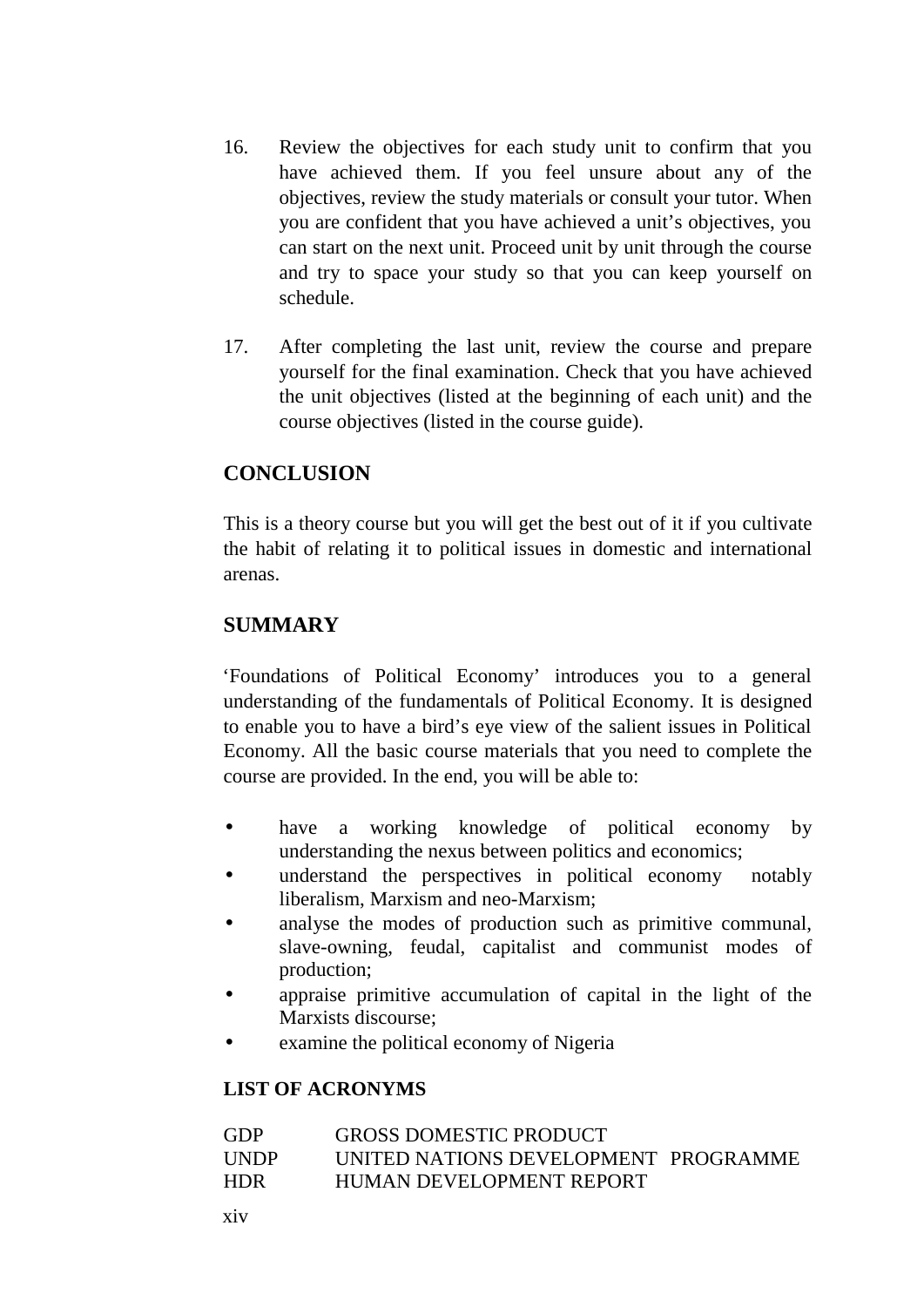| COVID 19    | <b>CORONA VIRUS DISEASE, 2019</b>            |
|-------------|----------------------------------------------|
| <b>USSR</b> | UNION OF SOVIET SOCIALIST REPUBLIC           |
| <b>SAP</b>  | STRUCTURAL ADJUSTMENT PROGRAMMES             |
| LDCS        | <b>LESS DEVELOPED COUNTRIES</b>              |
| <b>UDT</b>  | UNDERDEVELOPMENT AND DEPENDENCY              |
|             | <b>THEORY</b>                                |
|             | FAALAPSC FIRST AFRO-ASIAN AND LATIN AMERICAN |
|             | PEOPLE'S SOLIDARITY CONFERENCE               |
| IMF -       | INTERNATIONAL MONETARY FUND                  |
| <b>IBRD</b> | INTERNATIONAL BANK FOR RECONSTRUCTION        |
|             | AND DEVELOPMENT                              |
|             | CHSNAC CONFERENCE OF HEADS OF STATES OF NON  |
|             | <b>ALIGNED COUNTRIES</b>                     |
| <b>MNCs</b> | MULTINATIONAL CORPORATIONS                   |
| <b>IFIs</b> | INTERNATIONAL FINANCIAL INSTITUTIONS         |
| <b>FDIs</b> | FOREIGN DIRECT INVESTMENTS                   |
| <b>WWII</b> | WORLD WAR II                                 |
| <b>GATT</b> | <b>GENERAL AGREEMENT ON TRADE AND TARIFF</b> |

#### **REFERENCES**

- Acosta, A. M., & de Renzio, P. (2008).*Aid, rent and the politics of the budget process.* Sussex: Institute of Development Studies.
- Agbu, O. (2000). "Oil and the National Question: The External Dimension." *Nigerian Journal of International Affairs.* Volume 26, Number 1.
- Ake, C. (1991). 'Political Economy of Crisis and Underdevelopment in Africa in Ihonvbere, J., *Selected Works of Claude Ake.'* Lagos: JAD Publishers.
- Ake, C. (2003). *Democracy and development in Africa.* Ibadan: Spectrum Books Limited.
- Akintola, E. O. &Peter, M. A. (2019). Identity, violence and development in Nigeria. *Journal of Research and Development in Arts and Social Sciences (JDRASS)*, 4, 194 – 219.
- Anifowoshe, R. and Enemuo, F. C. (1999).*Elements of Politics.* Lagos: Malthouse.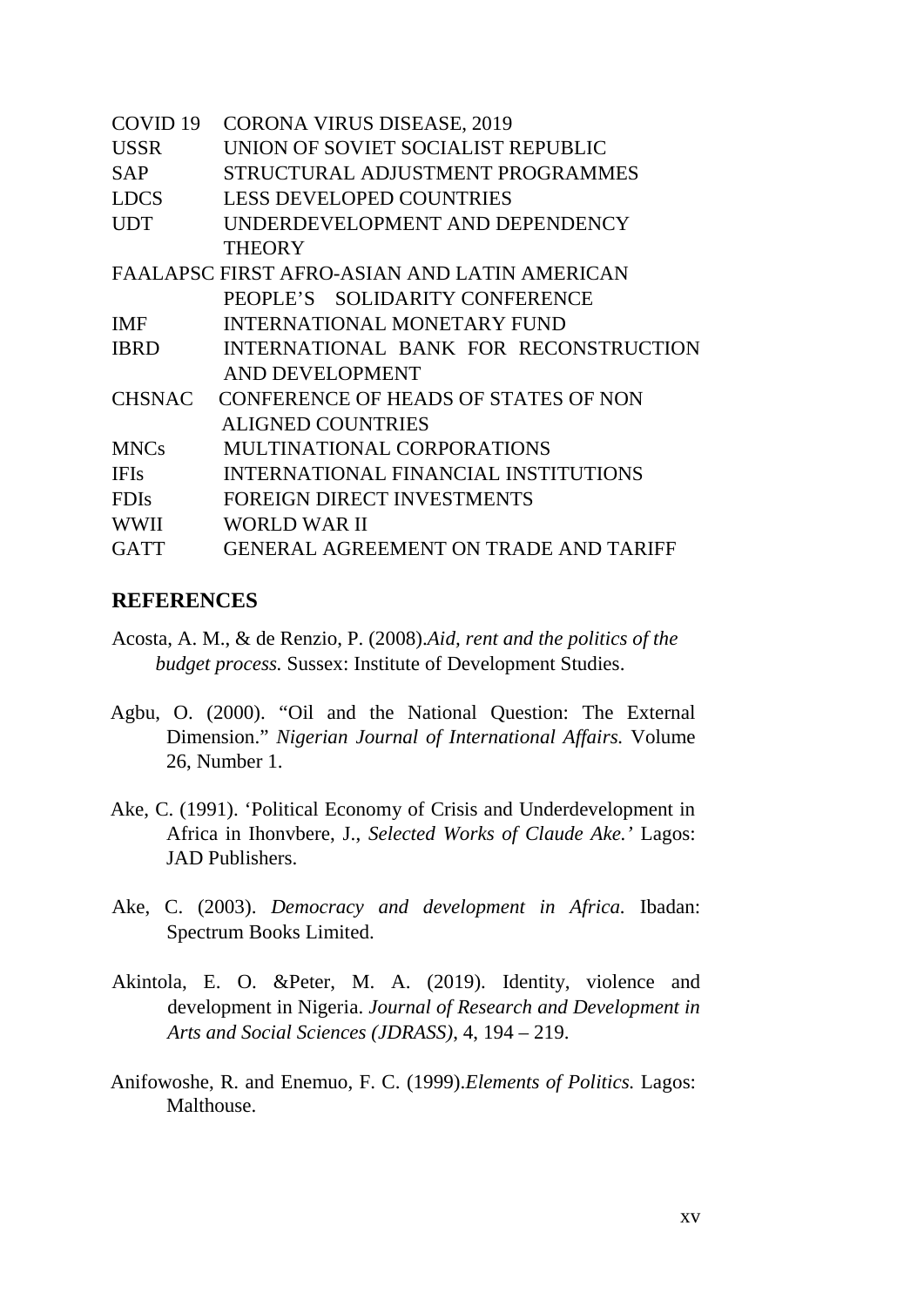- Asobie, A. (2001). "Globalisation: A View from the South." *Annals of the Nigeria Social Science Academy of Nigeria, No. 13* January- December.
- Baran, P. (1952)."On the Political Economy of Backwardness." *The Manchester School.* January.
- Baran, P. (1957).*The Political Economy of Growth.* England: Penguin Books.
- Baran, P. and Sweezy, P.M. (1966). *Monopoly Capitalism.* USA: Monthly Review Press.
- Bates, H. R. (2006).The role of the State in Development. In B. R. Weingast *&* D. A. Wittman (Eds.), *The oxford handbook of Political Economy*. Oxford: Oxford University Press
- Chenery, H. B. and Srinivasan, T. N. (Eds.).(1988). *Handbook of Development Economics.*Vol.1.North-Holland: Elsevier Science Publishers.
- Crowder, M. (1968).*West Africa under Colonial Rule.* Evanston, Illinois: North Western University Press.
- Duffield, M. (1994).'Complex Emergencies and the Crisis of Developmentalism.'In Maxwell, S. and Buchanan-Smith, M. (Eds.).*Linking Relief and Development.* 25, 4 October. Brighton: Institute of Development Studies.
- Frank, A.G. (1967). *Capitalism and Underdevelopment in Latin America.* USA: Monthly Review Press.
- Frank, A.G. (1969). *Latin America: Underdevelopment or Revolution*. USA: Monthly Review Press.
- Freund, B. (1992). *The Making of Contemporary Africa*. Bloomington: Indiana University Press.
- Frieden, A. J., Lake, A. D. & Broz, L. J. (2017). International political economy: Perspectives on global power and wealth. New York & London: W. W. Norton & Company.
- Ghosh, B.N. (2001). *Dependency Theory Revisited.* Aldershot: Ashgate.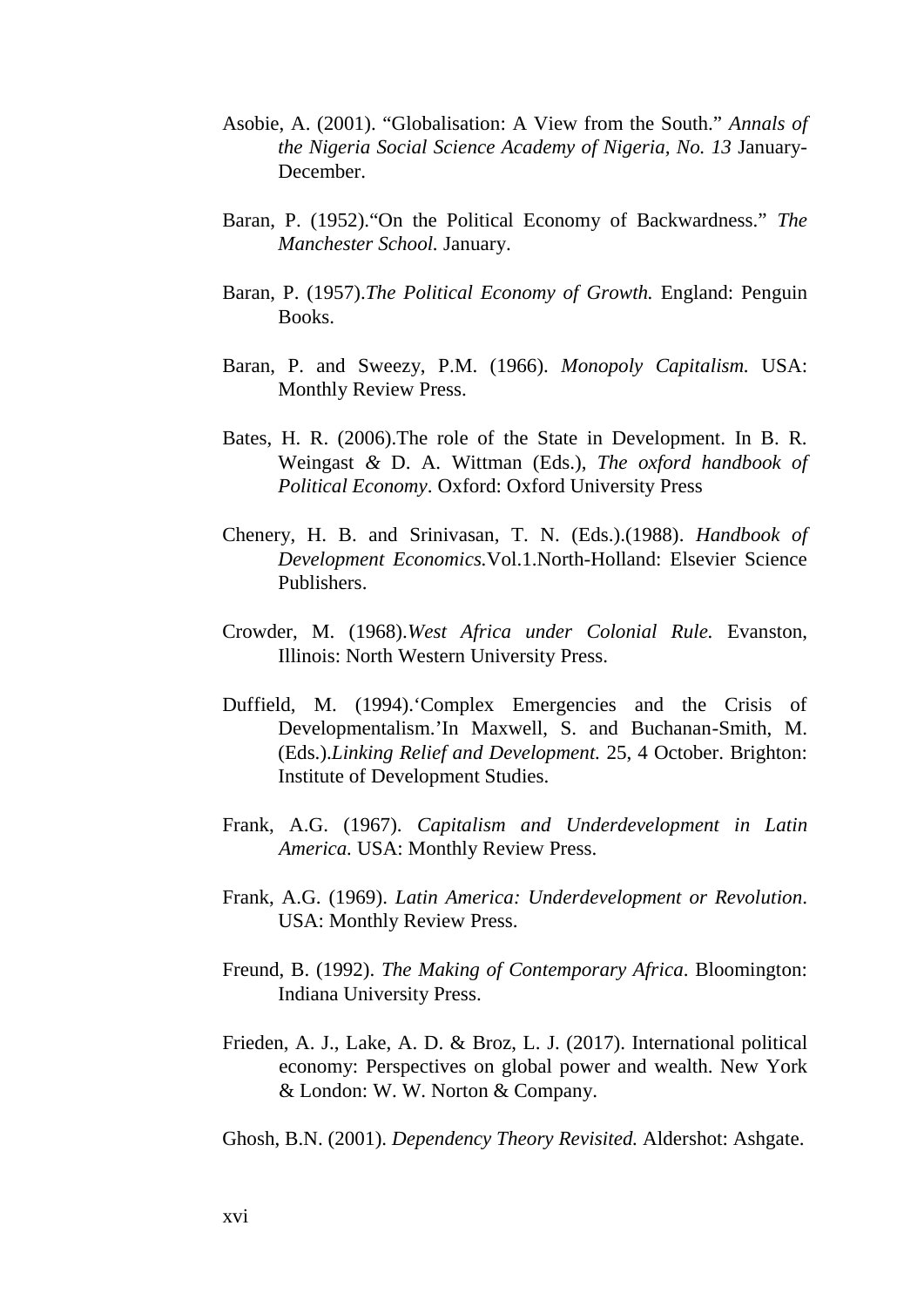- Harris, J. M. (2000). *'Basic Principles of Sustainable Development'* Working Paper 00-04, Global Development and Environment Institute, Tufts University, June.Hinsdale, Illinois: Dryden Press.
- Hobson, J.A. (1902). *Imperialism: A Study.* London: George Allen and Unwin)
- Ibeanu, O. (2006). Breaking the Promethean Chain: Protecting Popular Electoral Mandates in the South-East Zone of Nigeria. *The first Kalu Ezera lecture organised by the Nigerian Political Science Association (South-East)*.
- Ibeanu, O. (2008, February 20). *Affluence and affliction: The Niger Delta as a critique of political science in Nigeria*. The 27<sup>th</sup> Inaugural Lecture of the University of Nigeria, Nsukka.
- Imobighe, T. (2001). "An Overview of the Theoretical Issues in African Security" in R.A. Akindele and Bassey Ate (Eds.).*Beyond Conflict Resolution: Managing African Security in the Twenty- First Century.* Ibadan: Vantage Publishers.
- Ingelhart, Ronald, (1997). *Modernisation and Post-Modernisation: Cultural, Economic and Political Societies.* Princeton, New Jersey: Princeton University Press.
- Kazeem, Y. (2018, June 25). *Nigeria has become the poverty capital of the world.* Retrieved from https://qz.com/africa/1313380/nigerias has-the-highest-rate-of-extreme-poverty-globally/
- Kegley, C.W. and Wittkopf, E. R. (1989).*World Politics: Trend and Transformation.* New York: St. Martin's Press.
- Kolodko, G.W. (2004). "Globalisation and Catching up of in Emerging Market Economies."
- Text of Public Lecture delivered at the Nigeria Institute of International Affairs (NIIA) Lagos, Nigeria Friday, July 16.
- Lenin, V.I. (1939). *Imperialism: The Highest Stage of Capitalism.* New York: International Publishers Company.
- Mahander Kumar S. (1981). *Politics of Multinationals: A Pattern in Neo-Colonialism.* New Delhi: Gitanjali Prakasher.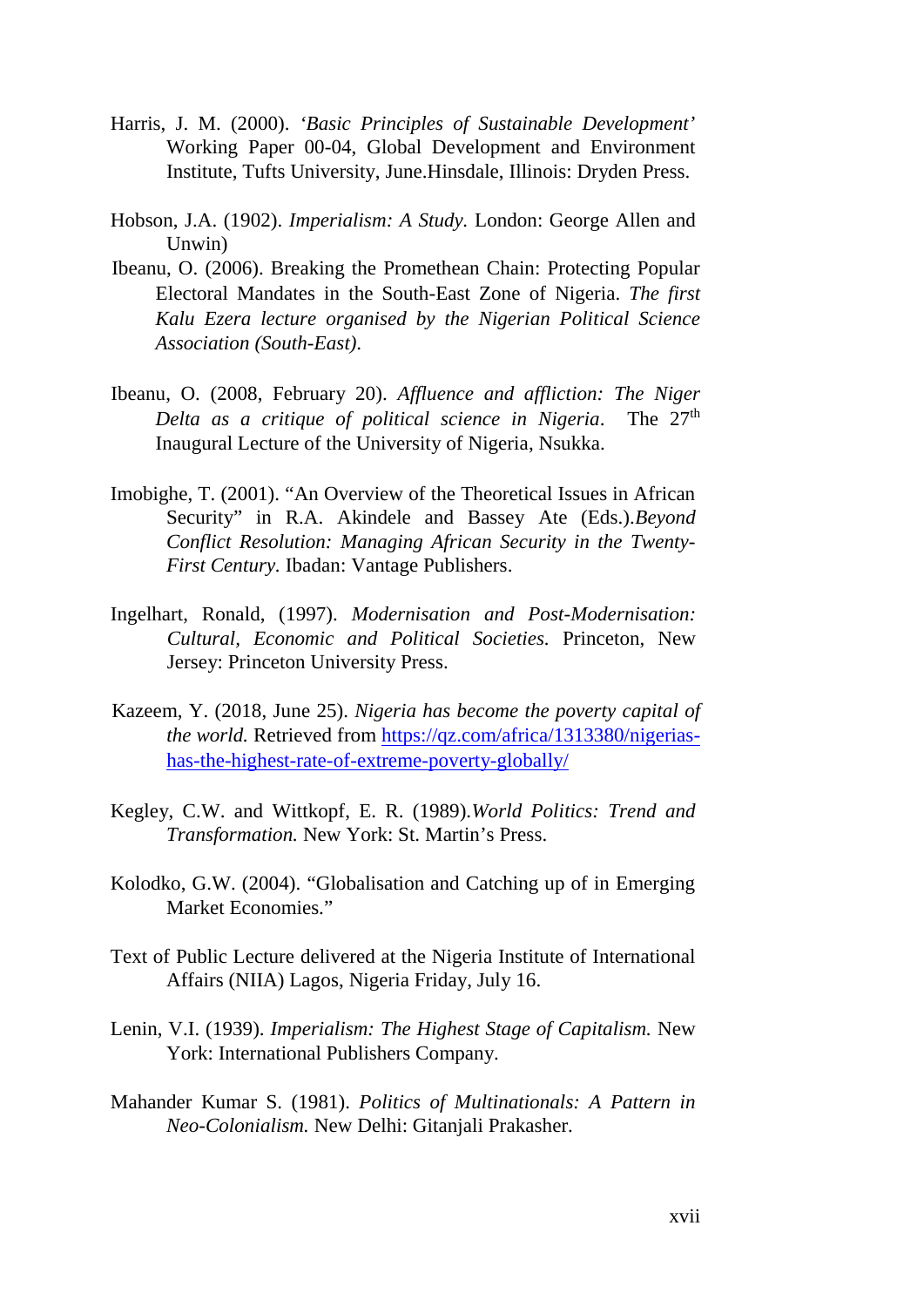- Marx, K. & Engels, F. (1848).Manifesto of the Communist Party. In K. Marx & F. Engels (Eds.), Selected Works. Moscow: Progress Publishers.
- Marx, K., (1986). *Capital: A Critique of Political Economy* Volume 1. Moscow: Progress Publishers.
- Mussa, M. (2000). 'Meeting the Challenges of Globalisation' Paper Prepared for the Plenary Session of AERC Meeting of the International Monetary Fund, May 28.
- Nkrumah, K. (1966). *Neo-colonialism: The Last Stage of Imperialism.* New York: International Publishers.
- Nkrumah, K. (1973). *Revolutionary Path.* New York: International Publishers.
- Nnoli, O. (2003). Ethnic Violence in Nigeria: A Historical Perspective. Retrieved from http://omworkshop.indiana.edu/papers/nnoli\_021003.pdf
- Norgaard, R. (1984). *Development Betrayed: The End of Progress and a Co-evolutionary Revisionism of the Future.* New York and London: Routledge.
- Oatley, T. (2019).International political economy. New York & London: Routledge. Available at www.routledge.com/9781138490741.
- Obi, C. (1993)."Oil and Nigerian Foreign Policy under Structural Adjustment." *Nigerian Forum,* Vol. 13, Nos. 1-2.
- Offiong, D. (2001). *Globalisation: Post Neo-Dependency and Poverty in Africa*. Enugu: Fourth Dimension.
- Omeje, K. (2006). *High stakes and stakeholders: oil and security in Nigeria.* England: Ashgate Publishing Limited.
- Paleri, P. (2008).National *Security: Imperatives and Challenges*. New Delhi: Tata McGraw-Hill.
- Peter, A. (2011). Review of Ake's democracy and development in Africa. *Lapai Journal of Central Nigerian History and Archaeology*, 151-155.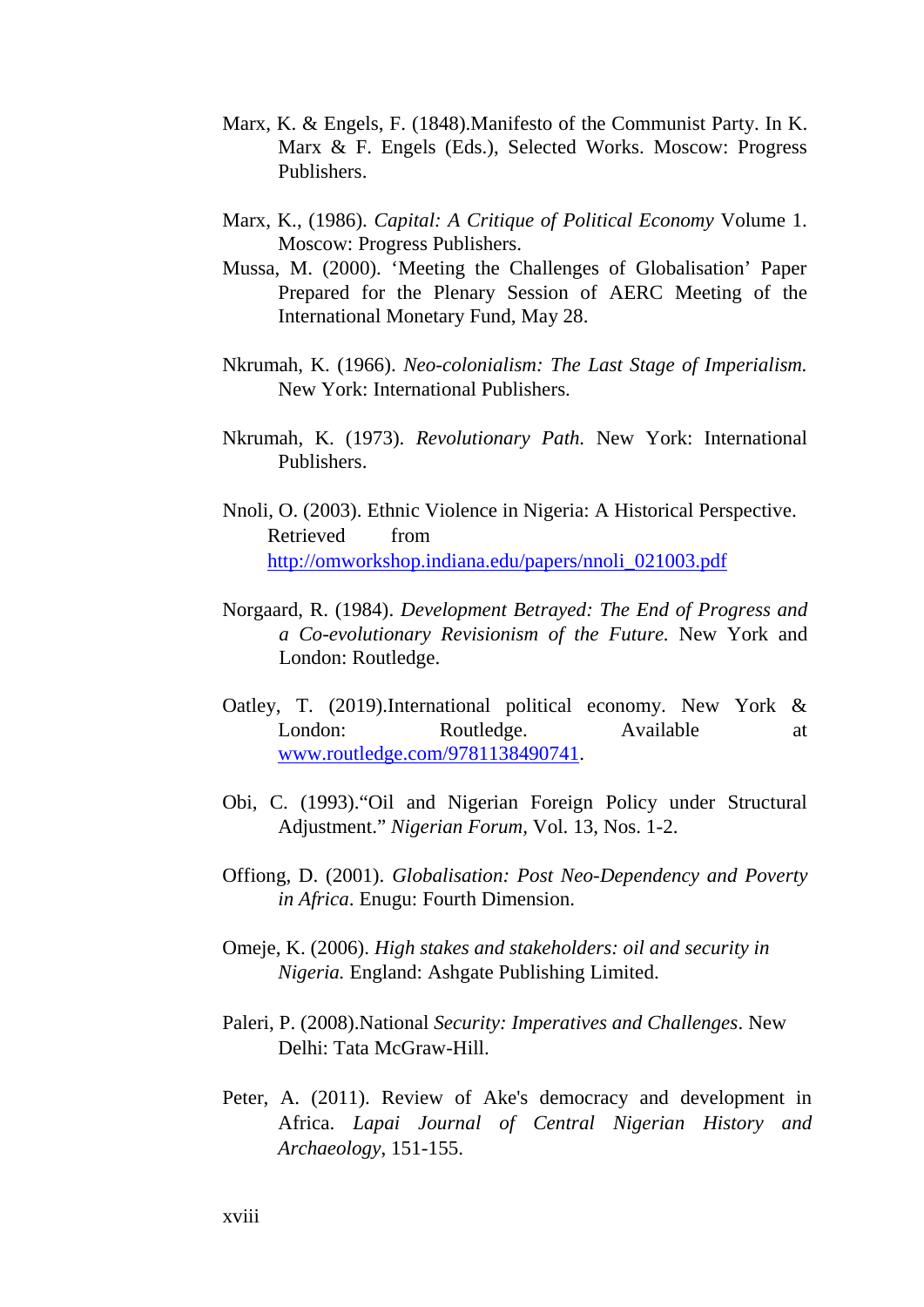- Peter, M. A. & Asogwa, N. O. M. (2011). The minimal state and state intervention in economic crisis: An interrogation of the Lockean theory of social contract. *Journal of Arid Zone Economy.*12 (2),  $46 - 54$ .
- Peter, M. A. (2012). Democratisation and National Development: A Comparative Analysis of Nigeria and South Korea, 1999 to 2009. An Unpublished Ph.D Thesis of University of Nigeria, Nsukka.
- Peter, M. A. and Ocheni, M. (2015).Beyond resource endowment: The state and the challenges of national security in Nigeria, 1999 To 2014. *Journal of Third World Studies* 32.1 (Spring 2015), 293-313.
- Petras, J. (1998). "Globalisation: A Critical Analysis." *Journal of Contemporary Asia,* Volume. 29, Number 1.
- Ryndina, M.N. Chernikov, G.P. and Khudokorm ov, G.N. (1980).*Fundamentals of Political Economy.* Moscow: Progress
- Sabine, G. H. and Thorson, T. (1973).*A History of Political Thought.* New Delhi: Oxford and IBH Publishing Co. PVT. LTD.
- Saini, M.K. (1981). *Politics of Multinational: A Pattern in Neo- Colonialism.* New Delhi: Gitanjali Prekashan.
- Samuelson, P.A. and Nordhaus, W.D. (2002).*Economics.* New Delhi: Tata McGraw Hills.
- Shaibu, E. M. (2017). Economic Diversification and the Challenges of Sustainable Development in Nigeria: A Focus on New Opportunities. *Journal of Research and Development in Arts and Social Sciences (JDRASS)*, 1 (2).
- Sodaro, J. M. (Ed) (2008). *Comparative politics: A global introduction*. New York: McGraw-Hill.
- The Constitution of the Federal Republic of Nigeria, 1999 as amended.
- Todaro, M. P. & Smith, S. C. (2009). *Economic development*. England: Pearson Education Limited.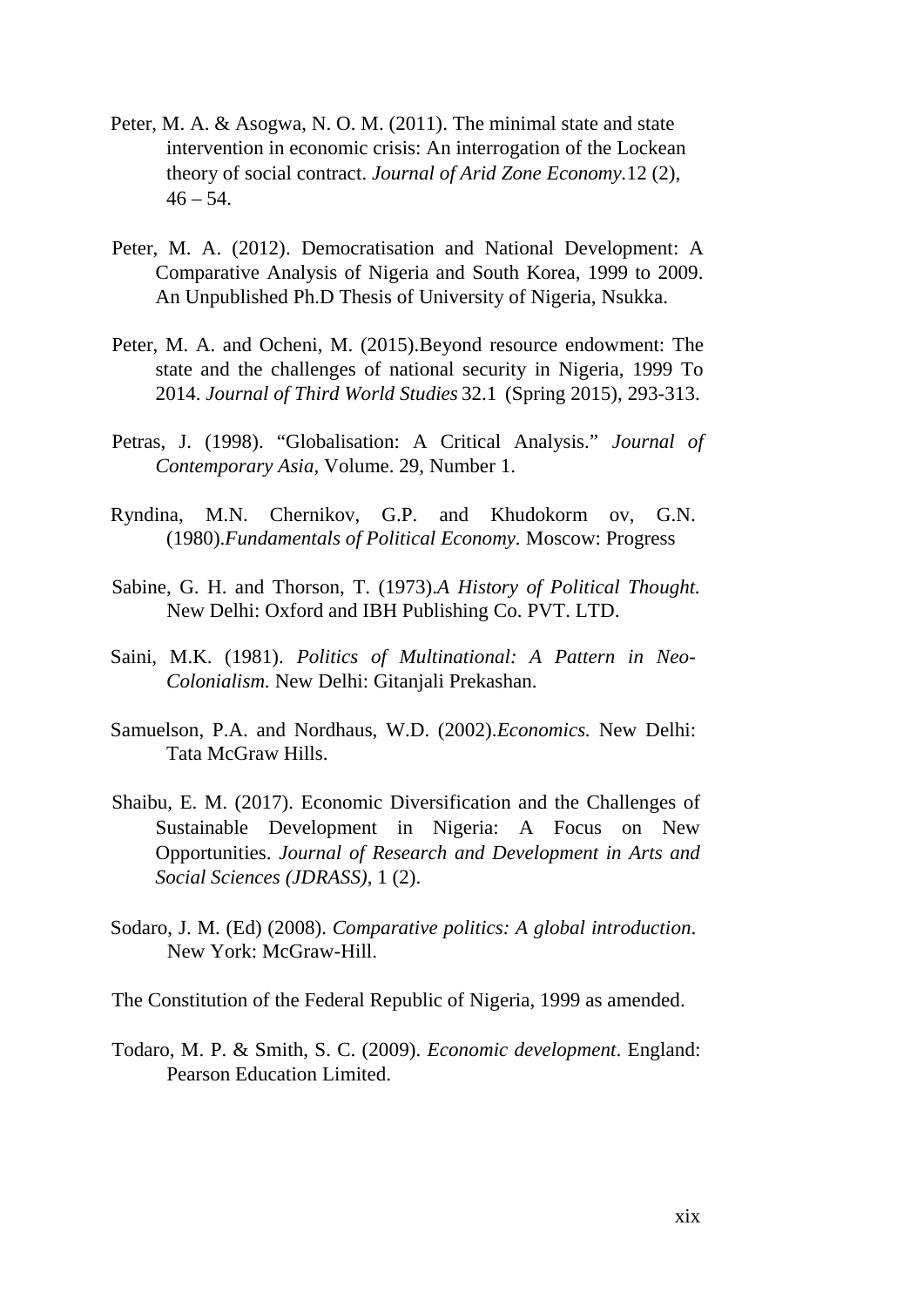# **MAIN COURSE**

| <b>CONTENTS</b> |                                                  | <b>PAGE</b> |
|-----------------|--------------------------------------------------|-------------|
| <b>Module 1</b> | The Basics of Political Economy                  | 1           |
| Unit 1          | Understanding the Subject Matter of Political    |             |
|                 |                                                  | $\mathbf 1$ |
| Unit 2          | Evolution and Scope of Political Economy         | 6           |
| Unit 3          | Perspectives On Political Economy                |             |
| Unit 4          | Basic Concepts in Political Economy,             | 16          |
| Unit 5          | Primitive Accumulation of Capital                | 24          |
| <b>Module 2</b> | Analysis of the Modes of Production              | 29          |
| Unit 1          |                                                  | 29          |
| Unit 2          | Slave-owning Mode of Production                  | 34          |
| Unit 3          |                                                  | 37          |
| Unit 4          |                                                  | 43          |
| Unit 5          |                                                  | 48          |
| <b>Module 3</b> | The Concepts of Development and                  |             |
|                 |                                                  | 54          |
| Unit 1          | Understanding the Concept of Development         | 54          |
| Unit 2          |                                                  |             |
|                 | Modernisation Perspective on Development         | 61          |
| Unit 3          | Dependency Perspective on Development            | 66          |
| Unit 4          | Paul Baran's Analysis of Economic Backwardness   |             |
| Unit 5          | Andre Gunder Frank's Analysis of Development     | 72          |
|                 | of Underdevelopment and Samir Amin theory of     |             |
|                 |                                                  | 80          |
| <b>Module 4</b> | <b>Global Trends that Shape Modern Political</b> |             |
|                 |                                                  | 93          |
| Unit 1          |                                                  | 93          |
| Unit 2          | Colonialism and Neo-Colonialism                  | 100         |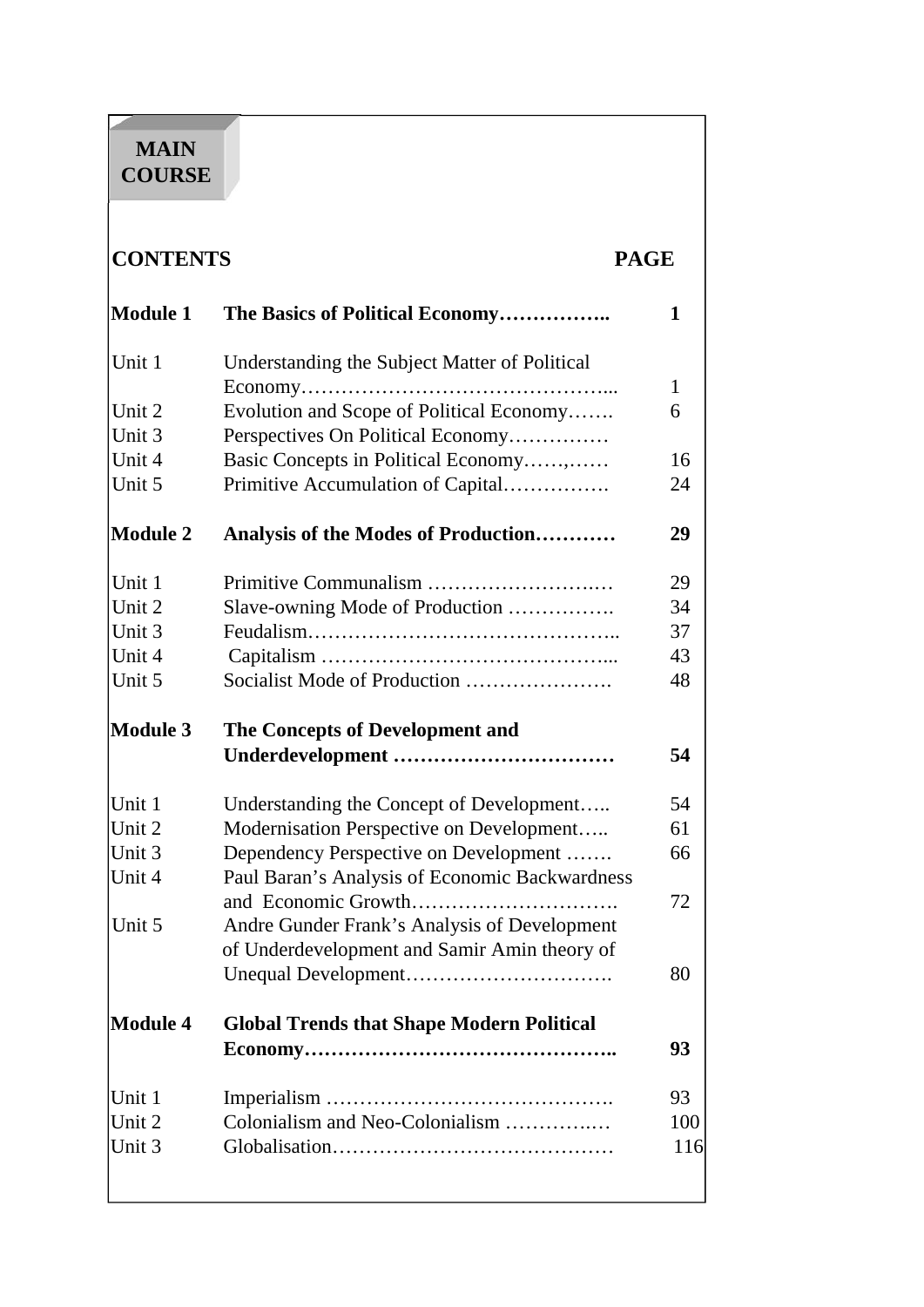| Unit 4   |                                    | 122 |
|----------|------------------------------------|-----|
| Unit 5   |                                    | 133 |
| Module 5 | The Political Economy of Nigeria   | 139 |
| Unit 1   | Nigeria as a Mono-cultural Economy | 139 |
| Unit 2   | State and Resource Management      | 144 |
| Unit 3   |                                    | 148 |
| Unit 4   | Political Economy of Insecurity    | 156 |
| Unit 5   |                                    | 161 |
|          |                                    |     |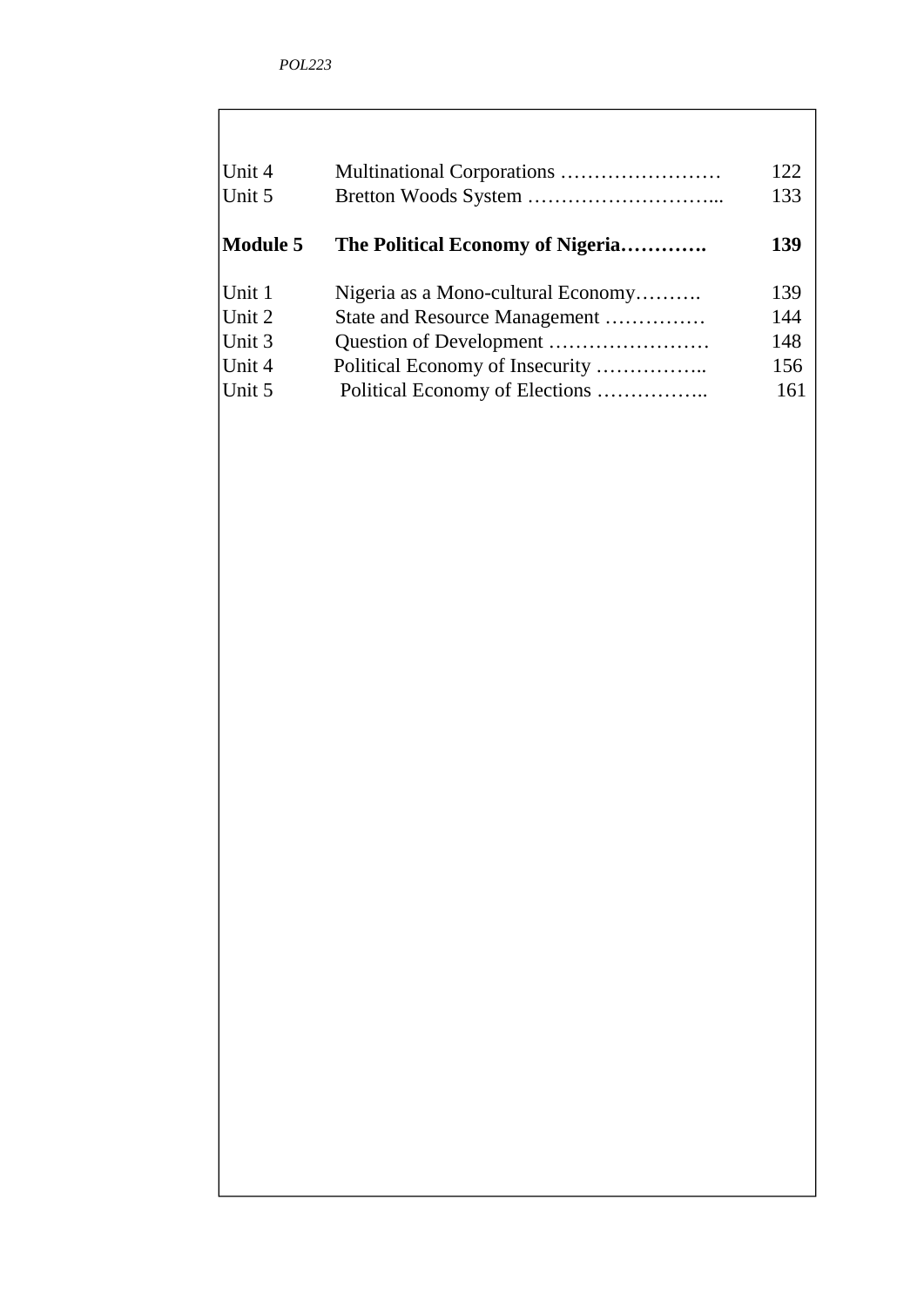## **MODULE 1 THE BASICS OF POLITICAL ECONOMY**

#### **INTRODUCTION**

This module will examine the fundamentals of political economy. It examines the overall nature of the connection between the fields of economics and politics which is the central theme of this study. However, it will explore the varying perspectives from which political economy is studied to understand the theoretical constructs behind those views. The module will also examine the subject matter of political economy, the various theoretical perspectives underpinning the study, and the basic concepts prominent in the field. The examination of these fundamentals will no doubt enhance the understanding of the core concerns of the subject of political economy. This module is made up of five units, the framework upon which we would base our further discussions of the basics of political economy.

- Unit 1 Understanding the Subject Matter of Political Economy
- Unit 2 Evolution and Scope of Political Economy
- Unit 3 Perspectives on Political Economy
- Unit 4 Basic Concepts in Political Economy
- Unit 5 Primitive Accumulation of Capital

## **UNIT 1 UNDERSTANDING THE SUBJECT MATTER OF POLITICAL ECONOMY**

### **CONTENTS**

- 1.0 Introduction
- 2.0 Objectives
- 3.0 Main Content
	- 3.1 The meaning of Political Economy
- 4.0 Conclusion
- 5.0 Summary
- 6.0 Tutor-Marked Assignment
- 7.0 References/Further Reading

### **1.0 INTRODUCTION**

The major concern of this unit is to introduce the student to the discipline of political economy. It examines the meaning and significance as well as the subject matter of political economy. This is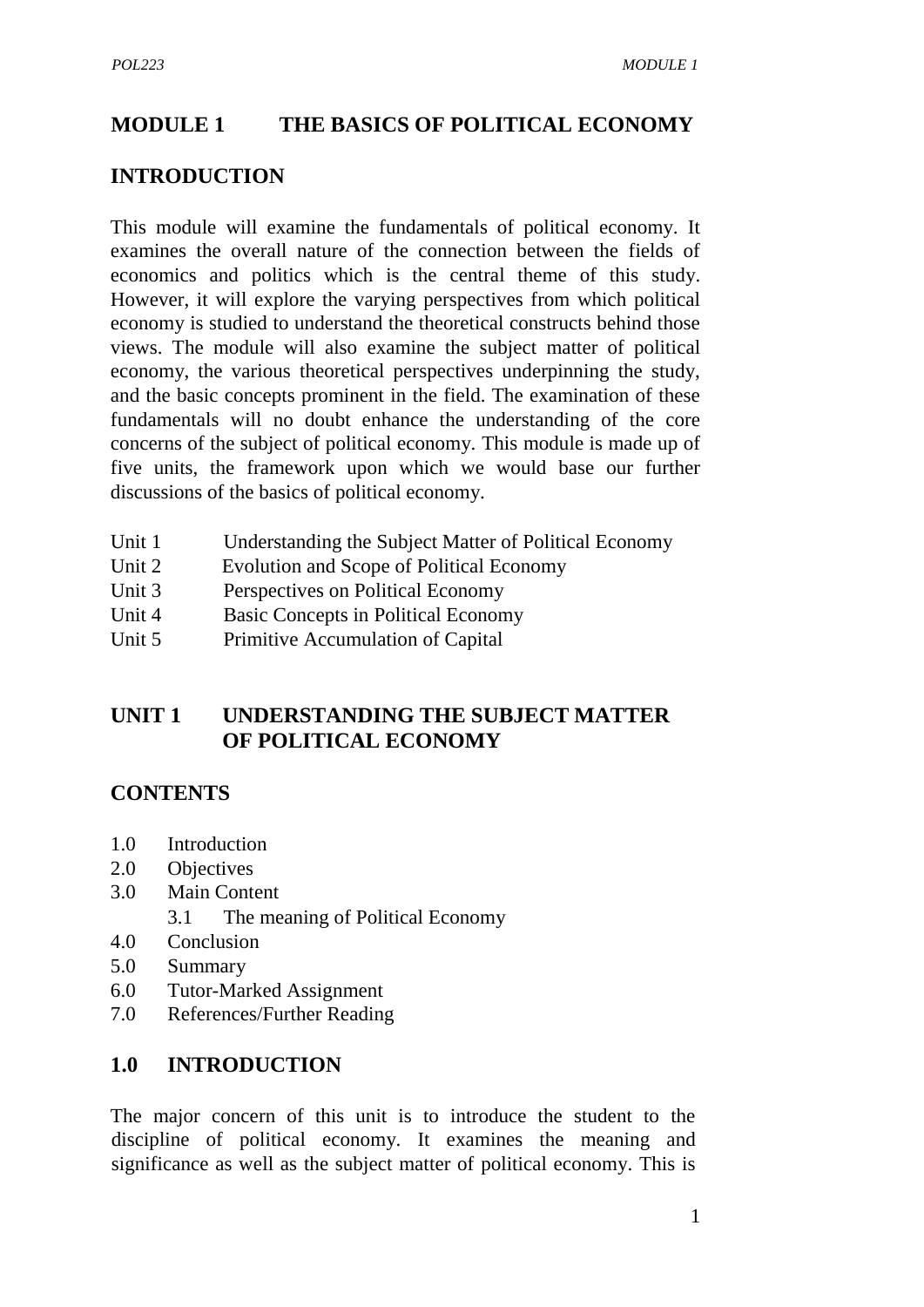because an understanding of the subject matter is important to understand what the entire course is all about.

#### **2.0 OBJECTIVES**

By the end of this unit, you will be able to:

- define political economy
- discuss on the rationale for the course.

#### **3.0 MAIN CONTENT**

#### **3.1 Meaning of Political Economy**

The term political economy is a combination of two terms 'political' and 'economy'. According to Frieden, Lake and Broz (2017:1), "the economy can be defined as the system of producing, distributing, and using wealth; politics is the struggle between actors with divergent interests to make collective decisions, whether inside or outside of formal governments." *Political economy* has a variety of meanings. For some, it refers primarily to the study of the political basis of economic actions-the ways that government policies affect market operations. For others, the principal preoccupation is the economic basis of political action-the ways that economic forces mould government policies (Frieden, et al, 2017:1). In reality, politics and markets are in a constant state of mutual interaction. Political economy also centers on the production of material wealth and the mode of production, that is, it studies production and the basis of society from the economic relations between people in the production process. It is the study of production and trade and their relations with law, custom and government; and with the distribution of national income and wealth. It also refers to the branch of social science that studies the relationships between individuals and society and between markets and the state, using a diverse set of tools and methods drawn largely from economics, political science, and sociology. In the views of Lenin, political economy deals not just with production, but the social relations of men in production and the social system of production.

The subject-matter of political economy is, therefore, the production (economic) relations between people, the relationship of various social classes to political power and the interplay of politics and economy in the determination of power relations within the comity of nations. These include: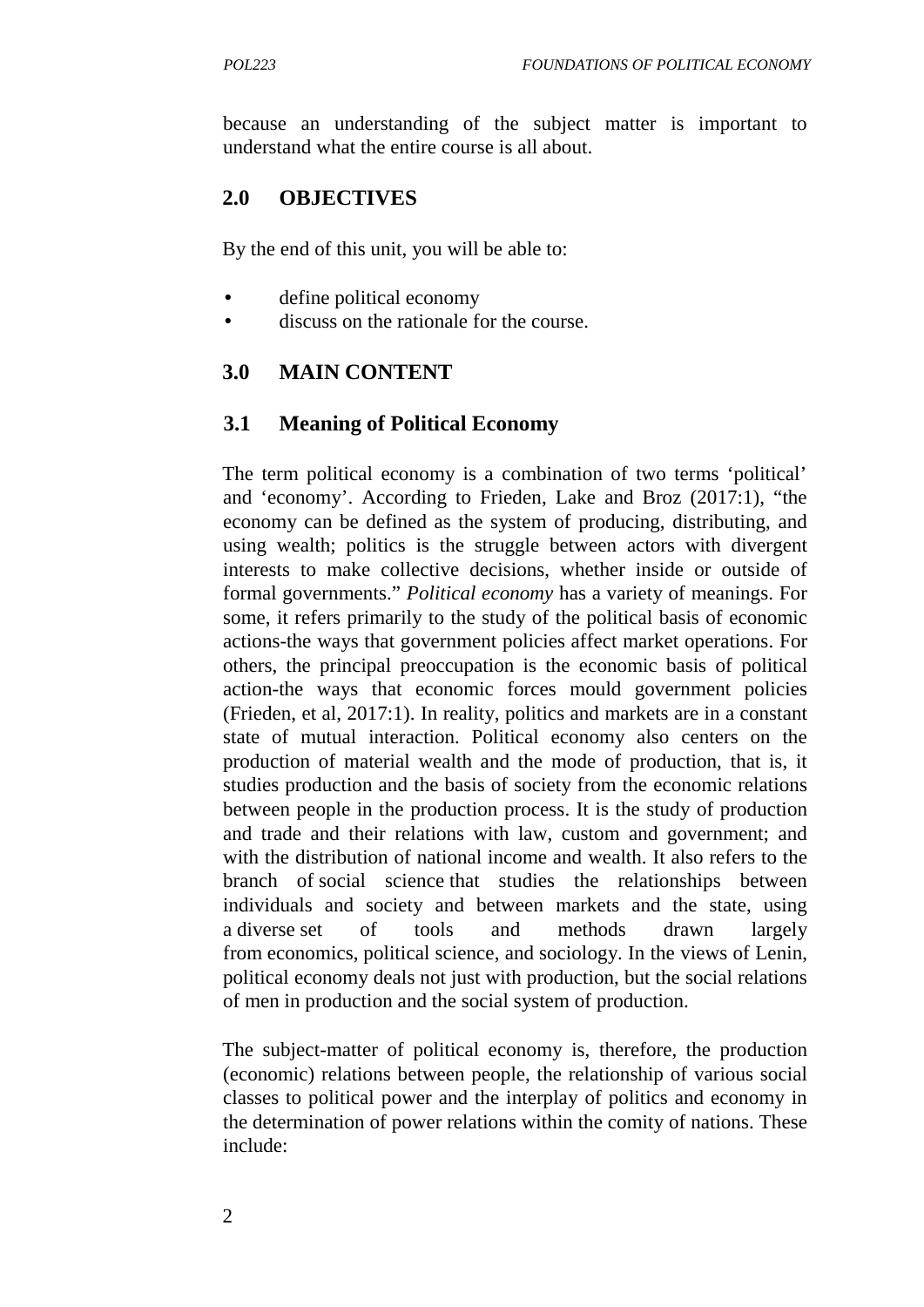- i. The forms of ownership of the means of production;
- ii. The position of the various classes and social groups in the production and their interrelations;
- iii. The forms and socio-political implications of the distribution of material wealth; and
- iv. The interplay of politics and economy in the international division of labour and exchange.

From this, it is obvious that political economy is the science of the development of social production, that is, economic relations between people. It clarifies the laws governing production, distribution, exchange, and consumption of the material wealth in human society at various stages of its development. The political economy therefore takes into account the relationship between the productive forces and relations of production.

Similarly, political economy is a class, partisan science dealing with aspects of the economic interrelations between individuals, social classes or nations with specific focus on the vital aspects of production, distribution, and consumption of wealth. It is a historical science, which shows how society develops from lower to higher stages and how the entire course of historical development prepares the objective necessity of the triumph of the communist mode of production (Ryndina, Chernikov and Khudohormov, 1980).

Over the years, intellectual curiosity has emerged on issues like the inevitability or otherwise of class struggles. Similarly, competing explanations have emerged on the causes of third world dependency as well as the actual role of Multinational Corporations or International Financial Institutions in the functioning of the global and national economies. These and more are some of the issues that bother the political economist. It is interesting to note that answers to these questions have over the centuries, provoked intellectual confrontations between scholars of various ideological leanings.

For instance, political economists of the Marxian tradition, argue that bourgeois economists were able to analyse reality more or less objectively while the bourgeoisie was still a rising class, and the development of capitalism was in the interest of social development. However, with the emergence of the working-class consciousness as a counter orientation to continued exploitation of labour, bourgeois orientations and domination have steadily been called to question. The apparent clash of ideologies has led to the evolution of a truly scientific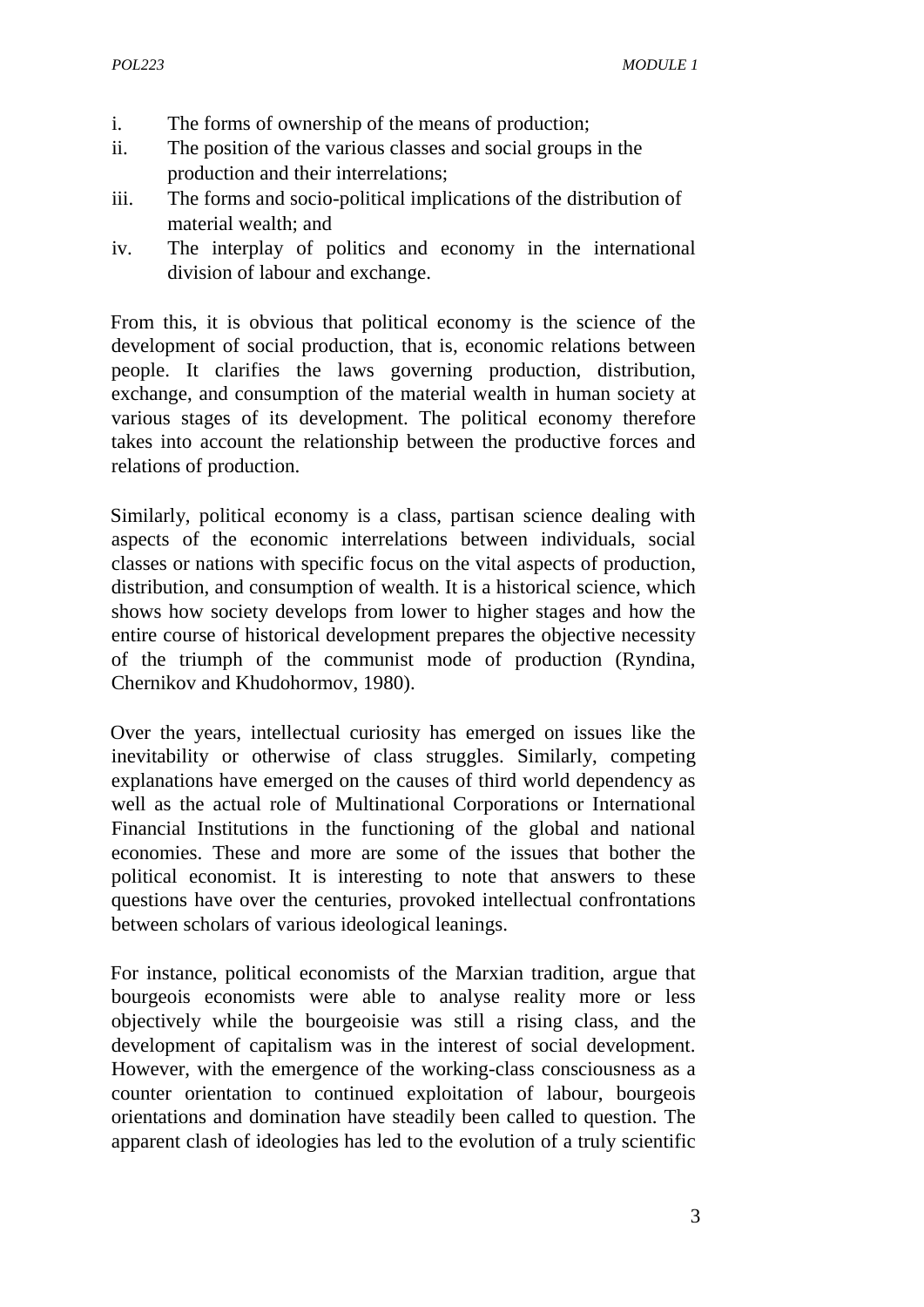basis for political economy through the works of such scholars like Marx, Engel, and Lenin.

These scholars applied the method of dialectical and historical materialism which presupposes:-

- i. Investigation of relations associated with material production and the process of their emergence and development across epochs, that is, historical;
- ii. Consideration of this process as an objective reality, that is, materialistic;
- iii. Revelation of the internal contradictions of development inherent in social production, that is, dialectical (Ryndina et al, 1980).

Having established the meaning of political economy, it is now imperative to outline the significance of the course. In line with this, radical scholars maintain that the course provides the working class and all working people with knowledge of the laws governing the economic development of society and allows them to fulfill successfully the task facing them. It also shows the working people of all nations the reasons for their enslavement, poverty, and deprivations. Specifically, it shows that the oppression and impoverishment of the working class and all the working people depend on the arbitrary will of individual capitalist.

Political economy therefore seeks to explain the dynamics of the state – market nexus causes of the asymmetrical relations between developed and developing nations in the international division of labour and exchange. It locates the root causes of third world underdevelopment on issues of imperialism, colonialism, and neocolonialism on the one hand and also draws from the internal contradictions peculiar to the third world countries as fundamental causes of their underdevelopment. Interestingly, both bourgeois and Marxian political economy proffer separate approaches to emancipation and development. Finally, knowledge of political economy helps the oppressed and exploited to understand their reality and ways out of their contradictions.

### **SELF-ASSESSMENT EXERCISE**

The central argument of political economy is a situation where politics and markets are in a constant state of mutual

- i. Interaction
- ii. Antagonism
- iii. Conflict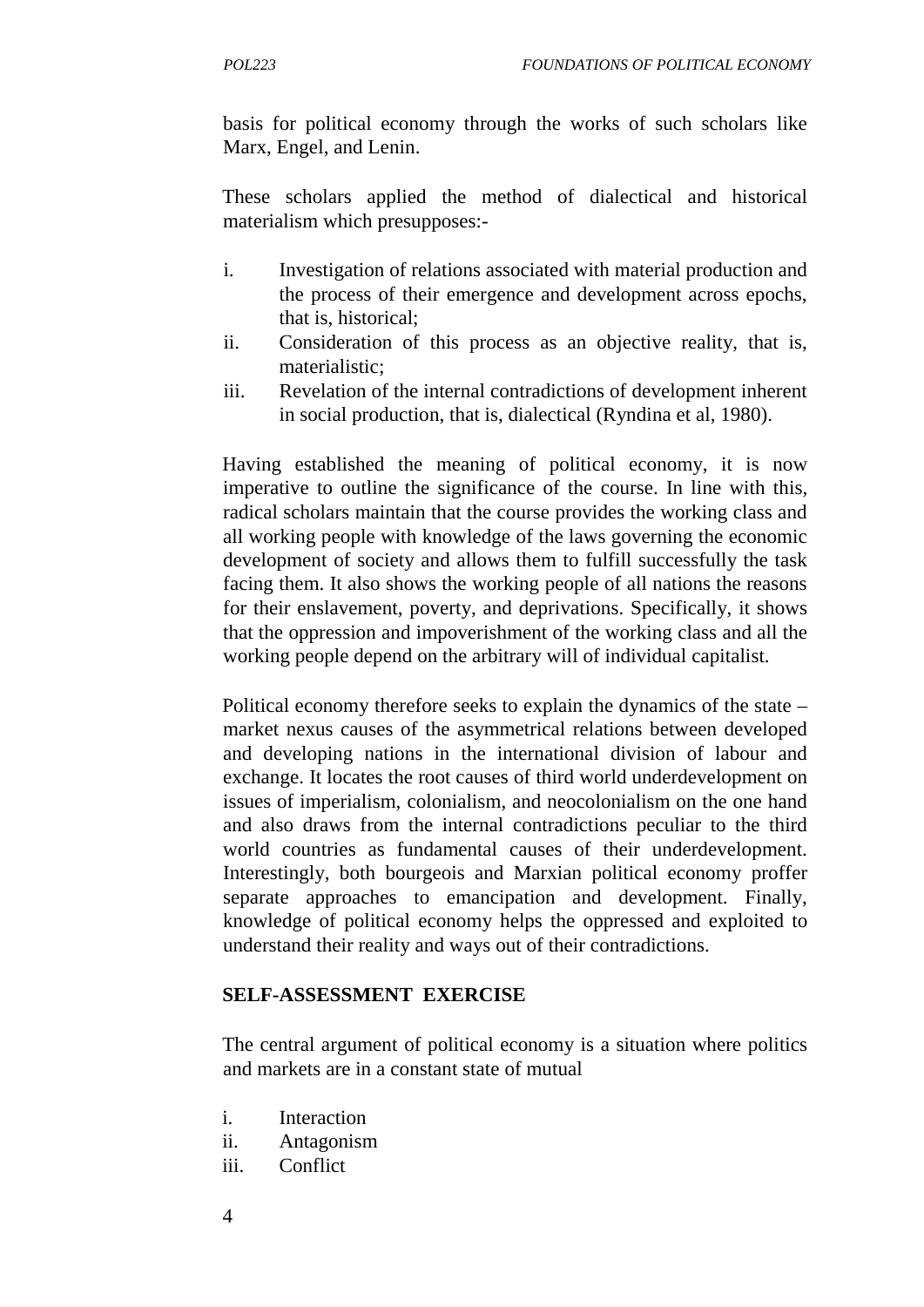#### iv. Cooperation

### **4.0 CONCLUSION**

The ongoing analysis demonstrates that political economy is a useful discipline for every student. It is one of the key courses, which every student especially in the social sciences must appreciate. This is because it equips the student with the basic framework for understanding social reality and the evolution of the society, class relations and the emerging issues in the international division of labour and exchange.

### **5.0 SUMMARY**

Political economy studies human interaction with specific focus on the social relationships of production. It divides society into social classes based on the economic capabilities of social actors and further offers explanations for the discrepancies in the international division of labour and exchange.

### **6.0 TUTOR-MARKED ASSIGNMENT**

1. The tools and methods used by political economy are drawn largely from all the following disciplines except. (a) Economics (b) Political Science (c) Sociology (d) Anatomy

### **7.0 REFERENCES/FURTHER READING**

- Frieden, A. J., Lake, A. D. & Broz, L. J. (2017). International political economy: Perspectives on global power and wealth. New York & London: W. W. Norton & Company.
- Ryndina, M.N.; Chernikov, G.P and Khudohormov, G.N. (1980).*Fundamentals of Political Economy.* Moscow: Progress Publishers.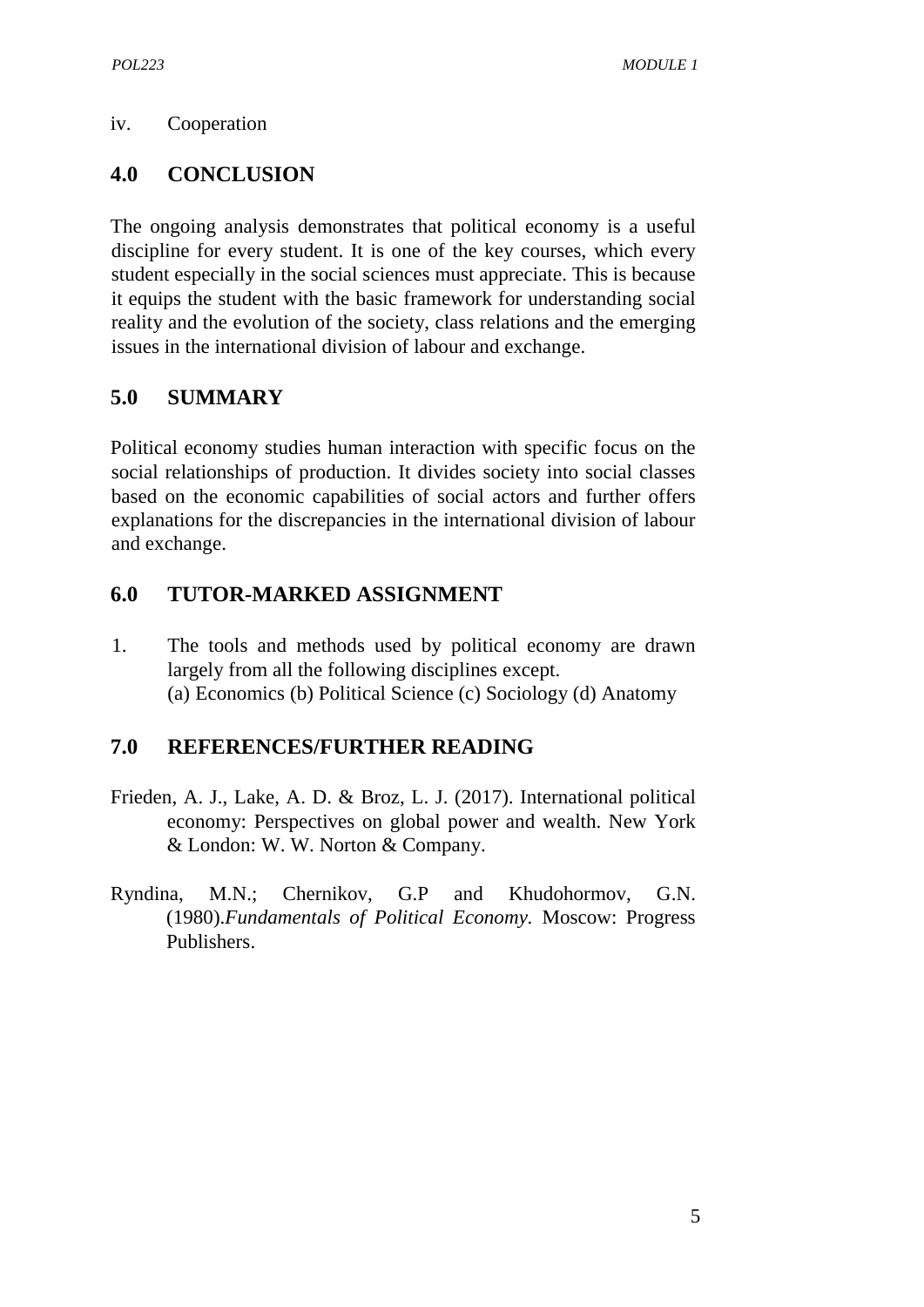## **UNIT 2 EVOLUTION AND SCOPE OF POLITICAL ECONOMY**

#### **CONTENTS**

- 1.0 Introduction
- 2.0 Objectives
- 3.0 Main Content
	- 3.1 Evolution of Political Economy
	- 3.2 Scope of Political Economy
- 4.0 Conclusion
- 5.0 Summary
- 6.0 Tutor-Marked Assignment
- 7.0 References/Further Reading

## **1.0 INTRODUCTION**

The field of political economy is undergoing radical changes from the ancient purely philosophical concerns to the narrow view of it as 'economics'. In recent times, the scope of the field has greatly widened. This unit addresses the nature and scope of political economy putting into cognisance modern realities. Virtually everything can now be subjected to the discourse of political economy.

### **2.0 OBJECTIVES**

By the end of this unit, you will be able to:

- discuss the evolution of political economy
- explain the scope of modern political economy.

## **3.0 MAIN CONTENT**

### **3.1 Evolution of Political Economy**

It is no surprise that political economy is far from new. According to Frieden, et al (2017:3) "until a century ago, virtually all thinkers concerned with understanding human society wrote about political economy." For individuals as diverse as Adam Smith, John Stuart Mill, and Karl Marx, the economy was eminently political and politics was tied to economic phenomena. Few scholars before 1900 would have taken seriously any attempt to describe and analyze politics and economics independently of each other (Frieden et al, 2017:3).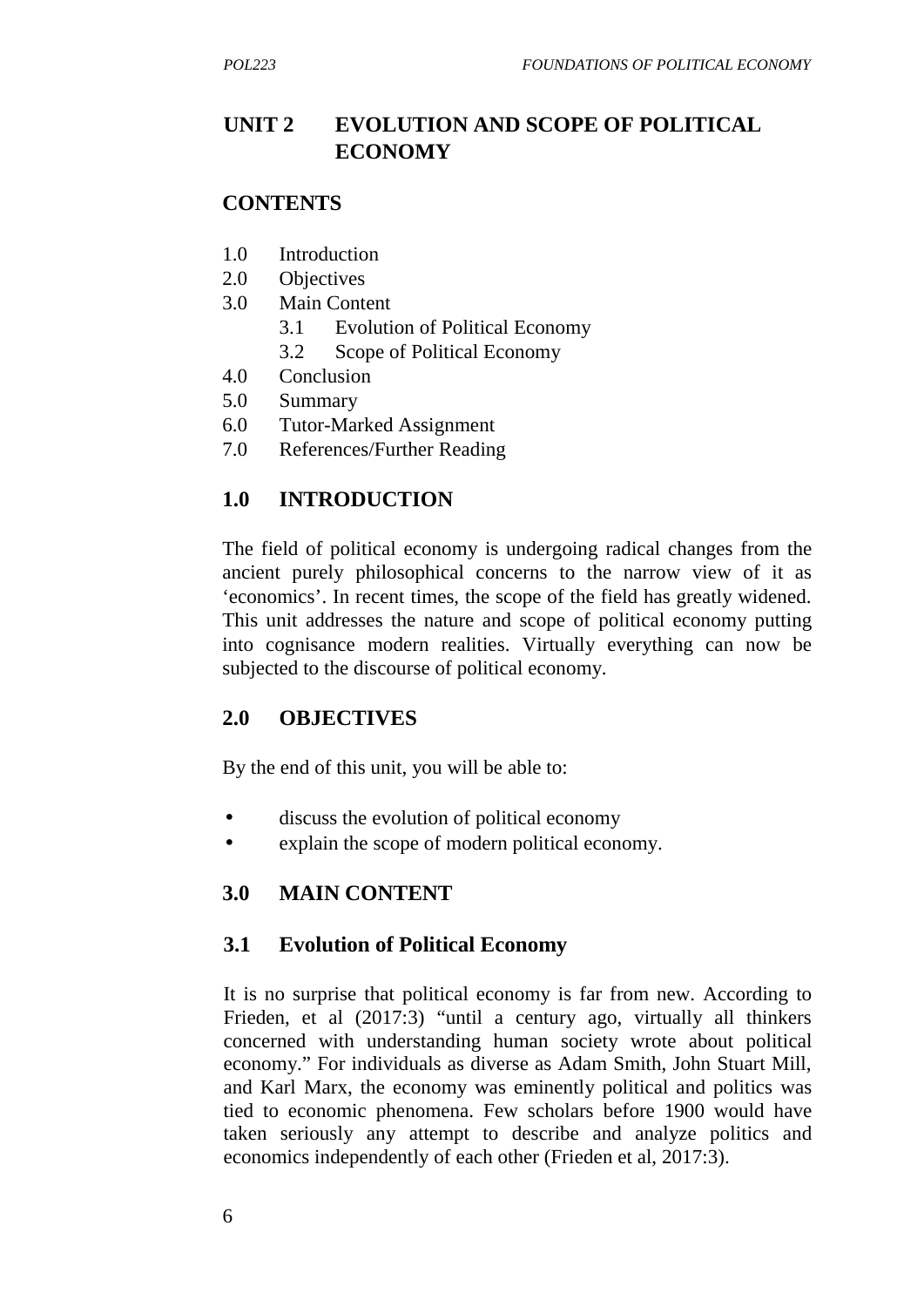Around the turn of the last century, however, professional studies of economics and politics became increasingly divorced from one another. The economic investigation began to focus on understanding more fully the operation of specific markets and their interaction; the development of new mathematical techniques permitted the formalisation of, for example, laws of supply and demand. By the time of World War I, an economics profession per se was in existence, and its attention was focused on understanding the operation of economic activities in and of themselves. At the same time, other scholars were looking increasingly at the political realm in isolation from the economy. The rise of modern representative political institutions, mass political parties, more politically informed populations, and modern bureaucracies all seemed to justify the study of politics as an activity that had a logic of its own (Frieden et al, 2017).

Except a few isolated individuals and an upsurge of interest during the politically and economically troubled Depression years, the twentieth century saw an increasing separation of the study of economics from that of politics. Economists developed ever more elaborate and sophisticated models of how economies work, and similarly, political scientists spun out ever more complex theories of political development and activity (Frieden et al, 2017)

The resurgence of political economy in the last half-century has had two interrelated sources. The first was dissatisfaction among academics with the gap between abstract models of political and economic behaviour, on the one hand, and the actual behaviour of polities and economies, on the other. Theory had become more ethereal and seemed less realistic. Many scholars therefore questioned the intellectual justifications for a strict analytic division between politics and economics. Second, as the stability and prosperity of the first twenty-five post-war years started to disintegrate in the early 1970s, economic issues became politicised while political systems became increasingly preoccupied with economic affairs. In August 1971, President Richard Nixon ended the gold-dollar standard, which had formed the basis for post-war monetary relations; two and a half years later, OPEC, a previously little-known group, succeeded in substantially raising the price of oil. In 1974 and 1975, the industrial nations of Western Europe, North America, and Japan fell into the first worldwide economic recession since the 1930s; unemployment and inflation were soon widespread realities and explosive political issues. In the world arena, the underdeveloped countries-most of them recently independent burst onto centre stage as the third world and demanded a fairer division of global wealth and power. If, in the 1950s and 1960s, economic growth was taken for granted and politics occupied itself with other matters, in the 1970s and 1980s, economic stagnation fed political strife while political conflict exacerbated economic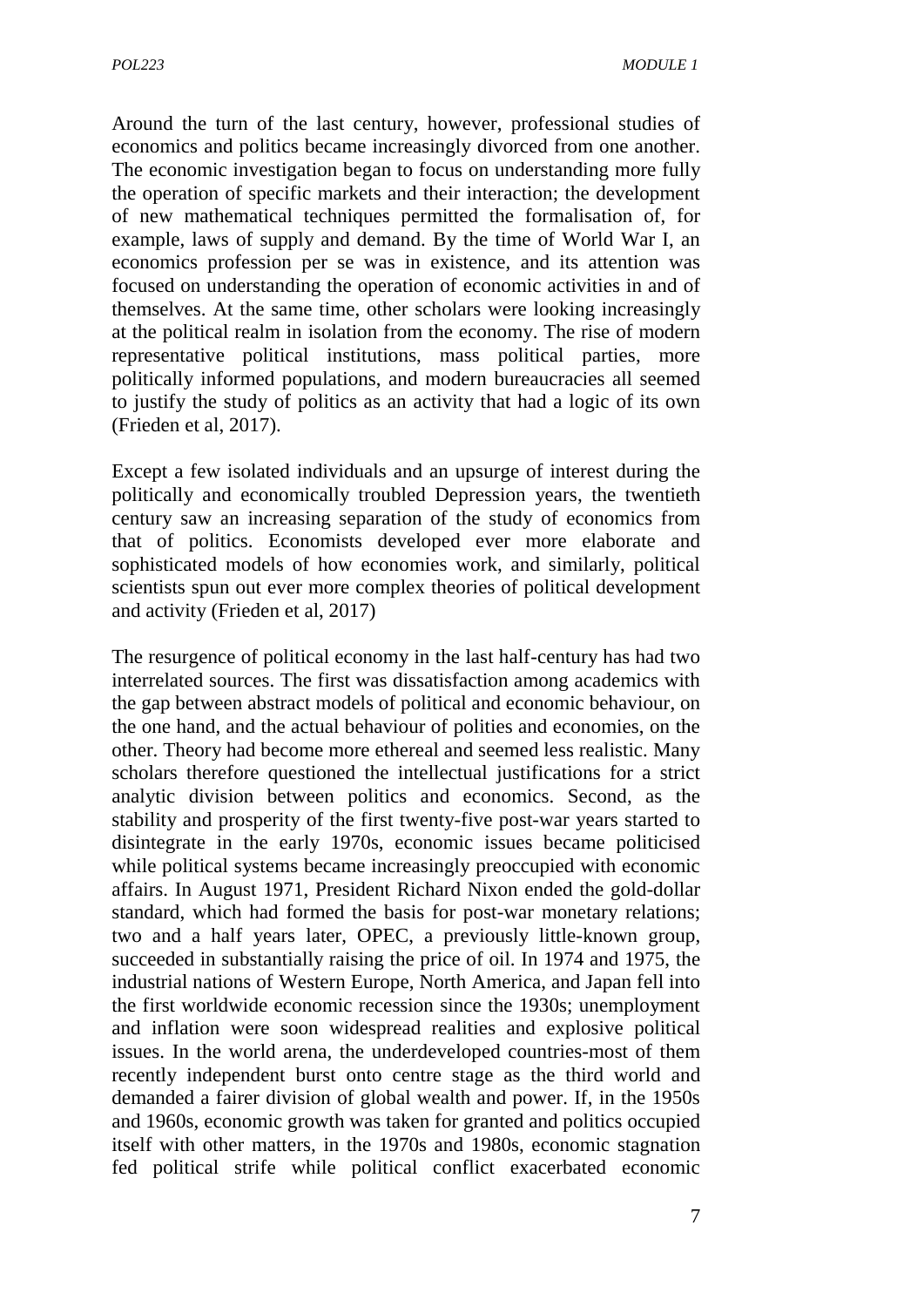uncertainty. The politicisation of international economics has continued ever since, especially after the Great Recession in 2008 with new demands for financial market reform, less economic inequality, and greater trade protection (Frieden et al, 2017).

For both intellectual and practical reasons, then, social scientists once again began seeking to understand how politics and economics interact in modern society. To be sure, today's political economists have not simply reproduced the studies of earlier (and perhaps neglected) generations of scholars in the discipline. The professionalisation of both economics and political science led to major advances in both fields, and scholars now understand both economic and political phenomena far better than they did a generation or two ago. It is on this improved basis that the new political economy has been constructed, albeit with some long-standing issues in mind (Frieden et al, 2017).

Just as in the real world, where politicians pay close attention to economic trends and economic actors keep track of political tendencies, those who would understand the political process must take the economy into account, and vice versa. A much richer picture of social processes emerges from an integrated understanding of both political and-economic affairs than from the isolated study of politics and economics as separate realms. This much is, by now, hardly controversial; it is in application that disagreements arise. Government actions may influence economic trends, but these actions themselves may simply reflect the pressures of economic interest groups. Economic interest groups may be central in determining government policy, yet political institutions-democratic or totalitarian, two-party or multiparty, parliamentary, or presidential - may crucially colour the outlook and influence of economic interests. Although they may emphasise different forces, international political economists have moved toward a common framework for understanding the interaction of politics and economics (Frieden et al, 2017:4)

## **3.2 Scope of Political Economy**

The scope of political economy informs us about the sphere of analysis, the boundaries or limits, the kind of situations it describes and its applicability in the real world or, its relevance.

Political economy commonly refers to interdisciplinary studies drawing upon economics, sociology, and political science in explaining how political institutions, the political environment, and the economic system influence each other.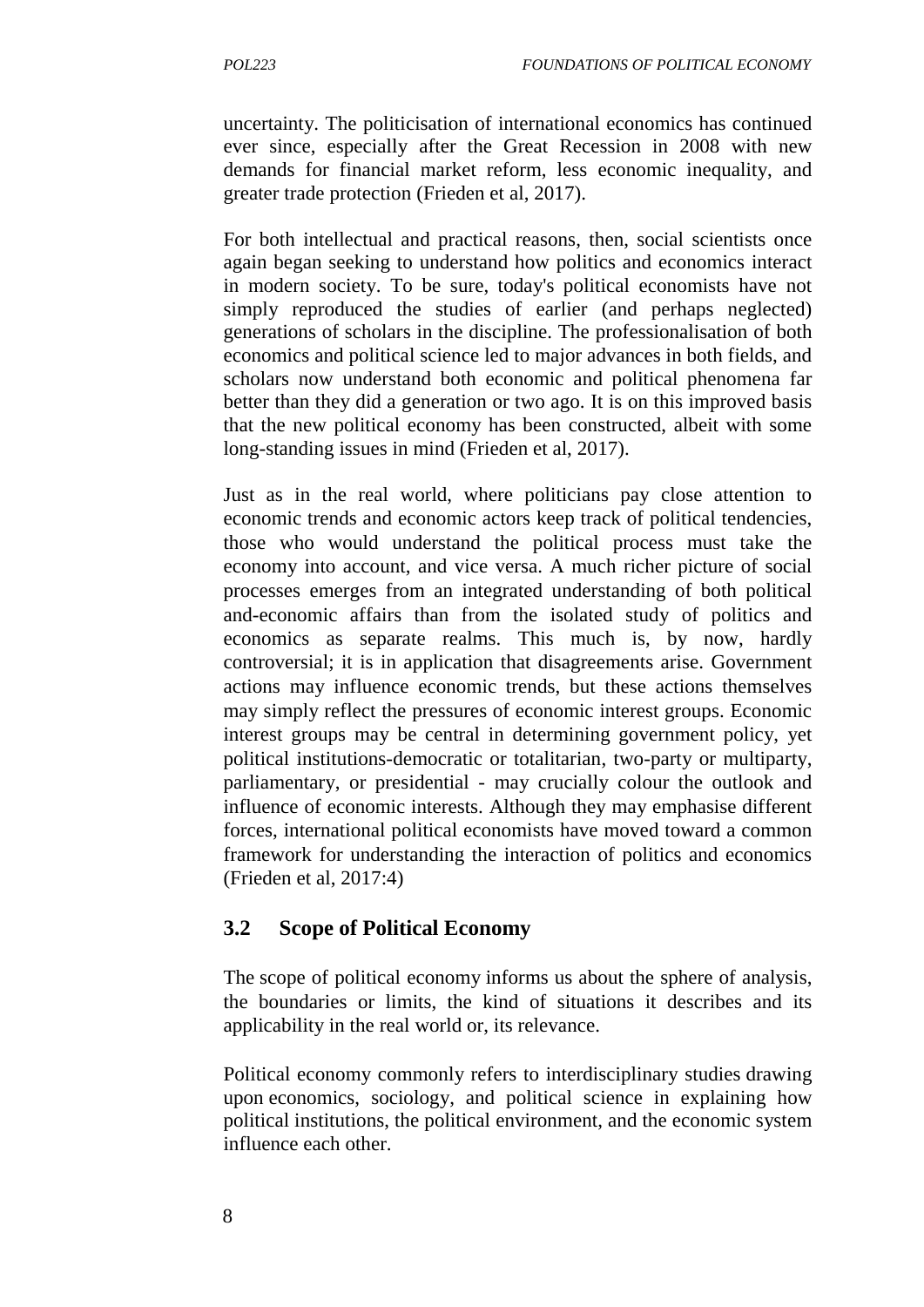Political economy is generally classified into three sub-areas:

- (1) The role of government and/or class and power relationships in resource allocation for each type of economic system
- (2) International political economy, which studies the economic impacts of international relations and
- (3) Economic models of political or exploitative class processes.

Political economy is often associated with approaches using rational choice assumptions, especially in game theory in examining phenomena beyond economics' standard remit, such as government failure and complex decision making in which context the term "positive political economy" is common.

Other traditional topics often associated with political economy include analysis of public policy issues such as economic regulations, monopoly, rent-seeking, market protection, institutional corruption, and distributional politics.

In recent times, virtually everything can be studied under political economy. Some of those issues include the influence of elections on the choice of economic policy, determinants and forecasting models of electoral outcomes, the political business cycles among others.

Political economy has also grown to include the origins and rate of change of political institutions about economic growth and development, financial markets and regulation, the importance of institutions, reforms and transition economies, the role of culture, ethnicity, gender and religion in explaining economic outcomes. It is interesting to note that the modern political economy is about expanding the domain of economic policy analysis and hence enhancing its relevance. It is aimed at finding ways to integrate politics and economics to think about important problems.

#### **SELF-ASSESSMENT EXERCISE**

Which of the following does not constitute an area of study by political economists?

i. Political Ideology (ii) Human Anatomy (iii) Economic Structure (iv) Human Interaction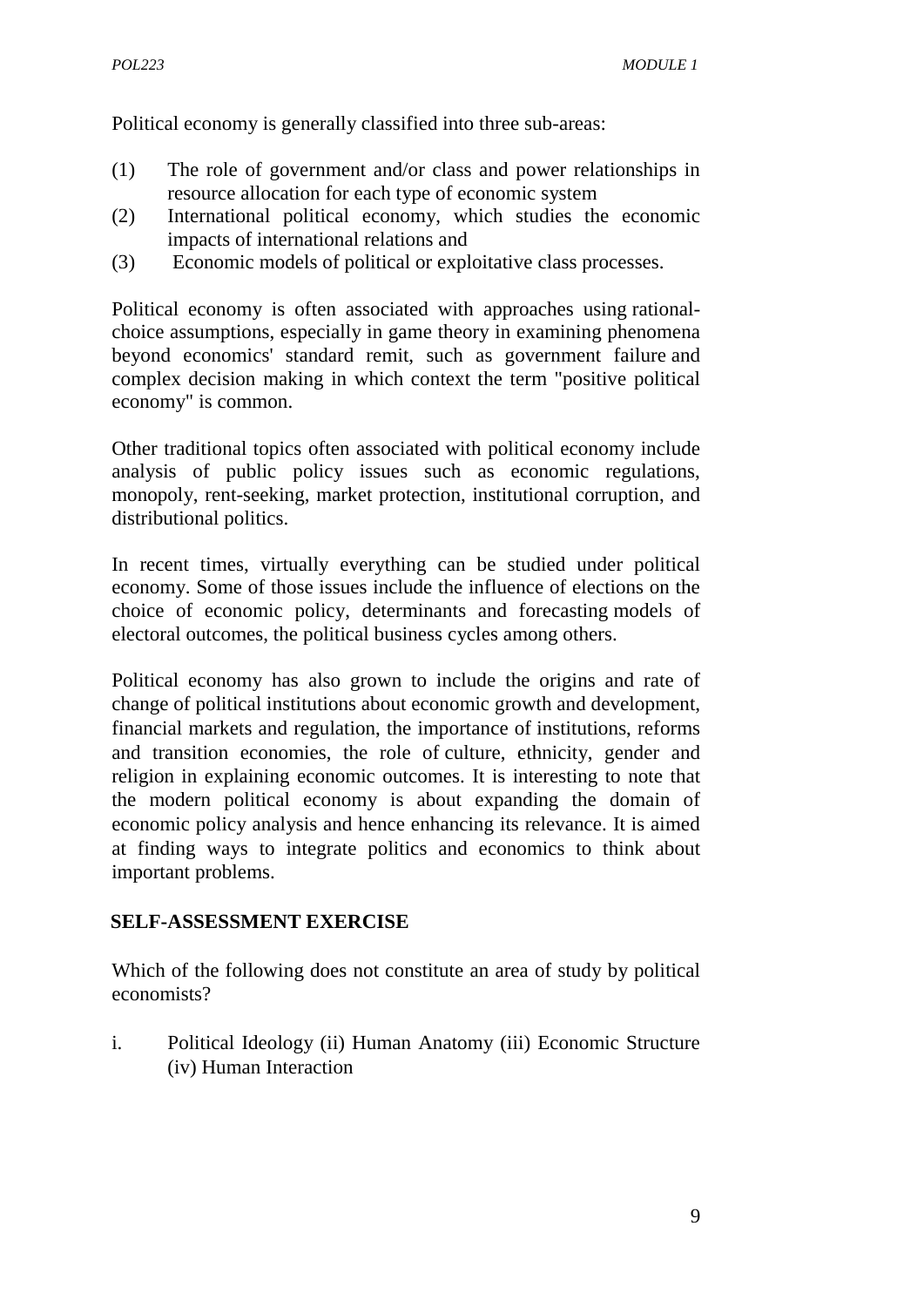## **4.0 CONCLUSION**

The dynamism of the field of political economy was discussed in this unit. The emphasis on the field of political economy is predicated on the assumption that politics and economics are inextricably linked. In modern times, even the role of culture, ethnicity, gender, and religion in explaining economic outcomes has become a core discussion in political economy.

## **5.0 SUMMARY**

Political economy is concerned about how we organise our lives and provide for our basic (and more complex) needs. Apart from the original classification of it into the role of government and/or class and power relationships in resource allocation for each type of economic system, international political economy, which studies the economic impacts of international relations and economic models of political or exploitative class processes, it has grown to cover virtually all the areas of the human society.

## **6.0 TUTOR-MARKED ASSIGNMENT**

- 1. It is not possible to properly understand political processes without exploring the  $\_\_$  context in which politics operates (a) Historical (b) Economic (c) Technological (d) Practical
- 2. Modern political economy is not in nature (a) Contentious (b) Interdisciplinary (c) Metaphysical (d)
	- Contradictory
- 3. Modern political economy has grown to include the role of all the following except one in explaining economic outcomes.
	- (a) Culture (b) Ethnicity (c) Marriage (d) Religion

# **7.0 REFERENCE/FURTHER READING**

Frieden, A. J., Lake, A. D. & Broz, L. J. (2017). International political economy: Perspectives on global power and wealth. New York & London: W. W. Norton & Company.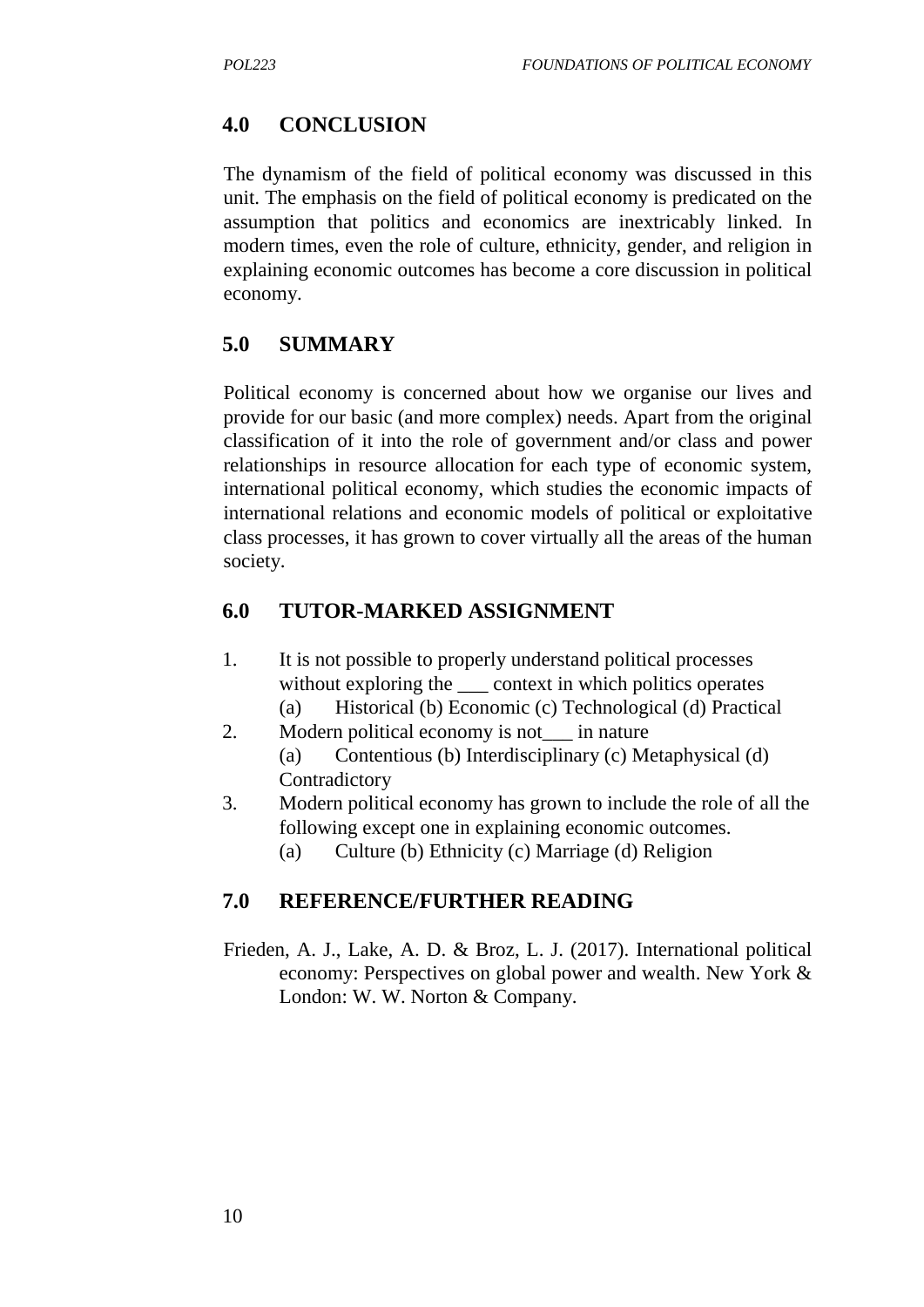## **UNIT 3 PERSPECTIVES ON POLITICAL ECONOMY**

#### **CONTENTS**

- 1.0 Introduction
- 2.0 Objectives
- 3.0 Main Content
	- 3.1 Classical Political Economy
	- 3.2 Marxian Political Economy
	- 3.3 Neo-Classical Political Economy
- 4.0 Conclusion
- 5.0 Summary
- 6.0 Tutor-Marked Assignment
- 7.0 References/Further Reading

## **1.0 INTRODUCTION**

This unit examines the three contending perspectives to understanding the logics of political economy. These perspectives include Classical, Marxian and Neo-classical perspectives. It highlights the main argument of each perspective as well as its limitations. It is expected that the student will understand and assimilate the kernel of each viewpoint, as this will significantly aid his or her appreciation of the dynamics associated with the course.

### **2.0 OBJECTIVES**

By the end of this unit, you will be able to:

- explain the concept of classical political economy
- highlight Marxian political economy
- discuss neo-classical political economy.

## **3.0 MAIN CONTENT**

### **3.1 Classical Political Economy**

This is concerned mainly with the removal of inhibitions to the expansion of capital in the productive process. Intellectual precursors of the classical political economy include Adam Smith, David Richardo, among others. Whereas Adam Smith's Wealth of Nations explains the principle behind division of labour and emphasises a free market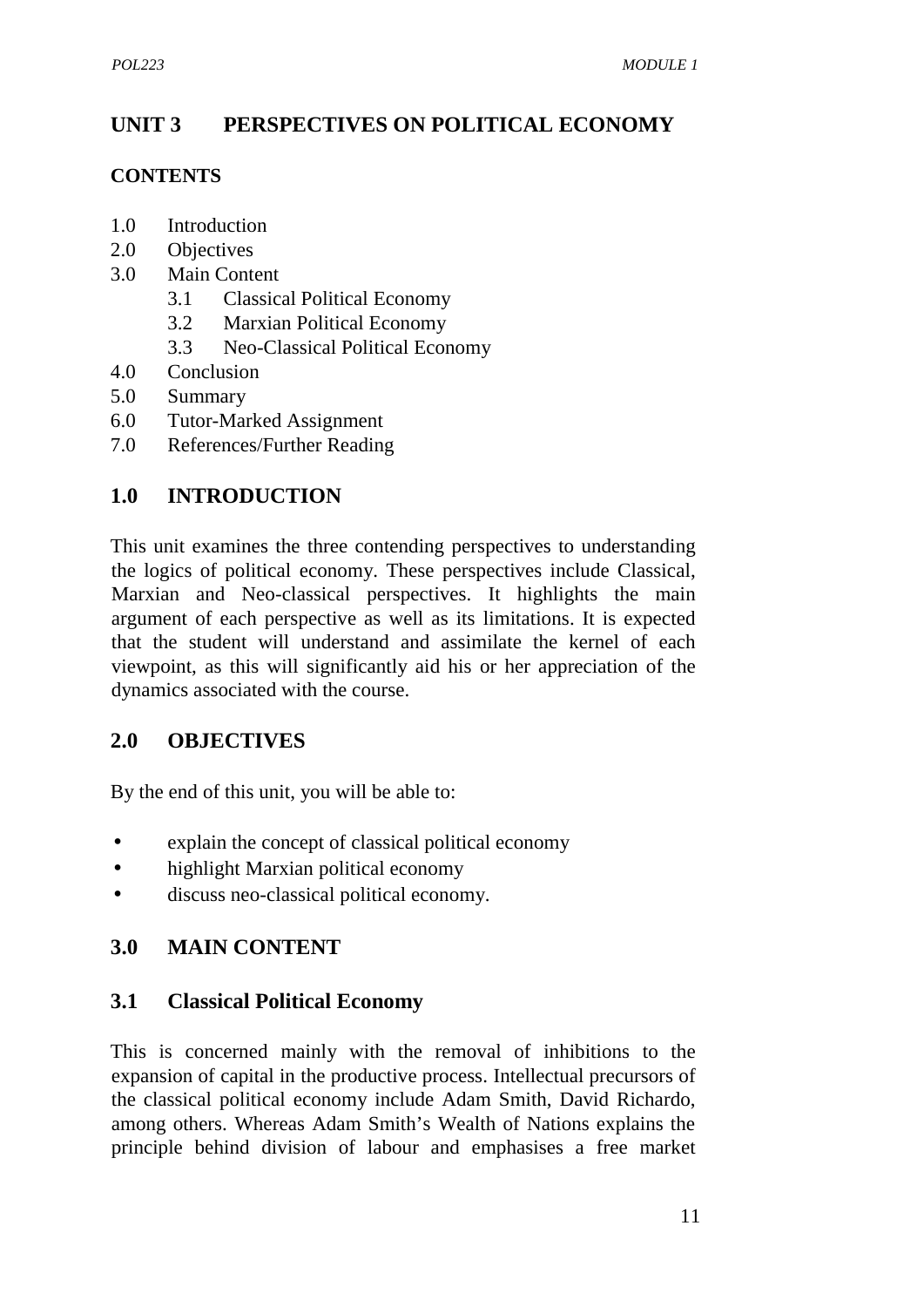economy, David Richardo first stated the modern concept of comparative advantage.

The main argument is that the market forces of demand and supply should be the major determinants of the production process. Here, the intervention of the government in economic activities is rejected. Rather, the state should focus on its primary function of maintaining law and order. Classical political economy has otherwise been referred to as *laissez faire* political economy because of its emphasis on free enterprise. Oatley (2019) attributed the activities of the classical political economy to the nineteenth-century liberal system. He posits that "governments eliminated trade barriers and made little effort to manage domestic economic activity" (Oatley, 2019:47).

The classical approach to political economy argues against the utility of restriction in international trade. It advocates for the abolition of trade restriction such as import and export duties embargo. It extols policies initiatives, which favours deregulation, privatisation and commercialisation. The western notion of globalisation, which places emphasis on trade and financial liberalisation, falls within this category. This school principally contends that the price mechanism contains powerful equilibrating forces that will keep the economy near full employment without any government intervention; consequently, there is little involuntary unemployment (Samuelson and Nordhaus 2002: 664).

### **3.2 Marxian Political Economy**

Scholars of Marxian orientation such as Karl Marx, Frederich Engels, V. I. Lenin conceive the classical orientation to political economy as *vulgar*: According to Frieden, Lake and Broz (2017:8) "Marxism originated with the writings of Karl Marx, a nineteenth-century political economist and perhaps the severest critic of capitalism and its Liberal supporters." Karl Marx as the main proponent of the approach assumed a radical posture in his interpretation of the economic process. The Marxian interpretation of history emphasises social classes, productive forces and the social relationship of production. He maintains that the economy is the substructure upon which the superstructure revolves. The superstructure includes politics, religion, justice, culture, among others. To Marx, the economic factor is the foundation upon which the socio-cultural and political superstructure is built. Using his logic of historical determinism and dialectical materialism, Marx and Engels (1848) established the evidence of antagonistic contradiction in every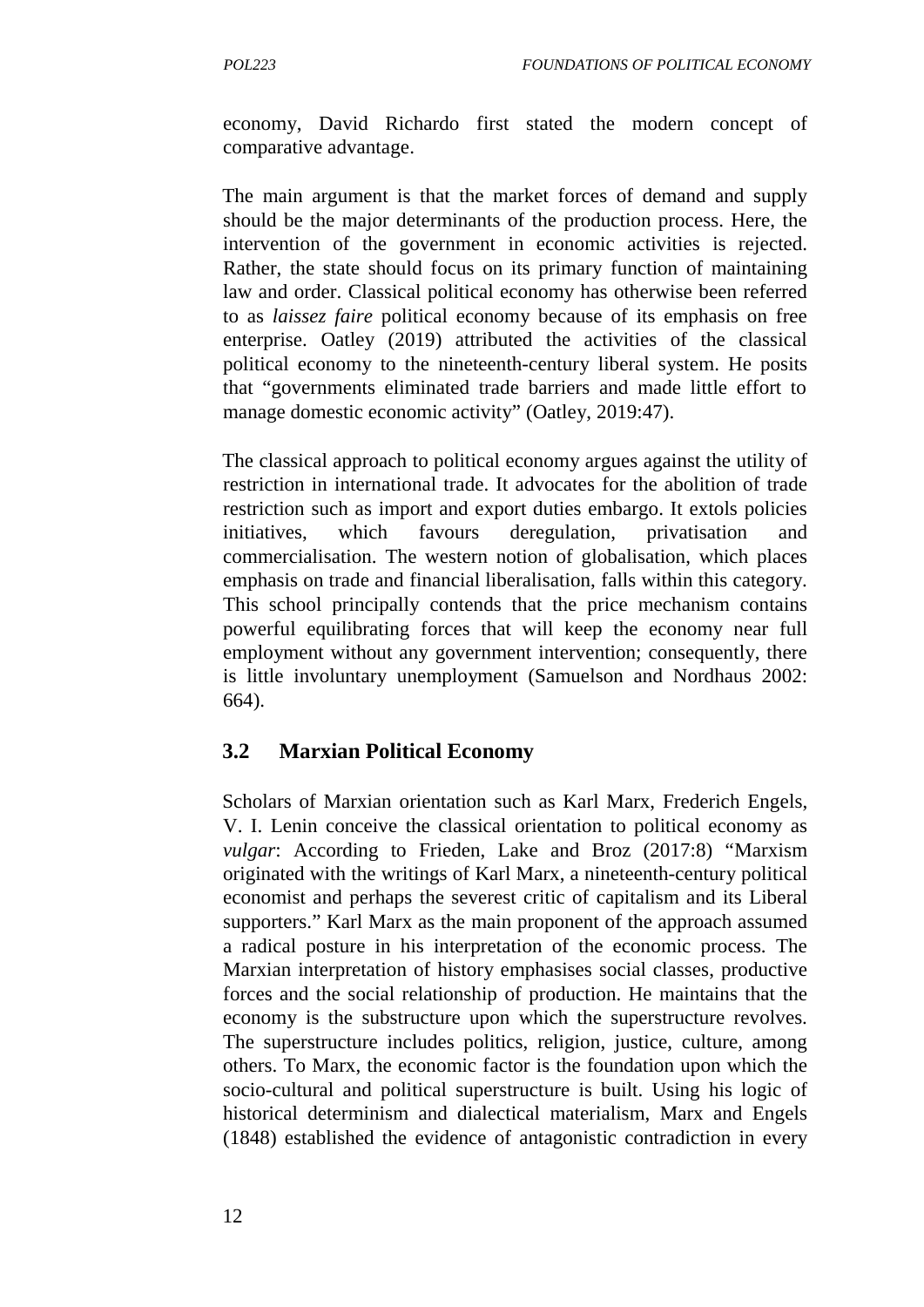economic epoch from slavery to capitalism and as such the existence of class struggle in each epoch.

The centerpiece of Marx work is an incisive analysis of the strengths and weaknesses of capitalism. Marx argued that all commodity value is determined by labour content- both the direct labour and indirect labour embodied in capital equipment. For example, the value of a shirt comes from the efforts of textile workers put together plus the value of the person who made the looms. By imputing all the values of output to labour, Marx attempted to show that profits- the part of the output that is produced by workers but received by capitalists- amount to unearned income. It is the opinion of Marx that the injustice of capitalist receiving unearned income justifies transferring the ownership of factories and other means of production from capitalists to workers.

The Marxian approach is consistent with the socialist worldview, which accommodates extensive state intervention and control of the economy of the nation. It is the expectation of scholars of Marxian orientation that state monopoly of the production process will make for a better redistribution of income in the society.

## **3.3 Neo-Classical Political Economy**

This perspective gained prominence with the writings of John Keynes. This school of thought doubt the capability of attaining optimum resource production and allocation within the classical assumption. They are also opposed to the extremism of the Marxian scholars. For them, there is a need for some limited measure of state intervention in the economic process if there must be full economic production. Scholars in this school were predominantly influenced by the economic crisis of the prewar period and were determined to avoid the economic chaos and competitive devaluations that had occurred during the Great Depression. They believed that the gold standard was too inflexible and served to deepen and lengthen business cycles.

It is their position that changes in aggregate demand have a significant and lasting effect on output. Hence, if aggregate demand falls because of a monetary tightening or a falloff in consumer spending, Keynesian scholars hold that this will in the short run lead to falling output and employment (Samuelson and Nordhaus, 2002: 664). Consequently, they posit that state intervention in the economic process is relevant for the attainment of full employment, control of inflation and general economic recession. In summary, they postulate that government intervention was needed to control the flow of money in the economy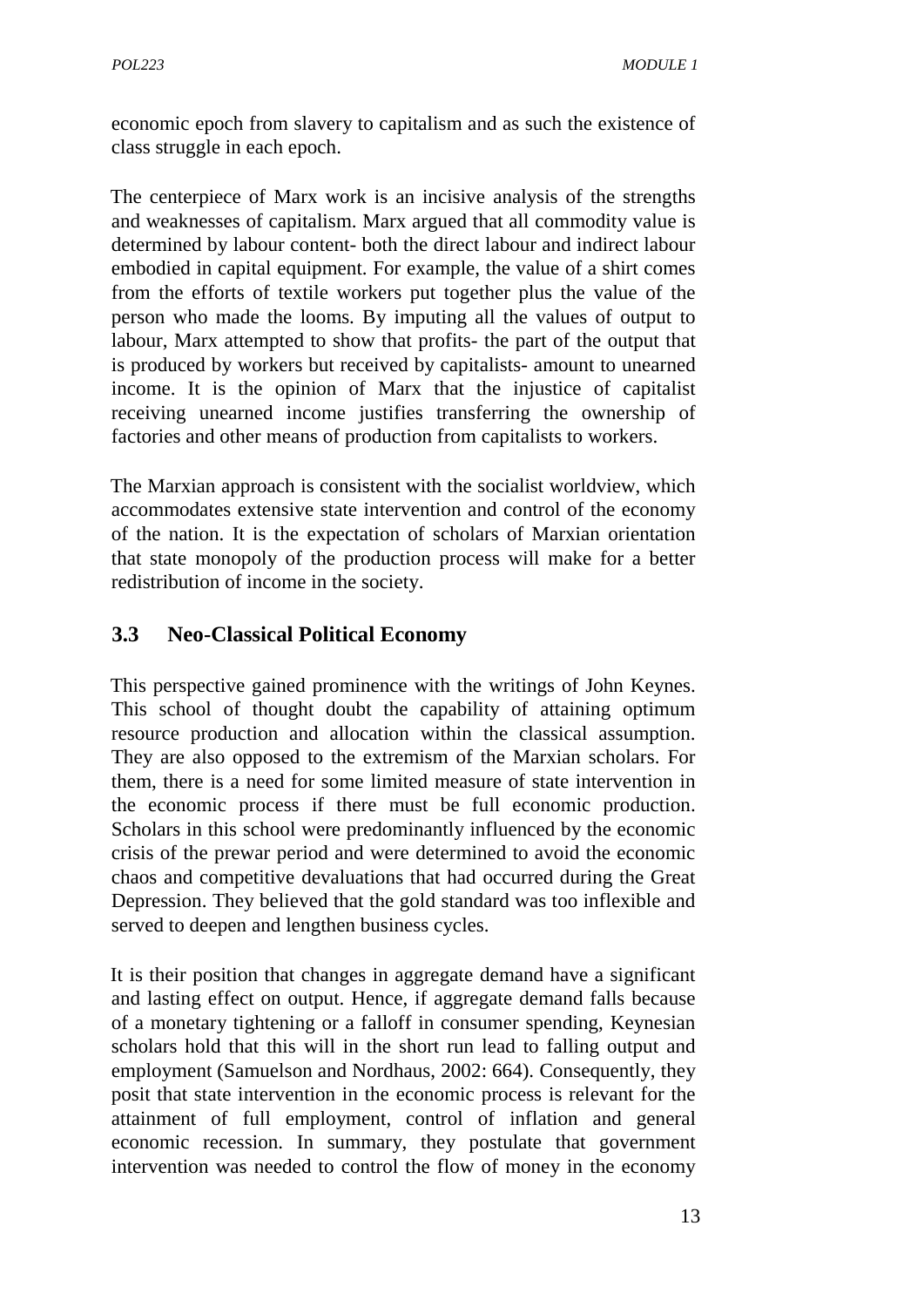and further accommodate the preference of government's fiscal and monetary policies to national economic development. The neo-classical perspective gained popular sympathy with the crisis of world capitalism associated with the Great Depression of the late 1920s and 1930 in the global capitalist system.

#### **SELF-ASSESSMENT EXERCISE**

The perspective of the political economy that doubted the capability of attaining optimum resource production and allocation within the classical assumption is called.

(a) Marxian political economy (b) classical political economy (c) neo-classical political economy (d) radical political economy

## **4.0 CONCLUSION**

The above discussion focused on the contending polemic on the role of state in the functioning of the economy. There exist a remarkable discrepancy between the Classical, Marxian and Neoclassical perspectives to political economy. However, despite the observable variations in orientation, one underlying motivation for each of the perspectives is that they are driven by the quest for a more effective way of delivering public goods.

Consequently, whereas the classical perspective frees the state from all encumbrances associated with state participation in the economic process, the Marxian perspective emphasises effective state intervention in the economic process. The Neo-classical approach on the other hand, is a midstream between the Marxian and classical orientations.

## **5.0 SUMMARY**

The role of the government in the economic life of the state cannot be overemphasised. The perspectives discussed in this unit are important in properly understanding the state. The classical liberal theory talked about the prevalence of market forces. This was opposed by the Marxian school of thought, which as it were asserts that the state exists to perpetuate class division and the continual exploitation of the proletariat. The neoclassical model championed by J. M. Keynes proposes some level of state intervention in the economy as a way of controlling the flow of money.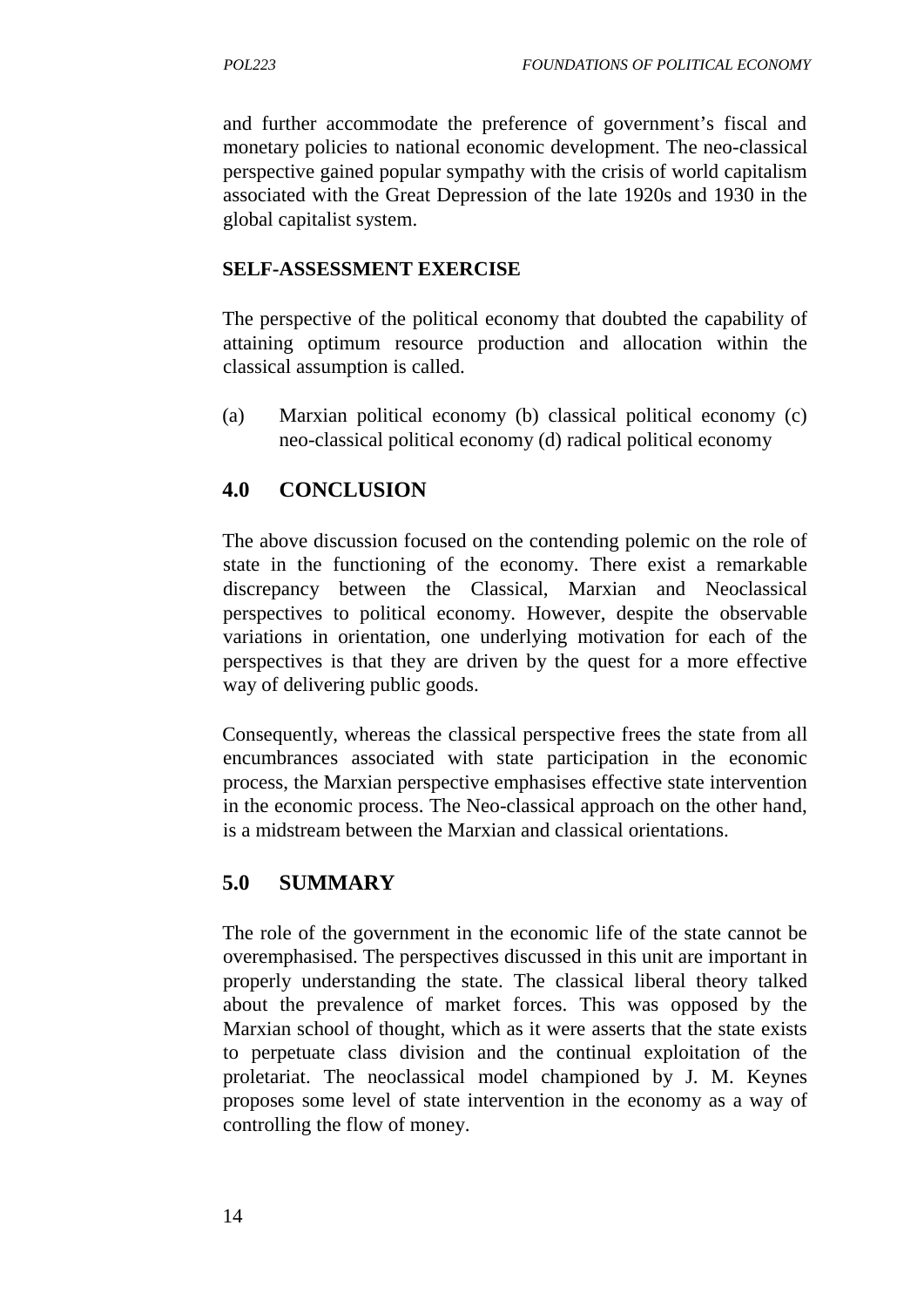#### **6.0 TUTOR-MARKED ASSIGNMENT**

- 1. The perspective of political economy that emphasises a free market economy is called. (a) Mercantilist Perspective (b) Marxist Perspective (c) Rational Perspective (d) Classical Perspective.
- 2. Marxian orientation conceive the classical orientation to political economy as \_\_ (a) Volatile (b) Valuable (c) Vulgar (d) Visionary

#### **7.0 REFERENCES/FURTHER READING**

- Frieden, A. J., Lake, A. D. & Broz, L. J. (2017). International political economy: Perspectives on global power and wealth. New York & London: W. W. Norton & Company.
- Oatley, T. (2019). International political economy. New York & London: Routledge. Available at www.routledge.com/9781138490741.
- Samuelson, P. and Nordhaus, D.W. (2002). *Economics.* New Delhi: Tata McGraw Hill.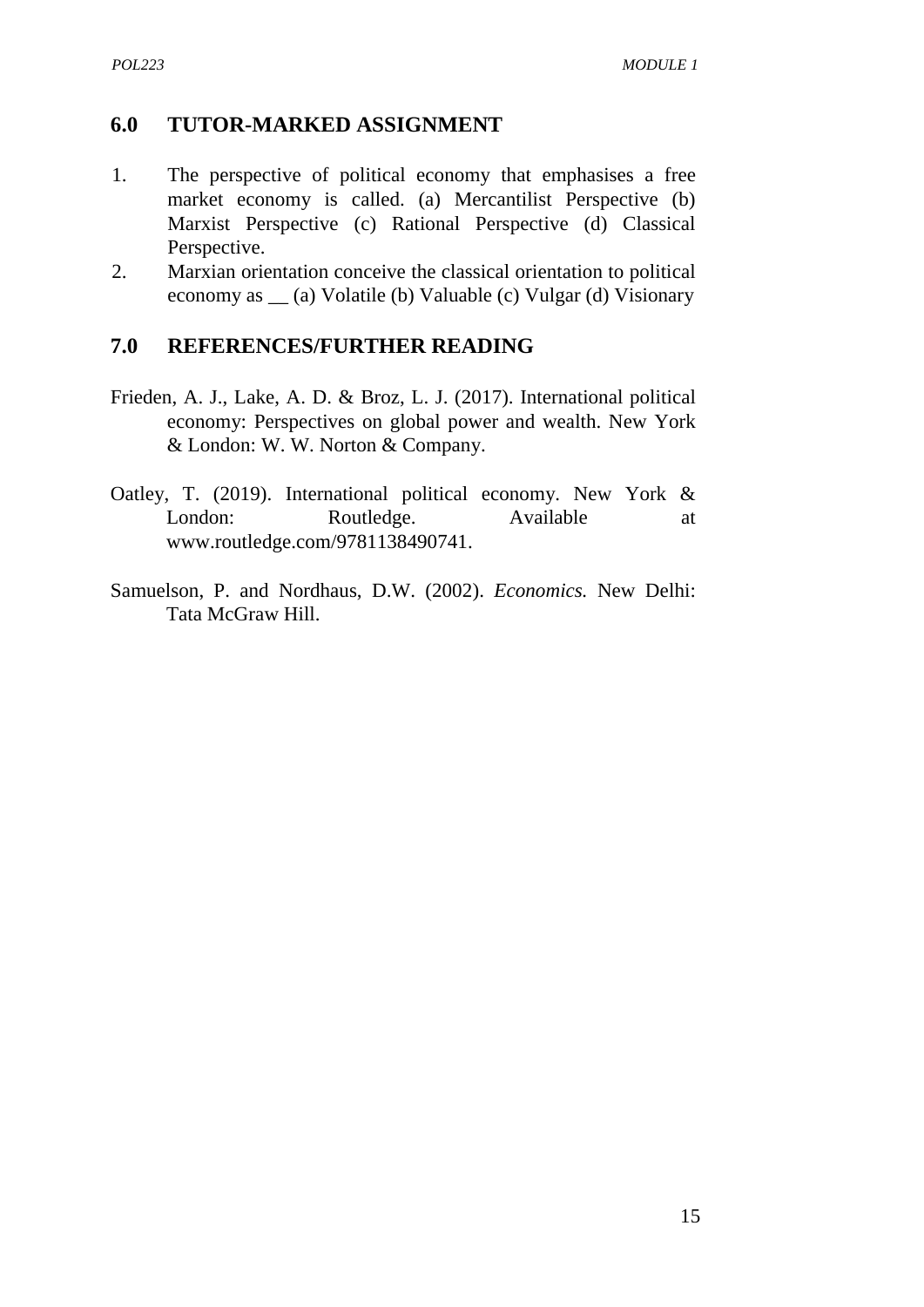## **UNIT 4 BASIC CONCEPTS IN POLITICAL ECONOMY**

#### **CONTENTS**

- 1.0 Introduction
- 2.0 Objective
- 3.0 Main Content
	- 3.1 Basic Concepts in Political Economy
- 4.0 Conclusion
- 5.0 Summary
- 6.0 Tutor-Marked Assignment
- 7.0 Reference/Further Reading

## **1.0 INTRODUCTION**

In this unit, the student is also exposed to the basic concepts associated with political economy. A good understanding of these concepts is important at this early stage, as they will be continually utilised throughout the entire course. The onus lies on the student to appreciate and assimilate the meaning of these concepts and apply them frequently in the course of daily interactions. Prominent among them include labour, social class, means of production, socio-economic formation, bourgeoisie and proletariat and so on.

### **2.0 OBJECTIVES**

By the end of this unit, you will be able to:

- explain the basic concepts in this course.
- mention the contemporary reality of those concepts.

## **3.0 MAIN CONTENT**

### **3.1 Basic Concepts in Political Economy**

#### **Labour**

This is conscious and purposeful activity of people to produce material wealth. In the labour process, people act on nature to adapt it to their own requirements. Labour is eternal to humankind and can be skilled or unskilled. For Friedrich Engels, labour is an external, natural necessity and the primary condition for human life. Lenin shared this view and add that *it was labour that created man himself.*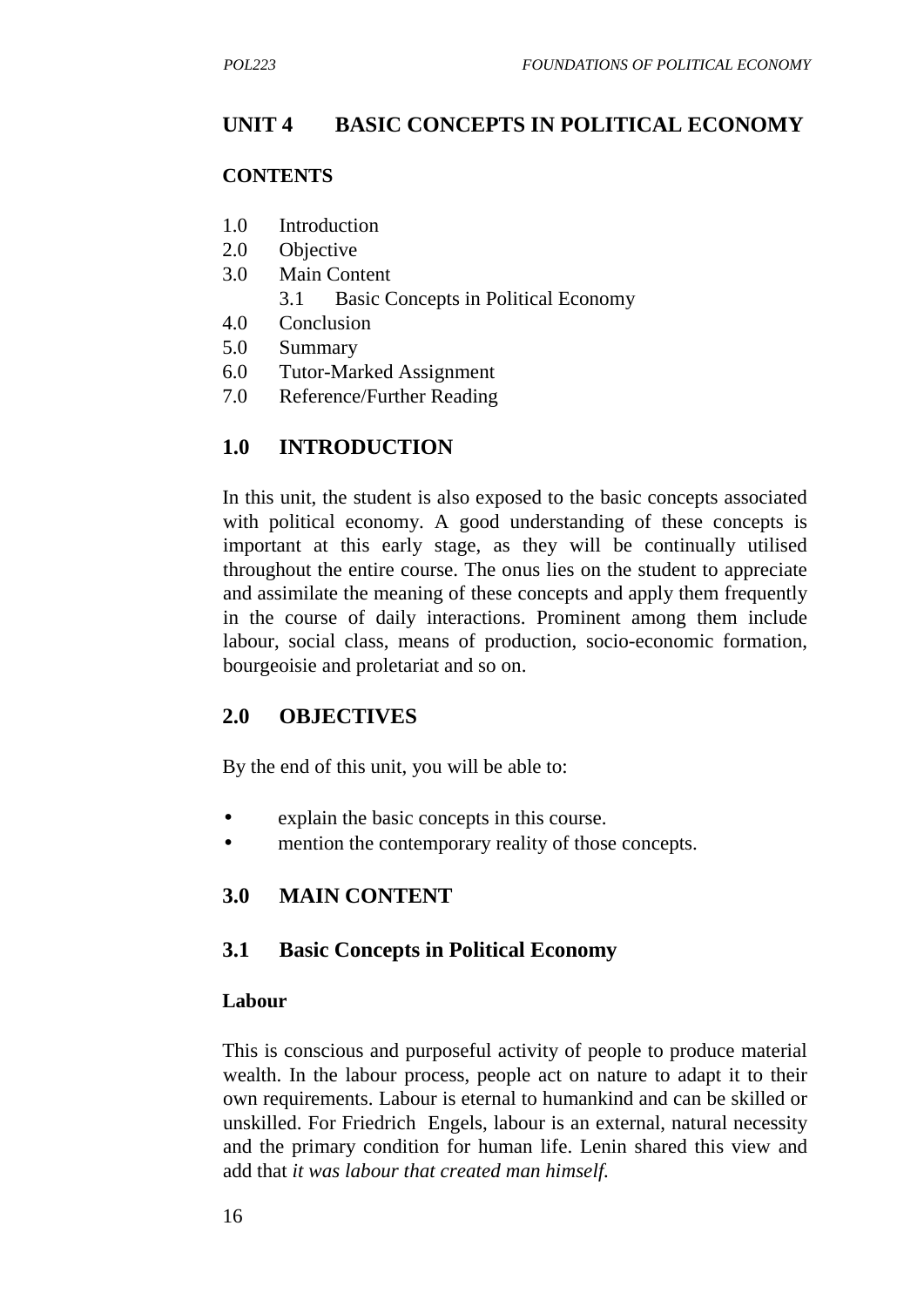The fundamental difference between man and animals appeared when man began to make tools, even the primitive ones. As soon as the simplest tools were made, the need arose for contact between primitive people in the labour process concerning the application of these tools.

The management of these tools or instruments of labour led to the development of human society.

### **Means or Instruments of Labour**

This refers to the instrument of labour that man uses that determines the force of his impact on nature. It includes tools and machinery, as well as buildings and land used for production purposes and infrastructure like roads and communications networks and so forth. In primitive communal society, for instance, people used sticks and stones as instruments of labour, so they were usually powerless before nature. Today man works with the help of many machines and his domination over nature has grown immeasurably. It is a generally accepted verdict that the level of development of instruments of labour serves as a measure of man's domination over the environment. Marx points out that it is not articles made, but how they are made and by what instrument, that enable us to distinguish different economic epochs.

The contemporary replacement of a traditionally human-operated process by a mechanised or computerised one breeds some amount of fear and uncertainty. But this is what industralisation has done. Robots are increasingly becoming the instruments of labour, hence increasing the rate at which human influence over the environment is rapidly waning.

#### **Objects of Labour**

People use instruments of labour to act on objects of labour i.e. on everything to which man's labour is applied. Man founds objects of labour in the environment, in nature itself. All the primary objects of labour - minerals, animals and plants, the wealth of the water are found in nature. The objects of labour that have already experienced the impact of human labour but require further processing are called raw materials. With the help of means of labour, in his labour activities, man adapts the objects of labour to his requirements, the result of this process being the product of labour.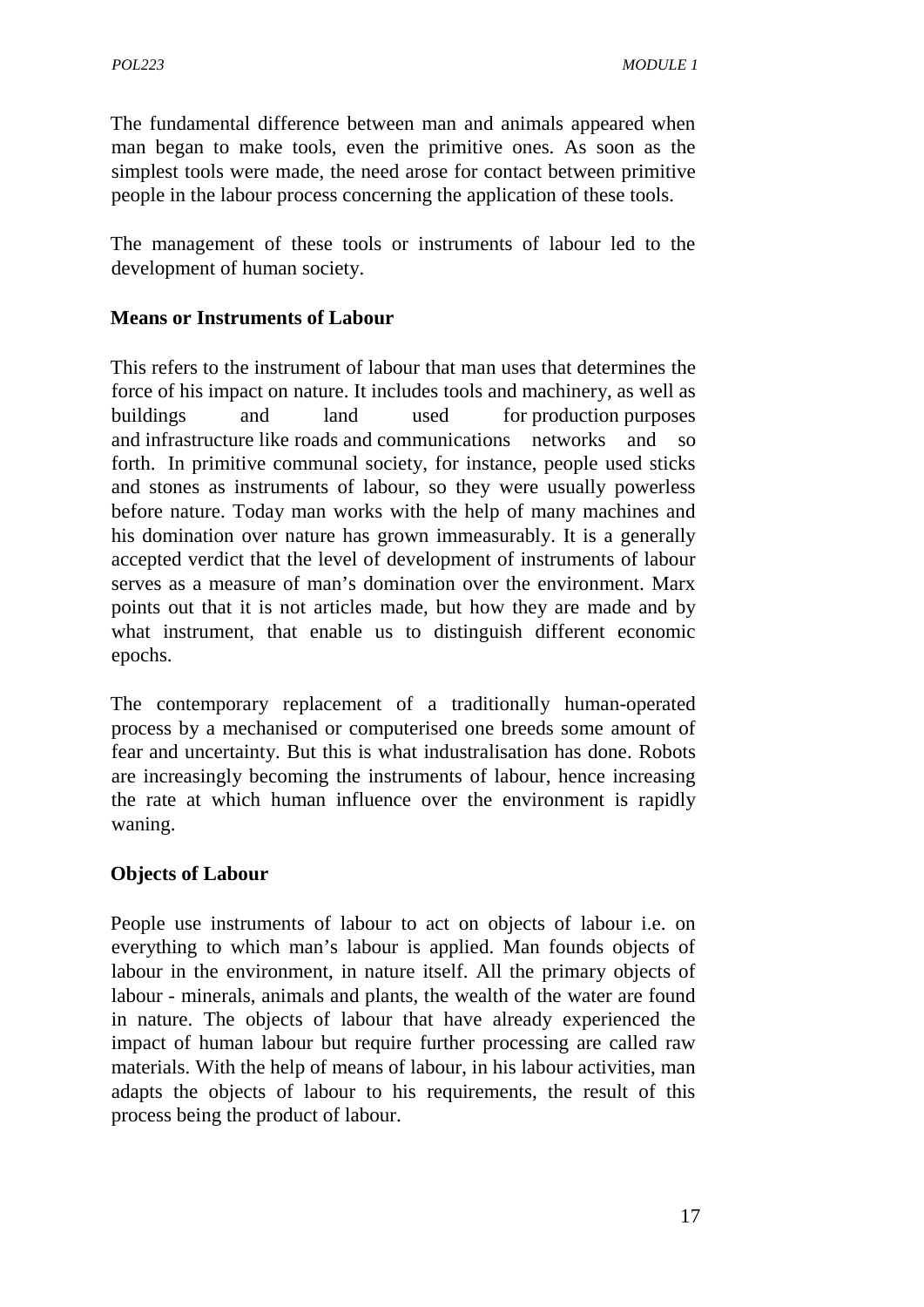#### **Means of Production**

Means of labour and objects of labour together constitute the means of production. These means of production cannot on their own produce any material wealth. The most sophisticated technology is worthless without people. As such, human labour constitutes the decisive factor of the production process. It is also called the Productive Force i.e. means of production created by society, especially instruments of labour, and the people producing material wealth. This ensures the development of the productive forces and the production of material wealth in adequate quantities.

#### **Relations of Production**

The relationship between people in the process of production, exchange, distribution and the consumption of material wealth are called relations of production or economic relation. These are usually property relations connected with the nature of the ownership of the means of production and products. Relations of production can either be relations of cooperation and mutual assistance between people free from exploitation, or relations of exploitation of man by man. The relation of production in a capitalist society either exist between members of the same social class like proletariat to proletariat or bourgeoisie to bourgeoisie on the one hand; or between members of differing and antagonistic social classes as between the bourgeoisie and proletariat.

#### **Mode of Production**

The productive forces (means of production) and relations of production constitute the mode of production. These two interact and influence each other, and both develop in the course of the historical development of society. The mode of production is also called *Epoch* or*Era* in the Marxian dialectics.

The productive forces are the more mobile component of the mode of production. They are always changing, for people are constantly improving the instrument of labour and accumulating diverse experiences in the process of production. A specific level of development of the productive forces requires corresponding relations of production. This is the economic law discovered by Marx. This relates the relations of production to the character and level of development of the productive forces. This law reveals the economic basis of social relations.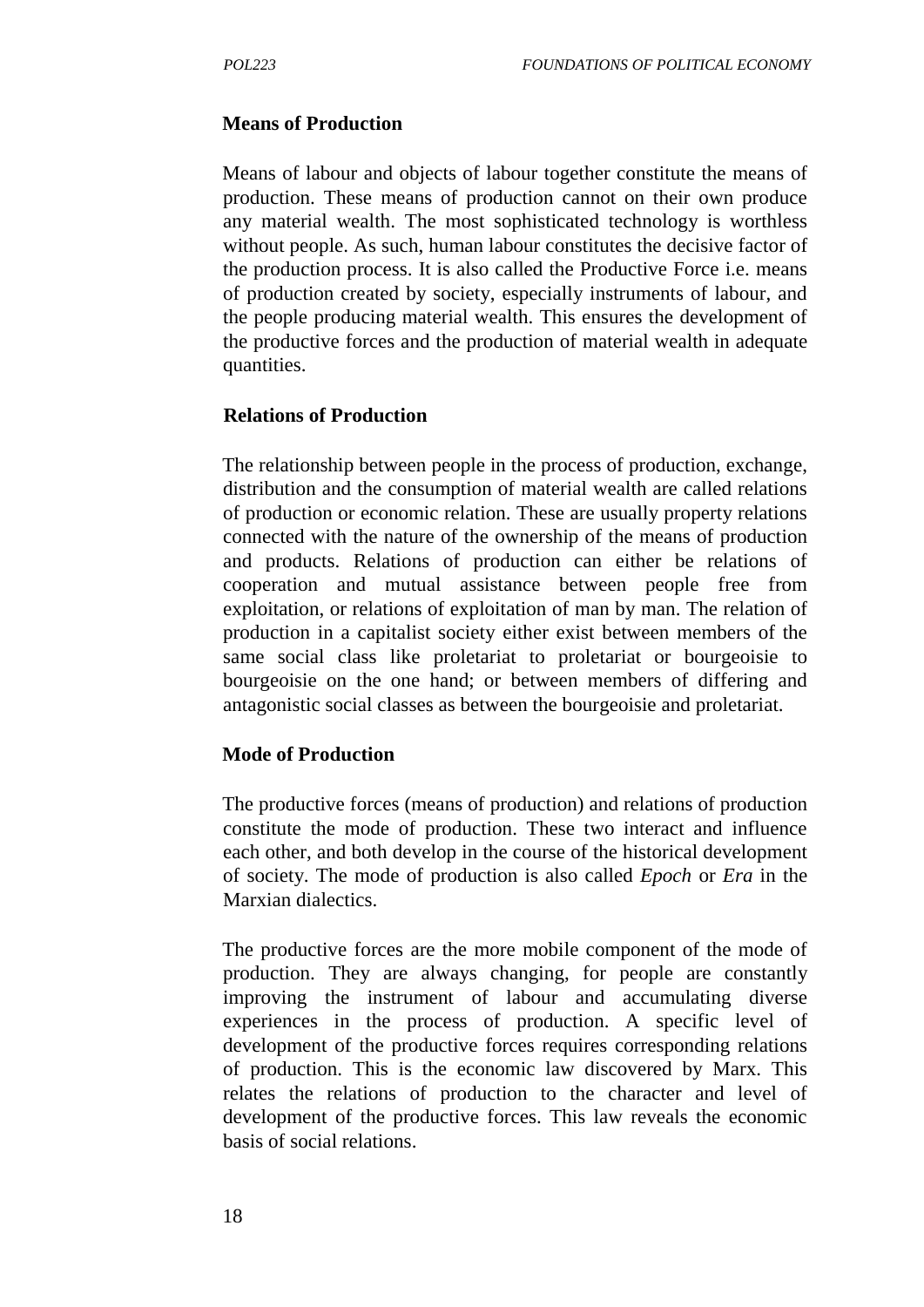#### **Basis of Society**

This is otherwise called the economic system, that is, the totality of socio-production relation at each given stage in the historical development of society. It is the relations connected with a specific level of development of the productive forces. The *basis of society* can be antagonistic or non-antagonistic. The basis of slave, feudal and capitalist societies are antagonistic, since they are based on private ownership of the means of production, relation of domination or subordination and exploitation of man-by-man. The basis of the primitive – communal and socialist societies are non-antagonistic, for this society is based on communal and public ownership of the means of production in the absence of exploitation.

#### **Superstructure**

The basis of society engenders a corresponding superstructure and determines its development. The superstructure consists of the political, philosophical, legal, artistic, religious and other views of society and corresponding institutions. In a class society, the superstructure has a class character. The dominant class creates institutions to protect its class interests, following its views. The basis of society and the superstructure exist only for a specific period. Consequently, the basis of society changes elicits a change in the superstructure of society. For instance, the replacement of the feudal basis with the capitalist one also entails a replacement of the feudal superstructure with a capitalist one.

#### **Socio-Economic Formation**

The mode of production of the material wealth, being a unity of the productive forces and the relations of production together with the corresponding superstructure, constitutes the socio-economic formation. Karl Marx and Frederich Engels in the Manifesto of the Communist Party identified five different socio-economic formations in the history of mankind. These are primitive communalism, slave-owning, feudalism, capitalism and communism. The first phase of communism is socialism. Each of these has had its own corresponding economy, views, ideas and institutions. The development of the socio-economic formations proceeds from the lowest to the highest. Thus feudalism made way for capitalism, and capitalism for socialism i.e. the first phase of communism.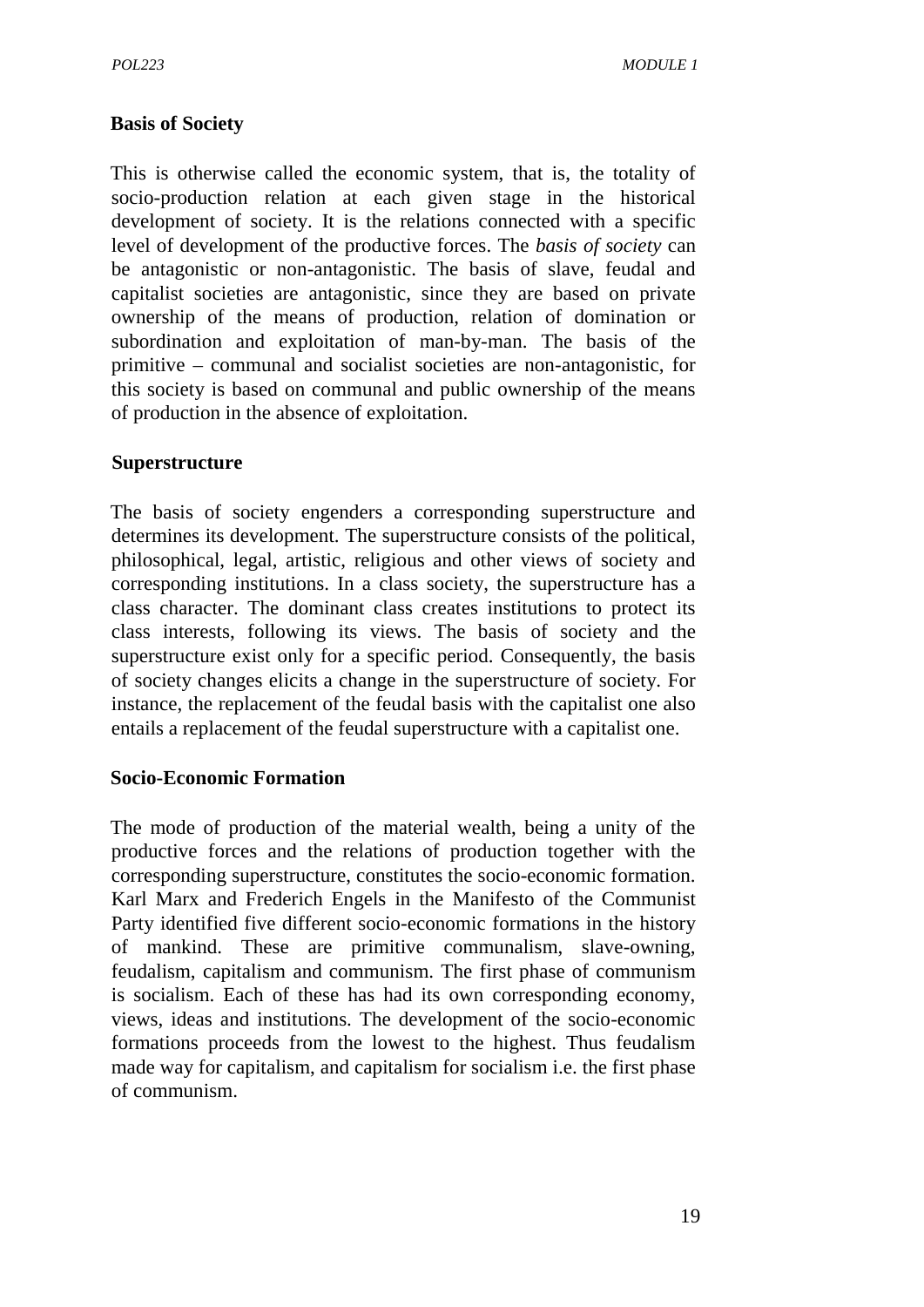#### **Social Class**

Karl Marx identifies a social class as a group of persons that share a similar relationship to the means of production. For him, each epoch or mode of production beginning from slavery to capitalism was characterised by the existence of social classes. Under slavery, the social classes were slaves and slave masters; Feudalism was characterised by lords and serfs while capitalism had bourgeois and proletariats. These social classes co-existed in a situation of stratified imbalance in status and wealth, with the dominant class extorting the 'surplus value' of the subordinate. As such, these social classes are locked in antagonistic contradictions over the allocation of social surplus.

For Max Weber, a social class consists of persons who share a similar relationship in the market place (Colson, 2013). This description is somewhat consistent with the Marxian economic stratification. Weber however disagrees with Marx on the process of social mobility. This is because whereas Marx posits that it is only through a revolution that the proletariat can rise to ascendancy, Weber advocates that the worker can attain upwards mobility through hard work and promotions in the factory.

#### **The Bourgeoisie**

This refers to the owners of the means of production, that is, the propertied class in a capitalist society. In the Marxian tradition, under capitalism, the bourgeoisie exploits the workers by expropriating the surplus value from their labour.

#### **The Proletariat**

This refers to the exploited workers who own no means of production but only have their labour to offer to the process of production. Marx asserts that while the proletariats who carry out the actual process of production are living in penury, misery or abject poverty, the bourgeoisie who only invest in the productive capital and not labour are living in affluence and splendors, the source of their wealth being in the surplus value, which they extort from the proletariats. This perpetuates the irreconcilability of their contradiction.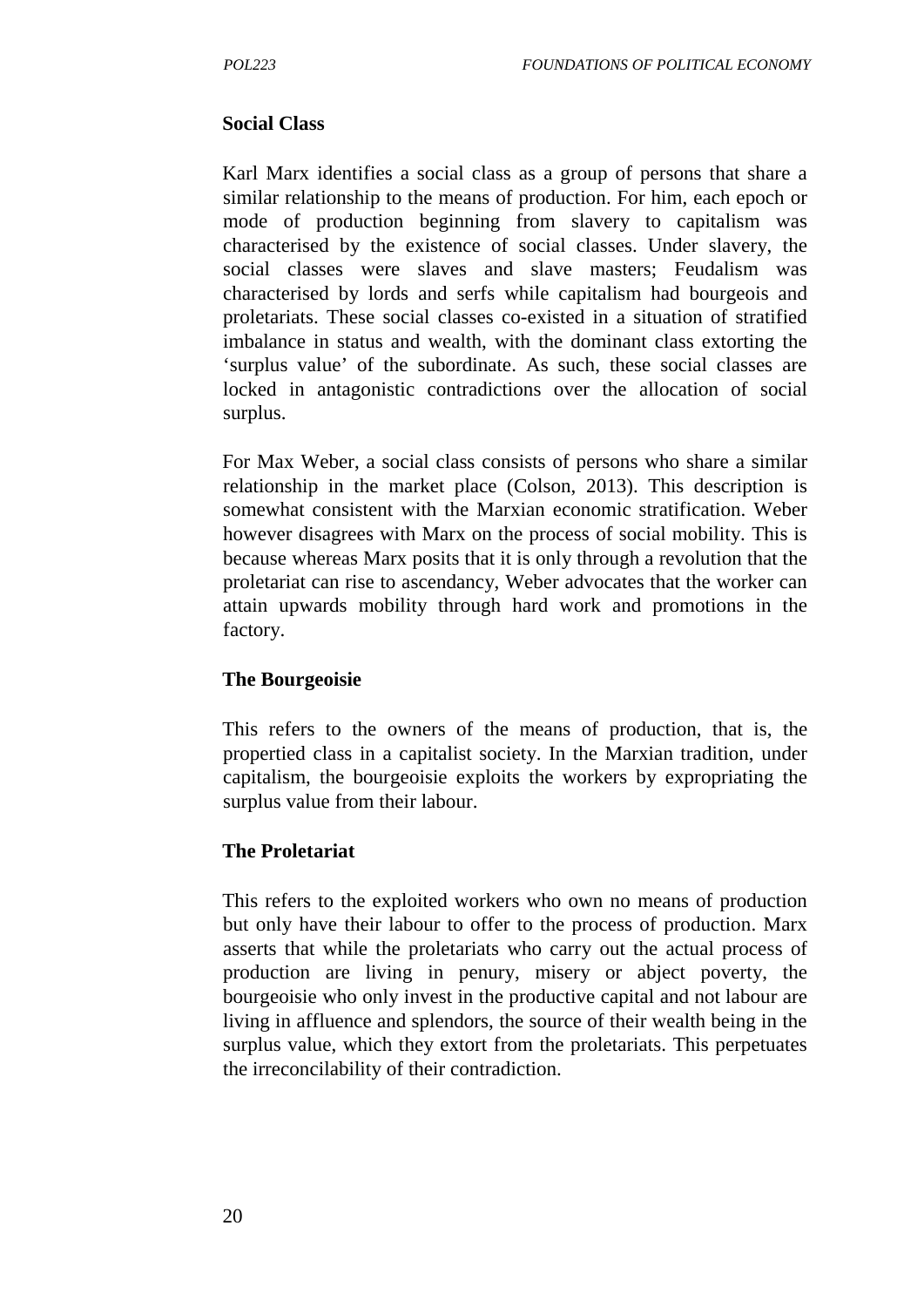### **Surplus Value**

Otherwise known as social surplus is the difference between what the proletariat produces and what he actually takes home in the form of his wage. Marx (1867) maintains that the struggle over the possession of the surplus-value is the source of an antagonistic contradiction between the bourgeoisie and the proletariat in a capitalist society. This class struggle for him will result in a proletarian revolution and that the subsequent proletarian victory will lead to the ascendancy of socialism and eventually communism.

## **Capital**

Bourgeois economists apply the terms "capital" to all instruments of labour, from primitive man's sticks and stones. One bourgeois author said that "in the first stone which he (the savage) flings at the wild animal he pursues, in the first stick that he seizes to strike down the fruits which hang above his reach, we see the appropriation of one article to aid in the acquisition of another, and thus discover the origin of capital".

However, the Marxist contends that means of production are not in themselves capital: they are a necessary condition for the existence of any society and, in this sense; classes make no difference to them.

Means of production only becomes capital when they are the private property of capitalists and are used for exploitation of the working class (proletariat). Here, capital is not a sum of money or means of production as liberal economist suggests, but a historically determined socio-production relation under which the instruments and means of production, as well as the chief means of subsistence, are the property of the capitalist class. The working class, which is the chief productive force of society, is deprived of means of production and means of subsistence, so it has to sell its labour power to the capitalist and suffer exploitation. What then is *Capital*? Simply, it is the value that, through the exploitation of wage workers, begets surplus value.

### **Class Struggle**

This implies the antagonistic competition between the opposing classes in any epoch. It emerges from the struggle to appropriate a major share of the surplus that is accumulated from the process of production. Marx and Engels (1848) noted that the history of all the hitherto existing society is the history of class struggle. Karl Marx observed that class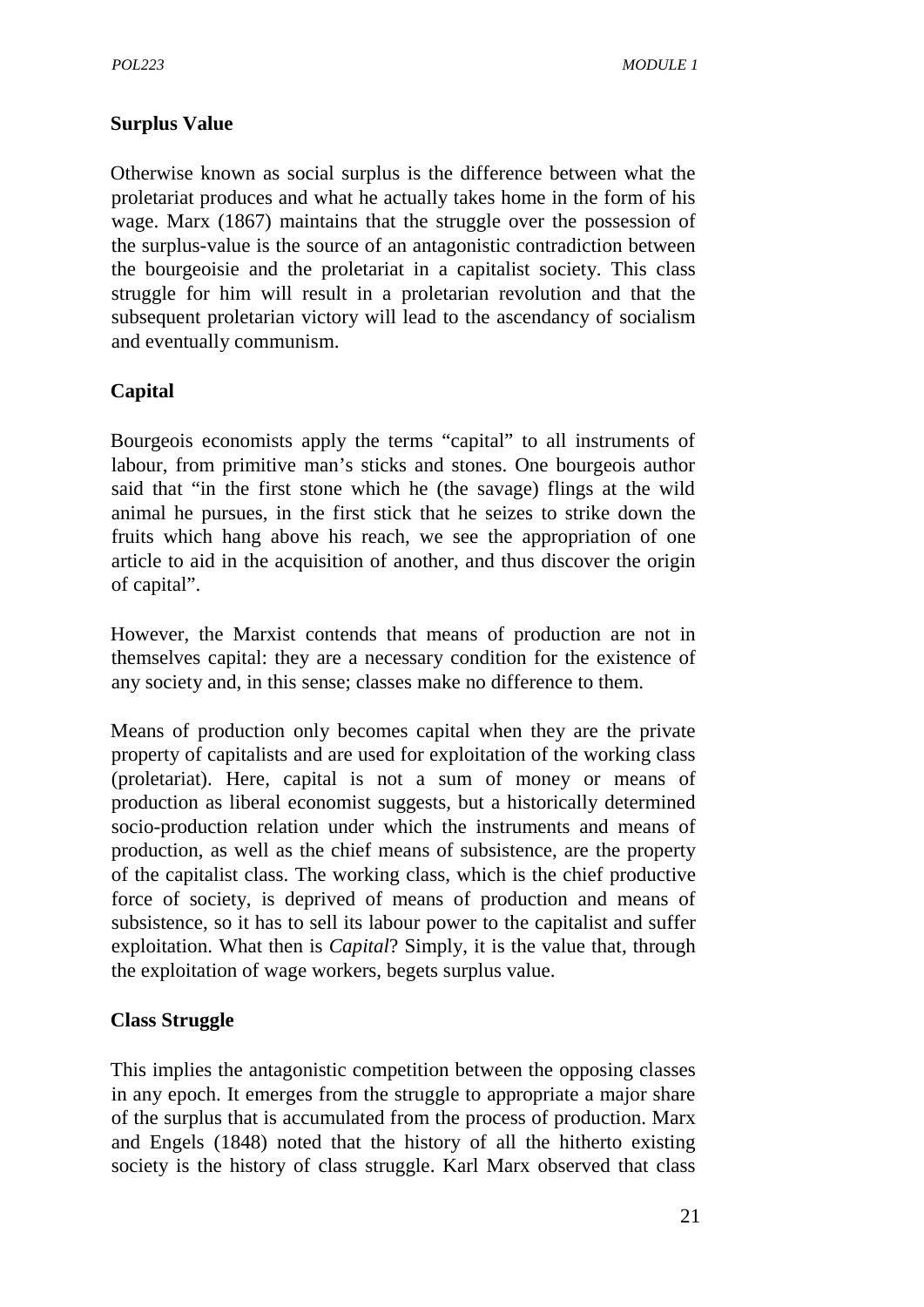struggle existed between the **slaves** and **slave master** under the slave owning mode of production; and between the **Lords** and **Serfs** under feudalism. However, it is the capitalist mode of production that is characterised by the most intense incidence of class struggle between the **bourgeoisie** and **proletariats**. In his view, this struggle will inevitably lead to a bloody revolution which will result in the overthrow of the bourgeois class and the enthronement of a dictatorship of the proletariat under scientific socialism.

#### **SELF-ASSESSMENT EXERCISE**

What is the conscious and purposeful activity of people to produce material wealth is called?

### **4.0 CONCLUSION**

Several concepts that are central to discussions in the political economy were examined in this unit. It is important and absolutely compulsory for a student of political economy to demonstrate a good understanding of all these concepts. As such, it is suggested that concerted efforts should be made to assimilate and utilise them appropriately.

### **5.0 SUMMARY**

This unit examined the various concepts that are associated with the political economy. It is expected that the student will get familiar with the concepts at this stage because they will be frequently utilised in subsequent units.

### **6.0 TUTOR-MARKED ASSIGNMENT**

- 1. The class in a capitalist society that owns the means of production is called. (a) Petit – Bourgeoisie (b) Peasantry (c) Bourgeoisie (d) Proletariat.
- 2. The antagonistic competition between the opposing classes in any epoch is called (a) Class Struggle (b) Class Conflict (c) Class Relation (d) Class Division
- 3. The difference between what the proletariat produces and what he actually takes home in the form of his wage in a capitalist society is called. (a) Excess Workload (b) Tax (c) Social Surplus (d) Exploitation
- 4. The totality of socio-production relation at each given stage in the historical development of society is called (a) Superstructure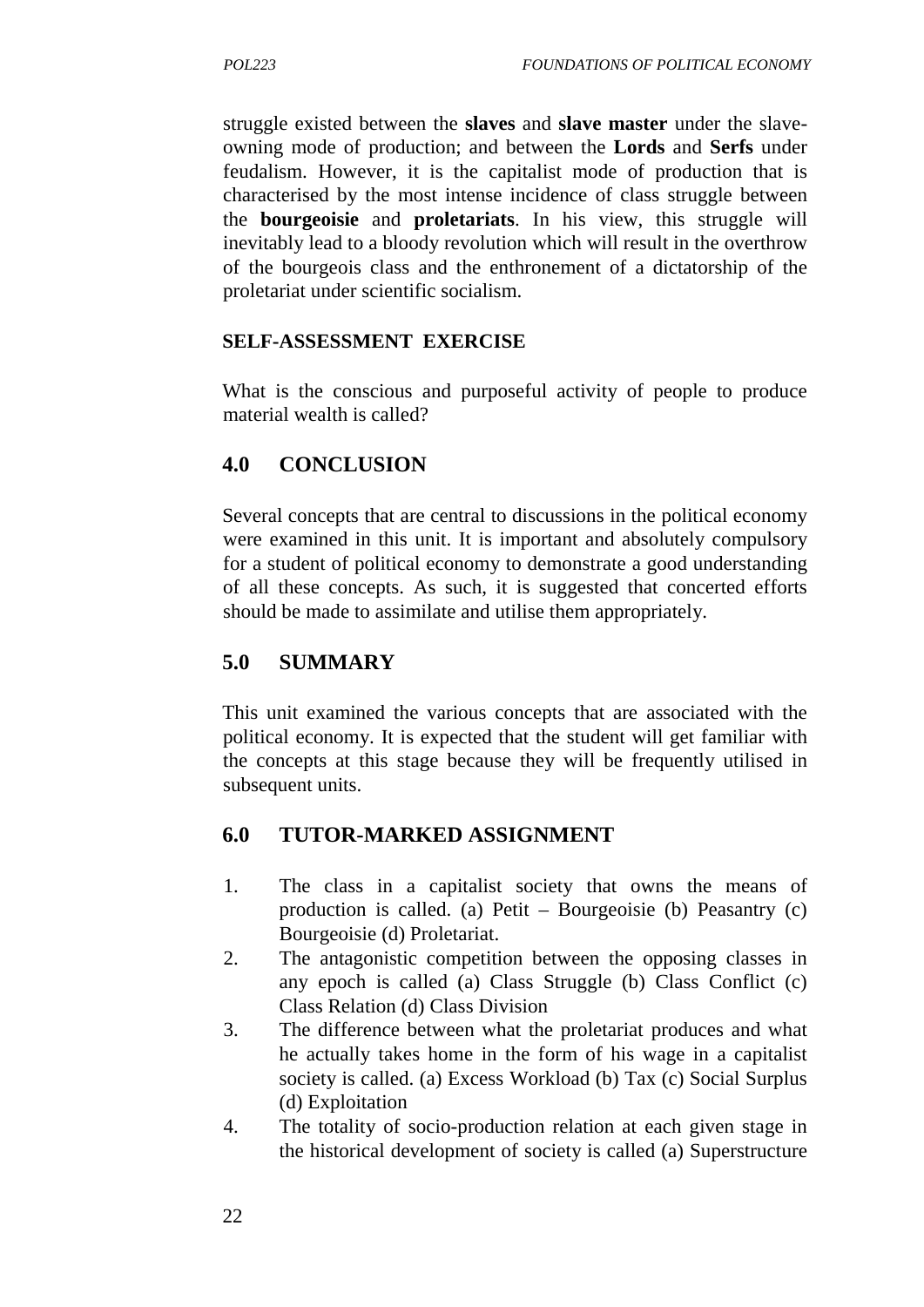(b) Basis of the Society (c) Relation of Production (d) Government

#### **7.0 REFERENCES/FURTHER READING**

- Colson, R. (Ed.) (2013). The Politics Book: Big Ideas Simply Explained. New York: DK Publishing
- Marx, K. & Engels, F. (1848).Manifesto of the Communist Party. In K. Marx & F. Engels (Eds.), Selected Works. Moscow: Progress Publishers.
- Marx, K. (1867). *Das Kapital und seine international Wirkung*. Hamburg: O. Meissner. Publisher.
- Ryndina, M.N.; Chernikov, G.P, and Khudokormov, G. N. (1980).*Fundamentals of Political Economy.* Moscow: Progress

Schaefer, R. T. (2003). *Sociology.* New York: McGraw Hills.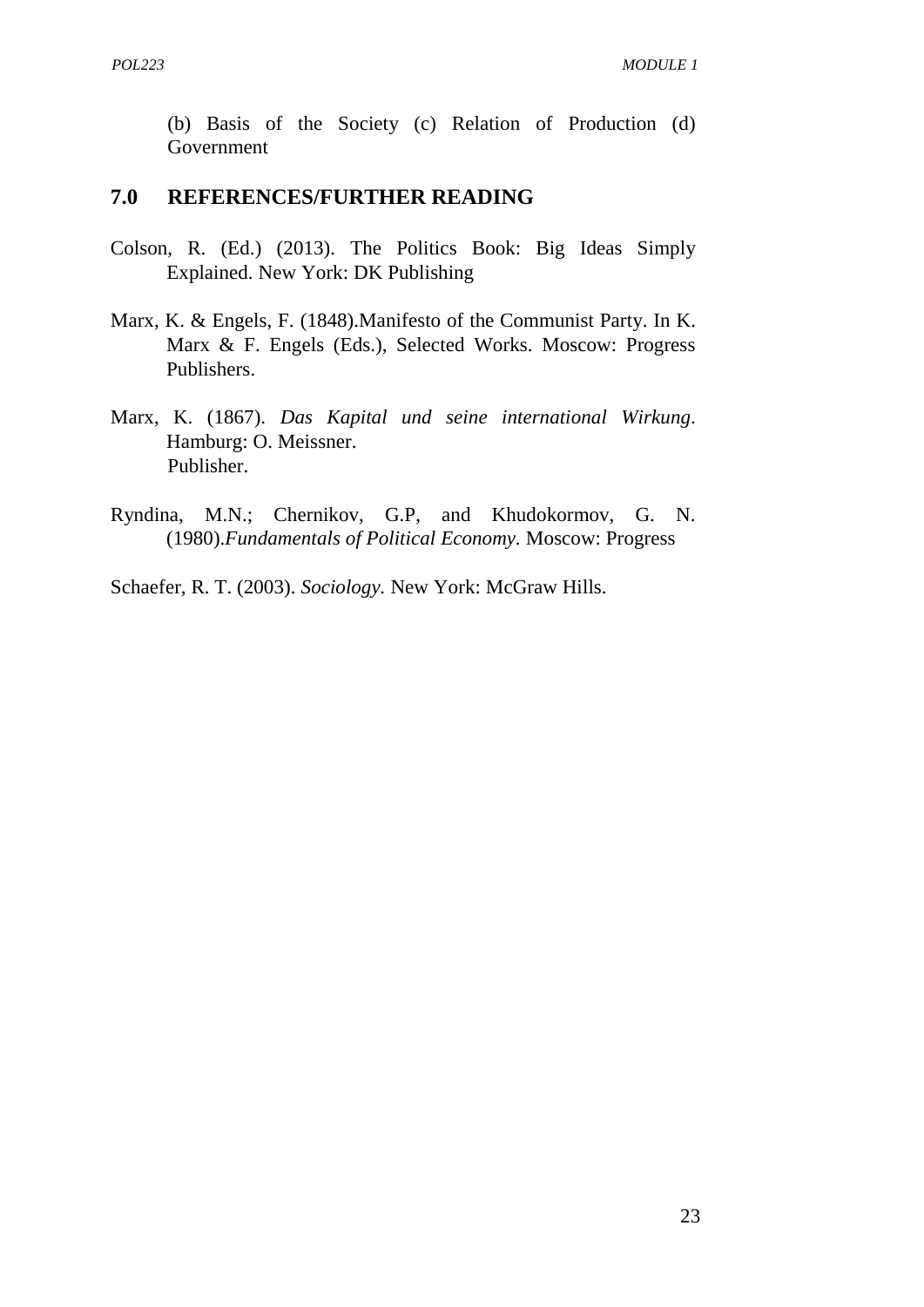# **UNIT 5 PRIMITIVE ACCUMULATION OF CAPITAL**

#### **CONTENTS**

- 1.0 Introduction
- 2.0 Objectives
- 3.0 Main Content
	- 3.1 Meaning of Primitive Accumulation of Capital
- 4.0 Conclusion
- 5.0 Summary
- 6.0 Tutor-Marked Assignment
- 7.0 References/Further Reading

## **1.0 INTRODUCTION**

This unit introduces the student to the notion of primitive accumulation of capital. The motive is to establish a background to understanding the historical and underlying forces that resulted in the differential wealth and status in the society.

## **2.0 OBJECTIVES**

By the end of this unit, you will be able to:

- explain the meaning of primitive accumulation of capital
- state the implication of primitive accumulation on the differential class and power structure in the society.

## **3.0 MAIN CONTENT**

## **3.1 Meaning of Primitive Accumulation of Capital**

Karl and the succeeding Marxists contend that bourgeois ideologists deliberately distort the history of how the capitalist and working classes emerged. In an attempt to justify in every possible way the unjust distribution of material wealth, they invent explanations for the division of society into rich and poor. They insist that people have always been different in character, some are hardworking and thrifty; others are lazy. The first group accumulates all sorts of wealth, while the second remains poor. For Marx, this is a false explanation of the origin of capitalism. Two major conditions are required for capitalism to emerge:-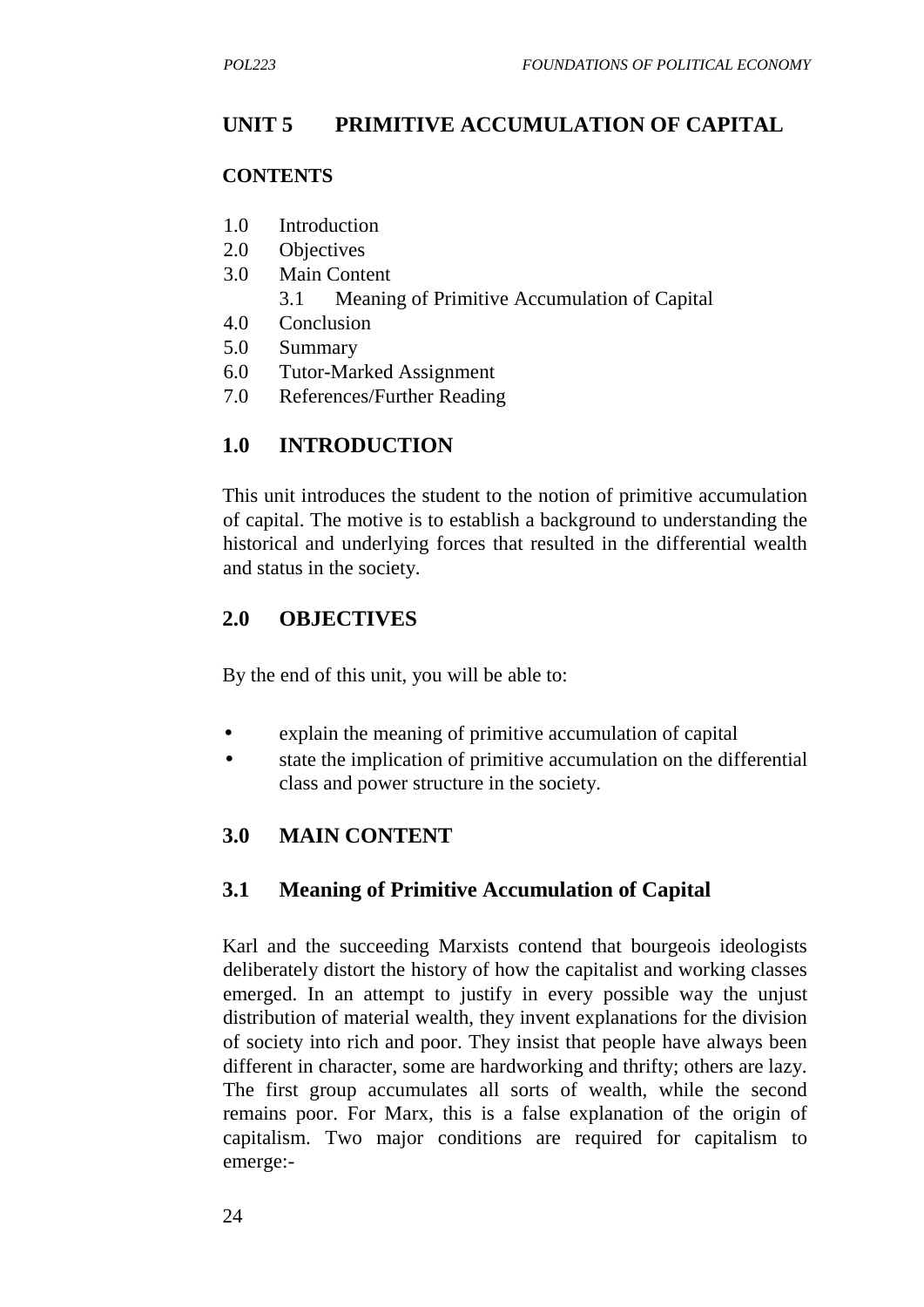- 1. People enjoying personal freedom but having no means of production or means of subsistence, and therefore having to sell their labour power.
- 2. A concentration of the means of production and large sums of money in the hands of few individuals.

These two conditions are fulfilled under the feudal system during the stratification of small commodity producers. The establishment of the capitalist mode of production was accelerated by the most flagrant coercion on the part of landowners (lords), the emerging bourgeoisie and the state authorities against the broad population. The continued concentration and accumulation of wealth in the hands of a few led to a major consequence, which is divorcing or separating the producer from his means of production.

The secret of primitive accumulation of capital conceals the historical process through which money is changed into capital and how capital generates surplus value and through it generates more capital. "Economic historians have sought the act of 'primitive accumulation' fuelled the growth of the industrial economy"(Bates, 2006:718). It is imperative to note from a Marxian sense that the accumulation of capital pre-supposes surplus value, which in itself indicates capitalistic production. In his work *Capital: A Critique of Political* Economy, Marx (1867) contends that capitalistic production presupposes the existence of masses of capital and of labour power in the hands of producers of commodities.

#### *What then is Primitive Accumulation of Capital?*

The Primitive Accumulation of Capital is the process by which the condition necessary for the emergence of capitalism is created. In the views of Marx, it is nothing else than the historical process of divorcing the producer from the means of production. It presupposes an accumulation resulting not from the capitalist mode of production rather, an accumulation preceding capitalism or put differently, an accumulation that constitutes the starting point of what later became metamorphosed to capitalism. Marx described as insipid childishness, the attempt at likening wealth differential in society to the notion of *original sin* in Christian theology (Adam bit the apple and thereupon sin fell on humanity). He maintained that bourgeois apologists often sort to defend property ownership in the following logic.

In times long gone by there were two sorts of people; one, the diligent, intelligent, and above all, frugal elite; the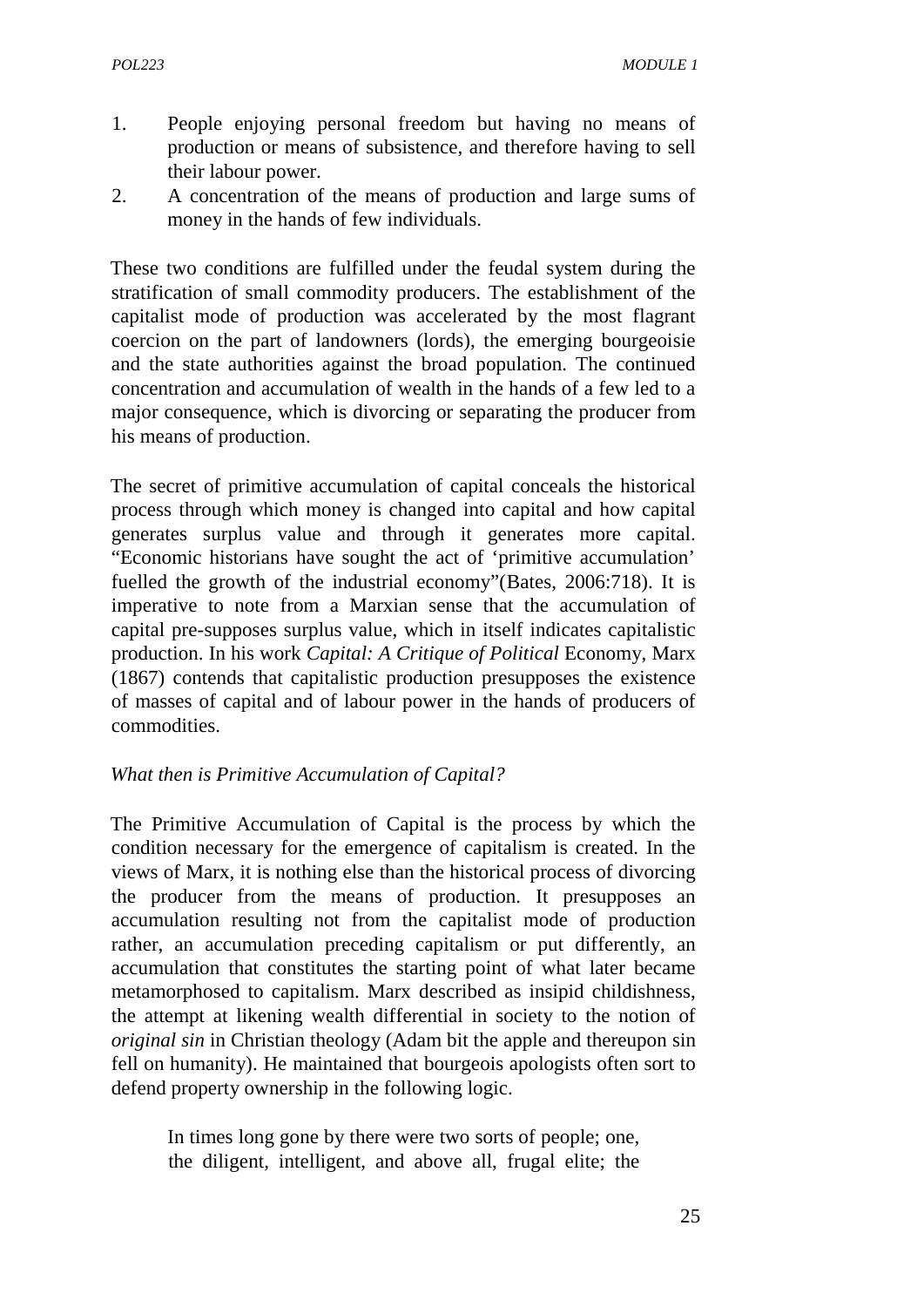other lazy rascals, spending their substance, and more, in riotous living. The legend of theological original sin tells us certainly how man came to be condemned to eat his bread in the sweat of his brow; but the history of economic original sin reveals to us that there are people to whom this is by no means essential… Thus it came to pass that the former sort accumulated wealth, and the latter sort had at last nothing to sell but except their own skins. And from this original sin dates the poverty of the great majority that, despite all its labour, has up to now nothing to sell but itself, and the wealth of the few that increases constantly although they have long ceased to work. (Marx*, 1867*)

On the contrary, Marx contends that in actual history, it is notorious that conquest, enslavement, robbery, murder, force play a great part in divorcing labour from capital. He argued that money and commodities are no more capital than are means of production and of subsistence and that, the transformation of money and commodity into capital can only take place under the circumstances of primitive accumulation. Secondly, that two different kinds of commodity-possessor must come face to face and into contact; on the one hand- the owners of money, the means of production, means of subsistence, who are eager to increase the sum of values they possess, by buying other people's labour power; and on the other hand, free labourers, the sellers of their own labour power, and therefore the sellers of labour. Marx described this later group as free labourers in the double sense that neither they themselves form part of the owners of the means of production, as in the case of slaves and bondmen, nor do the means of production belong to them as in the case of peasant–proprietors. The labourers are therefore free from and unencumbered by any means of production of their own. It is his view that this polarisation of the market for commodities set the fundamental conditions upon which the capitalist production are given.

He further argues that the primitive accumulation of capital presupposes the complete separation of the labourer from all property in the means by which they can realise their labour. The eventual emergent capitalism sustains and reproduces this separation of labour from the means of production and the product of his labour. The process which actually clears the way for the capitalist system is simply the process that transforms, on the one hand, the social means of subsistence and production into capital, on the other hand, the immediate producers into wage-labourers. This concisely is the so-called primitive accumulation of capital.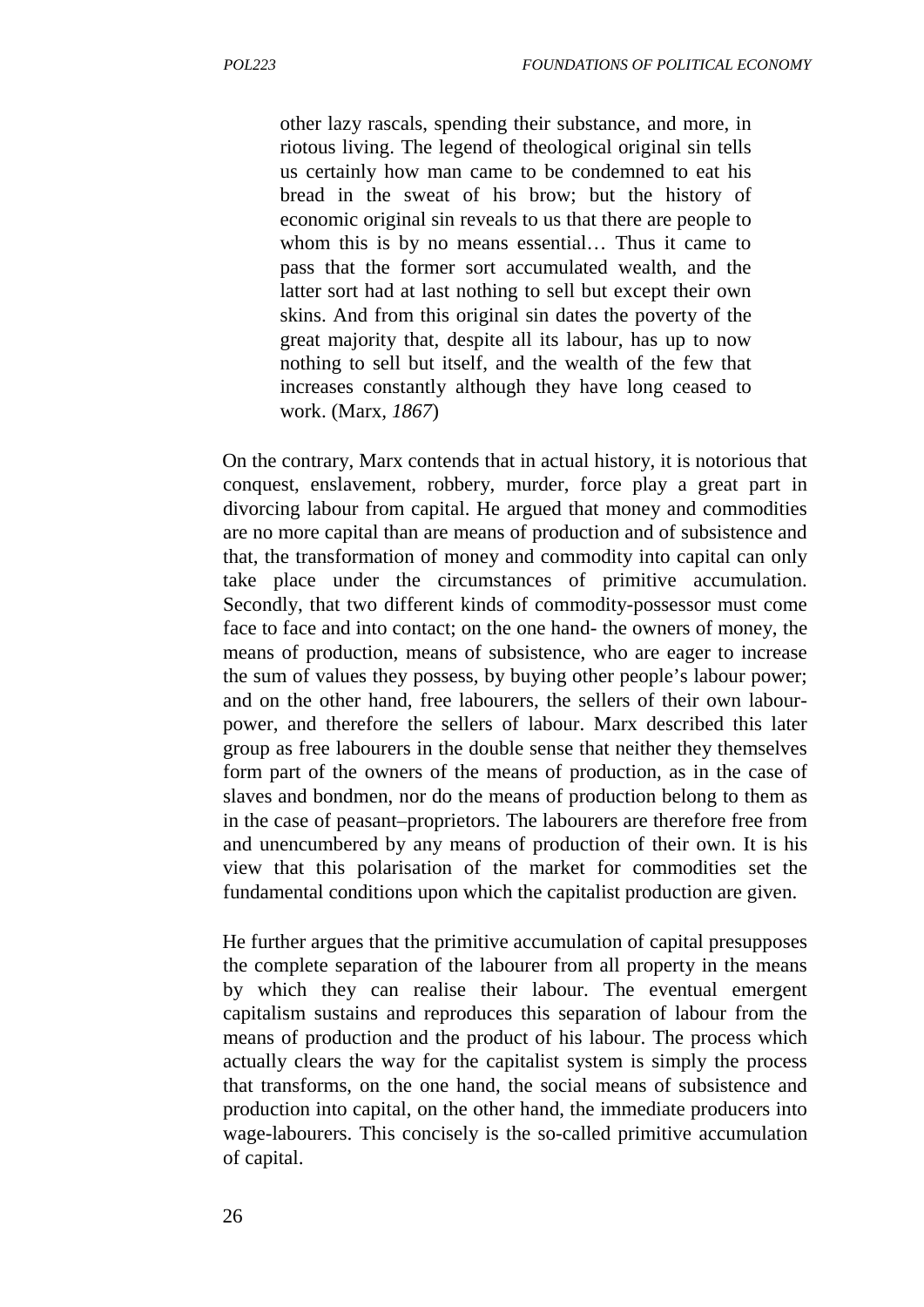Primitive accumulation took place in its most typical form in England, where the property owners seized the peasant's communal land and even drove the peasants out of their homes. The land appropriated from the peasants by the landowners was turned into sheep pasture or rented out to tenant farmers. There was great demand for wool on the part of the growing textile industry. The emerging bourgeoisie also used such methods as the appropriation of crown lands and the plunder of church property. Masses of people deprived of their means of subsistence, became vagrants, beggars and villains. The government passed harsh lands laws against the people, who have been robbed and were called 'bloody legislation'. The robbed people were forced by torture, lashing and branding into capitalist enterprises.

The fact that the peasants were deprived of their land had a two-fold result:

- 1. The land became the private property of a comparatively small number of people.
- 2. An abundant supply of wage labour was ensured for industry.
- 3. Thus, the first condition necessary for the emergence of capitalism was created by the existence of a mass of propertyless people, personally free but at the same time, deprived of the means of production. As a result of primitive accumulation, labour power deprived of means of production was created in massive quantities and huge, monetary wealth accumulated in the hands of only a few people.

Marx notes the following chief means of forming the monetary wealth necessary for setting up large-scale capitalist enterprises:-

- 1. The control system-plunder and enslavement of the people of Africa, Asia, and Latin America.
- 2. The tax system-tax farming, monopoly and other ways of appropriating parts of the tax levied on the population.
- 3. The system of protection-states encouragement of the development of capitalist industry.
- 4. Inhuman exploitation.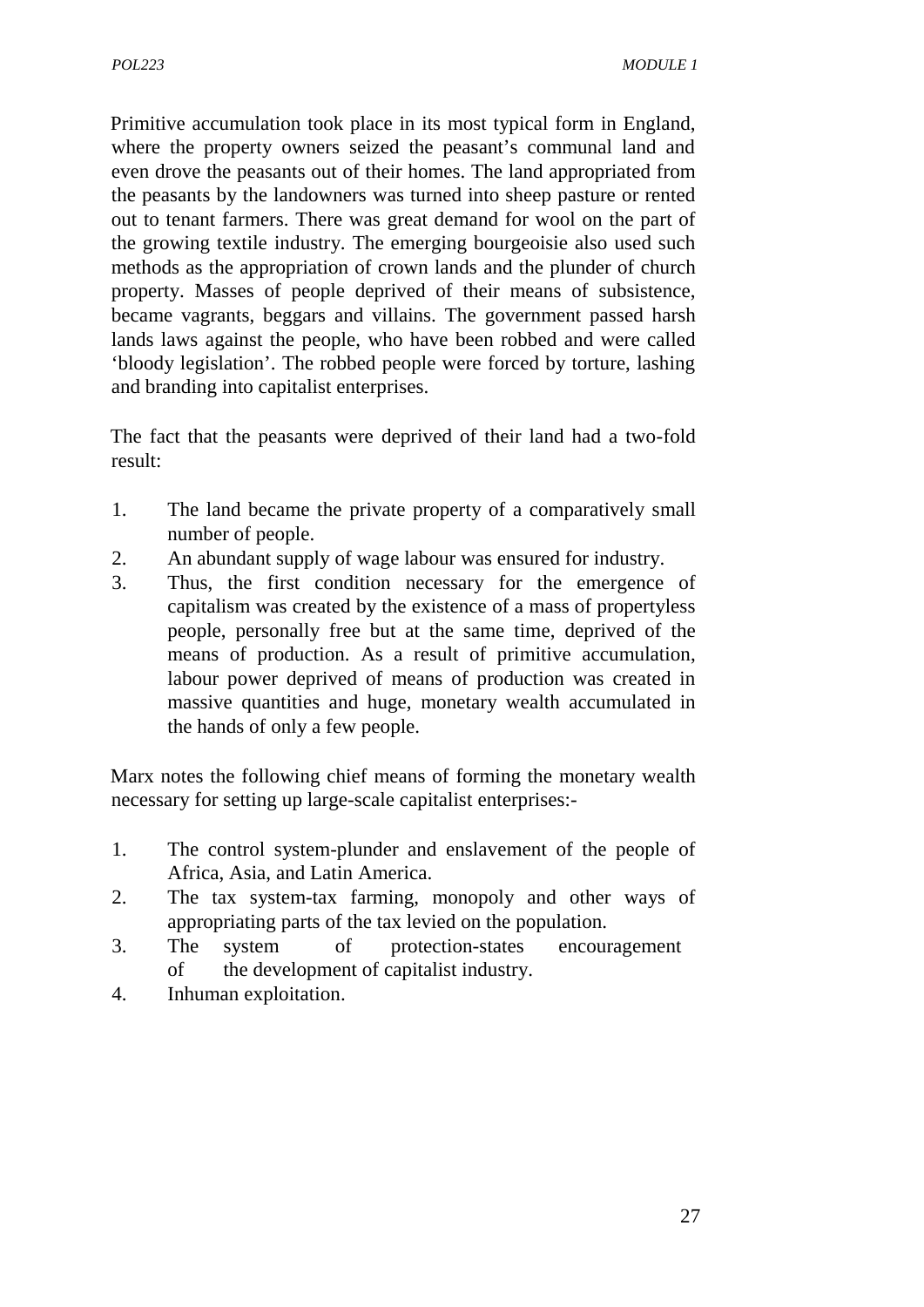#### **SELF-ASSESSMENT EXERCISE**

What did economic historians say fuelled the growth of the industrial economy?

## **4.0 CONCLUSION**

This unit examined the meaning of Marx's primitive accumulation of capital. It established clearly that for Marx, primitive accumulation sets the stage for the separation of the worker from the product of his labour and set the stage for the eventual emergence of capitalism.

## **5.0 SUMMARY**

This unit embarked on a deliberate attempt to identify the historical process through which wealth differentials in the society was designed and sustained before the emergence of the capitalist mode of production. This process in the views of Karl is the so-called *primitive accumulation of capital.*

## **6.0 TUTOR-MARKED ASSIGNMENT**

- 1. What in the Marxian parlance generates surplus value and through it generates more capital? (a) Labour (b) Capital (c) Entrepreneur (d) Land
- 2. The Primitive Accumulation of Capital is the process by which the condition necessary for the emergence of \_\_\_\_ is created. (a) Communism (b) Capitalism (c) Socialism (d) Colonialism

### **7.0 REFERENCES/FURTHER READING**

- Bates, H. R. (2006). The role of the State in Development. In B. R. Weingast *&* D. A. Wittman (Eds.). *The oxford handbook of Political Economy*. Oxford: Oxford University Press
- Marx, K., (1986). *Capital: A Critique of Political Economy* Volume 1. Moscow: Progress Publishers.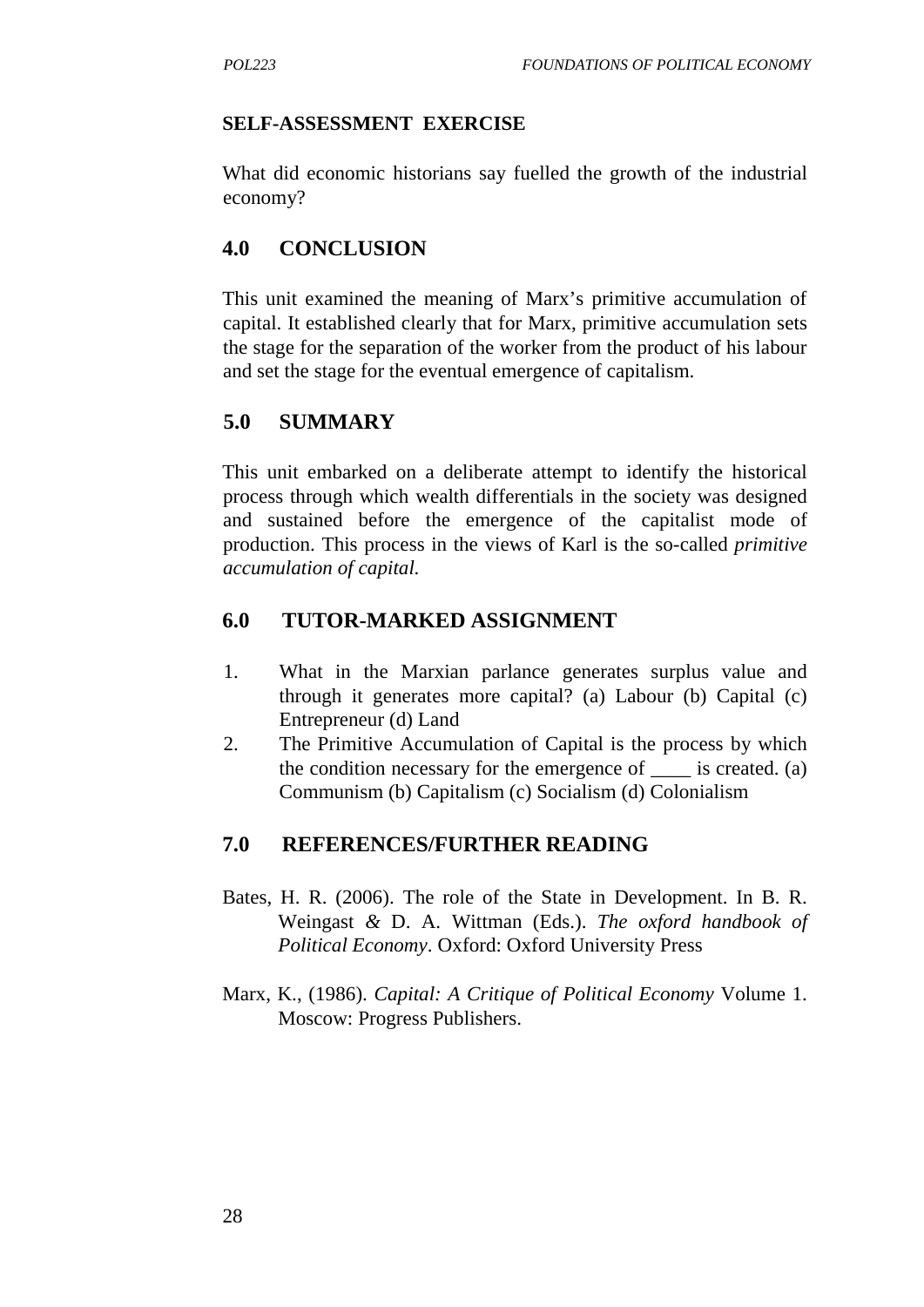## **MODULE 2 ANALYSIS OF THE MODES OF PRODUCTION**

### **INTRODUCTION**

Module 1 dealt with the basics of political economy. This is important because as we shall soon see it had far-reaching implications on further discussion on the other issues addressed by this study. For instance, the mode of production, which defines the relationship between the economic substructure and the socio-cultural and political superstructure discussed in module shall be exhaustively discussed in this module. This module, which is sub-divided into five units, will examine the various modes of production in human history as espoused by the historical and dialectical materialism of Karl Marx.

| Unit 1<br>Unit 2                | <b>Primitive Communalism</b>    |  |
|---------------------------------|---------------------------------|--|
|                                 | Slave-owning Mode of Production |  |
| $T$ $T$ $\cdot$ $\cdot$ $\cdot$ | $\mathbf{r}$ 1 1 $\mathbf{r}$   |  |

- Unit 3 Feudalism
- Unit 4 Capitalism
- Unit 5 Socialist Mode of Production

## **UNIT 1 PRIMITIVE COMMUNALISM**

#### **CONTENTS**

- 1.0 Introduction
- 2.0 Objective
- 3.0 Main Content
	- 3.1 Primitive Communalism
- 4.0 Conclusion
- 5.0 Summary
- 6.0 Tutor-Marked Assignment
- 7.0 References/Further Reading

### **1.0 INTRODUCTION**

This unit examines the nature of relationship within the primitive communal mode of production. It highlights the nature of means of production and systems of interaction within the era. Efforts were also made to establish the circumstances that led to the decline of the primitive-communal mode of production.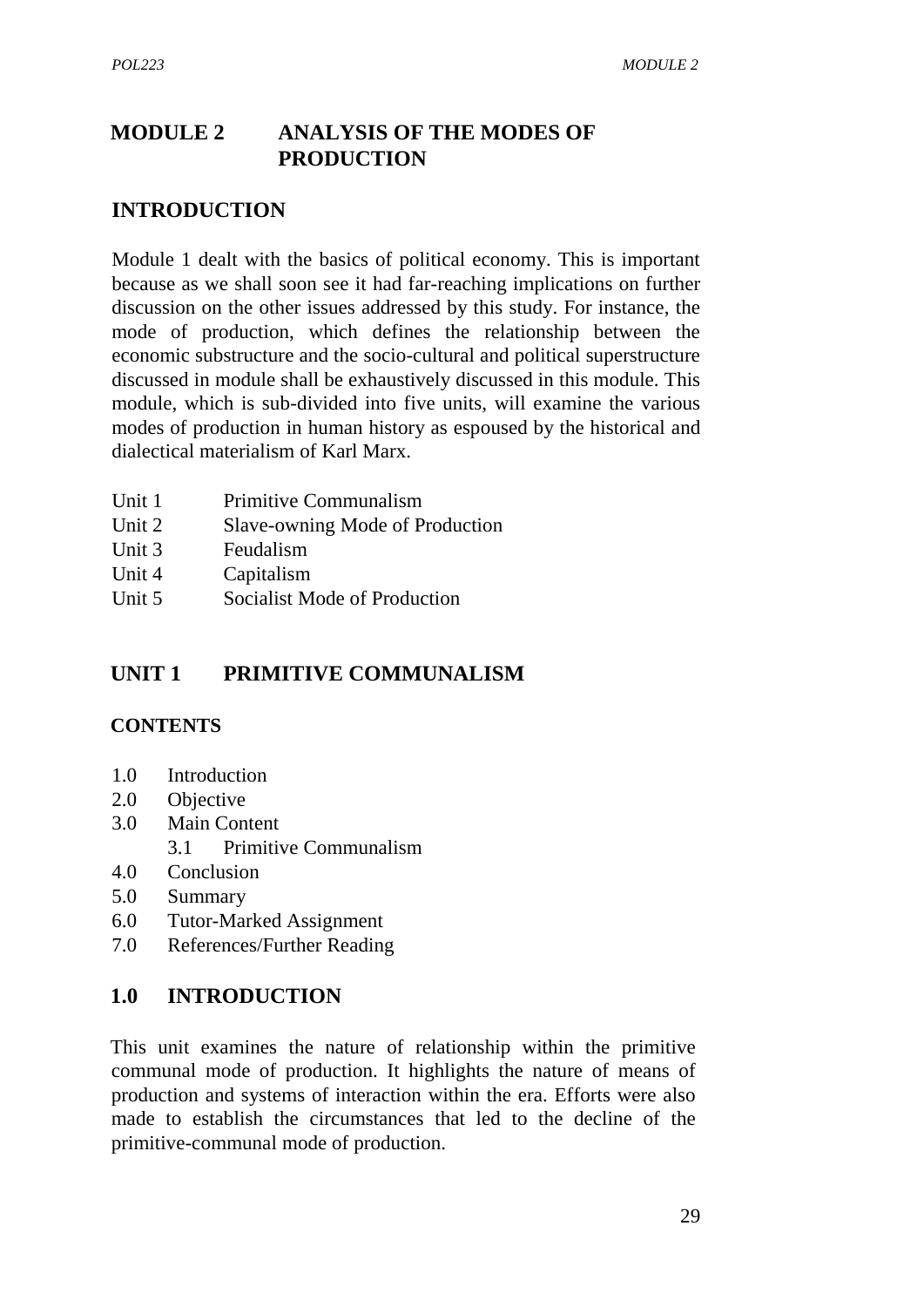## **2.0 OBJECTIVE**

By the end of this unit, you will be able to:

 discuss the nature and main features of the primitive communal era.

## **3.0 MAIN CONTENT**

## **3.1 Primitive Communalism**

The first socio-economic formation was the primitive communal system, which lasted for many hundreds of thousands of years. The development of society began from this stage. At first, people were in a half-savage state, powerless before the forces of nature. They ate a mainly vegetarian diet consisting of things found ready to eat in nature roots, wild fruits, nuts, etc. This mode of production emerged about two million years ago and existed as the longest period of human history. The era ended only about seven to nine thousand years ago (Ryndina*et al*: 1980).

There were two stages in the development of productive forces under the primitive-communal system. The first stage consisted mainly in the appropriation of natural products while the second stage marked the transition to a reproductive economy. During the first stage, the means of subsistence were secured mainly by gathering fruits, grains and other vegetable goods and by hunting.

Man's first tools were a roughly cut stone and stick. Later, through a slow accumulation of experience, people began to produce simple tools for banging, cutting and digging. Stones and sticks were the main instruments of labour. They were later supplanted by the use of fire, axe, bows and arrows. The discovery of fire was of major significance in the struggle with nature. Fire made it possible for primitive people to diversify their diet. The invention of the bow and arrow constituted a new era in the development of primitive people's productive forces. As a result, people began to hunt animals and meat was added to their diet. The development of hunting gave rise to primitive livestock breeding and the hunters began to tame animals. People improved their skills and accumulated useful work experience.

The beginning of land cultivation was another step forward in the development of the productive forces. Primitive farming remained at a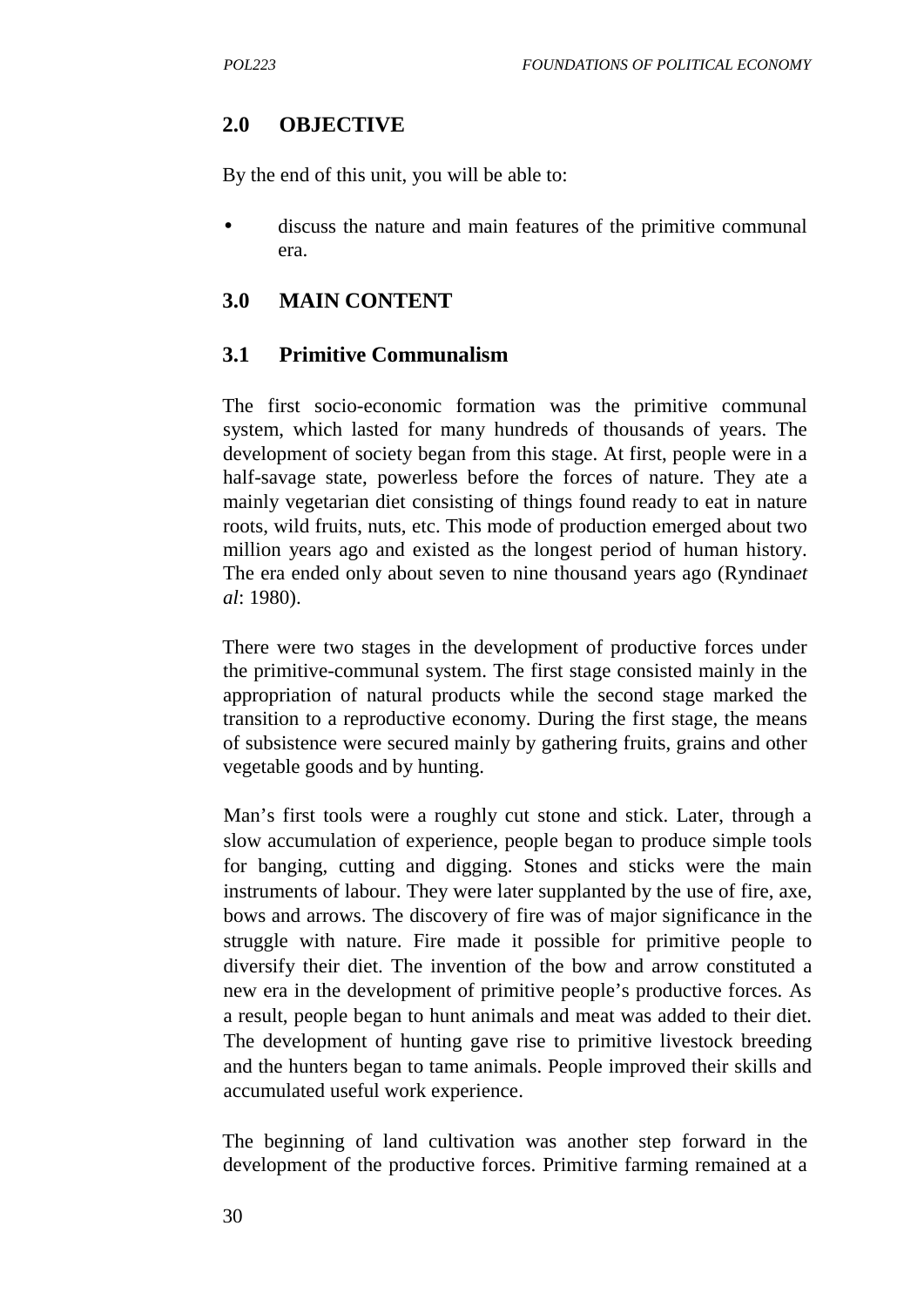very low level of development for a long time. The use of draft animals made farming more productive and provided it with a firm basis. Primitive people began to go over to a settled way of life. In primitive societies, people worked in common because the productive forces were poorly developed and no individual could provide all his needs single handedly. The work of each individual was through direct social labour and simple cooperation. It is within this framework that the division of labour based on sex and age was based. Men specialised in hunting and women in gathering of food, which sometimes increased labour productivity.

As instruments of labour developed, human population began to live in clans. The basis of the relations of production in the clans was through collective ownership by individual communes of the primitive means of production, in particular, instruments of labour. Communal ownership corresponded to the development level of the productive forces at this time. The instruments of labour in primitive society were so crude that people could not fight the forces of nature and wild animals on their own. Under the ideal primitive communal mode of production, the primary cells of society were kindred groups that shared a common dwelling and together procured their means of subsistence. This group subsequently gave rise to kindred communities, which later evolved into tribes. In addition to communal ownership of the means of production there were also property belonging to the members of the commune certain tools, which were also weapons for defence against predators.

Some of the major attributes of the primitive-communal society were;

- a. Labour was not very productive and created no surplus product over and above the amount essential for life.
- b. Labour activities were based on simple cooperation. Many people do the same jobs.
- c. There was no exploitation of man by man,
- d. The egalitarian distribution of the scanty food between the members of the commune brought them all to the same level.
- e. There was no social classes and social inequality.
- f. The state, which exists to sustain social exploitation and inequality, is non-existent.

Their economy was mainly based on hunting, farming and fishing on joint basis. Over time, gathering led to the emergence of arable farming as men cultivated grains with nutritional values while hunting gave rise to the breeding of domestic livestock. Arable farming and breeding of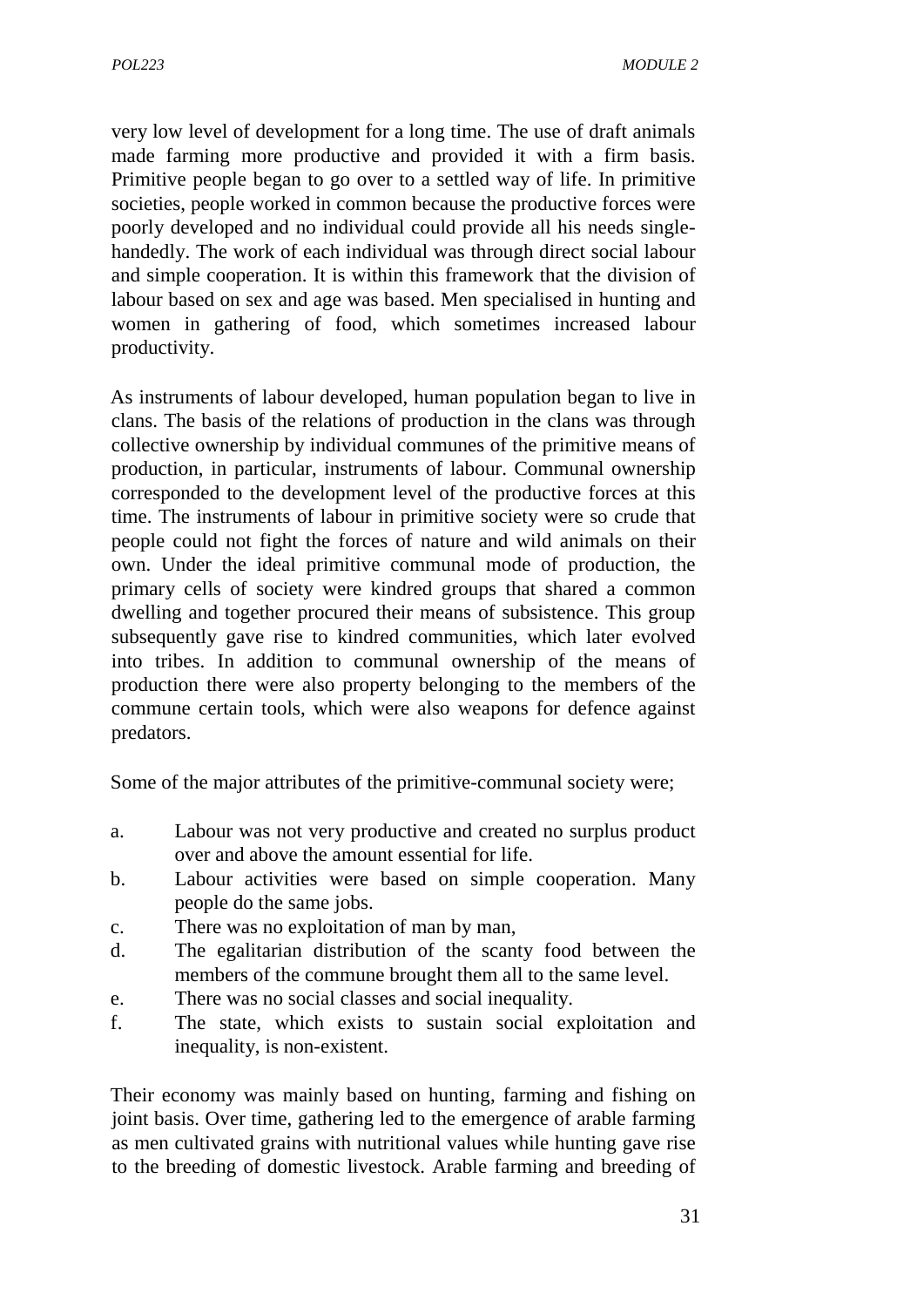livestock became the dominant economic activities towards the close of the era. The switch over to livestock breeding and farming was accompanied by the emergence of a social division of labour i.e. one part of society began to concentrate on agriculture, the other on raising livestock. This separation of livestock breeding from farming was the first major social division of labour in history.

Arable farming and stock-raising required suitable instruments of labour and people began to evolve the use of metal and its implements. They also learned to spin and weave. These new instruments made labour more efficient and people enjoyed better standards of living. (Ryndina *et al*: 1980) However, the main contradiction in this era was primitive man's vital needs and the low level of productive forces that was not sufficient to meet these essentials. The main economic law concentrated on the provision of vital necessities for the members of the community, the means of production being common property and only primitive instruments of labour being available.

The decline in primitive communalism however emerged as the productive forces developed. This led to change in the relations of production and men began to obtain more means of subsistence than were essential for their immediate survival. As communities began to specialise in the production of agricultural and animal products, division set in within the tribes and pastoral tribes as distinct from farming tribes began to emerge. This resulted in variations in produce, which stimulated the need for exchange. Some of the pastoral tribes produced more than the other and in some instances came into conflicts with one another over struggle for land and pasture, which sometimes resulted to war.

Under these conditions, it became possible to employ more workers. Wars prisoners being made into slaves provided them. At first, slavery was patriarchal (domestic) in character, but later it became the basis of a new system. Slave labour led to a further rise in inequality, household using slaves quickly grew rich. Later, as property inequality increased, rich people began to enslave not only captives, but also members of their fellow tribesmen who had become impoverished or were in debt. Thus arose the first class division of slavery into slave owners and slave. Exploitation by man began. From this time on, right up to the establishment of socialism, human history is the history of class struggles.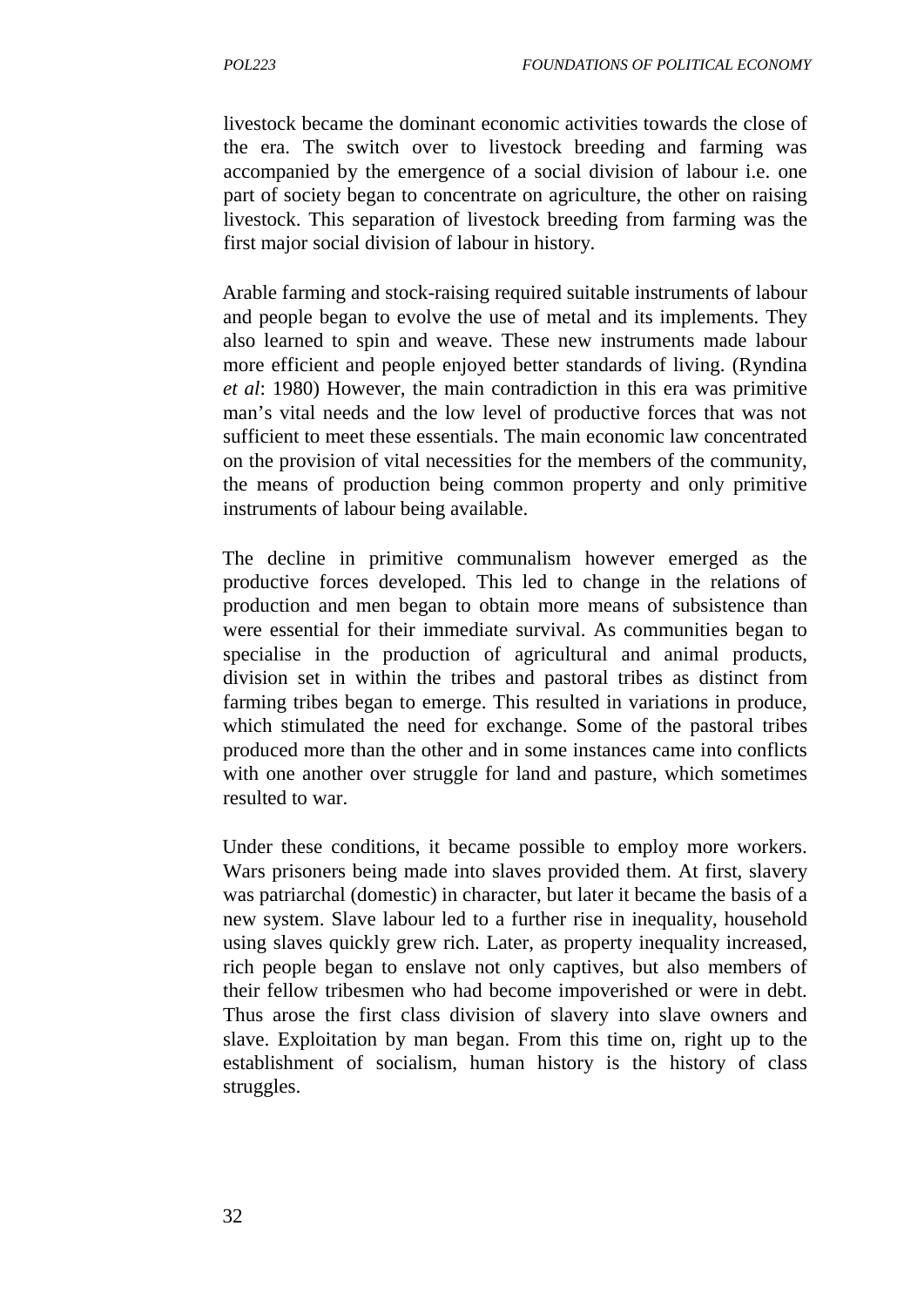#### **SELF-ASSESSMENT EXERCISE**

What were man's first tools under the primitive – communal means of production?

### **4.0 CONCLUSION**

This unit set out to examine the features of the primitive communal era. It identified as the nature of production relation within the era as well as the social composition of the society. Finally, attempts were made to identify the factor that led to the collapse of the era.

## **5.0 SUMMARY**

The primitive communal mode of production was characterised by the existence of collective ownership of the productive forces. There was also division of labour based on sex and age. The main instruments of production were crude implements such as stone and metal. This era remains the longest existing mode of production in human history.

## **6.0 TUTOR-MARKED ASSIGNMENT**

- 1. Which of the following is not a feature of the primitive communal mode of production? (a) Labour activities were based on simple cooperation (b) There was no exploitation of man by man (c) There was no social classes and social inequality (d) There was a strong state to regulate the affairs of the people
- 2. What was the condition that occasioned the decline in primitive communalism? (a)As the productive forces developed (b) As industries emerged (c) As school system emerged (d) As capitalists emerged.

## **7.0 REFERENCE/FURTHER READING**

Ryndina, M.N. Chernikov, G.P. & Khudokormov, G.N. (1980). *Fundamentals of Political Economy.* Moscow: Progress Publisher.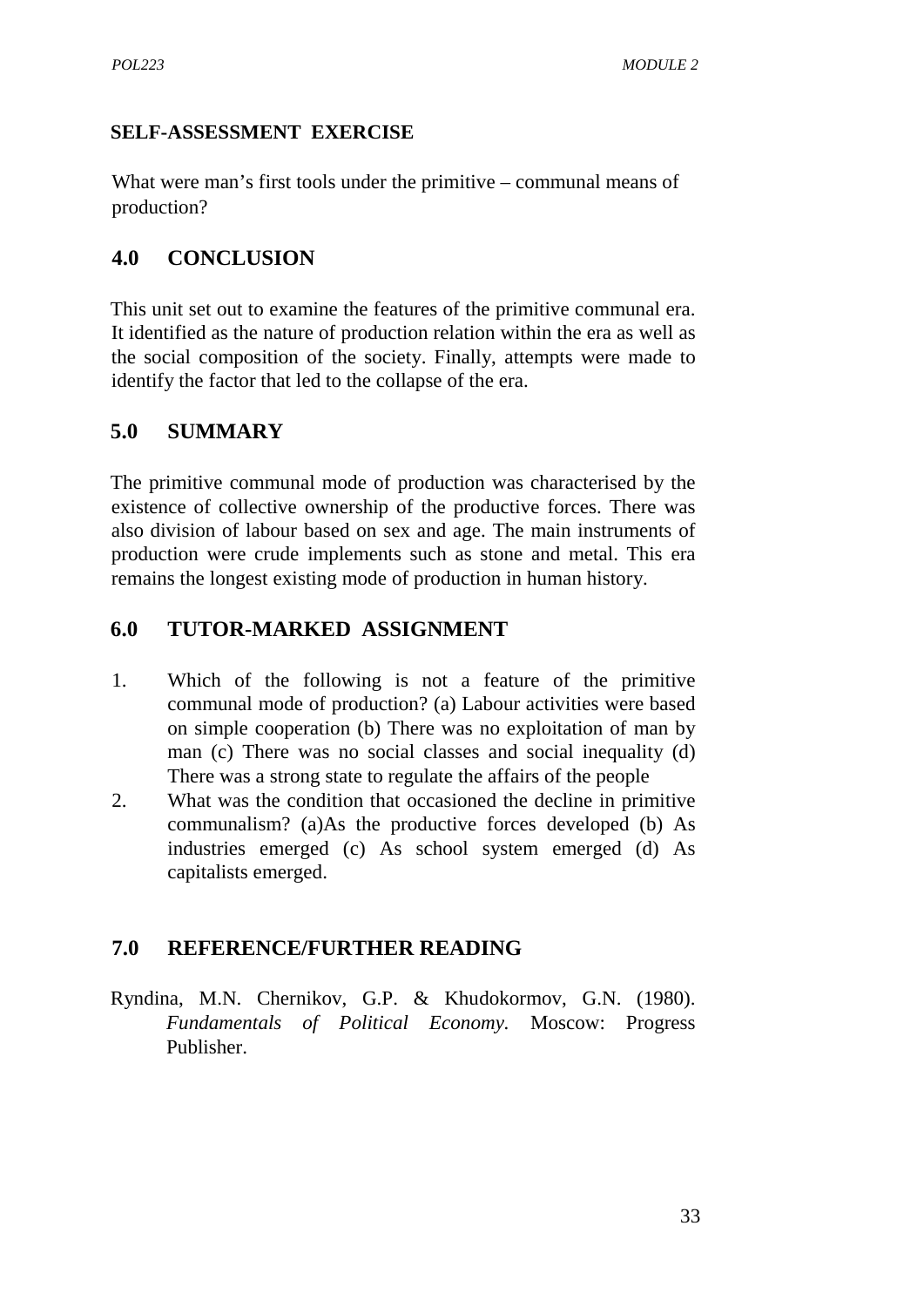## **UNIT 2 SLAVE-OWNING MODE OF PRODUCTION**

#### **CONTENTS**

- 1.0 Introduction
- 2.0 Objective
- 3.0 Main Content
	- 3.1 Features of the Slave-Owning Mode of Production
- 4.0 Conclusion
- 5.0 Summary
- 6.0 Tutor-Marked Assignment
- 7.0 References/Further Reading

## **1.0 INTRODUCTION**

The slave-owning mode of production replaced the primitive communal mode of production. This structure and functioning of the slave-owning mode of production will constitute the main focus of this unit.

## **2.0 OBJECTIVES**

By the end of this unit, you will be able to:

- identify the nature of the slave-owning mode of production.
- discuss the functioning of the slave-owning mode of production

## **3.0 MAIN CONTENT**

### **3.1 Features of the Slave-Owning Mode of Production**

The growing inequality between people led to the formation of the state as an institution of oppression of the exploited class by the class of exploiters. Thus slavery grew up on the ruins of the primitive communal mode of production. Slavery was the first, most flagrant and avert form of exploitation. It existed virtually everywhere. The slave owing system reached the peak of its development in the period from 2 nd Century BC to the 2nd Century AD.

The development of the productive forces, the further social division of labour and exchange increased property inequality even more. On the one hand, rich people appeared who concentrated the draft cattle, instruments of labour and money in their own hands, on the other, poor people who become poorer and poorer were compelled to turn to the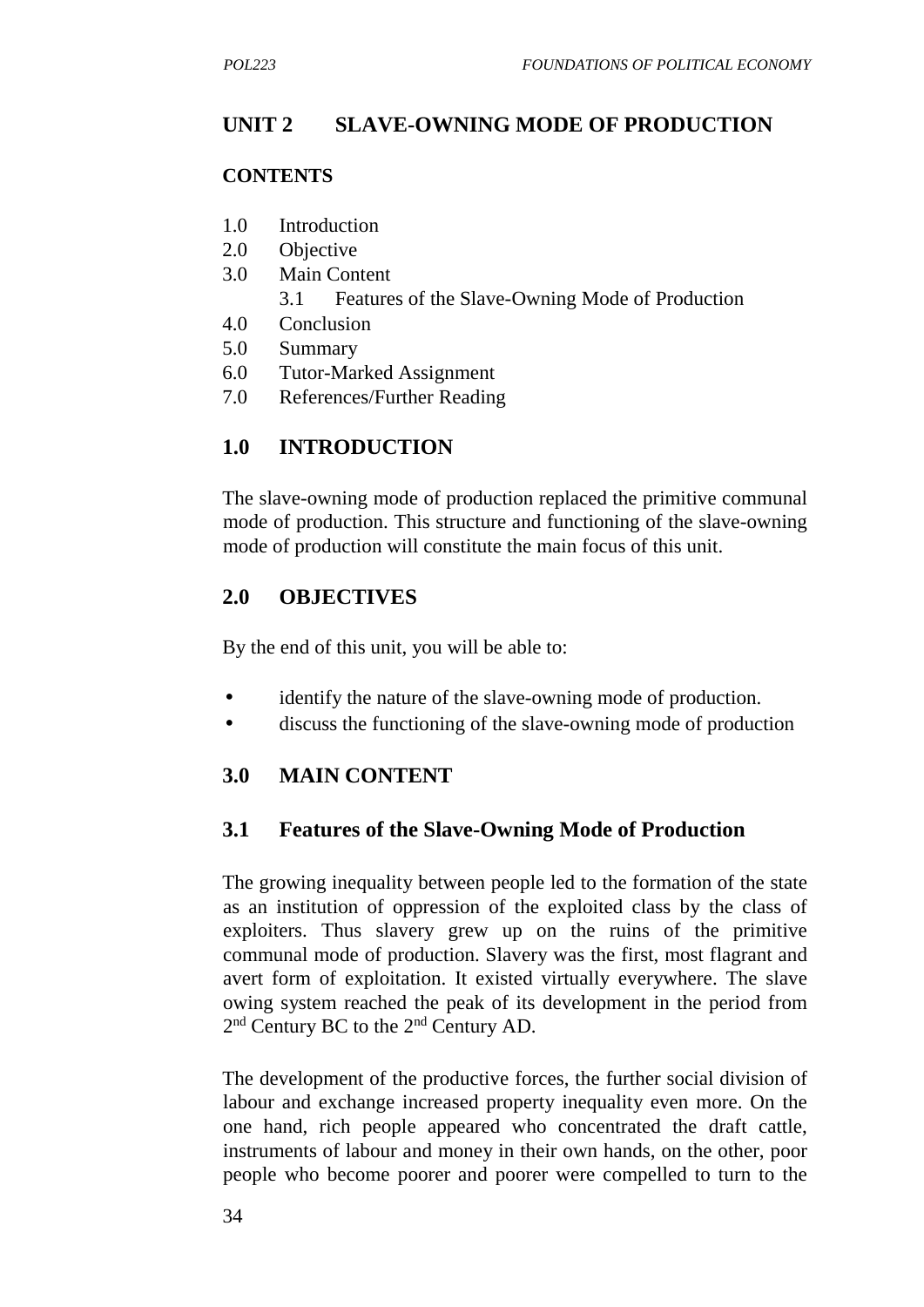rich for loans. Usury emerged- the debtor and the creditor. The class struggles of ancient world took the form chiefly of a contest between debtors and creditors, which in Rome ended in the ruin of the Plebeian Debtors. They were displaced by slaves. Rich slave owners began to own hundreds and thousands of slaves. They seized vast areas of land and large slave owing estates. Thus huge numbers of slaves worked in the estates.

The relations of production in slave society were based on the slave owners having in their possession both the means of production (the land, instrument of labour and so on) and the production worker-the slaves. The slaves were considered as no more than a thing; he was completely and undividedly at the disposal of his master. Slaves were called speaking tools. In the eyes of the slave owing society, the slave differed from the axe or an ox only in that he could speak. In all other aspects, he belonged to his master just as the cattle, land or tools.

The exploitation of slaves was extremely severe. They were treated worse than cattle: they were driven to work by the whip and for minor omissions were cruelly punished or even killed. The killing of a slave was not considered as murder. The slave-owner assimilated the entire product of slave labour, while the slave received the most meager quantity of means of subsistence as to prevent him from dying from hunger and to allow him to continue working for his master. As such, ancient world grew up on the skeleton of generations of slaves.

The slave mode of production contained deep contradictions, which eventually led to its collapse. Above all, the slave form of exploitation destroyed the slaves- the main productive forces of society, so the slaves then rose up against these barbaric forms of exploitation. An influx of slaves obtained through successful warfare was a condition for the existence of the slave economy. The main forces for the waging of wars were the peasant and artisans, who served in the armed forces and bore the burden of the taxes required for waging the wars. Because of competition of large slave labour, however, the peasants and artisans were ruined. This undermined the economic, political and military might of the slave state.

As the slave economy developed, the class struggle between the oppressed and oppressor grew in intensity. This struggle developed into slave uprising against the slave owners. Free peasants and artisans, who were exploited by the big landowners and the slave state, joined the slaves in their uprising. The most significant of the many slave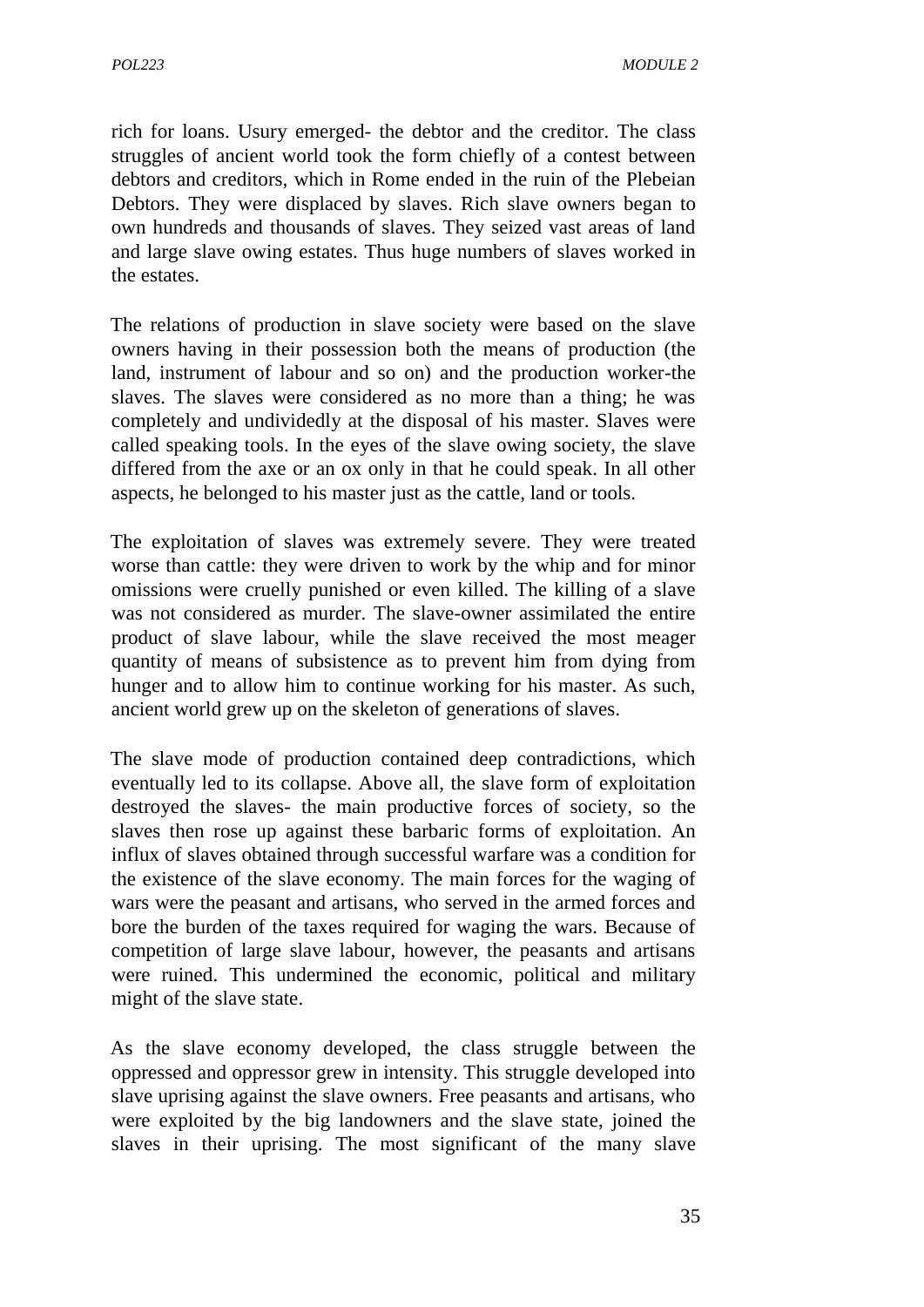uprisings was that led by Spartacus  $(74 – 71 BC)$ . Such development led to the final collapse of the slave owing system.

### **SELF-ASSESSMENT EXERCISE**

The growing inequality between people led to the formation of the as an institution of oppression of the exploited class by the class of exploiters.(a) State (b) Government (c) Society (d) Slavery

## **4.0 CONCLUSION**

This unit examined the nature of the slave-owning mode of production. It located the origin of state and social inequality with the emergence of slavery. Specifically, it identified the two social classes in this era as the slaves and slave masters.

## **5.0 SUMMARY**

This era replaced the primitive communal mode of production. It is characterised by the existence of social classes and apparent inequality and injustice. The slaves were subjected to intense exploitation and this led to intense class struggle, which resulted in the collapse of the era and emergence of feudalism.

### **6.0 TUTOR-MARKED ASSIGNMENT**

- 1. What were slaves called in the slave-owning mode of production? (a) Speaking tools (b) Working tools (c) Labour tools (d) Helping tools
- 2. Slavery grew up on the ruins of the \_\_\_ mode of production. (a) Primitive communal (b) Capitalist (c) Communist (d) Colonial

### **7.0 REFERENCE/FURTHER READING**

Ryndina, M.N., Chernikov, G.P. and Khudokormov, G.N. (1980). *Fundamentals of Political Economy.* Moscow: Progress Publisher.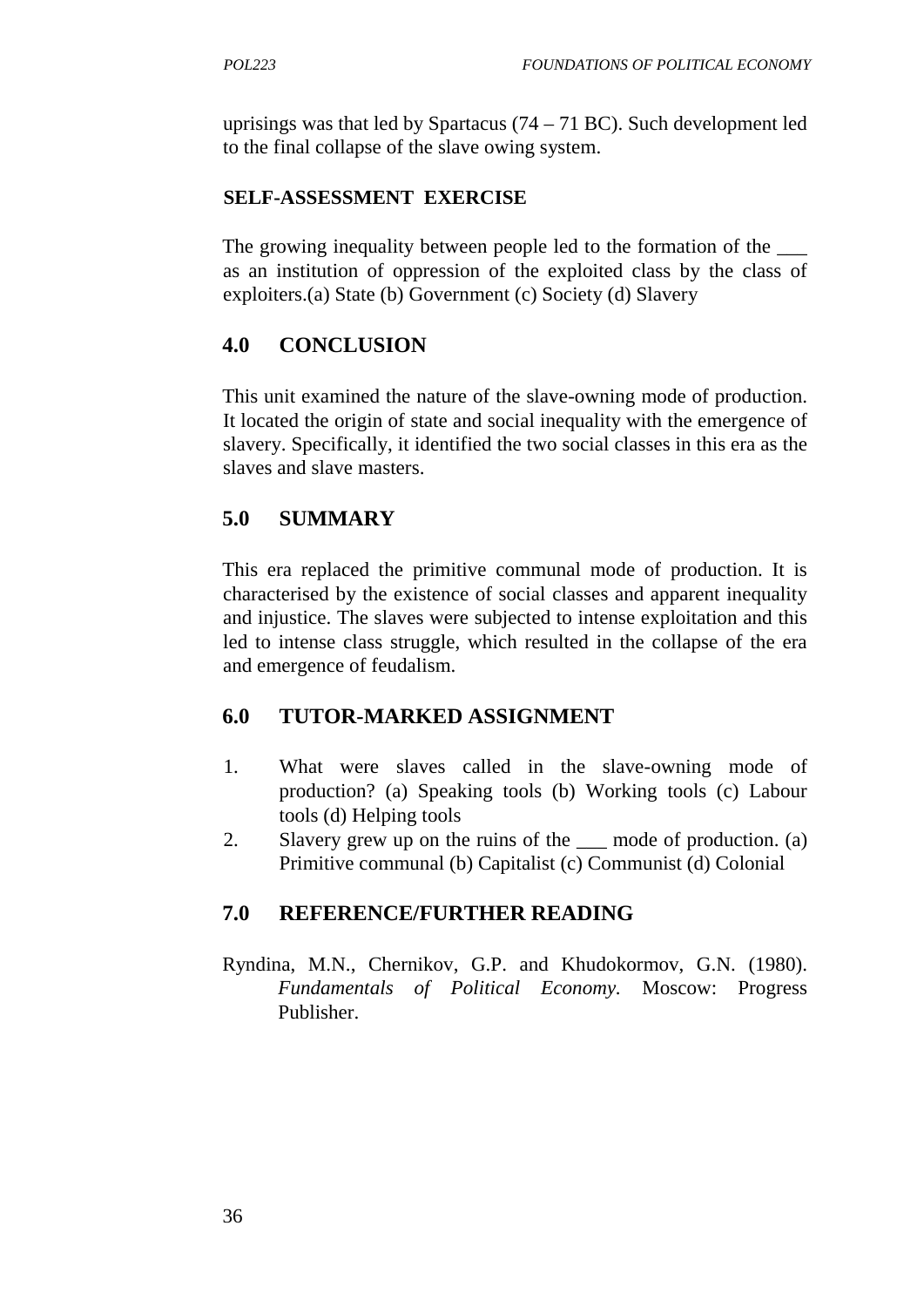# **UNIT 3 FEUDALISM**

#### **CONTENTS**

- 1.0 Introduction
- 2.0 Objective
- 3.0 Main Content 3.1 Feudal Mode of Production
- 4.0 Conclusion
- 5.0 Summary
- 6.0 Tutor-Marked Assignment
- 7.0 References/Further Reading

## **1.0 INTRODUCTION**

The focus of this unit is on the functioning of a feudal society. An attempt is made here to identify the nature and structure of the feudal era as well as the political structure in feudal societies. Specifically, the trends in social formation and nature of the productive forces and relations of production will be examined.

## **2.0 OBJECTIVE**

By the end of this unit, you will be able to:

- (i) Identify feudalism as an epoch in the evolution of capitalist mode of production.
- (ii) Know the basic features of feudalism

## **3.0 MAIN CONTENT**

### **3.1 Feudal Mode of Production**

With the decline of the large latifundia (agricultural estates – the latifundiaof Roman history were great landed estates, specialising in agriculture destined for export) based on slave labour, small ones became more profitable, so the member of freed slaves increased and, at the same time, the latifundia were broken up into small plots worked by Coloni. A Colonus was no longer a slave but a tiller of the soil who received a plot of land for lifelong use and paid a certain amount in money or in kind for this privilege. The Colonus was not a free tenant; he could not leave the plot of land to which he was attached, and he could be sold together with the plot. Coloni were the forerunners of the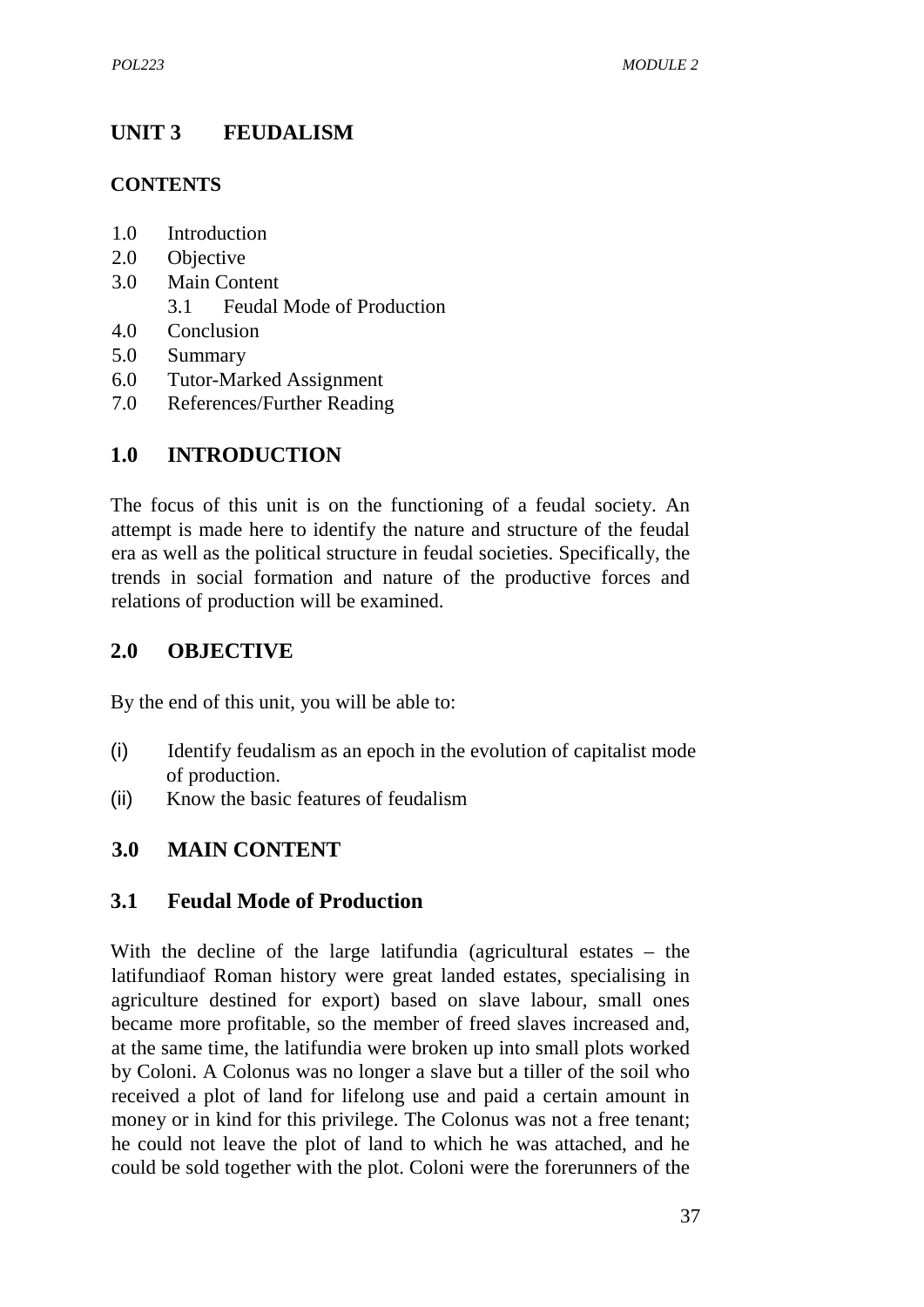medieval serfs. Thus, the feudal mode of production began to take shape within the slave owing system (Sabine and Thorson, 1973).

Feudalism dominated the political structure of the medieval era just as city-states were prevalent in the Greeko-Roman era. However, the structure and processes of feudalism was unequally developed in different times and places. For instance, the notion of serfdoms existed as early as the  $5<sup>th</sup>$  century. However, the developed structures of feudalism emerged in the 11th and 12th centuries following the collapse of the Frankish empire. It is sometime estimated that the feudal era lasted for as long as twelve centuries in history.

The feudal epoch was characterised chiefly by land ownership held as *fief* (consisted of inheritable lands or revenue-producing property granted by a liege lord, generally to a vassal, in return for a form of allegiance, originally to give him the means to fulfill his military duties when called upon) by *serfs* (member of the lowest feudal class, attached to the land owned by a lord and required to work on the land in return for certain legal rights). The productive forces under the feudal era were more advanced than what existed under slave-owning mode of production. New productive forces emerged which were later hampered by the narrow bounds of the feudal relations of production. Public officers carried out their functions not only for national interest but also for the gains they anticipate in return usually in the form of land over which they exercise full jurisdiction. In several cases, a substantial part of the land went to the military leaders, the strongest of whom later became kings. The military leader handed over the seized land to their combatants for lifelong use, and later as inheritable property together with the peasants living on it.

One underlying feature of the feudal era is the fact that in a period of order and threats of anarchy in medieval European societies, large political and economic units were usually impossible. As such, government tended to be restricted to a small size by modern or Roman standards. Consequently, there was a focus on the system of agriculture, which made the village community and its dependent farmlands almost self-sufficing. In this situation, land emerged as a very crucial factor and important source of wealth in the feudal era. The effect of this was that every individual, including the King and his fighting forces derived their social, economic and political status and right from their relationship to land.

Interestingly, the control of land became the preserve of a small community in the form of villages, which also exercised customary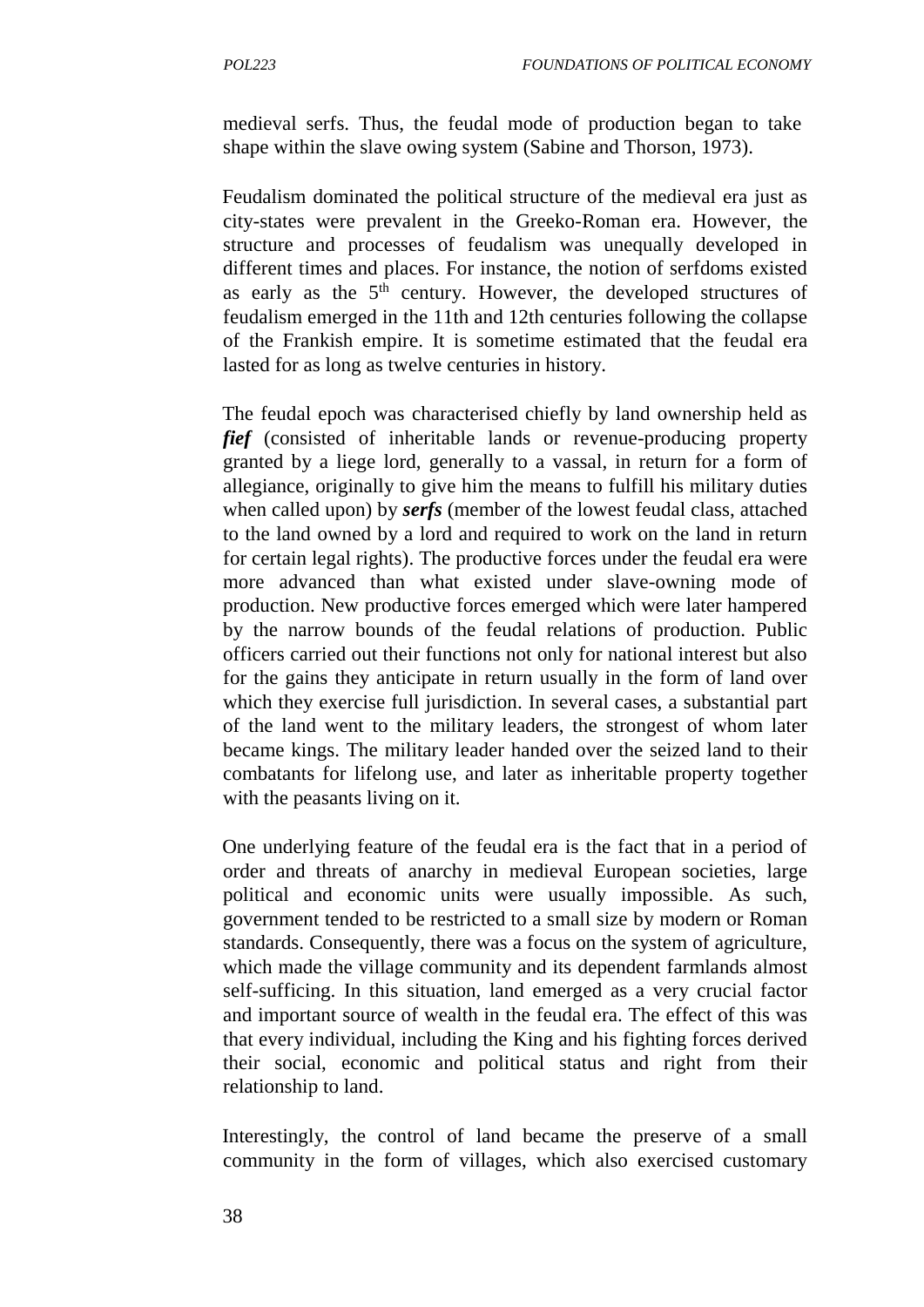regulations and minor police functions. The control of government and organisation of society became fundamentally local. This is because the existing state of disorder and primitive means of communication created difficulties for the emergence and functioning of a large central government in even elementary duties as the protection of life and properties.

The plots of land handed out on these terms were called fief, and the people who received them-feudal lords. Those who received land sometimes had to do military service. The land continued to be worked by small serf or peasants but they were now personally dependent on their new masters. The peasants have no right to move outside the jurisdiction of the property owners. They work constantly on the land for the lord who had the seal of ownership and to whom they must give part of their surplus-value. This explains why the feudal era is described as an era, which its legal principle was a system of land-tenure in which ownership was displaced by something like leasehold.

In the feudal era, the man of small power became the dependant of someone strong enough to protect him. He was at the same time engaged in a personal relation and property relation. The personal relations emphasised loyalty and reverence of the vassal to his superior. It however operated to withdraw the loyalty of the lesser ranks from the king to their immediate overlords. On the other hand, the property relation was more of a contract in which the two parties retained each of his private interests and cooperated because it was mutually advantageous to do so. In each of these relations, the small man obligates himself to render services to the great man in return for protection. He becomes a tenant on his land, which he in most instances offers for his protection. The property and power of the strong man becomes enhanced and he offers his protection to the serf. Similarly, the conditions of service and protection could also be reversed as a king could grant his land to a tenant who would make a return in service or rent (Sabine and Thorson, 1973).

Another remarkable feature of a feudal era is the pattern of structured vested interest which runs through the community. Structurally, the king is the sole landowner and his barons are tenants of the king and landowners by virtue of land which the kings extends to them for special services rendered. The barons will in turn have tenants on the land granted to them by the king while the serfs are at the bottom of the ladder. It is also expected that the baron will raise some number of men for the feudal army to the service of the king and each baron was to command his own men.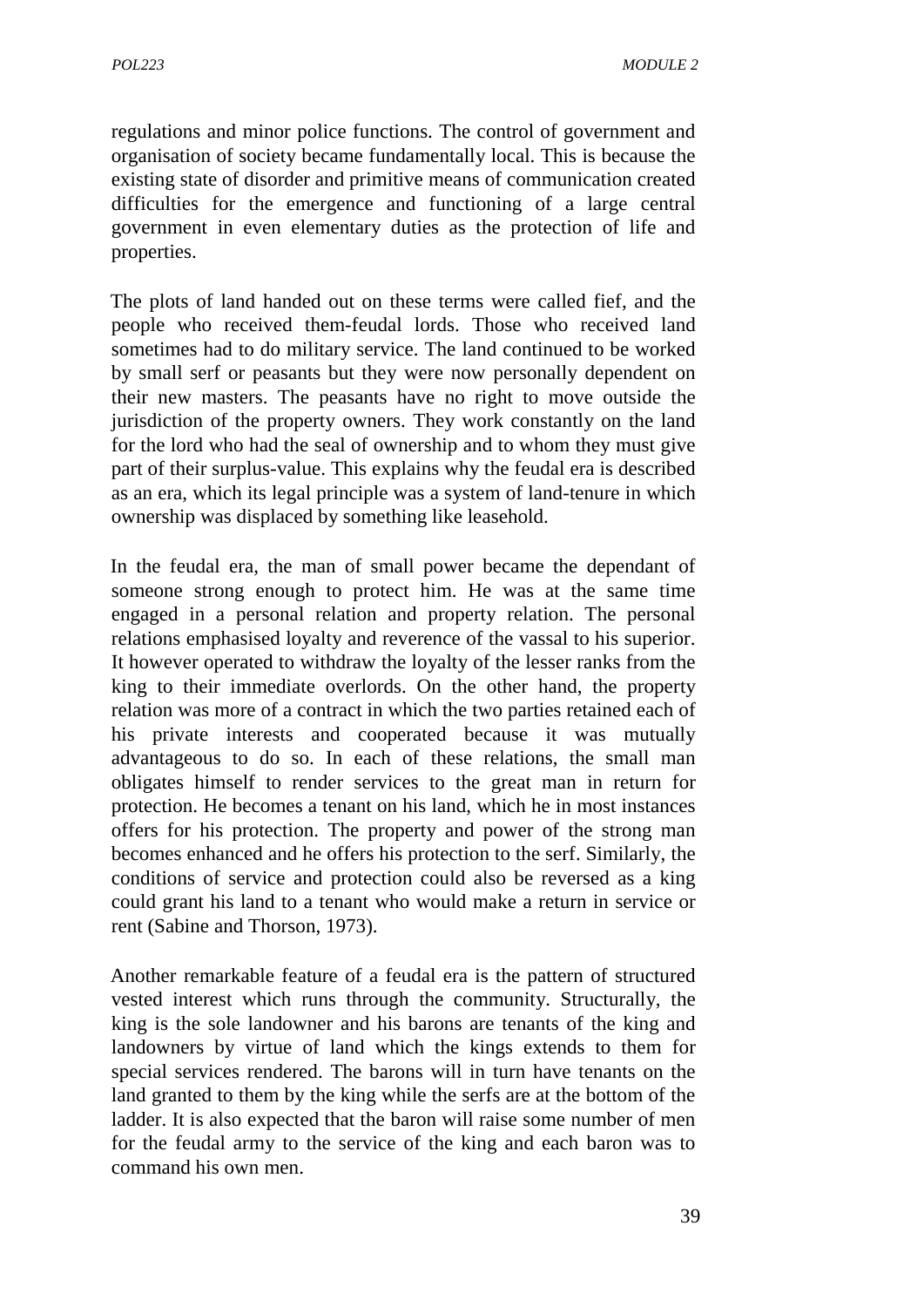Under feudalism, an individual became servants first to the lord before the state and the relationship between the individual and state was at best secondary. This is because the individual's civic duties were first subsumed in his relationship with the feudal lords whose duty it was to protect his serfs. Those who have no fief have no lords and therefore have no rights as they have no lord to protect them. Quite often, these individuals were not considered citizens.

It is important to note that the grant of tenant sometimes carried with it the right to administer justice in his barony with immunity from interference from the king's officers. Consequently, the lords have governmental powers to operate individual manorial courts that decide among others issues relating to land titles, taxation, and sometimes, monetary issues. However, the kings were slow to grant such powers and often hesitated where they could avoid it. The court of a lord and his vassals was the typical feudal institution. It was essentially a council of the lord and his men for the settlement of disputes arising among them in the course of implementing their contract.

The feudal lords' private ownership of the land and his partial ownership of the serf provided the basis for the relations of production in feudal society. The serf was not a slave for he had his household. Alongside the property of the feudal lords, there existed the property of the peasants serfs and craftsmen-tools and their private holdings. Generally, the working time of the peasant serf was divided into the *necessary time* and *the surplus time* (Ryndina, et al, 1980).

During the *necessary time*, the peasants produced what was needed for the subsistence of his family. During the *surplus time*, he created surplus products, which were appropriated by the feudal lords in the form of land rent (labour, rent in kind, or money). The exploitation of the peasant serfs in the form of land rent constituted the main feature of feudalism. The feudal lords could not kill their serfs but could sell them. As such, there was non-economic coercion of peasant serfs to work for the feudal lords.

It is remarkable to also observe that under feudalism, the king related to his subjects only at second or third hand especially as it relates to the three great instruments of political power- army, revenue and administration of justice. It is also noteworthy to state that the relation between the *serf* and his lord were usually mutual even though it remained unequal. For instance, the vassal (that is, one who enters into mutual obligations with a monarch, usually of military support and mutual protection, in exchange for certain guarantees, which usually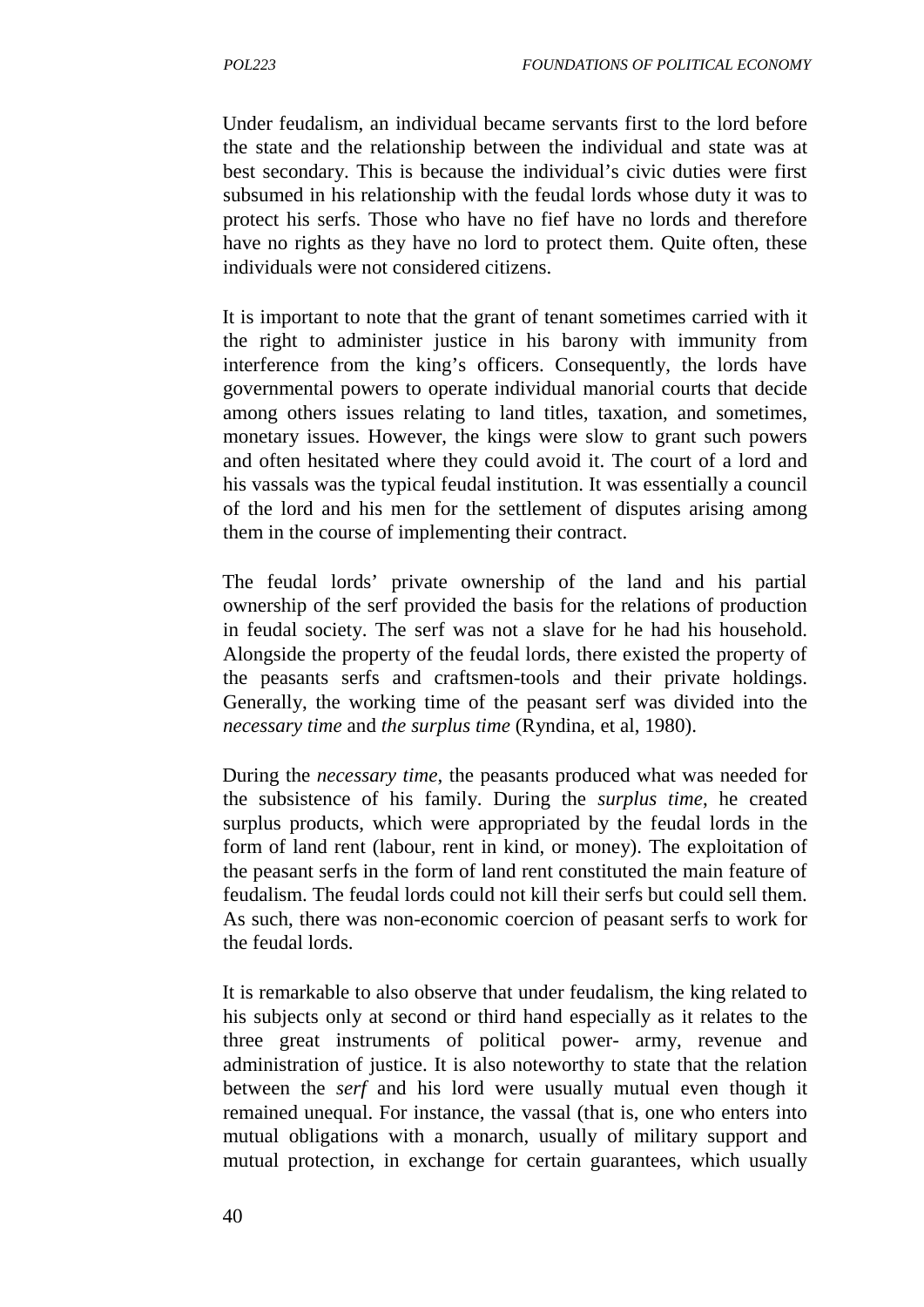include the terrain held as a fief) owed the lord the duties of loyalty and obedience, military service, periodic payments and attendance to the lord's court. The lord on his part was obligated to give aid and protection to his vassal and to abide by the customs or the charter, which defined the vassal's rights and immunities.

The end of the era began with the rise of the trading cities in the twelfth century even as many of the important political consequences of feudalism appeared after that date. The peasantry oppressed by feudal exploitation was unable to increase agricultural output since the productivity of the serfs was low. In the towns, the growth of artisan's labour productivity came up against obstacles raised by guild rules. All this required the elimination of the old relations of production and the establishment of new ones, free from the feudal bondage.

The entire history of feudalism was one of fierce struggle between peasants and feudal lords, and this struggle became intense with feudal uprising which shook the foundations of the feudal epoch. This struggle against the feudal lords was championed by the emerging bourgeois class who made use of the serf uprising to seize political and economic power. The advent of the industrial revolution which ushered in new means of production and productive forces eventually led to the end of feudal epoch. Thus, signaling the advent of another mode of production called capitalism.

### **SELF-ASSESSMENT EXERCISE**

What is the main characteristic of the feudal epoch? (a) Land ownership (b) Class struggle (c) Class antagonism (d) Food production

## **4.0 CONCLUSION**

This unit explored the nature and meaning of feudalism and how political leadership was organised under the feudal era. It identified the nature of relationship between the various social classes under feudalism and the strategic relevance of land to the socio-economic and political rights of the people. The feudal epoch ended with the emergence of new systems of social relations and advent of industrial revolution, which ushered in the capitalist mode of production.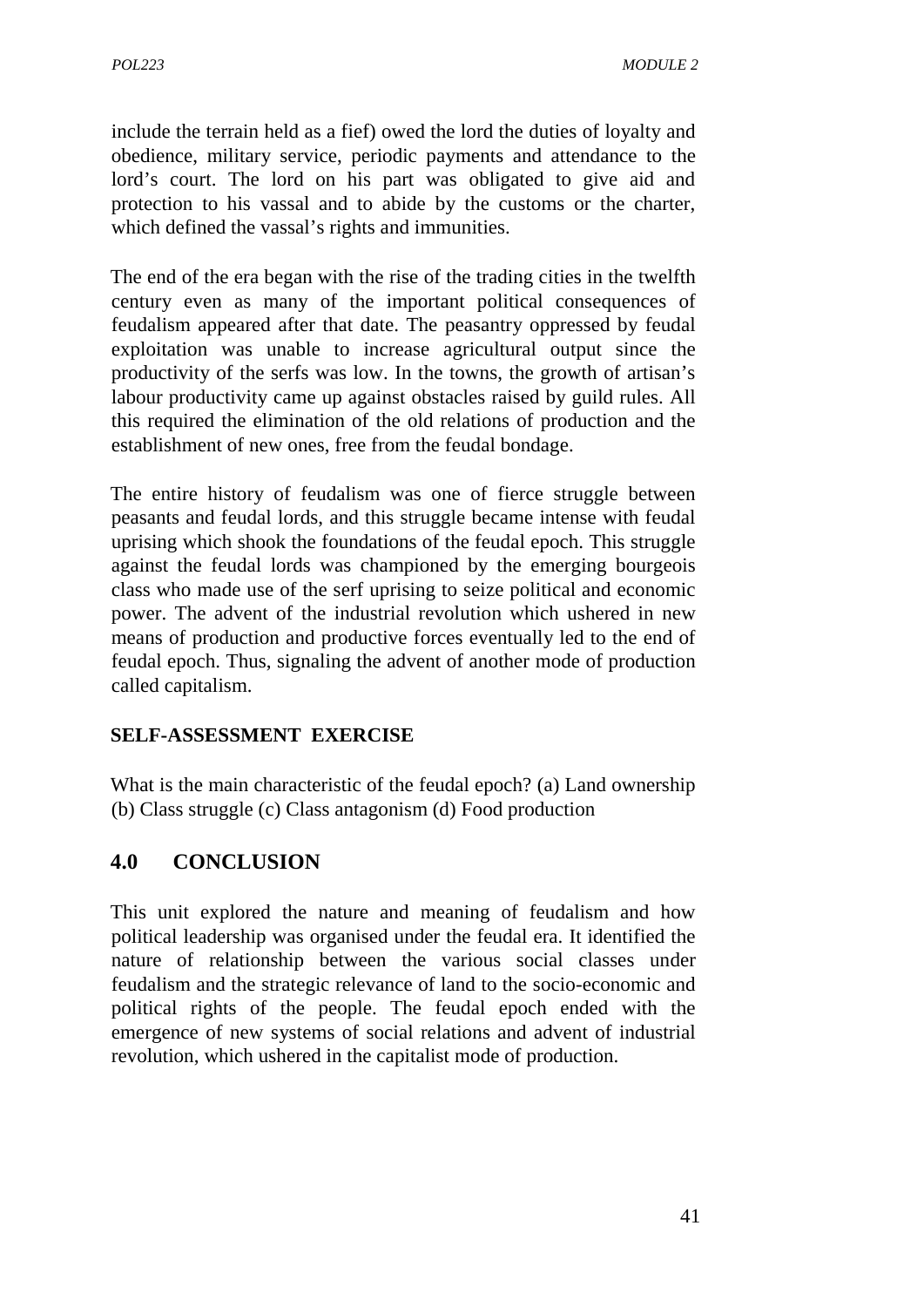## **5.0 SUMMARY**

The feudal mode of production succeeded the slave-owning society. Specifically, it was based on individual's relationship to land. The demise of feudalism created room for the emergence of capitalism.

### **6.0 TUTOR-MARKED ASSIGNMENT**

- 1. Under feudalism, the relationship between the individual and state were at best . (a) Secondary (b) Complementary (c) Predatory (d) Primary
- 2. What ushered in new means of production and productive forces that eventually led to the end of feudal epoch? (a) The advent of industrial revolution (b) The advent of the capitalist mode of production (c) The advent of greed among the political class (d) The advent of class division

## **7.0 REFERENCES/FURTHER READING**

- Ryndina, M.N.; Chernikov, G.P. and Khudohormov, G.N. (1980).*Fundamentals of Political Economy.* Moscow: Progress Publishers).
- Sabine, G. H. and Thorson, T. (1973).*A History of Political Thought.* Hinsdale, Illinois: Dryden Press.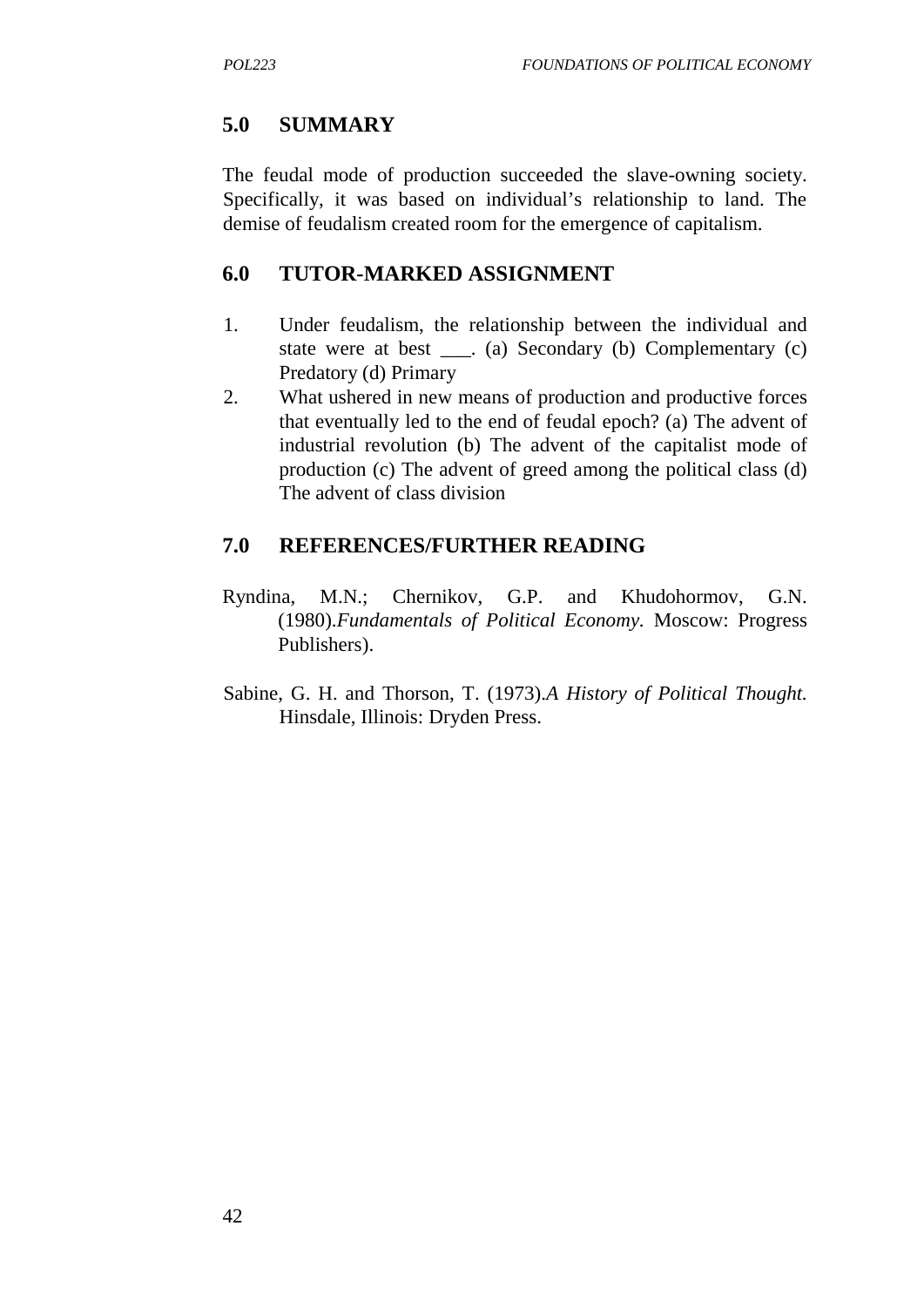# **UNIT 4 CAPITALIST MODE OF PRODUCTION**

# **CONTENTS**

- 1.0 Introduction
- 2.0 Objective
- 3.0 Main Content
	- 3.1 Capitalist Mode of Production
- 4.0 Conclusion
- 5.0 Summary
- 6.0 Tutor-Marked Assignment
- 7.0 References/Further Reading

## **1.0 INTRODUCTION**

This unit examines the nature of the capitalist mode of production. Specifically, efforts will be made to highlight the nature of production relations and forces of production in a society dominated by capital. Similarly, the unit will also enumerate on the contention between the propertied class and the exploited workers.

## **2.0 OBJECTIVES**

By the end of this unit, you will be able to:

- explain capitalist mode of production
- explain the condition necessary for the collapse of the capitalist mode of production.

## **3.0 MAIN CONTENT**

## **3.1 Capitalist Mode of Production**

The capitalist mode of production emerged during the last stage of feudalism. Its development has gone through two stages: pre-monopoly capitalism and monopoly capitalism or imperialism. Both of these stages have the same economic basis namely:

- a. Private ownership of the means of production and
- b. Exploitation of wage labour.

There however exist differences between pre monopoly capitalism and imperialism. Pre-monopoly capitalism is the period in the development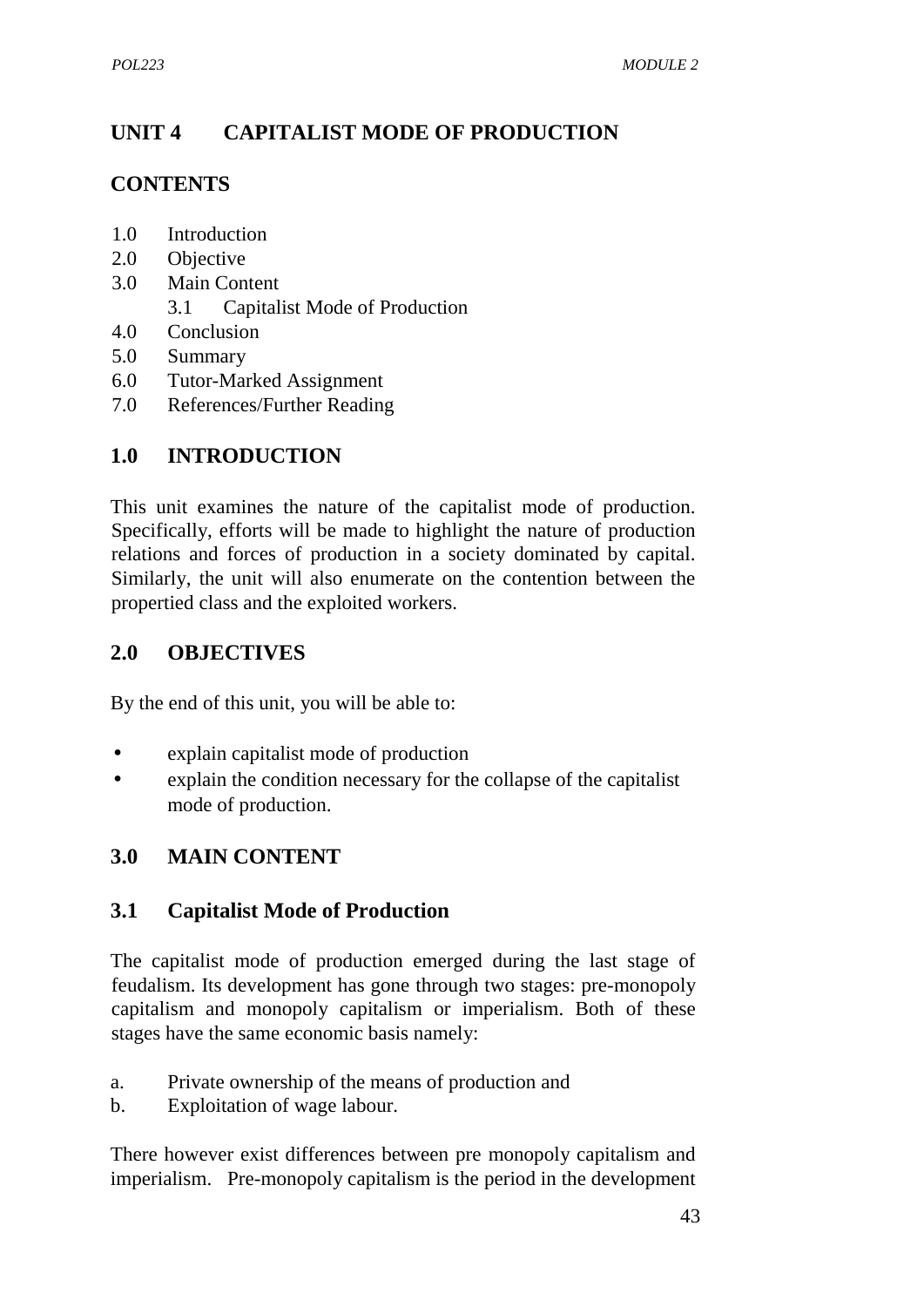of capitalism when there was free competition and the productive forces developed more or less smoothly. In USA, Britain, France and other developed countries, pre monopoly capitalism dominated until the last thirty years of the  $19<sup>th</sup>$  century.

Since 1870 onwards, processes began to develop in the economies of the capitalist countries that gave pre-monopoly capitalism new features. Monopolies began to play the decisive role in the economic life of the capitalist countries. At the turn of the century, pre-monopoly capitalism turned into imperialism, which Lenin (1939) described as the highest and last stage in capitalism.

In his examination of the nature of capitalism, Marx began his analysis with the notion of commodity. He contends that under capitalism, everything, from the smallest pin in a huge factory, and even man's labour power is bought and sold or as the economist put it, takes the form of a commodity (Marx, 1867). The relation between people in society takes the shape of relations between commodities. From this, he posits that the commodity is the economic cell of bourgeoisie society.

Marx and Engel's proved that the division of society into classes is linked with the appearance of private ownership of the means of production i.e. land, mineral and instruments of labour, in a word, everything people need to produce material wealth (Marx and Engels, 1848). One part of the society, the minority, concentrates the ownership of the means of production in its hands and is therefore able to exploit the other part of society, which is deprived of the means of production. The capitalist ownership of the means of production and exploitation of wage labour divides the society into hostile social classes i.e. the bourgeoisie and proletariats.

Bourgeoisie society is characterised by the existence of two major opposing classes namely;

- a. The bourgeoisie and
- b. The proletariat.

The bourgeoisie is the class that owns the means of production and used them to exploit the workers to derive surplus value. The proletariat is the class of wage workers, deprived of means of production and consequently subject to capitalist exploitation. The proletariats are seen as commodities, what is in the Marxian parlance as the commodification of labour. There was also in existence, the classes of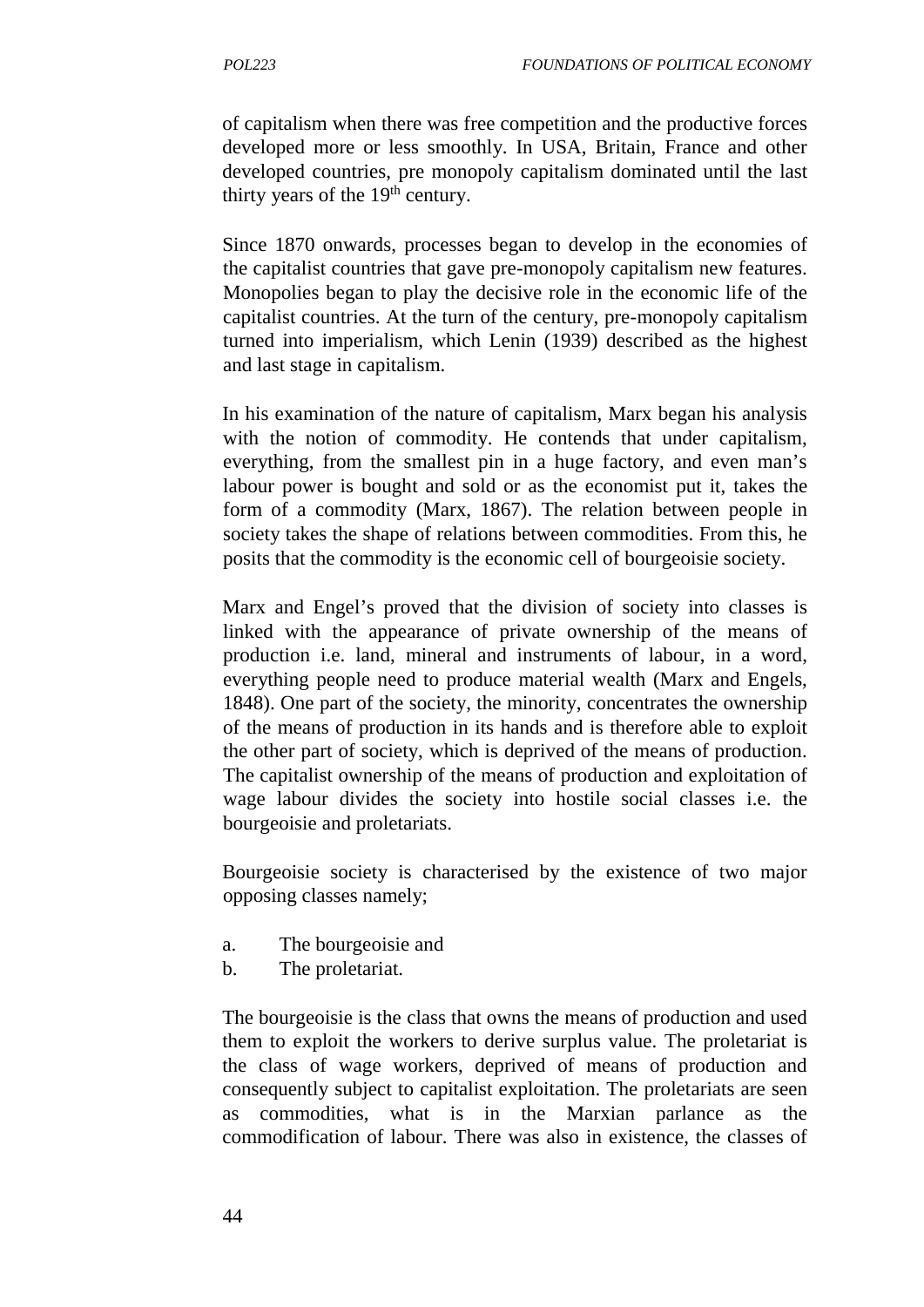landowners and peasants, surviving from the feudal system at the early years of capitalism in Europe.

The bourgeoisie and the proletariat are antagonistic classes i.e. they have opposing and irreconcilable hostile interests. In fact, according to Marx and Engels (1848), class antagonism got to its peak under the capitalist mode of production.

As capitalism develops, the proletariats grow in members, become increasingly conscious of its class interests, develops and organises itself for a struggle against the bourgeoisie. The class struggle waged by the proletariat against the bourgeoisie constitutes a significant feature of the bourgeoisie society.

The irreconcilability of class antagonism that become prominent under the capitalist mode of production led to the emergence of the bourgeois state. That is why Marx and Engels defined the state in the Manifesto of the Communist Party as nothing but a committee for the management of the common affairs of the bourgeoisie. To the Marxists, the functions of the bourgeois state are;

- a. Protection of capitalist private ownership of the means of production,
- b. Facilitation of exploitation of the working people and
- c. Suppression of the struggle of the exploited class against the capitalist system.
- d. Sustenance of the dictatorship of the bourgeoisie.

Even though bourgeois scholars and legal experts with capitalist sympathies, picture the bourgeois state as being above classes and standing above society in general, the Marxists, particularly as a departure from the Communist Manifesto are of the view the state only exist to keep class antagonism in check in favour of the bourgeoisie.

The bourgeois states main task like that of any exploitative state consists in keeping the exploited majority subordinated and obedient to the ruling class. The bourgeois state takes different forms (monarchy or republic) and regimes (democratic, fascist or despotic) but its essence is the same – all forms of bourgeois state are dictatorship of the bourgeoisie. The capitalist state aims to maintain and consolidate the exploitation of wage labour by capital.

By the multifaceted challenges that will confront the capitalist mode of production, Marx and Engels (1848) further contends that it will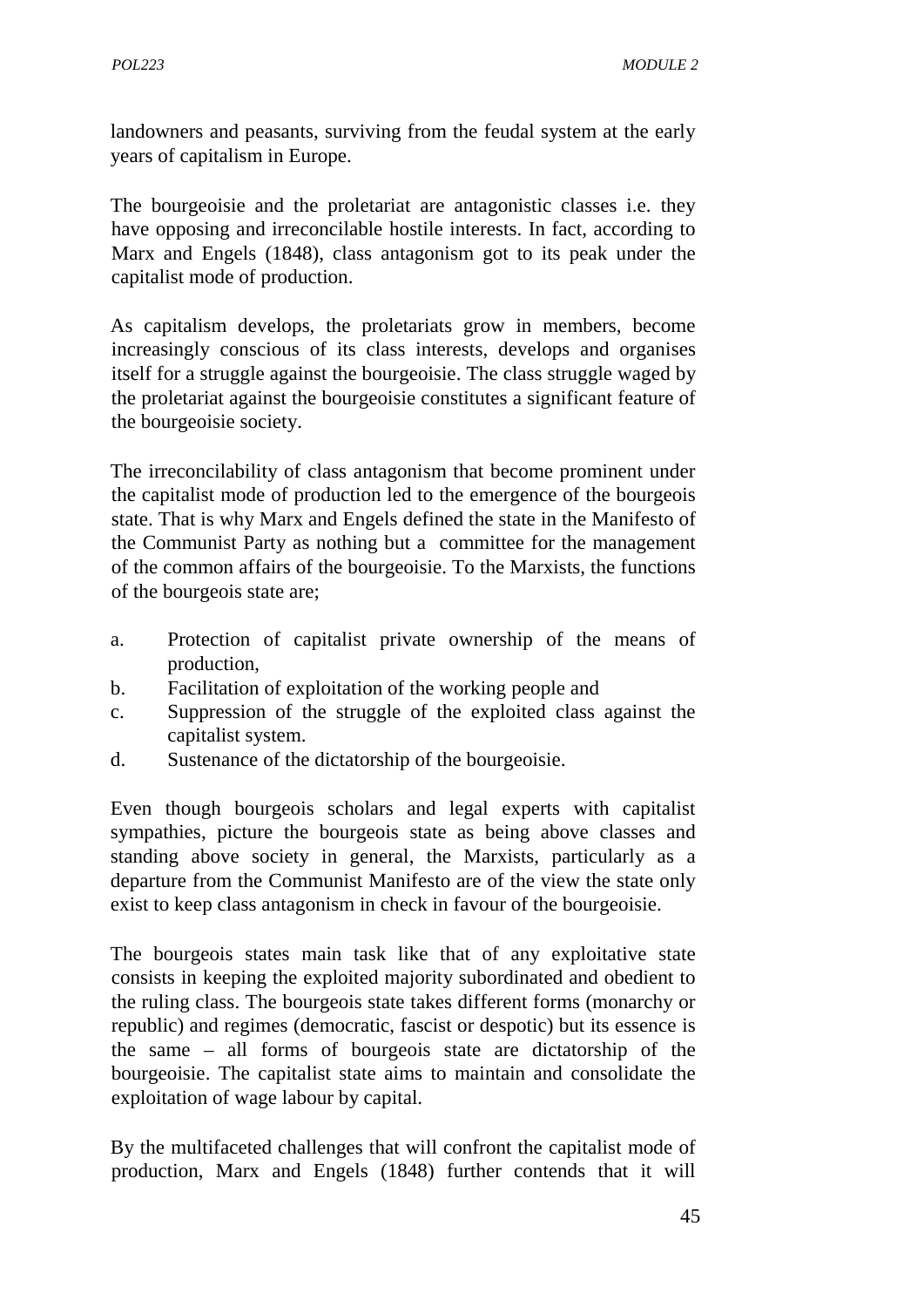inevitably lead to socialism. He argues that technological advances enable capitalists to replace workers with machinery as a means of earning greater profits. He observed that the increasing accumulation of capital has two contradictory consequences. For instance, as the supply of available capital increases, the rate of profit on capital falls. At the same time, with fewer jobs, the unemployment rates rise and wages fall. In Marx terms, the reserve army of the unemployed would grow, and the working class would become increasingly impoverished and their working conditions would deteriorate and workers would grow progressively alienated from their jobs. The business climate will become more violent as mass poverty will increase the incidence of under-consumption.

The continued decline in profit margins and investment opportunities at the domestic level will compel the dominant bourgeois class to resort to imperialism. Marx maintained that the capitalist system would not continue with this unbalanced growth forever. As such, he predicted that the increasing inequality would result in the intensification of class consciousness among the proletariats. Finally, a cataclysmic depression will sound the death knell of capitalism which like feudalism, contains the seed of its own destruction.

#### **SELF-ASSESSMENT EXERCISE**

Which of the following is not a feature of the capitalist mode of production? (a) Private ownership of the means of production (b) Exploitation of wage labour (c) Profit maximisation (d) Provision of social welfare

## **4.0 CONCLUSION**

This unit examined the structure and functioning of a capitalist society. It specifically identified the social classes within this era and the nature of relationship between the classes.

## **5.0 SUMMARY**

The capitalist mode of production replaced the feudal era. This era was characterised by antagonistic class struggle between the bourgeoisie and proletariat. This class antagonism paved way for the emergence of the state, which as the Marxist posits worked in favour of the bourgeoisie to keep class antagonism in check. The class struggle cumulated in the dictatorship of the proletariats is expected to lay the platform for the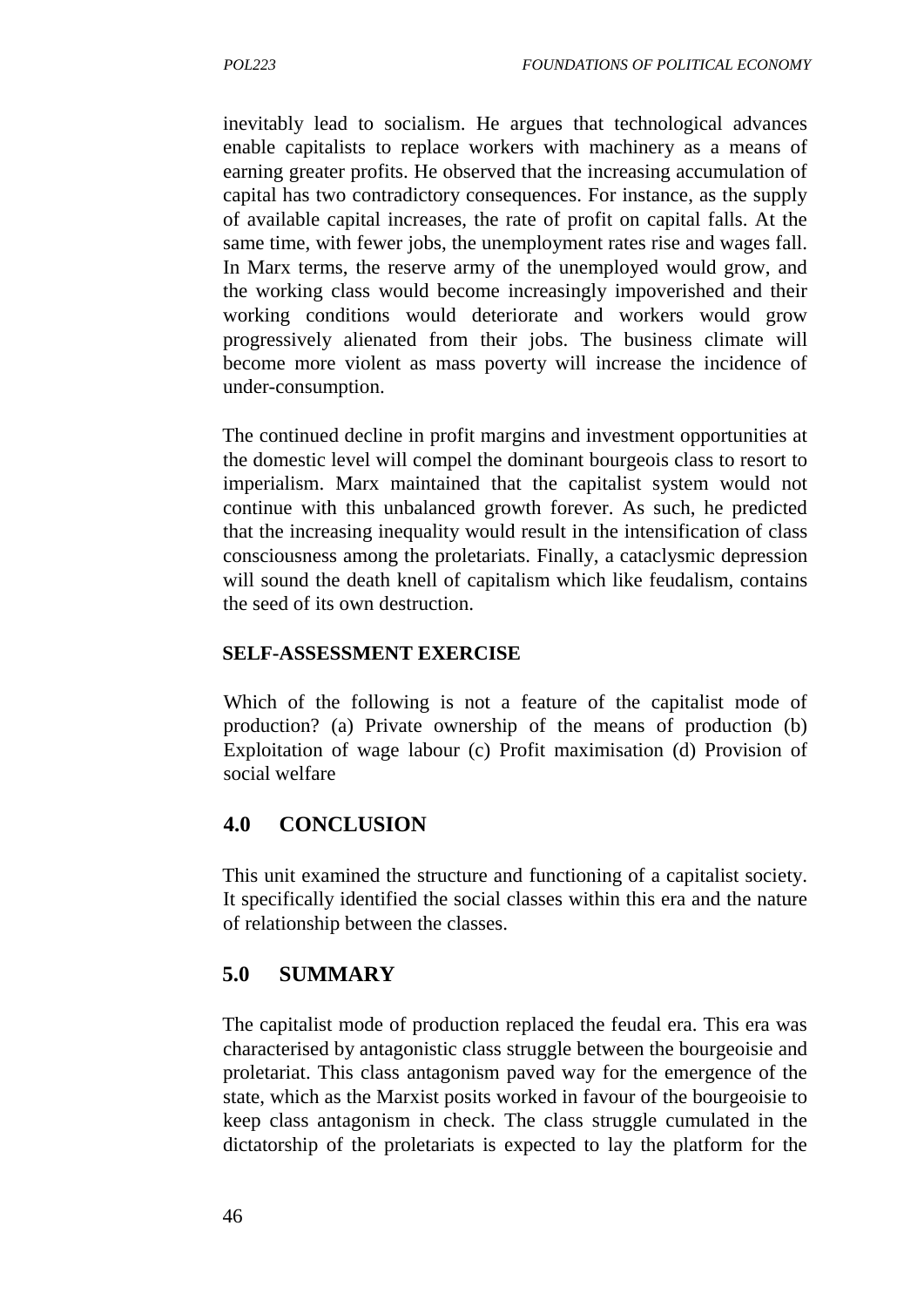eventual emergence of a socialist society through a victory of the proletariats.

## **6.0 TUTOR-MARKED ASSIGNMENT**

- 1. According to the Marxists, which of the following is not a function of the bourgeois state? (a) Protection of capitalist private ownership of the means of production (b) Facilitation of exploitation of the working people (c) Sustenance of the dictatorship of the bourgeoisie (d) Elimination of oppression in a class-divided society.
- 2. The continued decline in profit margins and investment opportunities at the domestic level will compel the dominant bourgeois class to resort to . (a) Colonialism (b) Exploitation (c) Imperialism (d) Antagonism
- 3. The two main classes under the capitalist mode of production are (a) Lower and upper class (b) Lord and Serf (c) Capitalist and peasant (d) Bourgeoisie and Proletariat

## **7.0 REFERENCES/FURTHER READING**

- Anifowose, R. and Enemuo, F. C. (1999). *Elements of Politics.* Lagos: Malthouse.
- Marx, K. & Engels, F. (1848).Manifesto of the Communist Party. In K. Marx & F. Engels (Eds.), Selected Works. Moscow: Progress Publishers.
- Marx, K. (1867). *Das Kapital und seine international Wirkung*. Hamburg: O. Meissner.Publisher.
- Ryndina, M.N., Chernikov, G.P. and Khudokormov, G. N. (1980). *Fundamentals of Political Economy.* Moscow: Progress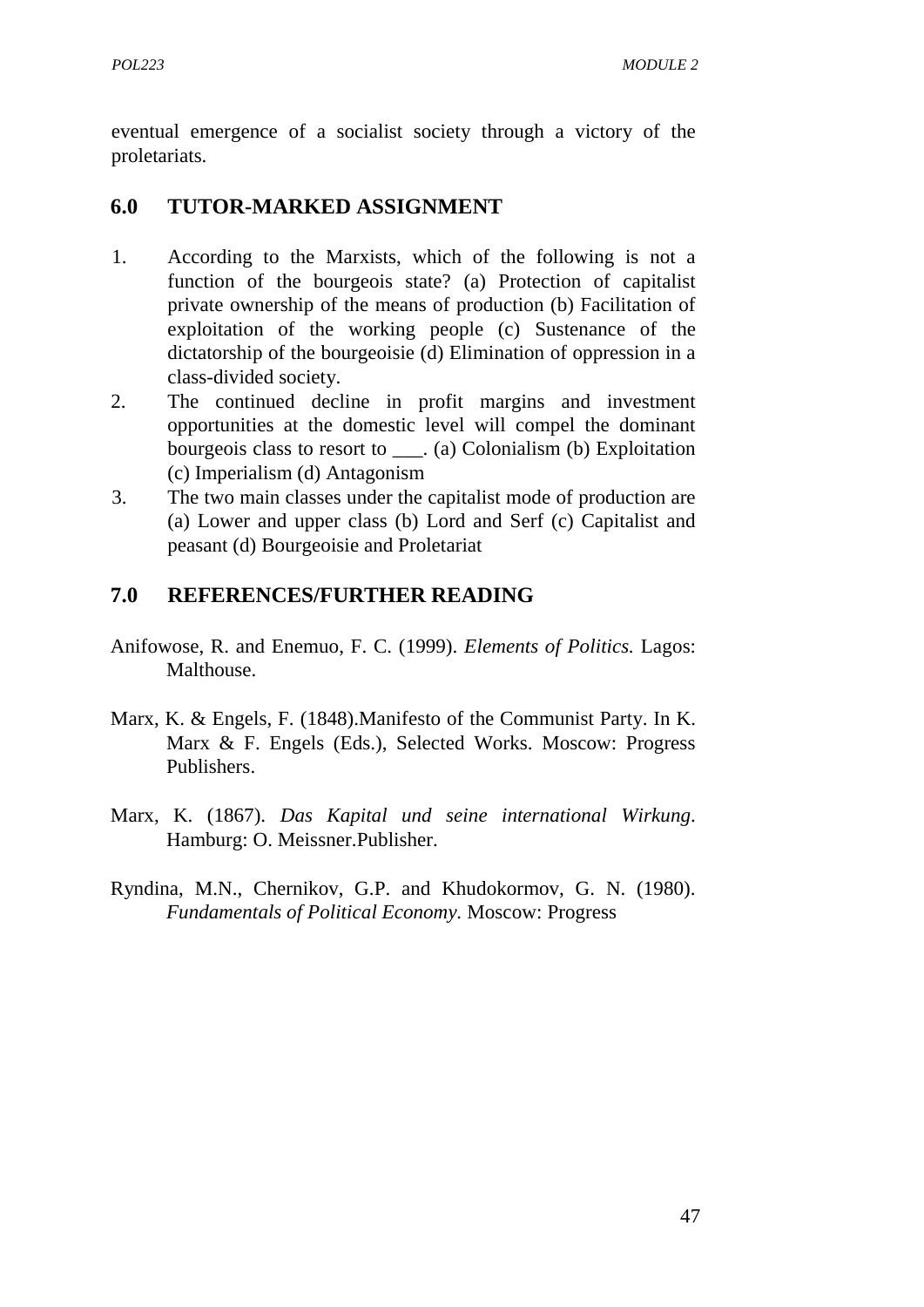# **UNIT 5 SOCIALIST MODE OF PRODUCTION**

#### **CONTENTS**

- 1.0 Introduction
- 2.0 Objectives
- 3.0 Main Content
	- 3.1 Socialism
	- 3.2 Communism
- 4.0 Conclusion
- 5.0 Summary
- 6.0 Tutor-Marked Assignment
- 7.0 References/Further Reading

## **1.0 INTRODUCTION**

This unit examines the nature and functioning of a socialist society. It further examines its relationship to the communist mode of production. Specifically, attempts were made to identify the background to a classless society uninhibited by the intricacies of private property.

## **2.0 OBJECTIVES**

By the end of this unit, you will be able to:

- discuss the nature of a socialist society
- explain the basic features of communism.

### **3.0 MAIN CONTENT**

### **3.1 Socialism**

The classic of Marxism-Leninism discovered the laws governing the emergence, development and collapse of capitalism by studying the course of economic development of society. Socialism is a middle ground between laissez-faire capitalism and central-planning model as evident in communism.

The victory of the Great October Socialist Revolution in Russia in 1917 ushered in a new era in the development of human society and showed that capitalism had outlived itself, that capitalist relations of production had become a major brake on the development of the productive forces.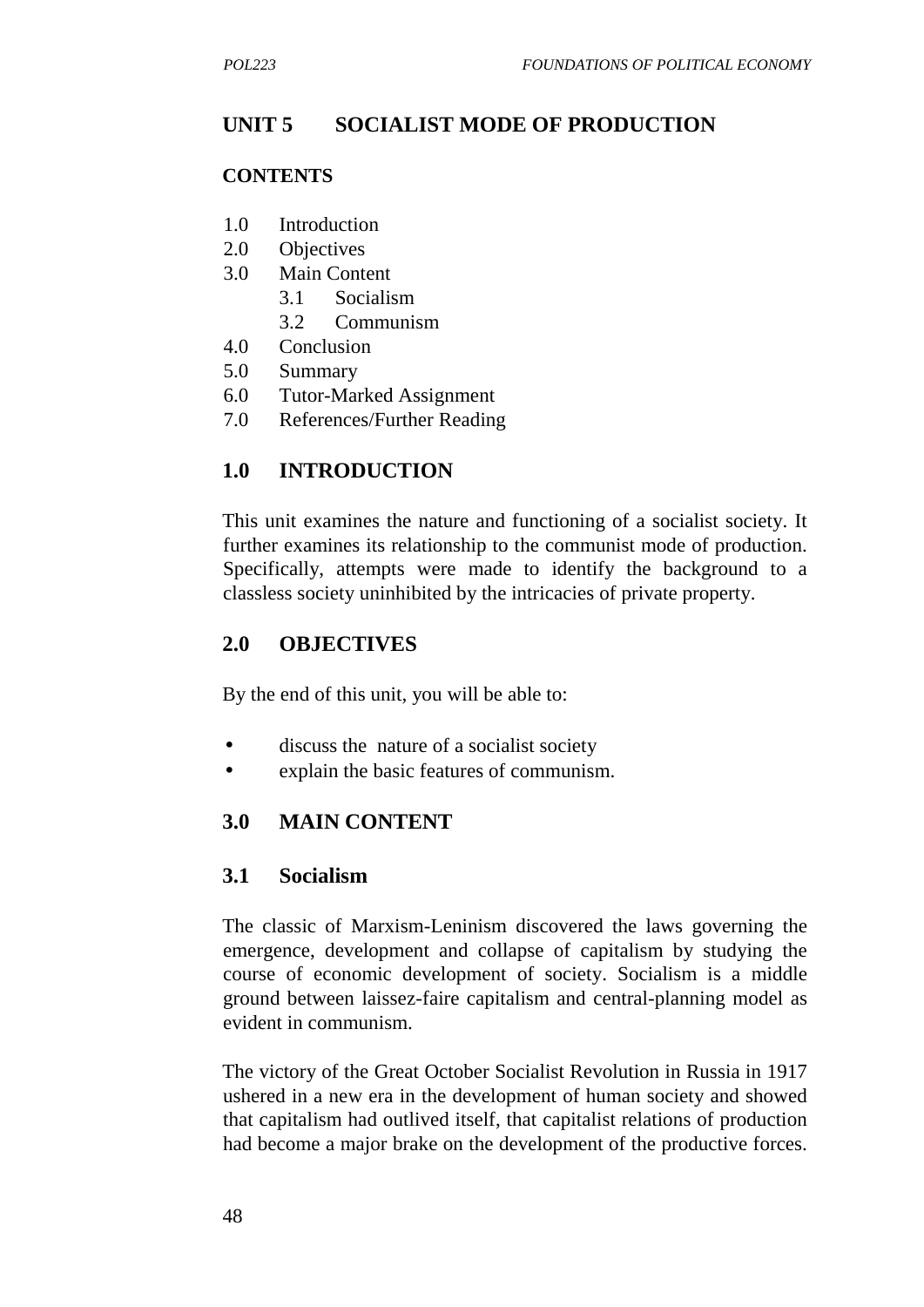A new society known as socialism was built for the first time in the Union of Soviet Socialist Republic (USSR).

Marx had always been optimistic that capitalism must inevitably give way to the new society which he referred to as *Socialism*. He further contended that the replacement of capitalism by socialism cannot, however, take place spontaneously. The only way that an end can be put to the bourgeoisie system is through a nationwide struggle, a proletarian revolution that deprives the capitalist and their supporters of their power and the opportunity to oppress and exploit the proletarian class. As such, he maintained that socialism cannot be realised without revolution. It needs destruction and dissolution. Revolution is needed to eliminate private ownership i.e. to take all the basic means of production out of the hands of the capitalist and the bourgeoisie state and transfer them to the whole nation, to establish public socialist ownership.

The transition from capitalism to socialism is governed by laws common to all countries that set out to building socialism. These are:

- i. Conquest of political power by the working class and establishment of a dictatorship of the proletariats.
- ii. A union of the working class and the bulk of the peasantry and all other strata of the working people.
- iii. Elimination of capitalist property and establishment of public ownership of the means of production.
- iv. A gradual socialist transformation of agriculture based on cooperation as practiced in the Kibbutz system in Israel.
- v. Planned balanced development of the national economy geared to building socialism and communism and raising the working peoples' standard of living.
- vi. A socialist revolution in spheres of ideology and culture and the creation of numerous intelligentsia devoted to the working class and the working people, as well as the cause of socialism.
- vii. Elimination of national oppression and establishment of equality of rights and fraternal friendship between nations.
- viii. Consolidation and development of the socialist state, defence of the gains of socialism against attacks by external and internal enemies, and
- ix. Solidarity of the working class of a given country with that of other countries, i.e. proletarian internationalism.
- x. Nationalisation of the means of production.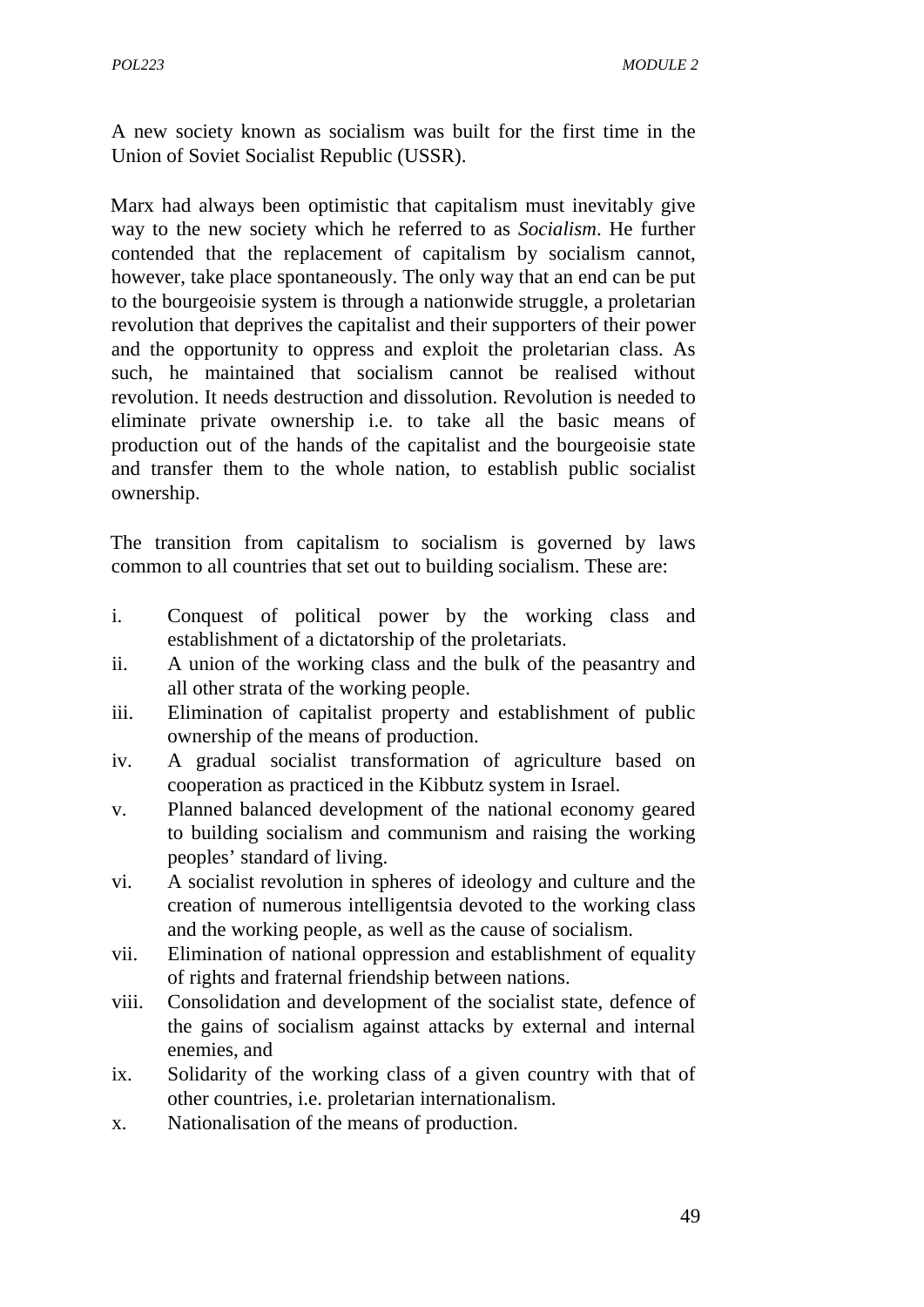Samuelson and Nordhaus (2002) identified the following features as characteristics of socialism:

- **a. Government Ownership of Productive Resources.** Socialists traditionally believed that the role of private property should be reduced. Key industries such as railroads and banking should be nationalised (that is, owned by the state). However, the enthusiasm of state-owned enterprises has ebbed in many developed democracies in recent times as a result of their poor performance.
- **b. Planning.** Socialists are suspicious of the chaos of the market place and question the allocational efficiency of the invisible hand. They insist that a planning mechanism is needed to coordinate different sectors. In recent years, planners have emphasised subsidies to promote the rapid development of high technology industries, such as microelectronics, aircraft manufacture and biotechnology; these policies are sometimes called "industrial policies".
- **c. Redistribution of Income.** Inherited wealth and the highest incomes are to be reduced by the militant use of government taxing powers; in some West European countries, marginal tax rates have reached 98%. Government social security benefits, free medical care and cradle to grave medical services paid for with progressive taxes increase the well-being of the less privileged and guarantee minimum standard of living.
- **d. Peaceful and Democratic Evolution.** Socialists often advocate the peaceful and gradual extension of government ownership evolution by ballot rather than revolution by bullet.

## **3.2 Communism**

From generation to generation, working people have dreamed of a happy life, free from slave labour for exploiters. Nevertheless, this dream was not to come true for a long time. People did not know the way to liberation. The great leaders of the working class Marx, Engel's, and Lenin showed them the way to a bright future for mankind, that is, *the Religion of Communism,* that is, (a religion without a god).

Proponents of this ideology maintain that communism fulfils the historic mission of freeing all people from social inequality, from all forms of oppression and exploitation, from the horrors of war, and establishes peace, labour, freedom, equality, fraternity and happiness for all people on earth. Indeed, in the *Manifesto of the Communist*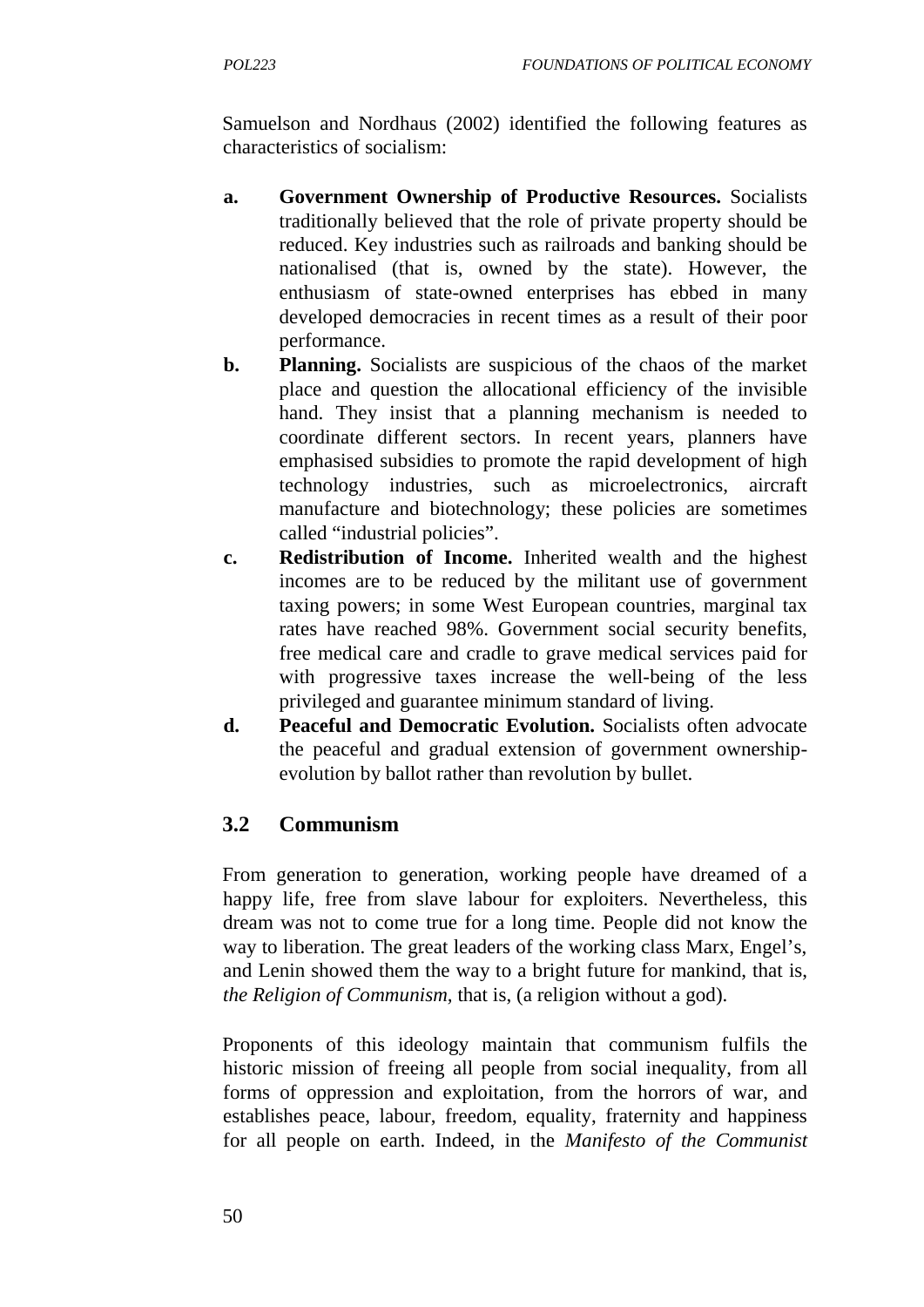*Party*, Marx and Engels (1848) proclaimed as follows: "Workers of All Nations Unite… You Have Nothing to Lose but Your Chains."

In its evolution, the communist society passes through two stages in its development: the first called socialism (which is seen as the transitory phase from capitalism to communism), and the second, higher stage, called communism. The ultimate goal of the working people's liberation struggle in all countries is to build *Heaven* in communism. Consequently, Lenin proclaimed that as we begin socialist reforms, we must have clear conception of the goal towards which these reforms are in the final analysis directed, that is, the creation of a communist society.

Marx, Engels and Lenin were of the view that the communist socioeconomic formation, which replaces capitalism, will not appear all at once in its final form. They maintained that the communist society cannot be built immediately after the working class has seized political power. The building of communism requires considerable time and hard work by the working class, peasantry and the intelligentsia. Society cannot transfer to communism directly from capitalism. It makes the transition from capitalism to socialism because of a resolute struggle and only then can socialism develop into communism.

Describing the two phases of the communist socio-economic formation in their work, *A Critique of the Gotha Programme,* Marx and Engels (1875) wrote that socialism and communism constitutes different stages in the economic maturity of the same mode of production. The first stage is socialism, which will be followed by communism. Under socialism, Marx insist that this stage is not a complete communist society that has developed on its own basis, but one that retains in every respect, the blemishes (economically, morally and intellectually) of the old society. Lenin noted that the only scientific distinction between socialism and communism is that the first term implies the first stage of the new society arising out of capitalism, while the second implies the next and higher stage. The development of socialism leads to the second, higher phase-that of communism. This socialism and communism are two stages or phases of the same epoch. The central features of the communist society are summarised as follows:

- i. Dictatorship of proletariat
- ii. Abolition of private property
- iii. Existence of a classless society
- iv. The state withers away as an instrument of oppression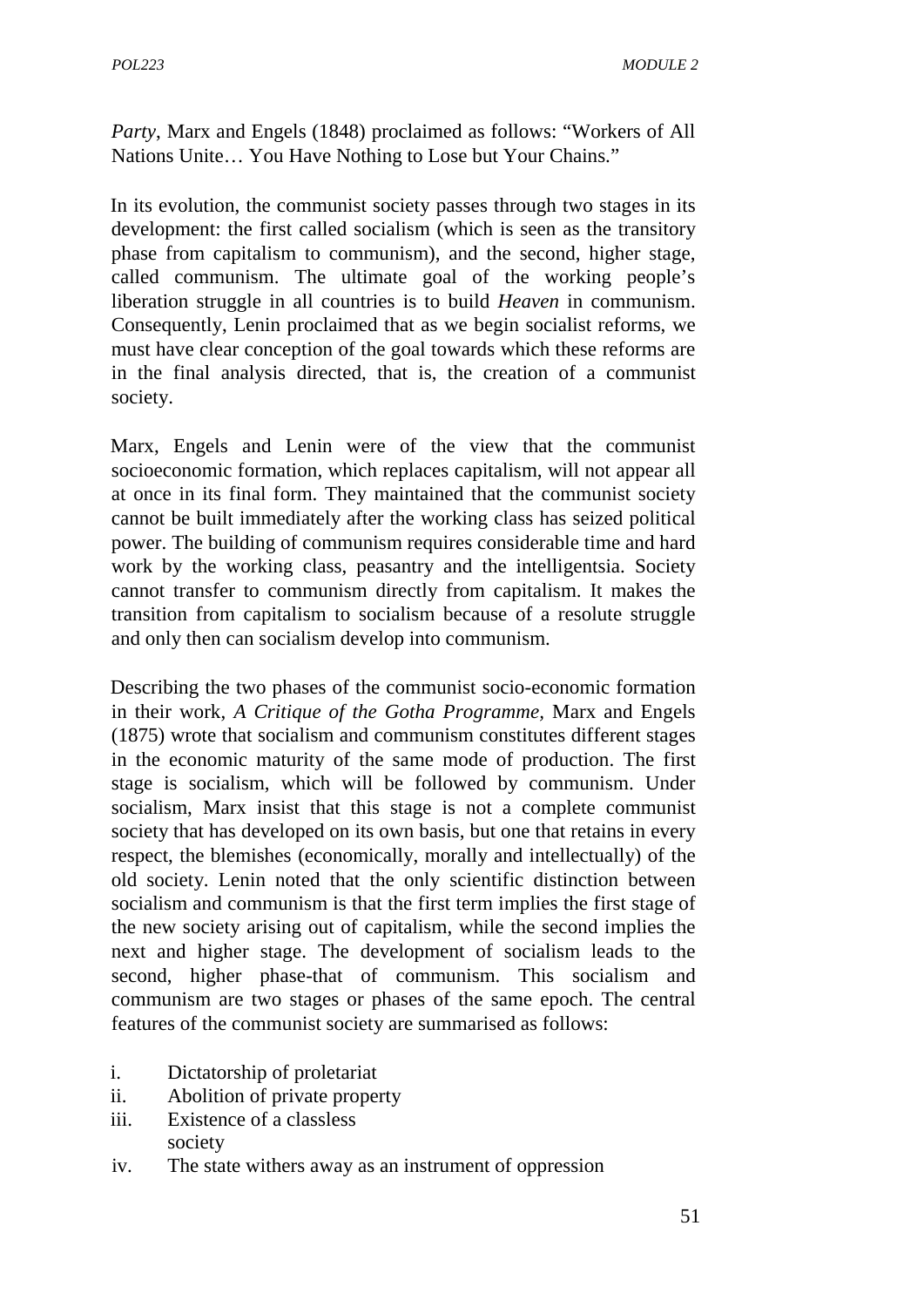v. Social surplus will be shared from everyone according to ability to everyone according to need.

### **SELF-ASSESSMENT EXERCISE**

The middle ground between laissez-faire capitalism and central planning model as evident in communism is called. (a) Socialism (b) Confucianism (c) Imperialism (d) Mixed economy

## **4.0 CONCLUSION**

This unit examined the nature of a socialist society. It also identified the feature and background of the mode of production. The exploration of socialism was extended to highlight the prospects and features of the highest stage of socialism, which is referred to as communism.

## **5.0 SUMMARY**

The socialist mode of production in the views of Marx was a step before the ultimate aspiration of the bulk of the working class. This era is characterised by the collective ownership of means of production and exchange and the abolition of private property. Specifically, the communist era, which is the highest stage of socialism, is also described as *heaven* for the working class.

## **6.0 TUTOR-MARKED ASSIGNMENT**

- 1. Which of the following is not a feature of a communist society?
	- (a) Dictatorship of proletariat (b) Abolition of private property (c) Existence of a classless society (d) Primitive accumulation of capital
- 2. Marx had always been optimistic that capitalism must inevitably give way to the new society which he referred to as (a) Socialism (b) Communism (c) Communalism (d) Democracy

## **7.0 REFERENCES/FURTHER READING**

- Lenin, V.I. (1939). *Imperialism: The Highest Stage of Capitalism.* New York: International Publishers Company.
- Marx, K. & Engels, F. (1848). Manifesto of the Communist Party. In K. Marx & F. Engels (Eds.), Selected Works. Moscow: Progress Publishers.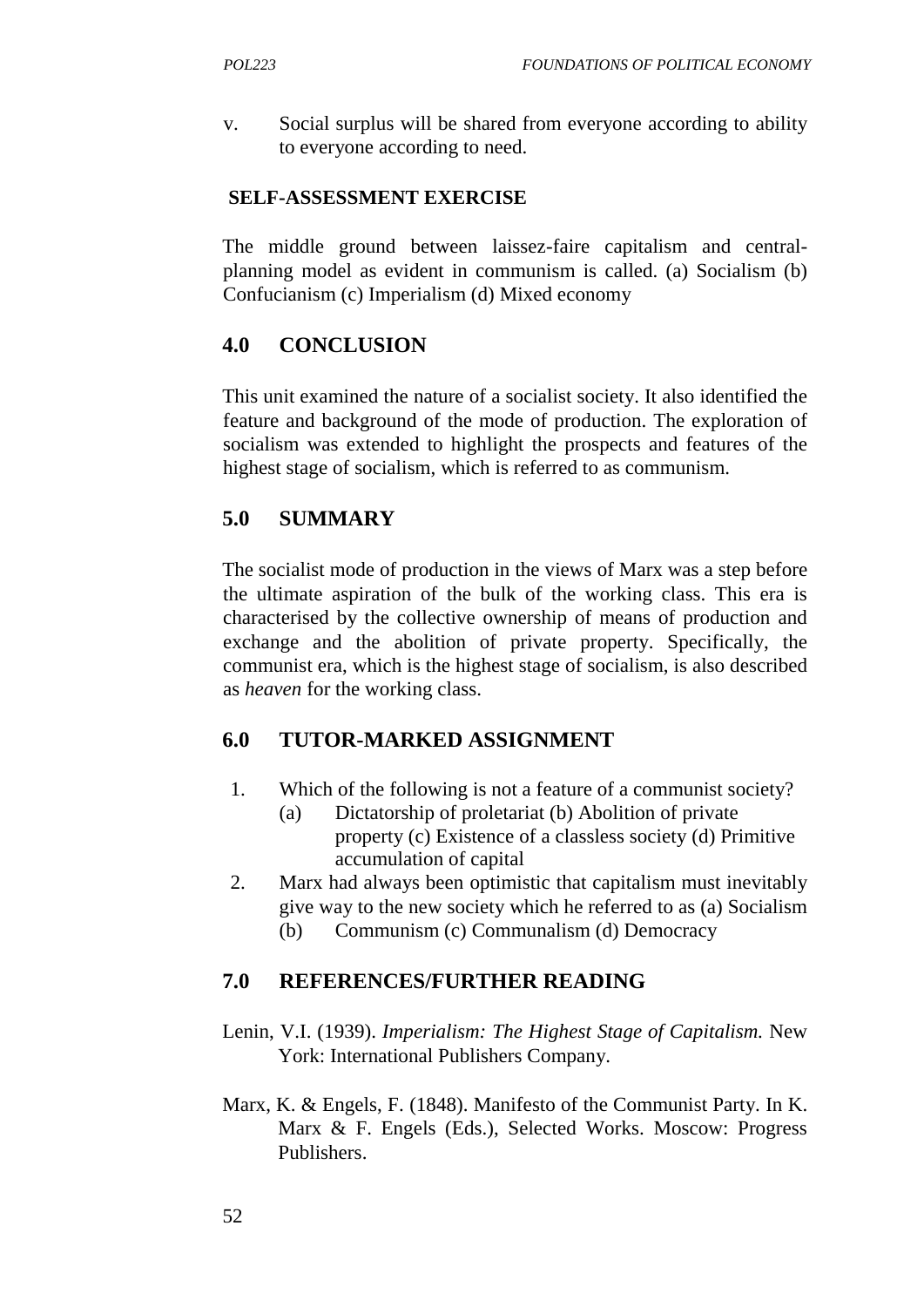- Marx, K. & Engels, F. (1875). *Collected Works*. New York and London: International Publishers.
- Ryndina, M.N.; Chernikov, G.P. and Khudokormov, G.N. (1980). *Fundamentals of Political Economy.* Moscow: Progress Publisher.
- Samuelson, P.A. and Nordhaus, W.D. (2002). *Economics.* New Delhi: Tata McGraw Hills.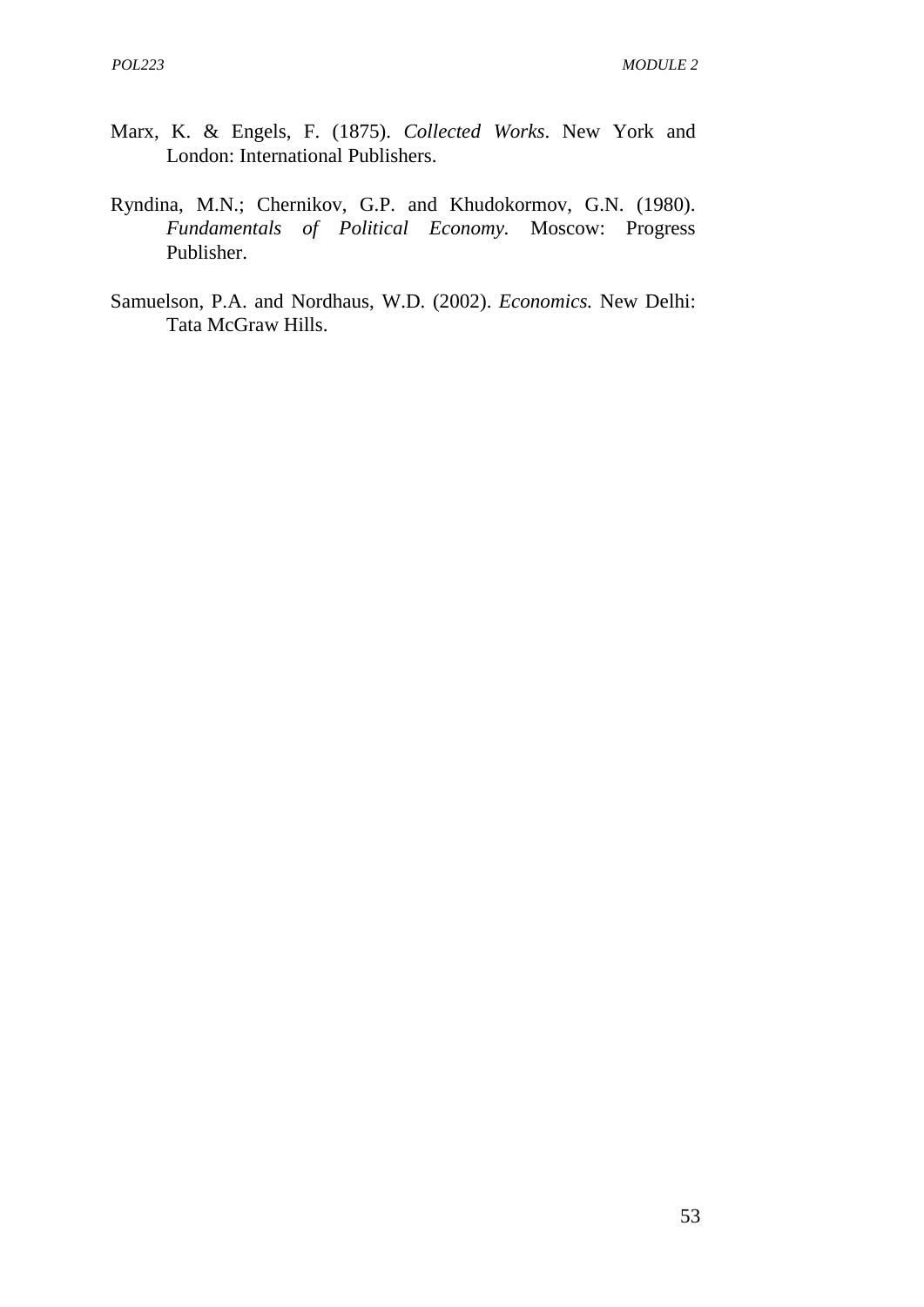## **MODULE 3 THE CONCEPTS OF DEVELOPMENT AND UNDERDEVELOPMENT**

#### **INTRODUCTION**

Development is more all-encompassing than growth. It is growth with certain desirable changes. It constitutes a core concern of political economy discourse. This module, which is divided into five units is devoted to the examination of the contending perspectives on development and underdevelopment. Development and underdevelopment are seen as two sides of the same coin. However, the various perspectives of development and underdevelopment present different approaches that can be used to understand the concepts. While the modernisation school of thought sees the current state of underdevelopment of the third world societies as normal as it is a stage in the developmental phase, the dependency perspective argues otherwise.

- Unit 1 Understanding the Concept of Development
- Unit 2 Modernisation Perspective on Development
- Unit 3 Dependency Perspective on Development
- Unit 4 Paul Baran's Analysis of Economic Backwardness and Economic Growth
- Unit 5 Andre Gunder Frank's Analysis of Development of Underdevelopment and Samir Amin and Unequal Development

### **UNIT 1 UNDERSTANDING THE CONCEPT OF DEVELOPMENT**

#### **CONTENTS**

- 1.0 Introduction
- 2.0 Objectives
- 3.0 Main Content
	- 3.1 The Meaning of Development
- 4.0 Conclusion
- 5.0 Summary
- 6.0 Tutor-Marked Assignment
- 7.0 References/Further Reading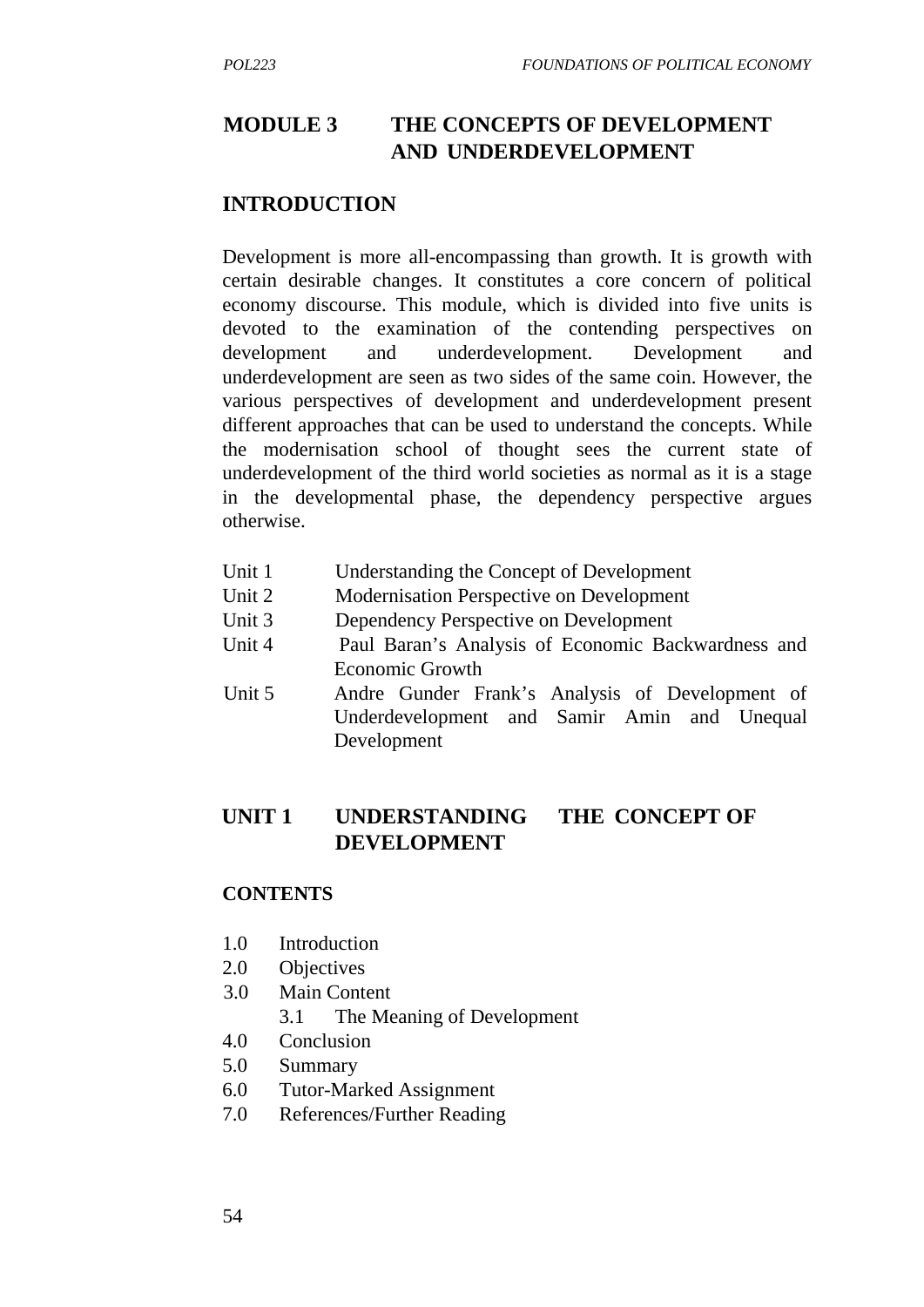## **1.0 INTRODUCTION**

One of the fundamental terms that exist in the vocabulary of political economy is the concept of development. This term has attracted widespread discourse and remains central to the recurrent polemics between the countries of the northern and southern hemisphere. This unit therefore examines the meaning of development. It also highlights the features of a developed society and subsequently contrasted it with the features of underdevelopment.

### **2.0 OBJECTIVES**

By the end of this unit, you will be able to:

- explain the meaning of development
- discuss the features of a developed society.

### **3.0 MAIN CONTENT**

#### **3.1 Meaning of Development**

Writing specifically on development, Duffield conceives it as a normative process of becoming; a series of interconnecting movements leading from poverty and vulnerability to security and well-being (Duffield; 1934:38). Anderson and Woodrow refer to it as a process through which people's physical/material; social/organisational; motivational/attitudinal vulnerabilities are reduced and capacities are increased (Anderson and Woodrow; 1988:12).

To Seers in Todaro and Smith (2009:15), the questions to ask about a country's development are therefore: what has been happening to poverty? What has been happening to unemployment? What has been happening to inequality? If all three of these have declined from high levels, then beyond doubt this has been a period of development for the country concerned. If one or two of these central problems have been growing worse, especially if all three have, it would be strange to call the result 'development' even if per capita doubled. Todaro and Smith (2009:16) conceive of development as "a multidimensional process involving major changes in social structures, popular attitudes, and national institutions, as well as the acceleration of economic growth, the reduction of inequality and the eradication of poverty." It entails a general improvement in the quality of life and the ability of the people to enjoy unhindered freedom.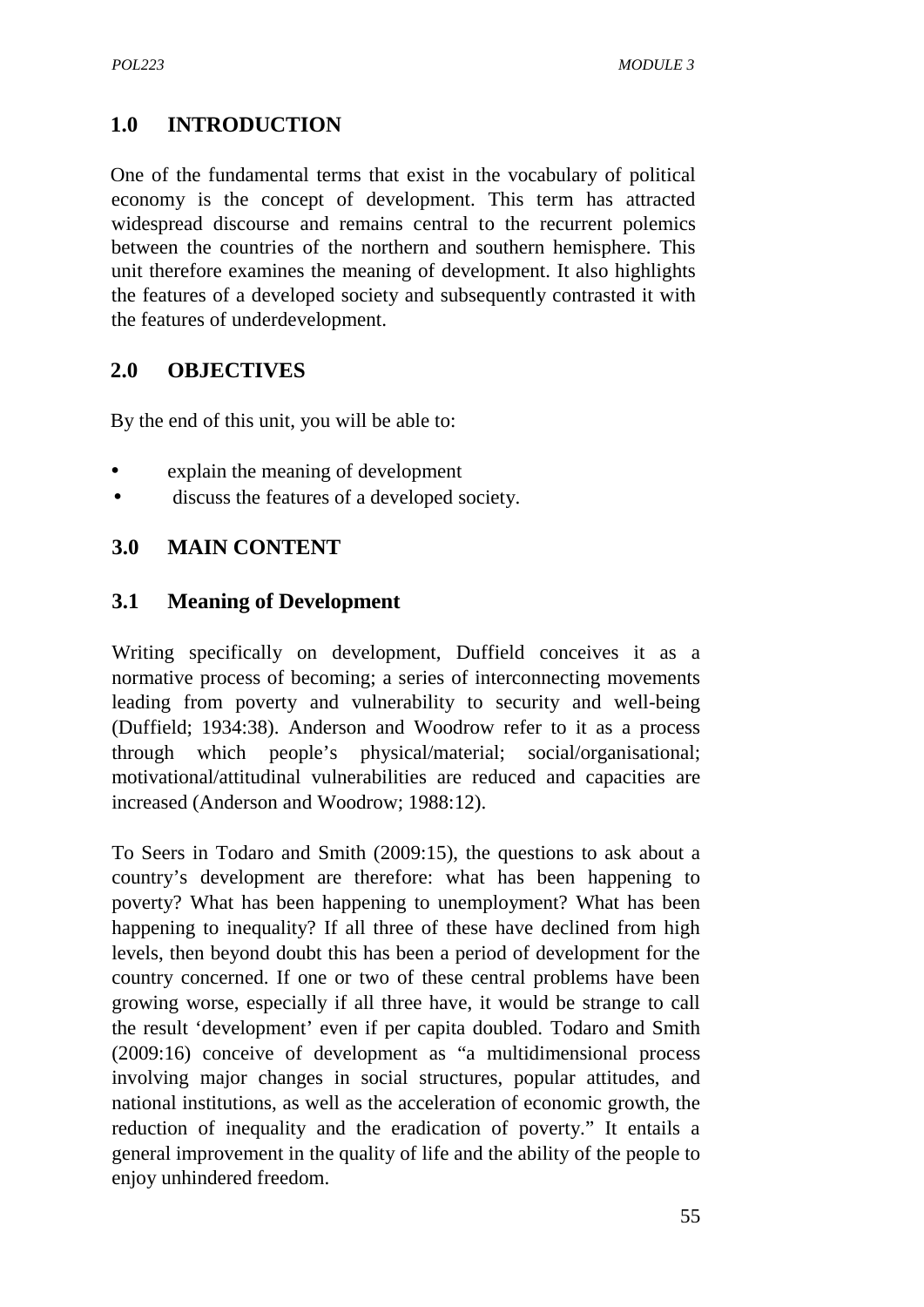In their contribution, Chenery and Srinivasan (1988) identified evident linkage between the concepts of economic growth and development. For them, the former, which focuses primarily on changes in per capita income, though an essential component, does not adequately depict the level of development. This is because, while the GNP per capita can be high, a large proportion of the population may be living far below the average income per capita.

Specifically, the concept of development depicts general improvement in human conditions. It is an attack on the chief evils confronting the modern world today; malnutrition, illiteracy, unemployment, diseases, slums, inequality and insecurity. The challenge of human development aims at enlarging people's choices. The most critical which include the need to live a long and healthy life, to be educated and to enjoy a decent standard of living. Additional choices include political freedom, guaranteed human rights and self-respect. It is a human-centred process through which man transforms his natural and social environment to enhance his conditions of living. In this process, man transforms himself by acquiring the capacity to live a better, more rewarding and more fulfilling life which he transmits to future generation. From the above, it is easy to deduce that the development and progress of any nation is principally indicated by the extent to which it can provide the basic needs of the vast majority of its people. This has resulted in attempts to measure development by the level of economic output and the standard of living of people.

In his examination of the concept of development, Harris (2000) undertook an analysis of the trends in global development. Here, he observed that as development policies evolved, different approaches were emphasised at different times. The original focus for him aimed at promoting more *productive agriculture* and industrialisations. This trend however changed in the late 1970s to a focus on basic needs – as was advocated by Streeten, MahbubUl Hag *et al.* (1981) Education, nutrition, health, sanitation and employment for the poor were the central components. This new approach reflected an acknowledgement that the benefits of development did not necessarily trickle down to those who genuinely needed them and further inspired the creation of the UNDP Human Development Index (HDI), which utilises health, and education measures together with GDP to calculate an overall index of developmental successes (Harris; 2000: 3).

The focus on human development is not entirely new. Its ideal dates back to Aristotle and Kant. Aristotle cautioned against judging societies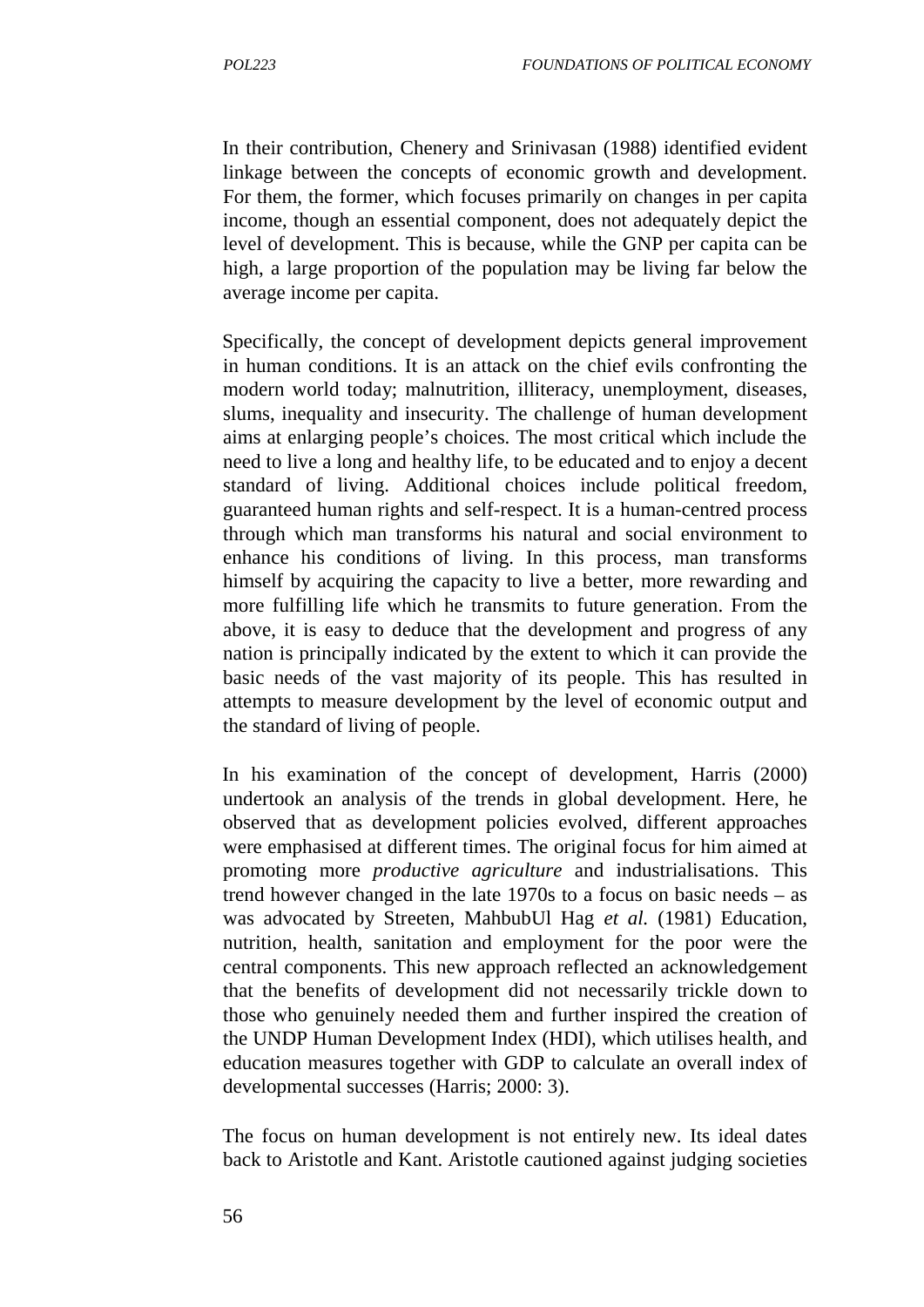merely by such things as the income and wealth it possesses. For him, the difference between a good political arrangement and a bad one is located in terms of successes or failures in facilitating people's ability to lead flourishing lives. Kant on his part, advocates the need to treat humanity whether in their own person or in that of any other in every case as an end withal, never as means only.

In the 1980s, the focus shifted to '*Structural Adjustments'* with its emphasis on trade liberalisation, elimination of government deficits, and overvalued exchange rates as well as dismantling inefficient parastatals and organisations. This evident shift to structural adjustment for Harris was aimed at correcting some earlier government centred development policies, which had led to bloated bureaucracies, unbalanced budgets and excessive debt. Norgaard (1984) however noted that critiques of Structural Adjustment Programmes (SAP) have found them at odd with the basic needs priorities as market-oriented reforms have often led to greater inequality and hardship for the poor even as economic efficiency improved. Harris (2000) concluded that on a global scale, the benefits of development have been unevenly distributed and that there have been major negative impacts of development on the environment and existing social structures. Norgaard (1984: 2) who maintains that modernism in its more recent manifestation as development has betrayed progress also shares this conclusion. Norgaard further contends that while a few have attained material abundance, resource depletion and environmental degradation now endanger many and threaten the hopes of all to come.

The increasing awareness of the challenges to the orthodox conception of development has stimulated yet another dimension to the concept revolving around the variable of sustainability. *Sustainable development* is therefore development, which meets the needs of the present without compromising the ability of future generations to meet their own needs. Three significant aspects of sustainable development as identified by Harris are:

#### **Economic**

An economically sustainable system which must be able to produce goods and services continuingly, and maintain manageable levels of government and external debt as well as avoid extreme sectoral imbalances which damage agricultural and industrial production.

#### **Environmental**

An environmentally sustainable system must maintain a stable resource base, avoiding overexploitation of renewable resources only to the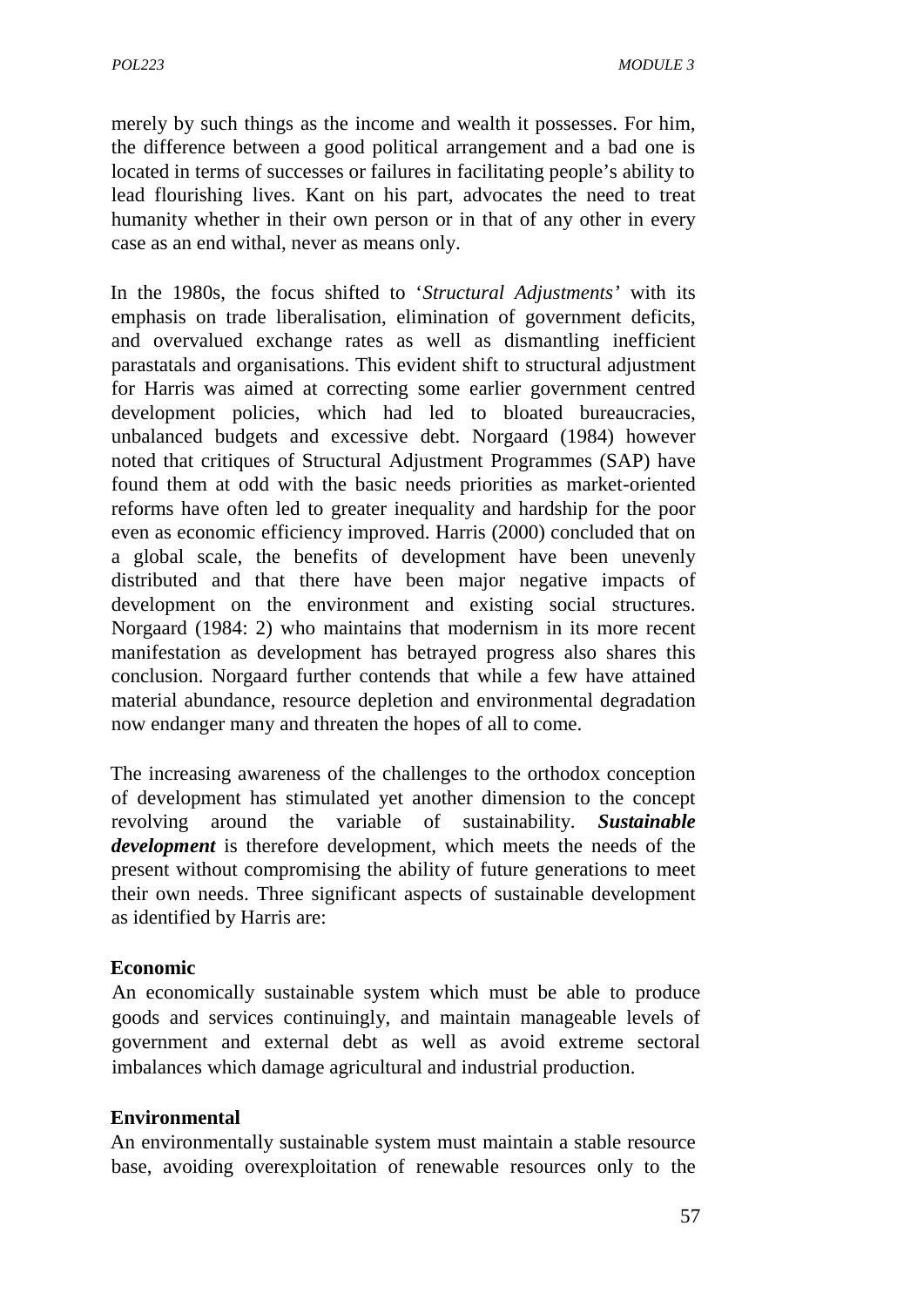extent that investment is made inadequate substitutes. This includes the maintenance of biodiversity, atmospheric stability and other ecosystem functions not ordinarily classed as economic resources.

### **Social**

A socially sustainable system must achieve distributional equity, adequate provision of social services including health and education, gender equity and political accountability and participation (Harris, 2000:5).

Every nation strives towards development because it acknowledges the primacy of national policy measures and calls for assertive action towards a dynamic and enabling global economic environment. It is part of the myth of modernism and rest on the assumption of the universality of social progress. In its extreme manifestation, development craves for an equitable, secure, non-discriminatory, transparent and predictable multilateral trading system, promotion of investment, transfer of technology and knowledge as well as enhanced international cooperation in the mobilisation and provision of financial resources. This is based on the belief that shared progress is the normal and long term direction of all social change. The critical variables that indicate development in a country according to Peter (2012), Sodaro (2008), Todaro and Smith (2009), among others include the following:

- i. High per capita income
- ii. High incidence of savings
- iii. High level of investment
- iv. High level of technology
- v. High level of literacy
- vi. High caloric intake
- vii. High standard of living
- viii. Low mortality rate
- ix. Political Stability.

It flows from the above that underdevelopment implies a negation of these indicators. Principally, underdeveloped countries exhibit the following features:

- i. Low per capita income
- ii. Low incidence of savings
- iii. Low level of investment
- iv. Low level of technology
- v. Low level of literacy
- vi. Low caloric intake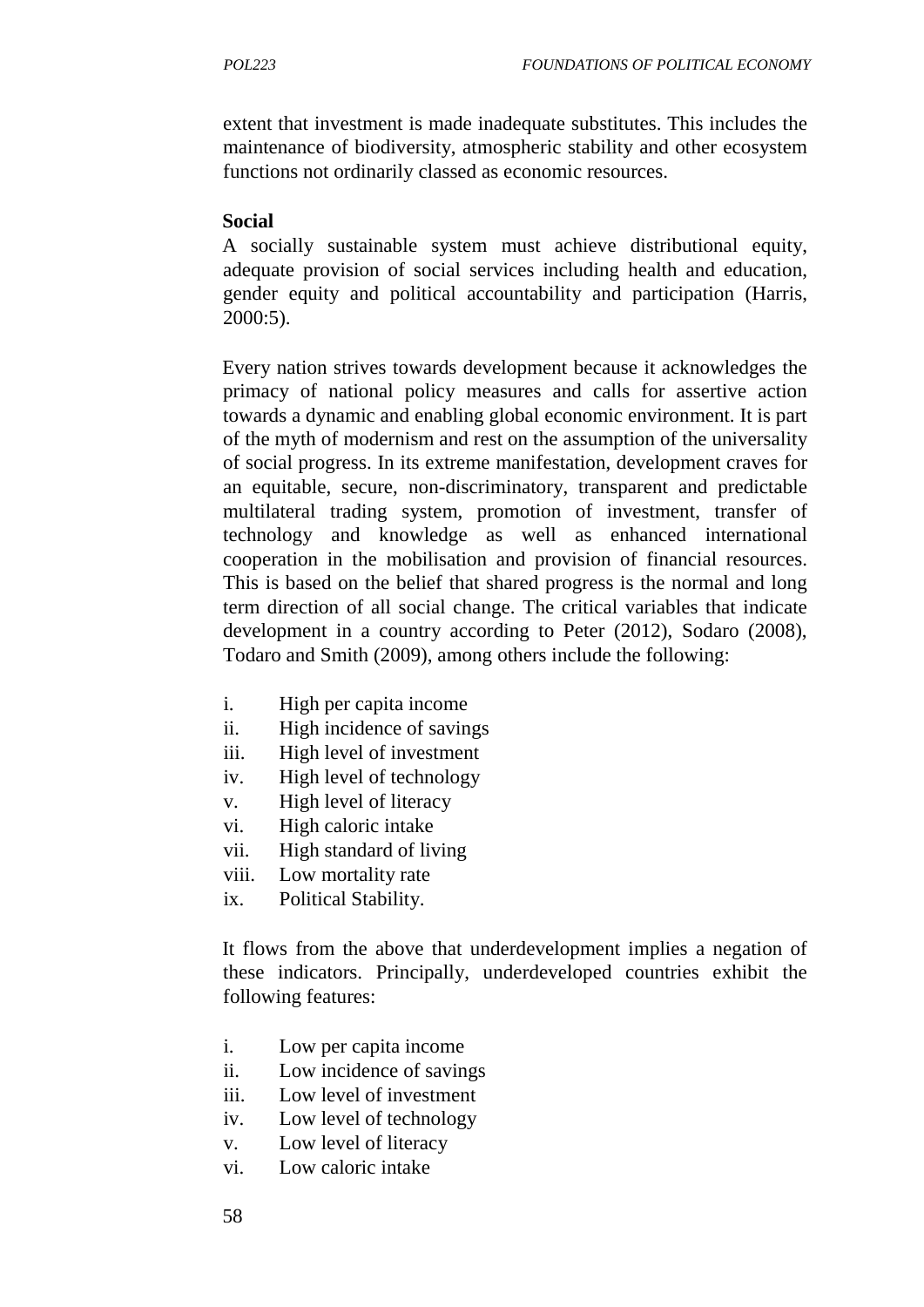- vii. Low standard of living
- viii. High mortality rate
- ix. Political Instability.

## **SELF-ASSESSMENT EXERCISE**

Which of the following is not an indicator of development? (a) High mortality rate (b) High per capita income (c) High incidence of savings (d) High level of investment

# **4.0 CONCLUSION**

The concept of development is one of the dominant notions in the dictionary of political economy. It features prominently in the analysis of the relations between the North and South in discourses on global economic relations. Concisely, it is about the general improvement in human conditions or what has been described as an attack on the chief evils that confront the modern man.

# **5.0 SUMMARY**

This unit examined the concept of development and further identified the differences between the features of development and underdevelopment.

## **6.0 TUTOR-MARKED ASSIGNMENT**

- 1. Which of the following is not a feature of underdeveloped countries? (a) Low mortality rate (b) Low per capita income (c) Low incidence of savings (d) Low level of investment
- 2. Which of the following is not among the questions to ask in talking about development according to Seers? (a) What has been happening to governance? (b) What has been happening to poverty (c) What has been happening to inequality? (d) What has been happening to unemployment?

## **7.0 REFERENCES/FURTHER READING**

Anderson, M. and Woodrow, P. (1989).*Rising From the Ashes: Development Strategies in Times of Disaster.* Boulder CO: Westview Press.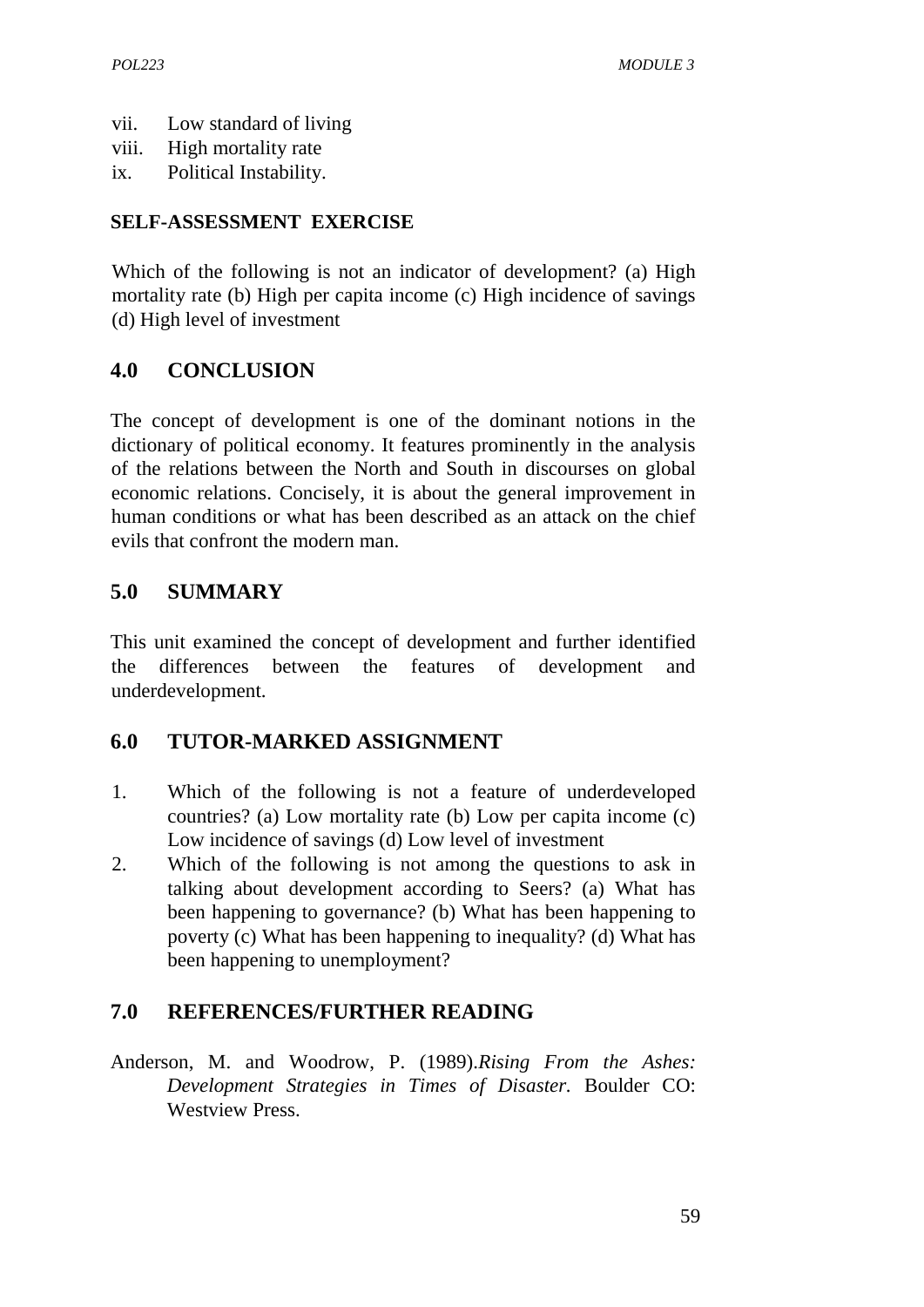- Chenery, H. B. and Srinivasan, T. N. (Eds.).(1988). *Handbook of Development Economics.*Vol.1.North Holland: Elsevier Science Publishers.
- Duffield, M. (1994).'Complex Emergencies and the Crisis of Developmentalism.'In Maxwell, S. and Buchanan-Smith, M. (Eds.).*Linking Relief and Development.* 25, 4 October. Brighton: Institute of Development Studies.
- Harris, J. M. (2000). *'Basic Principles of Sustainable Development'* Working Paper 00-04, Global Development and Environment Institute, Tufts University, June.
- Norgaard, R. (1984). *Development Betrayed: The End of Progress and a Co-evolutionary Revisionism of the Future.* New York and London: Routledge.
- Peter, M. A. (2012). Democratisation and National Development: A Comparative Analysis of Nigeria and South Korea, 1999 to 2009. An Unpublished Ph.D Thesis of University of Nigeria, Nsukka.
- Sodaro, J. M. (2008). *Comparative politics: A global introduction.* New York: McGraw-Hill.
- Streeten, P. (1981). *et al, First Things First: Meeting Basic Human Needs in the Developing Countries*, Published for the World Bank. New York: Oxford University Press.
- Todaro, M. P. & Smith, S. C. (2009). *Economic development*. England: Pearson Education Limited.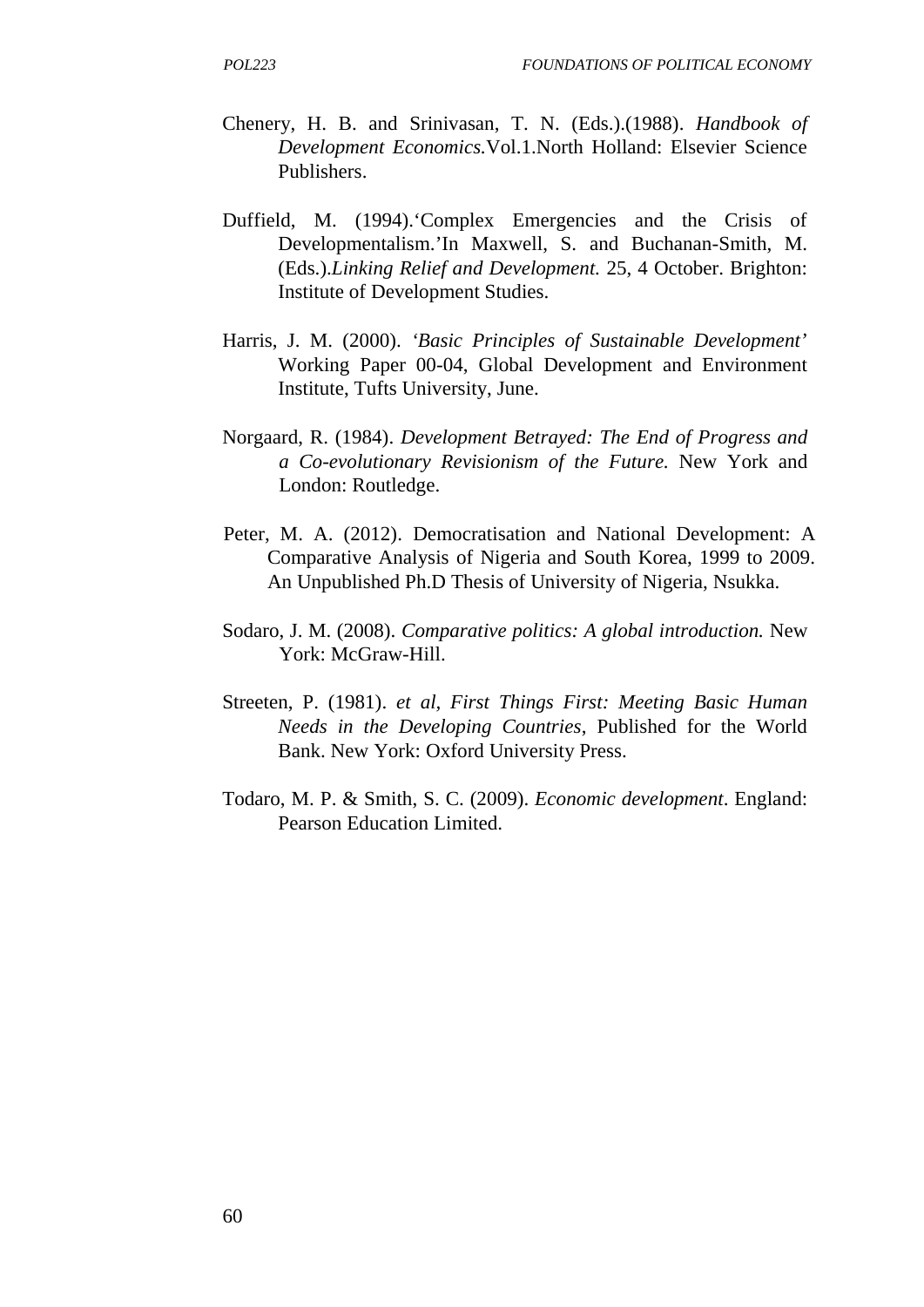# **UNIT 2 MODERNISATION PERSPECTIVES ON DEVELOPMENT**

### **CONTENTS**

- 1.0 Introduction
- 2.0 Objective
- 3.0 Main Content
	- 3.1 Modernisation Perspectives on Development
- 4.0 Conclusion
- 5.0 Summary
- 6.0 Tutor-Marked Assignment
- 7.0 References/Further Reading

## **1.0 INTRODUCTION**

Various arguments have been put forward to explain the causes of development and underdevelopment among nations. One of the prominent schools in the unfolding debate is the modernisation school. Its primary logic is that the underdevelopment of states should be traced to the peculiar internal dynamics of that particular country. This unit examines the argument of the modernisation school.

## **2.0 OBJECTIVE**

At the end of this unit, you should able to:

 identify the main thrust of the modernisation perspectives on development.

## **3.0 MAIN CONTENT**

## **3.1 Modernisation Perspectives on Development**

The theory of modernisation seeks to identify differences on how societies designated as modernised or relatively modernising societies differ from one another. It also seeks to identify the factors that contribute to the variations and seek to generalise about how the parts of a modernised society interact as one entity. It further compares stages of modernisation and types of modernised societies. Consequently, there existed variations in the definition of modernisation. Some of the variations focused on structural features, such as level of education, use of inanimate sources of energy and fertility. Others focused on attitudes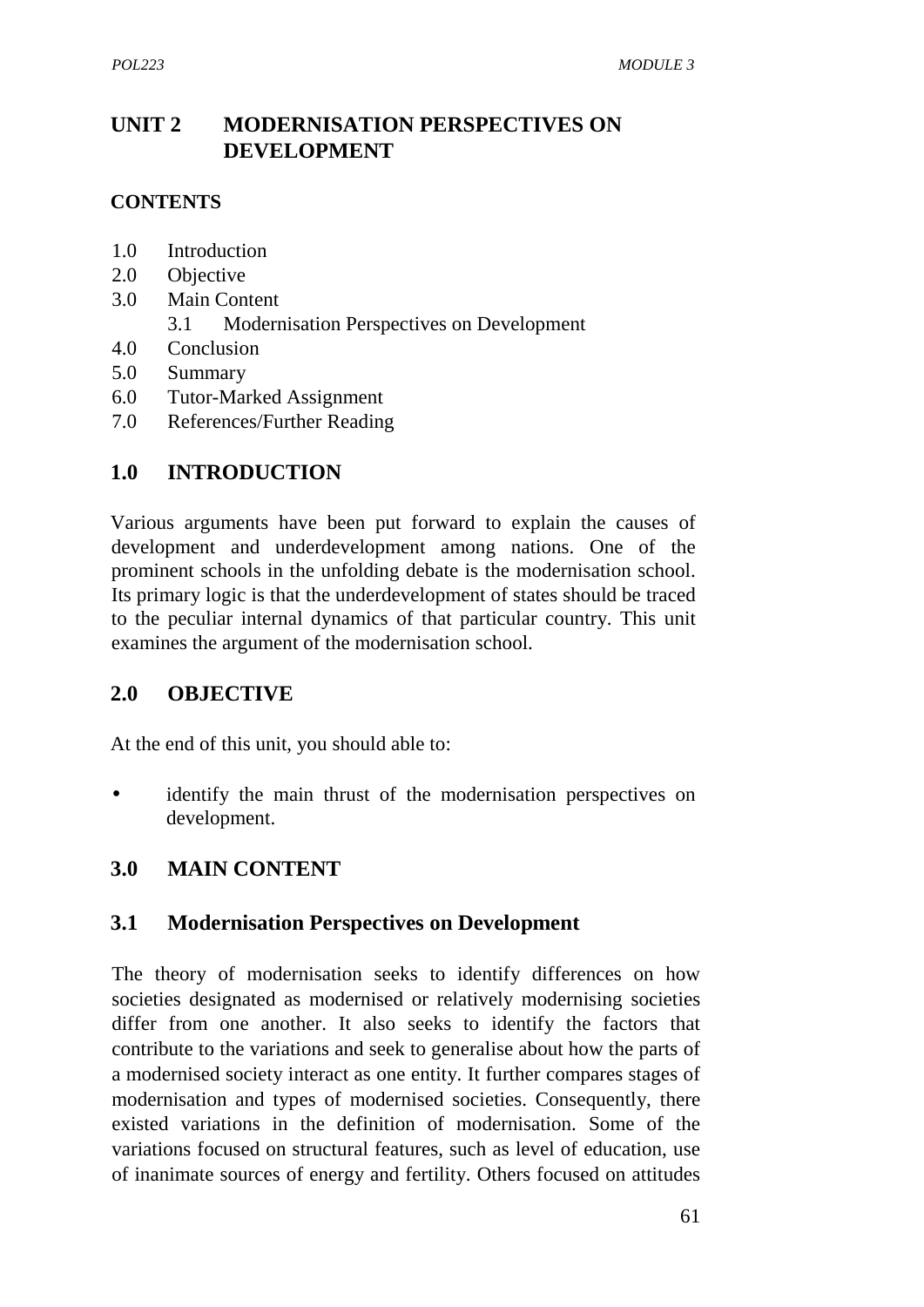like secularisation, achievement orientations, functional specificity in formal organisation, and acceptance of equal relationships. Some of the arguments of the school are outlined below.

Scholars in the modernisation school such as W. W. Rostow, argue that the underdevelopment of the Third World is caused by factors internal to these societies. Specifically, they locate the root of the underdevelopment in the existence of conservative culture and traditional institutions that are not receptive to development. Sodaro (2008:305) states that "as societies progress from traditional, largely agricultural economies to industrialisation, the attitude and values of the population shift as well." The solution that is proposed is that developing countries of Africa, Asia and Latin America must modernise their traditional culture and social values to make them conducive to social development and good governance. To this end, the modernisation theory asserts that "the economic underdevelopment cannot be overcome until the society in question abandons its traditional social and institutional structures, along with their accompanying attitudes and behavioural pattern."

Other factors include the predominance of affective orientation and primordial attachment. They assert that Third World producers exhibit attitudinal and personality variables that hinders innovation. They argue that a society with high achievement motive is likely to be innovative, demonstrate entrepreneurial drive and hence high level of economic development. On the other hand, traditional authoritarian societies that are prevalent in many Third World countries stifle the innovative personality that stimulates economic growth.

Another argument of the modernisation scholars is that there also exist socio-cultural determinants of the motivational and innovative behaviours that propel development. The emphasis is partly on the socio-cultural conditions that enhance the capacity of an economy to save and invest a larger proportion of its net income that was hitherto possible. These conditions are compartmentalised into polar extremes of universalism or particularism, achievement or ascription, specificity or diffuseness, affectivity or affective neutrality and self-orientation or achievement orientation. The argument drawn from these variables is that industrialised nations achieved their high level of development because they exhibit social and cultural behaviours characterised by universalism, achievement, specificity, affective neutrality and self orientation. On the other hand, developing countries exhibit the opposite variables, which include particularism, ascription, diffuseness, affectivity and collective orientation.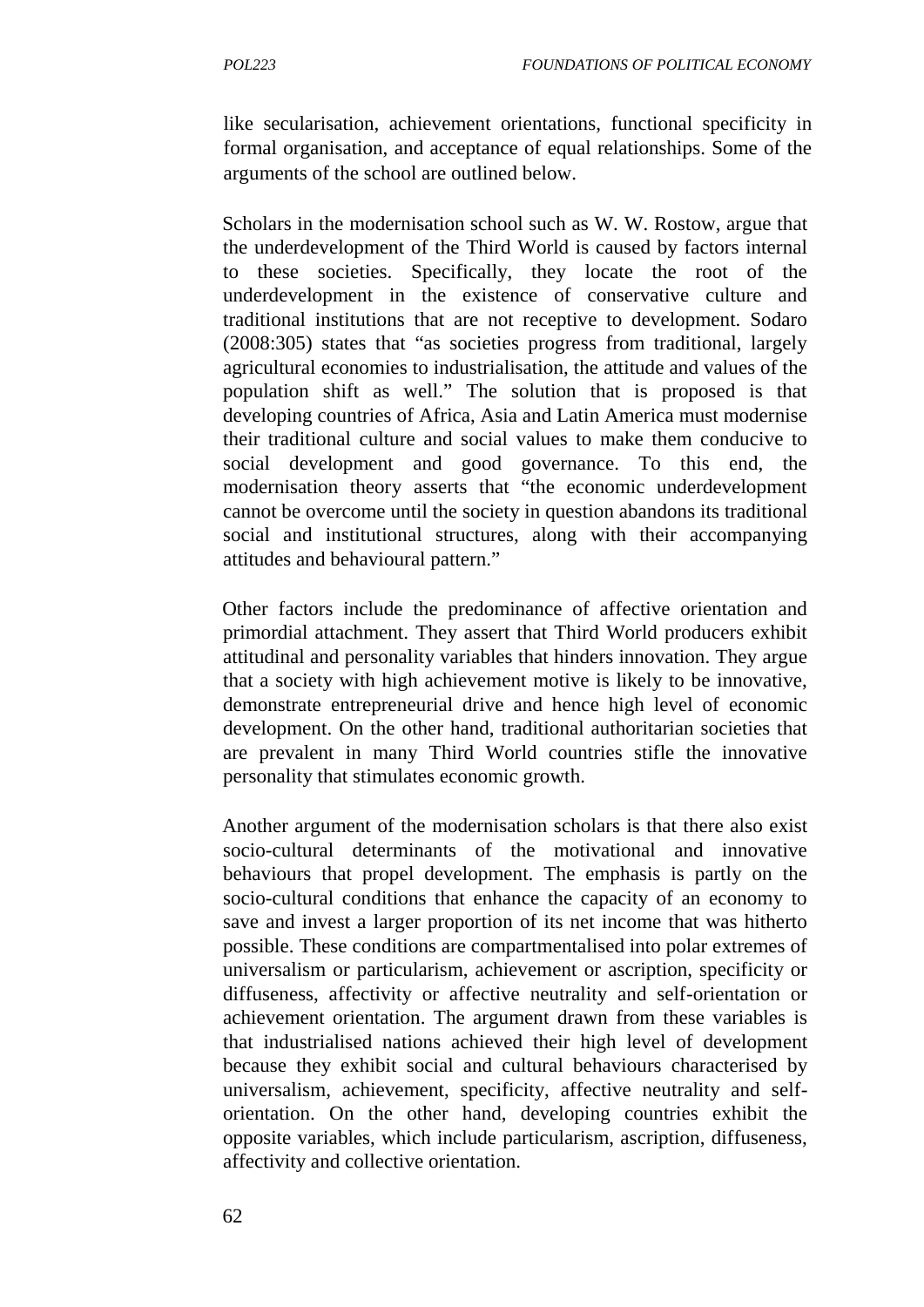Scholars of this school further observe that the political leadership of many modernising societies are often confronted with the problem of how best to adapt traditional culture of their societies to appropriate from the opportunities afforded by modern knowledge. Many of these societies are yet to effectively digest and appropriate from the new knowledge provided by modern technology. They have also not been able to successfully consolidate the modernising leadership through the transfer of powers from traditional to modern leadership. Furthermore, the Third World countries are still struggling with the challenges of economic and social transformation that require the shifting of loyalties from traditional institutions to the nation-state system and are consequently undergoing the crisis of integration and national identity. Rostow (1960) shares this orientation and maintained that the bulk of the Third World countries are still at the early stages of development. He outlined five stages, which societies pass through in their progression. These are traditional stage, pre-condition to take off, take off stage, drive to modernity and the stage of high mass consumption. Each of these stages has its own peculiar challenges and adjustments. Rostow (1960) opined that development must follow this pattern and that the underdevelopment of the Third World is caused by the fact that the social and economic systems of these societies do not motivate or encourage entrepreneurial spirit.

In the heat of the modernisation debate, there existed two contending approaches to modernisation. One identified steps along a uni-linear path. This approach assumed a high degree of individualism, democracy and an economy that allowed for little state intervention. This extreme form assumes that the history of late comers to the modernisation process is irrelevant and that they can best achieve economic growth and development by rapid democratisation and copying of western institutions, and that notions of social relationships are destined to become much as they are idealised in the United States. Critics insisted that this approach was the essence of modernisation.

Scholars of dependency school such as Samir Amin, Andre Gunder- Frank, Paul Baran, Paul Sweezy, Immanuel Wallerstein, among others who posit that there exist much more than internal contradictions within the Third World states in understanding the persistence and incidence of underdevelopment in the societies have criticised the modernisation school. Critics debunk the watertight stereotype of "traditional" and "modern" societies by arguing that the case of Japan and Britain demonstrate that modernity does not necessarily lead to the abandonment of traditional practices. Similarly, the Soviet Union opted for a state engineered pattern to modernisation, which concentrated on science and technology in education and the work place to advance new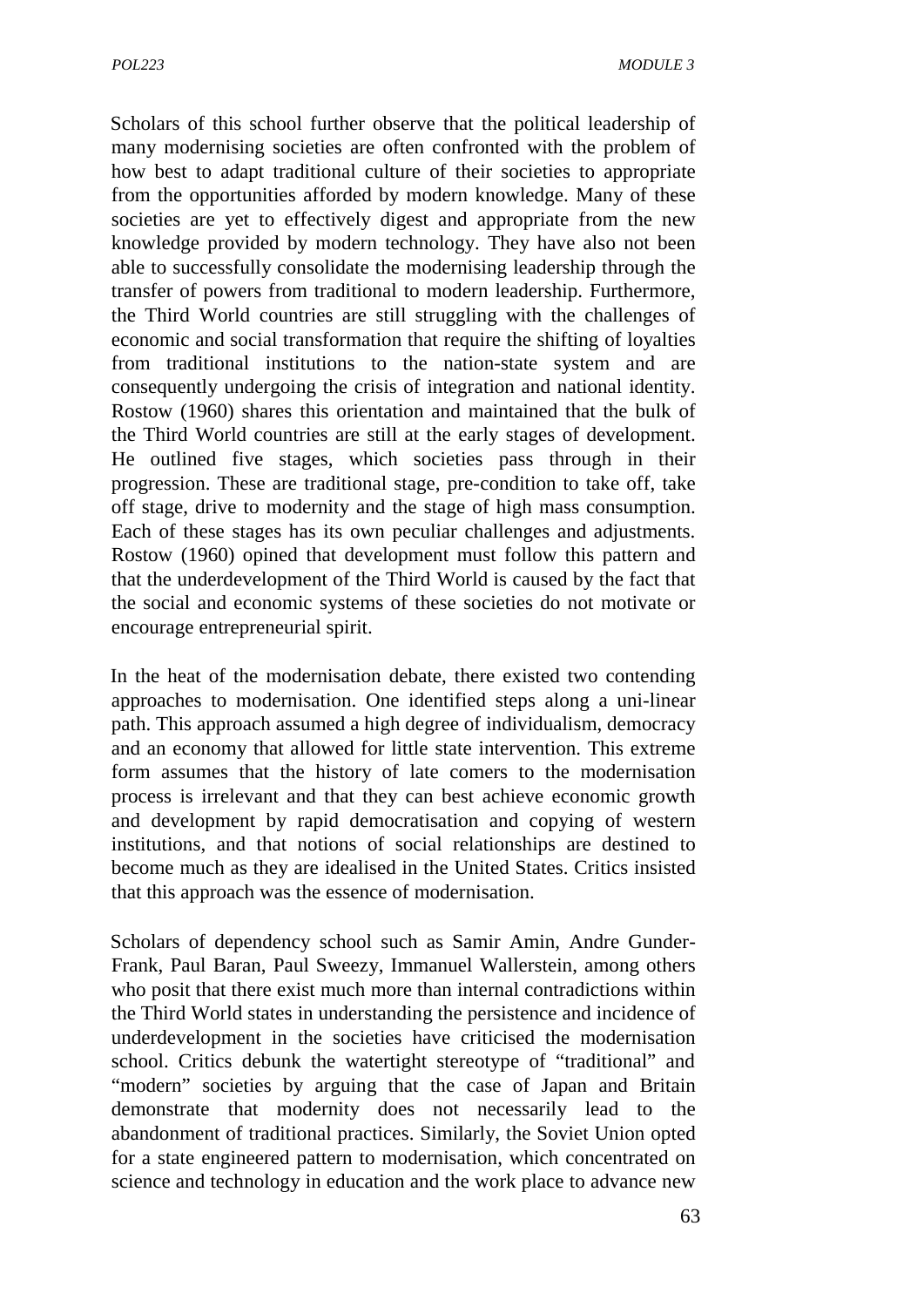elite while providing social benefits to motivate a broader mass of the population.

Finally, modernisation scholars have also been accused of being unable to be specific in supporting explanations to establish it as a powerful set of generalisation for social science analysis.

### **SELF-ASSESSMENT EXERCISE**

Which of the following is not a structural feature of the modernisation perspective of development? (a) Secularisation (b) Achievement orientations (c) Functional specificity in formal organisation (d) Institutional fragility.

## **4.0 CONCLUSION**

Modernisation school focused on the internal dynamics of states as central to understanding the disparities in levels of development. The school made remarkable impact in the attempts to explain development and underdevelopment, however, the some logics of the school is criticised as rather feeble for generalisations.

## **5.0 SUMMARY**

Despite its shortcomings, the modernisation school remains useful in attempts to explain the development problematic in the bulk of the Third World. The observable shortcoming opens another perspective to the development debate. This vacuum is what dependency scholars sort to fill.

## **6.0 TUTOR-MARKED ASSIGNMENT**

- 1. The theory that seeks to identify differences on how societies designated as modernised or relatively modernising societies differ from one another is called . (a) Modernisation theory (b) Development theory (c) Theory of the developmental state (d) Socialisation theory.
- 2. According to scholars in the modernisation school, the underdevelopment of the Third World is caused by (a) Factors external to these societies (b) Factors internal to these societies (c) Factors peculiar to these societies (d) Factors inimical to these societies.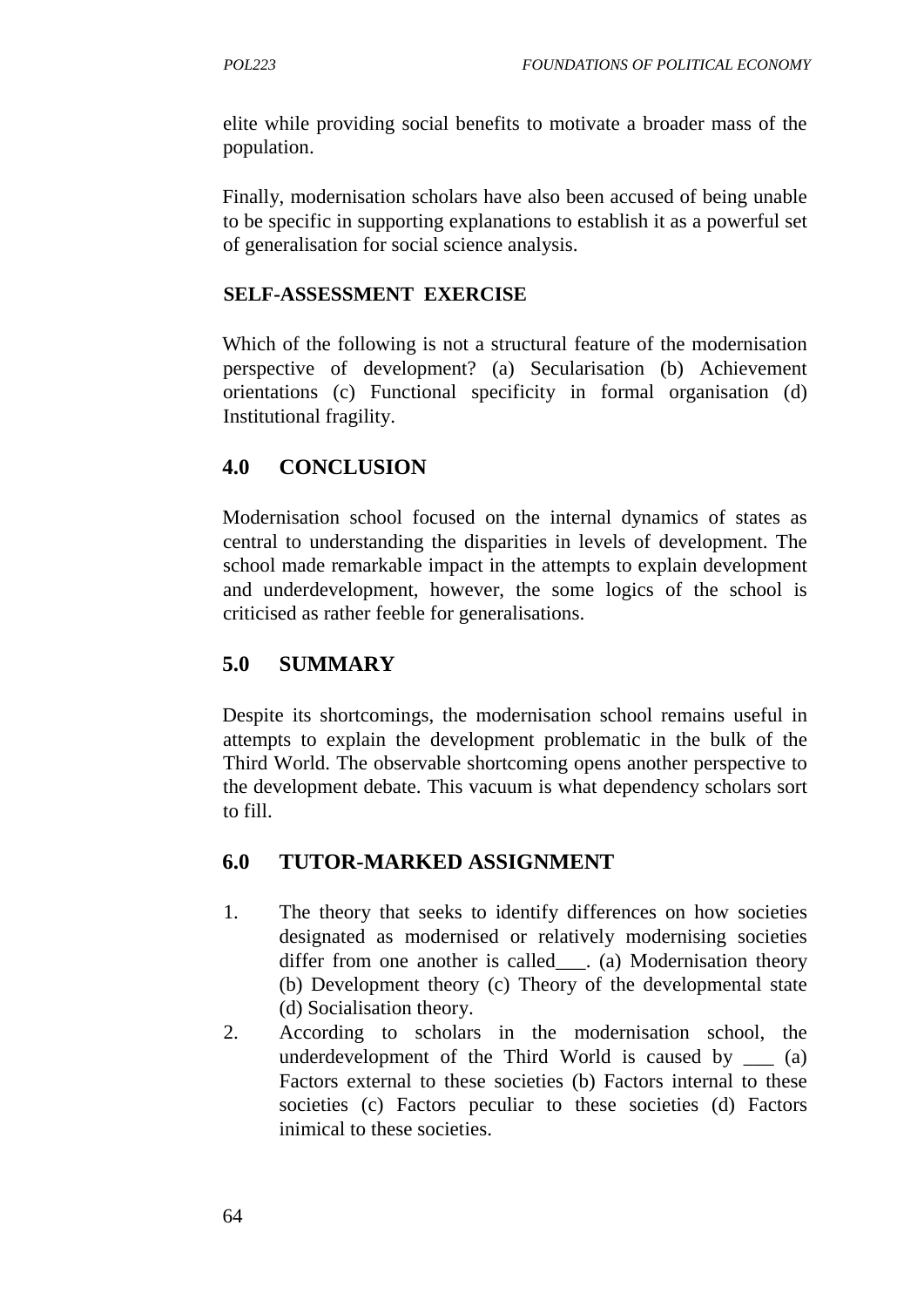### **7.0 REFERENCES/FURTHER READING**

- Edwin, B.C., (1966). *The Dynamics of Modernisation: A Study in Comparative History.* New York: Harper and Row.
- Ingelhart, Ronald, (1997). *Modernisation and Post-Modernisation: Cultural, Economic and Political Societies.* Princeton, New Jersey: Princeton University Press.
- Rostow, W. W. (1960). Stages of Growth. London: Longman Publishers.
- Sodaro, J. M. (Ed) (2008). *Comparative politics: A global introduction*. New York: McGraw-Hill.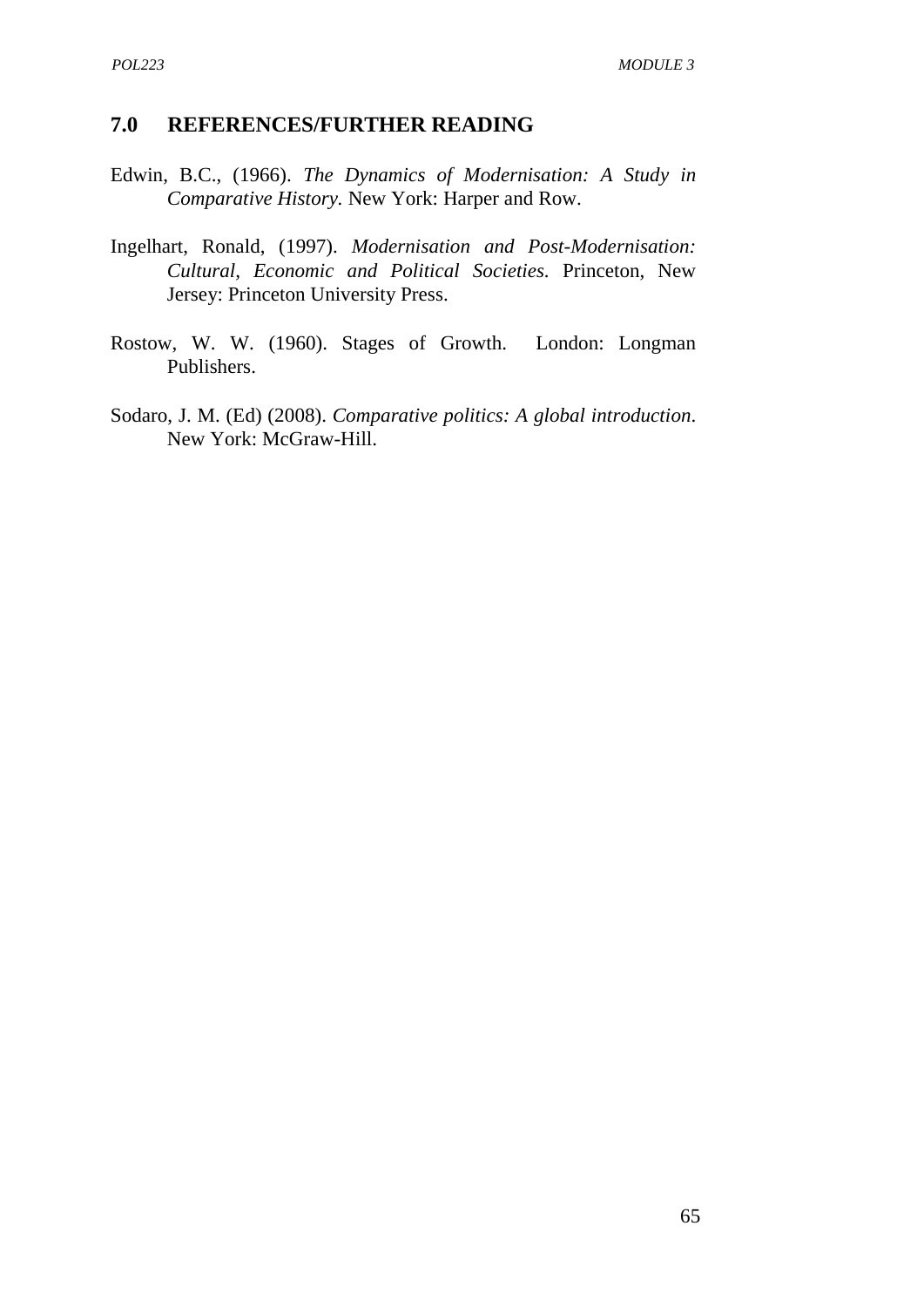## **UNIT 3 DEPENDENCY PERSPECTIVE ON DEVELOPMENT**

#### **CONTENTS**

- 1.0 Introduction
- 2.0 Objective
- 3.0 Main Content
	- 3.1 Dependency School on Development
- 4.0 Conclusion
- 5.0 Summary
- 6.0 Tutor-Marked Assignment
- 7.0 References/Further Reading

## **1.0 INTRODUCTION**

The dependency school constitutes another dimension in the intellectual perspective to the development and underdevelopment debate. This unit focuses on the argument of the dependency school of thought.

## **2.0 OBJECTIVES**

By the end of this unit, you will be able to:

- identify the main arguments of the dependency school on development and underdevelopment
- discuss the contemporary utility of the arguments of the dependency and underdevelopment school of thought.

## **3.0 MAIN CONTENT**

#### **3.1 Dependency School on Development**

Ghosh (2001:1) described dependency as a form of unequal international relationship between two sets of countries. One set of countries is called the centre or metropolitan centre; and the other set of countries is called the periphery or satellite. The centre in this case represents developed capitalism while the periphery represents underdeveloped regions of the world. He further asserts that dependency is a kind of mechanism, which can explain the causes of economic development and underdevelopment. The essential doctrinal kernel of this theory is that the external forces, which are nothing but the central capitalism, condition the social and economic development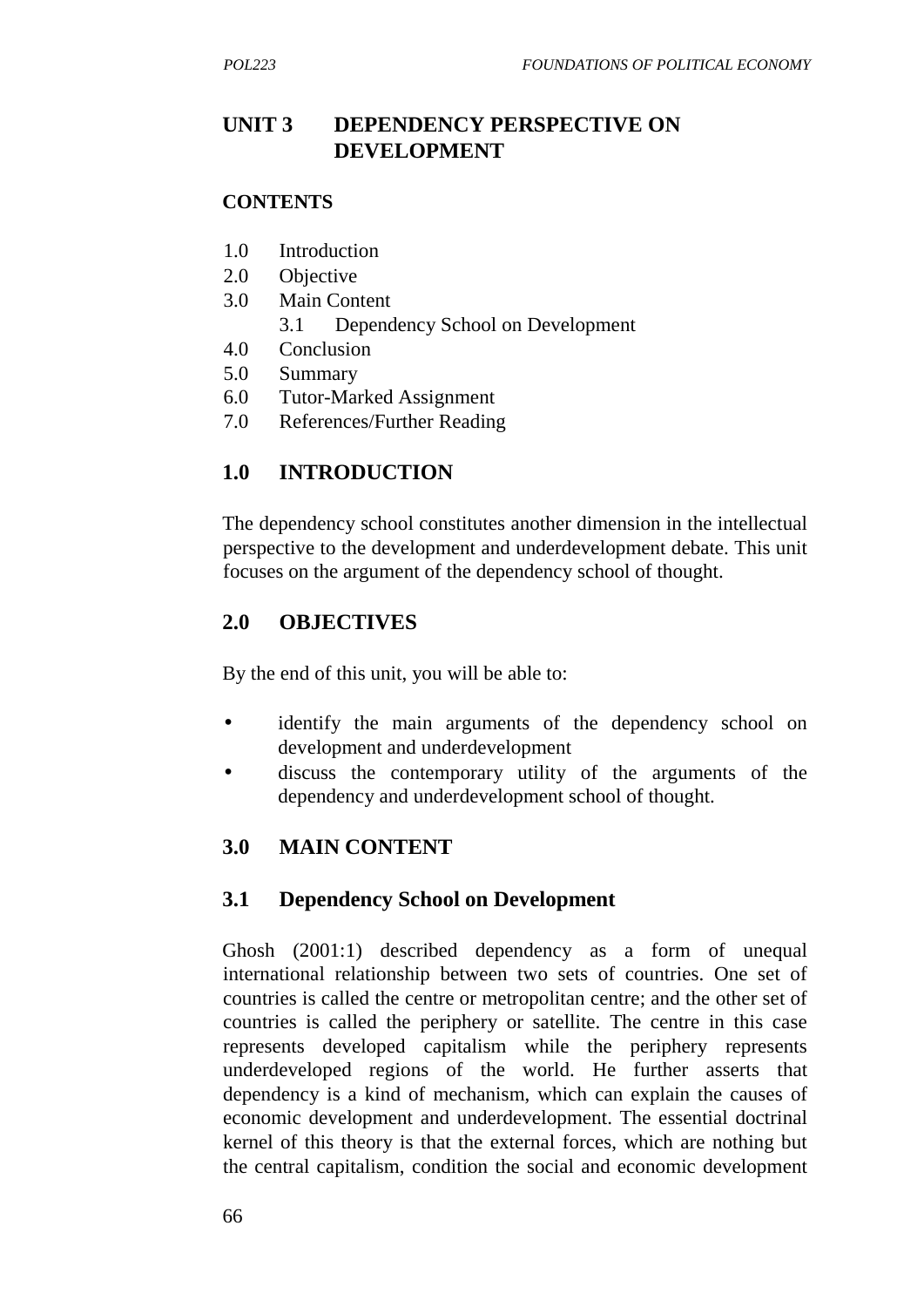of the Less Developed Countries (LDCs). Specifically, the metropolitan countries are the more powerful capitalist nations. These countries are geographically located in the northern hemisphere whereas the LDCs are located in the southern hemisphere. This accident of nature has led to the notion of North-South dichotomy in development calculus.

The main endeavour of this school is that to understand the phenomenon of underdevelopment, the specific historical experiences of the underdeveloped countries in terms of the mode of their incorporation into the international capitalist economy, their functions within it and the mechanism for sustaining the conditions of underdevelopment must be considered. This is borne out of the apparent inability of theories of imperialism to provide credible explanations for the persistence of underdevelopment in many post-colonial states in Africa and elsewhere. Bodenheimer (1971) captures this line of thinking when he described dependency as the obverse side of a theory of imperialism.

The argument is that underdevelopment is the result of the dependent and asymmetrical relationship between the Third World and industrialised nations. The underdevelopment and dependency theorists further maintain that the backwardness of developing economies can be explained by exploring the process through which western capitalism broke into the indigenous pattern of development and its effects on the pattern of growth and development in these societies.

Ghosh maintains that the dependency school is originally Marxian in character because it is based on the concept of exploitation of the weaker LDCs by the developed capitalist countries. Furthermore, the dependency approach tends to explain the development of underdevelopment in Third World countries concerning capitalistic framework of the centre. Scholars in this school include Paul Baran, Andre Gunder Frank and Samir Amin. The theory has so far attracted several explanations or nuances that have tremendously reduced the original Marxian undertone. Such interpretation includes the emphasis on exchange relations as against the Marxian tradition of production relations. This explains why the dependency theory is classified as a Neo- Marxist or Radical theory.

Specifically, the dependency theorists, especially from Africa, maintain that the triple tragedies of **slave trade**, **colonialism** and **neo colonialism** are vital to understanding the incidence of underdevelopment in the Third World especially in Africa. The argument is that these phenomena distorted and disarticulated the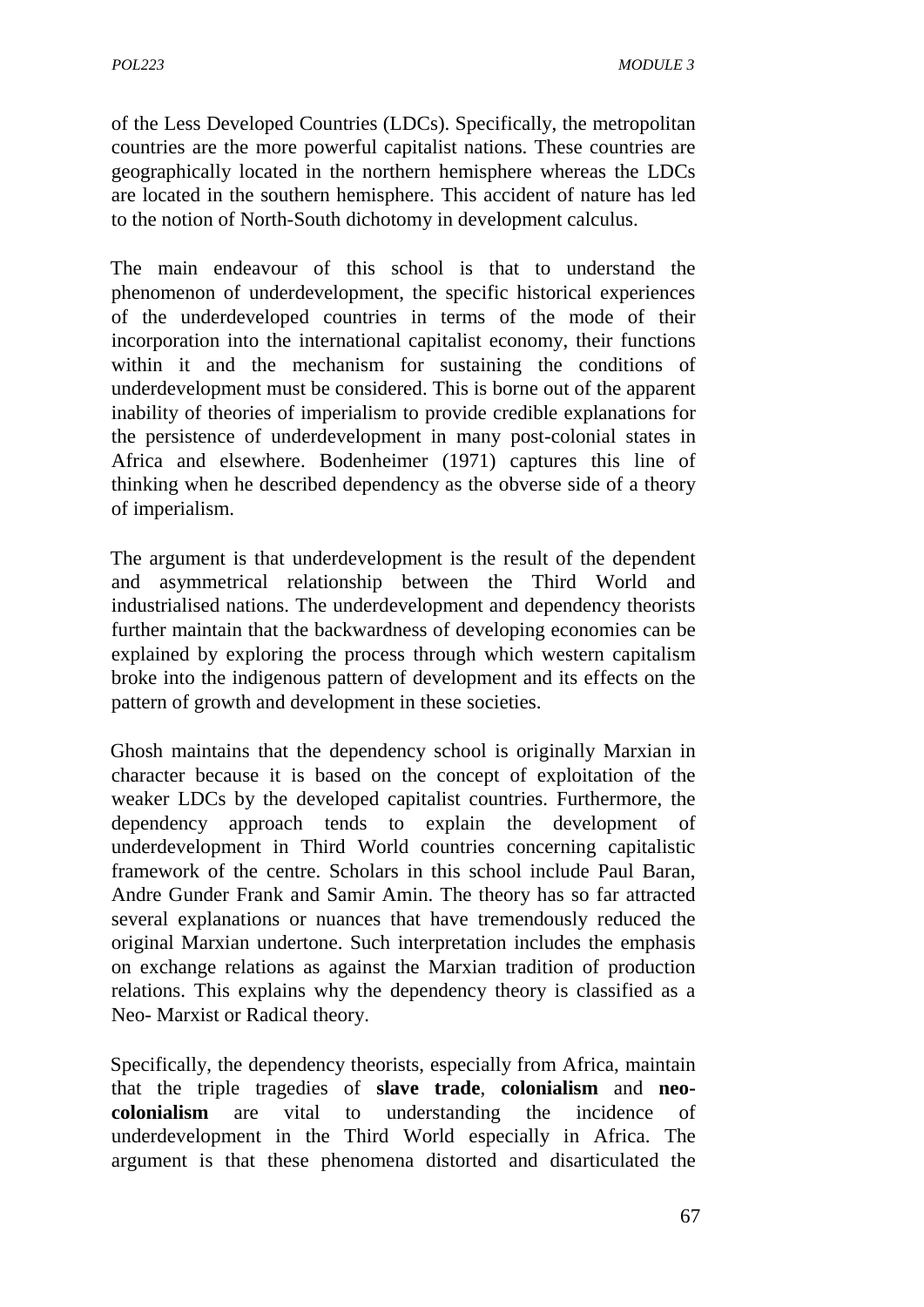domestic economies of the bulk of Third World economies such that instead of capitalism facilitating economic expansion and development of these societies, it contributed more to stagnation of most Third World economies. Consequently, these countries now occupy a disadvantaged position in the international division of labour and exchange.

They further contend that this historical process, which led to underdevelopment in the Third World societies, is the same historical process that facilitated development in the developed economies of Europe and America. For instance;

- a. Slave labour was forcibly uprooted from Africa to cultivate wealth for Europe and America.
- b. Colonialism, which succeeded slave trade specifically, used Africa as sources of raw materials and market for western trade.
- c. The end of the colonial era was succeeded by the advent of neo colonialism, which is geared towards perpetuating western economic advantage of the underdeveloped economies through the activities of multinational corporations, international financial institutions and general agreements on trade.

Dependency scholars further contend that it will be extremely difficult if not impossible for development to be achieved in underdeveloped countries by the diffusion of capital, institution and values of the international metropole. This is because the underdeveloped countries serve as satellites for the metropolitan centres in the Western world, which extract capital and economic surplus from the satellite countries, which is subsequently channeled out for the development of western economies. The implication of this is that the development of Third World economies is limited by their satellite nature status and that these economies can only develop if they are able to extricate themselves out of strangulation by the western metropolis.

From another perspective, dependency scholars further trace the unequal development in the global economy to the capitalist system of division of labour, which restricts the underdeveloped countries to the production of non-industrial goods. They contend that this system perpetuates unequal exchange relationship, which has serious implications for the underdeveloped nature of most Third World economies. The argument here is that peripheral countries receive less for their exported primary products when measured in terms of expended person-hour relative to the cost of imported products that took the same time to produce. The ensuing unequal exchange will therefore perpetuate underdevelopment gap between the centre (developed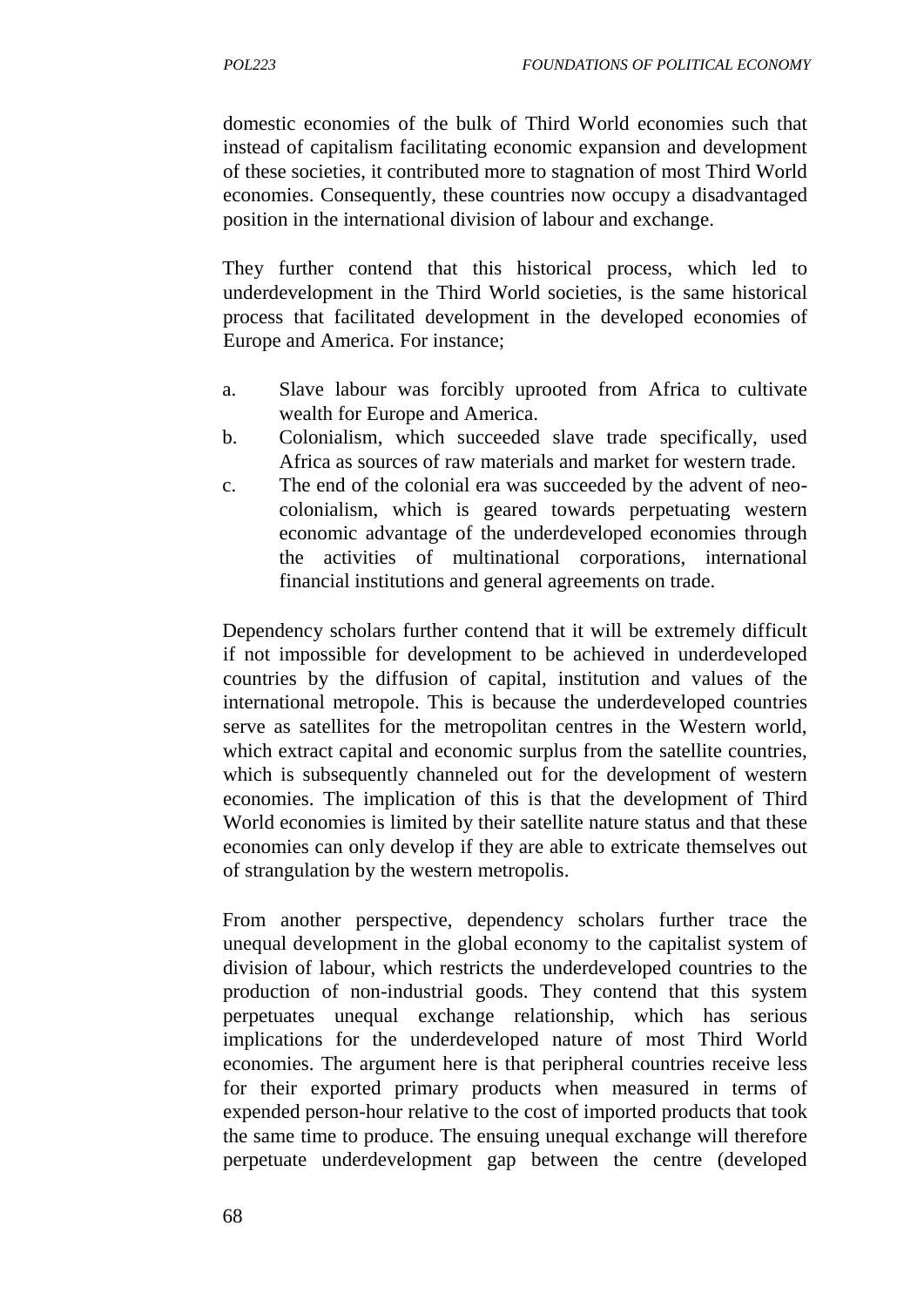economies) and the periphery (developing economies) of the global capitalist system.

Generally, the theory of dependency can explain the global operation of the capitalist system during the neocolonial era while also accounting for the presence of some colonial features of the LDCs, and the dependence of the LDC on the developed capitalist countries for the development of the LDCs. In the views of Santos (1970: 289-90), dependency arises because some countries can expand through selfimpulsion while other which are dependent can only expand as a reflection of the dominant country which may have positive or negative effect on their immediate development. Santos further maintain that dependency is a conditioning situation in which the economies of one group of countries are conditioned by the development and expansion of another more powerful and developed group of countries. The endeavour of dependency theorists is geared towards providing an explanation for the persistence of this asymmetrical relation even after the attainment of political independence by these countries.

In line with the dependency paradigm, countries are classified into two opposites systems, which interact on the basis of dependency and exploitation. This classification for Ghosh is the macrocosmic and the microcosmic systems. The macrocosmic system represents the advanced capitalist economies, which influence and steer the microcosmic system comprising of LDCs. The macrocosmic system is more powerful, stronger and better organised. This system usually subsumes the microcosmic system, which is rendered weak, porous and economically vulnerable.

| <b>Microcosmic System</b>         | <b>Macrocosmic System</b>      |
|-----------------------------------|--------------------------------|
| Pre-capitalist in orientation     | Capitalist in orientation      |
| Poor and backward                 | Advanced and rich              |
| Producer of primary products      | Importer of raw materials      |
| Importer of finished products and | Producer of finished products  |
| technology                        |                                |
| Poor capital base                 | Rich capital base              |
| Cheap and abundant labour         | Labour is scarce and expensive |
| Lack basic technology             | Possess advanced technology    |
| Dependent on the macrocosmic      | Relatively independent         |
| system                            |                                |
| Source: Ghosh (2001)              |                                |

The significant features of these systems are outlined below: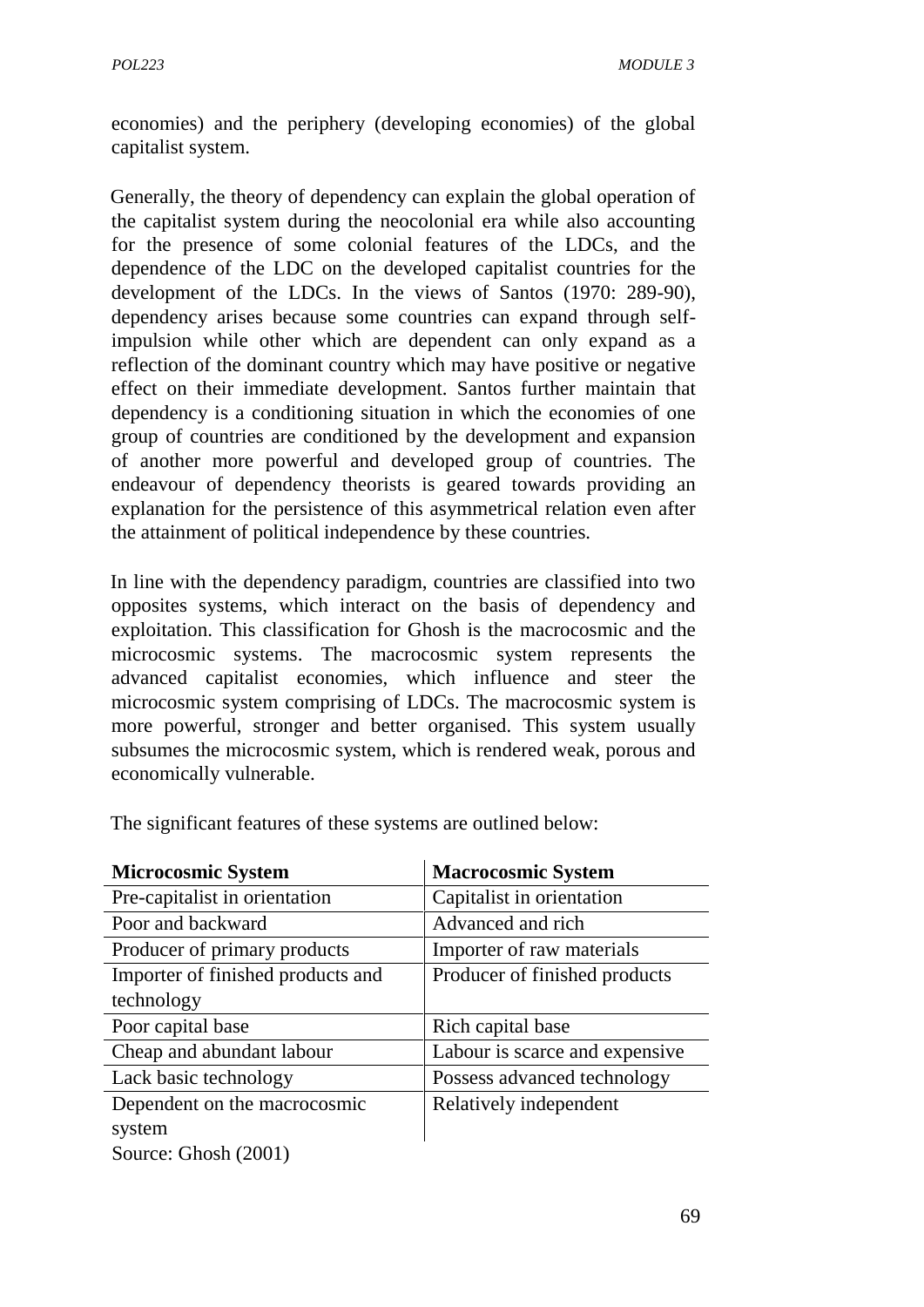Accounting for the incidence of core-periphery relations, Ghosh (2001:5) maintains that development and underdevelopment are the two processes of the same world-wide integrated capitalist system. For him, the core draws away surplus from the periphery, and as a result, the core becomes developed and periphery becomes underdeveloped. From this, he asserts that underdevelopment is a historical stage in the development of capitalism, which can be explained in terms of the relations of domination in exchange. The ensuing domination mainly manifest in extracting the surplus from the LDCs. The result is the widening of existing inequalities between the core and periphery. It is based on this that he maintained that the development of the periphery is possible only when its relationship with the centre is severed through what is called 'delinking' from international capitalism.

Ghosh (2001) further identified various ways through which dependency manifest. These are technological dependence, economic and financial dependence, the resort to aid from developed capitalism to settle adverse balance of payment problems, the inability of the LDCs to chart out and follow an independent policy of capital accumulation and the apparent dependence of the LDCs on the developed economies for the sale of the former's raw materials and primary products. This tends to give credence to the assertion that without the aid of the developed capitalist countries that it is almost impossible for the LDCs to develop.

#### **SELF-ASSESSMENT EXERCISE**

Which of the following is not part of the triple tragedies vital to understanding the incidence of underdevelopment in the Third World especially in Africa? (a) Slave trade (b) Free trade (c) Colonialism (d) Neo- colonialism

## **4.0 CONCLUSION**

Dependency scholars traced the development problematic of Third World countries to the external factors. Specifically they contend that the persistence of underdevelopment is the inescapable consequence of the slave trade, tragedies of colonialism and neo-colonialism of these societies by developed countries of the West. It is their position that these problematic are consistently being perpetrated in contemporary era through the unequal exchange relations in the international capitalist system.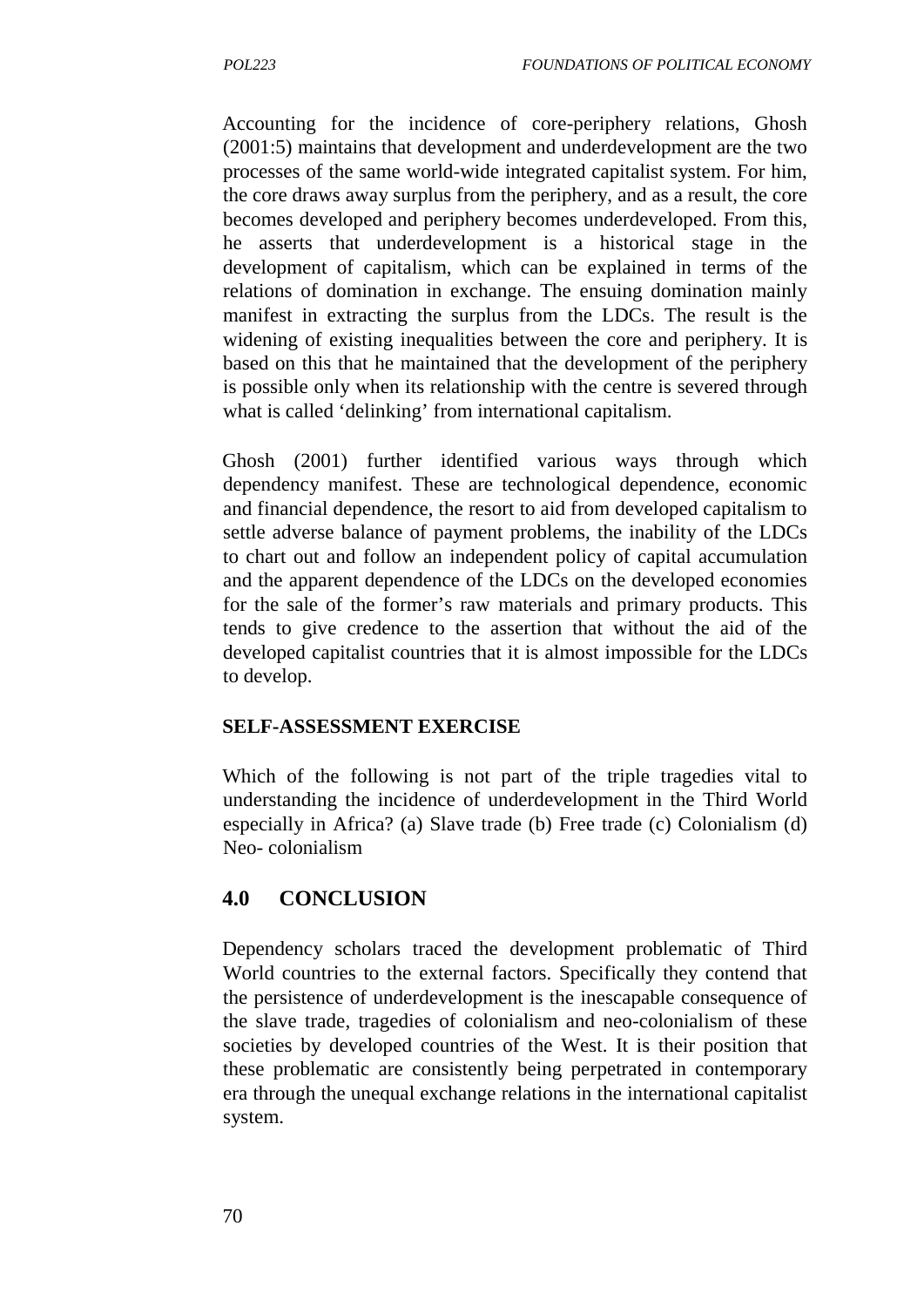### **5.0 SUMMARY**

This unit examined the argument of the dependency school concerning development polemic. It highlighted the various arguments of dependency scholars and the criticisms against the school of thought.

### **6.0 TUTOR-MARKED ASSIGNMENT**

- 1. According to underdevelopment and dependency theorists, dependent and asymmetrical relationship between the Third World and industrialised nations resulted to the of Third World Societies. (a) development (b) Poverty (c) Inequality (d) Underdevelopment
- 2. Development and underdevelopment are the two processes of the same world-wide integrated system $(a)$  Specialist  $(b)$ Capitalist (c) Socialist (d) Communist

## **7.0 REFERENCES/FURTHER READING**

- Bodenheimer, S. (1971). 'Dependency and Imperialism: The Roots of Latin American Underdevelopment.' In K. T. Fann and D. C. Hodges (Eds.), *Readings in US Imperialism*. Boston: Porter Sargent.
- Fagen, R.H. (1983). "Theories of Development" *Monthly Review.*
- Frank, A. G. (1969). 'Development of Underdevelopment.' In A. G. Frank (Ed.), *Latin America: Underdevelopment or Revolution*. New York: monthly Renew press.
- Ghosh, B.N. (2001). *Dependency Theory Revisited.* Ashgate: Aldershot.
- Roxborough, I. (1979). *Theories of Underdevelopment.* London: MacMillan.
- Santos, D. (1970). "The Structure of Dependence." *American Economic Review.*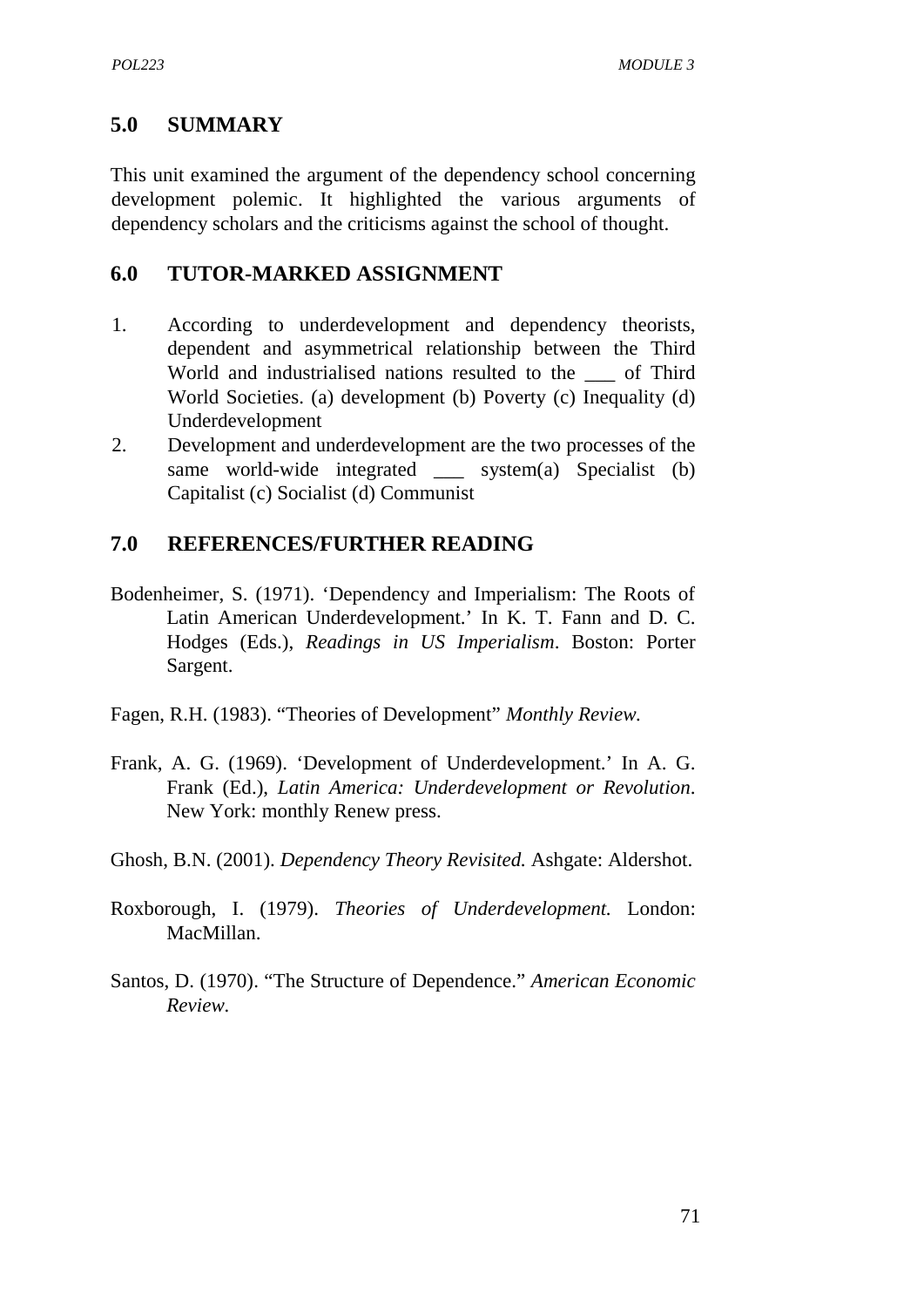## **UNIT 4 PAUL BARAN' ANALYSIS OF ECONOMIC BACKWARDNESS AND ECONOMIC GROWTH**

#### **CONTENTS**

- 1.0 Introduction
- 2.0 Objective
- 3.0 Main Content
	- 3.1 Paul Baran's Analysis of Economic Backwardness and Economic Growth
- 4.0 Conclusion
- 5.0 Summary
- 6.0 Tutor-Marked Assignment
- 7.0 References/Further Reading

## **1.0 INTRODUCTION**

Paul Baran is unarguably one of the foremost scholars who sought to explain the phenomenon of dependence. Baran's ideas were expressed in the following works; "On the Political Economy of Backwardness" in *The Manchester School* (January 1952), *The Political Economy of Growth* and in *Monopoly Capital*, a book he wrote with Paul M. Sweezy. The central argument and logics expressed by Baran are discussed to give a good understanding of economic backwardness and economic growth below.

#### **2.0 OBJECTIVE**

By the end of this unit, you will be able to:

- (i) state the major ideas of Paul Baran on economic backwardness and economic growth
- (ii) discuss the concepts of economic backwardness and economic growth.

## **3.0 MAIN CONTENT**

## **3.1 Paul Baran's Analysis of Economic Backwardness and Economic Growth**

Paul Baran is one of the advocates of the Underdevelopment and Dependency Theory (UDT). Baran conceives the world as comprising of developed and backward capitalist countries as well as socialist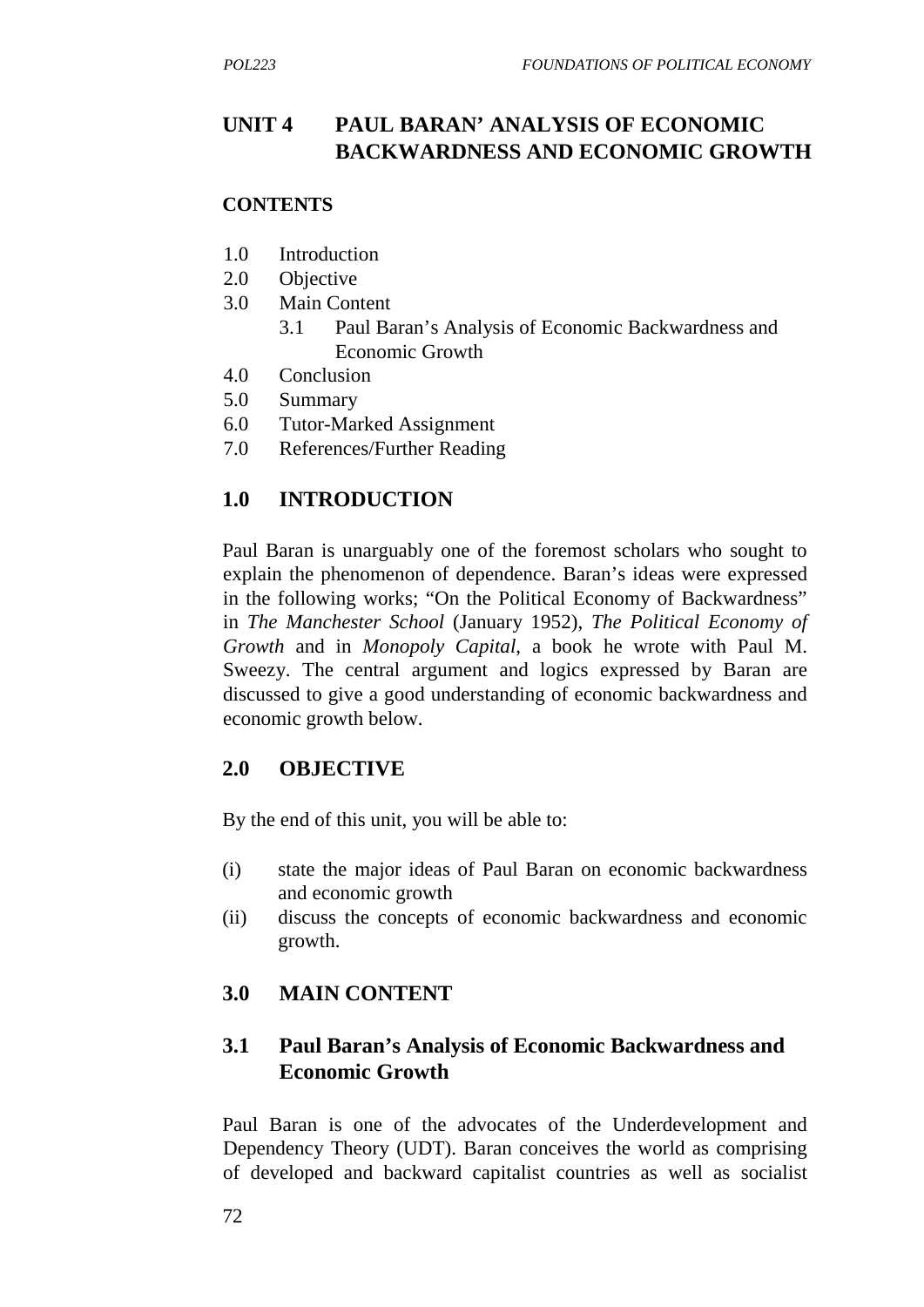countries, which interact with one another. For him, development and underdevelopment are polar extremes of the process of worldwide accumulation. Baran observed that whereas capitalism expanded productivity and material welfare in the western world, in the eighteenth and nineteenth centuries, it brought stagnation in other parts of the world. Put differently, capitalism generated enormous surplus that facilitated development in many states in Europe, it facilitated the exploitation and siphoning of the wealth of the LDCs in other parts of the world. This led to growth in the metropolitan countries but frustrated economic development in the periphery or satellite countries.

Baran analysis demonstrates that neither development nor underdevelopment could be understood in isolation from the global interaction between countries of the core and periphery. Specifically, countries of the core and periphery have had to face different historical processes of economic evolution based on domination and exploitation of the periphery by the core. The logical consequence has therefore emerged economic development of the LDCs will remain directly inimical to the dominant interests of the core capitalist countries because the exploitation of the LDCs constitutes an important platform for the economic development of the core. Consequently, while such asymmetrical relations could support growth in the countries of the core, the reverse is the case in the periphery.

Writing on growth, Paul Baran defined it as the increase of per capita material goods over time. This signifies growth in quantitative terms. He further identified three sources of growth. First, growth may be achieved by fully utilising the unutilised resources like population, land, capital and others. Secondly, growth can also be achieved by making some organisational changes. Such changes will involve the shifting of resources from less productive uses to more productive ones. Finally, growth can also be achieved by providing better technology and capital (Ghosh 2001: 29) Economic growth in the views of Baran depends essentially on the accumulation of surplus and its proper utilisation. He subsequently identified three types of economic surplus. These are actual economic surplus, potential economic surplus and planned economic surplus.

- a. Actual economic surplus is the difference between society's actual current output and its actual current consumption.
- b. The potential surplus is the difference between what the society could produce in a given natural and technological environment with the help of employable productive resources, and what might be regarded as the necessary consumption. Potential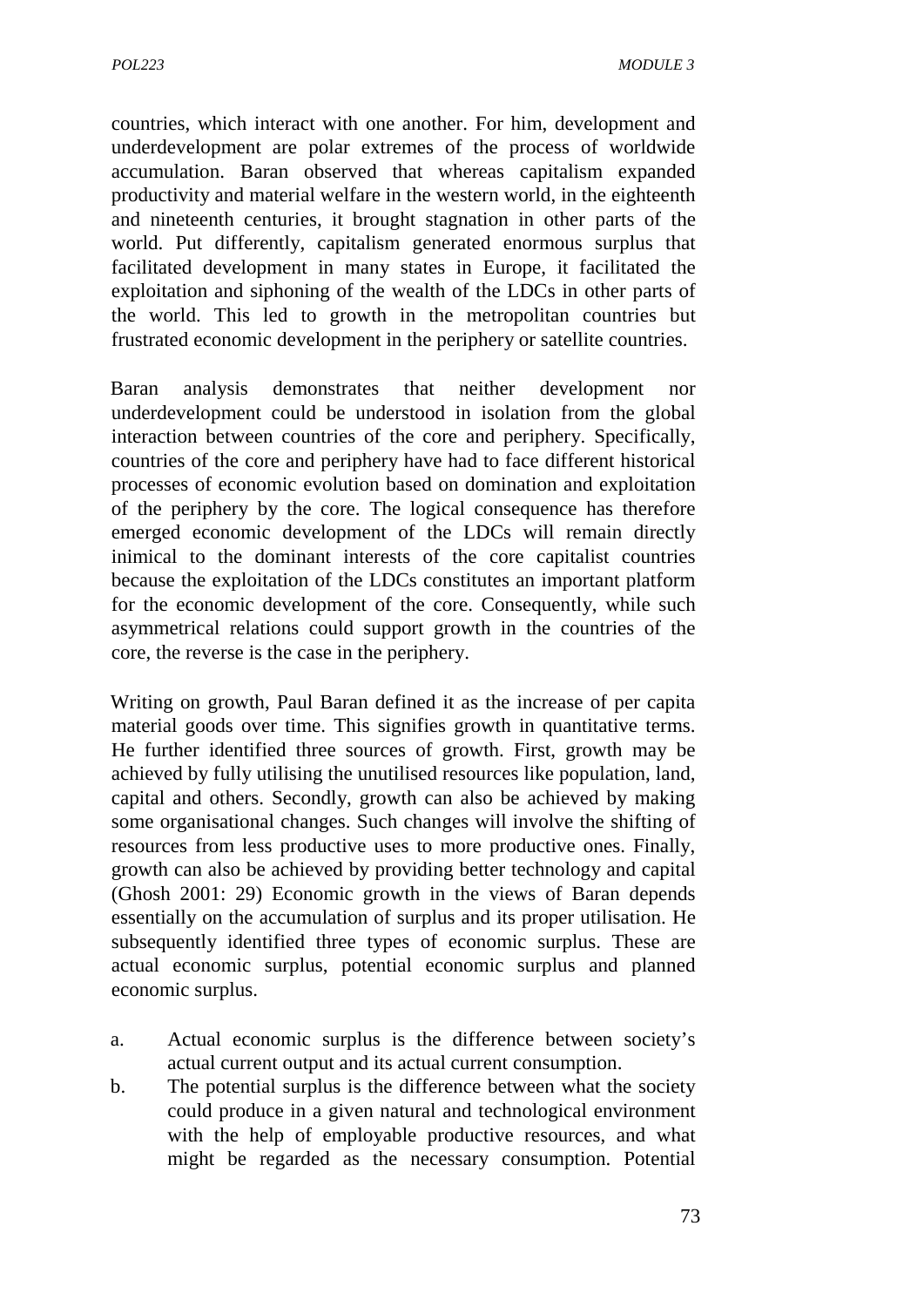surplus is actually bigger than the actual surplus in a capitalist society.

c. Planned surplus is the difference between the society's optimum output attainable in a historically given natural and technological situation obtainable in a planned economy and the optimal volume of consumption. Planned surplus is relevant in a planned economy under socialism (Ghosh, 2001: 29-30).

Under socialism, economic surplus is not determined by the consideration of profit maximisation but by the stage of historical development and also by the degree of development of productive forces and the structure and growth of human needs. Baran maintains that the real important concept is not the *actual economic surplus* but the *potential economic surplus*. The concept of potential economic surplus includes the consumption spending of the state and the unnecessary consumption of the workers and capitalist. Potential surplus can be used for economic development with a different organisational set up. For Baran, potential surplus usually rise during the development of monopoly capitalism.

It is significant at this point to distinguish between surplus value as expressed by Karl Marx and the notion of surplus as expressed by Paul Baran. One significant difference is that whereas Marx expressed surplus value in relation to the ownership of means of production, Baran analysed surplus concerning the consumption needs of the society and more specifically to the development of underdevelopment in the global capitalist system. He argued further that the core capitalist states increasingly generate surplus while it fails to provide consumption and investment outlets required for its absorption. Rather, they impose a particular form of development on the global satellites, which ensure that the economic surpluses produced are accumulated by foreign multinationals and the domestic comprador class to the detriment of the LDCs. He insists that it is the loss of surpluses by the periphery that make such countries underdeveloped.

Furthermore, Baran contends that the LDCs are underdeveloped because they have lower production and because the degree of utilisation of human and material resources has also been lower in those countries (Ghosh, 2001). It is his position that the incidence of economic stagnation in the periphery is the inescapable consequence of the capitalist framework that exists in their economies. This capitalist framework is responsible for poor size of economic surplus in the LDCs. Also, these countries have low capital endowment, low productivity, low savings and rapid growth of population. Furthermore,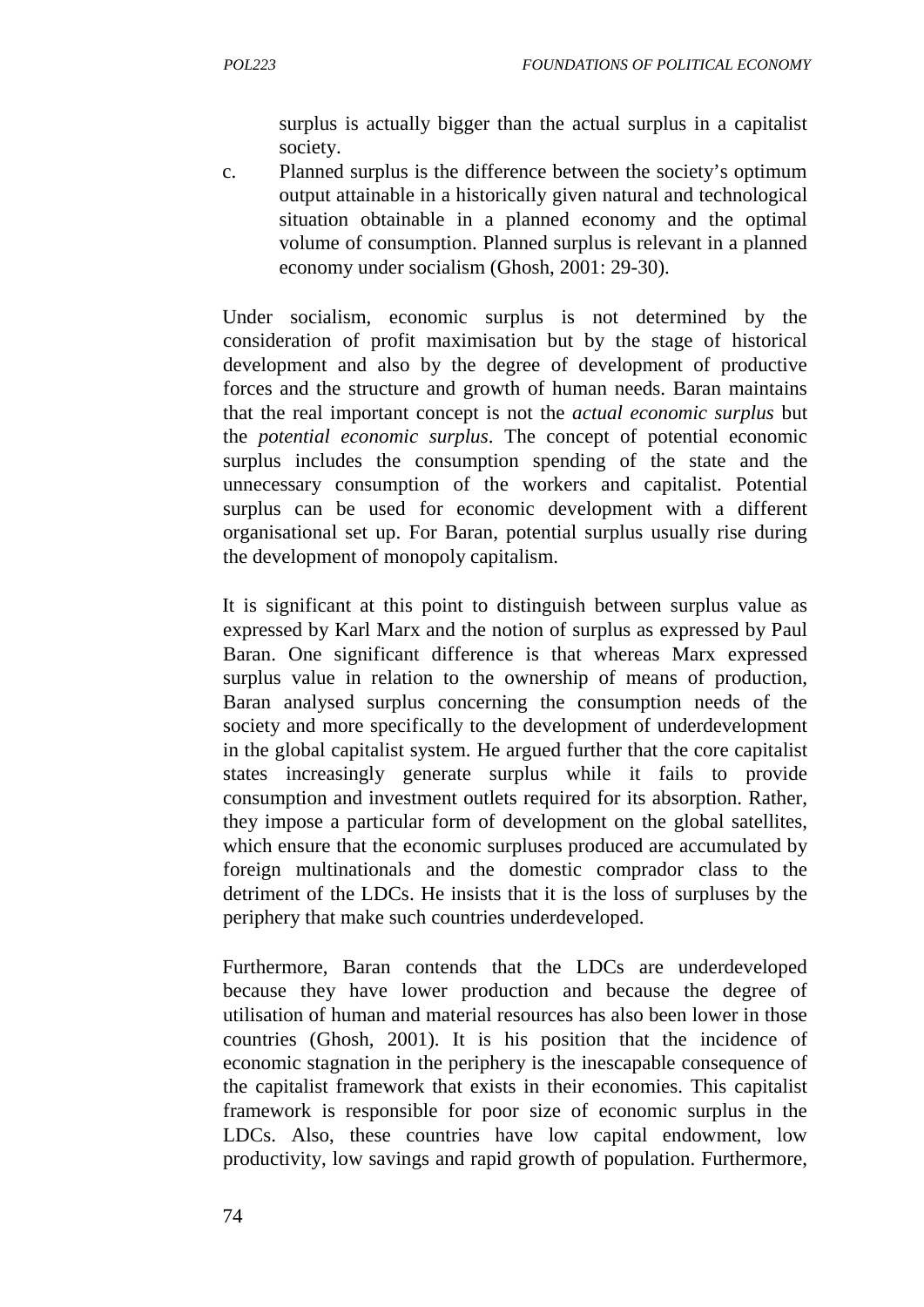the inflow of foreign capital into the LDCs is usually designed to extract surplus from them by the core capitalists.

Similarly, the introduction of the periphery into the global capitalist system also stimulates economic and social tensions, which disrupt the prevailing order in the periphery. It further substitutes the paternalistic relationships, which existed in these countries with market contracts that compel them to produce raw materials needed in the metropole and to become market for finished products of the core capitalist economies. The outcome was an amalgam of the worst features of feudalism and capitalism which in effect blocked all possibilities of economic growth in the LDCs. (Ghosh 2001: 32)

In the LDCs, majority of the population depend on agriculture but the share of surplus that accrue to the landowning class was not utilised for economic development rather it was utilised in excess consumption. The landowning class spends huge amount for conspicuous consumption on luxury articles, on servants, on entertainment and travels. The landed aristocracy does not spend money for the improvement of agriculture. Worst, the small farmer is unable to introduce modern technology due to lack of funds and small size of land owning. This situation is further compounded by the introduction of capitalism into the domestic economy, which finally destroys what is left of the traditional cottage and handicraft industries.

The consequence is that the introduction of the monopolistic type of industry, which accompanies capitalism into the domestic economy of the dependent country, puts an obstruction to the growth of industrial capitalism. Here, the transition of capital from the sphere of circulation to the sphere of production becomes difficult while agricultural growth becomes stagnant and this leads to structural unemployment. The point here is that since economic surplus is not utilised for economic development, the economy is only able to generate low level of surplus. This adversely affects the development of such countries.

Baran further identifies the lack of investible fund and lack of investment opportunities as the very serious problems that pose constraints on economic development in underdeveloped countries. Baran associates this to the fact that investments in those countries were simply a new experience and that large investment is dependent on already existing investment, which were then lacking in those countries. Besides, Baran argued that the prevailing uncertainty in such states such as strikes, uprisings and guerrilla warfare frustrate the inflow of investment.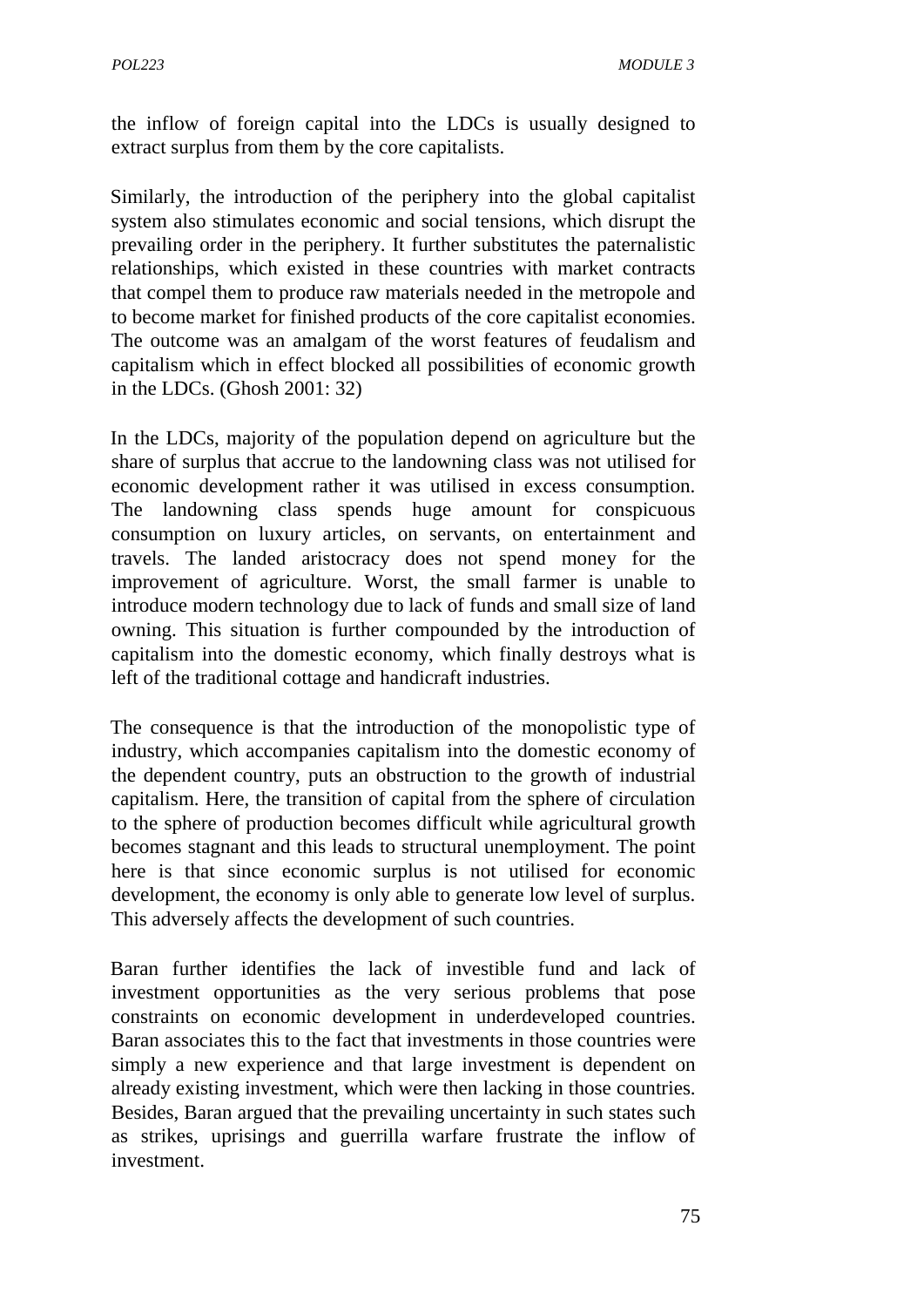Baran's analysis identified four popular fallacies often cited in discussions on obstacles of economic development. First, he debunks the notion that the lack of entrepreneurial talent is one of the main obstacles in LDCs. Secondly, he rejects the notion that LDCs lack capital. Rather, he maintains that the potential surplus in LDCs is quite large. Third, Baran does not agree with the popular belief that population problem is a serious menace to economic development in LDCs. Rather, he posits that relative overpopulation can be judged only regarding the means of production. Finally, Baran does not agree that the falling terms of trade are responsible for economic underdevelopment. (Ghosh 2001: 35).

The central points of Baran's analysis are as follows:

- 1. The main obstacle to rapid growth of LDCs is how their potential surplus is utilised. I. e. much of the potential surplus is not realised.
- 2. Much of the realised economic surplus is misused by those who appropriate it.
- 3. Genuine efforts to overcome underdevelopment in the LDCs are usually frustrated by the animosity of imperialism especially as core capitalist countries strive to perpetually dominate the periphery.

Baran extended his analysis by exploring the possibilities of economic development of underdeveloped countries. He postulated that the establishment of a socialist planned economy through social revolution is essential for economic and social progress of underdeveloped countries. He however notes that this will certainly be confronted by the hostility of the imperial power. He also maintains that it is necessary to mobilise the potential economic surplus of a country. This will necessitate the application of such measure like the expropriation of foreign and domestic capitalists, landowners, elimination of capital drain, restriction of consumption, flight of capital to foreign countries. Similarly, the importation of non-essential commodities should be banned while transfer of funds should be restricted. These measures in his view will generate sufficient resources for the generation of new productive employment.

It is his view that in a planned economy, there will be the growth of planned economic surplus, which can be equitably, distributed among the population of the country in such a way that it leads to optimum social and material development of the country in the long run. Likewise, agricultural development can be achieved by the use of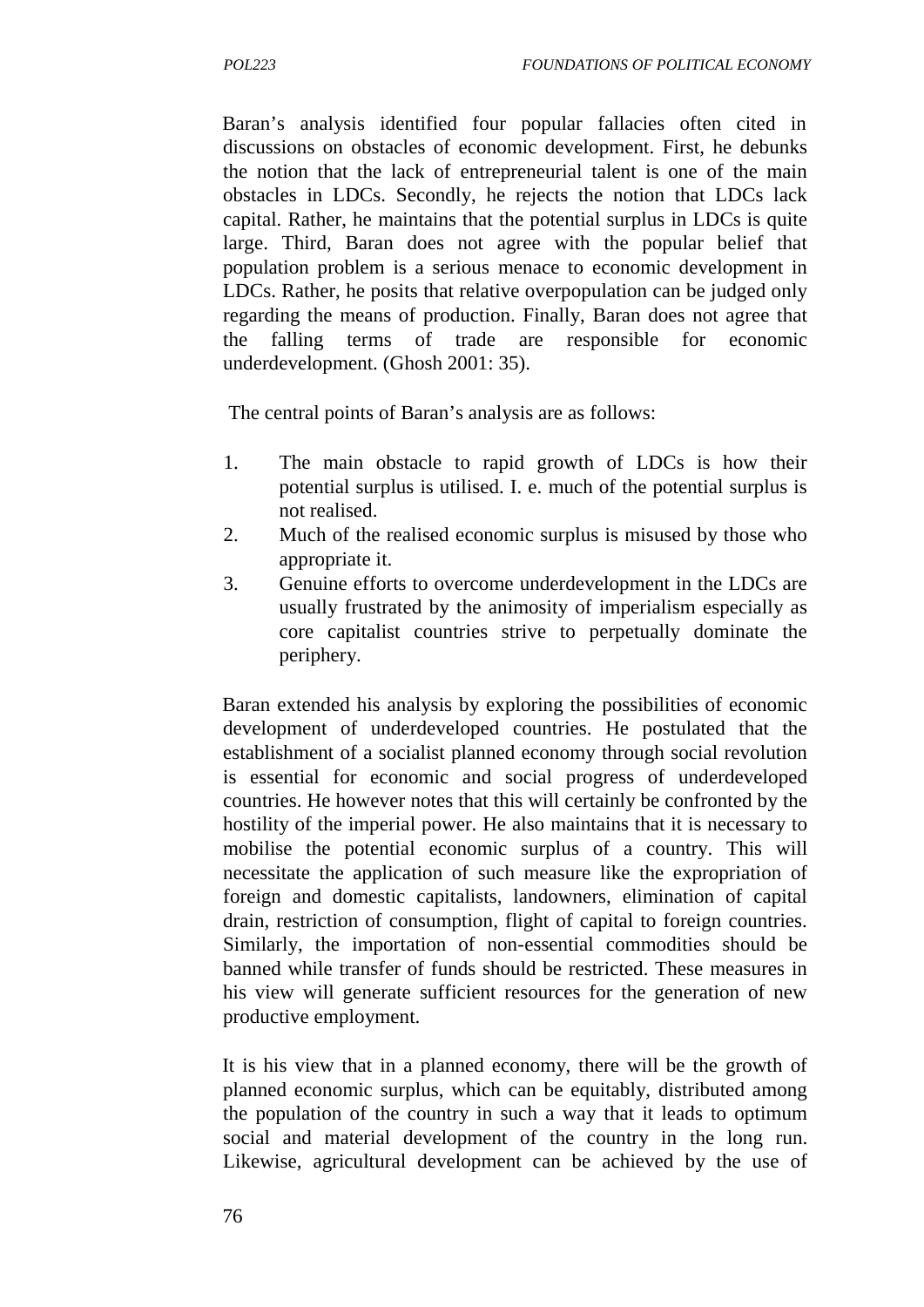improved seeds, improved methods of irrigation and the improved usage of better inputs like fertiliser. These measures will be complemented with the introduction of modern type of machinery, power and schemes of specialisation.

He further suggested that the government could also take up lines of production, which are not favoured by the private sector and later encourage competition. The state also has to put in place the critical infrastructures that will facilitate further profitable investments. Also, there is a need to check the inflationary pressure through proper monetary and fiscal policies. This will be complemented by a proper type of progressive taxation for controlling inflation and eliminating wasteful consumption and expenditure on non-essential activities. Finally, the government has to open technical schools for imparting skill and growth of human capital formation.

It is important to highlight some of the criticisms, which Baran's analysis has attracted. First, his focus on economic surplus in examining the global capitalist system instead of surplus value is criticised as departing from the Marxian tradition. Secondly, it is practically difficult to distinguish between potential surplus and planned surplus. Third, it has been criticised as hinging on the theory of distribution. Fourth, Baran's emphasis that one of the causes of underdevelopment is low saving and high consumption has been condemned. Baran has also been criticised for not properly relating the facts of exploitation of the LDCs by the developed capitalist countries to the aid, trade and exchange relationship between them. Finally, he was also criticised by western scholars such as Peter Bauer and Martin Wolf and others (Korotayev and Zinkina, 2014) for advocating the establishment of a socialist state. There is absence of competition in a socialist state by subsidising in country industries and preventing outside imports, these companies may have less incentive to improve their products, to try to become more efficient in their processes, to please customers, or to research new innovations (Williams, 2014:44)

#### **SELF-ASSESSMENT EXERCISE**

What in accordance to Paul Baran did capitalism brought about in the western world in the eighteenth and nineteenth centuries? (a) Imperialism (b) Expanded productivity and material welfare (c) Stagnation (d) Colonialism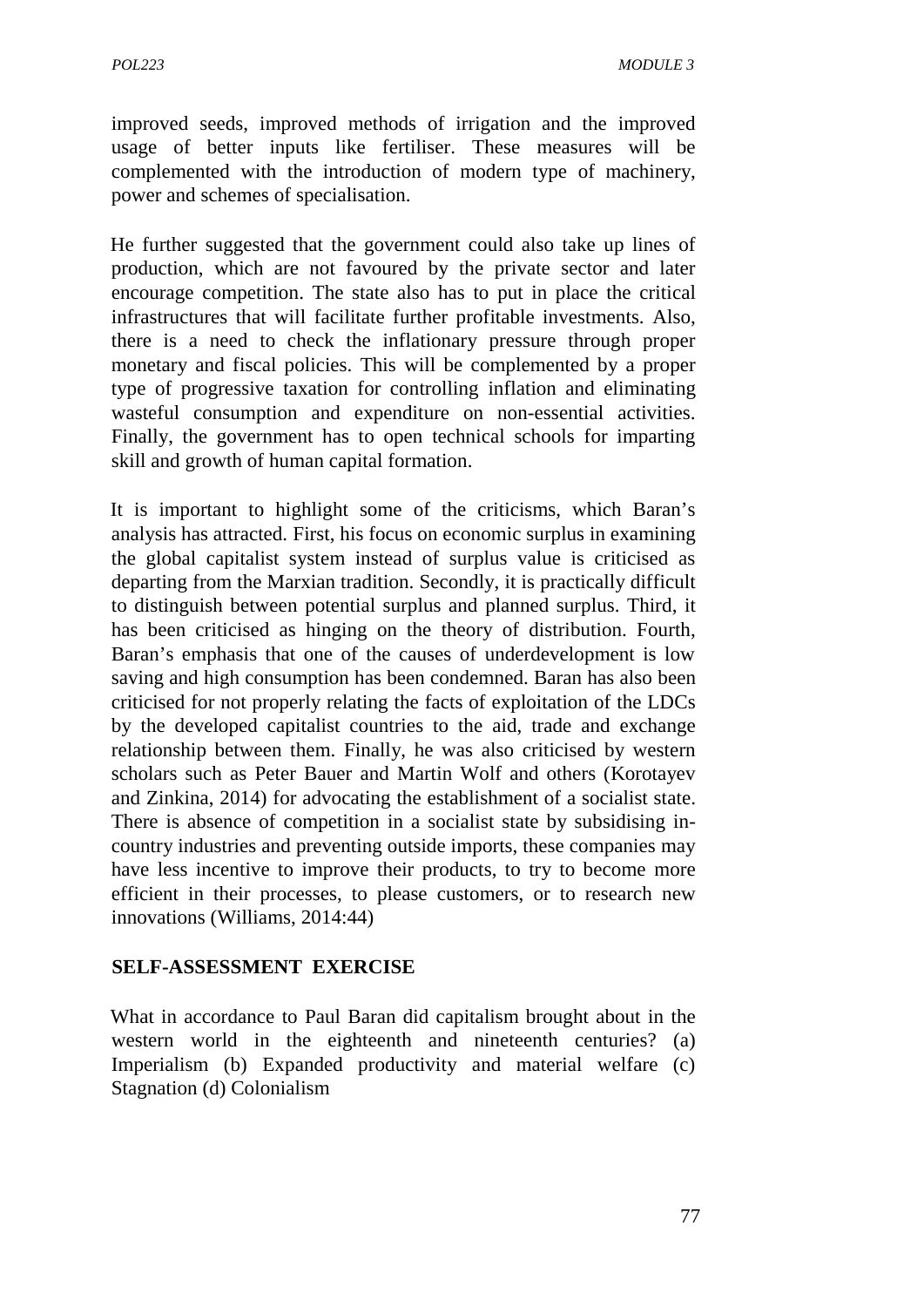## **4.0 CONCLUSION**

Baran's analysis sought to generate an explanation for the incidence of economic backwardness and economic growth. He identified some of the factors that sustain backwardness in LDCs as the misuse of economic surplus and the gluttony of advance capitalist countries to perpetuate their exploitation of surpluses from the periphery. He recommended among other prescription, the intervention of the government into the functioning of the economies of the LDCs.

## **5.0 SUMMARY**

Baran's work explored the development of underdevelopment in the LDCs. He applied the notion of economic surplus for his analysis and discovered that the development of the LDCs can only be possible if they consciously strive to free their economies from the exploitative grip of the advanced capitalism working in concert with the local compradors. It is important to note that Baran's analysis attracted several criticisms.

## **6.0 TUTOR-MARKED ASSIGNMENT**

- 1. Which of the following is not a type of economic surplus according to Paul Baran? (a) Actual economic surplus (b) Accurate economic surplus (c) Potential economic surplus (d) Planned economic surplus.
- 2. Which of the following is not a critique leveled against Paul Baran? (a) His focus on economic surplus in examining the global capitalist system instead of surplus value is criticised as departing from the Marxian tradition. (b) It is practically difficult to distinguish between potential surplus and planned surplus. (c) It has been criticised as hinging on the theory of distribution. (d) It has been criticised for downplaying western magnanimity in the economic growth of the Third World.

## **7.0 REFERENCES/FURTHER READING**

- Baran, P. (1952). On the Political Economy of Backwardness. *The Manchester School.* January.
- Baran, P. (1957).*The Political Economy of Growth.* England: Penguin Books.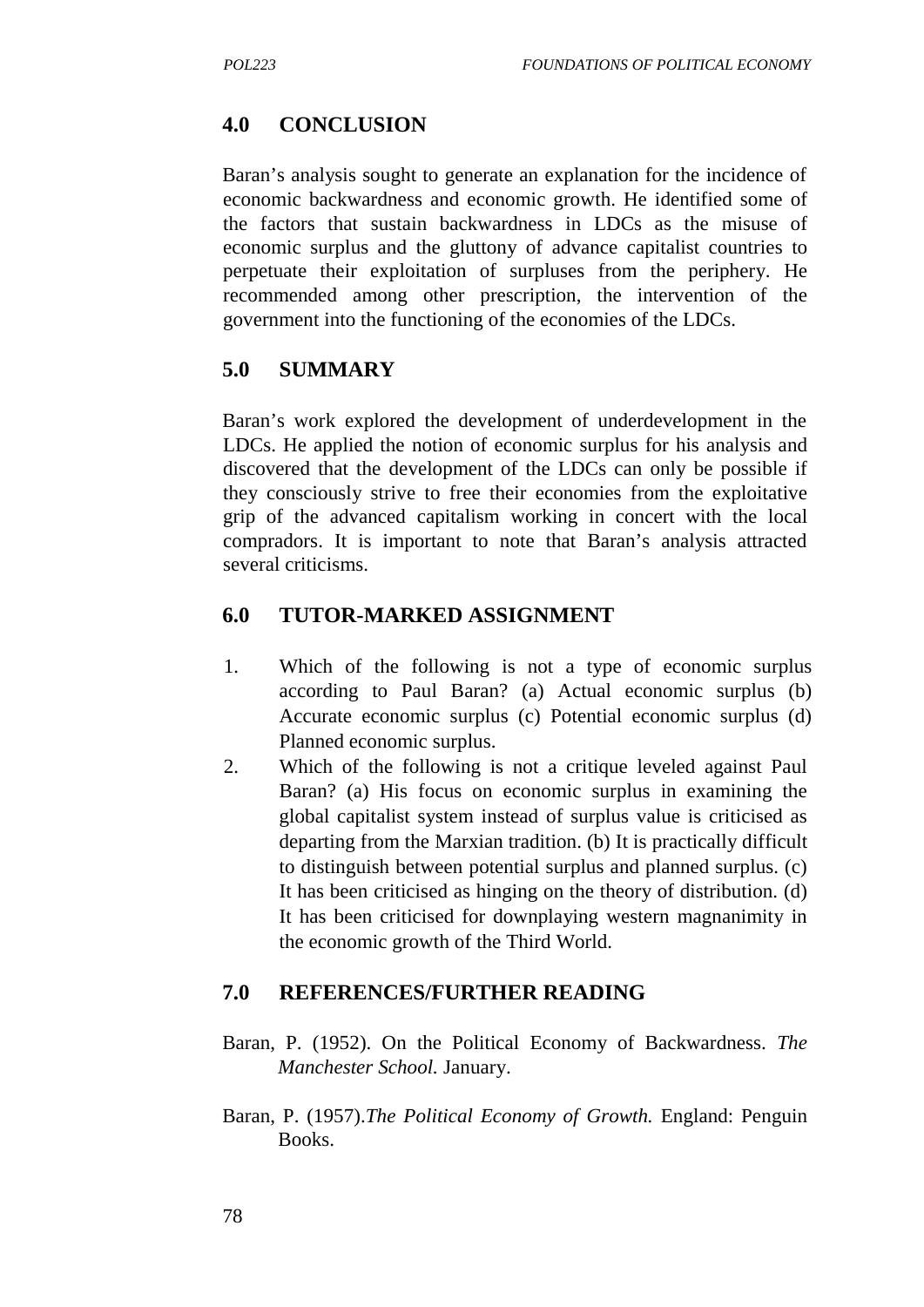- Baran, P. and Sweezy, P.M. (1966). *Monopoly Capitalism.* USA: Monthly Review Press.
- Ghosh, B.N. (2001). *Dependency Theory Revisited.* Aldershot: Ashgate.
- Korotayev, A. and Zinkina, J. (2014). On the structure of the present day convergence. *Campus-Wide Information Systems*. 31 (2/3): 139–152.
- Williams, M. (2014). The End of the Developmental State? Routledge.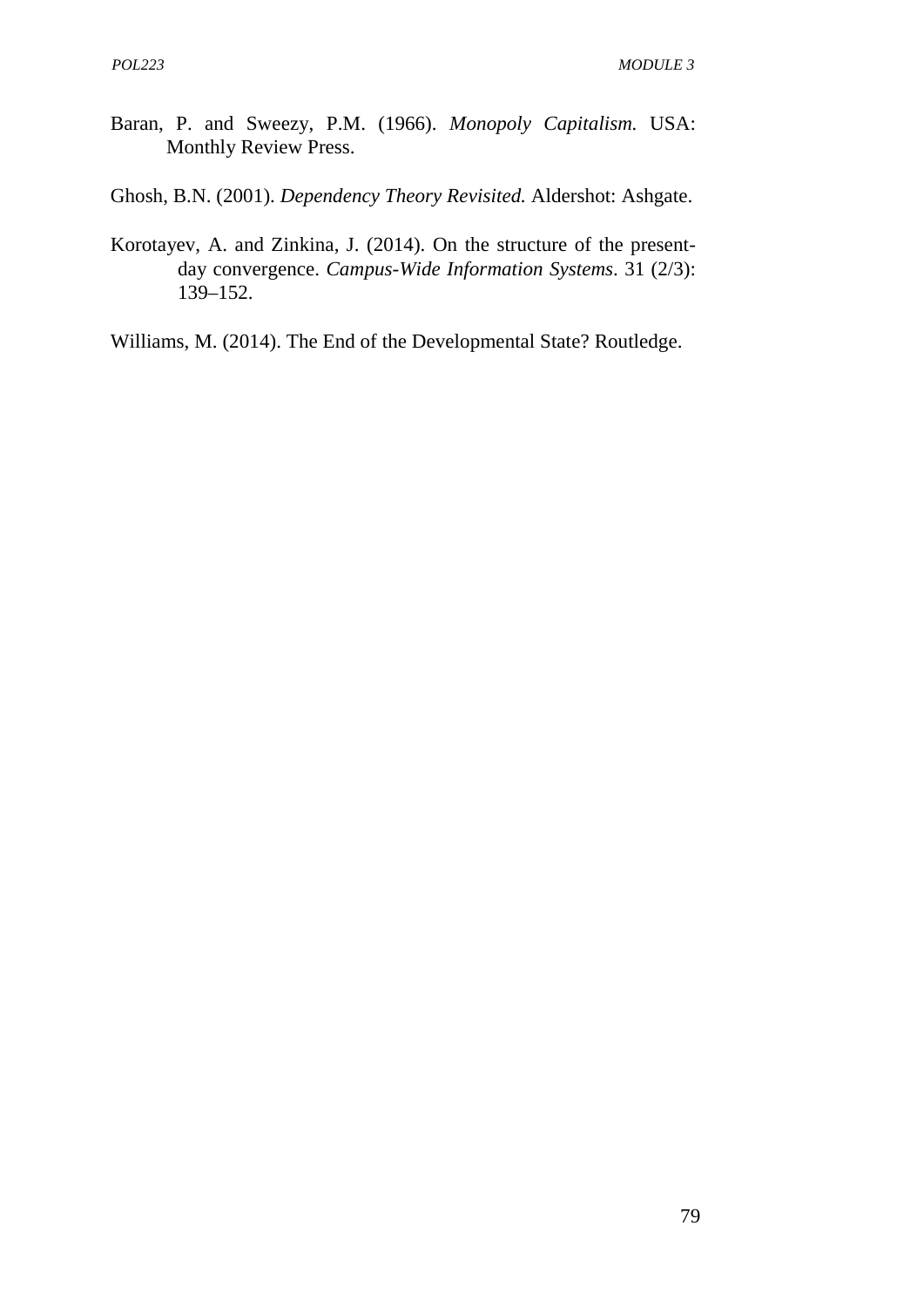## **UNIT 5 ANDRE GUNDER FRANK'S ANALYSIS OF DEVELOPMENT OF UNDERDEVELOPMENT AND SAMIR AMIN POSTULATION ON UNEQUAL DEVELOPMENT**

#### **CONTENTS**

- 1.0 Introduction
- 2.0 Objectives
- 3.0 Main Content
	- 3.1 Andre Gunder Frank's Analysis of Development and Underdevelopment
	- 3.2 Samir Amin's Postulation on Unequal Development
- 4.0 Conclusion
- 5.0 Summary
- 6.0 Tutor-Marked Assignment
- 7.0 References/Further Reading

## **1.0 INTRODUCTION**

This unit examines the main highlights of Andre Gunder Frank's thesis on the development of underdevelopment and Samir Amin postulation on unequal development. It is important to note that Frank's logic reflects an extension of the arguments of Baran. Simply put, he maintained that the underdevelopment of the LDCs arose from the way through which they were incorporated into an international capitalist system dominated by Western Europe and United States of America. Samir Amin on the other hand focused his analysis on the notion of unequal development. Amin utilised the overproduction-under consumption hypothesis to demonstrate that imperialism was utilised by the global metropole to address the crisis of capitalism. This facilitated the asymmetrical incorporation of the global periphery into the international capitalism. His arguments are contained in his main works such as: *Accumulation on a World Scale* (1974), *Unequal Development* (1976) and *Imperialism and Unequal Development* (1977).

## **2.0 OBJECTIVES**

By the end of this unit, you will be able to:

 explain the ideas of Andre Gunder Frank on the development of underdevelopment in the LDCs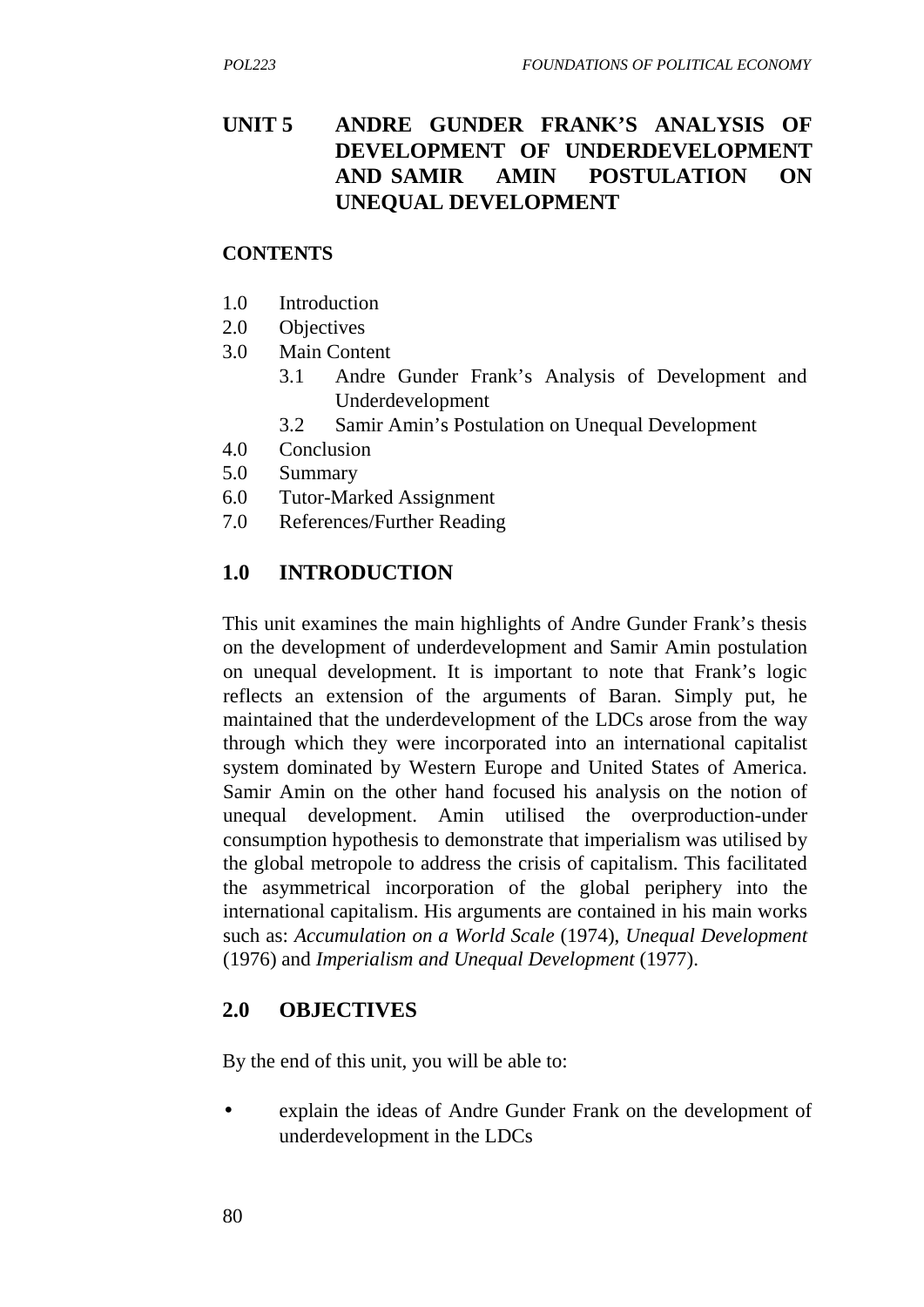- explain the basic teachings of Samir Amin on unequal development and economic growth
- discuss the major tenets of dependency theory.

### **3.0 MAIN CONTENT**

## **3.1 Andre Gunder Frank's Analysis of Development and Underdevelopment**

Frank shares the view that global capitalism is an integrated system of metropoles and satellites that bound different countries, regions and rural-urban areas into dominant dependent relationships. It is his view that a systematic transfer of economic surpluses continually occurred from the base of the world structure (periphery) to the metropolitan centres of the advanced countries. Periphery in this sense refers to the underdeveloped regions of the world, which are integrated with the world capitalist system in an asymmetrical relationship, which exists to the detriment of the underdeveloped countries. The metropole in this case refers to the developed capitalist countries. It is also important to highlight that when viewed within the framework of an underdeveloped country, the centre or capital can be referred to as the national metropole, while the different rural areas are classified as national satellite.

Just as the global metropole exploit the global satellites comprising of the world's LDCs, the national metropole also amass the economic surpluses from the national satellite by exploiting its own periphery. One central underlying orientation in both instances is the drive to accumulate surplus. This trend leads to a temporary development of the metropolitan centre of the underdeveloped country, which is then indirectly exploited by the global metropole. Frank further argued that when a particular country is incorporated into the world capitalist structure, the economy of the former country shows all the signs and symptoms of capitalism. These contradictions generate development in the national metropole and underdevelopment in the domestic periphery. Since the national metropolis is a satellite of the world metropolis, the development of the national metropolis remains limited and dependent.

Writing on the contradictions of capitalism, Frank maintains that these are contradictions which in themselves, emerge in the course of the evolution of capitalism. One such contradiction is that economic surplus under capitalism is produced by many but appropriated by the few. Furthermore, capitalism is characterised by the polarisation of the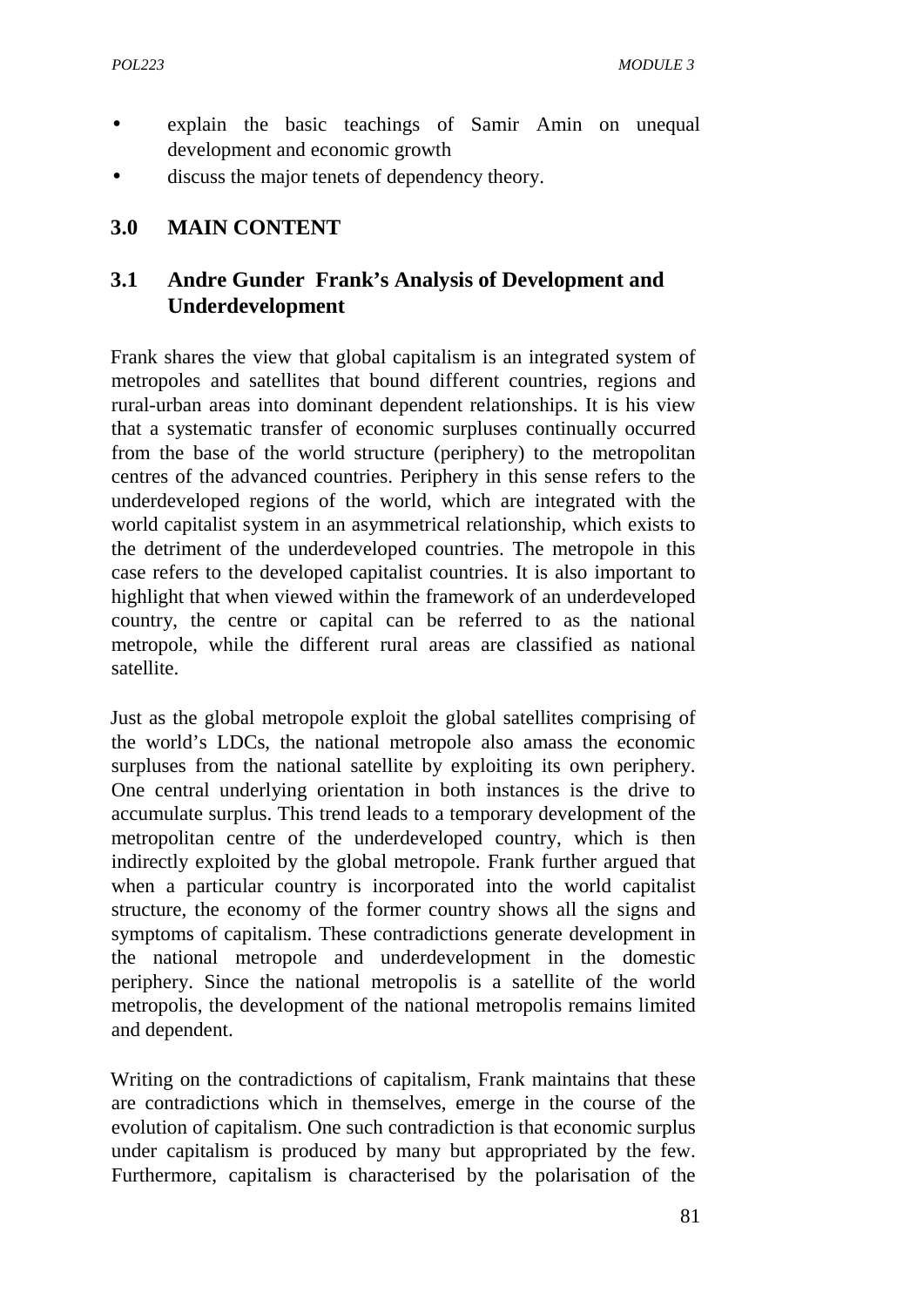capitalist system into metropolitan centre and periphery. Quite often, the periphery is exploited and the surplus is accumulated for the development of the metropolitan centre. Consequently, another contradiction becomes the development of a metropolitan centre and also an underdeveloped periphery. Due to the monopoly structure of capitalism, the surplus generated in the global periphery is accumulated by the global metropole. Ironically, the remnant surplus in the periphery is mis-utilised and spent away on various types of underproductive activities and speculation.

Another contradiction associated with global capitalism is that having divided the world into two parts, metropole and satellite, the metropole becomes developed at the expense of the satellite. This contradiction runs in a chain throughout the capitalist system. Frank further identified the contradiction in change. By this, he means that despite the historical evolution of capitalism its basic essential character and contradictions could not be eliminated. It is the views of Frank that there is no national economy, rather what exists as such are simply sector of the global capitalist economy. The integration of the underdeveloped economies simply makes them a sector of the global capitalist system.

For Frank, the developed capitalist countries were never underdeveloped rather they were at a point undeveloped. What Frank is saying is that underdevelopment is not a historical stage of growth, which the developed capitalist countries went through, but it is the result of the historical development of the capitalist system. It is his position that the development of the LDCs will remain accentuated so long as they remain part of the global capitalist system. Put succinctly, Frank argued that development and underdevelopment are two sides of the same system because they are the product of single but dialectically contradictory economic structure of capitalism. Invariably, Frank shares the view that the same historical process of development of world capitalism has simultaneously produced and will continue to produce both economic development and structural underdevelopment. (Ghosh 2001: 43) In other words, the relationship between the metropole and the satellite causes underdevelopment to the periphery. It obstructs development and aggravates underdevelopment in a myriad of ways.

Gunder Frank applied his doctrine of development of underdevelopment in the study of Latin American economies. A theory of underdevelopment in the views of Frank should be capable of providing explanations to the causes and phenomenon which have been brought about and which maintain and generate the stagnation of Latin America and its distorted development. He maintained that these countries and other LDCs were incorporated into the world capitalist system to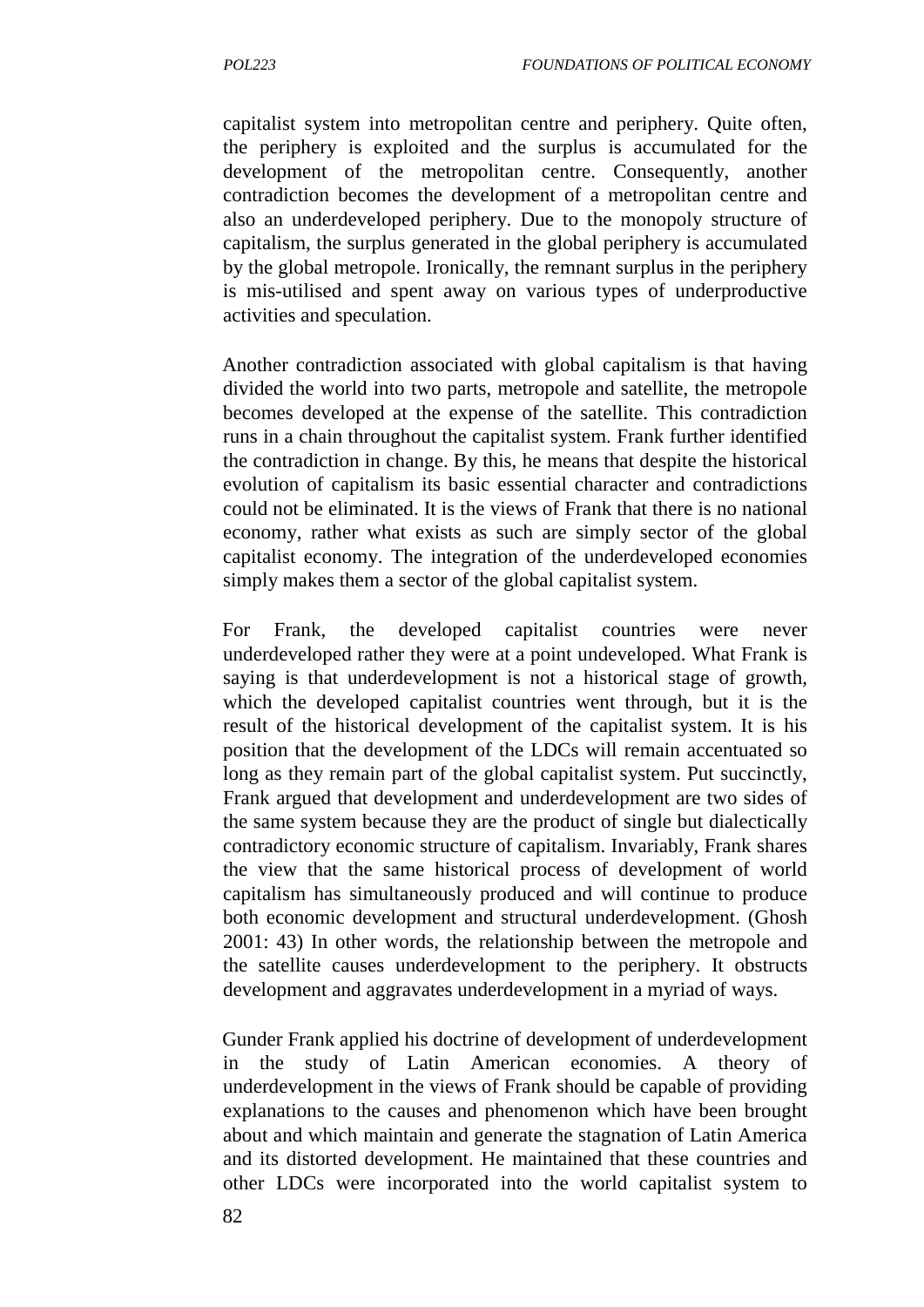occupy a disadvantaged position. This is because their socio-economic and political structures were distorted adversely when they began to participate in the vagaries of global capitalism. For him, the problems of these countries cannot merely be solved by planning process or through foreign aid and assistance.

Furthermore, Frank contended that contemporary underdevelopment is mainly the historical product of past and continuing economic and other relations between the satellite underdeveloped and the now developed metropolitan countries. It is his view that underdevelopment is not something original or traditional and that neither the past nor the present of the underdeveloped countries resembles in any way the past of the now developed countries. For him, it is a wrong notion that development of LDCs must and will be generated by diffusing capital, institutions and values to them from the developed countries. Rather, economic development in the periphery can only occur independent of the capitalist relationship with the metropole.

Frank further maintained that underdevelopment is not because of the survival of archaic institution and the existence of capital shortage in the periphery. Rather it is generated by the same historical process, which generated economic development, that is, the development of capitalism itself. Frank outlined four hypotheses in his analysis of the development of underdevelopment. These are as follows:

- a. Within the world-embracing metropolis-satellite structure, the metropoles tend to develop and satellites tend to under develop.
- b. The satellite experiences their greatest economic development when their ties to their metropolis are weakest. The Meiji Restoration in Japan is an example of industrialisation through non-participation as a satellite in the global capitalist system. He argued that since Japan was not a satellite state of the western capitalist system, it did not experience alien imposed structural limitations to her development.
- c. The regions which are the most underdeveloped are the ones that had the closest ties to the metropolis in the past.
- d. The greater the wealth that was available for exploitation in the past, the poorer and more underdeveloped the region today; and the poorer the region was as a colony, the richer and more developed it is today.

Another argument advanced by Frank is that the character and nature of change in a given society are defined through market relations. He maintained that the problems of the origin of capitalism come down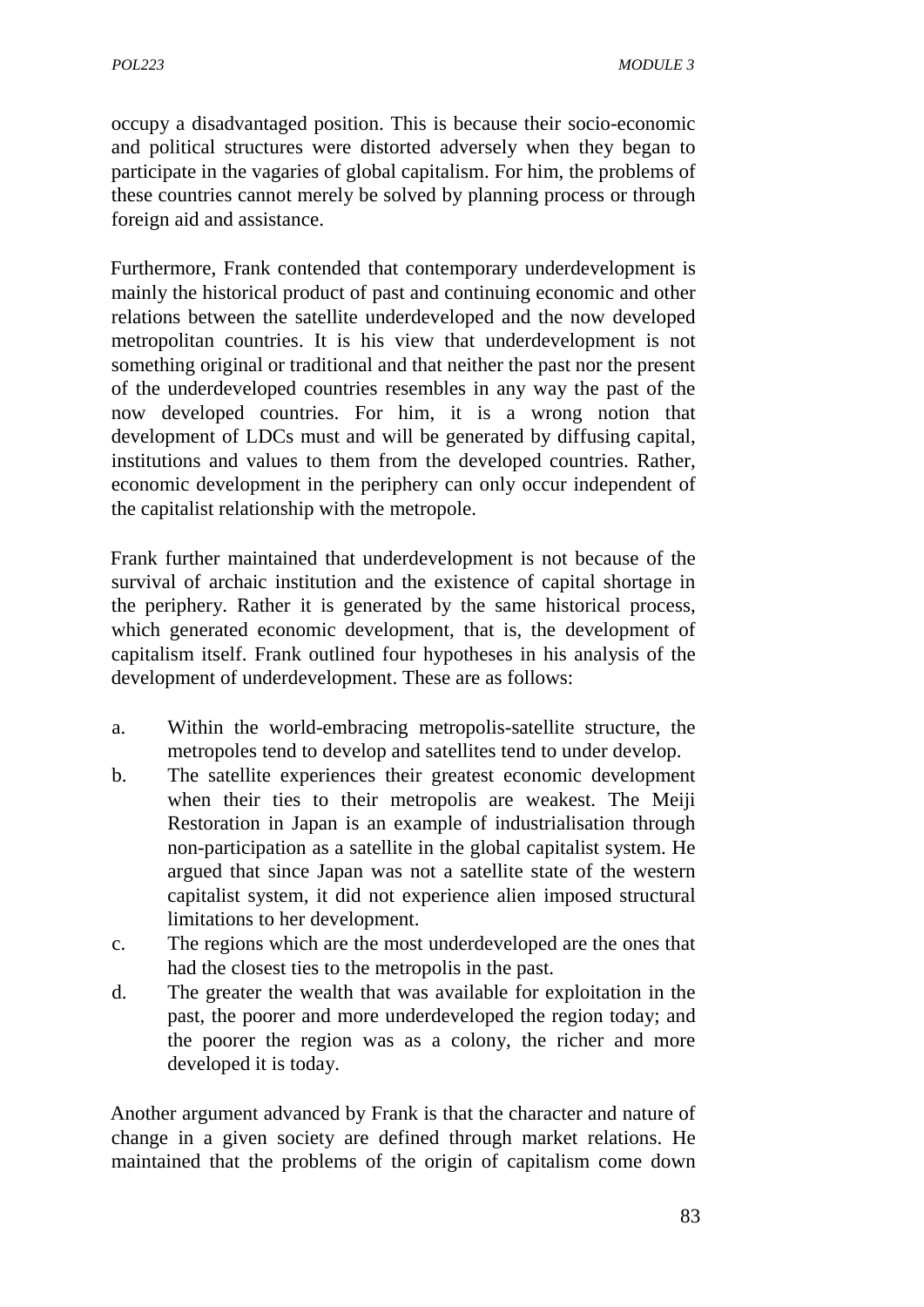from the origin of expanding the world market and not to the emergence of a system of free wage labour. Subsequently, he developed a circular concept of capitalism in terms of its exchange relations. He based his analysis on the premise that unequal market relations within the capitalist economy and domestic economy can produce development and underdevelopment on the international and national levels.

Frank (1967) asserts that in the LDCs, the export sector is an important source of monopoly power. The foreigner who also control many other associated fields like transport, insurance and other fields mainly controls this sector. This alien control also dominates the political and military spheres of the domestic economy. The dependency relationship that unfolds, render the LDCs incapable of moving out of the structure of underdevelopment. Under this process, the domestic bourgeois survives by extracting surplus from the national satellite and is interested in the continued foreign domination of the economy. Interestingly, the foreign bourgeois only invests very little capital into the domestic economy of the LDCs and such capitals are usually profits made from these LDCs.

Frank further observed that the structure of dependence has remained static over time despite the evident changes experienced in the basis of monopoly within the capitalist system. For instance, the inability of the LDCs to acquire modern technology has made them structurally dependent on the metropole. The LDCs also experience balance of payment deficits and have to resort to taking foreign loans and assistance. The balance of payment deficits, resultant devaluation and increased money supply lead to inflation, which distort the economies of the LDCs. Indeed, this make the LDCs trapped in a dependent structure.

Another discovery of Frank is that surplus from the LDCs are usually drained out with the able connivance of the local comprador bourgeois. The network is such that the global metropole exploit the national bourgeois who in turn exploits the national satellite to service the needs of global capitalism. This simply implies that development at the metropole is based on the underdevelopment of the satellites.

Frank insists that the LDCs of Africa, Asia and Latin America have remained underdeveloped through their contacts with the developed capitalist states. Their economic history was shaped by their colonial status and they consequently became exporters of primary products and importers of finished foreign goods. The point is that colonial economy prevented the transformation of merchant capital to industrial capital.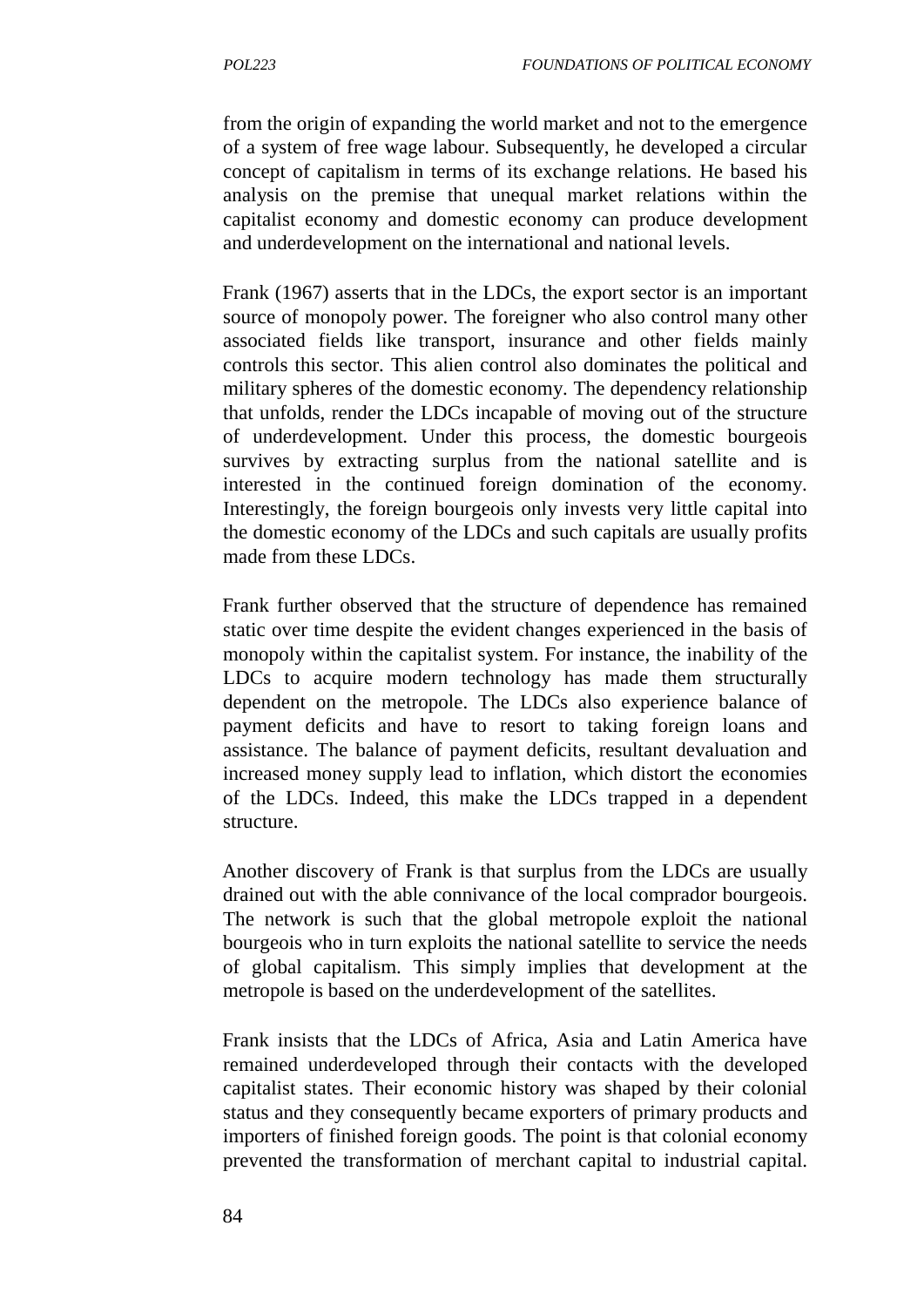This dislocated their structure of production and consumption pattern and aborted growth process in the colonies.

The work of Andre Gunder Frank has attracted severe criticisms. His focus on exchange relations in the global market has been criticised as inconsistent with Marx focus on production relations. Secondly, his excessive focus on market or trade as the determining factor in class formation neglected the specificities of internal mode of production and class structure of the periphery. His analysis did not identify the nature of relations of dependence, which keeps on changing along with changes in economic structures of the developed capitalist states. Furthermore, his analysis did not explain why certain nations needed the underdevelopment of others to build their development. Finally, his position was criticised by Peter Bauer and Martin Wolf and others (Korotayev and Zinkina, 2014) for advocating the establishment of a socialist state without necessarily looking at the internal dynamics of the states.

## **3.2 Samir Amin Postulation on Unequal Development**

One fundamental assumption intrinsic in Amin thesis on unequal development is that imperialism is compelled to spread capitalism on the global arena. He argues that the falling rate of profit, which engulfed capitalism in the 19th century, was caused by overproduction and under consumption. This led him to conclude that the solution to the ensuing crisis was in the expansion of capitalist market into the global periphery. For him, capitalism required imperialism to counter the adverse effects of capital accumulation. His logic indicate that it was the falling rate of return on capital at home that compelled the capitalist world to search for new pastures in the periphery. This was accomplished in different phase. First, between 1880 and the end of the Second World War, monopoly capital from the metropole was able to export capital to oversee territories. However, following the end of colonialism, the metropole reorganised its strategy of exploitation to focus on the accumulation of surplus from the periphery through militarism, capital export and unequal exchange relations.

Amin divided world capitalism into the core (satellite) and periphery (metropole). The main difference between these two concepts is that capitalism in the core developed from the advancement of the domestic market forces while capitalism in the periphery was introduced from elsewhere. As such whereas capitalism in the core tends to be exclusive, the contrary is the case in the periphery. For Amin, the grand imperial design of the global metropole is the perpetuation and expansion of capitalist relations abroad by force or without the spontaneous consent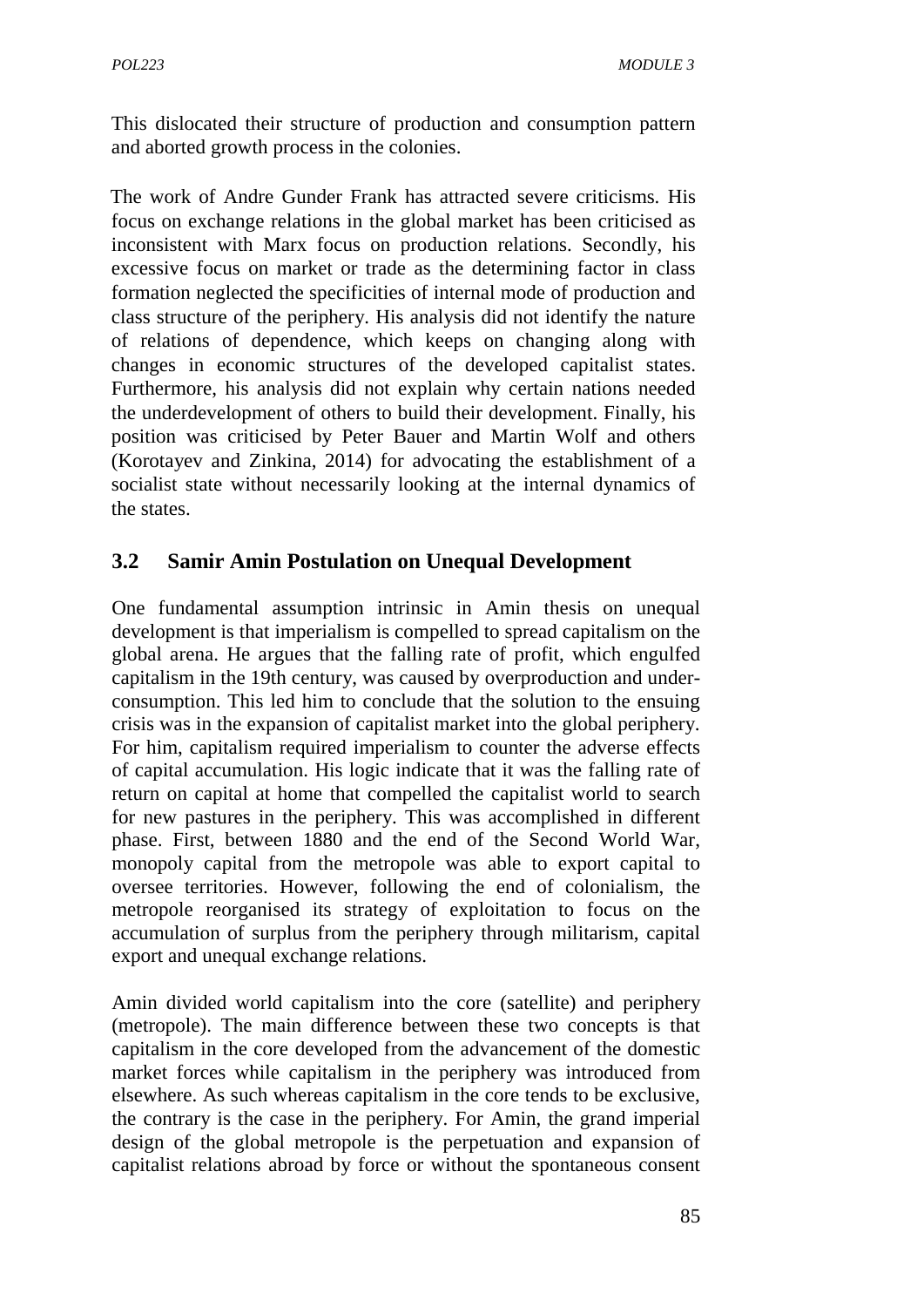of the affected people. The outcome of this process for Amin is that economies in the global periphery are distorted and disarticulated while experiencing several modes of production. This situation frustrates the growth of peripheral economies thereby making underdevelopment a permanent factor.

Amin observed that whereas capitalism in the core is characterised by clear polarisation of classes between bourgeoisie and proletariat, the contrary is the case in the periphery. Concisely, the social structure in the periphery is a truncated structure that can only be understood concerning the world social structure. The truncation of the social structure in the periphery is caused by the phenomenon of absentee metropolitan bourgeois class who perpetrate the exploitation of the periphery from the developed countries. Whereas the productivity of labour and wages are high in the core capitalist countries, there exist low wage and productivity in the periphery. (Ghosh, 2001: 59)

Amin further contend that the core capitalist states are characterised by autocentric accumulation, that is, accumulation without external expansion of the system. For him, such pattern of capital accumulation is not possible in the periphery since the peripheral economy exist only as an appendage of the central economy. Also, peripheral economy also lacks the class of metropolitan bourgeois whose capital operates as the critical dominating force. For Amin, an autocentric society has in place, organic relation between the bourgeoisie and proletariats. Such economy is self-sufficient and independent, but peripheral economy is extraverted.

It is the position of Amin that classification of underdeveloped countries is superficial because such typologies concentrate on appearances, which mask the underlying unity of the phenomenon of underdevelopment. He likened the underdeveloped countries as a piece of a single machine, which is the global capitalist economy. Furthermore, while countries in the global periphery lack internal dynamism, the core capitalist countries exhibit internal dynamics that are indigenous to them.

All peripheral economies in the views of Amin have the following features:

- i. The predominance of agrarian capitalism
- ii. A local, mainly merchant, bourgeoisie that is dominated by foreign capital
- iii. The growth of large bureaucracy which substitutes for the leadership of an urban bourgeoisie, and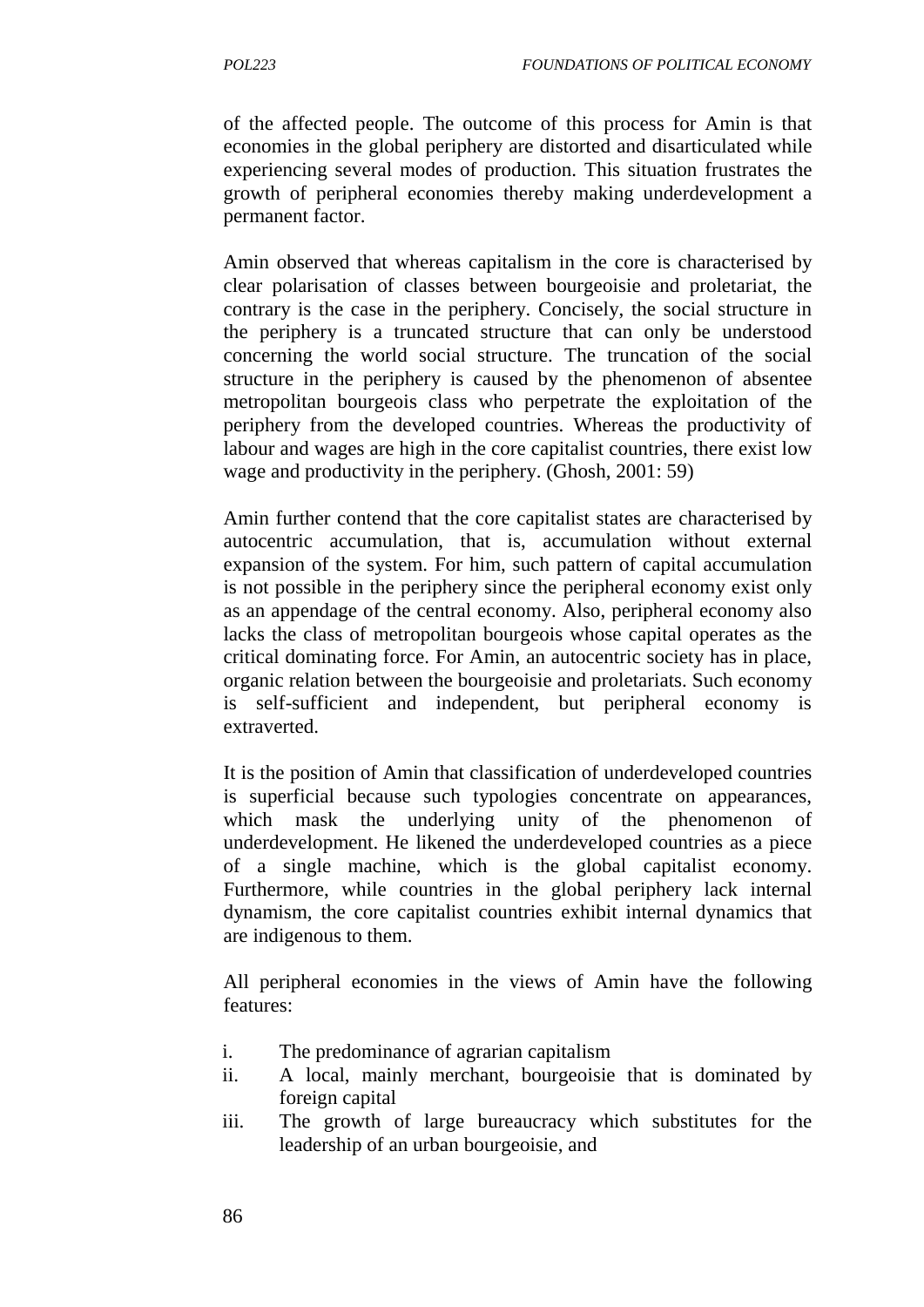iv. Incomplete polarisation, which takes the form of masses of poor peasants, urban unemployed people and many marginal workers, who have not developed completely into a proletarian class.

The consequence of these features is that the peripheral economies experience extraverted form of development of local capitalism. Since these economies cannot achieve development on their own momentum, they remain reduced to incomplete and extraverted development of local capitalism. Also, the core capitalism also imposes an unequal exchange between it and the periphery in which the periphery is exploited through trade. This leads to distortion and disarticulation of the peripheral economies, which experience unevenness of development. The pursuit of development in the peripheries naturally propels these countries to incur foreign debts from the core capitalist countries. This results in a debt trap for the LDCs.

The peripheral economies are characterised by pre-capitalist mode of production, cheap labour, low technology and low productivity. It experience alien imposed form of capitalism facilitated by the introduction of foreign capital. These economies are further characterised by the introduction of three forms of distortions:

- i. There is distortion towards export activities (extraversion).
- ii. There is an abnormal enlargement (hypertrophy) of the tertiary sector.
- iii. There is distortion towards light branches of activities (light industries) and the use of modern production technique.

The distortion or hypertrophy of the tertiary sector reveals the difficulty of realising surplus value at the centre and limitation of peripheral development – high rate of unemployment and inadequate industrialisation. The second type of hypertrophy is expressed in excessive rise in government expenditure and a crisis in public finance. Amin maintains that the underdevelopment is not manifested in particular levels of per capita production, but in certain special structural features and the economies of LDCs are receptive to these structural features. Some of these features include extreme unevenness in the distribution of income and in the system of prices transmitted from the centre, disarticulation and economic domination of the centre.

Economic growth in the periphery is blocked because the centre dominates such countries. Whatever capital is generated in the periphery is never allowed to accumulate. Rather, they are siphoned out to the metropole. The periphery consequently experience incongruities and discontinuity in development. This is worsened by the double crisis of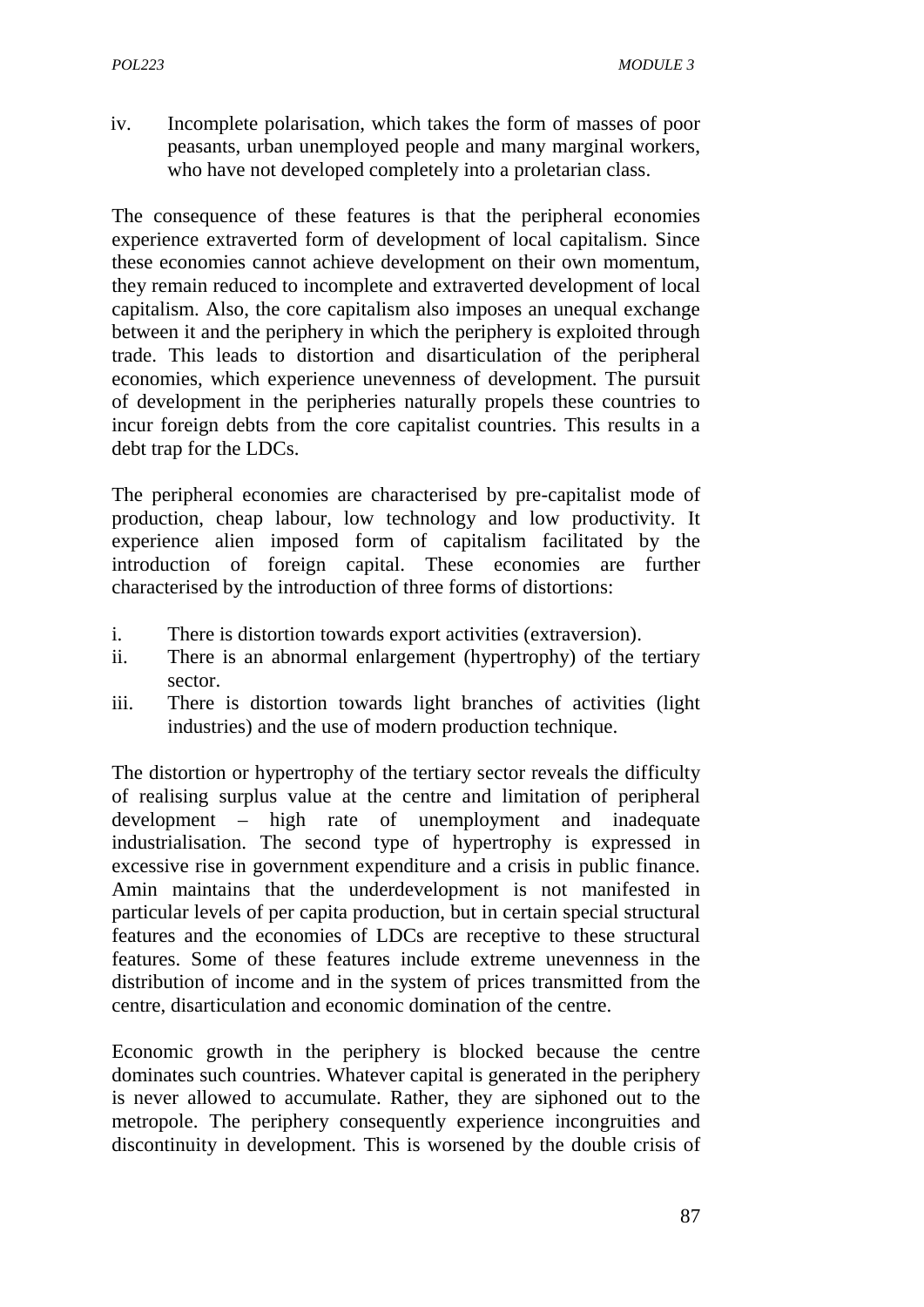external payment and public finance. Such crisis is inevitable and frequent in the LDCs.

In his book, *Imperialism and Unequal Development*, Amin (1977) identified two aspects of the theory of unequal exchange, which include:

- i. The pre-eminence of world values, and
- ii. The universal character of capitalist commodity alienation based on the direct or indirect sale of labour power.

In the global capitalist system, the transfer of international values into international prices implies the transfer of value from some nations to others. Since all products are international commodities, the same quantity of labour used up in different parts of the world will also give rise to a single world value. As such, if the labour hour in all countries creates the same value, while the labour power in one of the countries has a lower value (lower real wages), the rate of surplus value is necessarily higher. For him, the generation of surplus value is higher in the periphery.

The real case of unequal exchange in the views of Amin will be present if the rates of surplus values are different in different countries, and the transfer of values takes place not because of different organic composition of capital but because of the immobility of labour. It is the immobility of labour that is responsible for the variation in real wages in different countries. He further maintains that the pre-eminence of world values is overshadowed by the appearance of non-capitalist mode of production. However, it is the pre-eminence of world value that constitutes the essence of the unity of the world system.

In his analysis of unequal exchange, Amin insists that it implies the exchange of products whose production involves wage differentials greater than those of productivity. The lack of internal correspondence at the periphery between the level of development of the productive forces and the value of the labour power generates the vicious circle of peripheral development. Amin's doctrine of unequal exchange rejects two significant myths. First, that development can be achieved by an artificial increase of the independent variable (wage). He maintains that international capital certainly finds it profitable at the periphery because the rate of surplus value is higher there. He further noted that the mode of production in the periphery reproduces itself in both economic terms (distortion) and political terms (specific class alliances). The second myth, which Amin sought to debunk, was that the proletariat at the centre benefits from unequal exchange through international transfers. Rather, he contended that higher wages at the centre result mainly from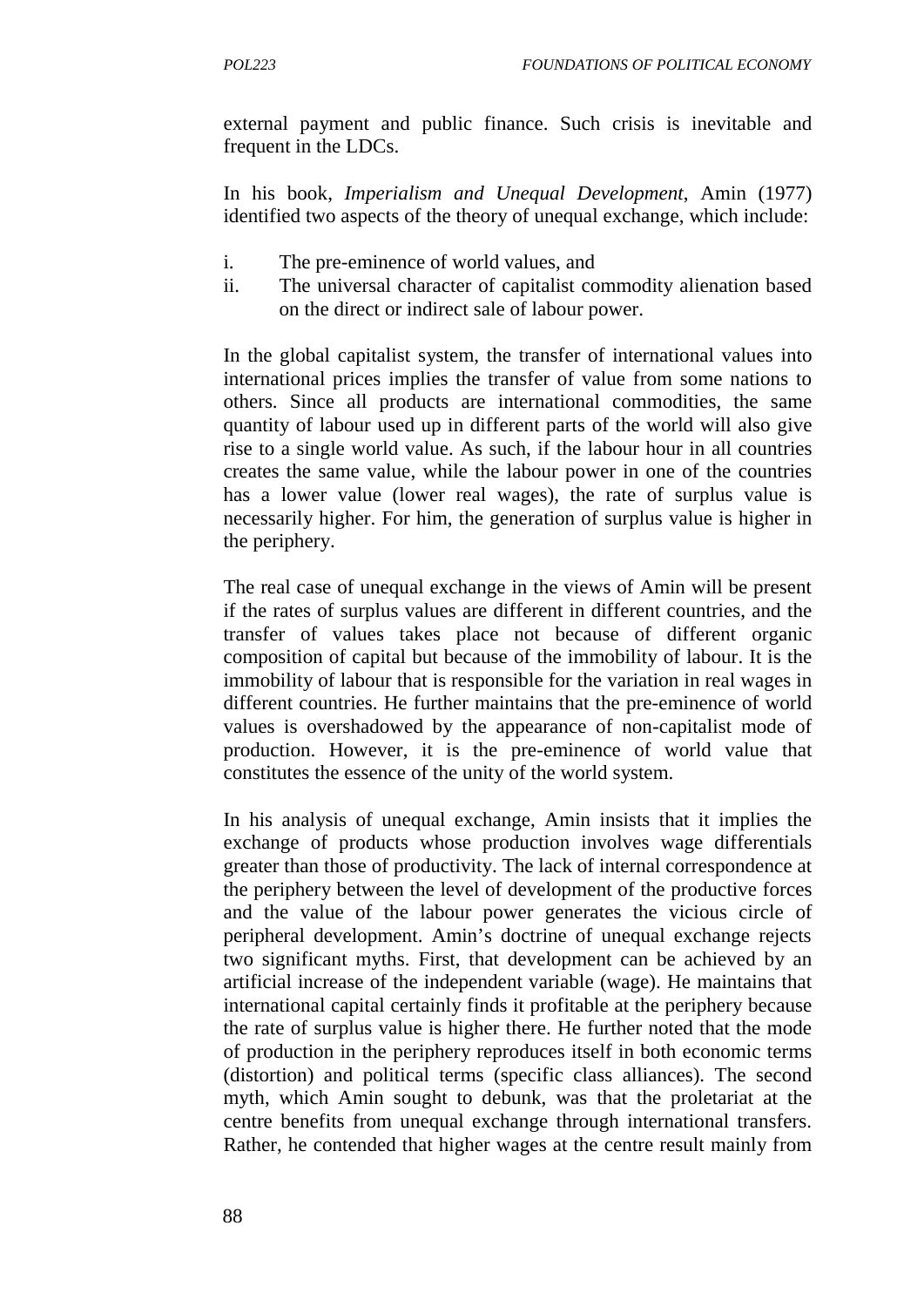the high level of development of productive forces, which generates higher productivity, and not due to international transfers.

There exist indications that Amin's thesis contains three different theories that seek to explain the phenomenon of underdevelopment. These theories focus on primitive accumulation, which to him implies the transfer of surplus, international specialisation and inequalities in wage levels between different countries. Amin insists that the rise of monopolies at the end of the nineteenth century created conditions for wages in the centre to rises together with productivity while wages in the periphery remained low. Before this time, exchange was equal as products were exchanged for the values. Afterwards, unequal exchange emerged because of the discrepancies in the wage level. From this, he argued that since primitive accumulation through unequal exchange constitutes a cause of underdevelopment, it is ultimately the result of the difference in the behaviour of wages between the centre and the periphery.

Amin identifies three factors, which accounts for the diversity of peripheral economies. These are as follows:

- i. The structure of the pre-capitalist formation at the moment of its integration into the world market;
- ii. The economic forms of international contact; and
- iii. The political form, which accompanied the integration.

It is the views of Amin that the supposed diversity among the peripheral economies is superficial and at best only disguises the essential unity.

He maintained that the core capitalism penetrates the periphery and creates three types of distortion:

- i. It gives more attention to export activities and extra-version of the economy. The export activities dislocate the internal production structure.
- ii. The penetration of central capitalism into the periphery alters the techniques of production in such a way that light industries are encouraged and technology transfer by the central capitalism go on rampantly resulting in technology dependence.
- iii. The penetration of capitalism into the periphery also distorts the tertiary sector in such a way that it becomes disproportionately larger as compared to the other sectors of the economy. The consequence is that many people in this sector are absorbed with low level of productivity and income. The tertiary sector becomes characterised by low productivity, low income, unemployment, and underemployment.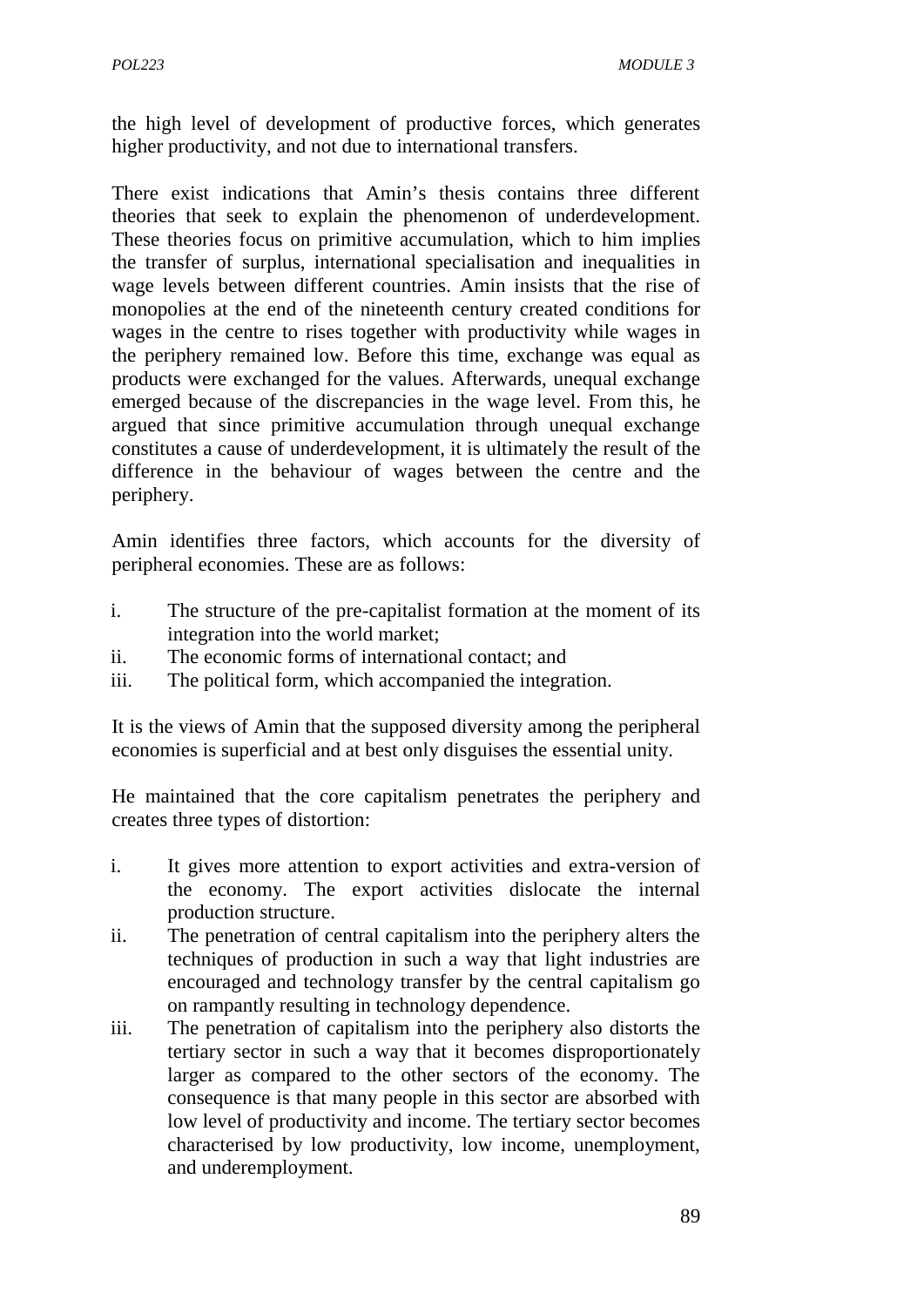The quest to eliminate the distortions compels the LDCs to incur huge debts from, and participate in unequal exchange with the centre. These realities create room for siphoning of huge surplus from the periphery to the core. The inevitable consequence becomes the underdevelopment of the periphery. It is the position of Amin that once the periphery is put in a position of underdevelopment, it become dependent on the central capitalism, and this process continues. He noted that the LDCs have not evolved freedom of manoeuvres concerning world capitalism. They remain helpless so long as they remain integral part of the global capitalist system with no possibility of local accumulation. By implication, the periphery will always experience the business fluctuations of the core if its position of global capitalism is not challenged. Consequently, underdevelopment in the periphery proceeds with every economic growth in the periphery. He maintains that autonomous and self-sustained growth in the periphery is impossible irrespective of the level of per capital output.

The solution as advocated by Samir Amin is to have a complete break with the world capitalist system, as this will create the conditions for genuine development. He maintained that since development is hampered by the outflow of surplus from the periphery. It is his view that if certain steps are taken, economic growth may occur but not economic development because development is structural. Development is possible when the tie with the centre is severed. He shares the views that social surplus is vital to the LDCs as it offer opportunity for autocentric accumulation. It is a better alternative than a comprador operated or peripheral capitalism.

Samir Amin's thesis has attracted some criticisms. He has been accused of superficial analysis of dependency, which fails to integrate the transformation of class structures and the changing nature of capital accumulation process. Furthermore, he is accused of exhibiting a unitary vision of development, which is considered ahistorical and fails to take account of the historical specificities of the experiences of the LDCs.

#### **SELF-ASSESSMENT EXERCISE**

Which of the following is in the opinion of Andre Gunder-Frank referred to as the underdeveloped regions of the world, which are integrated with the world capitalist system in an asymmetrical relationship? (a) Rural areas (b) Hamlets (b) Periphery (d) Substructure.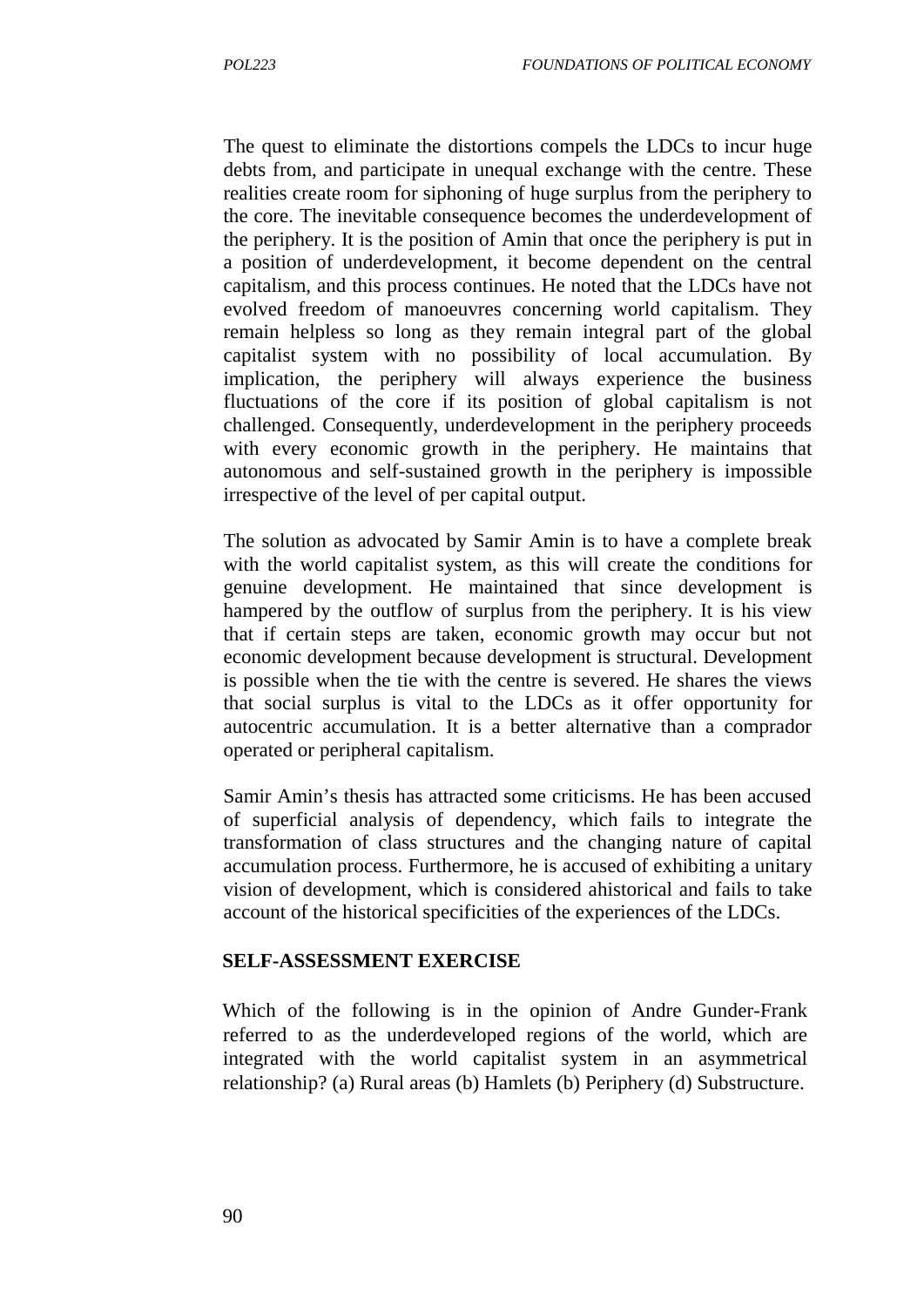# **4.0 CONCLUSION**

This unit explored Andre Gunder Frank's thesis on the development of underdevelopment. He argues that the LDCs whose economies have been tied asymmetrically to the advantage of the global metropole can only develop when they sever ties with the metropole. He based his analysis on the experiences of LDCs in Latin America and the miracles of the Meiji Restoration in Japan. It examined Samir Amin analysis of unequal development. He argues that global capitalism is sustained by the asymmetrical relationship between the core and the periphery. This characterised by the sustained accumulation of surplus from the periphery to advance the interest of the global capitalist centres. Consequently, development can only come to the periphery when conscious effort is made to extricate its economy from the traps of capitalism.

### **5.0 SUMMARY**

In summary, Frank's analysis reveal that underdevelopment is not an inherent defect of a country but a product of colonialism, which facilitated the forceful integration of the global satellite into the asymmetrical relationships of dependency and underdevelopment. By implication, capitalism has spread in the periphery and has created a chain of exploitative metropole-satellite relationship, which has worked against the interest of the satellites. Consequently, economic development only takes place when the ties between the metropole and satellites are weakest. Also, Samir Amin used the overproduction under consumption hypothesis to demonstrate the contradiction of capitalism before the advent of imperialism. Consequently, he argued that imperialism, which was a necessary prescription to address the maladies of capitalism, was instrumental to the development of underdevelopment in the peripheries of global capitalism. Amin shared the view that socialism provides an avenue for the development of the peripheries.

### **6.0 TUTOR-MARKED ASSIGNMENT**

1. According to Frank, contemporary underdevelopment is mainly the \_\_\_ product of past and continuing economic and other relations between the satellite underdeveloped and the now developed metropolitan countries. (a) Historical (b) Emotional (c) Psychological (d) Philosophical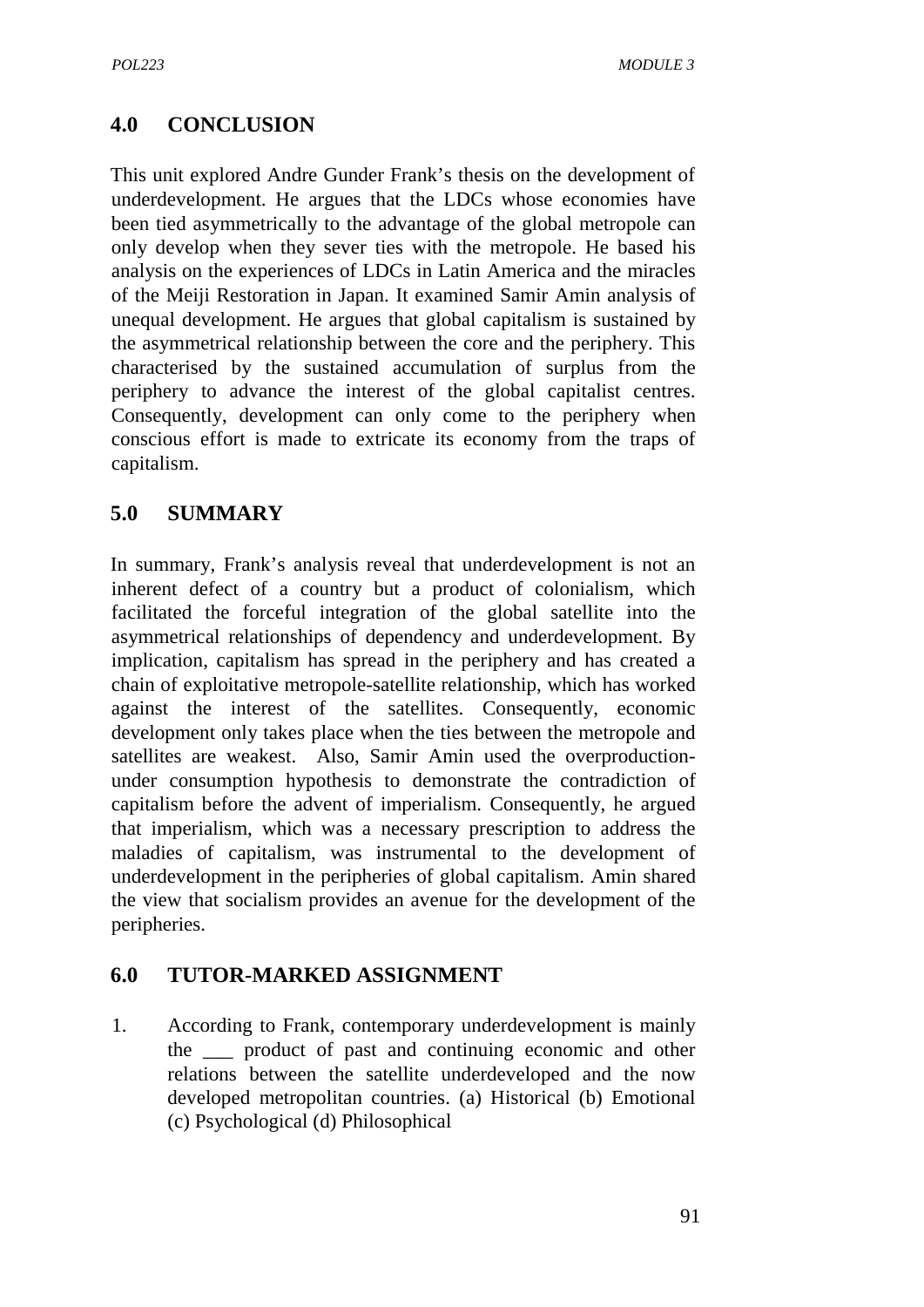- 2. Which of the following is not a characteristic of a peripheral economy? (a) Pre-capitalist mode of production (b) Cheap labour (c) High technology (d) low productivity
- 3. Which of the following is not an underdevelopment and dependency theorist? (a) Andre Gunder-Frank (b) Samir Amin (c) Paul Baran (d) V. I. Lenin

### **7.0 REFERENCES/FURTHER READING**

Amin, S. (1974). *Accumulation on a World Scale.*

- Amin, S. (1976). *Unequal Development: An Essay on the Social Formations of Peripheral Capitalism*. New York: Monthly Review Press.
- Amin, S. (1977).*Imperialism and Unequal Development.*
- Frank, A.G. (1967). *Capitalism and Underdevelopment in Latin America.* USA: Monthly Review Press.
- Frank, A.G. (1969). *Latin America: Underdevelopment or Revolution*. USA: Monthly Review Press.
- Ghosh, B.N. (2001). *Dependency Theory Revisited.* Aldershot: Ashgate
- Korotayev, A. and Zinkina, J. (2014). On the structure of the present day convergence. *Campus-Wide Information Systems*. 31 (2/3): 139–152.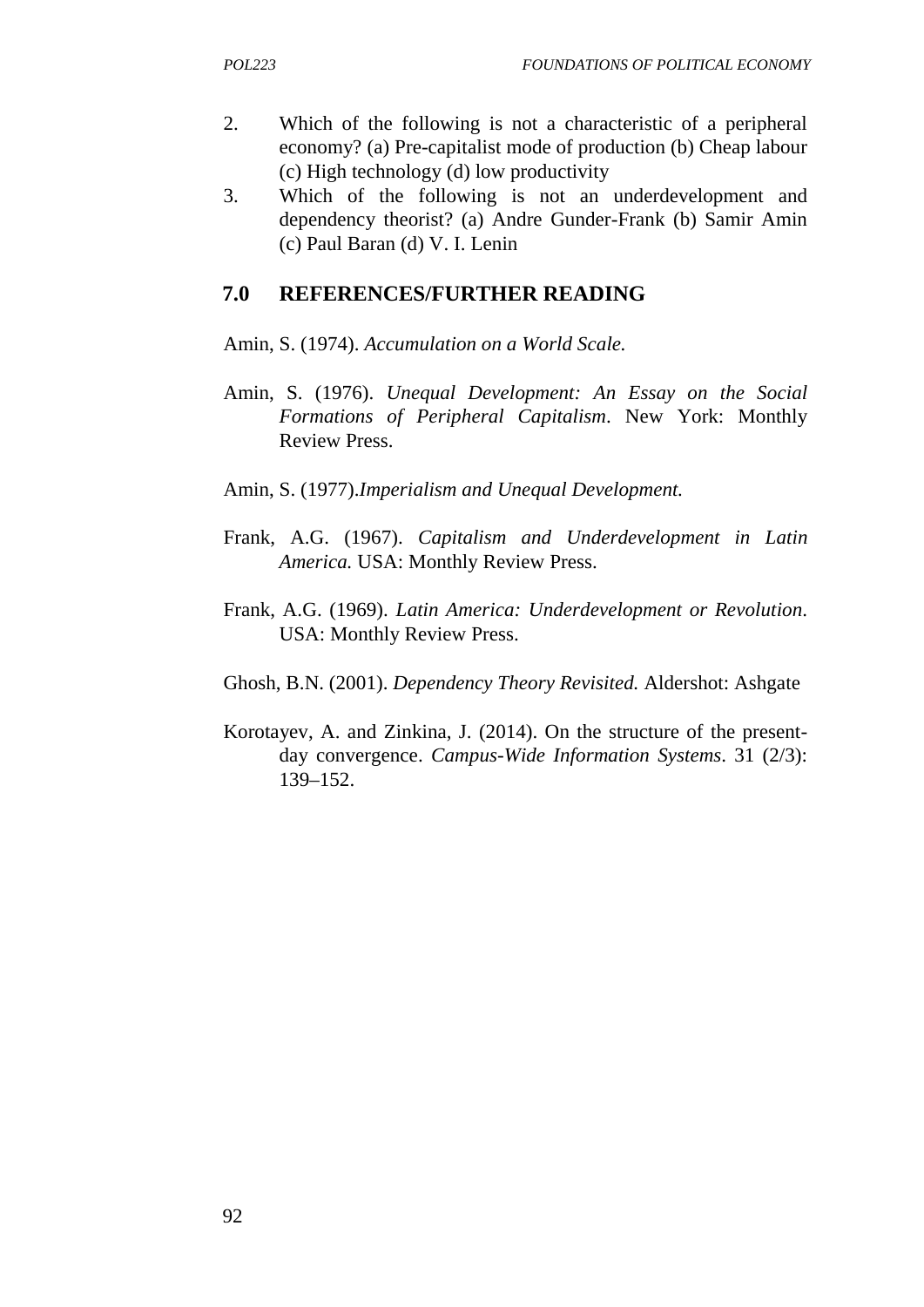# **MODULE 4 GLOBAL TRENDS THAT SHAPE MODERN POLITICAL ECONOMY**

#### **INTRODUCTION**

Events of the past are strategic to the understanding of modern developments. Modern political economy particularly as it affects countries in the global south cannot be effectively comprehended without making a retrospect to certain historical global trends. These global trends namely; imperialism, colonialism, neo-colonialism, globalisation, activities of multinational corporations, Bretton Woods Systems have shaped the dynamics of contemporary political economy to the extent that studying them open us to the realities of the modern era. This module is aimed at looking at those events and their implications for the study of political economy.

| Unit 1 | Imperialism                       |
|--------|-----------------------------------|
| Unit 2 | Colonialism and Neo-Colonialism   |
| Unit 3 | Globalisation                     |
| Unit 4 | <b>Multinational Corporations</b> |
| Unit 5 | <b>Bretton Woods System</b>       |

### **UNIT 1 IMPERIALISM**

#### **CONTENTS**

- 1.0 Introduction
- 2.0 Objectives
- 3.0 Main Content
	- 3.1 Meaning and Nature of Imperialism
	- 3.2 Contending Views of Imperialism
- 4.0 Conclusion
- 5.0 Summary
- 6.0 Tutor-Marked Assignment
- 7.0 References/Further Reading

#### **1.0 INTRODUCTION**

This unit examines the various perspectives on the concept of imperialism. Specifically, it highlights the views of Hobson, Lenin, and Hilferding. It also highlighted the liberal views on the concept.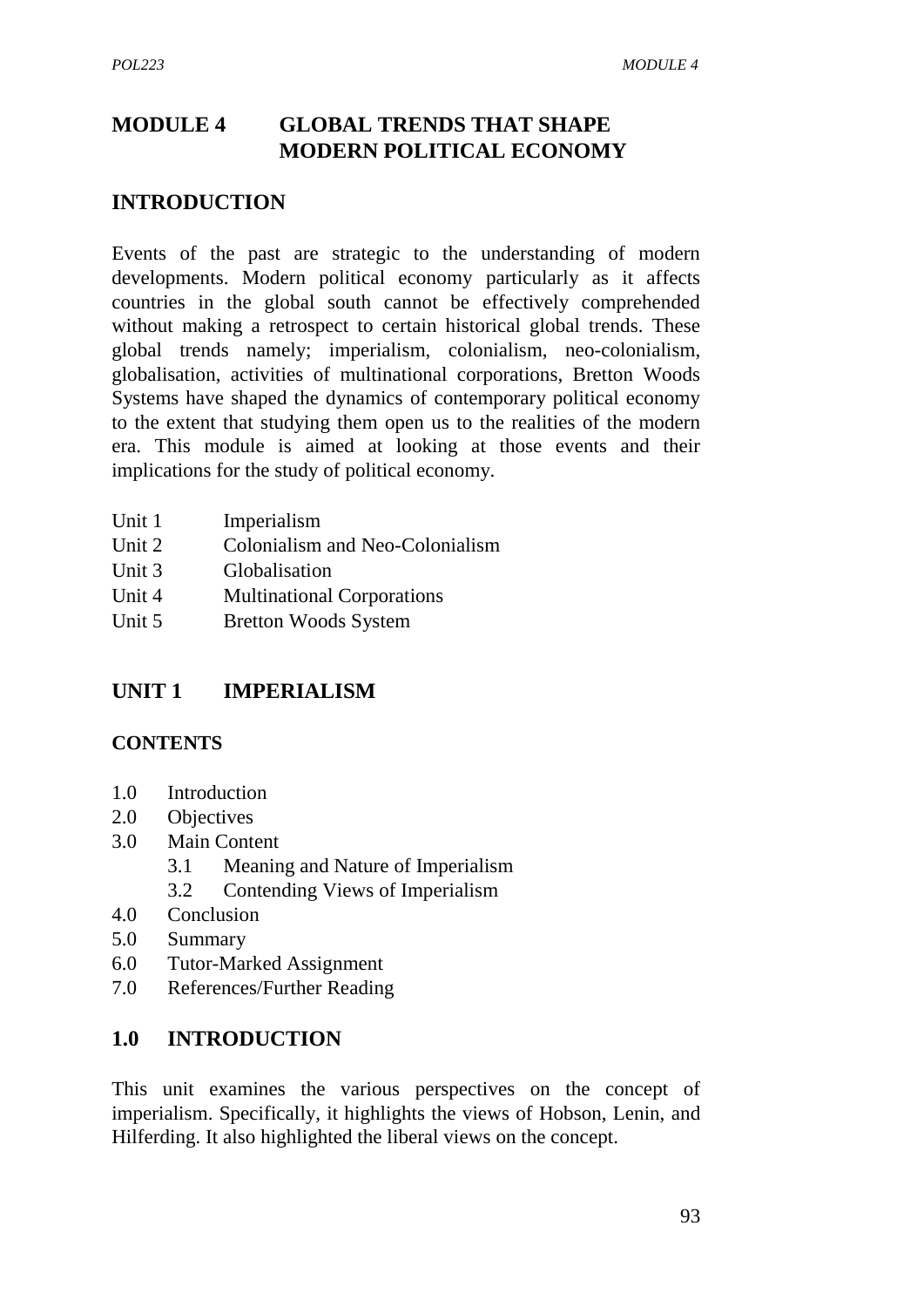# **2.0 OBJECTIVES**

By the end of this unit, you will be able to:

- explain the nature and meaning of imperialism
- discuss the contending views on the concept of imperialism.

### **3.0 MAIN CONTENT**

### **3.1 Nature and Meaning of Imperialism**

Imperialism is "the economic control and exploitation of foreign lands arising from the necessity for counteracting the impediments to the accumulation of capital engendered by the internal contradictions of the domestic economy" (Ake, 1981:20). It is the policy of extending the rule or authority of an empire or nation over foreign countries, or of acquiring and holding colonies and dependencies. It is a practice where powerful nations seek to send and maintain control or influence over weaker nations or people. Quite often, the concept is used to explain the economic expansion of capitalist states. Generally, states become imperialist for several reasons, which may be economic, political or ideological.

Benjamin Cohen (1973) in his book, *The Question of Imperialism*, maintained that the imperial powers typically pursued their various interests overseas in a blatantly aggressive fashion. Bloody, one-sided war which Otto Von Bismarck described as *sporting war*, that considered native Africans in the contested territories as game became common place. Here, the powers were engaged in intense competition and diplomatic crises devoid of direct military conflict. This set the stage for imperialist competition in Africa.

Classical or liberal theorists insist that imperialism is not a product of capitalism but a response to certain maladjustments within the contemporary capitalist system which given the proper will, could be corrected. They however subscribe to the Marxist view that it was motivated by economic considerations. The presumed material needs of the advanced capitalist societies explained by Cohen as the reasons for imperialism are;

| a.                    | The need for cheap raw material to feed their growing                                |
|-----------------------|--------------------------------------------------------------------------------------|
| industrial complexes, |                                                                                      |
| b.                    | The need for additional markets to consume their rising<br>levels of production, and |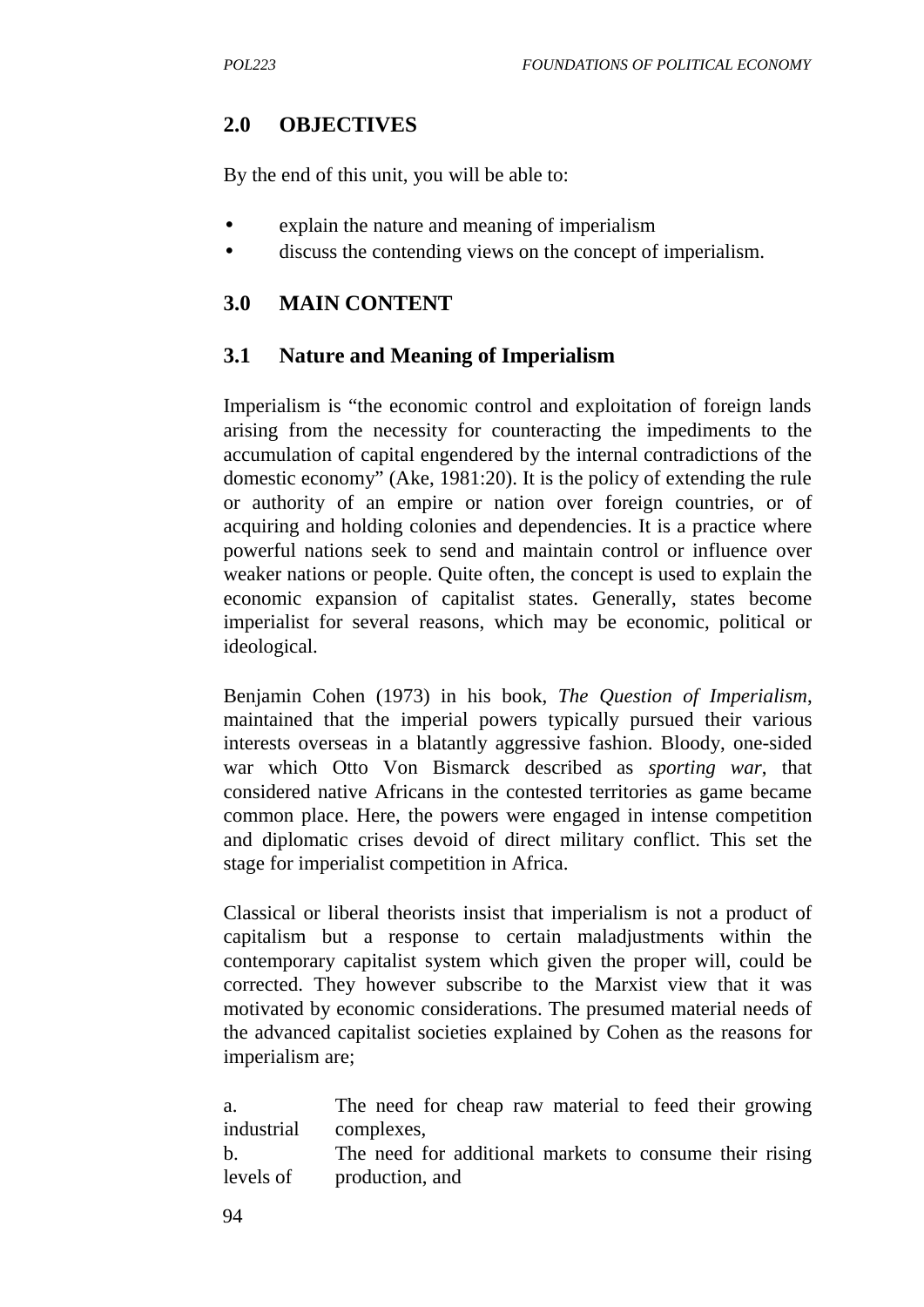c. The need for investment outlets to absorb their rapidly accumulating capital.

On their part, the world system analysts and liberal scholars have argued that imperialism was encouraged by the need of the hegemonic core state to maintain its privileged position in the international division of labour in the face of growing competition from the newly emerging core state of Germany and the United States of America. Hans Morgenthau for instance defined imperialism in terms of "the expansion of a state's power beyond its borders" (Palmer and Perkins 2007: 159).

This view is however contrasted by most scholars of the Marxian tradition who locate the source of conflict to economic factors. Marx, who espoused the ideas of a classless society, argues that conflict arises initially out of the antagonistic contradiction that characterises the struggles between the existing socio-economic classes in a society (Marx and Engels; 1842). He evolved a theory of history based on dialectical materialism in which economic substructure determines the socio-cultural and political superstructure of the society. Here, he who controls the economic system controls the political system. His study of history and of 19<sup>th</sup> century Britain led him to conclude that each epoch of history contains clashing forces or a dialectics, from which a new epoch emerges. The peak of the class conflict for Marx manifests in a capitalist society where the bourgeoisie which controls the means of production, exploits the workers for his labour and extorts the surplus value from and wage labour. The evident class conflict between the capitalist and proletariat would lead to a socialist order (Marx; 1954). Though Marx recognised the global thrust of capitalism, he did not espouse the concept of imperialism. Subsequent scholars of Marxian orientation extended the crude economics of Karl Marx in the theory of imperialism. It is their view that the only way to end imperialism is to end capitalism.

### **3.2 Contending Views of Imperialism**

Hobson a major proponent of imperialism posits that it results from maladjustment within the capitalist society, in which a wealthy minority over-saves while an impoverished or barely subsistent majority lacks the purchasing power to consume all the fruits of modern industry. Capitalist societies are thus faced with the critical dilemma of over production and under-consumption. If the capitalist decide to redistribute their surplus wealth in the form of domestic welfare measures, there will be no serious structural problem. However, the capitalists seek instead to reinvest their surplus capital in profit-making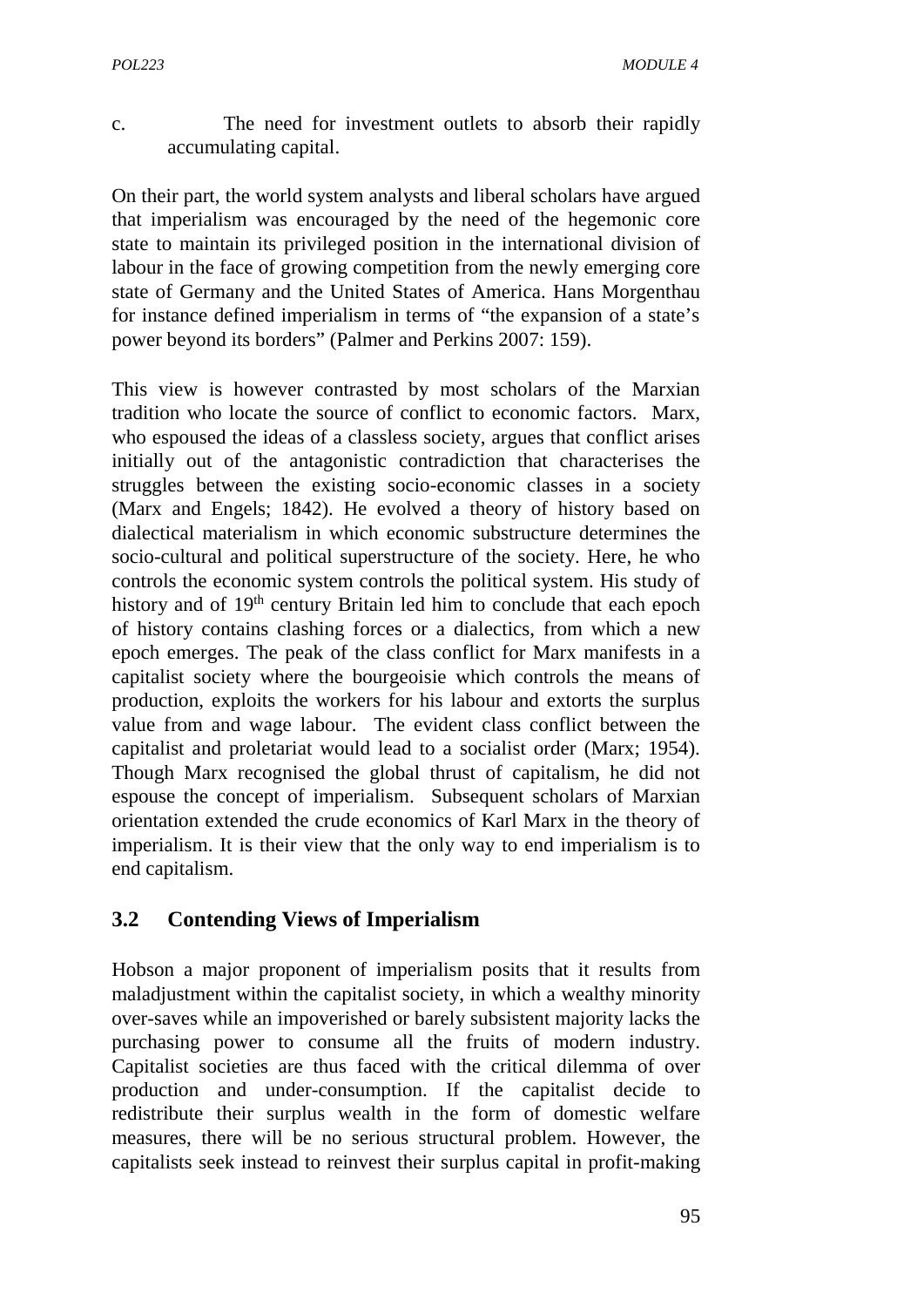ventures abroad. It is his view that imperialism is the result of the endeavour of the great controller of industry to broaden the channel for the flow of their surplus wealth by seeking foreign markets and foreign investments to take off the goods and capital they cannot sell or use at home (Hobson; 1902).

In his book, *Imperialism: The Highest Stage of* Capitalism, V. I. Lenin (1939) described imperialism as the monopoly stage of capitalism i.e. it is the dominance of finance capital. Lenin located the cause of imperialism in capitalist quest for profitable oversea outlet for surplus finance capital. This implies that finance capital spreads its net over all countries of the world. In his polemic with Kautsky, Lenin maintained that the characteristic feature of imperialism is precisely that it strives to annex not only agrarian territories, but even the most highly industrialised regions (German appetite for Belgium; French appetite for Lorraine) because:

i. The fact that the world is already partitioned obliges those contemplating a re-division to reach out for every kind of territory; and ii. An essential feature of imperialism is the rivalry between several great powers in the striving for hegemony, that is, for the conquest of territory, not so much directly for themselves as to weaken the adversary and to undermine his hegemony.

However, the direction of expansion remains mostly towards the backward areas of the world where export capital is more attractive in terms of profit (Saini; 1981). Lenin further identified four factors that facilitated the emergence and sustenance of imperialism. These are as follows:

i. The concentration of production combines, cartels, syndicates and trusts,

ii. The competitive quest for sources of raw materials,

iii. The development of banking oligarchies, and

iv. The transformation of the old colonial policy into a struggle for spheres of economic interest in which richer and more powerful nations exploit the weaker ones. (Lenin; 1939).

Thus imperialism for Lenin is capitalism in that stage of development characterised by the following:

i. The dominance of monopolies and finance capital has established itself;

ii. There is merging of industrial and finance capital;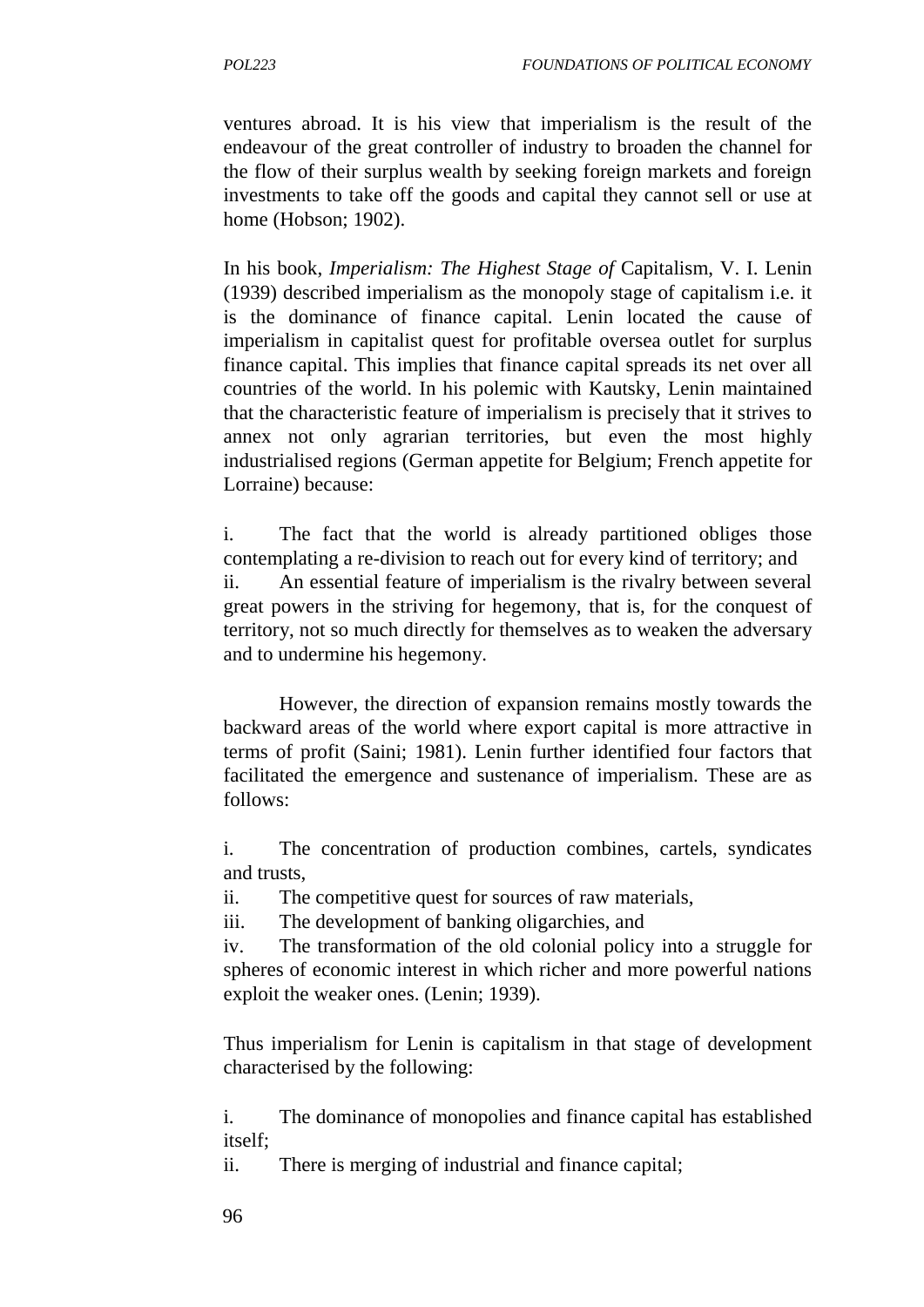iii. The export of capital over export of commodity has pronounced importance;

iv. The division of the world market between the international capitalist hegemons has begun; and

v. The division of all territories of the globe among the great capital powers has been completed (Lenin; 1939).

Scholars of Marxian orientation extol the import of capital in imperialism and argue that it is the cause of international conflict. The critics of the economic interpretation of imperialism posit that this thesis errs in the attempt to build a universal law of history upon the limited experience of a few isolated cases. It is in line with this that Kautsky argued that imperialism is not a stage in the development of capitalism as Lenin advocated a deliberate policy of European states.

The First Afro-Asian and Latin American People's Solidarity Conference (FAALAPSC) held in Havana in January 1966 observed that:

To guarantee its domination, imperialism tries to destroy the national cultural and spiritual values of each country and forms an apparatus of domination, which includes national armed forces docile to their policy, the creation of organs of repression, with technical advisers from imperialist countries, the signing of secret military pacts, the formation of regional and international war mongering alliances. It encourages and carries out coup d'état and political assassinations to ensure puppet government; at the same time, in the economic field, it resorts to deceptive formula, such as the so called Alliance for Progress, Food for Peace and other similar forms while using international institutions such as the International Monetary Fund (IMF) and International Bank for Reconstruction and Development (IBRD) to reinforce its economic domination.

Similarly, the Fourth Conference of Heads of States and Governments of Non-Aligned Countries (FCHSGNCs) at Algiers in September 1973 resolved that imperialism not only hampers the economic and social progress of developing countries, but also adopts an aggressive attitude towards those who oppose its plans. It further imposes on them political, social and economic structures which encourage alien domination, dependence and neo-colonialism. (FCHSGNCs; 1973).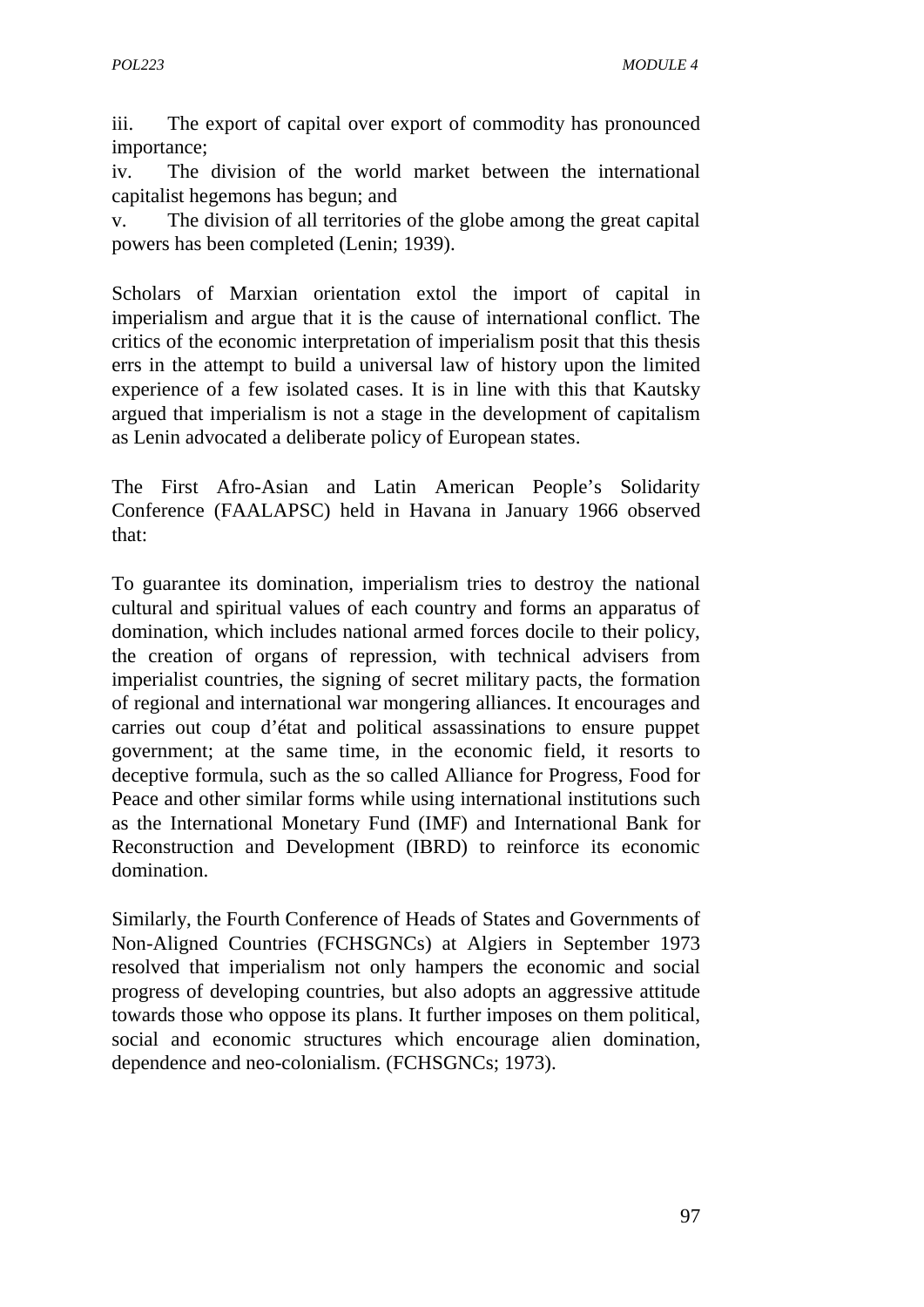#### **SELF-ASSESSMENT EXERCISE**

Which of the following is not a reason for imperialism? (a) The need for cheap raw material to feed their growing industrial complexes (b) The need for additional markets to consume their rising levels of production (c) The need for investment outlets to absorb their rapidly accumulating capital. (d) The need to open up backward societies to civilisation

### **4.0 CONCLUSION**

It is no overstatement that the concept of imperialism has attracted several viewpoints from various quarters. However, one thing remains central to it meaning, it involves the exportation of capital to oversea territories. This phenomenon dominated the nature of pre-colonial relations between Africa and the west before the advent of European colonialism in Africa.

### **5.0 SUMMARY**

This unit examined the nature of imperialism and the various interpretations associated with the concept. It observed that while the scholars of Marxian tradition often applied the economic interpretation of the concept, liberal scholars associated imperialism with the quest for power and prestige by nations in the international arena.

### **6.0 TUTOR-MARKED ASSIGNMENT**

1. Scholars of Marxian orientation extol the import of capital in imperialism and argue that it is the cause of international \_\_\_ (a) Cooperation (b) Confusion (c) Success (d) Consumption

2. Which of the following scholars referred to imperialism as the highest stage of capitalism? (a) Immanuel Wallerstein (b) John Hobson (c) V.I Lenin (d) Kwame Nkrumah

### **7.0 REFERENCES/FURTHER READING**

Ake, C. (1981). *A political economy of Africa*. Nigeria: Longman Group Limited.

Cohen, B. (1973). *The Question of Imperialism*. New York: Basic Books.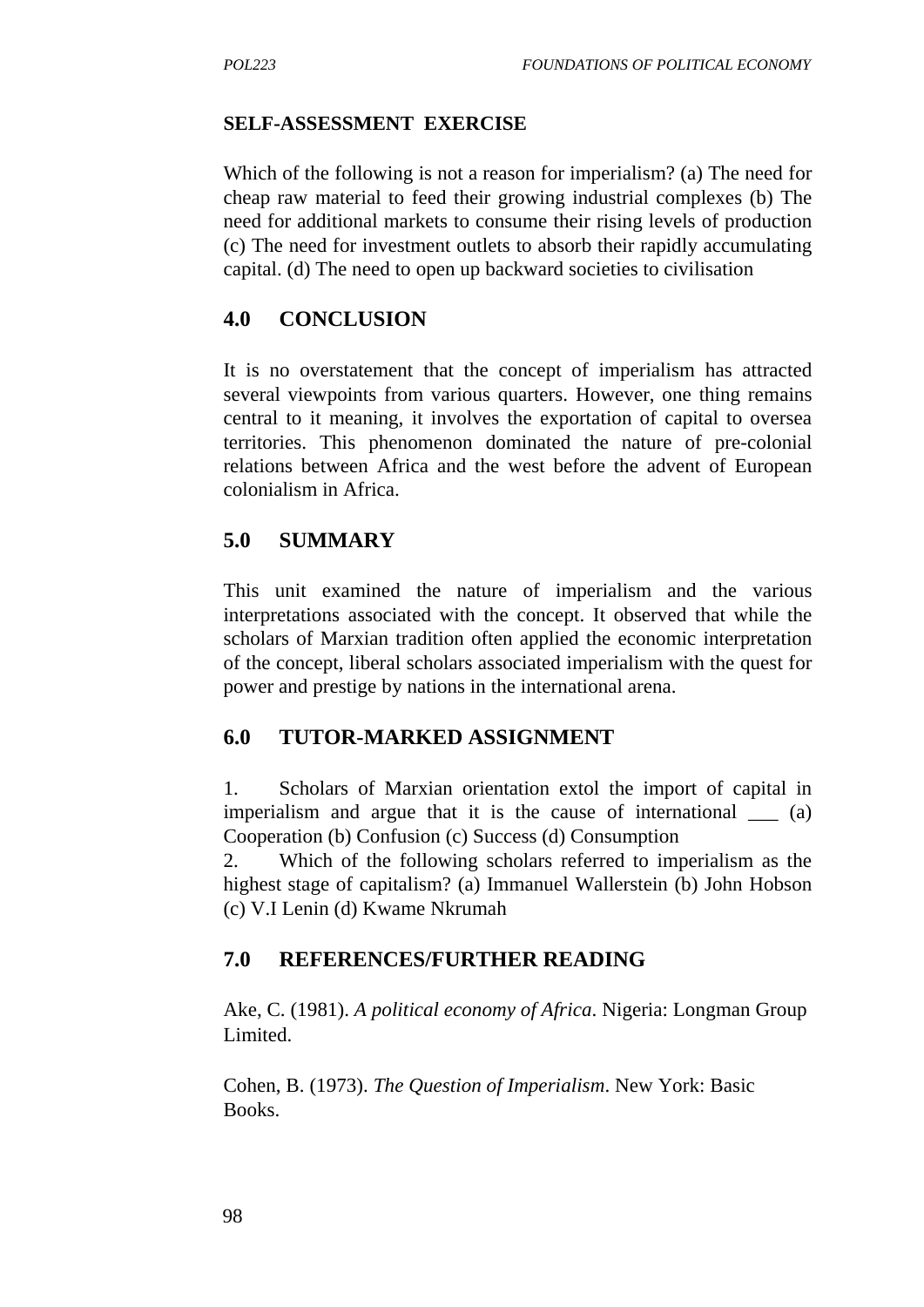First Afro-Asian-Latin American People's Solidarity Conference, held at Havana, January 3-12, (1966) on Colonialism and Neocolonialism.

Fourth Conference of Heads of States and Governments of Non-Aligned Countries, Algiers, 5-9 September (1973). Fundamental Texts: Declarations, Resolutions, Action Programme for Economic Cooperation.

Hobson, J.A. (1902). *Imperialism: A Study.* London: George Allen and Unwin)

Lenin, V.I. (1939). *Imperialism: The Highest Stage of Capitalism.* New York: International Publishers Company.

Marx, K. (1954). *Capital: A Critique of Political Economy.* New York: Random House.

Marx, K. and Engels, F. (1932).*Manifesto of the Communist Party.* New York: International Publishers Company.

Offiong, D. (2001). *Globalisation: Post Neo-Dependency and Poverty in Africa*. Enugu: Fourth Dimension.

Palmer, D. N. and Perkins, C. H. (2007). *International Relations*. India: AITBS Publishers.

Saini, M.K. (1981). *Politics of Multinational: A Pattern in Neo- Colonialism.* New Delhi: Gitanjali Prekashan.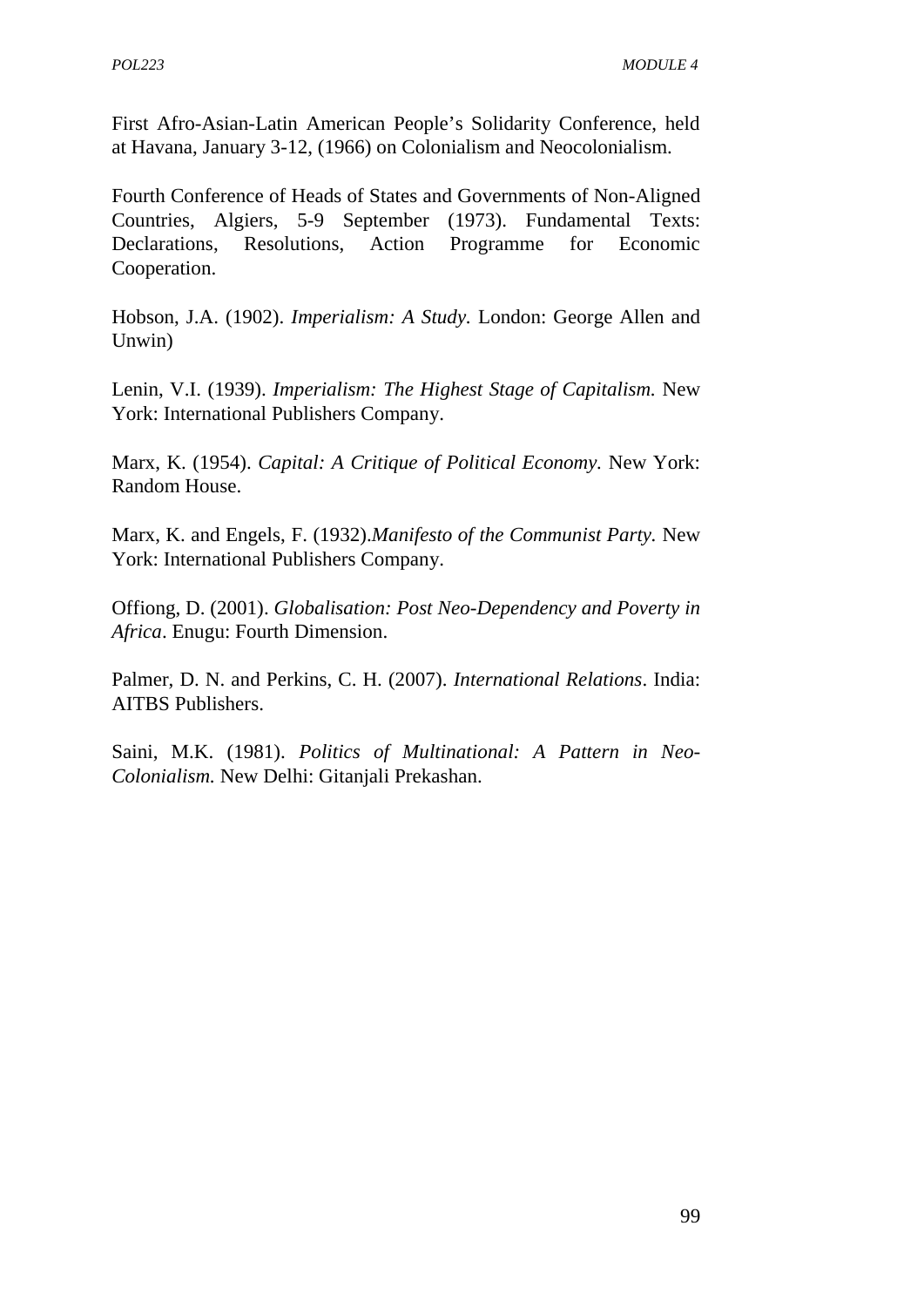# **UNIT 2 COLONIALISM AND NEO-COLONIALISM**

#### **CONTENTS**

- 1.0 Introduction
- 2.0 Objective
- 3.0 Main Content
	- 3.1 Colonialism and its Impact on Africa
	- 3.2 Neo-Colonialism
- 4.0 Conclusion
- 5.0 Summary
- 6.0 Tutor-Marked Assignment
- 7.0 References/Further Reading

# **1.0 INTRODUCTION**

The bulk of the continent of Africa experienced European colonialism between the  $19<sup>th</sup>$  and  $20<sup>th</sup>$  centuries. This phenomenon set the stage for the present asymmetrical relations between Africa and the western world in the international division of labour and exchange. This unit examines the incidence of colonialism, its impacts on Africa and the extension of the frontiers of colonialism to another dimension often described as neo colonialism.

### **2.0 OBJECTIVES**

By the end of this unit, you will be able to:

- state the nature and meaning of colonialism and its impact on Africa.
- discuss the concept of neo-colonialism.
- discuss at least any two agents of neo-colonialism
- state how neo-colonialism contributes to the problems of Africa's development.

# **3.0 MAIN CONTENT**

### **3.1 Colonialism and its Impact on Africa**

The 15<sup>th</sup> Century marked a significant stage in the wave of empire building by many European countries. This was made possible as a result of innovations in science and military technology as major European powers such as Spain, Portugal, Britain and France deployed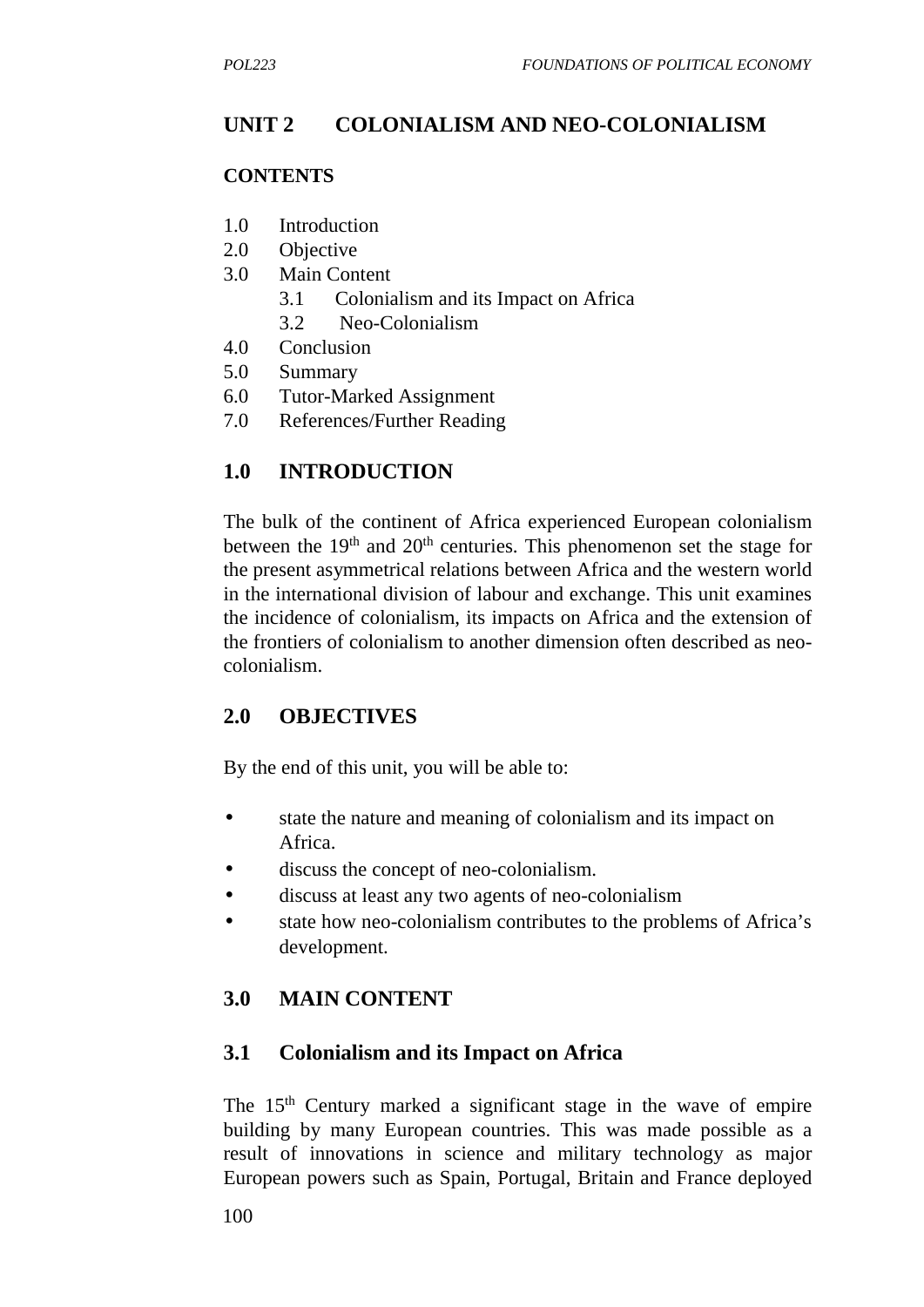explorers and military power in the quest for commercial advantage overseas. As merchant embarked on intense pursuit for market advantages, European governments exploited the opportunity to provide protection to their nationals and seeks political control of overseas territories. The economic strategy underlying the relationship between colonies and colonisers during this era of classical imperialism is described as *mercantilism.* In essence, this refers to the philosophy and practice of governmental regulation of economic life to increase state power and security. State power was assumed to flow from the possession of national wealth measured in terms of gold and silver.

The quest for accumulation of wealth propelled states to pursue and maintain favorable balance of trade. One way through this was pursued was through the scramble for colonies as this provided the opportunity for monopoly capitalism which shut out commercial competition and guaranteed exclusive access to untapped markets and sources of cheap materials. Consequently, each state was determined to monopolise as many oversea mercantile opportunities as possible (Cohen; 1973). Adam Smith captured this in his *Wealth of Nations.* He argued that national wealth was maintained not through the accumulation of gold and silver but through the capital and goods, they could buy. Consequently, a system of free international trade consistent with the precepts of laissez-faire economics became the accepted philosophy governing international economic relations (Kegley and Wittkopf; 1989).

Colonialism implies foreign political domination and subordination of oversea territories for effective economic exploitation. The process ensured the continued supply of raw materials and food to meet the needs of the industrialised nations of Europe. Colonialism in the views of Offiong was not merely a system of exploitation but one whose purpose was to repatriate the profit to the metropole. He further maintained that ccolonialism never exported capitalism to the third world; instead, it sapped the colours of the necessary resources that could have been the basis for investment, and destroyed local capitalism through outrageous and rapacious competition (Offiong; 2001:43).

Colonial rule in Africa was an act of political expropriation made possible by the use of force and the threat of the use of force to extract surplus from the continent. This instrument of force manifested in the series of repressions and coercions on the colonised which to Adeniran (1983: 195), resulted not only in the loss of their land to the colonisers but also in loss and re-orientation of their culture. The eventual political domination of Africa was accomplished using the force of superior ammunitions. The first two decades of the twentieth century, was an era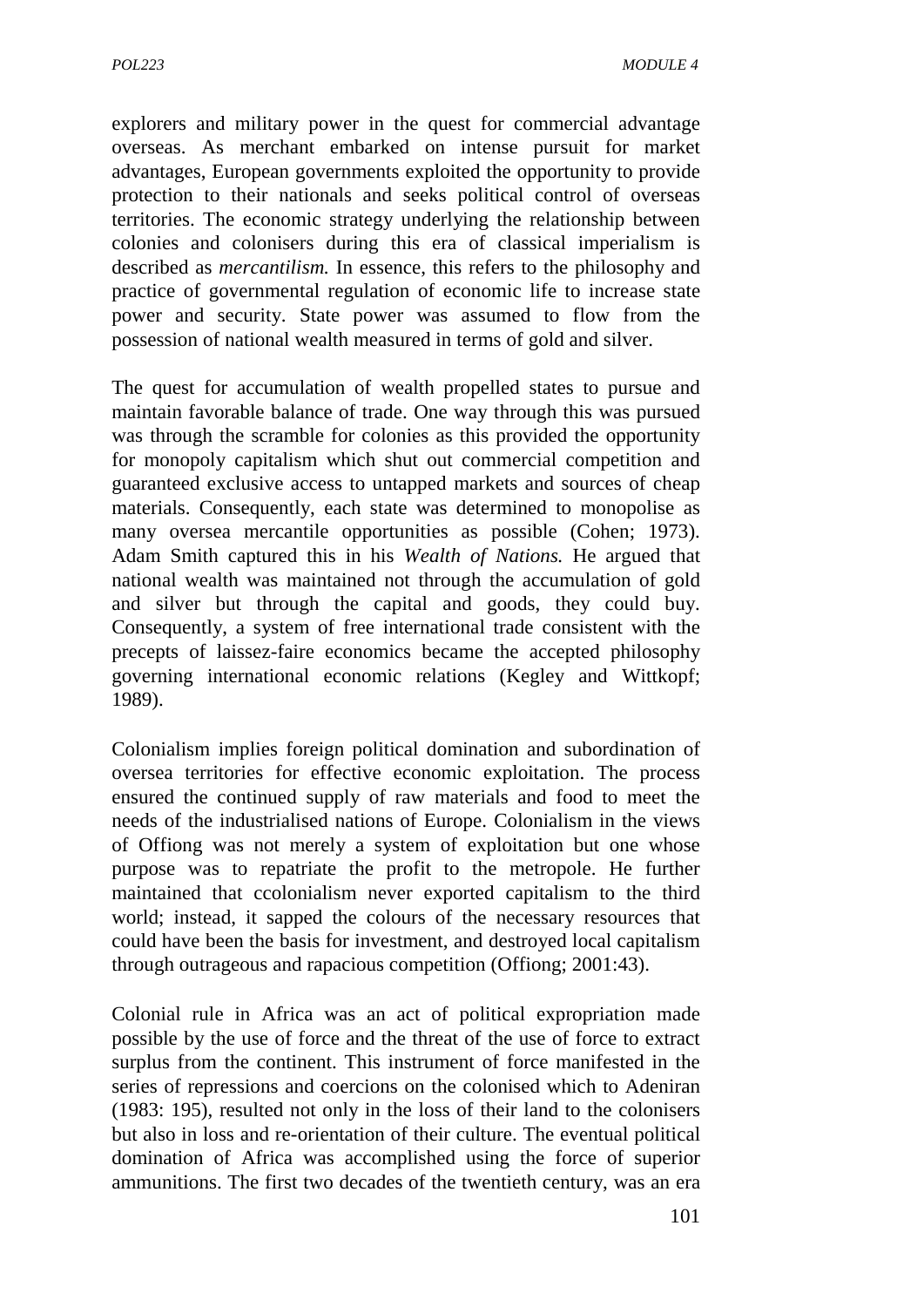dominated by the raw and brutal intrusion by the developing colonial state and powers of metropole Europe into the lives and cultures of Africans?

The transition from the trans-Atlantic slave trade to colonial occupation of Africa was characterised by not only violence but also deceits, trickery and outright falsehood. This transition was the logical consequence of the abolition of slave trade, independence of America (1776) and the challenge of the lucrative legitimate trade, which in itself stimulated the drive for effective political control of the bulk of Africa by metropole Europe.

Some available historical records demonstrate that Europe began its conquest of Africa back into the fifteenth century with the colonisation of Angola (1442) and Mozambique (1505) by Portugal. Between the seventeenth and eighteenth centuries, France occupied parts of Senegal (1637), Reunion (1663) and Mauritius (1715) while the Dutch settled in the Cape in 1652. The British occupied Sierra Leone in 1808 and Cape Colony in 1814; the French took Algiers in 1830 and Equatorial Africa in 1841. In 1842, the Gold Coast (now Ghana) became a British protectorate while Natal was declared a British colony in 1843. Britain began the invasion of present Nigeria with the conquest of Lagos in 1851. They further occupied Basutoland in 1868, invaded Ashanti in 1873 and annexed Transvaal in 1877, while the French invaded Tunis in 1881 (Offiong; 2001).

The motives of European colonial enterprise in Africa are reflected in the 1878 address of Henry Morton Stanley (the Navigator) to the assembled business persons of Birmingham Chamber of Commerce. Here, Henry the Navigator stressed that he has thrown open the gateway of Africa to their enterprise. In his words,

There are forty million naked people beyond the gateway and the cotton spinners of Manchester are waiting to clothe them. Birmingham's foundries are glowing with the red metal that shall presently be made into ironwork in every fashion and shape for them, and the trinkets shall adorn those dusky bosoms: and the Ministers of Christ are zealous to bring them, the poor benighted heathen, into the Christian fold (Davidson; 1984: 172).

The quest by European traders of diverse national background to gain advantage in the African enterprise turned the field by trading in Africa into a business of territorial claims. It was the attempt to work out acceptable procedures that will guide the scramble and partition of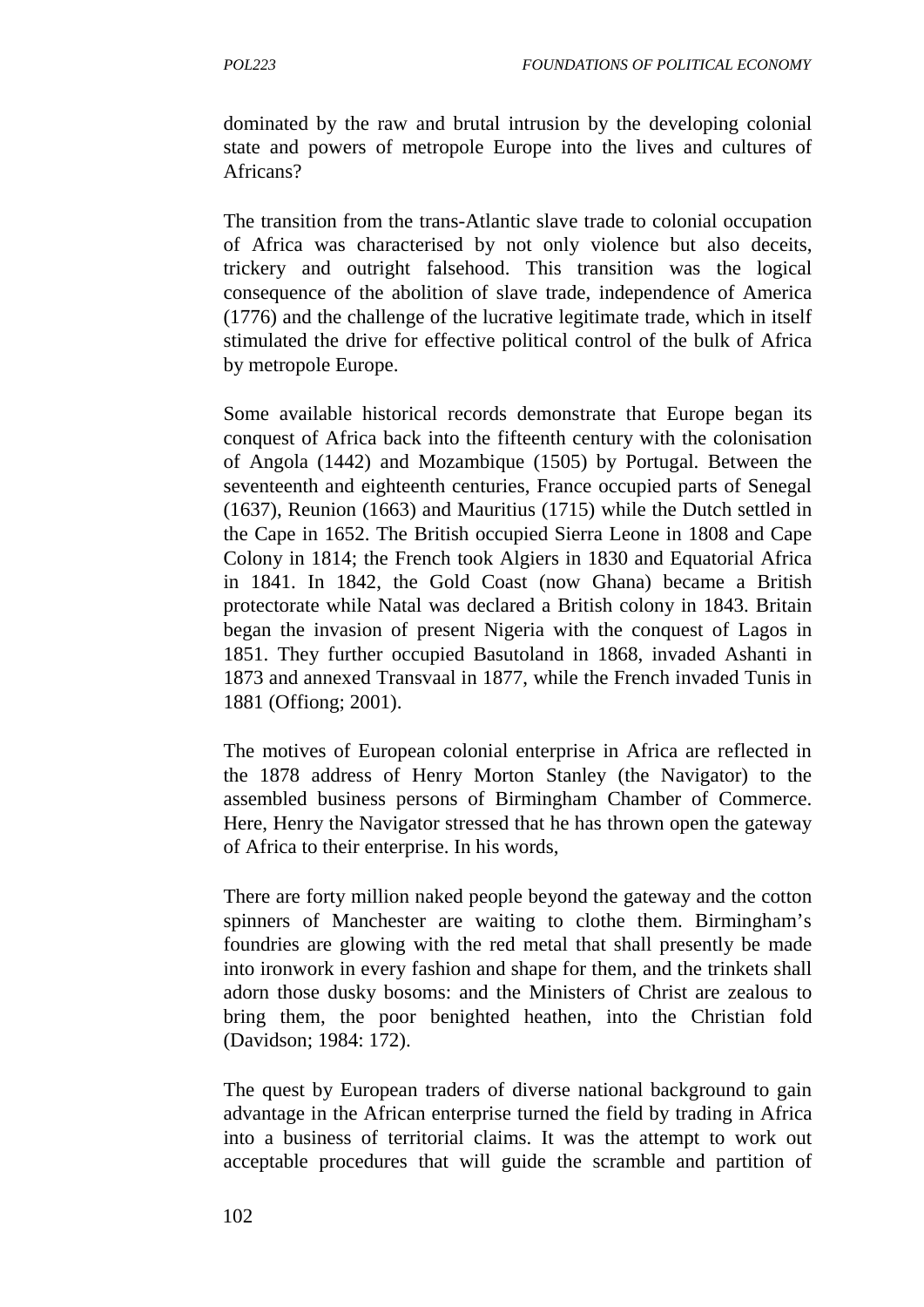Africa and avert the outbreak of hostilities among the competing European powers that propelled Otto Von Bismark of Germany to convene the Berlin-Africa Conference, which met, between December 1884 and April 1885 without African representatives. Besides, the condemnation of the slave trade, prohibition of the sale of liquor and fire arms in certain areas, and the expression of concerns for religious instruction for the African natives, the conference produced the Berlin Act (1885) which set out the rules of competition to guide the European powers in the quest for colonies (Offiong; 2001:9). The Act also had the aim of fostering the development of trade and civilisation among the natives and further provided for the neutralisation of the entire Central Africa in an event of European war (Fordman: 1968).

In pursuit of the provisions of the Berlin Act, King Leopold of Belgium seized Congo. In the same year, the German East Africa was established. Other European powers followed suit - Sudan was seized in 1889, Zanzibar 1890, Nyasaland 1891, Northern and Southern Rhodesia 1891, Bachuanaland 1891, Uganda 1893, Dahome 1894, Kenya 1895, Nigeria 1900, Italian Somaliland 1905, Libya 1911 and Spanish Morocco 1912. Only Ethiopia, which was temporarily occupied by Fascist Italy in 1935, remained uncolonised. (Woddis; 1971)

Besides the glorification of the European colonisation of Africa as an act motivated by the zeal to bring the continent of Africa to the benefits of civilisation, the actual conduct of the European powers demonstrates that Europe was in Africa for the sole purpose of aggrandisement. King Leopold of Belgium made this position clear in a letter to Baron Solvyns in 1879 that his mission in Africa was to miss no chance of getting his share of the *Magnificent African Cake*. (Davidson; 1984: 193)

In 1885, Jules Ferry, the French Premier of the Chamber of Deputies highlighted the dominant reasons for colony acquisition as:

- i. In order to have access to the raw materials of the colonies
- ii. In order to have markets for the sale of manufactured goods of the home country and
- iii. As a field for the investment of surplus (Offiong; 2001: 63).

Albert Sarrant, the French Secretary of State for Colonies reiterated this in 1923 at the EcoleColonale in Paris. In his words:

What is the use of painting the truth? At the start, colonisation was not an act of civilisation, was not a desire to civilise. It was an act of force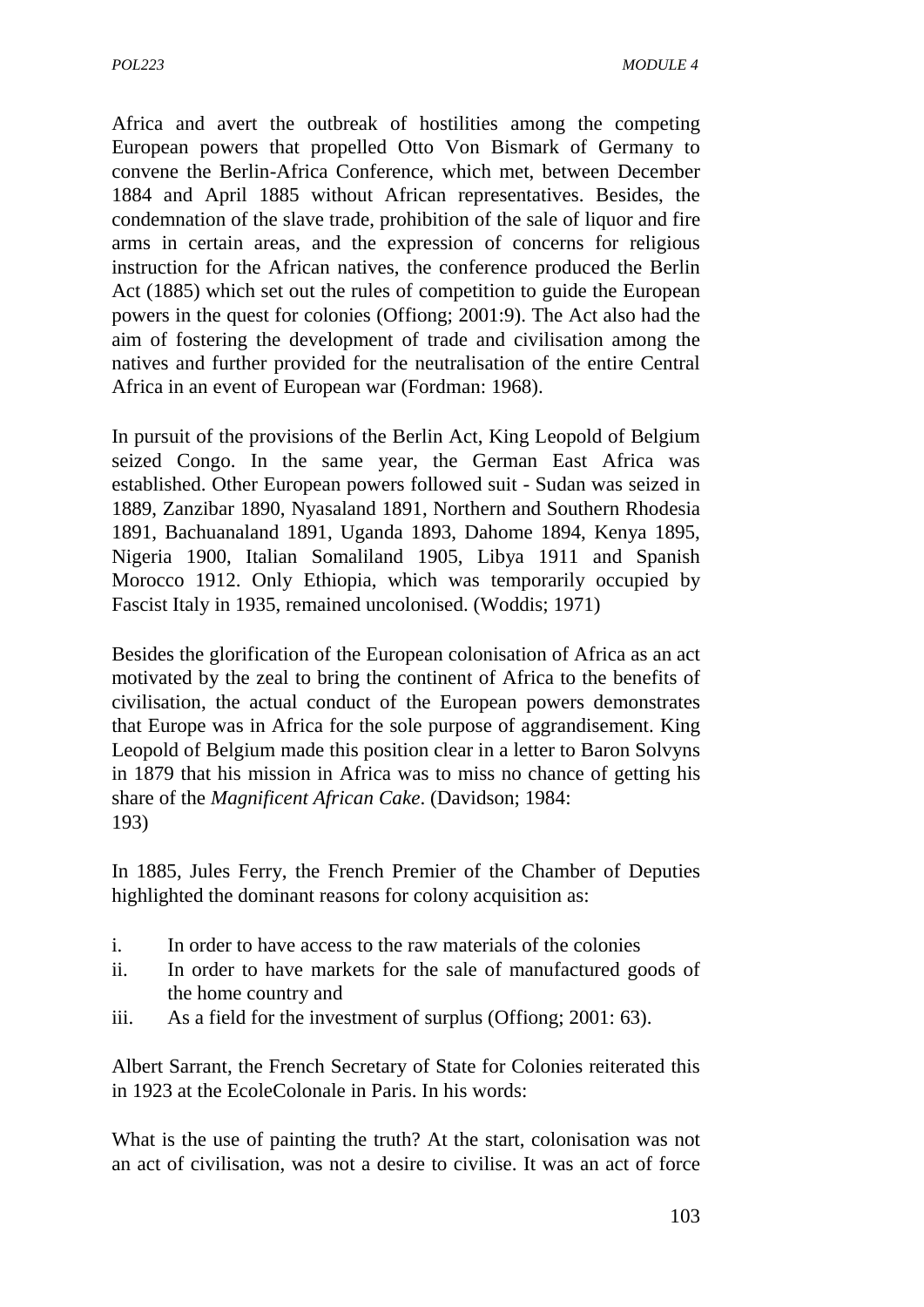motivated by interests. An episode in the vital competition which, from man to man, from group to group, has gone on ever increasing… the origin of colonisation is nothing else than the enterprise of individual interests, or one sided and egoistical imposition of the strong upon the weak (Offiong; 2001).

The above statements from some key actors in the colonial enterprise go a long way in authenticating the assertion that the imperial conquest of Africa by metropole Europe was undertaken to tap the resources of the former in order to help solve the economic problem of Europe. As Freund put it, beneath the surface of colonial political and administrative policy laid the unfolding process of capital accumulation (ibid).

Offiong (2001) notes that the period from the Berlin Conference to the end of the First World War in 1919 was characterised by imperialist wars against established African kingdoms and empires. Several punitive expeditions against restive groups were administered to force African resistance to colonial domination to submission. In some areas in tropical Africa where pastoralists attempted to escape from the burden of colonial exploitation, the colonial authorities adopted the *Scorched Earth* policy which ensured that anything that will be relevant to the enemy (in this case, the natives) including the homes, animal and crops were destroyed. Consequently, even in areas where the colonial authorities succeeded in establishing effective colonial control, it was at great expense to the continent of Africa.

The eventual imperial domination of Africa by metropole Europe was accompanied by the various colonial administrations over the emasculated territories. European officials had full possession of the constitutional powers within the territories under the protection of European controlled armed forces. They controlled the civil service, judiciary, prison service and educational system, all of which were designed to buttress the interests of the colonial metropolis. The efforts of the colonialist were complemented by the activities of Christian missionaries. It was the missionaries that helped the colonialist to draft the fraudulent agreements and treaties and further helped to convince the African chiefs to sign these phoney treaties, which formed the basis for the invasion and occupation of African territories. This complicity prompted Jomo Kenyatta to proclaim that:

When the missionaries came, the Africans had the land and the Christians, the bible. They taught us to pray with our eyes closed, when we opened them, they had the land and we had the bible. (Kenyatta in Gordon and April; 1992: 236)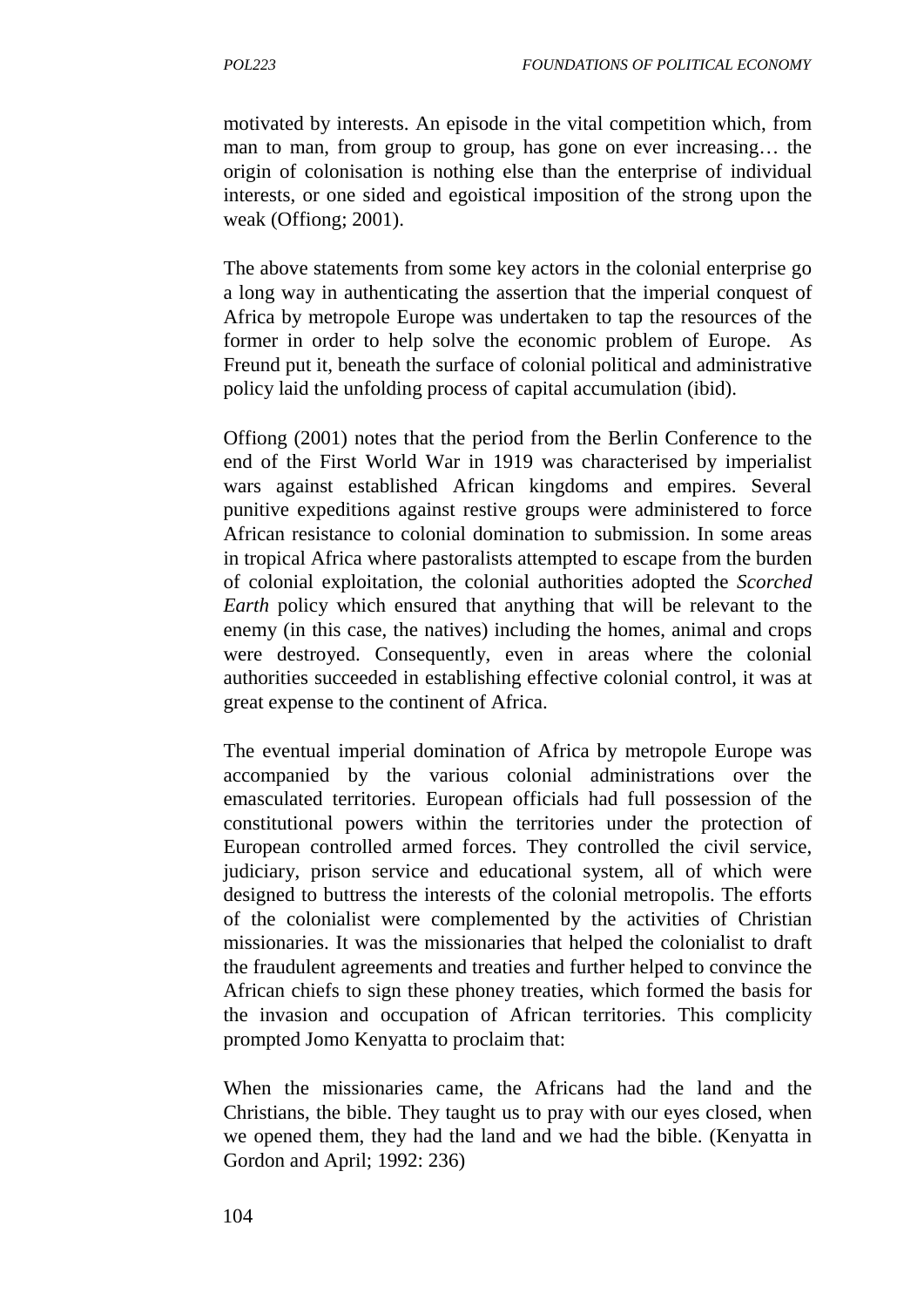Colonial authorities in Africa designed several draconian laws that facilitated the subjugation and exploitation of Africa. Some of the laws banned strikes, trade unions, and as in francophone Africa, proscribed political parties and political activities till adoption of the *Loi Cadre* in 1956, suppressed criticisms, arrested and banished political leaders and severely restricted franchise in the area where it was granted. It is no vain assertion to reason that the epidemics of corrupt and oppressive political leadership that is now prevalent in most parts of Africa are but a colonial heritage, especially as African political leadership simply inherited the structures and orientations left behind at independence by colonial Europe.

One of the obnoxious policies of the colonial era was the use of *Forced Labour.* This involved Africans working compulsorily for the colonial authorities and in some cases in plantations owned by European farmers. People were conscripted to build roads and rails lines. Some 20,000 conscripted workers died during the construction of the rail that linked the French side of Stanley Pool on the Congo River to the sea, the Congo Ocean. (Offiong; 2001: 60)Native Congolese were also compelled to surrender certain percentage of rubber for a minimal price. The effect of these was that the Congolese had to travel far away from home to work under extremely dangerous conditions and by extension, had to neglect the production of basic food crops for domestic consumption. The Belgians enforced this requirement through mass terror, which involved armed expeditions, the use of hostages, mutilations and outright killing. Any resistance from the natives brought merciless retribution by colonial expeditions and the flight of the people away from the rivers of Congo to less ecologically favourable areas.

The description of forced labour in Italian Somaliland, during the 1930s by a colonial official was that it remained 'a good deal worse than slavery'. A slave cost money and will be cared for by his owner, as he cares for his donkey, and if a slave should die, the owner must buy another. But when a Somali native dies after being assigned to his Italian colonial employer, or becomes unfit to work, it is merely a matter of his employer asking the government to provide another one for nothing. There existed near similar situation in almost all the colonies where forced labour was applied. Describing the situation in colonial Mozambique, Joan Maquival gives a picture of his experience with forced labour:

The company paid money to the …government and then the government arrested us and gave us to the company. I began working for the company when I was twelve… The whole family worked for the company: my brothers, my father … my father earned 150 escudos a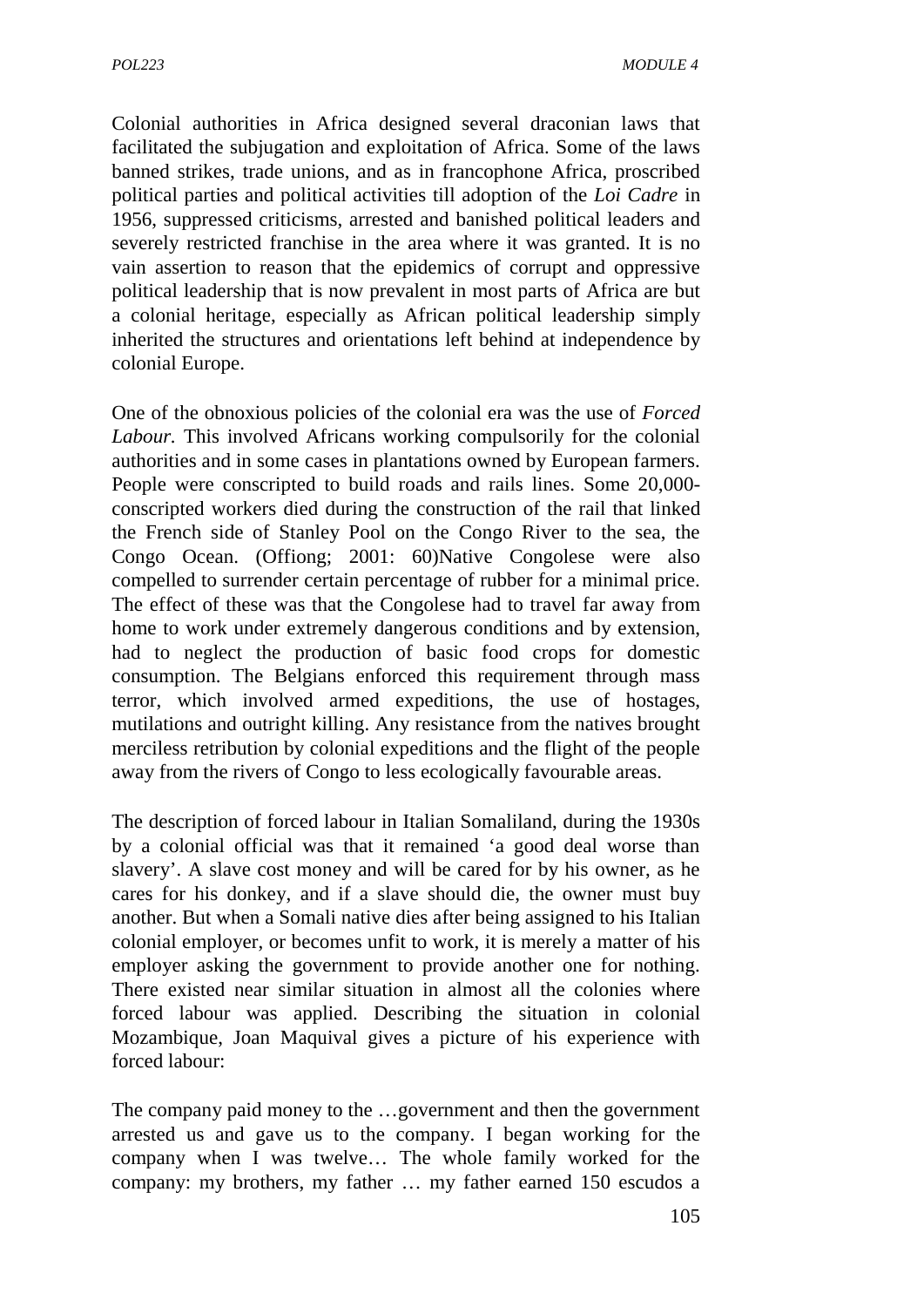month (\$5.30). He had to pay 195 escudos tax yearly. We didn't want to work for the company, but if we refused, the government circulated photographs and manhunt was started. When they caught them, they put them into prison, and when they came out of prison, they had to go and work without pay… Thus in our own fields, only our mothers were left… All we had to eat were the little our mothers were able to grow. We had to work on the tea plantations but we didn't know what it tasted like. Tea never came to our homes. (Roberts and Barnes, 1974).

Gabriel Mauticio Nantombo collaborates this view with his own experience of colonial imperialism in Mozambique:

When the company came to exploit our region, everyone was forced to cultivate one field of cotton… The time of cotton growing was a time of great poverty, because we could only produce cotton; we got a poor price for it and we did not have to produce cotton. The people didn't want to. They knew that cotton is the mother of poverty, but the company was protected by the government. We knew that anyone who refused to grow it would be sent to the plantation in Sao Tome where he would work without any pay at all. So as not to leave the family at all, we had to grow cotton. The company and government work together closely to enforce the system (ibid).

Beyond the forced labour, the colonial authorities adopted the method of taxation to get labour to work in the plantations and mines. The usual taxes were the poll tax for each animal, hut tax for each house and head tax for each individual. His policy of taxation forced the natives to leave their individual and family farms to work in mines and plantations owned and controlled exclusively by Europeans. Forced migrations in search of paid jobs resulted in the abandonment of traditional subsistence agriculture upon which the African family hood depended to work in European plantations. It also resulted into excessive labour, which succeeded, in putting down the wages payable to Africans. This plunder of the African economy contributed immensely to the continents underdevelopment.

Colonial exploitation of Africa also manifested in the wage discrepancy between Europeans and African workers. For instance, the records of an American shipping company, Farrell Lines show that in 1955, of the total amount spent on loading and discharging cargo moving between Africa America, 1/6 went to Africans and 5/6 went to non-Africans for loading and offloading the same amount of cargo. Furthermore, the Nigerian coal miner in Enugu earned 1/- per day for working underground and 0/9d per day for jobs on the surface during the colonial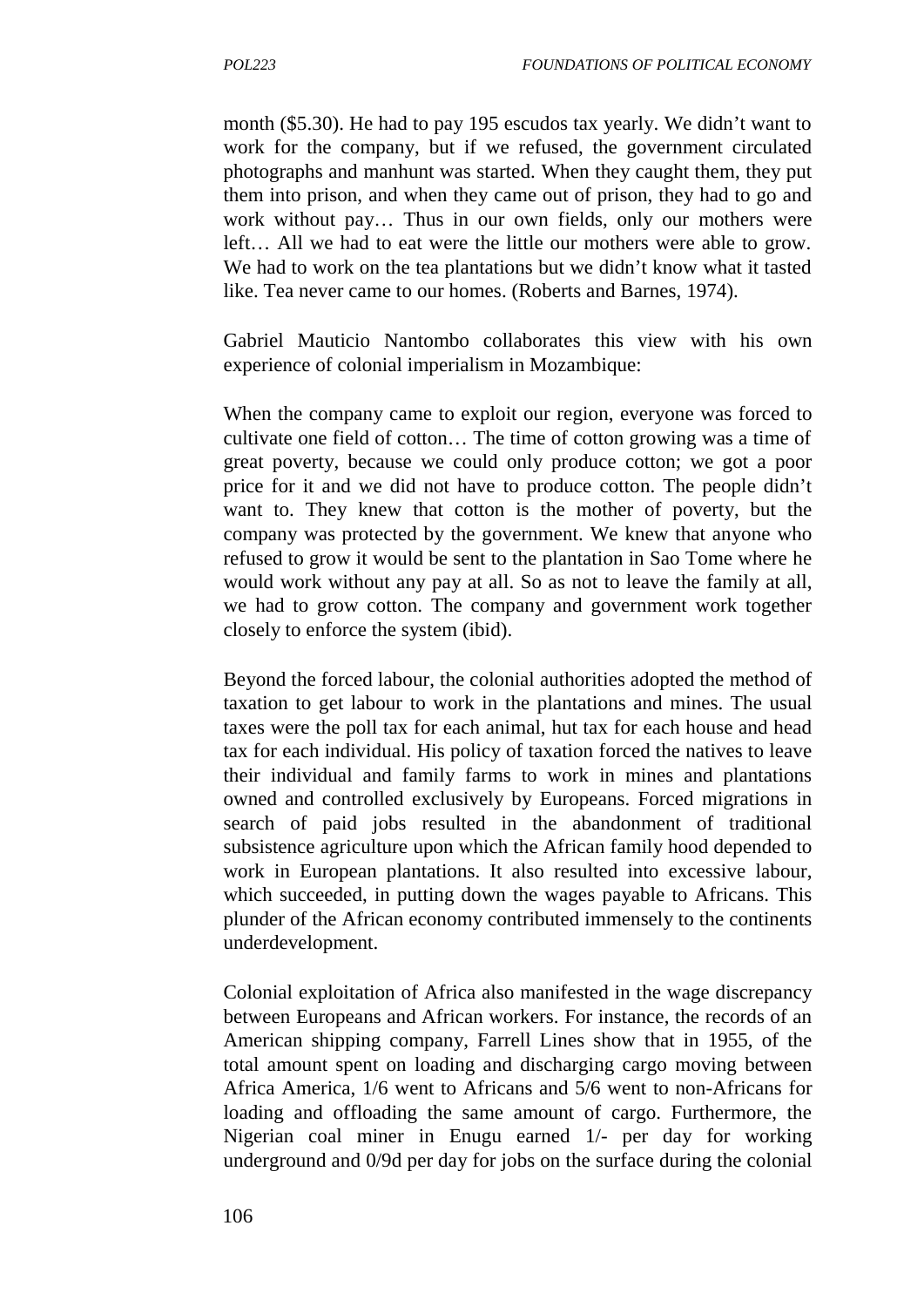era, while their counterparts in Scotland and Germany earned far much more (Rodney, 1971). This also extended to the colonial civil service. European civil servants in the Gold Coast (now Ghana) received an average of 40 pounds per month, with quarters and other privileges. Africans got an average salary of 4 pounds. In Morocco and Algeria, the wages of Africans when compared to their Europeans counterparts were 16% and 25% respectively. In East Africa, while Lord Delamere controlled 100,000 acres of Kenya's land, the Kenyan had to carry a *Kipande* pass in his own country to beg for a wage of 15/- or 20/- per month. In Northern Rhodesia, Africans were paid three (3) pounds per month for similar jobs, which their European counterparts were paid 30 pounds per month (Rodney, 1971).

It is noteworthy to highlight that such colonial investment in Africa such as roads and rail network, were not aimed at the economic development of the colonies, rather, they were an extension of the plots by imperial Europe to siphon the bulk of Africa's wealth. For instance, the roads and railway networks in Africa were designed to link major minerals and plantation towns within the hinterland and eventually connect them to the coastal states to facilitate the exploitation and exportation of Africa's resources and eventual distribution of imported European products.

In Nigeria, the colonialist monopolised economic activities, thereby preventing the emergence of an indigenous entrepreneurial class. Taubman Goldie successfully eliminated Africans from the lucrative trade along the Niger Delta by imposing taxes, which the Africans could not afford. Africans were also charged more export fees than the Europeans. (Crowder; 1968) In the late 1930s, the United African Company (UAC), controlled over 40% of Nigeria's export and import trade, and in 1949, it controlled 34% of commercial merchandise imports in the country, and bought on behalf of the Nigerian Marketing Boards, 435 of all Nigerian non-mineral exports. The UAC, John Holt, Patterson Zochonis (PZ), the Société Commerciale de l'OuestOccidentale (SCOA) and the Union Trading Company (UTC) formed the Association of West African Merchants (AWAM) and through it, made agreements and allocated export quotas. Thus, by 1949, AWAM controlled about 66% of all imports and almost 70% of the exports in Nigeria. They also controlled most retail and semi- wholesale trade all over the country. (Offiong, 1980) Europeans further dominated even the banking and shipping business.

Education was another instrument of colonial exploitation of Africa. This is because the nature of colonial education was aimed at producing the relevant low cadre work force to facilitate the attainment of European colonial interest and aggrandisement in the continent. It must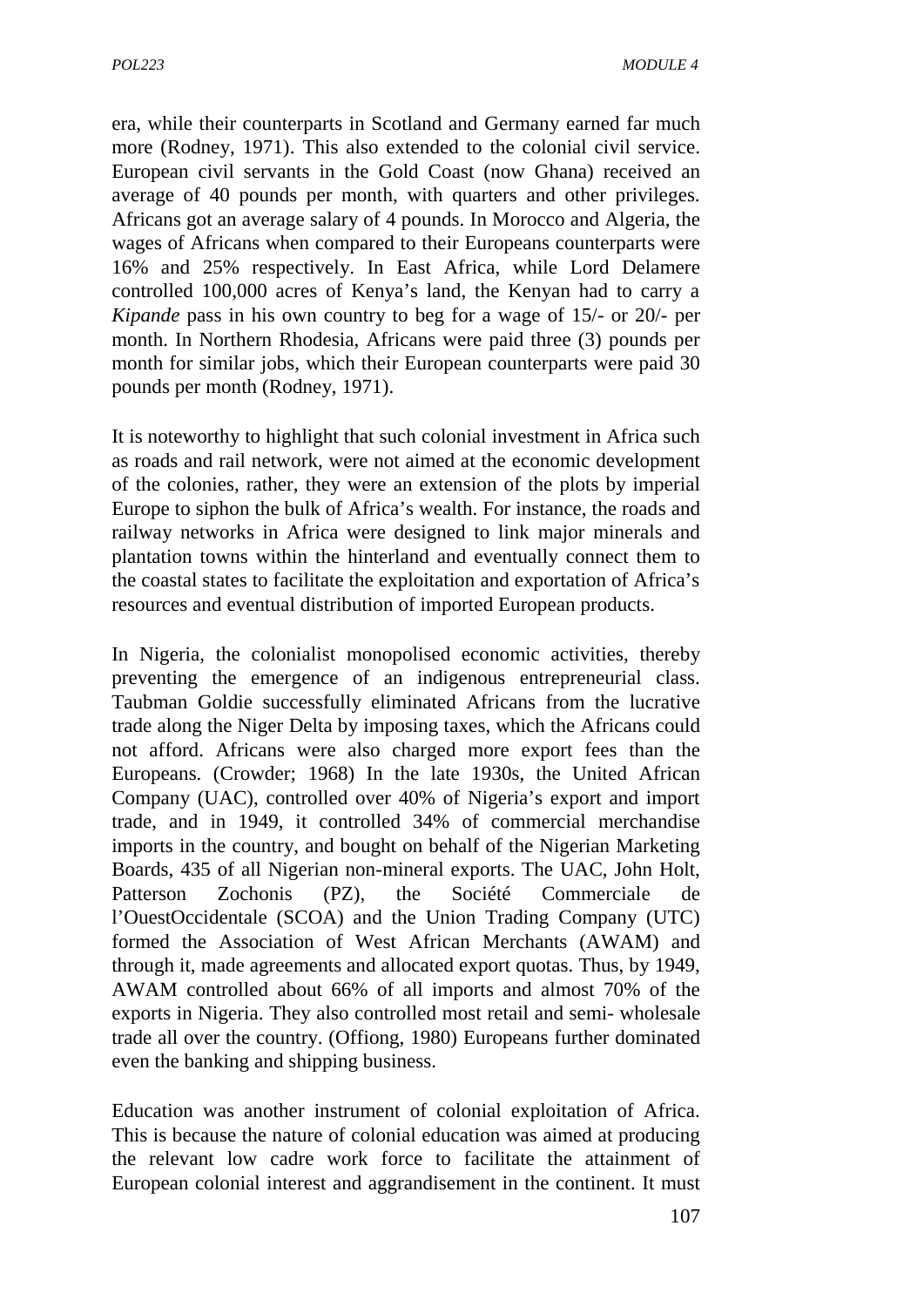be realised that this motive is indeed a negation of the fundamental role of education, which seeks to preserve the social structures and lives of the individual members as well as the promotion of social change in the society.

Colonial education in Africa simply focused on a few Africans who will assume low cadre position as clerks, interpreters and elementary teachers. The goal was to produce a body of subordinate workers that will help enhance the domination and expropriation of surplus from Africa to metropole Europe. This was not an educational system that emerged from African environment for the interest of the Africans, neither was it designed to boost the pride and confidence of the Africa recipients or to enhance the rational use of the wealth of the continent. Rather, colonial education in Africa was education for subordination, exploitation, the creation of mental confusion and the perpetuation of underdevelopment in Africa (Rodney; 1971: 264).

Indeed, colonial educational policies in Africa were characterised by limitation inside limitations. First, it was aimed at inhibiting mass enlightenment relevant for desirable social change and afterwards was inhibited by the political and financial calculations of the colonial administration especially as the metropolitan government and their African administration often claimed that there were insufficient funds to spend in education. For instance, in 1958, the British colonial office in Northern Rhodesia insisted that:

Until more money becomes available for the building of school, no rapid progress can be expected and the practical prospects of providing full primary education for all children therefore remains fairly remote (Offiong, 1980).

The lame attitude of the colonial authorities towards education in Africa is demonstrated in the meagre resources allocated to this sector of the budget of many African states. In 1935, the total allocation to the educational sector in the whole of French West Africa was only 4.03%. In the British colony of Nigeria, it was only 3.4% and as late as 1946, Kenya only apportioned 2.26% of its revenue to the education of Africans. The impact of this poor allocation was that, by 1938 only 22,000 people were enrolled in school in the whole of French Equatorial Africa (Chad, Central Africa Republic, Gabon and Congo Brazzaville) and the French provided education for 77,000 pupils in French West Africa with a population of at least 15 million (ibid).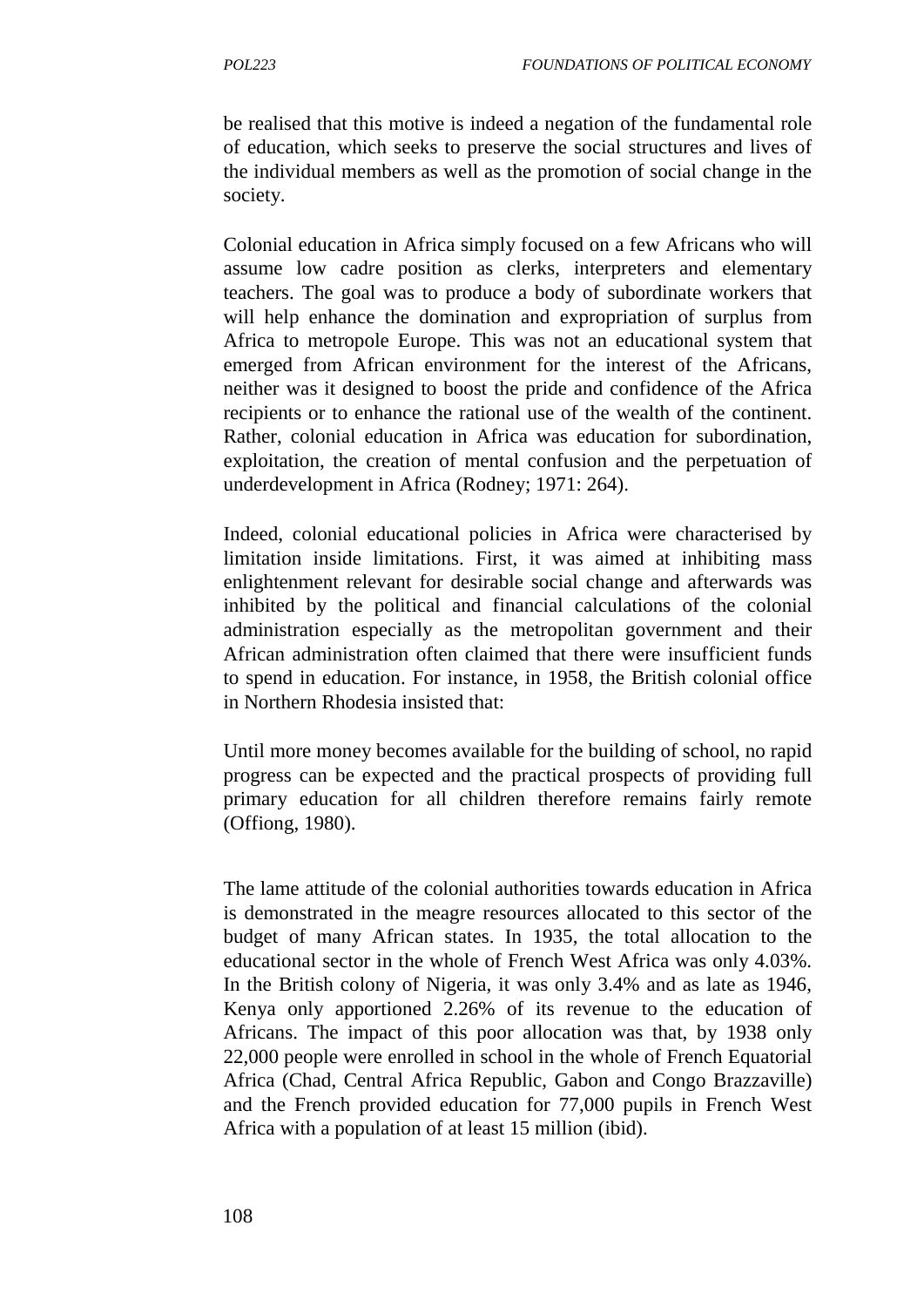On the political front, colonialism mangled polities, divided communities and coerced unrelated people into alien geopolitical clones, called states in Africa. This resulted into the fragmentation and in most instances, the erosion of traditional authorities. The emerging colonial state built and thrived on the overdeveloped coercive apparatus for the subjugation of the African natives. Resistance to colonial oppression was brutally suppressed. In Congo Leopoldville, King Leopold of Belgium reduced the population of that country from 20 million to 10 million inhabitants within a decade. As such William Kornblum (Kornblum; 1998:189) never exaggerated by insisting that the fierce scramble by European powers for colonial acquisition in Africa led to the extermination of millions of natives in continent.

The emerging multi-ethnic and highly heterogeneous postcolonial state inherited these overdeveloped state structures. The quest to control the state and its apparatus and the increasing tribalisation and sectionalisation of the highly overdeveloped structure of the states in post-colonial Africa as well as the epidemics of leadership failures and gross abuse of state power has remained central to persistent crises of armed conflicts and underdevelopment in the continent.

In conclusion, one will subscribe to the position of John Randel (1996) that by siphoning surplus away from the Third World to which Africa belongs, the First world had enriched itself and that by keeping the Third world underdeveloped, the ruling bourgeoisie of the First world ensured a ready market for their finished goods and a cheap supply of raw material for their factories. From this, one can emphatically say that even if colonial imperialism was a civilising mission that for every cent invested in Africa by Europe, she took away hundreds.

# **3.2 Neo-Colonialism**

The second quarter of the twentieth century was marked by very significant global events like the outbreak of the Second World War (1939), signing of the Atlantic charter (1941), emergence of the United Nations Organisation (1945) and increase in the wave of nationalism in Africa and elsewhere. The logical consequence of these unfolding events was the emergence of new states, which gained political independence from the powers of metropole Europe. By the late 1960s, several African countries had gained political independence. It was with dismay that these countries realised to their chagrin that political independence never meant total independence. Neo-colonialism emerged as a higher form of exploitation of these new states, which were entrapped in the strangleholds of the western capitalist Europe.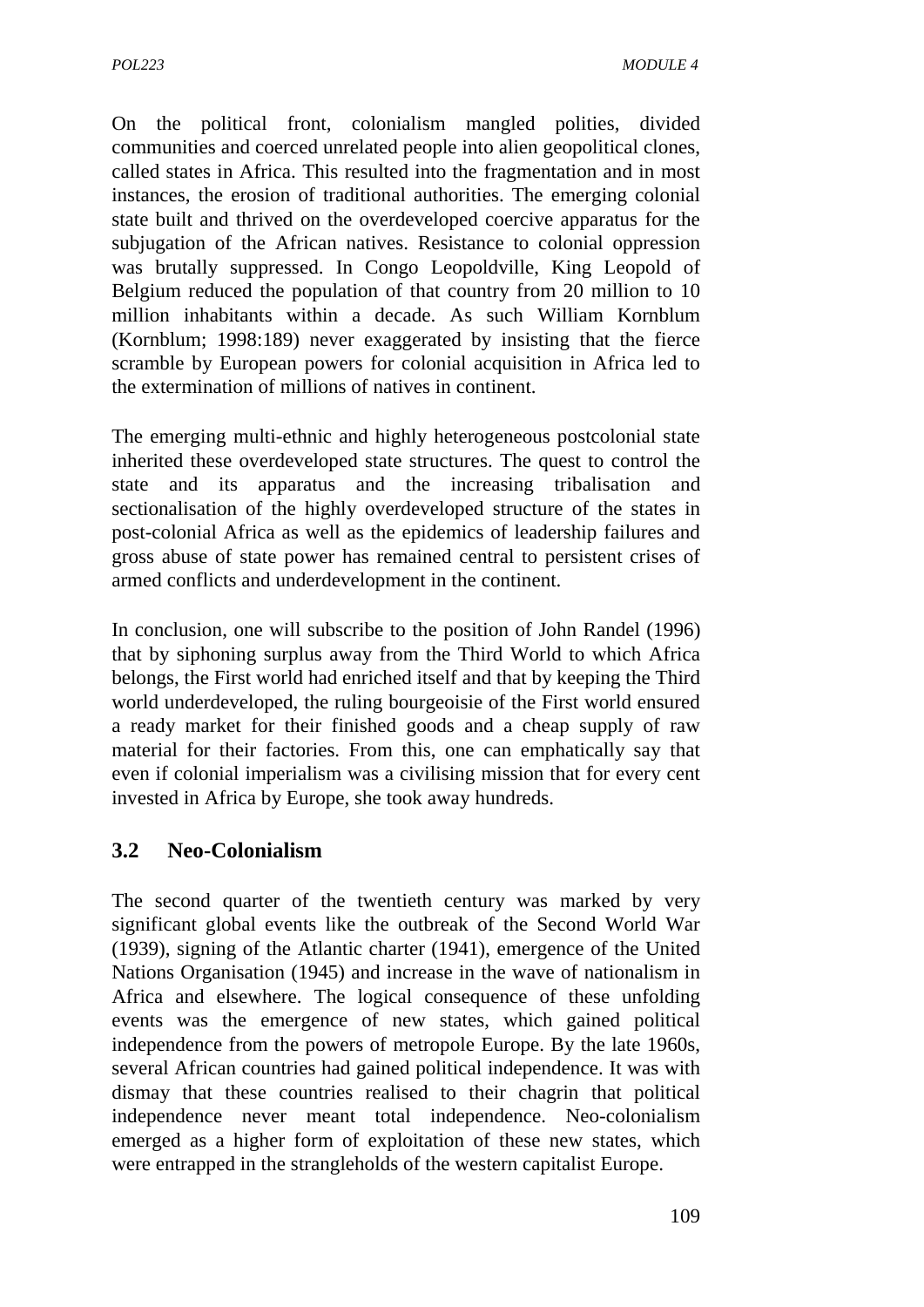In his essays on neo-colonialism, Nkrumah (1966) conceived it as the embodiment of Clientele sovereignty or fake independence characterised chiefly by the practice of granting a sort of independence by the metropolitan power, with the concealed intention of making the liberated country a client state and controlling it effectively by means other than political ones. In essence, neo-colonialism implies granting flag independence with one hand and taking back with another. Nkrumah further insisted that where neo-colonialism existed, the power exercising control is often the state which formerly ruled the territory in question. This is because a state in the grip of neo-colonialism is not master of its own destiny because neo-colonialism is the worst form of imperialism. It means power without responsibility for those who practice it and exploitation without redress for those who suffer from it.

Nkrumah further described neo-colonialism as a definite and last stage in the development of imperialism. This stage to him is more insidious, complex and dangerous than the old colonialism. It not only prevents its victims from developing their economic potentials for their own benefits, but it controls the political life of the country, and support the indigenous bourgeoisie in perpetuating the oppression and exploitation of the masses. Under neo-colonialism, the economic system and political policies of independent territories are managed and manipulated from outside, by international monopoly finance capital in league with the indigenous bourgeoisie. Communication, banking, insurance and other key services are controlled by neo-colonialist. (Nkrumah; 1973: 313)The multinational corporations and the International Financial Institutions (IFI) are the prominent channels through which neo-colonialism operates.

Woddis (1971:251), in his essays on neo-colonialism observed that as the intensification of the activities of national liberation movements in Asian and African countries in post-World War Two era, the emergence of the satellite socialist countries and peace movements in Europe and America, compelled the imperialist to retreat, it provoked new strategies for the continued economic domination and spread of political influence of the colonial metropole on the third world. This strategy manifested in neo-colonialism and its decisive element remained the economic control of erstwhile colonies by the big metropole.

The Third All African People's Conference held in Cairo in 1967, interpreted neo-colonialism as the survival of the colonial system in spite of formal recognition of political independence in the emerging countries, through indirect and subtle form of domination by political, economic or technical forces. (Voice of Africa: 1964) The apprehension of this Conference was reinforced at the First Afro-Asian and Latin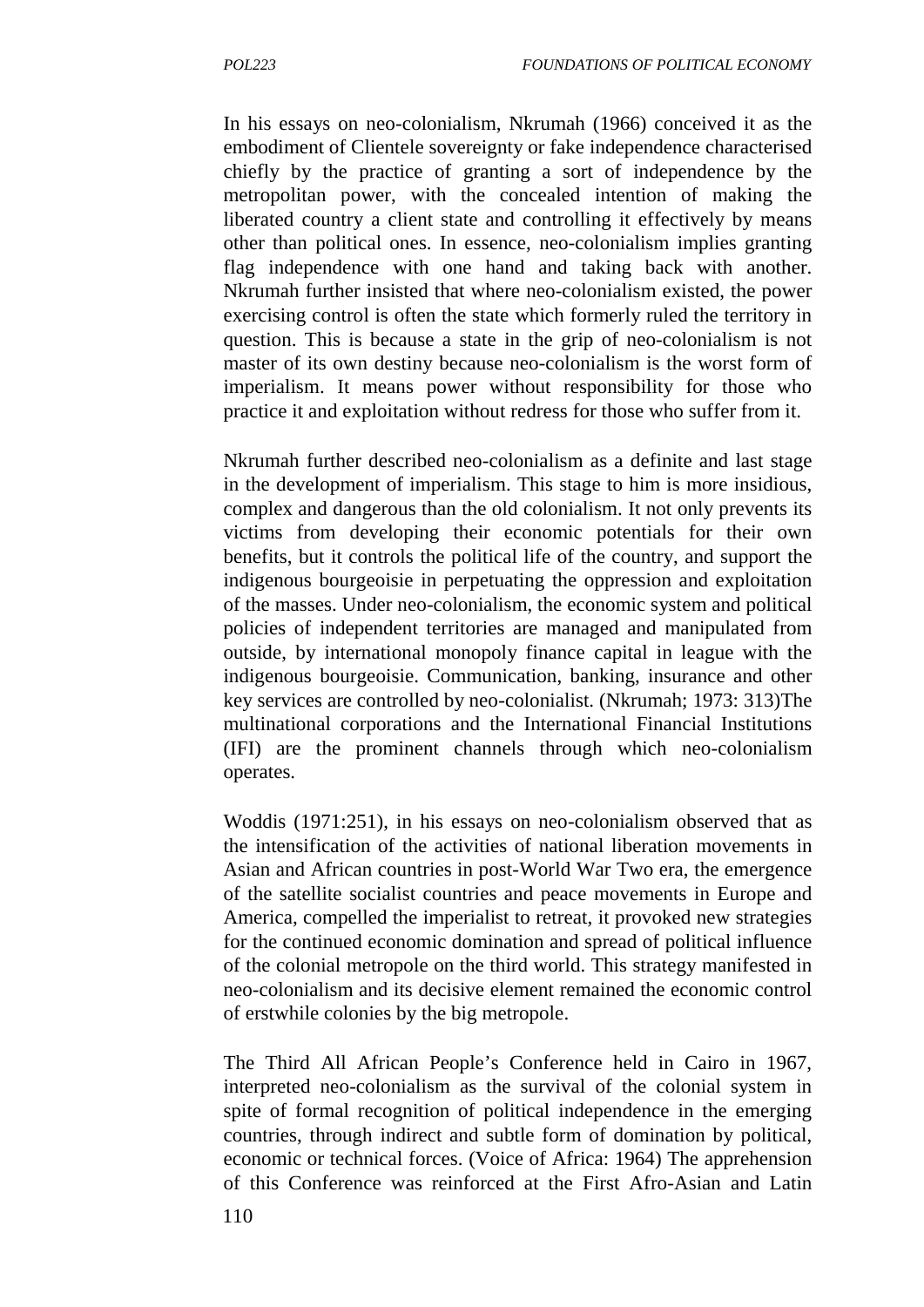American People's Solidarity Conference (FAALAPSC) held in Havana in January 1966. The Conference observed that:

To guarantee its domination, imperialism tries to destroy the national cultural and spiritual values of each country and forms an apparatus of domination which includes national armed forces docile to their policy, the creation of organs of repression, with technical advisers from imperialist countries, the signing of secret military pacts, the formation of regional and international war mongering alliances. It encourages and carries out coup d'état and political assassinations to ensure puppet government; at the same time, in the economic field, it resorts to deceptive formula, such as the so called Alliance for Progress, Food for Peace and other similar forms while using international institutions such as the International Monetary Fund (IMF) and International Bank for Reconstruction and Development (IBRD) to reinforce its economic domination. (FAALAPSC; 1966)

The dangers posed by imperial Europe to Africa and other third world countries were further elaborated at the Conference of Non-Aligned Countries at Cairo in October 1964. The Conference observed that imperialism used neo-colonial devices such as racial discrimination, economic pressures, interference, subversion, intervention and the threat of force to impose its will on independent nations. This position was reiterated at the Fourth Conference of Heads of States of Non-Aligned Countries (CHSNAC) at Algiers in September 1973. Here, the Conference lamented that:

Neo-colonialism not only hampers the economic and social progress of developing countries, but also adopts an aggressive attitude towards those who oppose its plans, trying to impose upon them political, social and economic structures which encourage alien domination, dependence and neo-colonialism. (CHSNAC; 1973).

The predominance of export of capital over the commodities was characterised by Lenin as a basic feature of imperialism. However, with the victory of nationalism in the bulk of colonised territories, there arose improvement in the practice of naked imperialism in what came to be known as neo-colonialism. In this regard, Nehru (1962) cautioned in a letter to Indira, that:

Do not imagine that the empire of the United States is confined to the Philippine Islands. Outwardly that is the only empire they have got, but, profiting by the experience and troubles of other imperialist powers, they have improved on the old methods. They do not take the trouble to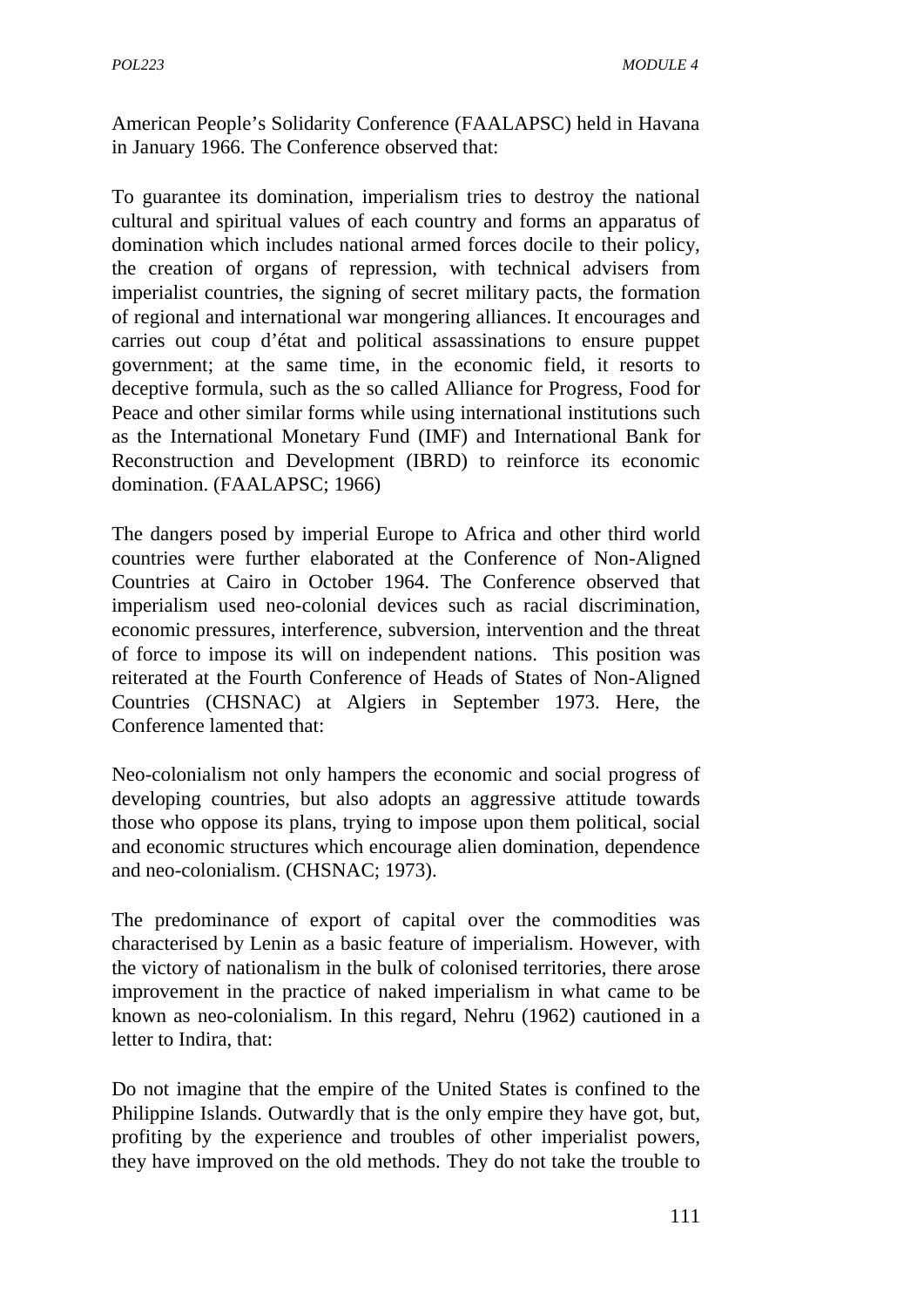annex a country. Through the control of wealth, it is easy to control the people of the country and indeed, the land itself. And so without much trouble, or fiction with an aggressive nationalism, they control the country and share its wealth. This ingenious method is called economic imperialism. The map does not show it. A country may appear to be free and independent if you consult geography or an atlas. But if you look behind the veil, you will find that it is in the grip of another country or rather of its bankers and big business men.

The prominent vehicles for the operation of neo-colonialism are Multinational Corporations (MNCs) and Bretton Wood institutions.

### **SELF-ASSESSMENT EXERCISES**

The philosophy and practice of governmental regulation of economic life to increase state power and security is called \_\_\_ (a) Mercantilism (b) Imperialism (c) Colonialism (d) Liberalism

### **4.0 CONCLUSION**

Colonialism exposed the continent of Africa to the vagaries of international capitalism. The after effect of European colonisation of Africa is that the continent is structurally disadvantaged in the international division of labour and exchange. This trend was continued in the aftermath of colonialism through what is generally described as neo-colonialism and the so called globalisation. In fact, neo-colonialism was described by Nkrumah as the *Last Stage of Imperialism* and often characterised by exploitation without redress.

### **5.0 SUMMARY**

Africa's experience with European colonialism left the continent more impoverished and structurally disadvantaged vis-à-vis the functioning of world capitalism. Today, the continent is struggling to liberate itself from the shackles of alien socio-economic and political control whose seeds were sown through the process of colonialism. Even after securing independence, the economies of former colonies were still not free. This is typified in what is called in the political economy parlance as neo colonialism. This phenomenon manifests through the activities of MNCs and International Financial Institutions (IFIs) such as the International Monetary Fund (IMF) and the International Bank for Reconstruction and Development (IBRD)/World Bank.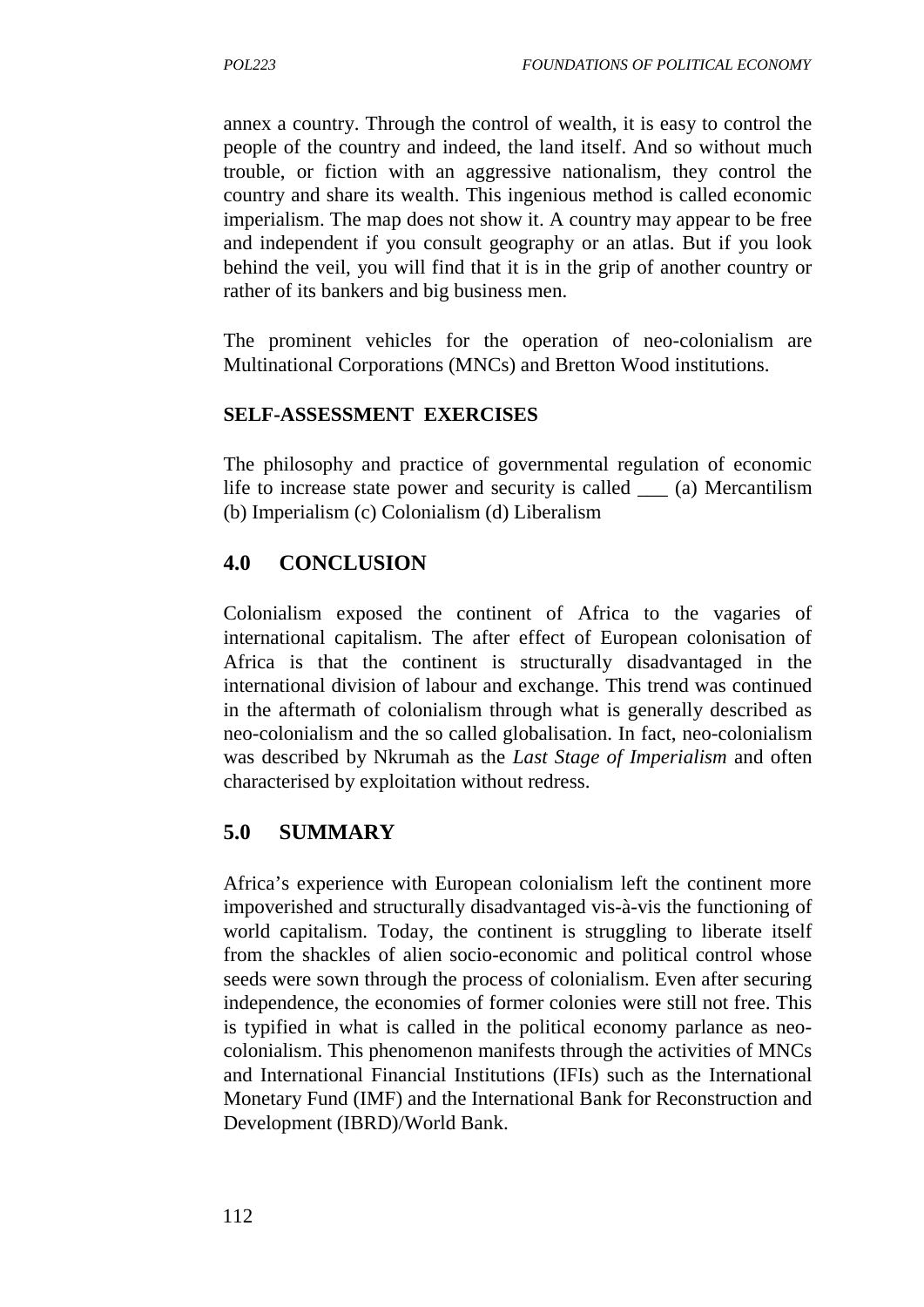#### **6.0 TUTOR-MARKED ASSIGNMENT**

- 1. The process foreign political domination and subordination of oversea territories for effective economic exploitation is called \_\_\_ (a) Colonialism (b) Domination (c) Indirect rule (d) Assimilation
- 2. The continuity of exploitation of exploitation after political independence is called\_\_\_ (a) Association (b) Neo – imperialism
- (c) Neo colonialism (d) Neo capitalism

#### **7.0 REFERENCES/FURTHER READING**

- Adeniran*,* T. (1983).*Introduction to International Relations.* Ibadan: Macmillan.
- Agbu, O. (2000). "Oil and the National Question: The External Dimension." *Nigerian Journal of International Affairs.* Volume 26, Number 1.
- Ake, C. (1991). 'Political Economy of Crisis and Underdevelopment in Africa in Ihonvbere, J. *Selected Works of Claude Ake.* Lagos: JAD Publishers.
- Ake, C. (1996). "Shell and Nigeria's Environment." *The Guardian,* January 22.
- Bauer, *cited* in Offiong, D. (1980).*Imperialism and Dependency: Obstacles to Africa's Development.* Enugu: Fourth Dimension.
- Conference of Heads of States and Governments of Non-Aligned Countries, 5-10 October 1964.
- Crowder, M. (1968).*West Africa under Colonial Rule.* Evanston, Illinois: North Western University Press.
- Davidson, B. (1984). *A Story of Africa.* London: Mitchell Beazley.
- First Afro-Asian-Latin American People's Solidarity Conference, held at Havana, (1966). On Colonialism and Neo-colonialism.
- Fordman, P. (1968). *Geography of African Affairs*. Baltimore: Penguin Books.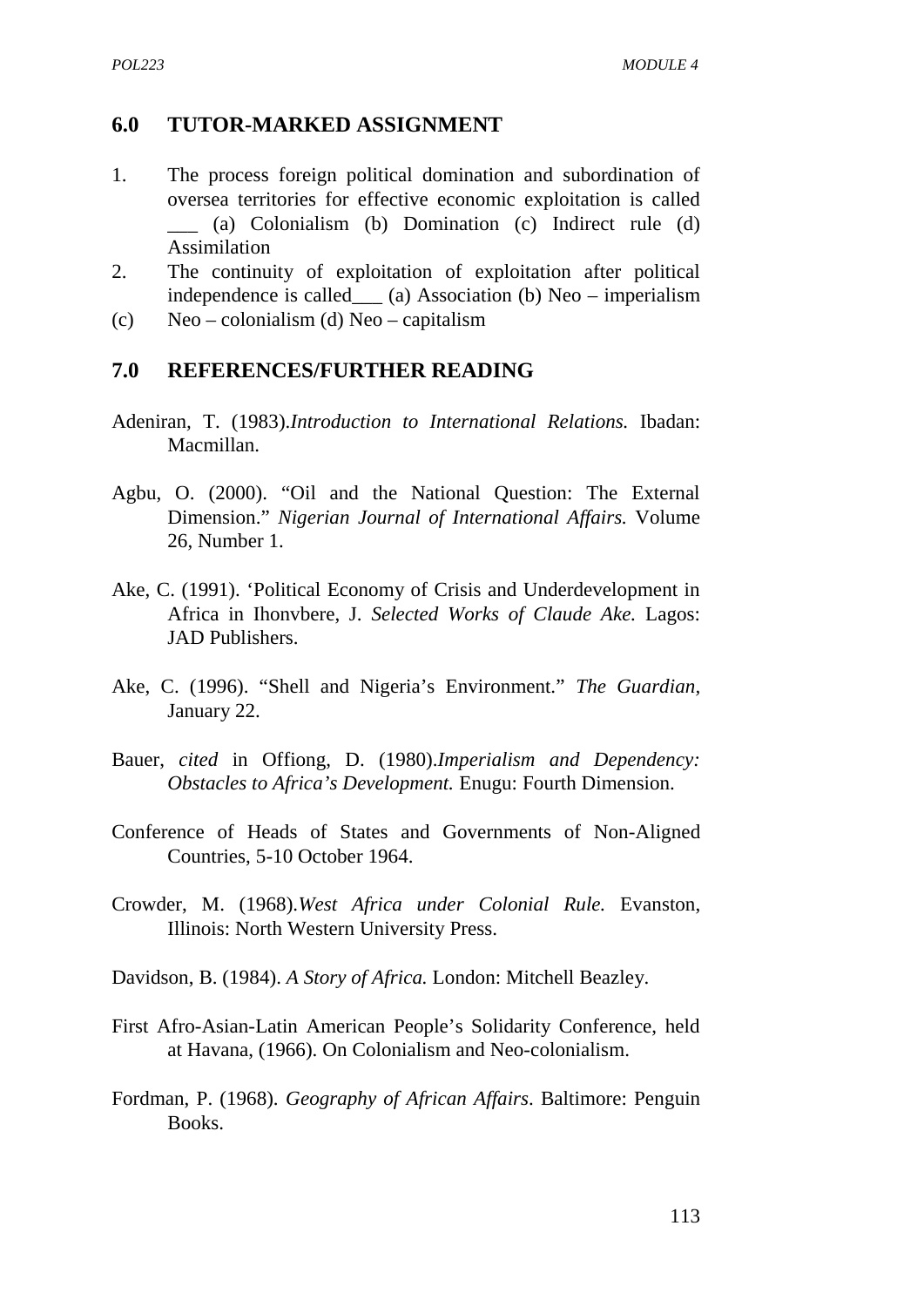- Fourth Conference of Heads of States and Governments of Non-Aligned Countries, (1973). Fundamental Text: Declarations, Resolutions, Action Programme for Economic Cooperation.
- Freund, B. (1992). *The Making of Contemporary Africa*. Bloomington: Indiana University Press.
- Kegley, C.W. and Wittkopf, E.R. (1989).*World Politics: Trend and Transformation.* New York: St. Martin's Press.
- Kenyatta, J. cited in Moyo, A. (1992). "Religion in Africa" in A. April and Donald Gordon (eds.) *Understanding Contemporary Africa.* Boulder: Lynne Reiner.
- Kornblum, W. (1998).*Sociology: The Central Question.* New York:
- Lenin, V.I. (1939). *Imperialism: The Highest Stage of Capitalism.* New York: International Publishing Company.
- Nehru, J. (1962). Letter to Indira 3 January 1934; *Glimpse of World History .*Bombay: Asia Printing House.
- Nkrumah, K. (1966). *Neo-colonialism: The Last Stage of Imperialism.* New York: International Publishers.
- Nkrumah, K. (1973). *Revolutionary Path.* New York: International Publishers.
- Obi, C. (1993)."Oil and Nigerian Foreign Policy under Structural Adjustment." *Nigerian Forum,* Vol. 13, Nos. 1-2.
- Randel, J. (1996). *Understanding Development: Theory and Practice of the Third World.* Boulder: Lynne Reiner.
- Ryndina, M.N.; Chernikov, G.P. and Khudohormov, G.N. (1980).*Fundamentals of Political Economy.* Moscow: Progress Publishers.
- Saini, M.K. (1981). *Politics of Multinational: A Pattern in Neo- Colonialism.* New Delhi: Gitanjali Prekashan.

*Voice of Africa*, (1961). Volume 1, Number 4, April.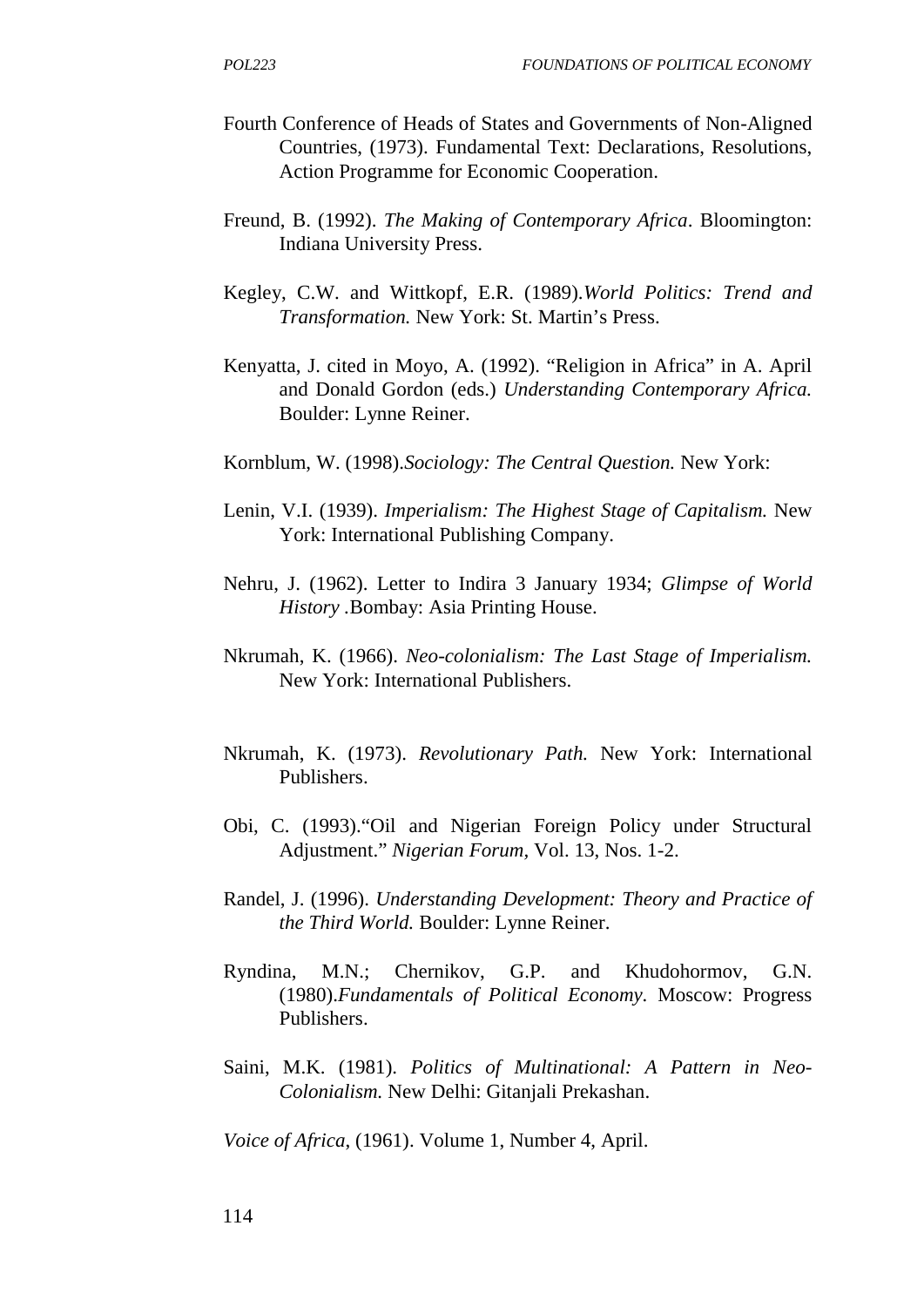Woddis, J. (1971). *Africa: The Lion Awakes.* London: Lawrence and Wishart.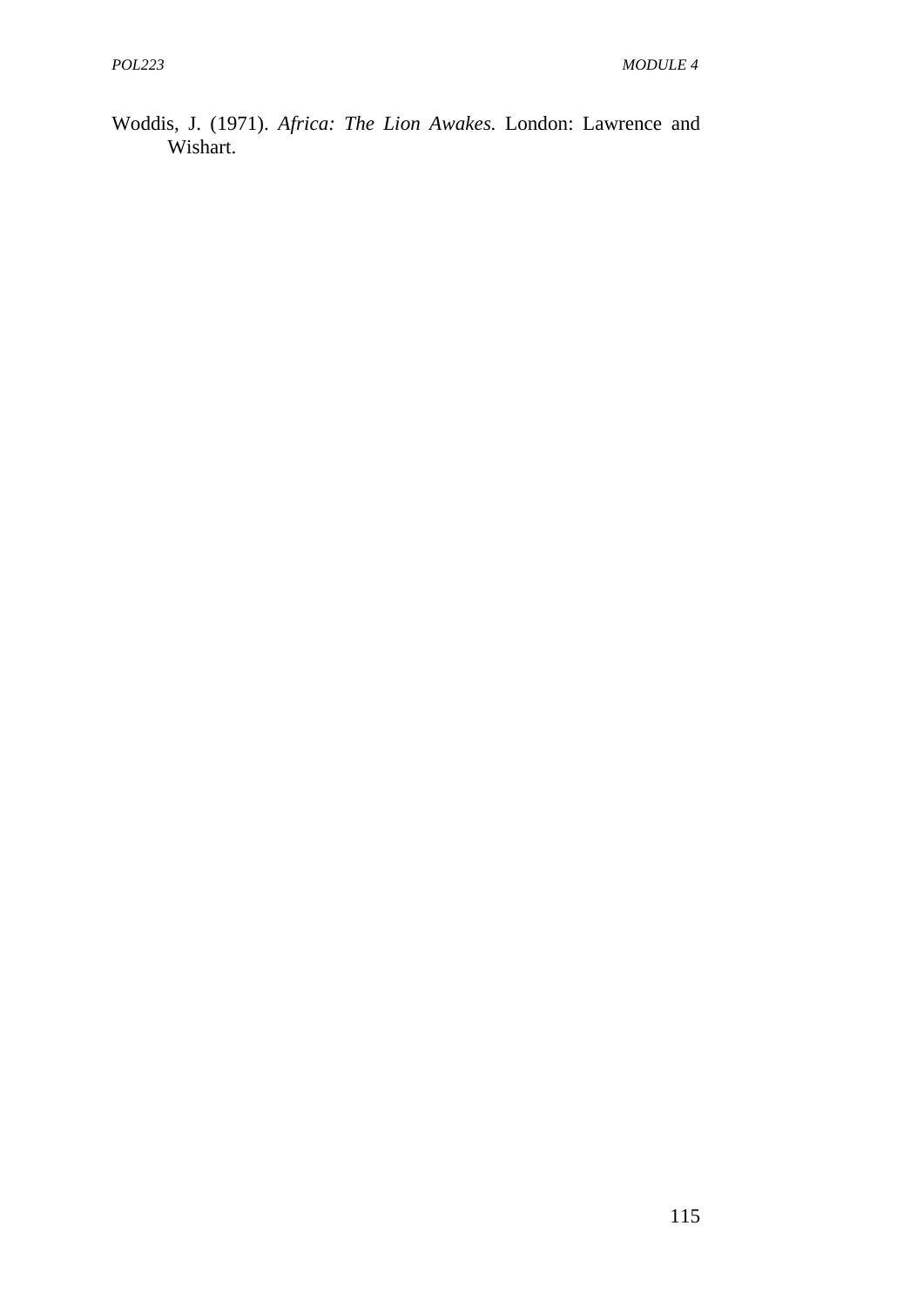# **UNIT 3 GLOBALISATION**

#### **CONTENTS**

- 1.0 Introduction
- 2.0 Objective
- 3.0 Main Comment
	- 3.1 Meaning of Globalisation
- 4.0 Conclusion
- 5.0 Summary
- 6.0 Tutor-Marked Assignment
- 7.0 References/Further Reading

### **1.0 INTRODUCTION**

The world is increasingly becoming a global village. This is not unconnected with technological innovations in the information super highways and continued dismantling of trade barriers between nations. Massive movement of goods and capital characterises globalisation as the phenomenon is described across national borders. This phenomenon has attracted and is still attracting increasing, albeit competing interpretation. This unit therefore examines the concept of globalisation and its implications.

### **2.0 OBJECTIVES**

By the end of this unit, you will be able to:

- define globalisation
- mention the features of globalisation.

# **3.0 MAIN CONTENT**

### **3.1 Meaning of Globalisation**

Writing on globalisation, Mussa (2000: 1) conceives it as a process of vertical and horizontal integration involving increasing volume of and variety of transnational transactions, in goods and services, in international capital flows; in human migration and through a rapid and widespread diffusion of technology. The primary mechanism of globalisation are said to include internationalisation of knowledge; open policies with respect to international trade; removal of obstacles to international capital flow and the integration of global market place.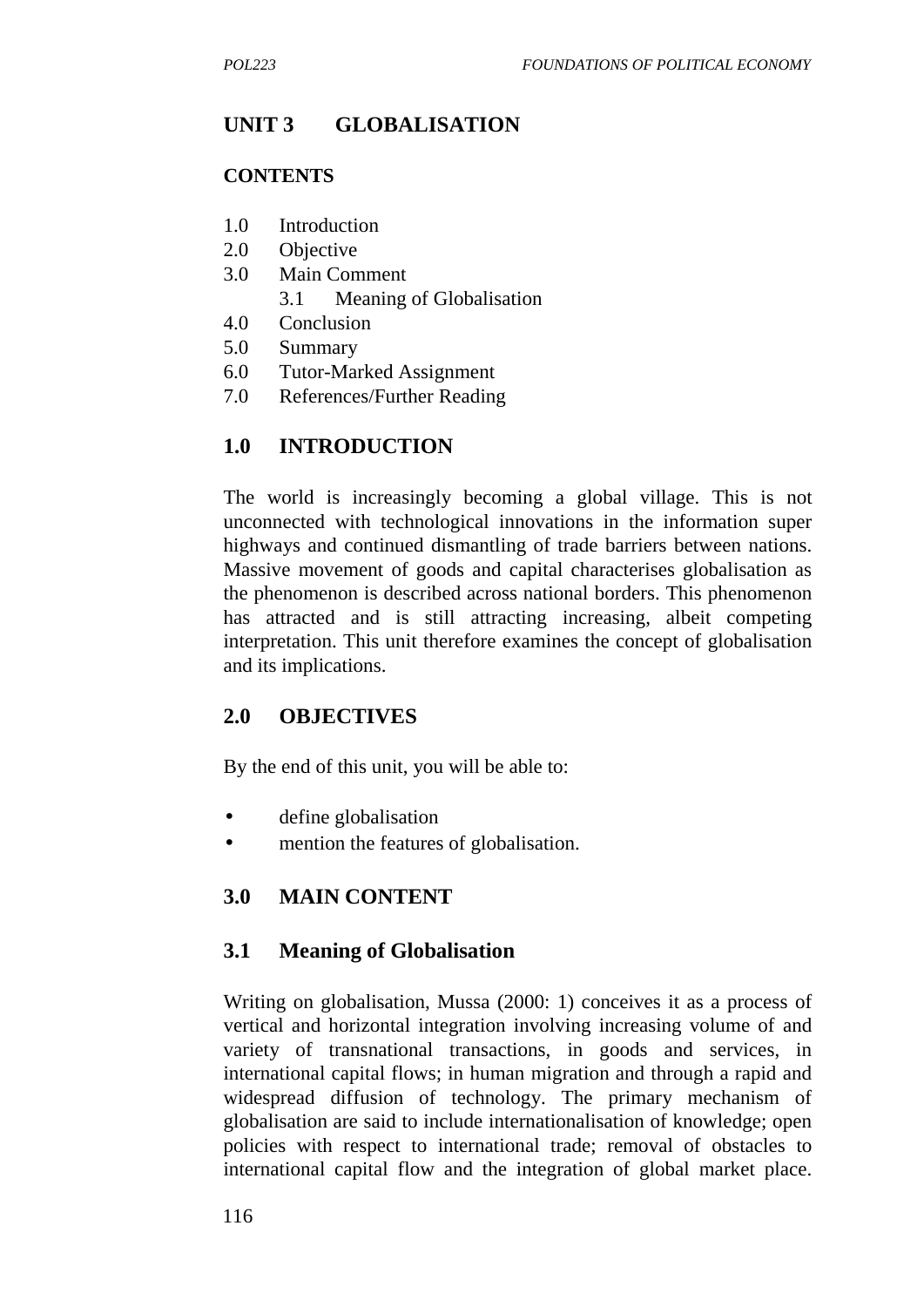Kwanashie (1998: 34) shares this view and asserts specifically that globalisation is a process of creating global market place in which all nations are increasingly forced to participate. The key elements of this process include the interconnection of sovereign nations through trade and capital flows; harmonisation of the economic rules that govern relationship between the sovereign nations, and the creation of structures to support and facilitate dependence as well as the creation of a global marketplace. The process is accelerated by such openings, which the advancements in information technology have provided.

Contemporary globalisation is highly information based. It combines progress in electronics, computing and telecommunication to come up with a highly dynamic process of storing, processing, transmitting and presentation of information. It gained momentum with the innovations and improvement in modern information super highways has subsequently been viewed as emphasising on the openness of trade, factor flows, ideas and information.

It should be noted that the globalisation of capital dates back to the medieval era. In this regard, Kolodko (2004: 11) conceives globalisation as the historical process of liberalisation and integration of goods, capital and labour markets which had hitherto functioned to certain extent in separation, into a single world market place. He notes that the scope of market integration has been changing across the historical phases of the globalisation process and consequently categorised the globalisation process into three significant epochs:

- i. Globalisation of the Age of Exploration between the sixteenth and mid- seventeenth centuries;
- ii. Globalisation of the industrial revolution between the mid eighteen century and nineteenth centuries; and
- iii. Globalisation in the Age of computers and internet especially from the last quarter of the twentieth century and beginning of the twenty first century.

Kolodko further identified six distinct phenomena, which he described as the fundamental features of modern globalisation. Some of them are; the increase in the volume of world trade to nearly twice as the volume of output, the obvious increase in the capital flows. For instance, capital transfer from rich to poor countries stood at less than \$28 billion about three decades ago but by 1997, it was eleven times reaching \$306 billion (Kolodko, 2004: 4 ). The third reason is that globalisation is also associated migrations. Having observed the far reaching cultural change and the post socialist systemic transformation, Kolodko argues that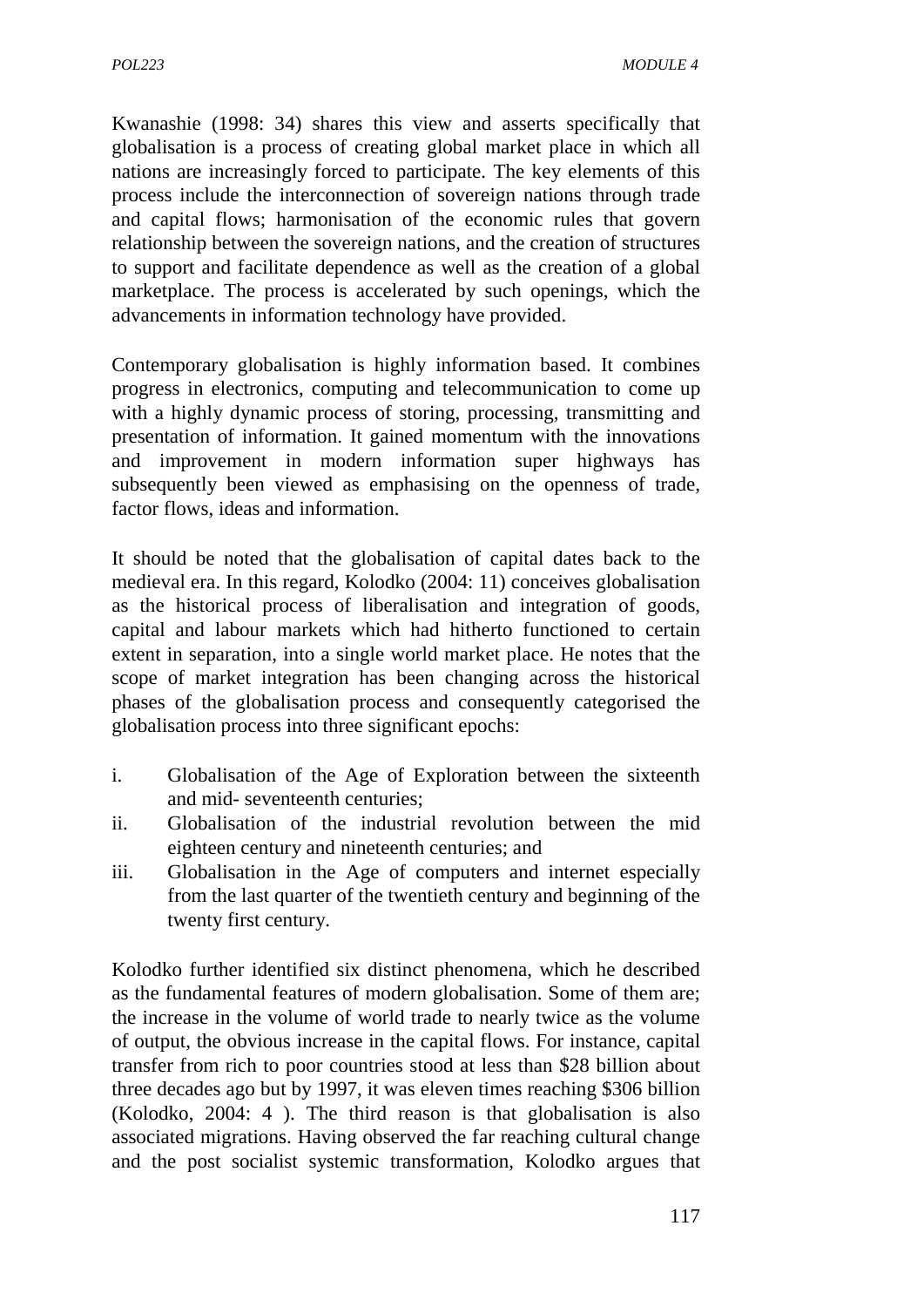globalisation is an irreversible process especially from the point of view of incredibly accelerated information flow and decreased communication and transformation cost.

Nemedia (1998: 405-414) adds that globalisation has not only transformed the structure of the financial industry but also the whole financial market as evidenced by the lowering or blurring of the traditional barriers between commercial banking, investment banking, insurance and asset management. Consequently, commercial banks have expanded their operation into the field of investment banking by engaging in the operation of other financial securities. This is as a result of the boom in the equity and bond market.

The above views of globalisation is consistent with the classical liberal view which for Shahid (2001: 6-23), will promote economic growth for all countries. Conceived in this way, globalisation is assumed to encourage positive competition and free trade since the abolition of trade restrictions is believed to expand the market for domestic products by boosting export earnings and in turn generate foreign exchange earnings that will lead to the expansion of economic activities in the country. This will also boost productivity and employment, further facilitate migrations and the diffusion of technical skills, and experience at a global level. In effect, what Shahid (2001) is saying is that globalisation will make it possible for developing countries to tap into the technologies of the developed nations to boost their agriculture and consequently become better positioned to appropriate from the dividends of a rapidly globalising world to enhance the state of human security in their countries.

There however exists divergent view on globalisation emerging mostly from the third world. Asobie (2001), harnessed these divergent view and notes that the introduction of market forces, including the price mechanism, into a society tends to dissolve traditional social relations and institutions, subject the economy to cyclical crisis, and, through the stimulation of narrow specialisation, results in external dependencies, which increase national vulnerabilities.

Asobie (2001) notes that although every nation can take advantage of the global market opportunities to accelerate the rate of its growth, in practice, the spread of economic activities and therefore, the rate of growth in a market system, tend to be uneven due to varying resource endowment of nations. This, to him is the real reason for state intervention into the economy. He therefore identifies the contradictions facing the bulk of the third world economies in the globalisation process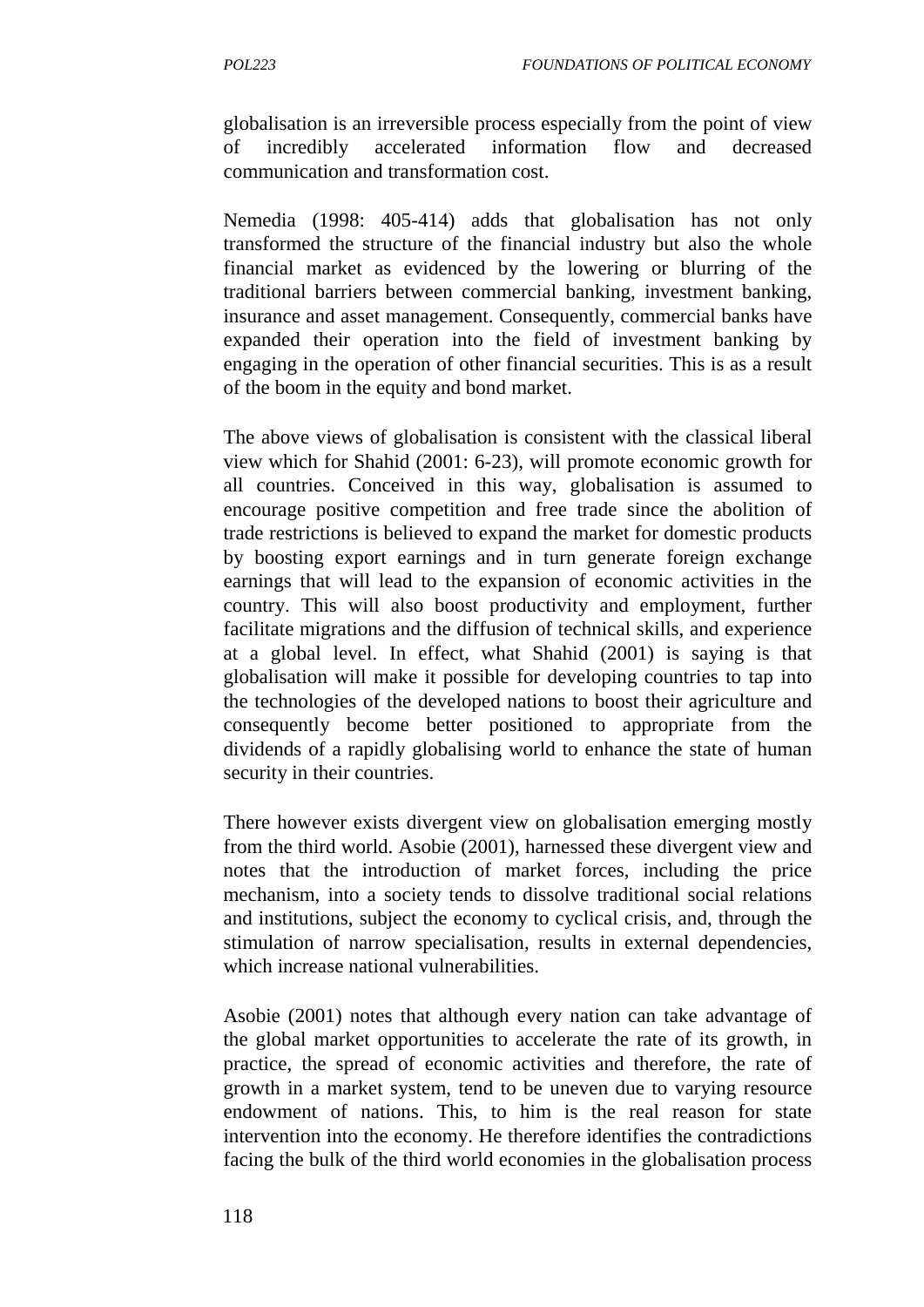as the realisation that the same process, which holds the prospects for economic growth and development, also inflicts some undesirable consequences that can perpetuate under development.

Globalisation implies the growth of a world system characterised by global accumulation, global dependency and the universalisation of market economy and relations. Here, there exist across national flows of investment, capital, goods and resources on the wider scale with little or no constraints. This process is immensely facilitated through the activities of the Multi-National Corporations (MNCs) and the Bretton Woods institutions such as International Monetary Fund (IMF) and International Bank for Reconstruction and Development (IBRD).

Globalisation has also been conceived as an extension of imperialism. Ghosh (2O01: 156); Petras (1999:8) are of the view that in the seventeenth century, one third of British capital formation was derived from the international slave trade. Here, mercantilist globalisation manifested through the exploitation and accumulation of resources through trades and commerce. This was extended into the nineteenth century through the accumulation of capital and resources from the colonies. Contemporary globalisation differs from the mercantilist globalism in that the former is highly planned, systematic and subtle, in contradistinction to the crude, erratic and unidirectional flow of resources associated with the globalisation of the mercantilist era. Ghosh (2001) notes that whereas capitalist imperialism attempted to spread globalism from the sphere of production, modern globalisation transcends this and seeks to extend globalisation to other areas such as distribution. It further seeks to integrate the Less Developed Countries (LDCs) into the framework of world capitalism to make them more dependent in the global economy characterised by asymmetrical competitions. This renders the LDCs more vulnerable to exploitation and the extraction of surplus.

The following features have been identified as peculiar to modern globalisation:

- i. It is a process binding all individuals, institutions and nations into a common set of market relations.
- ii. It is a calculated economic strategy of the capitalist economies and institutions to reinforce capitalist process of growth on every country.
- iii. It is a means to extract surplus through the exploitation of cheap labour.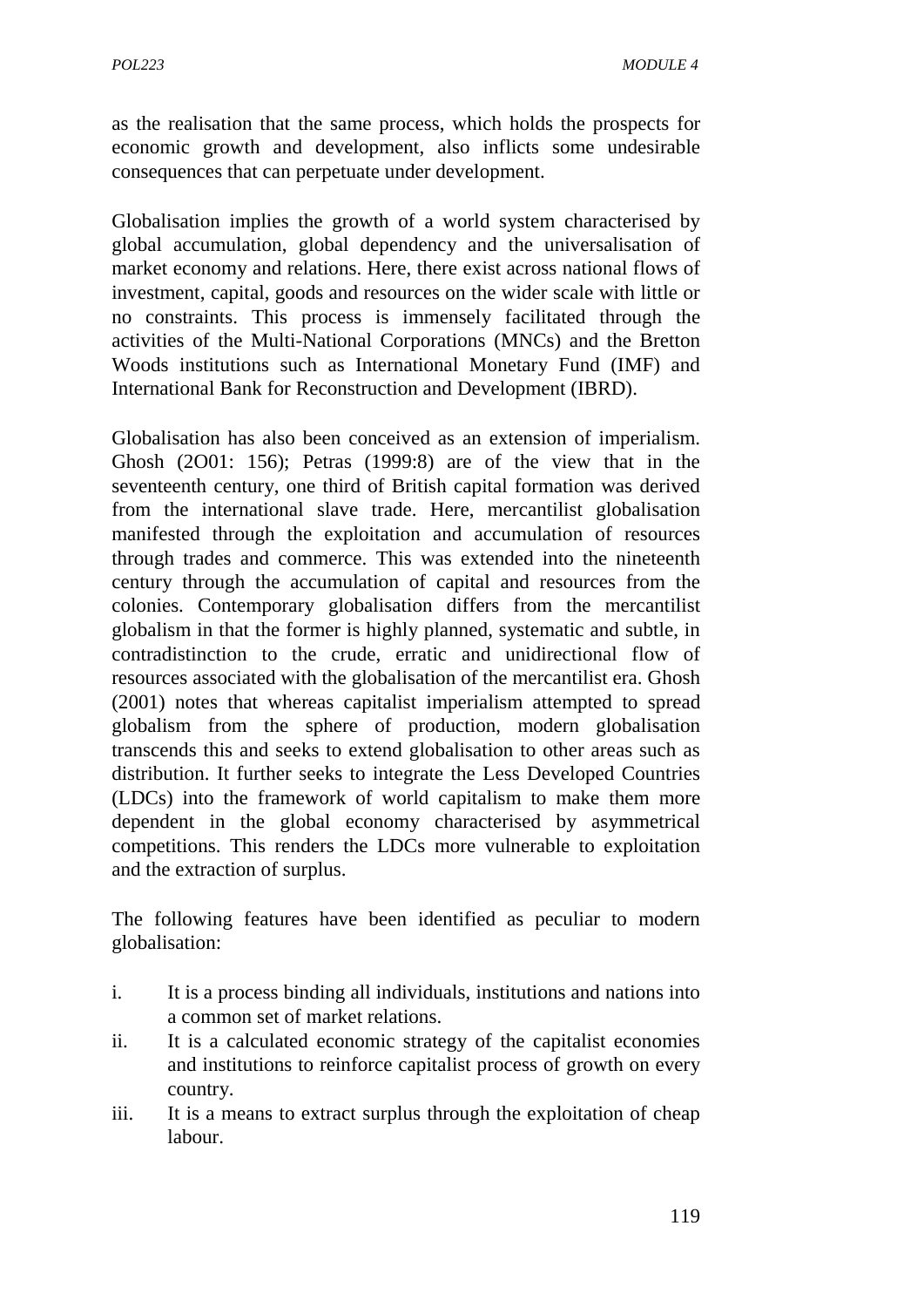The principal channels through which globalisation operate include the various nation states, which continuously advocate for globalisation; the Bretton woods institutions which have consistently encouraged structural adjustments and reform policies that encourage globalisation. Such policies encourages trade and financial liberalisation, privatisation, deregulation and other market policies; There also exists the class of the comprador, some of which received western education and holding important channels for the spread of the idea of globalisation.

### **SELF-ASSESSMENT EXERCISE**

Which of the following is not a primary mechanism used by globalisation? (a) Internationalisation of knowledge (b) Open policies with respect to international trade (c) Removal of obstacles to international capital flow (d) Elimination of capitalism and its tendencies.

# **4.0 CONCLUSION**

Globalisation has been described as another phase of imperialism. It has significantly reduced the barriers to interstate relations among nations. It has also stimulated new regimes of trade agreements through the World Trade Organisation (WTO) which replaced the General Agreements on Trade and Tariff (GATT) in 1995. There however exist remarkable opposition to globalisation both within the developed and developing countries. Despite these oppositions, the phenomenon continues to unfold.

# **5.0 SUMMARY**

This unit examined the meaning and functioning of the globalisation process. It highlighted various notions of the process and concluded that the phenomenon has both positive and negative implication for the economies of developing countries.

# **6.0 TUTOR-MARKED ASSIGNMENT**

1. Which of the following is the principal channel through which globalisation operate? (a) The Bretton woods institutions (b) Academic Staff Union of Universities (c) International Labour Organisation (d) International Court of Justice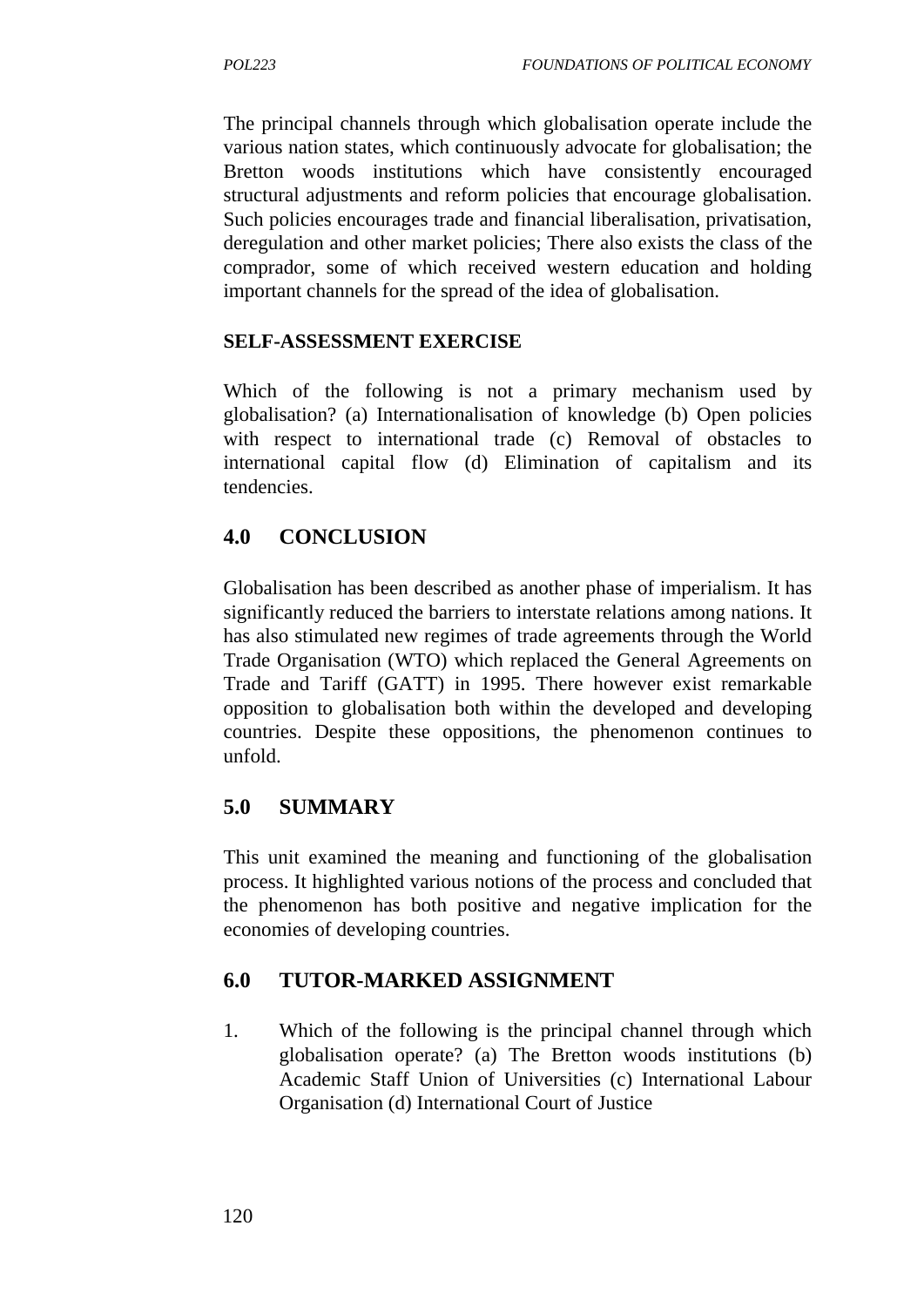#### **7.0 REFERENCES/FURTHER READING**

- Asobie, A. (2001). "Globalisation: A View from the South." *Annals of the Nigeria Social Science Academy of Nigeria, No. 13* January- December.
- Ghosh, B.N. (2001). *Dependency Theory Revisited.* Aldershot: Ashgate.
- Imobighe, T. (2001)."An Overview of the Theoretical Issues in African Security" in R.A. Akindele and Bassey Ate (Eds.).*Beyond Conflict Resolution: Managing African Security in the Twenty First Century.* Ibadan: Vantage Publishers.
- Kolodko, G.W. (2004). "Globalisation and Catching up of in Emerging Market Economies." Text of Public Lecture delivered at the Nigeria Institute of International Affairs (NIIA) Lagos, Nigeria Friday, July 16.
- Kwanashie, M. (1998).*Central Bank Economic and Financial Review,* Volume 36, Number 4.
- Mussa, M. (2000). 'Meeting the Challenges of Globalisation' Paper Prepared for the Plenary Session of AERC Meeting of the International Monetary Fund, May 28.
- Nemedia, C. (1998). 'Merits and Demerits of Globalisation" *Central Bank Economic and Financial Review,* Volume 36, Number 4.
- Petras, J. (1998). "Globalisation: A Critical Analysis." *Journal of Contemporary Asia,* Volume. 29, Number 1.
- Shaidi, Y. (2001). Globalisation and the Challenge for Developing Countries. Available at SSRN: https://ssrn.com/abstract=632686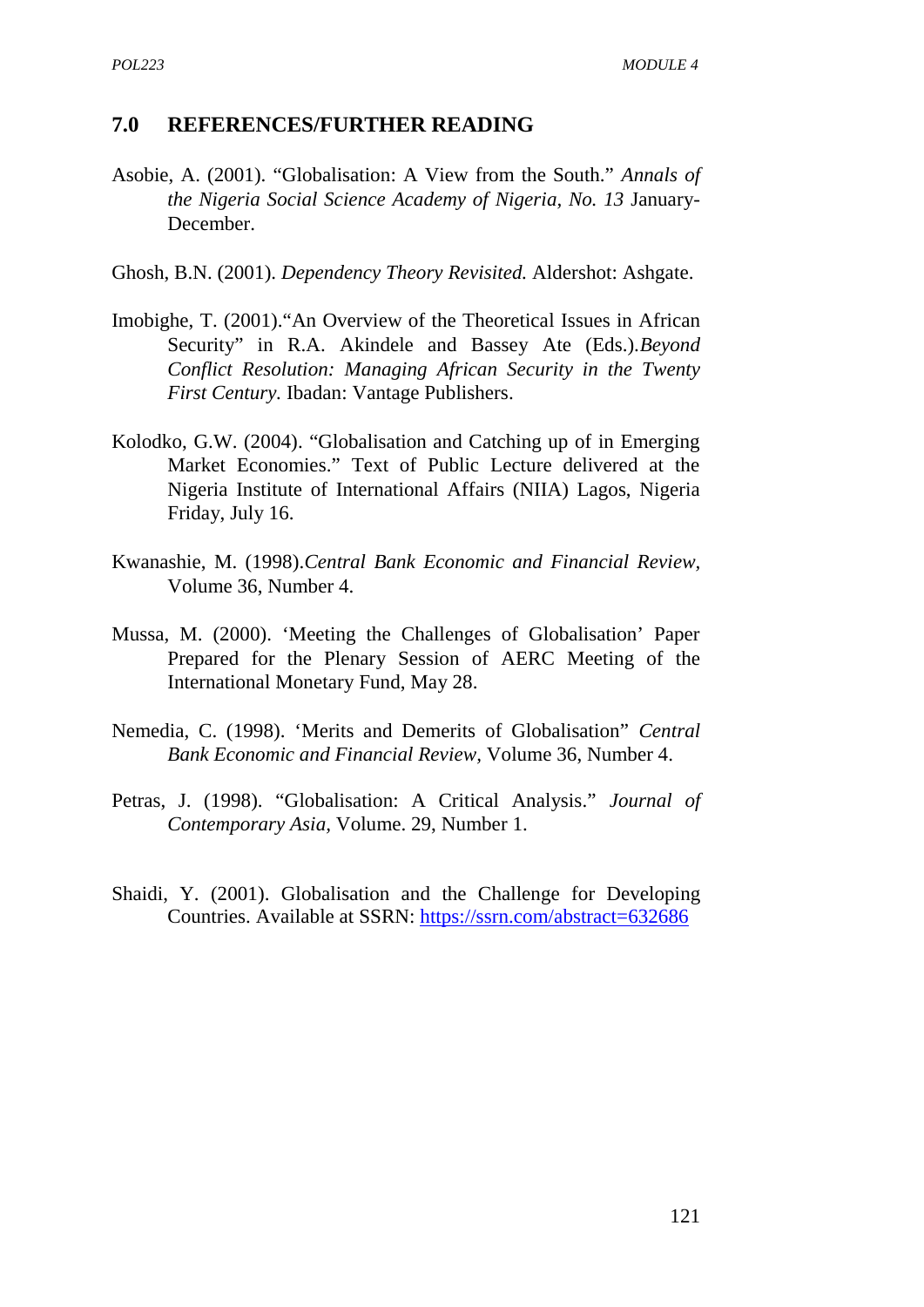# **UNIT 4 MULTINATIONAL CORPORATIONS**

#### **CONTENTS**

- 1.0 Introduction
- 2.0 Objectives
- 3.0 Main Content
	- 3.1 Multinational Corporations
- 4.0 Conclusion
- 5.0 Summary
- 6.0 Tutor-Marked Assignment
- 7.0 References/Further Reading

# **1.0 INTRODUCTION**

One of the medium through which neo-colonialism functions is through the activities of MNCs. These corporations exist across national borders and conduct a variety of transnational businesses in both their parent and host countries. This unit examines the nature and activities of multinational corporations in Africa.

### **2.0 OBJECTIVES**

By the end of this unit, you will be able to:

- explain the meaning and nature of multinational corporations
- mention how Multinational Corporation operate in Africa as agents of imperialism.

# **3.0 MAIN CONTENT**

# **3.1 Multinational Corporations**

Multinational corporations refer to business conglomerates that have their operations across national boundaries. They are sometimes called Transnational Corporations (TNCs). Their activities usually transcend the frontiers of different countries by establishing branches in other countries. In the views of Kegley and Wittkopf, they are business enterprises organised in one society with activities abroad growing out of direct investment (as opposed to portfolio investment through shareholding). MNCs are usually hierarchically organised and centrally directed. Quite often, they have a broader than national perspective with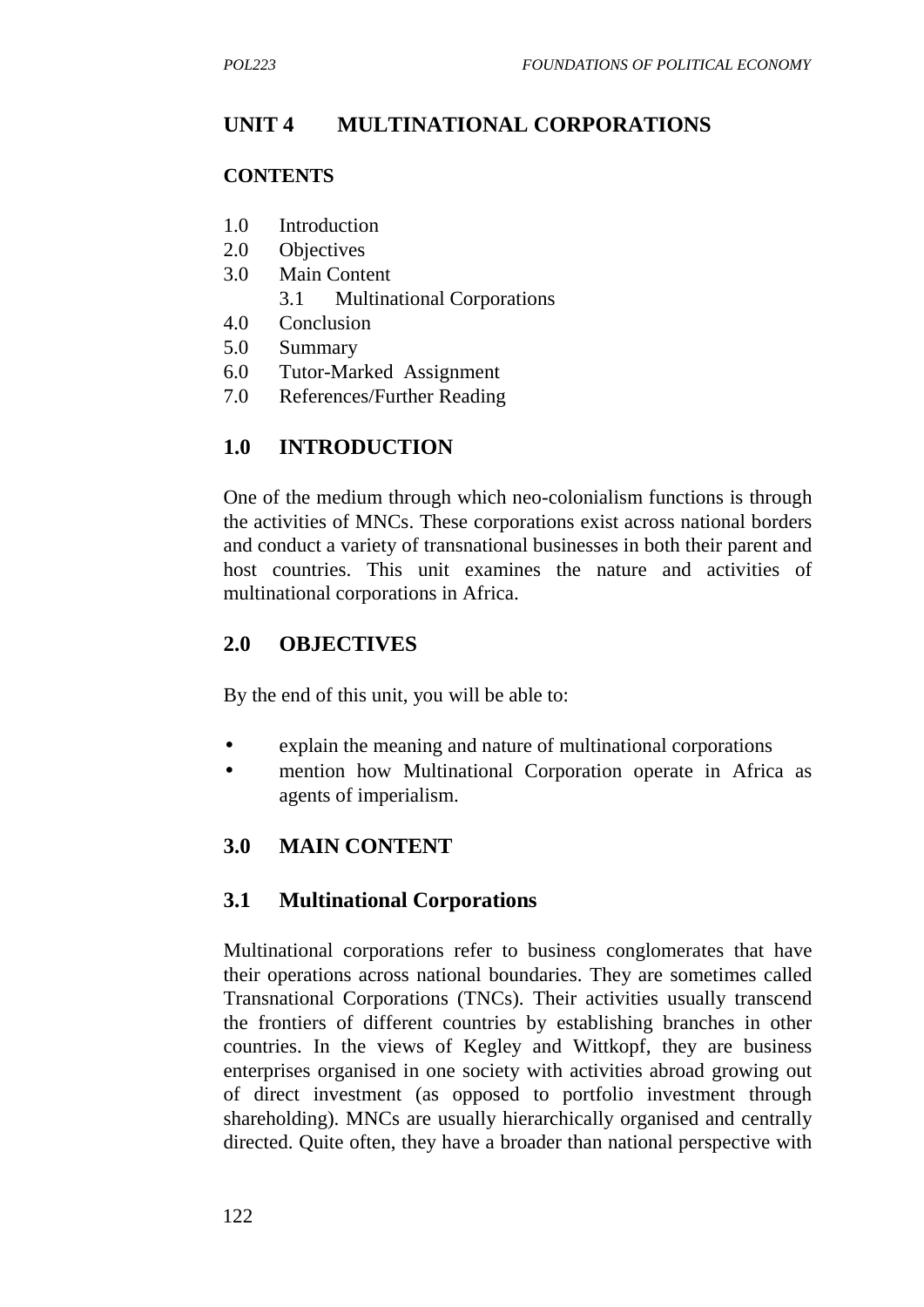respect to the pursuit of highly specialised objectives through a central optimising strategy across national boundaries. (Huntington; 1973).

They usually engage in Foreign Direct Investments (FDIs). Prior to the World War II, most MNCs established foreign operations to secure sources of raw materials especially in the colonised parts of Africa, Asia and Latin America. However, since the end of the World War II, these corporations have dramatically grown in size and influence in the expanding world economy. For instance, some MNCs based in the USA, Europe and Japan began to invest in the manufacturing and services sector. Their activities usually include banking, manufacturing, transportation, mining and communication. Consequently, MNCs have significantly become an object of considerable discussion in policy and academic cycles.

Barnet and Muller (1974) refers to the global reach of the multinational corporations George W. Ball (1971) coined the term *cosmocorp*to suggest their increasing role in the international arena. On the other hand, scholars like Blake and Walters (1987) often pose the question on whether the MNCs are source of growth or underdevelopment for the host countries. Still, Aampson (1975) focused on the oligopolistic aspirations of the major oil companies known as *Seven Sisters.* It has also been argued that since some MNCs sometimes operate in seeming autonomy and with resources that sometimes exceed the Gross National Products of it host country and since they not only focus on strategic industries like oil but also participate in the international cartel designed to control the international price and production, the MNCs are both source of capital investment and threats to the nation-state (Kegley and Wittkopf; 1989:159).

It is noteworthy to state that the activities of MNCs have stimulated intense controversies between the scholars from modernisation and dependency orientation. These controversies arise from the facts of their growing numbers and intimidating economic clout. For instance whereas western scholars insist that MNCs are agent of development as they initiate and sustain investment especially in developing countries with their FDIs. Their position is that MNCs through their investments create jobs and attract capital and technology to the areas where they operate in the Third World. There however, exist radical scholars who posit that the MNCs have contributed immensely to the impoverishment of the bulk of the Third World. Their argument is that the MNCs have contributed to unemployment in developing countries where they operate since they often hire expatriate worker for their oversea offices. Specifically, Onimode (1988) insists that it is important to analyze MNCs in the context of world imperialism in order to gain a correct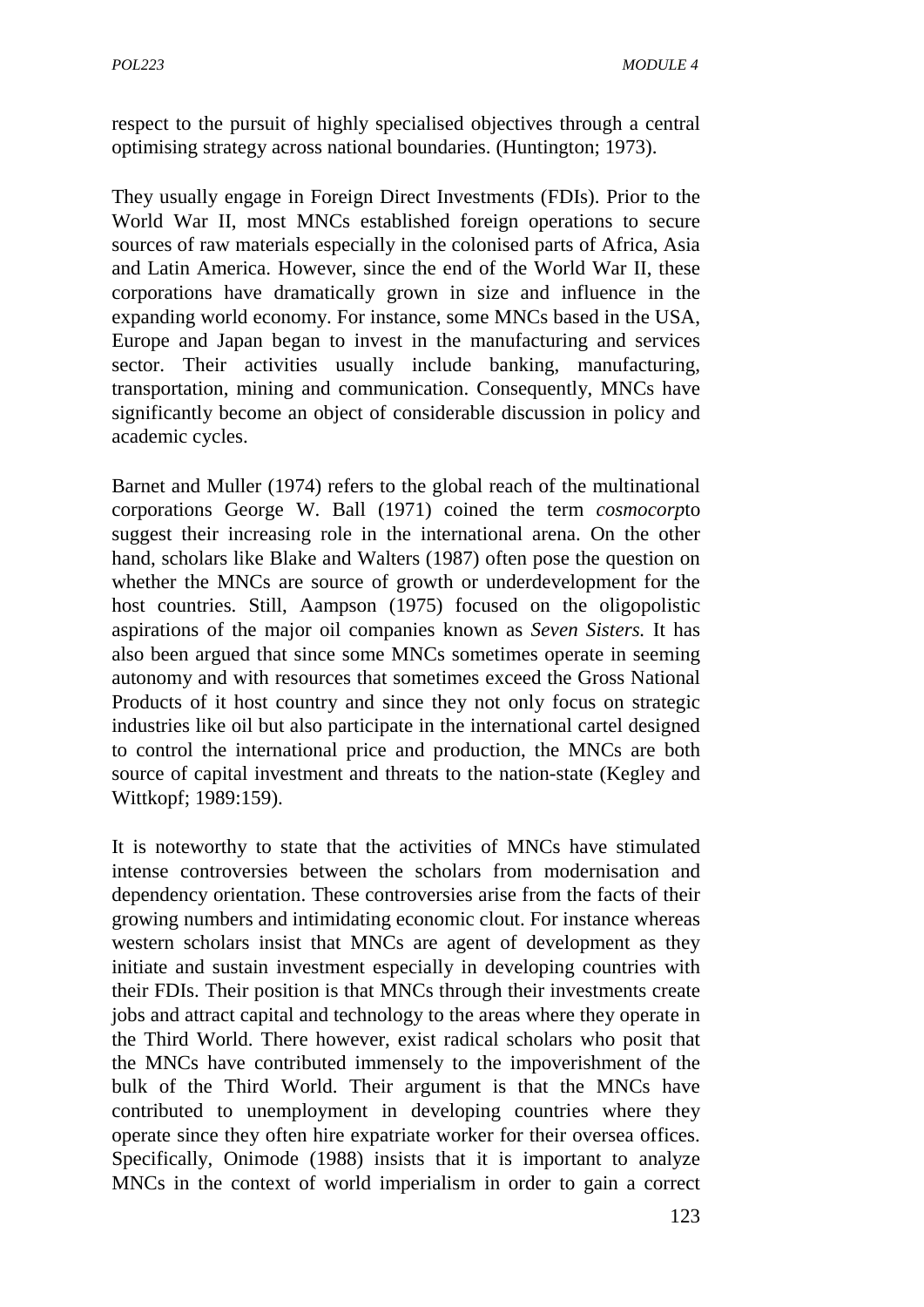appreciation of their role in the continued underdevelopment of the bulk of the Third World.

It has been estimated that between 1960 and 1980, the revenue of the top 200 multinational companies escalated as their combined share of the world's gross domestic product increased from 18% to 29 percent (Kegley and Wittkopf; 1989). Similarly, in the early 1980s, about 18,000 MNCs worldwide controlled assets in two or more countries and these corporations were responsible for marketing roughly four-fifth of world trade excluding that of the centrally planned economies of Eastern Europe (Kegley and Wittkopf; 1989). One central thing about MNCs is that they are usually from developed countries of Europe, United States, Canada and Britain where they have their headquarters. In recent times, some MNCs now originate from newly industrialised countries of Hong Kong, Korea and Singapore. In today's world, it is no overstatement to assert that the MNCs have become so powerful with far reaching tentacles that curiosities are rising on whether they undermine the abilities of supposed sovereign states to control their economies and the foundations upon which the present international system was built.

Apter and Goodman (1976) maintain that MNCs hold a unique position among growth-inducing institutions able to affect the direction of development. They may induce or impede development. As such, Third World countries often view the MNCs with considerable suspicion. It has also been established that the movement of capital from the First World to the Third World has produced net gains for the developing and underdeveloped countries.

It is assumed that the MNCs are mere continuation of organised capital, representing the capitalist mode of production, penetration and expansion at the present stage of imperialism. They are vital vehicles for the exportation of capital to overseas territories and they facilitate the unequal terms of trade or exchange relations between developed and developing countries. Below is a checklist of the advantages and disadvantages of MNCs.

### **Positive**

- i. MNCs increase the volume of world trade.
- ii. Assist the aggregation of investment capital that can fund development.
- iii. Finance loans and service international debt.
- iv. Lobby for free trade and the removal of barriers to trade, such as tariffs.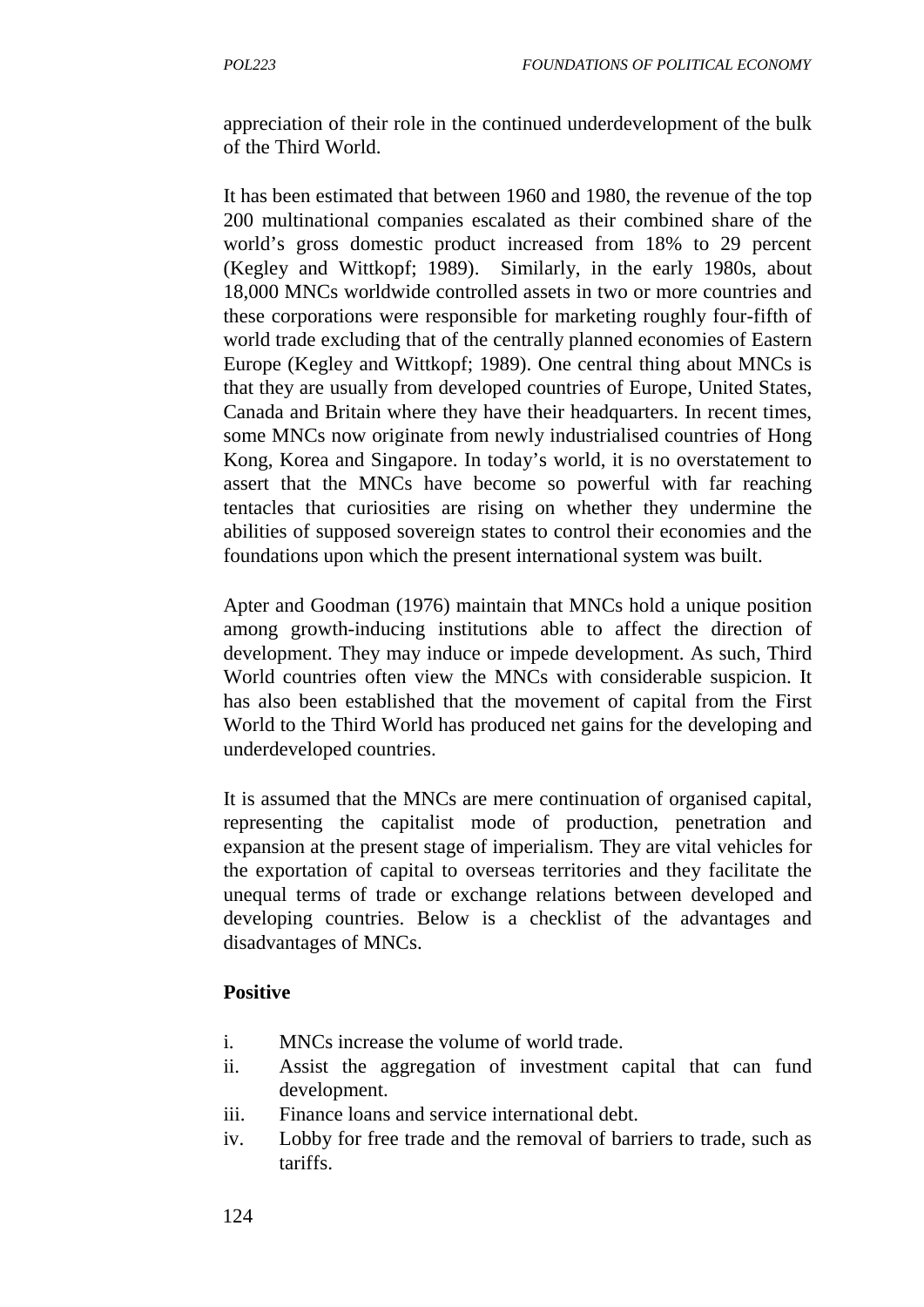- v. Underwrite research and development that allows technological innovation.
- vi. Introduce and dispense advanced technology to less-developed countries.
- vii. Reduce the costs of goods by encouraging their production according to the principle of comparative advantage.
- viii. Generate employment.
- ix. Encourage training of workers.
- x. Produce new goods and expand opportunities for their purchase through the internationalisation of production.
- xi. Disseminate marketing expertise and mass-advertising methods worldwide.
- xii. Promote national revenue and economic growth; facilitate modernisation of the less-developed countries.
- xiii. Generate income and wealth.
- xiv. Advocate peaceful relations between and among states in order to preserve an orderly environment conducive to trade and profits.
- xv. Breakdown national barriers and accelerate the globalisation of the international economy and culture and rules that govern international commerce (Kegley and Wittkopf, 1989; Oatley, 2019).

### **Negative**

- i. MNCs give rise to oligopolistic conglomerations that reduce competition and free enterprise.
- ii. Raise capital in host countries (thereby depriving local industries of investment capital) but export profits to home countries.
- iii. Breed debtors and make the poor dependent on those providing loans.
- iv. Limit the availability of commodities by monopolising their production and controlling their distribution in the world market place.
- v. Export technologies that are ill-suited for underdeveloped and developing economies.
- vi. Inhibit the growth of infant industries and local technological expertise in less-developed countries while making Third World countries dependent on First World technology.
- vii. Collude to create cartels that contribute to inflation.
- viii. Curtail employment by driving labour competition from the market.
- ix. Limit wages offered to workers.
- x. Limit the supply of raw materials available on international markets.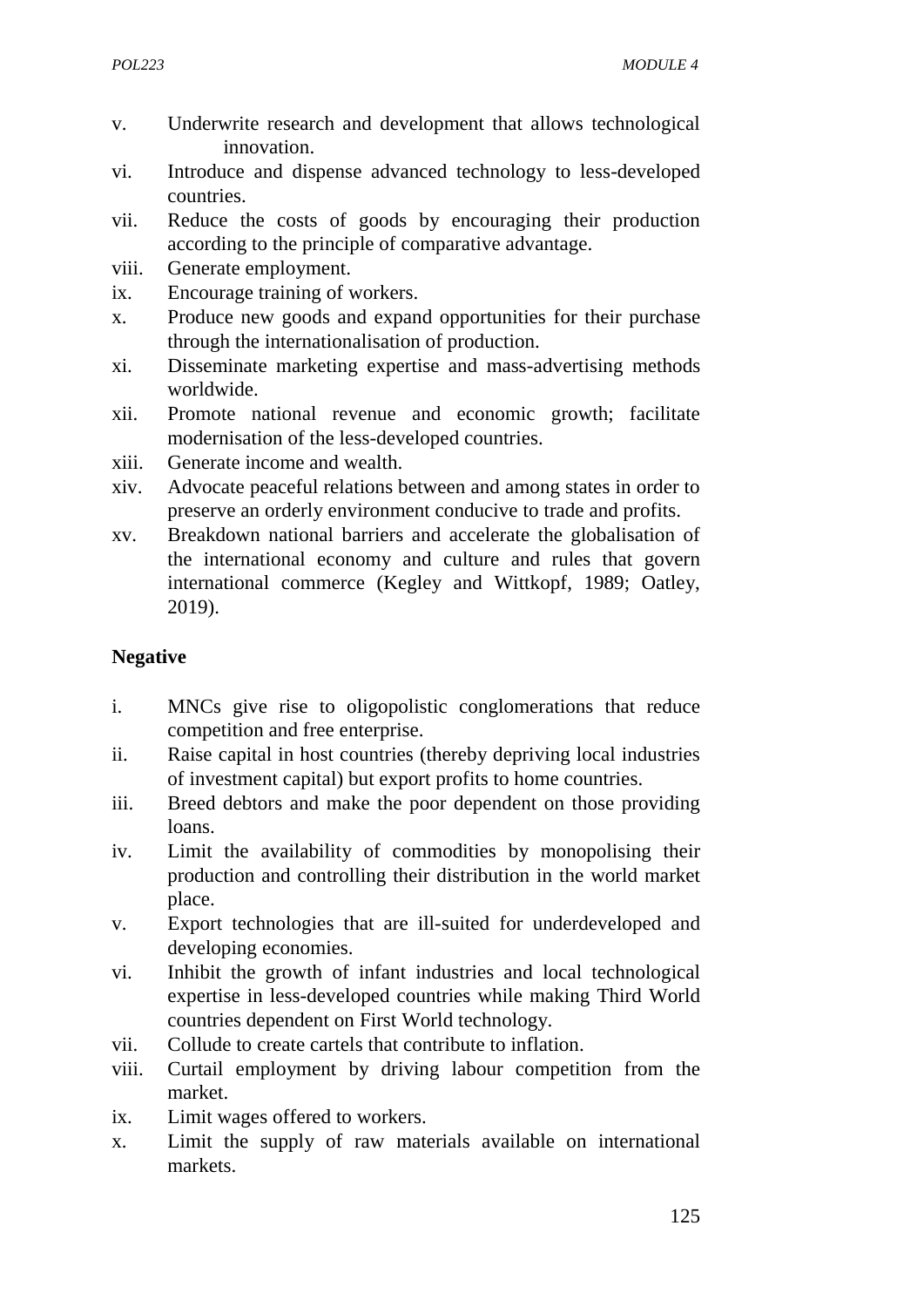- xi. Erode international cultures and national differences, leaving in their place a homogenised world culture dominated by consumeroriented values.
- xii. Widen the gap between the rich and poor nations.
- xiii. Increase the wealth of local elites at the expense of the poor.
- xiv. Support and rationalise repressive regimes in the name of stability and order.
- xv. Challenge national sovereignty and jeopardise the autonomy of the nation-state (Kegley and Wittkopf, 1989; Oatley, 2019).

The powers of MNCs are often alleged to be exercised at great cost to their home countries. They are also charged with shifting productive facilities abroad to avoid demands by powerful labour unions for higher wages. It is therefore argued that the practice of shifting production from industrially advanced countries to industrially backward countries, where labour is cheap and trade unions weak or non-existent result in structural unemployment in advanced economies. The ease to shift production is facilitated by the fact that the mobility of capital is much easier than labour

The *modus operandi* include:

- i. Use of MNCs as vehicle of export of capital to the developing countries.
- ii. Use of MNCs as vehicle for unequal terms of trade.
- iii. Use of MNCs for access to the markets of the developed countries.
- iv. Aids and Technology.

Multinational corporations have played, and continue to play a critical role in the generation and intensification of the contradictions of underdevelopment in Africa and throughout the third World. As opposed to the misleading conception of MNCs as partners in the development of African economies, empirical realities suggest that MNCs in Africa are agents for the pillage of natural resources, super exploitation of labour, net transfer of capital from poor countries, technological retardation, structural distortions, political instabilities, cultural degradation and other abuses on Third World countries. (Ake *cited in* Ihonvbere, 1991)

The expansion of multilateral imperialism as evident in the activities of Multinational corporations is one of the fundamental adjustments to the structural crises of capitalist expansion associated with the weakening of European imperialist power as a result of World War II. It is important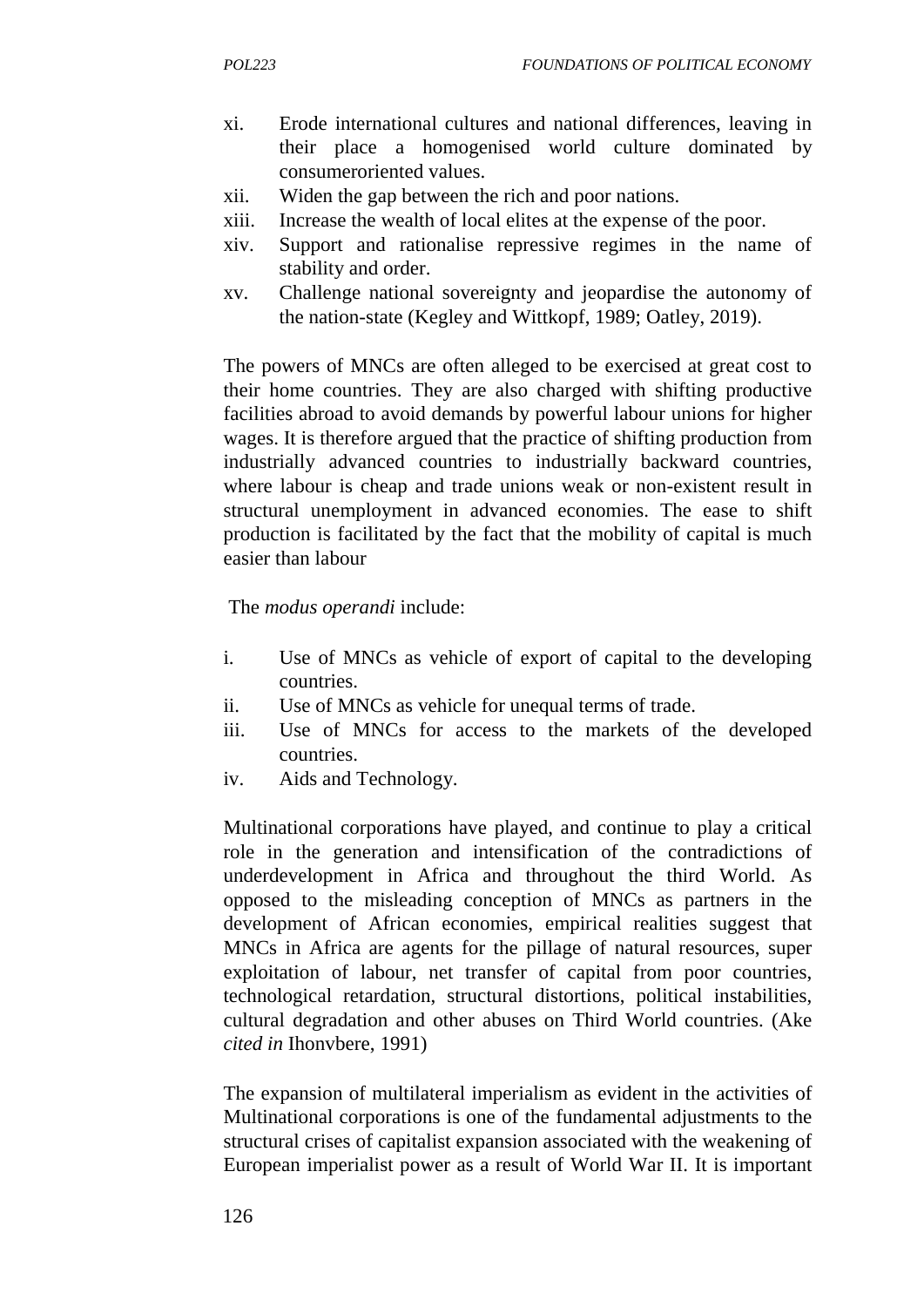to note that the emergence of USA as the strongest capitalist country in the post- war era and her urge for vast trade and investment outlet propelled the launching of the Marshal Plan and transition to multilateral imperialism. For the war fatigued European powers, they needed to retain their interests and to contain the anti-imperialist nationalism in their colonies. This in effect, required the unity of all imperialist powers under US domination and a change in the strategy of colonial exploitation.(ibid) The inevitable consequence therefore became neo colonialism through the MNCs and the Bretton Woods system which together with its component institutions, the International Bank for Reconstruction and Development (IBRD) or World Bank, the International Finance Corporation (IFC), the International Monetary Fund (IMF), and the General Agreement on Trade and Tariff (GATT) were launched in 1944 (Ihonvbere, 1991).

The MNCs on their part reflected the ascendancy of a new international division of labour centred on their new corporate structures, global spread, diverse activities, enormous resources and rapid growth. The motive of the MNCs regardless of their nationality remained the exploitation of all existing inequalities including human ones, purely and simply for their own gain. Consequently, the more there exists liberalisation, the more the growth and expansion of these companies. To this effect, the MNCs usually demand the abolition of customs barriers (through GATT and lately WTO) and the elimination of restrictions on foreign investment (through the IMF and IBRD) for the internationalisation of accumulation. In line with this, MNCs develop highly centralised organisations; monopolistic competitions; the insertion of representatives in the "host" state; investments at a loss for protecting markets and sources of raw materials; and joint ventures. The joint ventures in particular offer the MNCs several advantages, such as insurance against nationalisation, easy profit repatriation; a docile labour force; such incentives as local loans; and importation of raw material and spare parts, as well as first claim to local raw material, market, management, skilled labour and distributive outlet, including state networks (Ihonvbere, 1991).

Multinational corporations further blur the visibility of the imperialist strategy of domination by shifting it to objective economic plane thereby facilitating the quiet penetration of their host state by the corporations as well as the advancement of the foreign policy objectives of their home countries. They play critical roles in the development of international division of labour through the internationalisation of capital and production. MNCs serve to offset the tendency to falling rate of profit and advance the global accumulation of capital. This, in effect accentuates the centre-periphery dichotomy and Africa's dependence on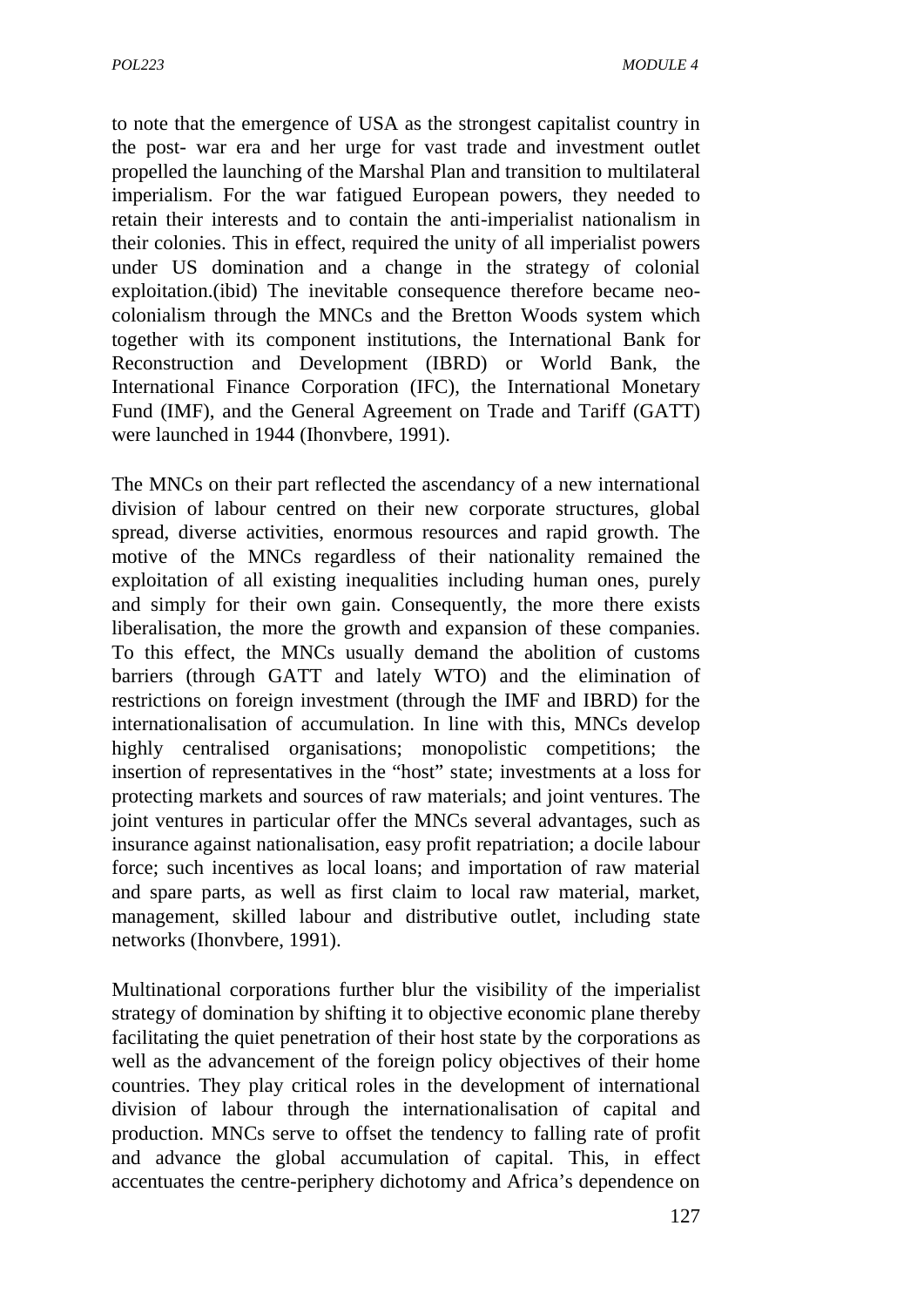the industrialised metropolis. This strategy further ensures that the MNCs are not only the dominant purveyors of monopoly capital and technology, but also the critical actors in the dialectics of development in the centre (the imperialist countries) and underdevelopment in the periphery. This ensures the survival of imperialism by guaranteeing it a region of the world that will remain as the extensive margin of neocolonial exploitation for resolving its basic contradictions in the advanced countries.

The scope of the activities of MNCs in Africa can be traced to the activities of old colonial mercantile house, such as the Royal Niger Company, United African Company (UAC), Chandria in Kenya, Lever Brothers etc. The growth of monopoly capital from the 1880s and the emergence of multilateral imperialism after 1945 compelled these mercantile houses to divert their investment portfolios into agriculture, mining and manufacturing. The stiff tariff protection of early postcolonial nationalism encouraged the establishment of multinational affiliates as "tariff factories" in Third World countries. The motive of these MNCs have historically been analysed by Lenin, Hobson and others as the falling rate of profit from shrinking home markets. (Lenin 1939; 89) Apart from the search for profitable investment outlets for surplus capital and for protected markets, control over sources of such raw materials as oil, copper, rubber etc. has remained a major motive of multinational activity. The exploitation of cheap labour in low wage countries is also an important source of the super-profits of the MNCs. Other advantages sought by the MNCs include risk minimisation through geographical spread, checking competitors globally or at home, exploitation of the monopoly advantages of a new product and reaping economies of scale.

In Nigeria, the role of oil multinationals in shaping the nation's development cannot be over-emphasised. These companies apart from influencing political power groups, and decision centres, at times dominate the national economic policies and political direction the country should take. The major oil companies operating in Nigeria include the followings: Shell, Exxon-Mobil, Chevron, Agip, Elf, Statoil/BP and TEXACO. Mobil Oso condensate plant was constructed with an estimated **USD**1 billion. Shell increased its annual investments in the oil sector from **USD**700 million in 1989 to **USD**1.2 billion by 1992 as part of a **USD**5.6 billion five-year programme (Obi; 1993). This development, coupled with the signing of production agreement between the Nigerian government represented by the Nigeria National Petroleum Company (NNPC) with Shell, Chevron, Elf and Mobil in 1993 have resulted in the frustration of the growth of indigenous petroleum entrepreneurship in Nigeria. Agbu (2000: 112) conceives this as the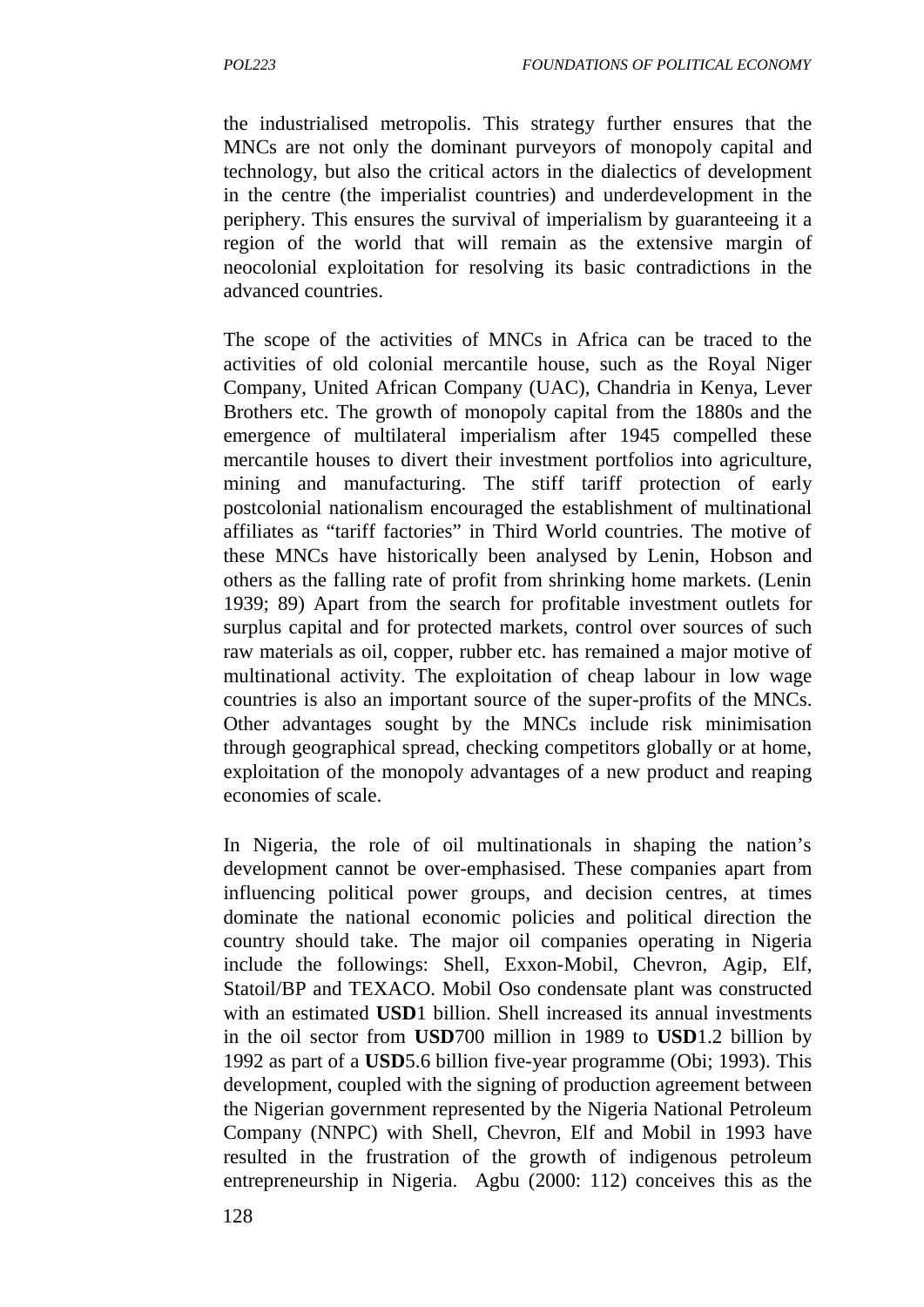unchallenged hegemony of foreign oil companies in Nigeria's most strategic economic sector- the oil sector.

In Nigeria, oil companies have been accused of corrupting and influencing public officials. For instance, in certain cases, officials may be bribed to produce false statistics on oil data or to keep false accounts of the sale of oil. Agbu observed that sometimes the unsavoury activities of some of the oil companies is as a result of the ignorance of Nigerian officials. A good example occurred when it was realised that the expensive oil refinery built in Kaduna at the cost of about **N**5, 000 million (Naira) could only refine imported heavy crude, and that it was not suited for the refining of Nigeria's low sulphur crude (*ibid*).

Furthermore, it was also realised that at the wake of the Ogoni crisis, Shell was accused of bribing security officials to terrorise environmental and human rights activists in the oil producing communities through punitive operations. Shell also buys substantial amount of firearms through open tender for its own use and the arming of its security personnel. Ak*e* (1996) referred to this as the privatisation of state security. So far the inhabitants of the oil producing communities in Nigeria have continued to protest their disadvantaged position, especially as it concerns the regime of political marginalisation, economic exploitation and ecological degradation in the Niger Delta. This is exemplified in the clashes between state security forces and the people of Ogoni, Odi and Choba in Rivers and Bayelsa states and most recently, the incidences of hostage taking of expatriate oil workers in Delta and Bayelsa states. It is therefore not an overstatement to assert that the control of oil by hegemonic and extractive external multinationals operating in Nigeria will continue to subvert and constrain the country's ability to national development and peaceful coexistence of the various ethnic nationalities that make up the body polity.

#### **SELF-ASSESSMENT EXERCISE**

What is a business conglomerates that have their operations across national boundaries called? (a) International trade (b) Multinational corporations (c) International migration (d) International Bank for Reconstruction and Development

## **4.0 CONCLUSION**

National Multi Corporations in Africa have often operated as agents of neo-colonialism and have often been associated with the repatriation of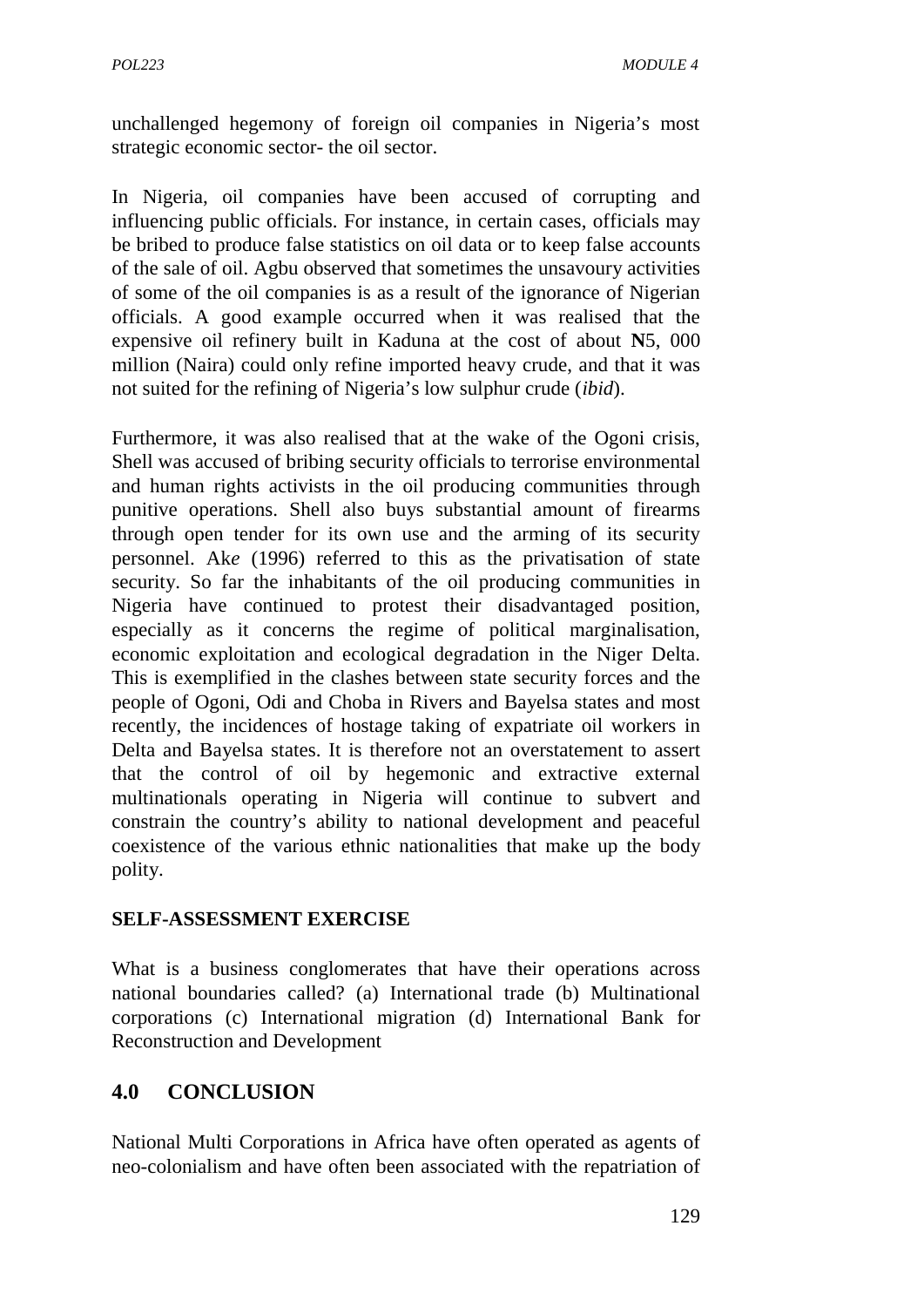capital (capital flight) to their parent countries from the proceeds they generate in the host countries. Critics of their activities insist that this practice deprive the host countries of the needed capital for infrastructural development within the country.

# **5.0 SUMMARY**

This unit set out to examine the nature and activities of MNCs in their host countries. It observed that despite the fact that these corporations contribute to national economic life of their host countries, the impact of the exploitation are far reaching in those countries. As such, they constitute a vehicle for neo-colonial exploitation of the host countries.

## **6.0 TUTOR-MARKED ASSIGNMENT**

- 1. Which of the following is not a positive effect of multinational corporations? (a) They increase the volume of world trade (b) They assist the aggregation of investment capital that can fund development (c) They lobby for free trade and the removal of barriers to trade, such as tariffs. (d) They contribute to change of government that fail to advance their interest.
- 2. Which of the following is not a modus operandi of multinational corporations? (a) Use of MNCs as vehicle of export of capital to the developing countries. (b) Use of MNCs as vehicle for unequal terms of trade. (c) Use of MNCs for access to the markets of the developed countries. (d) Use of MNCs to transfer profit from advanced capitalist countries to the less developed countries.

## **7.0 REFERENCES/FURTHER READING**

- Agbu, O. (2000). "Oil and the National Question: The External Dimension" in *Nigerian Journal of International Affairs,* Volume 26, Number 1.
- Ake, C. (1991). 'Political Economy of Crisis and Underdevelopment in Africa in Ihonvbere, J., *Selected Works of Claude Ake.'* Lagos: JAD Publishers.
- Ake, C. (1996). "Shell and Nigeria's Environment", *The Guardian*.
- Apter, D. E. & Goodman, L. W. (1976). The Multinational Corporation and social change. Praeger special studies in international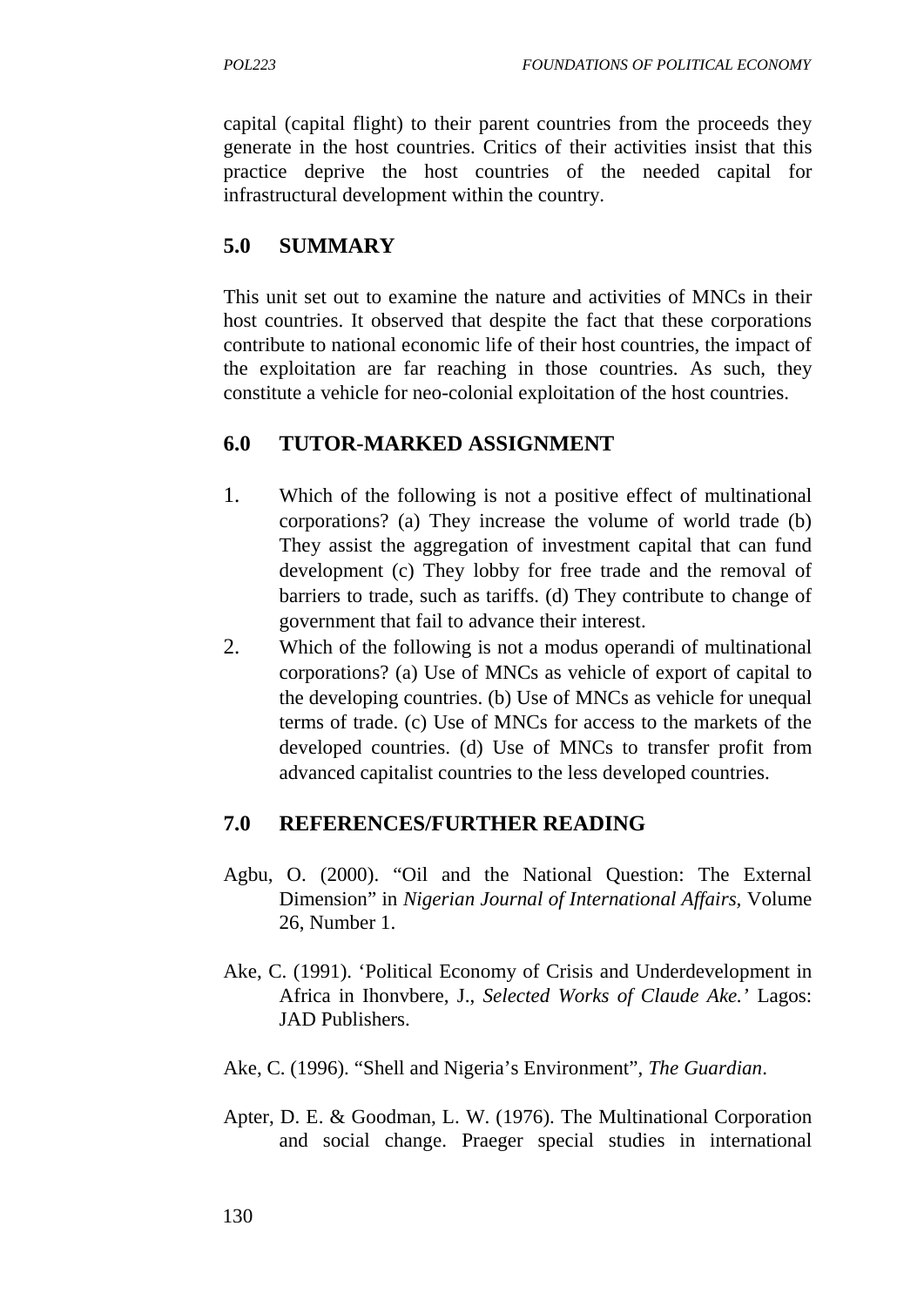economics and development https://books.google.com.ng/books?id=mz8UAQAAMAAJ

- Blake, D. and Walters, R. (1987). The Politics of Global Economic Relations. California: Prentice Hall.
- Conference of Heads of States and Governments of Non-Aligned Countries, (1964).
- Davidson, B. (1984). *A Story of Africa.* London: Mitchell Beazley.
- First Afro-Asian-Latin American People's Solidarity Conference, held at Havana, (1966). On Colonialism and Neo-colonialism.
- Fourth Conference of Heads of States and Governments of Non-Aligned Countries, Algiers, (1973). Fundamental Text: Declarations, Resolutions, Action Programme for Economic Cooperation.
- Kegley, C.W. and Wittkopf, E.R. (1989).*World Politics: Trend and Transformation.* New York: St. Martin's Press.
- Lenin, V.I. (1939). *Imperialism: The Highest Stage of Capitalism.* New York: International Publishing Company.
- Mahander Kumar S. (1981). *Politics of Multinationals: A Pattern in Neo-Colonialism.* New Delhi: GitanjaliPrakasher.
- Nkrumah, K. (1966). *Neo-colonialism: The Last Stage of Imperialism.* New York: International Publishers.
- Nkrumah, K. (1973). *Revolutionary Path.* New York: International Publishers.
- Oatley, T. (2019).International political economy. New York & London: Routledge. Available at www.routledge.com/9781138490741.
- Obi, C. (1993)."Oil and Nigerian Foreign Policy under Structural Adjustment." *Nigerian Forum,* Vol. 13, Nos. 1-2.
- Onimode, B. (1988). *A Political Economy of African Crisis.* London and New Jersey: Institute for African Alternative, Zed Books.
- Saini, M.K. (1981). *Politics of Multinationals: A Pattern in Neo- Colonialism.* New Delhi: GitanjaliPrekashan.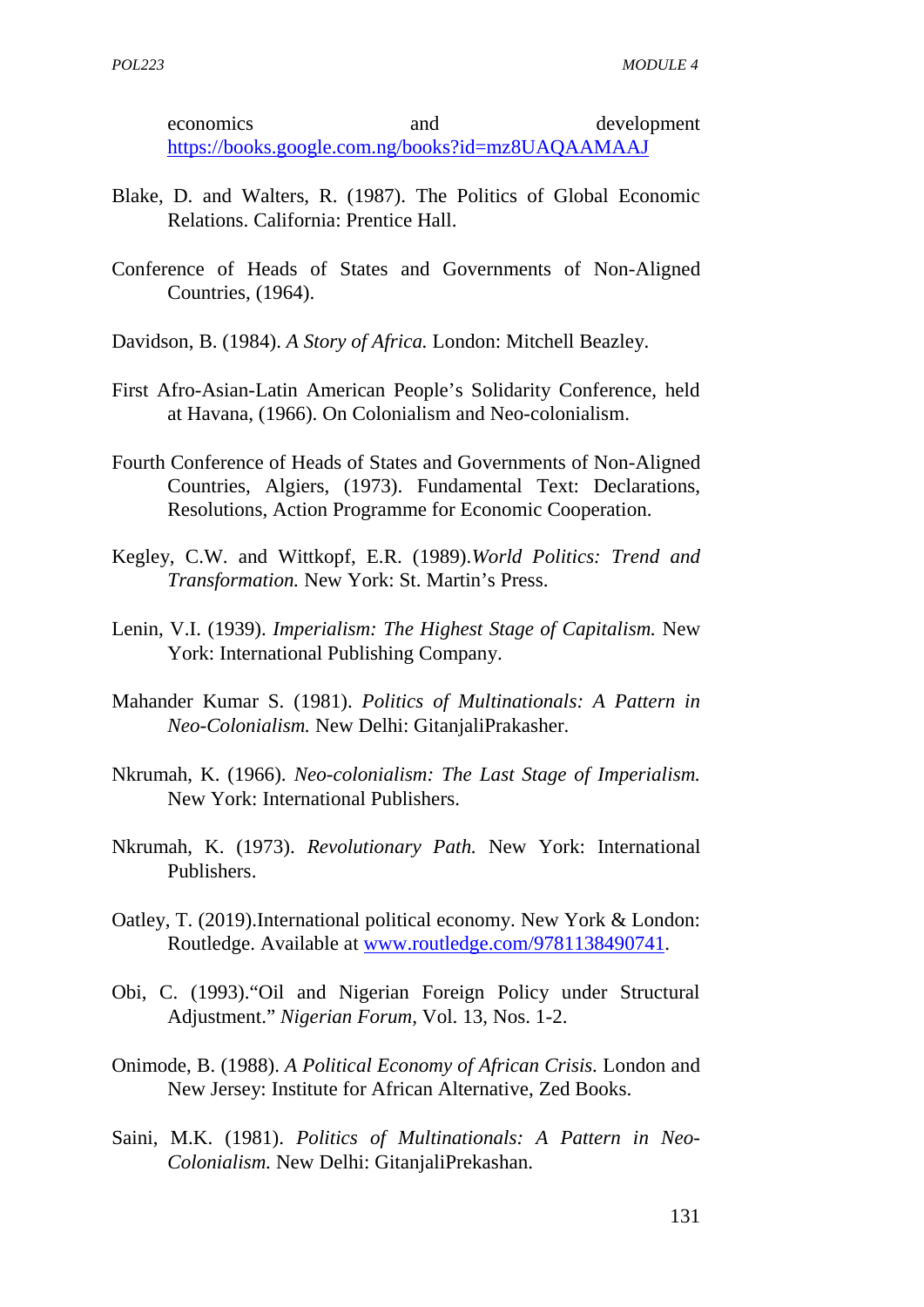Samuelson, P.A. and Nordhaus, W.D. (2002).*Economics.*New Delhi: Tata McGraw Hills.

*Voice of Africa*, (1961). Volume 1, Number 4, April.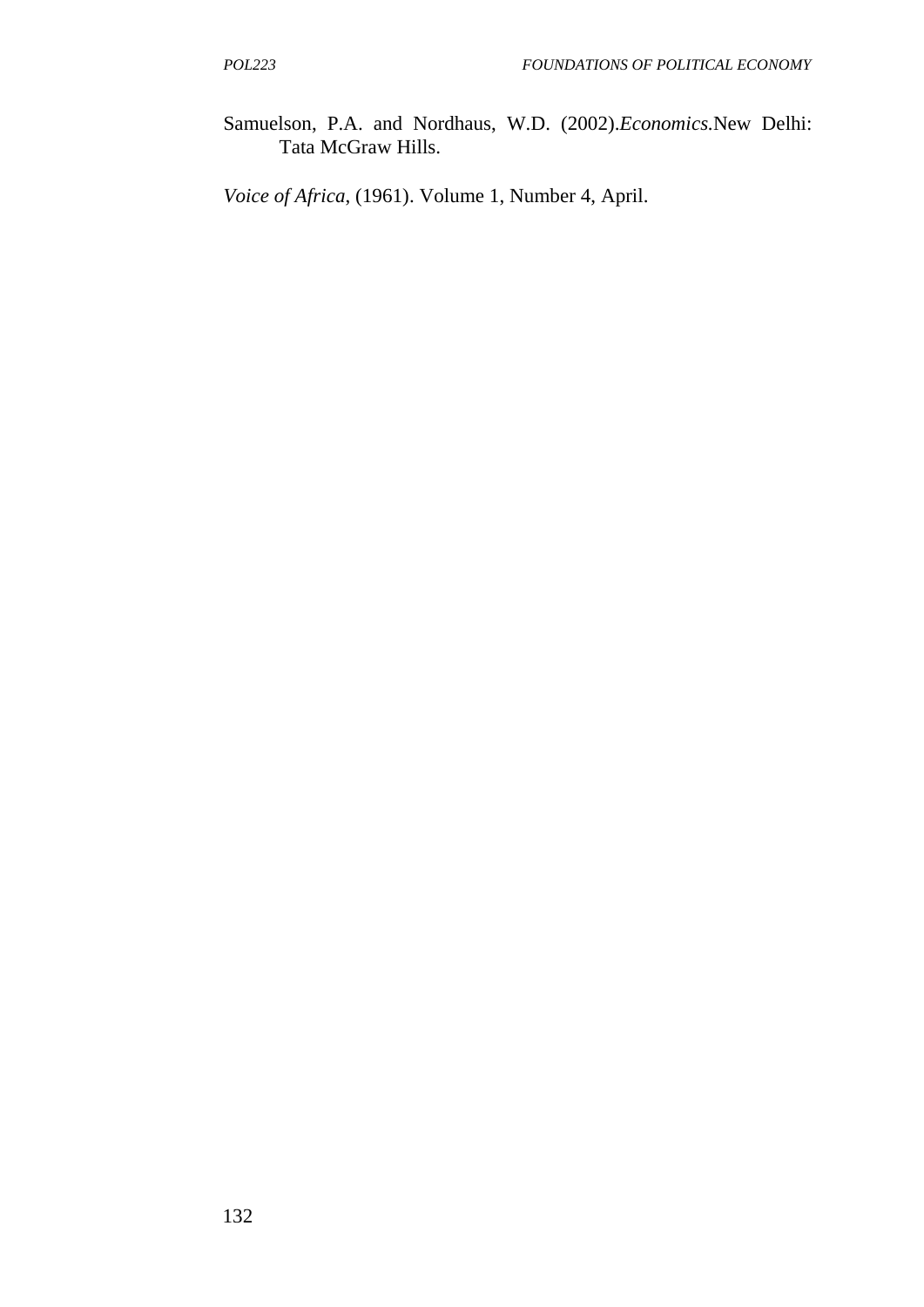# **UNIT 5 THE BRETTON WOODS SYSTEM**

### **CONTENTS**

- 1.0 Introduction
- 2.0 Objective
- 3.0 Main Content
	- 3.1 Nature and Role of Bretton Woods System
- 4.0 Conclusion
- 5.0 Summary
- 6.0 Tutor-Marked Assignment
- 7.0 References/Further Reading

### **1.0 INTRODUCTION**

Since the end of the World War II, several pro-capitalist institutions emerged to regulate the post war international economic relations. Prominent among them is the Bretton Woods institutions such as the International Monetary Fund (IMF) and the International Bank for Reconstruction and Development (IBRD). This unit examines the nature and relevance of the Bretton Woods institutions to post World War II economic challenges of western nations of Europe and America as well as the developing countries of post-colonial Africa.

## **2.0 OBJECTIVE**

By the end of this unit, you will be able to:

explain the nature and role of Brettom Woods system.

## **3.0 MAIN CONTENT**

### **3.1 Nature and Role of Bretton Woods System**

The end of the First World War resulted in the first international monetary system based on gold and pounds sterling under British hegemony. This financial regime however collapsed in the 1930s as a result of the massive dislocations of the Great Depression (1929-32) and the events surrounding the Second World War from which the US emerged as the strongest capitalist economy. (Onimode; 1988: 279).

Similarly, the end of World War II brought several development challenges for the devastated economies of European states, which were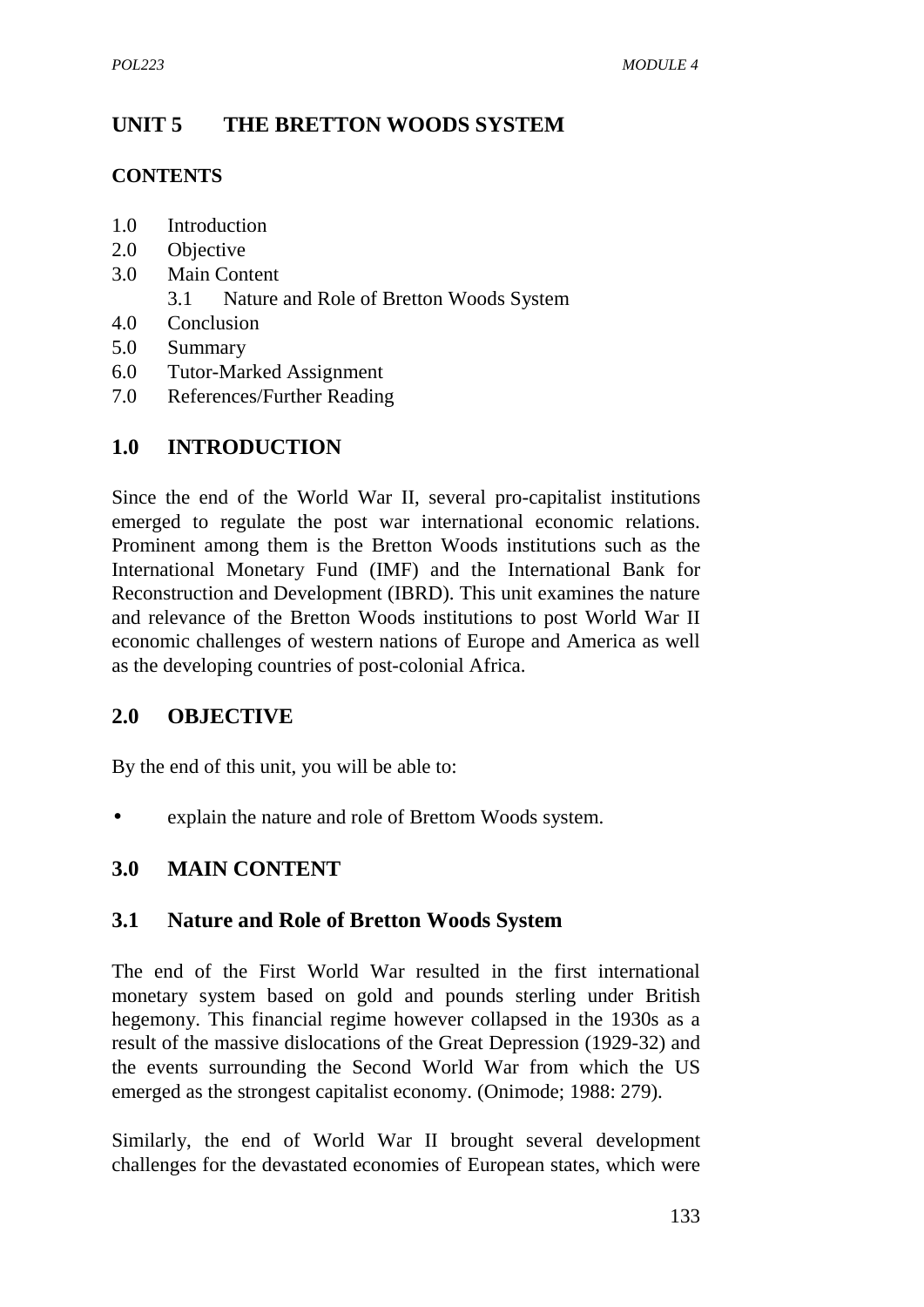in dire need of credible institutions that will facilitate their quick recovery. The search for a new international monetary system led to the Bretton Woods Agreement of 1944 under the intellectual leadership of Keynes from Britain and America's Harry Dexter White. Keynes (1980) suggested the establishment of an international monetary institution (the IMF) to create and manage an international currency called "bancor" that will eventually become the main reserve currency. Since the IMF could only lend what it could borrow, and the US was the only major source of credit, America dominated the new international financial system.

Consequently, several nations gathered in 1944 at Bretton Woods, New Hampshire, and worked out agreements that led to the formation of the major economic institutions. These institutions include the General Agreement on Trade and Tariff (GATT) which later became the World Trade Organisation (WTO) in 1995, the Bretton Woods Exchange rate system, the International Monetary Fund (IMF) and the International Bank for Reconstruction and Development (IBRD) or World Bank. These institutions emerged to regulate exchange rates and foster the reconstruction of the economies of many European countries that were devastated during the war. They also acted as the mediums through which nations foster economic cooperation as well as coordinate their policies in the quest for solutions to common problems.

Onimode (1988) described the Bretton Woods system as a by-product of development of the capitalist international division of labour, which imposed primary production on the dominated Third World countries (TWCs) while the Industrialised Capitalist Countries (ICCs) monopolised manufacturing, technology and finance capital. The development of capitalist international division of labour is synonymous with the expansion of the capitalist world market or trade, capital and labour force. As such, it relies on exchange, which requires currency as a numerator or measure of value, as a means of payment for reckoning credit and debits and as an instrument of foreign reserves. It is his view that these international functions of currency require an international institution such as the IMF to create, manage and distribute it.

Based on this, he maintained that the emergent international monetary system exist to respond to the needs and policies of world capitalism. Consequently, he argued that just as a national economy requires a central bank, so also does world capitalism organised under the hegemony of its most powerful economy whose currency emerged as the dominant reserve currency of imperialism. US control of about 59% of global gold reserve in 1945 and 72% in 1948 gave her financial hegemony, which lasted from 1944 to 1960, and the dollar was graded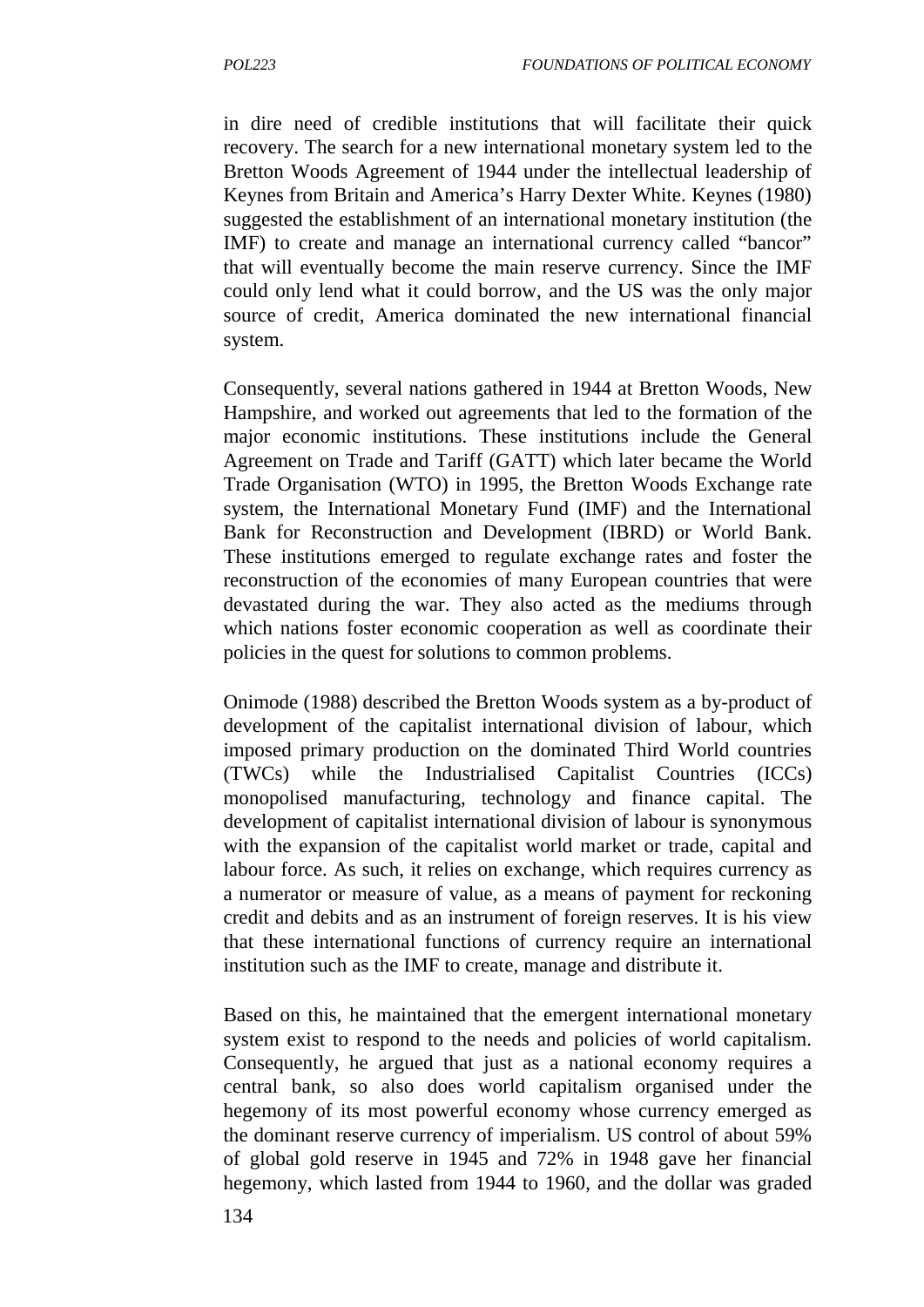as gold for reserve currency. This convertibility made it easy for foreigners to convert the dollar to gold (Onimode; 1988).

However, the rebuilding and recovery of Japan and several European economies in the 1960s posed a challenge to the continued dominance of the US. Consequently, America gradually piled up increasing balance of payment deficit and subsequently lured Europe into the Gold Pool of 1961-68 from which France pulled out in 1967.

It is necessary at this point to give brief description of the International Monetary Fund (IMF) and the International Bank for reconstruction and Development (IBRD) or World Bank. The IMF is an integral part of the Bretton Woods system. It administers the International Monetary system and operates as a central bank for various national central banks. Its mode of operation requires member nations to subscribe by lending their currencies to the IMF; the IMF then relends these funds to assist countries in balance of payment deficits. Its main function is to make temporary loans to countries which have balance of payment problems or are under speculative attack in financial markets. The IMF main official goal as contained in Article VIII of its Article of Agreement (2020:23) stipulates that:

No member may, without the approval of the Fund, impose restrictions on the making of payments, transfer for current international transactions, or engage in discriminatory currency arrangements or multiple currency practices.

In line with this, the IMF fosters the maintenance of balance of payment equilibrium and the promotion of economic growth in individual member countries. This is another international financial institution established after the Second World War. The bank is capitalised by high-income nations that subscribe in proportion to their economic importance in terms of Gross Domestic Products (GDP) and other factors. The bank makes long-term low interest loans to countries for projects which are economically sound but which cannot get private sector financing. The long-term loans ensure that good and services flow from advanced nations to developing countries. In 1999, the World Bank Group had outstanding loans in developing countries of \$119 billion and made new loan commitments of \$22 billion. The specific official objective of the IBRD include the promotion of economic reconstruction of Western Europe and Japan in post-World War II era and the general economic development of these post war nations (Onimode; 1988).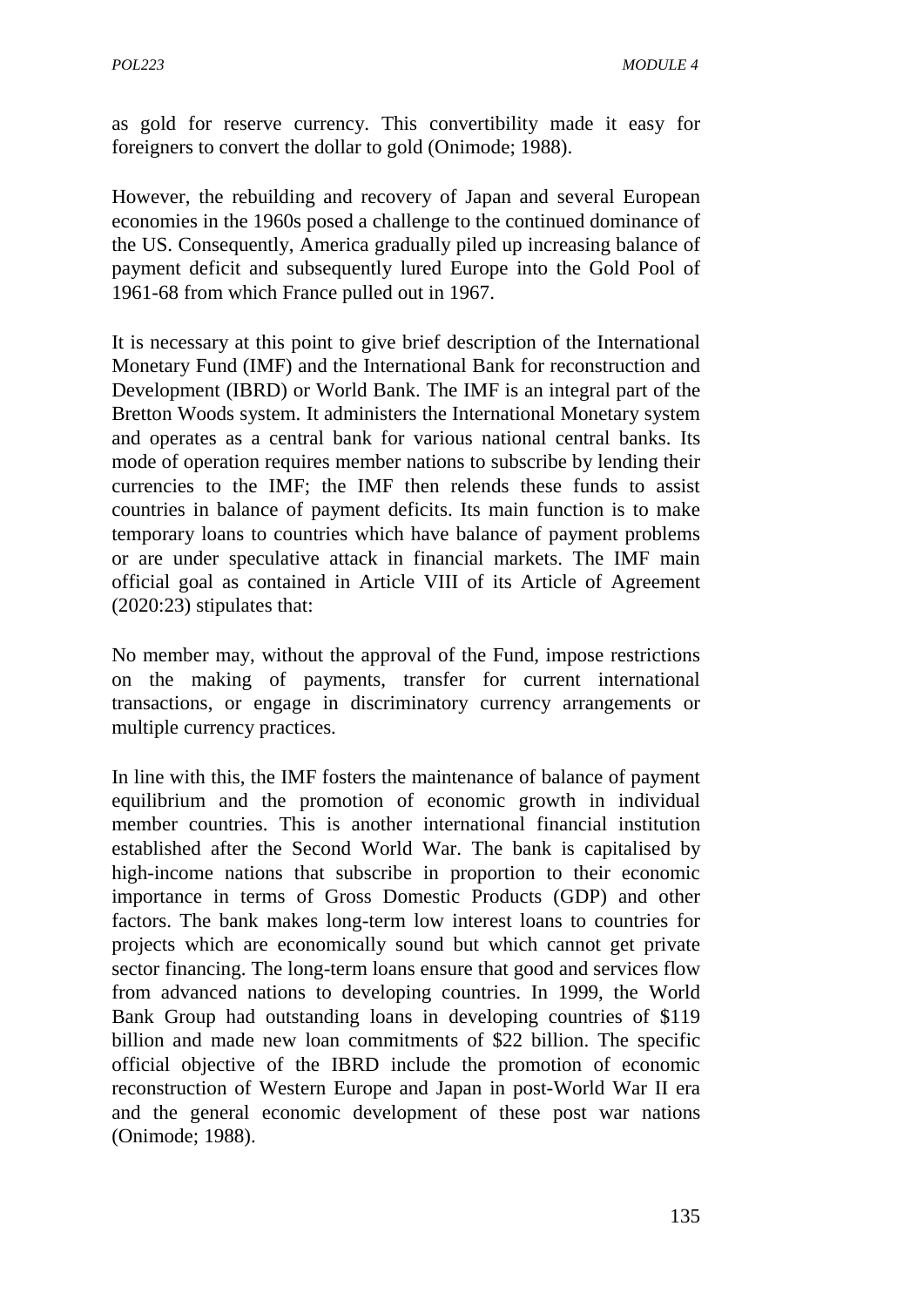There has however emerged contention that the common fundamental objectives of both the IMF and the IBRD is to aid the construction and consolidation of the international capitalist system based on capitalist production and exchange under multilateral market forces for the accumulation of economic surplus by private capital without state restrictions. Articles 1 of the Fund's Article of Association give it a major role in the establishment of a multilateral system of payment with the elimination of foreign exchange restrictions. As such, it has often been argued that imperialist conspiracy manifested in the operation of the Bretton Woods network.

While the World Bank looked after imperialist investments, the GATT treaties policed free trade and the IMF imposed currency convertibility. Generally, the IMF and IBRD has since the 1970s and 80s provided loans to several Third World Countries (TWCs) faced with shortages of foreign exchange. For instance, between 1973 and 1979, the IMF provided several countries in sub-Saharan Africa with soft credits and other financial assistance from the IMF to deal with balance of payment deficits, while the World Bank offered loans for anti-poverty projects under it rural development programme. These practices have often provided both institutions the opportunity to prescribe policies to these countries. (Onimode; 1988: 279)

Specifically, the IMF has since 1979 been offering more assistance to Africa under its Stand-by Arrangement of Extended Fund Facility with tough preconditions. Similarly, the IBRD has since the 1980s been shifting from its project tied loans for poverty programmes to the provision of structural adjustment loans. As such, both institutions have been coordinating their lending policies towards the developing countries under increasingly similar stabilisation programmes with the imposition of pernicious preconditions on the national policies of these poor countries (Onimode 1988). The preconditions which are usually associated with the IMF conditionalities include:

- i. Trade liberalisation which is the abolition of foreign exchange controls and import restrictions;
- ii. Devaluations of the exchange rates of national currency which raises the price of import in domestic currency and lowers the price of exports in terms of foreign currency;
- iii. Monetary anti-inflationary measures such as the control of bank lending (credit), higher interest rates and possibly higher reserve requirements for commercial banks;
- iv. Fiscal anti-inflationary programmes such as control or elimination of government's budget deficit, reduced spending, increases in taxes, higher prices to be charged by public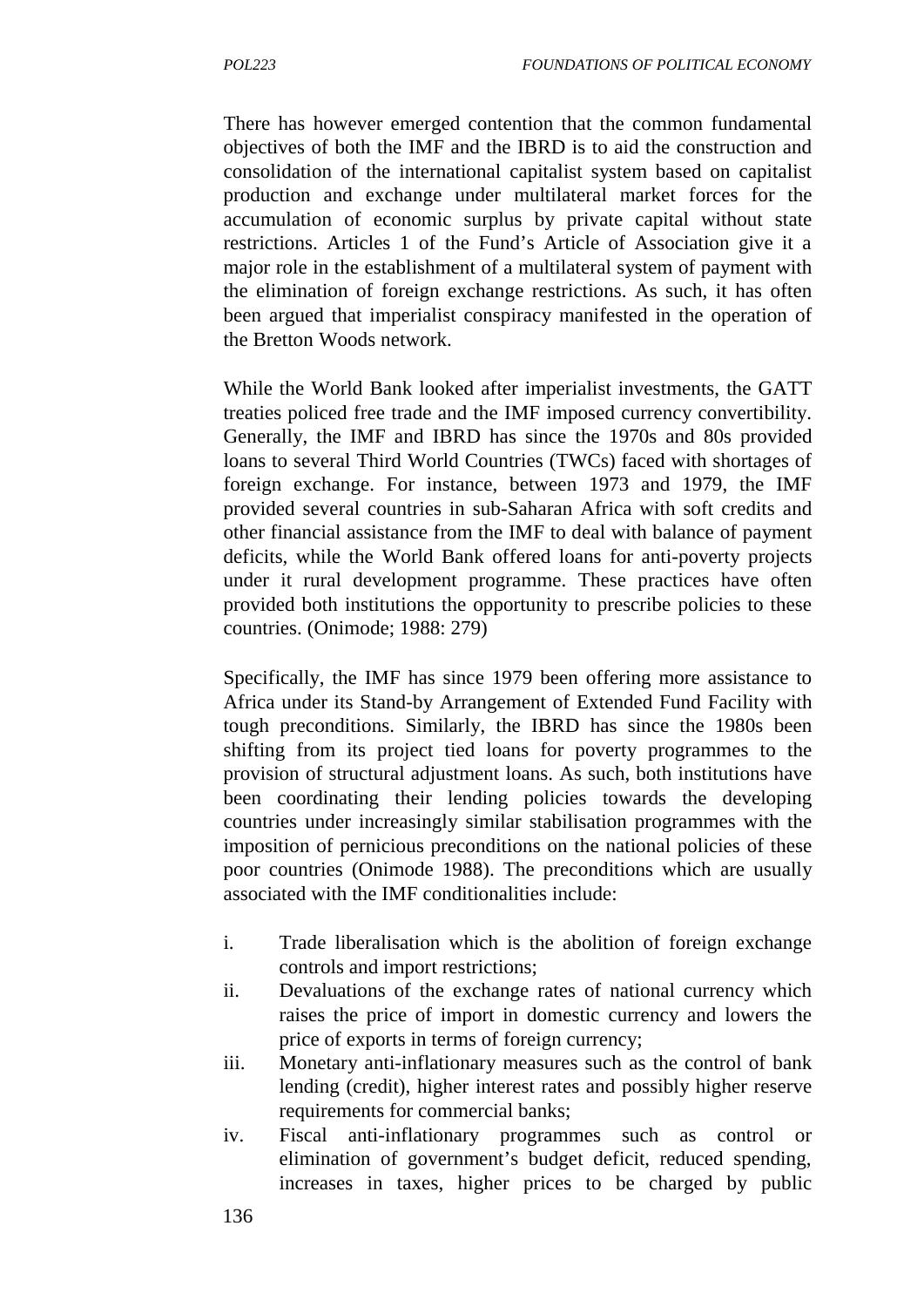enterprises, and withdrawal of subsidy (for example, on education, health, petrol, agriculture and so on);

- v. Anti-inflationary control of wage increase;
- vi. Anti-inflationary dismantling of price controls and minimum wages;
- vii. Open door policy on foreign investment and multinational corporations; including free repatriation of profits;
- viii. Reduction of spending on social services such as education, health, housing and so on; and
- ix. Privatisation or sale of public enterprises (parastatals) to local and foreign capitalists. These preconditions are usually imposed in the *Letter of Intent* to lend by both the IMF and IBRD. (Onimode; 1988: 285)

Onimode (1988) contends that these conditions are discriminatory in character, uniform in their imposition on poor borrower countries and inconsistent with the prescriptions of economic theory. In his views, these conditions were nonexistent between 1947 and 1977 and during the chaotic monetary disorders of the 1970s when the countries of Western Europe were borrowers. Similarly, he argued that the IMF imposed no discipline on them but that the crises of the Third World countries attracted maximum sanctions despite the fact that the root causes of these crises is the abuse of the international capitalist system. He further criticised these Bretton Woods institutions as bad doctors that prescribed the same treatment for all patients (countries with balance of payment deficit or external debt crises.) These alien prescriptions sometimes contradict the solutions prescribed by economic theories for dealing with balance of payment deficits, external debt problems and general economic crises.

#### **SELF-ASSESSMENT EXERCISE**

The abolition of foreign exchange controls and import restrictions is generally referred to as \_\_\_. (a) Currency devaluation (b) Trade liberalisation (c) Exchange rate control (d) Democratisation

### **4.0 CONCLUSION**

This unit examined the nature of the Bretton Woods system and their contribution to the development of Africa. It observed that whereas the IMF and IBRD played critical roles in the reconstruction of post war countries of Western Europe, the reverse is the case with respect to the states in post-colonial Africa. This explains why critics of the Bretton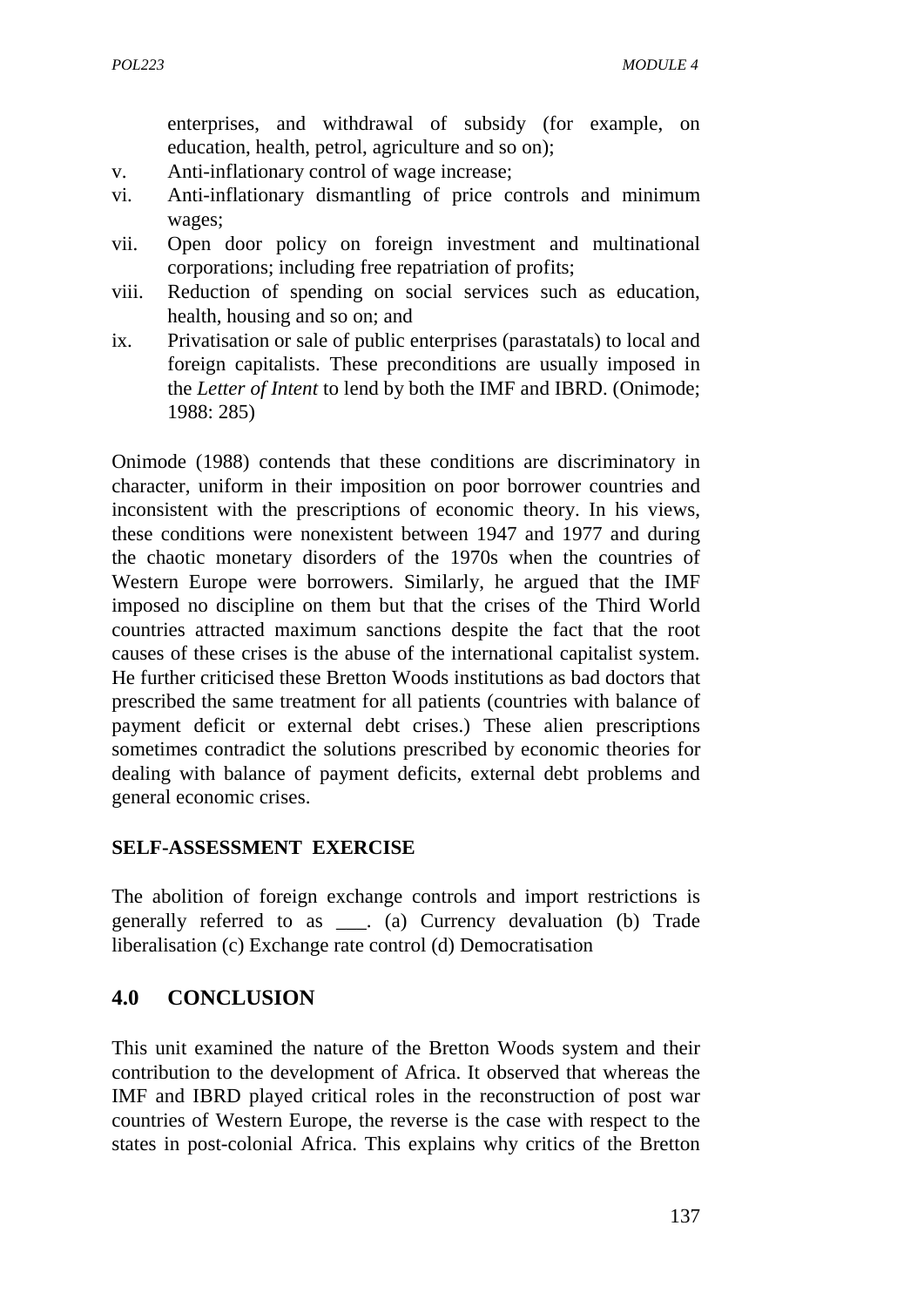Woods system insist that these institutions contribute to the continued underdevelopment of the African continent.

### **5.0 SUMMARY**

The above highlight indicates that the Bretton Woods institutions contribute significantly to the continued underdevelopment of states in post-colonial Africa. It does this with loans of sometimes, questionable legitimacy and stringent conditionalities. The overall implication of this is that many states in post-colonial Africa are now trapped in what has been variously referred to as *debt trap.*

### **6.0 TUTOR-MARKED ASSIGNMENT**

- 1. The Bretton Woods system came on board at the end of (a) World War I (b) World War II (c) Cold War (d) Civil War
- 2. Which of the following is not a Bretton Woods institution? (a) International Bank for Reconstruction and Development (b) International Monetary Fund (c) International Labour Organisation (d) General Agreements on Tariffs and Trade/ World Trade Organisation

### **7.0 REFERENCES/FURTHER READING**

- IMF. (2020). *Articles of Agreement*. Washington, DC: International Monetary Fund.
- Keynes, M. J. (1980). *The Collected Writings, Volume XXV: Activities, 1940–44: Shaping the Post-war World: The Clearing Union*. Basingstoke.
- Onimode, B. (1988). *A Political Economy of African Crisis.* London and New Jersey: Institute for African Alternative, Zed Books.
- Samuelson, P.A. and Nordhaus, W.D. (2002). *Economics.* New Delhi: Tata McGraw Hills.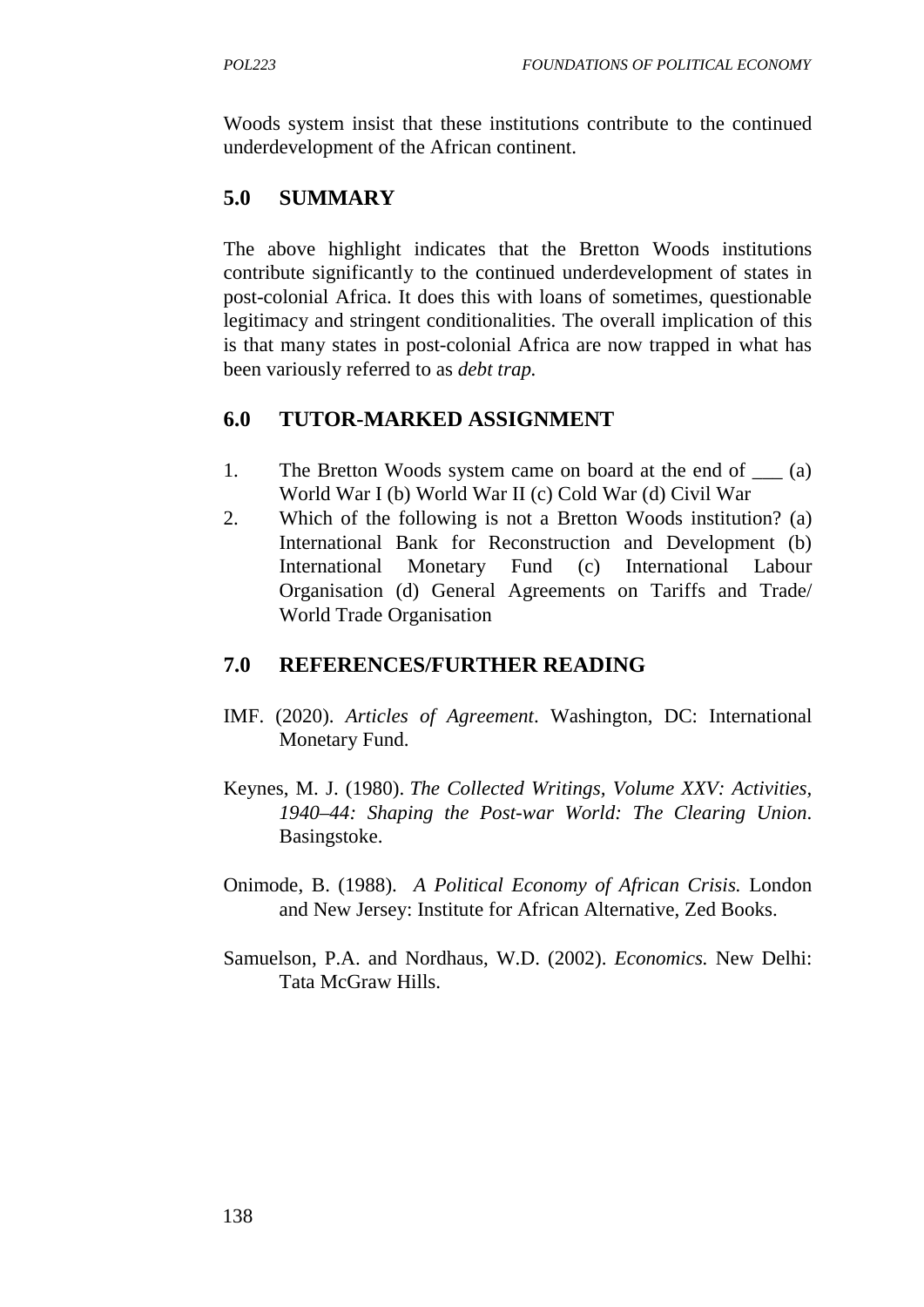# **MODULE 5 THE POLITICAL ECONOMY OF NIGERIA**

#### **INTRODUCTION**

The need to look carefully at the political economy of Nigeria has become increasingly expedient particularly after nearly six decades of her independence and over two decades of Nigeria's return to democracy since May 29, 1999. Some critical issues have continued to shape the socio-economic and political development of Nigeria. This module, which comprise of five units is aimed at explaining those political economy issues that have continued to shape the development of post – independent Nigeria.

- Unit 1 Nigeria as a Mono Cultural Economy
- Unit 2 State and Resource Management
- Unit 3 Question of Development
- Unit 4 Political Economy of Insecurity
- Unit 5 Political Economy of Elections

### **UNIT 1 NIGERIA AS A MONO-CULTURAL ECONOMY**

#### **CONTENTS**

- 1.0 Introduction
- 2.0 Objectives
- 3.0 Main Content 3.1 Oil Dependent Economy
- 4.0 Conclusion
- 5.0 Summary
- 6.0 Tutor-Marked Assignment
- 7.0 References/Further Reading

### **1.0 INTRODUCTION**

Nigeria has been a largely agrarian economy prior to the discovery of crude oil in 1956. Since she began to explore oil in 1958, there has been gradual abandonment of other sources of foreign exchange earnings and more concentration on petro-dollar. This unit examines the implications of oil dependent economy for the survival of Nigeria as a state.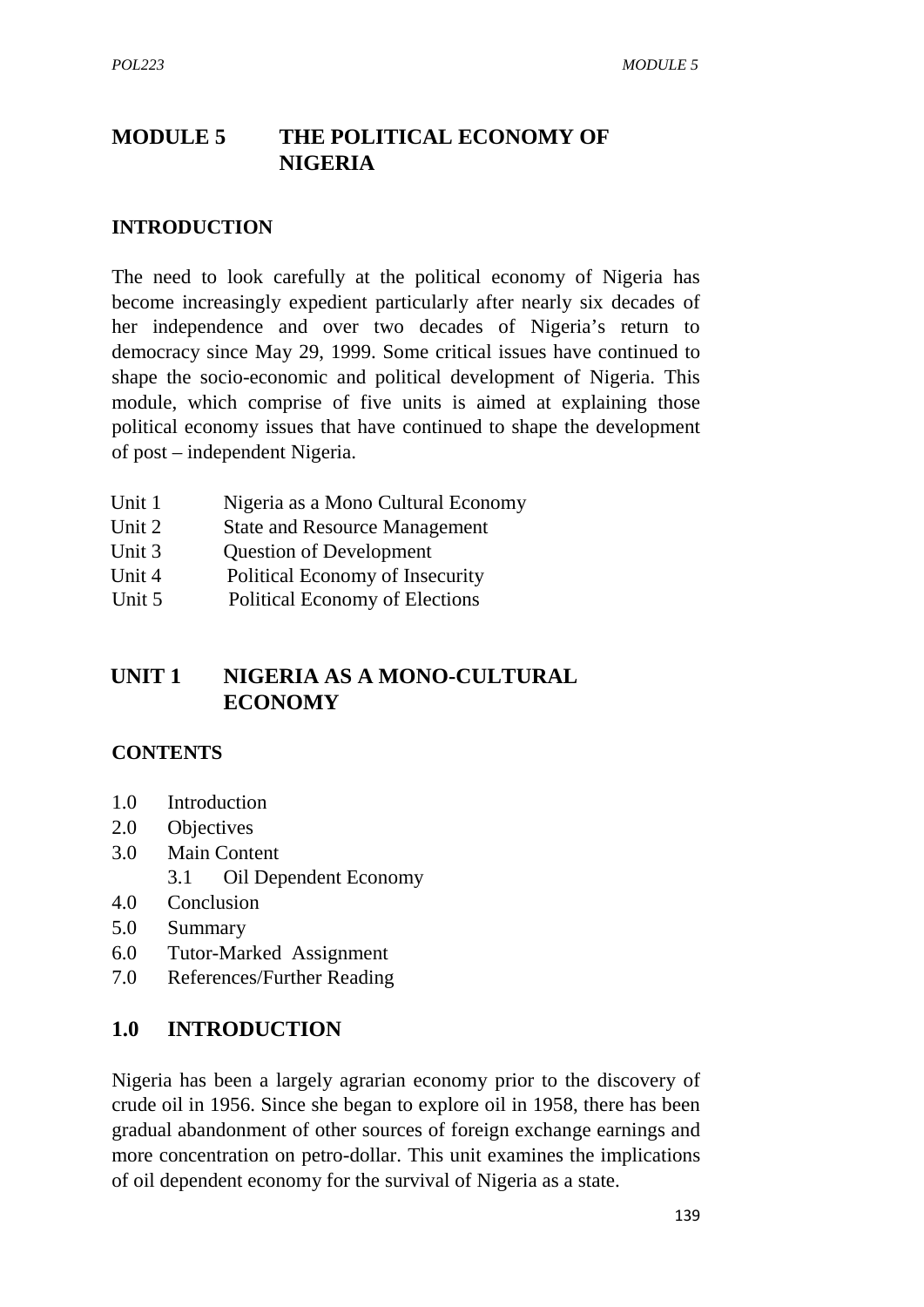## **2.0 OBJECTIVES**

By the end of this unit, you will be able to:

- explain Nigeria's slide to oil dependent economy
- discuss the implications of oil dependence on Nigeria's economy.

### **3.0 MAIN CONTENT**

### **3.1 Oil Dependent Economy**

Nigeria has over the years survived majorly by the exploration and exporting of crude oil. Wealth generated from crude oil has been responsible for virtually everything in Nigeria, ranging from politics, the debate on resource allocation and manipulation of primordial sentiments, leading to a myriad of challenges that have made the formation of national identity elusive. Policy direction also had been motivated by the avalanche of crude oil. The overdependence of Nigeria on the income generated by this natural resource has not solved the numerous problems that have bedeviled the country. Among those challenges are insecurity, terrorism, inequality, tribalism, deprivation and poor policy making strategies among others.

Nigeria's predicament began with the OPEC crisis of the early 1970s, which led to significant changes in the world oil market as the price of crude oil skyrocketed from \$3 per barrel to \$12 per barrel in 1974. In the wake of the oil boom, the Iranian revolution of 1979, and subsequently the Iraq-Iran war that began in 1980 both contributed in further increasing the price of crude oil from a \$14 per barrel in 1979 to \$35 per barrel in 1981 (Shaibu, 2017).

The continual dependence of the Nigerian government on oil resources as a source of foreign exchange earnings to the detriment of agriculture has historically impacted negatively on the country's economy. That is while the collapse of oil prices in 1986 produced severe consequence such as a shift in the global economy that triggered a crash of the stock market, soaring inflation, and high unemployment rate in Nigeria. By implication the dependence on oil revenue to finance national development has made the Nigerian economy highly susceptible to oil price volatility.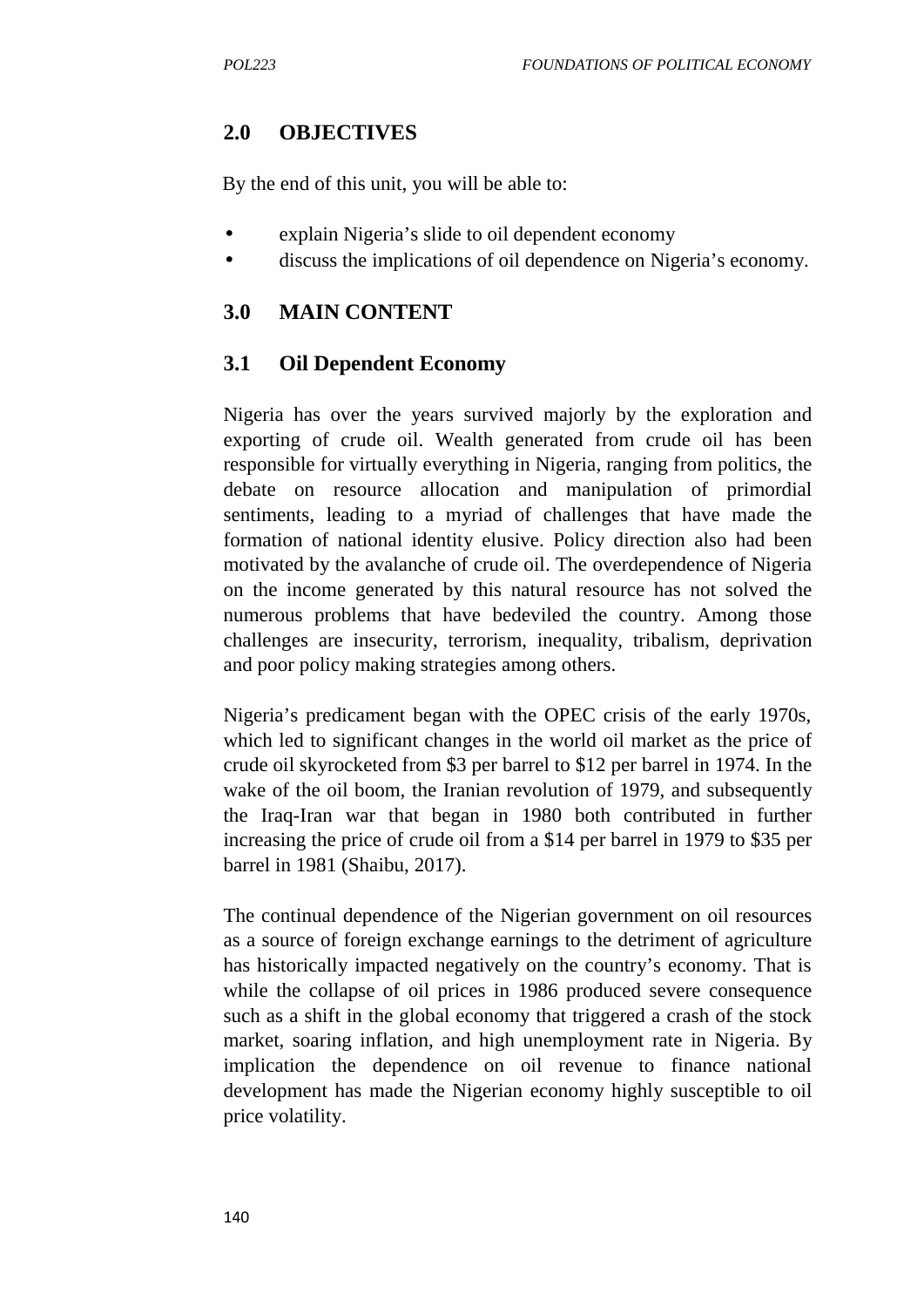Resource dependent societies hardly achieve tangible development. In Nigeria for instance, resource abundance has been seen as a curse as it has plunged the country into poverty instead of prosperity, underdevelopment instead of development, and insecurity instead of security (Ibeanu, 2008; Omeje, 2006). Continual agitations for resource control and the question of ownership will continue to plague the Nigerian state. There are no evidences of any significant improvement in the quality of life of Nigerians.

To this end, Acosta and de Renzio (2008) state that rent dependent countries have a high tendency to mismanage the economy. This explains the volume of recklessness and mismanagement of public funds through embezzlement, bribery and extra-budgetary spending in Nigeria.

Following the decline in oil revenues in 2015, the Nigerian government was forced to seek economic diversification and has identified agriculture as one of its key goals to help address the country's dependence on food imports. Greater volatility and uncertainty is manifested in the massive fall of oil prices following the corona virus (Covid 19) pandemic that has ravaged the entire world. Some of the consequences of volatility in crude oil prices on Nigeria and many other resource dependent economies according to Shaibu (2017) are;

#### **Fall in Government Revenue**

As the price of the commodity dropped Nigeria's federally collected revenue plunged showing the country's perennial vulnerability.

#### **Balance of Trade Negative-bound**

Nigeria's balance of trade has mostly been in positive territory, as the country makes more money from crude oil sales than it spends on imports for goods and services. Any reduction in oil prices however pushes Nigeria to a negative balance.

#### **Increase in Debt Profile**

Whenever revenues dip suddenly, Nigeria has either taken from its savings or expanded debt with great audacity. Following the fall of the prices of crude oil as a result of the Covid 19 pandemic, Nigeria's internal and external debts have skyrocketed. This is because, the country has to rely on borrowing to finance the budget deficit.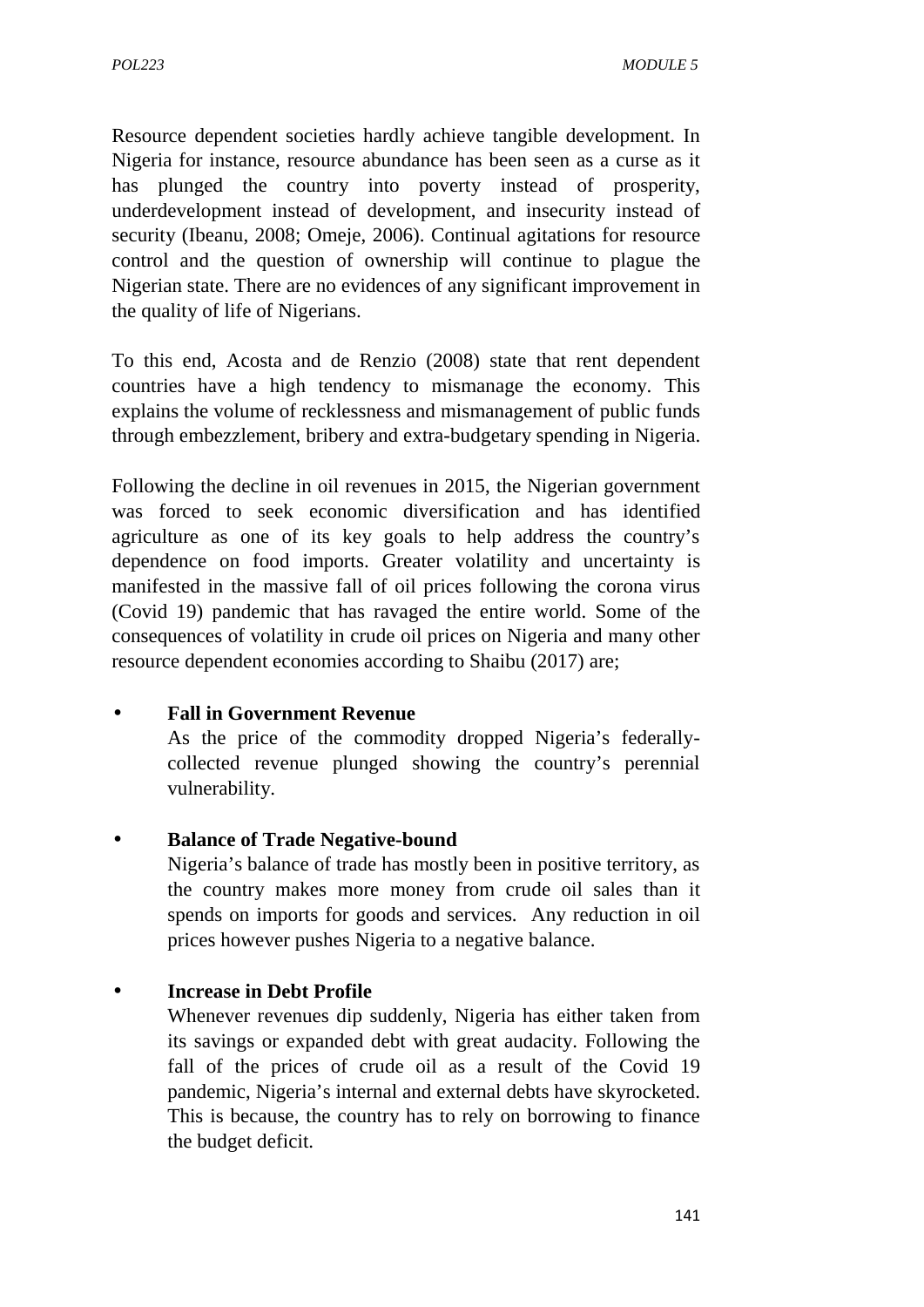### **Currency takes a hit**

Wherever oil goes, the worth of Nigeria's currency s always follow; the Naira will often immediately lose its value against the Dollar, in times of uncertainty. Since foreign exchange receipts from oil are responsible for 90% of export earnings, it is impossible for Nigeria to keep a strong currency, considering that its imports bill remains sizeable.

### **Capital Expenditure in Crisis**

When oil prices crash, capital expenditure becomes an obstruction of sorts to development, because recurrent expenditure is made somewhat sacrosanct via legislation.

### **Sub-National Government fail**

Virtually all the states in Nigeria are dependent on federal allocation to carry out any project and even pay salaries of their workers. So, a fall of price of crude oil is an automatic failure of these states to meet their obligations. When Nigeria slides into recession in 2015, many states could not pay their workers. A worse scenario is expected with the ravaging of the Covid 19 Pandemic as price of crude oil in the international continued to fall prompting the downward adjustment of Nigeria's national budget for the year 2020.

The way out of this is the diversification of the economy away from crude oil. The agricultural sector, solid minerals and other non – oil sectors of the economy must be pursued by the Nigerian government. This is the way out of the shocks of oil volatility.

### **SELF-ASSESSMENT EXERCISE**

Which of the following has been the mainstay of Nigerian post – independent economy? (a) Solid minerals (b) Agriculture (c) Information and Communication Technology (d) Crude oil

## **4.0 CONCLUSION**

This unit examined the implication of oil dependence for the survival of the Nigerian economy. Nigeria has been a victim of oil price volatility. Survival and sustenance of the Nigerian economy is predicated on the capacity of the Nigerian government to pursue aggressive diversification.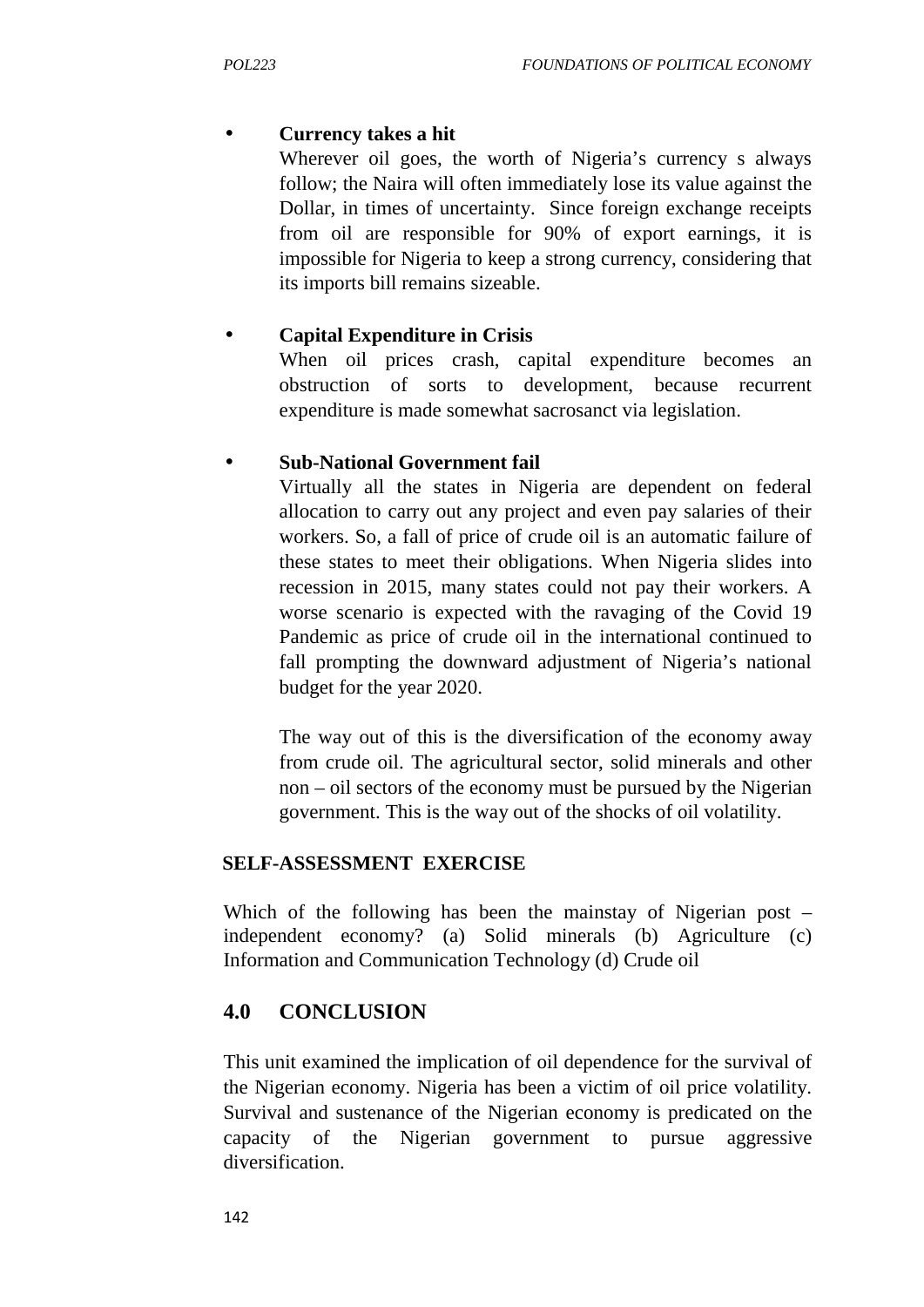### **5.0 SUMMARY**

Nigeria discovered oil in 1956 in Oloibiri in present day Bayelsa state and began exploration in 1958. After over six decades of oil exploration, Nigeria has consistently been a victim of oil price shocks and volatility. Resources of the country have been consistently mismanaged. To avoid such mismanagement, corruption and other economic crises of this system, the Nigerian government must urgently diversify the economy away from crude oil dependence.

### **6.0 TUTOR-MARKED ASSIGNMENT**

- 1. Which of the following is not a consequence of oil price volatility? (a) Fall in Government Revenue (b) Balance of Trade Negative-bound (c) Increase in Debt Profile (d) Positive image of Nigeria abroad
- 2. What can the Nigerian government do to drive the country away from oil dependency? (a) Devaluation of country's currency (b) Trade liberalisation (c) Political freedom (d) Diversification of the economy

### **7.0 REFERENCES/FURTHER READING**

- Acosta, A. M., & de Renzio, P. (2008).*Aid, rent and the politics of the budget process.* Sussex: Institute of Development Studies.
- Ibeanu, O. (2008). *Affluence and Affliction: The Niger Delta as a Critique of Political Science in Nigeria.* Nsukka: University of Nigeria, Nsukka.
- Omeje, K. (2006). *High stakes and stakeholders: oil and security in Nigeria.* England: Ashgate Publishing Limited.
- Peter, M. A. and Ocheni, M. (2015).Beyond resource endowment: The state and the challenges of national security in Nigeria, 1999 To 2014. *Journal of Third World Studies* 32.1 (Spring 2015), 293- 313.
- Shaibu, E. M. (2017). Economic Diversification and the Challenges of Sustainable Development in Nigeria: A Focus on New Opportunities. *Journal of Research and Development in Arts and Social Sciences (JDRASS)*, 1 (2).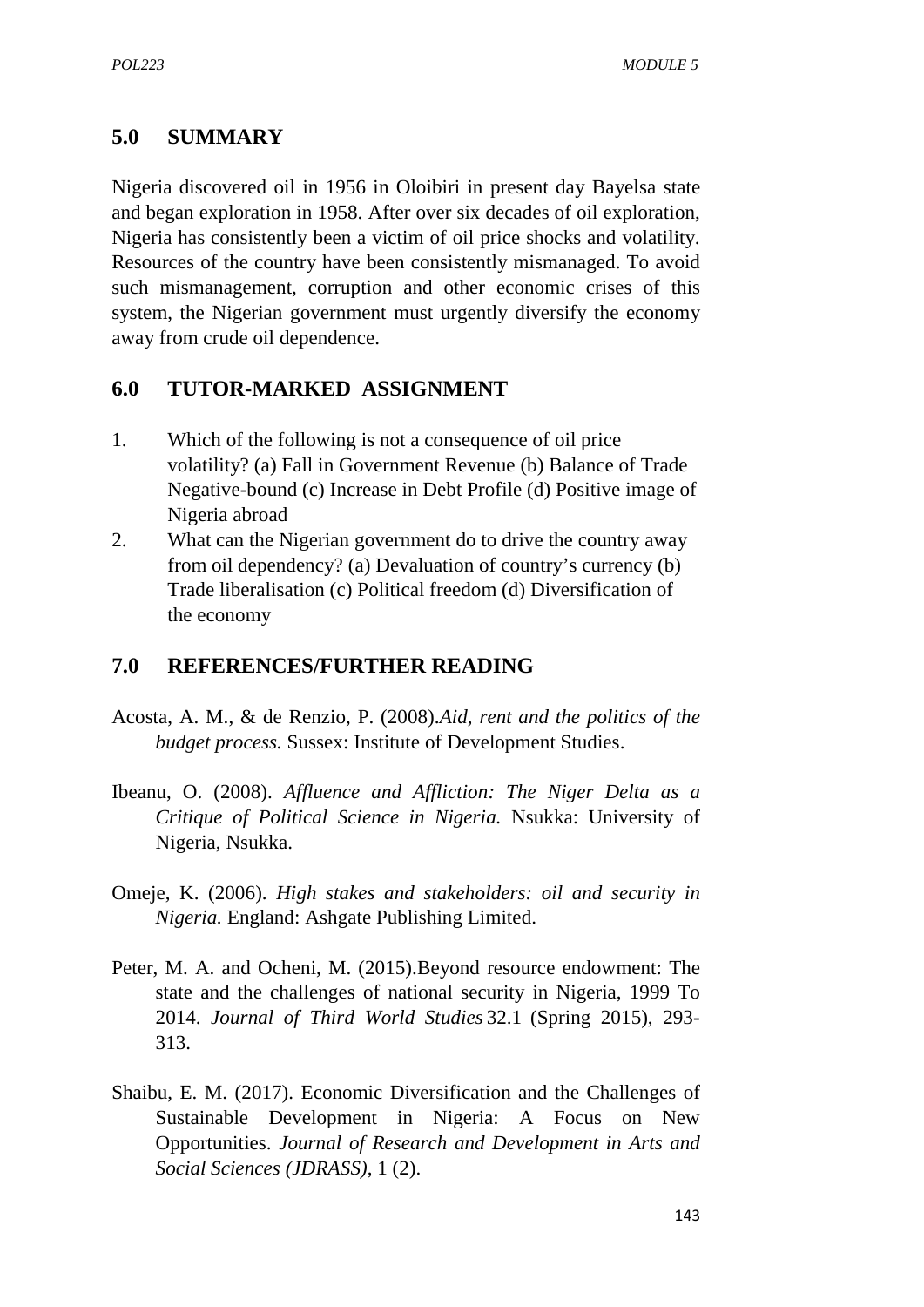# **UNIT 2 STATE AND RESOURCE MANAGEMENT**

#### **CONTENTS**

- 1.0 Introduction
- 2.0 Objectives
- 3.0 Main Content
	- 3.1 State and Resource Management
- 4.0 Conclusion
- 5.0 Summary
- 6.0 Tutor-Marked Assignment
- 7.0 References/Further Reading

## **1.0 INTRODUCTION**

The state owes the responsibility of mobilising available resources and allocating them accordingly. This unit examines the role of the Nigerian state in the harnessing and allocation of the available resources. The effectiveness or otherwise of resource management is essential in the understanding of the current state of development of Nigeria.

### **2.0 OBJECTIVES**

By the end of this unit, you will be able to:

- mention the role of the Nigerian state in resource management
- discuss the implications of the state management of resources for the development of Nigeria.

## **3.0 MAIN CONTENT**

### **3.1 State and Resource Management**

Nigeria has abundant human and natural resources. There is virtually no state in Nigeria that does not have concentrated number of natural resources. Part of the plethora of natural resources are; oil and gas, rubber, iron ore, coal, ignite, cocoa, coffee, tin, ply wood, lead, gold, palm oil, etc. resource endowment therefore refers to the concentration of natural resources in a locality. The exploration and adequate utilisation of those resources usually help to jump start development (Peter and Ocheni, 2015).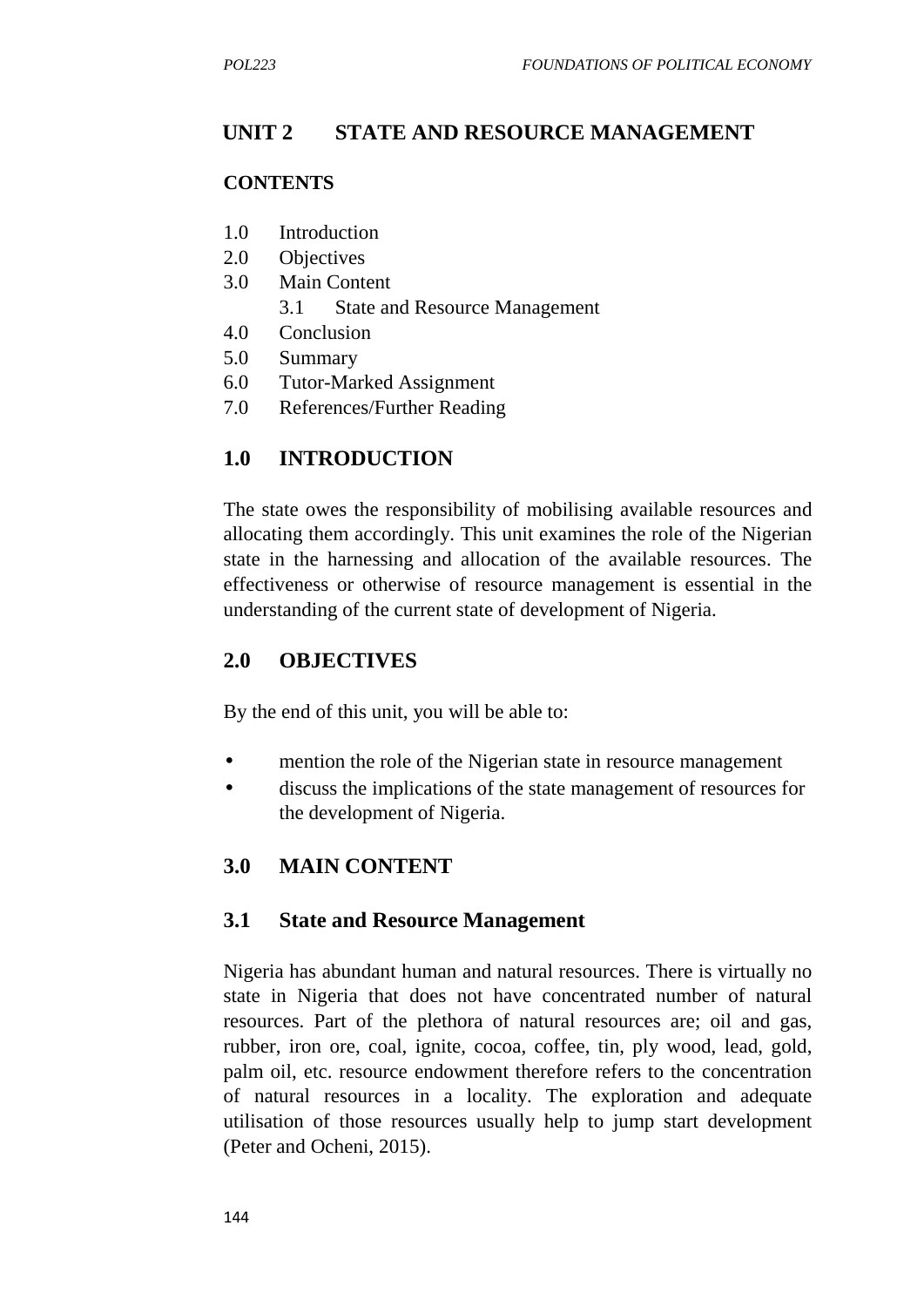Resource utilisation on the other hand refers to the pattern of resource allocation and things they are used for. The character of the Nigerian state relates to the prevalence of certain dominant forces within the country in the process of resource allocation. Divergent interests and the struggle for the realisation of one's interest at the expense of others made conflicts inevitable in societies before, now and in the future. Nigerian's dependence on crude oil as the mainstay of the economy and the politics of who controls the allocation of the country's wealth will continue to define the Nigeria's political economy.

The legal foundation empowering the state to carry out the task of resource mobilisation and allocation is contained in the Constitution of the Federal Republic of Nigeria, 1999 as amended section 16, sub– sections 1a – 1d. The provisions are; the State shall, within the context of the ideals and objectives for which provisions are made in this constitution.

- (a) Harness the resources of the nation and promote national prosperity and an efficient, a dynamic and self-reliant economy;
- (b) Control the national economy in such manner as to secure the maximum welfare, freedom and happiness of every citizen on the basis of social justice and equality of status and opportunity;
- (c) Without prejudice to its right to operate or participate in areas of the economy, other than the major sectors of the economy, manage and operate the major sectors of the economy;
- (d) Without prejudice to the right of any person to participate in areas of the economy within the major sector of the economy, protect the right of every citizen to engage in any economic activities outside the major sectors of the economy.

This places enormous responsibility on the state with respect to effective and efficient harnessing and utilisation of the resources of the state. To what extent has the state fared in the performance of this task? How can resource utilisation be defined? What are the implications of inefficient resource utilisation for the spiraling cases of violence in Nigeria?

Having natural resources can have multiple negative effects such as its capacity to 'take away incentives to develop other areas of the economy which are potentially more important for long run growth.' The possibility of 'natural resource-income to cause corruption or be a source of conflict, and the possibility of the perpetration of indolence, laziness, and idleness due to dependence on "free" money from natural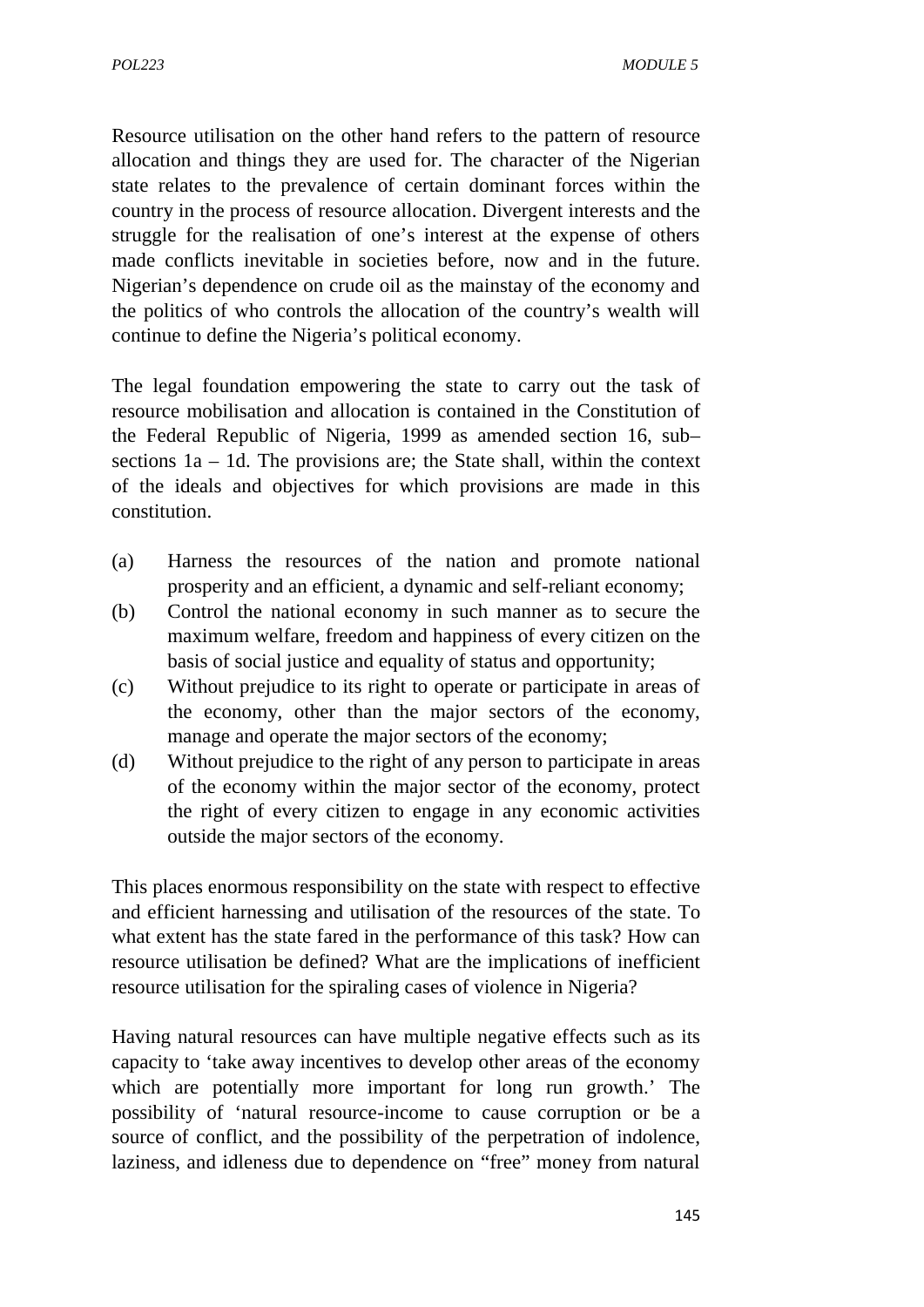resources is high. These have hitherto been the challenges confronting the post – colonial Nigerian state (Peter and Ocheni, 2015). The Nigerian government has not effectively managed the abundant human and natural resources to achieve the development of the country.

To this end, Peter (2012) asserts that the pattern of resource distribution in a state goes a long way to showing the possibility or otherwise of economic development. Where there is effective distribution of resources particularly to areas of priority, economic development will be contemplated. For Nigeria, more resources should be geared towards the drive for diversification of the economy. The opposite will be the case if resources are wrongly allocated. "Economic growth will therefore depend on how resources are distributed and how effectively they are used.

### **SELF-ASSESSMENT EXERCISE**

The pattern of resource allocation and things they are used for is referred to \_\_\_ (a) Resource utilisation (b) Resource exploitation (c) Resource exploration (d) Resource development.

### **4.0 CONCLUSION**

The state is saddled with the responsibility of harnessing and managing the available resources. Despite the constitutionality of this provision, the state has not been able to transform the abundant resources into tangible platform for development.

### **5.0 SUMMARY**

Resources availability does not automatically translate into development. Instead, proper management is germane and absolutely necessary for enhancing the overall development of the state. Nigeria can contemplate development if she can manage the available human and natural resources.

## **7.0 TUTOR-MARKED ASSIGNMENT**

1. Which of the following is a likely implication of resource availability for a state? (a) The development of a state (b) The democratisation of the state (c) The decentralisation of the state (d) The devolution of the state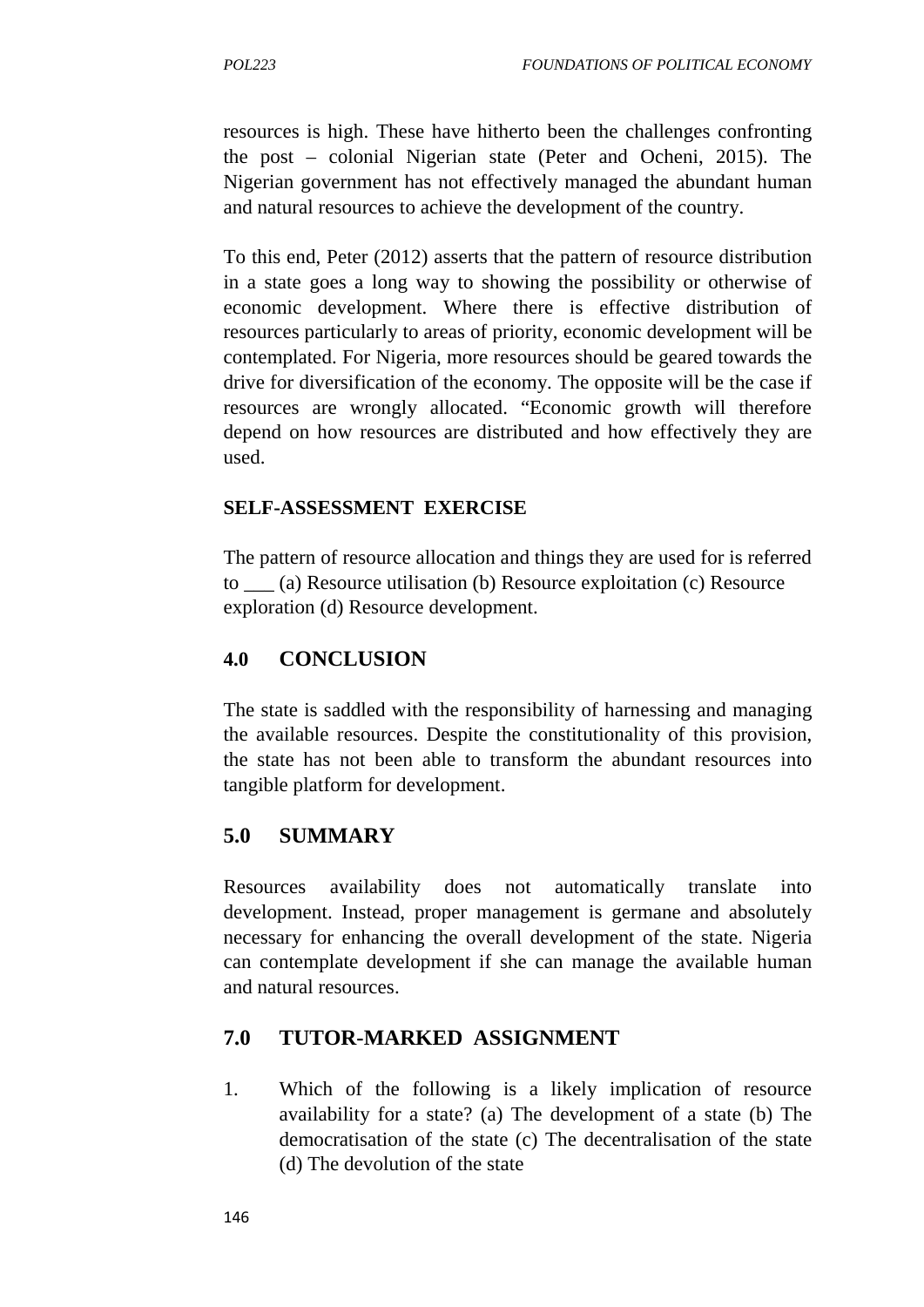2. What is the consequence of poor management of resources on the development of Nigeria? (a) Acceleration of development of the state (b) Autonomous development of the federating units (c) Poverty in the midst of plenty (d) Ethno – religious harmony

### **7.0 REFERENCES/FURTHER READING**

- Peter, M. A. (2012). Democratisation and National Development: A Comparative Analysis of Nigeria and South Korea, 1999 to 2009. An Unpublished Ph.D Thesis of University of Nigeria, Nsukka.
- Peter, M. A. and Ocheni, M. (2015).Beyond resource endowment: The state and the challenges of national security in Nigeria, 1999 To 2014. *Journal of Third World Studies* 32.1 (Spring 2015), 293-313.

The Constitution of the Federal Republic of Nigeria, 1999 as amended.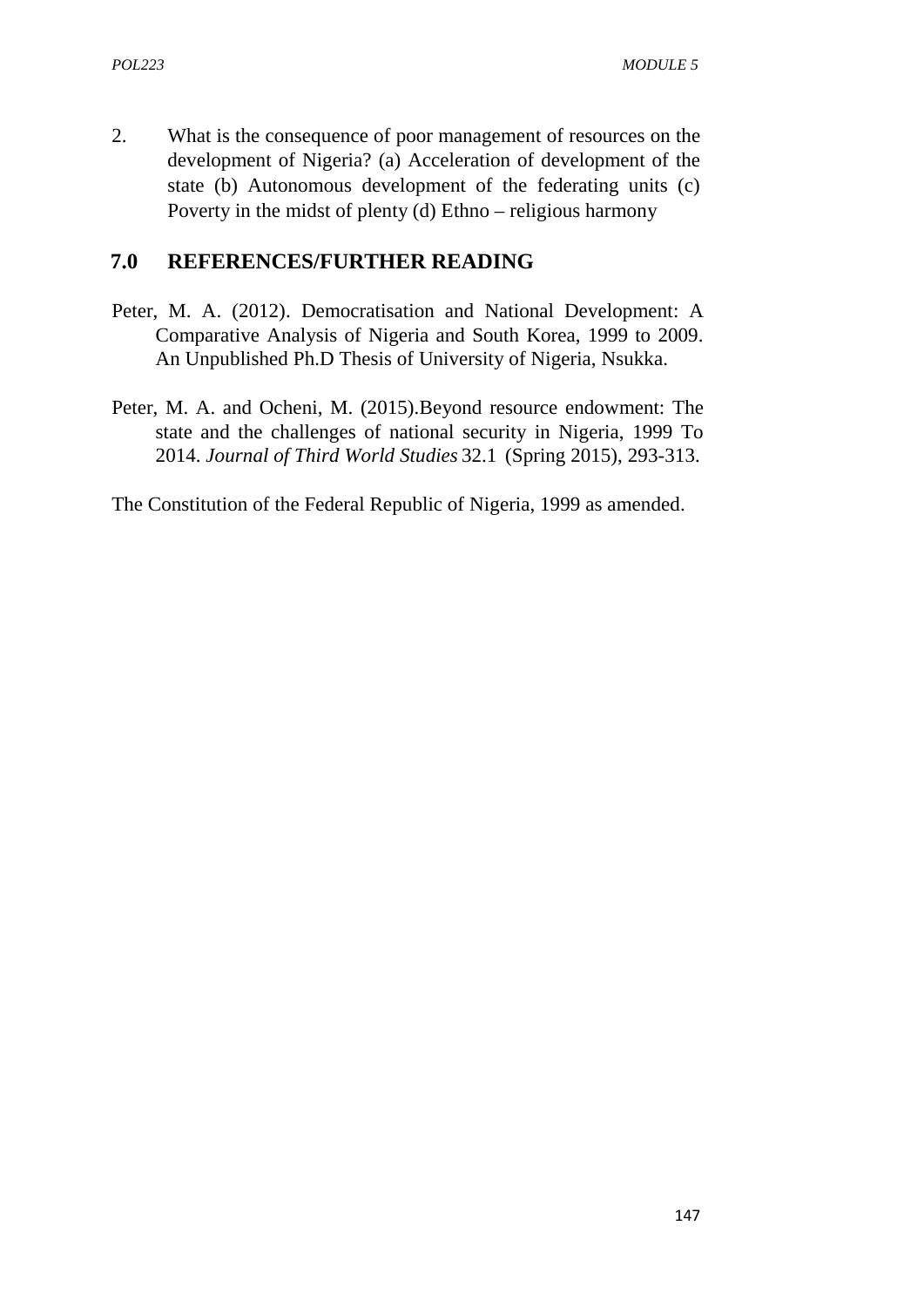# **UNIT 3 QUESTION OF DEVELOPMENT**

#### **CONTENTS**

- **1.0** Introduction
- **2.0** Objectives
- 3.0 Main Content
	- 3.1 Question of Development
- 4.0 Conclusion
- 5.0 Summary
- 6.0 Tutor-Marked Assignment
- 7.0 References/Further Reading

## **1.0 INTRODUCTION**

Development is a core discussion in the literature of political economy. To what extent has Nigeria fared on the development continuum? This unit examines the core concerns of development and the extent at which Nigeria has been able to thrive on those indicators.

### **2.0 OBJECTIVE**

By the end of this unit, you will be able to:

explain how Nigeria has fared on the question of development.

## **3.0 MAIN CONTENT**

### **3.1 Question of Development**

Development in its sense goes beyond growth. It involves the general improvement in the welfare of the human population. That was the reason for the use of the human development index as an indicator for measuring development by the United Nations Human Development (UNDP) Human Development Report (HDR) since 1990.

According to Seers in Todaro and Smith (2009:15),

The questions to ask about a country's development are therefore: what has been happening to poverty? What has been happening to unemployment? What has been happening to inequality? If all three of these have declined from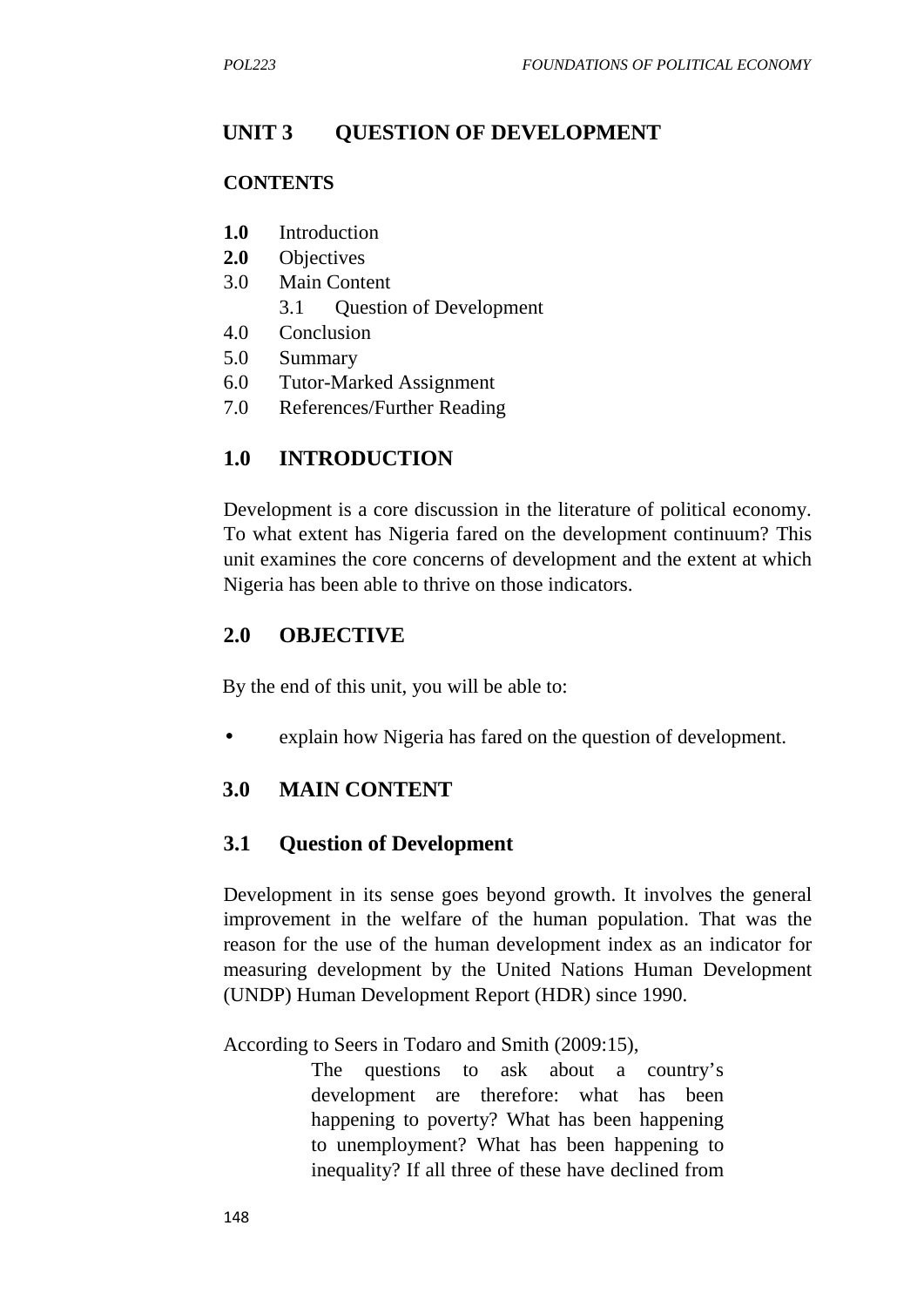high levels, then beyond doubt this has been a period of development for the country concerned. If one or two of these central problems have been growing worse, especially if all three have, it would be strange to call the result 'development' even if per capita income doubled.

The critical point to note about Seers' definition is the fact that the three major issues raised are mutually reinforcing. Unemployment generates poverty and increases the gap between the rich and the poor in the society. As more employments are been generated, the possibility of gradually alleviating poverty and inequality will rise.

Todaro & Smith (2009: 16) conceived of development as "a multidimensional process involving major changes in social structures, popular attitudes and national institutions, as well as the acceleration of economic growth, the reduction of inequality and the eradication of poverty." It entails a general improvement in the quality of life and the ability of the people to enjoy unhindered freedom.

Some of the empirical indicators of national development are; economic performance embodying; annual growth rate, national income, Gross Domestic Product (GDP), GDP and GNP per capita, poverty, unemployment, and inequality rate; and quality of life, embodying Human Development Index. Life expectancy, literacy rates, standard of living, quality of life index, life, health care data, etc.

#### **Economic Performance of Nigeria**

The general assumption is that the economic condition of a country is likely to improve if she embraces economic liberalisation, at least based on the prescription of the west, which sees it as what is needed for enhancing development in the less developed countries of the world. This assumption is in contradiction with the state centered development paradigm that spurred the rapid industrialisation of the Asian tigers of Singapore, Hong Kong, South Korea and Taiwan. To this end, it was asserted that "failures of liberal capitalism provoked … a discussion about the role of the state in development" (Antic, 2004: 23).

The gross domestic product has been used for a long period in determining the degree of economic development of a country. Between 1980 and 2009, it has been used as a major empirical indicator in the Human Development Index (HDI) of the United Nations Development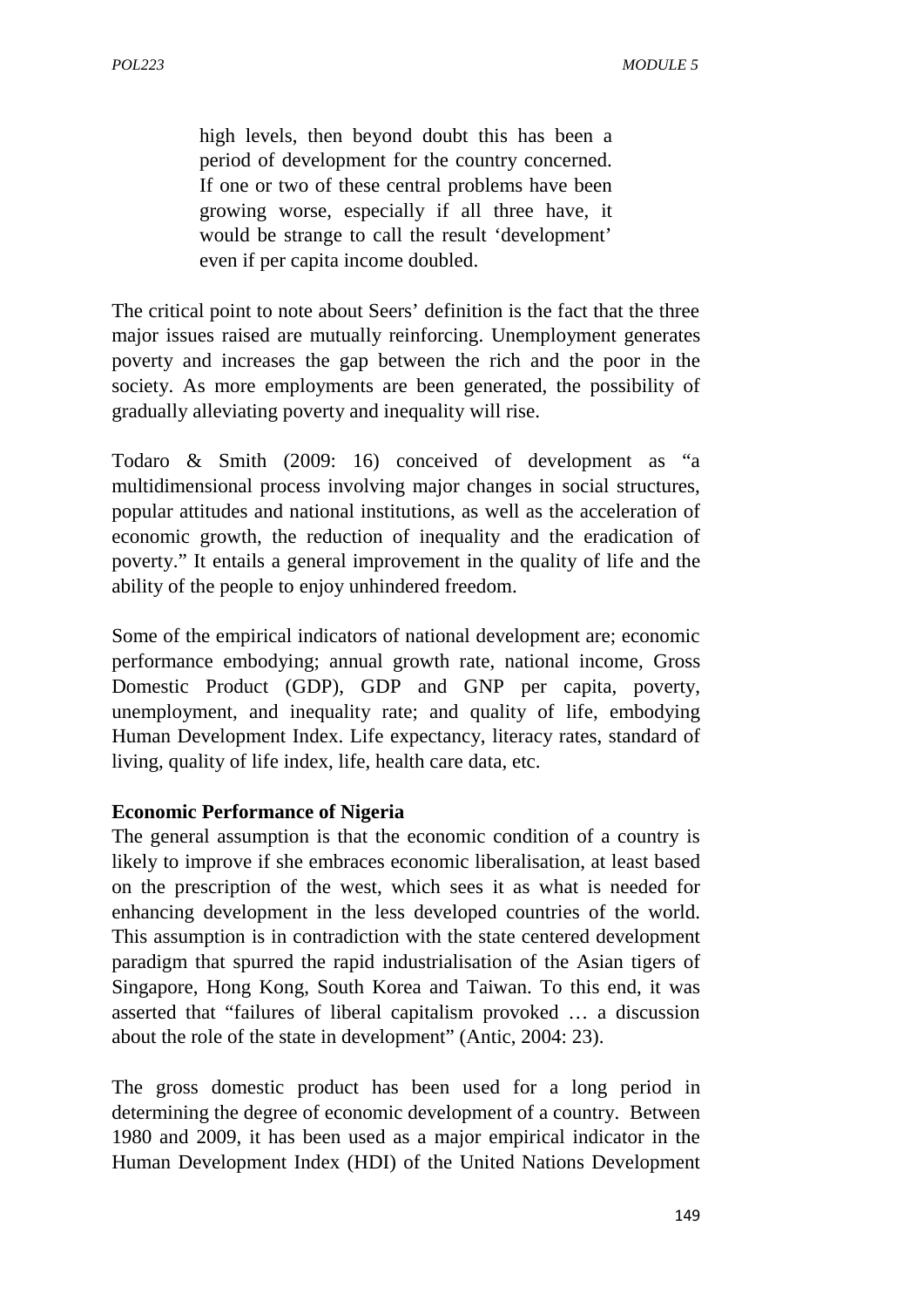Programme (UNDP)'s Human Development Report (HDR). It captures the overall earnings from all products of the country for a particular year. The GDP particularly at the purchasing power parity has become a standard indicator in the comparison of nations of the world.

For example; Figure 5.3.1 contains the annual Gross National Product of Nigeria from 2010 to 2018.The best performance of 549528.095 was in 2014. It continued to fall except for a marginal rise in 2018. This rise therefore does not reflect on the real life experience of Nigerians as almost half of the Nigerian population are still living on less than 1.90UD per day. The GDP real growth rate is a factor for measuring the Nigeria's growth experience. The evidences provided here supports the down-sliding of development in Nigeria.





### **Poverty Rate in Nigeria**

The centrality of poverty in the measurement of the level of economic development of a country cannot be over-emphasised. In this context, poverty can be understood as "the lack of basic human needs, such as clean water, nutrition, health care, education, clothing and shelter, because of the inability to afford them" (Peter, 2012). It is an income below which families would find it difficult to live without serious problems and which would place them in real danger when faced with any sort of economic crisis, such as a sick child or an injury at work (Peter, 2012).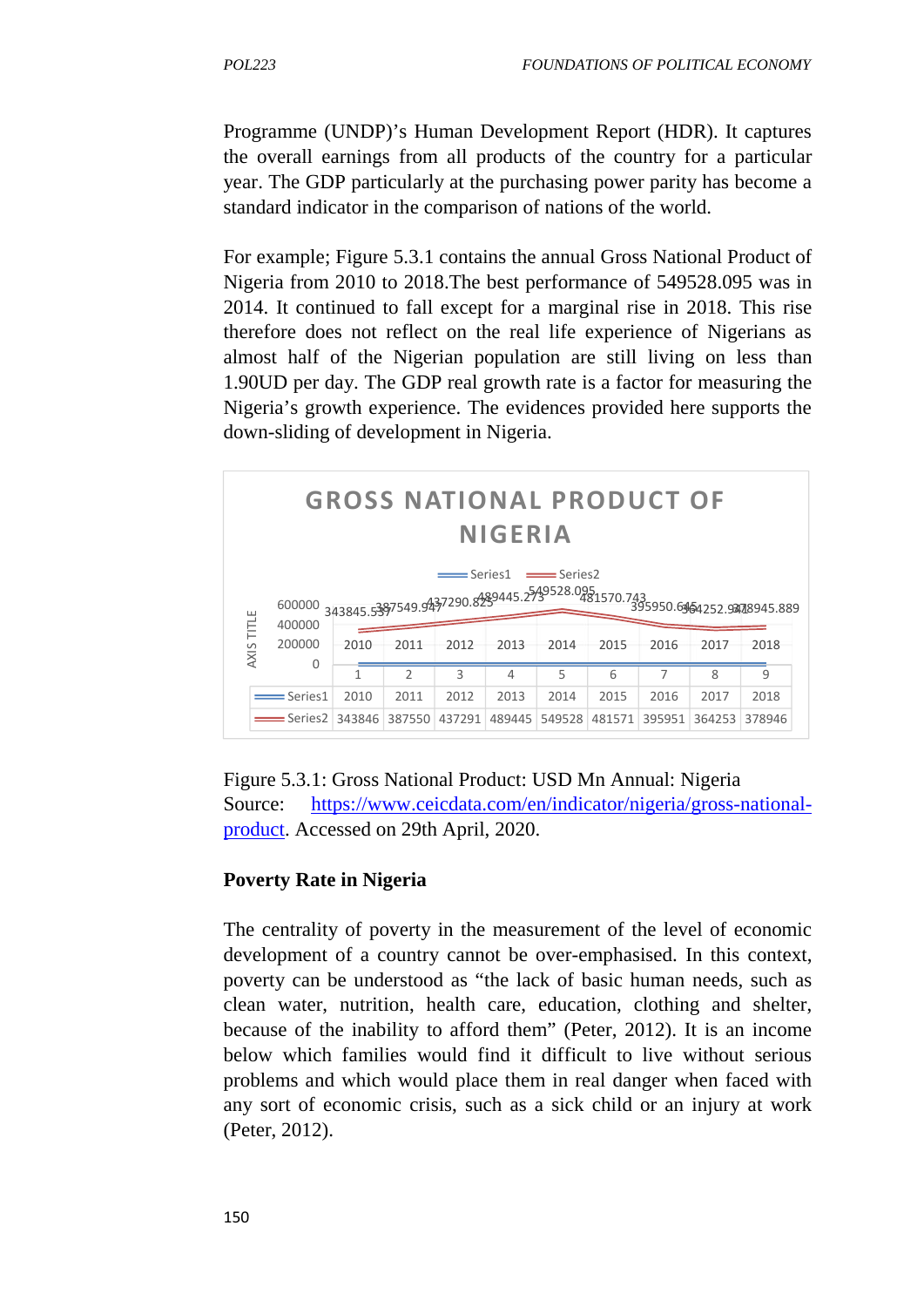It constitutes the measurement indicator of the quality of life of the people. In fact, in defining development, poverty is one of the central considerations. That is why Seers in Todaro and Smith (2009) defined development by posing those three critical areas of the human society. In conceptualising development, Seers opined that; what has been happening to unemployment? What has been happening to poverty? What has been happening to inequality? To him if two of those issues are on the increase, it will be wrong to say there is development even if the improvement in one doubled.

The 2018 of the level of extreme poverty in the world by The World Poverty Clock reported by Kazeem (2018) shows that:

> Nigeria has overtaken India as the country with the most extreme poor people in the world. India has a population seven times larger than Nigeria's. The struggle to lift more citizens out of extreme poverty is an indictment on successive Nigerian governments which have mismanaged the country's vast oil riches through incompetence and corruption.

Poverty reduction or eradication though gradual cannot be achieved by mere policies. In most cases, these policies do not put into consideration the real victims of poverty. Its eradication must follow a practical and logical pattern. For instance, (Ibeanu, 2008) questioned the poverty eradication programme of the Nigerian government that does not incorporate the people that are really poor. Besides, its sustainability is not guaranteed thereby his 'poverty of the poverty alleviation programme' analogy. To overcome poverty in Nigeria and most of the countries suffering similar fate, what is expedient is a return to the politics of development. When development sets in, poverty will inevitably give way. Lending credence to this assumption, Ake (2003) questioned the Africa's experiences in which there was no emphasis on the politics of development, hence orchestrating the marginalisation of development that inevitably results in the current state of poverty in Africa.

The possibility of getting rid of poverty may not be there since according to Yakes in Peter, 2012) it "coincides with large and growing inequality of both income and wealth, inequalities ingrained in the laws of motion of capitalism." Capitalism has been reckoned with to possess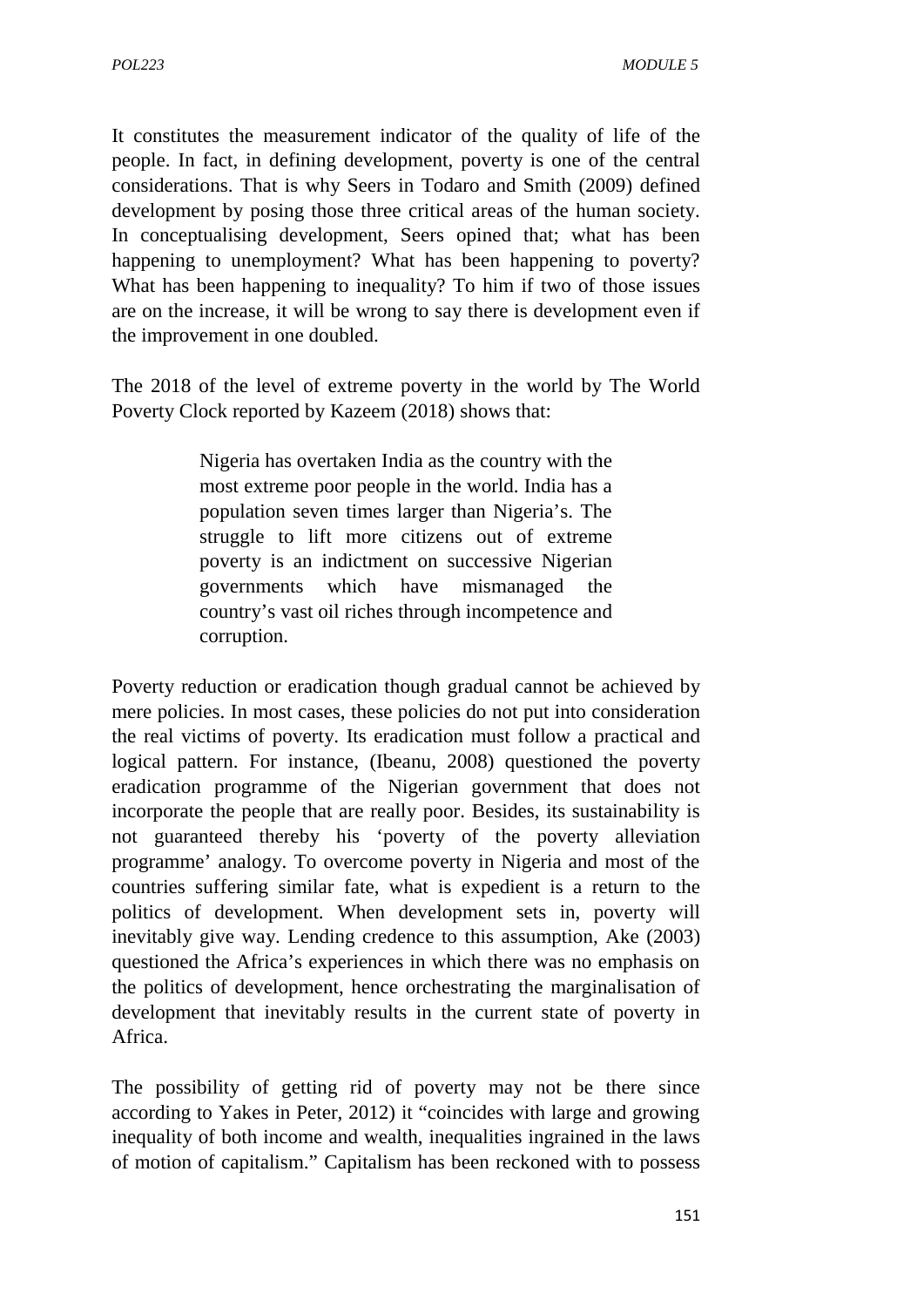the capacity of increasing both poverty and prosperity. Abysmally, the activity that causes poverty at one end reproduces prosperity at the other end. While the workers and other category of the peasantry are being continually exploited through what is in the Marxian parlance described as surplus value, the capitalists increase their prosperity from the same process that increases the poverty of the poor. This eventually widens the degree of inequality and correspondingly increases poverty. For it to get ameliorated; there is urgent need to go beyond the abundant human and natural resources hypotheses. What is needed is a wise, focused, competent and committed leadership necessary for converting the rich natural resources to real wealth for the people.

In sum, it is instructive to note that the only means of alleviating poverty is the aggressive pursuit of growth and development. The achievement of development is the panacea for sustainable poverty reduction. The logic is that as more industries spring up, the rate of unemployment will reduce, and poverty will gradually give way.

#### **Rate of Unemployment in Nigeria**

The conception of unemployment in the society is important to the understanding of the level of development of that society. A country where bulk of its working class citizens is either unemployed or underemployed cannot contemplate development. The ability of a country to develop is consequent upon the full and optimum utilisation of her human resource. There is a linkage between unemployment, poverty and inequality. The possibility of an unemployed person to be below poverty line is high. This widens the gap between the rich and the poor.

In Nigeria, the unemployment rate measures the number of people actively looking for a job as a percentage of the labour force. Many qualified and employable Nigerians are currently either unemployed or under employed. For instance, the 2017 estimate of the CIA World Fact Book (2020) puts the percentage of unemployed people in Nigeria at 13.9%.. This condition is expected to worsen in 2020 following the economic consequences of the ravaging Covid – 19 pandemic.

### **Degree of Inequality in Nigeria**

The Oxfam (2017: 5) report shows that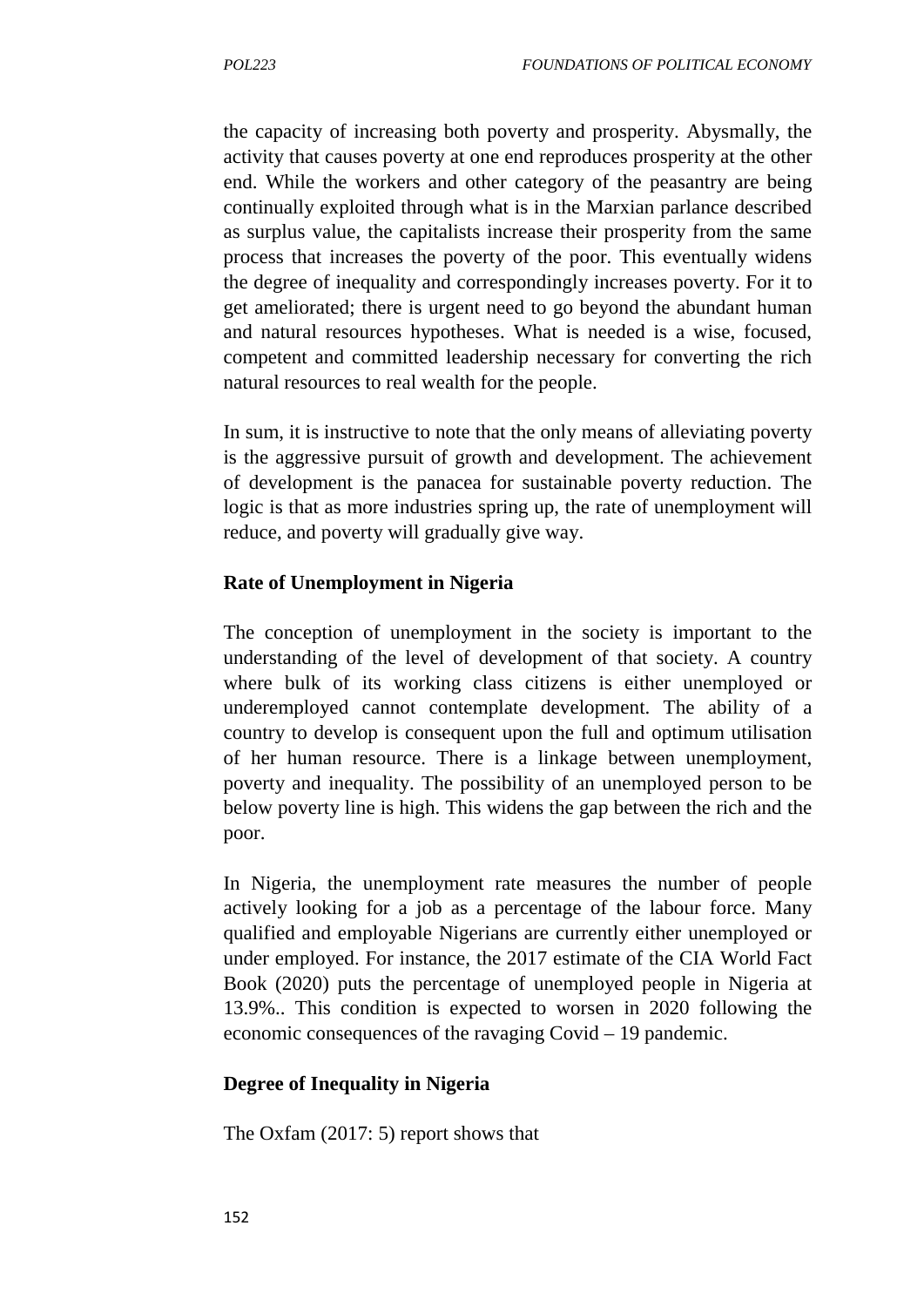Poverty and inequality in Nigeria are not due to lack of resources, but to the ill-use, misallocation and misappropriation of such resources. At the root there is a culture of corruption and rent-seeking combined with a political elite out of touch with the daily struggles of average Nigerians.

World inequality grew because inequality grew between and within countries. The rich nations grew richer and the poor nations grew poorer; the rich within each country grew richer at the expense of the poor. The interconnectedness between poverty and inequality is indisputable. Yates cited in (Peter, 2012) notes that "poverty on a global scale is matched by an enormous and growing inequality of incomes." Poverty and inequality have diametrical relationship. They are both selfreinforcing.

At the root of the capitalist system is the issue of inequality. It is not very hard to see why. In capitalist economies, everyone is free to make money, but it is remarkable how few do. Capitalist economies espouse egalitarian values, but the consequences of their normal operations are extraordinarily in-egalitarian. It was argued that, "among all the subtypes of political regimes, communist dictatorships had the highest level of social equality" (Antic, 2004:23). This alludes itself to the capacity of state regulated economy to ensure proper re-distribution of wealth targeted at bridging the gap between the haves and the have not's in the society. Poor people are likely to get worse off if they live in the state or country with the greater income inequality is high. This attests to the self-reinforcing character of poverty and inequality.

Poverty and inequality in Nigeria are not due to a lack of resources, but to the ill-use, misallocation and misappropriation of such resources. At the root is a culture of corruption combined with political elite out of touch with the daily struggles of average Nigerians. Nigerian government must take urgent steps to embark on economic and political policies that can lift majority of the people at the lowest ebb of the society as a way of closing the inequality gap.

Nigeria has not fared better on the human development index. For instance, though the value of Nigeria on the UNDP HDR's HDI marginally rose from 0.445 in 2003 to 0.534 in 2018 (UNDP), she has consistently fallen under the low human development category and for example ranked 158 out of the 189 countries surveyed in 2018 (UNDP, 2020). Ake (2003: 1) asserts that "the problem is not so much that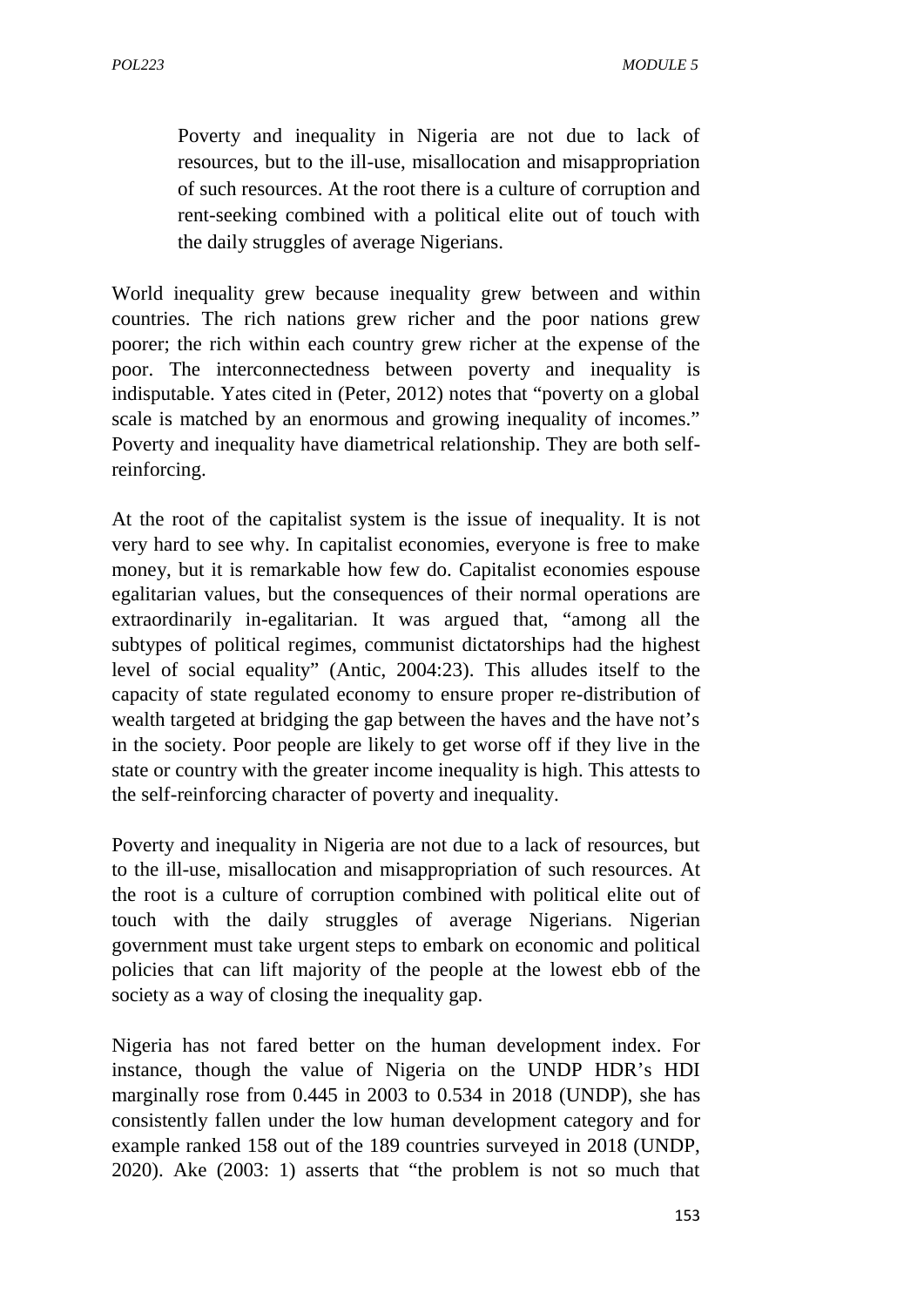development has failed as that it was never really on the agenda in the first place." This position potently justifies the reasons for the inability of most of the African countries to overcome the problem of underdevelopment even after about five decades of independence.

#### **SELF-ASSESSMENT EXERCISE**

The general improvement in the welfare of the human population is generally referred to as \_\_\_ (a) Quality of life (b) Standard of living (c) Development (d) Economic growth

## **3.0 CONCLUSION**

Development is a critical issue of discourse in political economy. It goes beyond growth. Different countries are at different point on the development continuum. The efficiency and effectiveness of the management of human and material resources are germane to the possibility or otherwise of achieving development.

# **4.0 SUMMARY**

Discussion on development cannot be overemphasised. The capacity of a country to overcome the triple problems of poverty, unemployment and inequality is predicated on her attainment of certain appreciable height on the development continuum. Nigeria has been consistently categorised as a low development country. This affects the quality of life of the people, age of school enrolment, life expectancy and other critical indicators.

## **5.0 TUTOR-MARKED ASSIGNMENT**

- 1. Which of the following is not an indicator of development? (a) Poverty (b) Inequality (c) Pressure group (d) Gross Domestic Product.
- 2. Why has Nigeria not been able to achieve development after over five decades of political independence? (a) Development not on the agenda of political elites (b) Lack of natural resources (c) Diversification of the economy (d) Pattern of electioneering campaigns.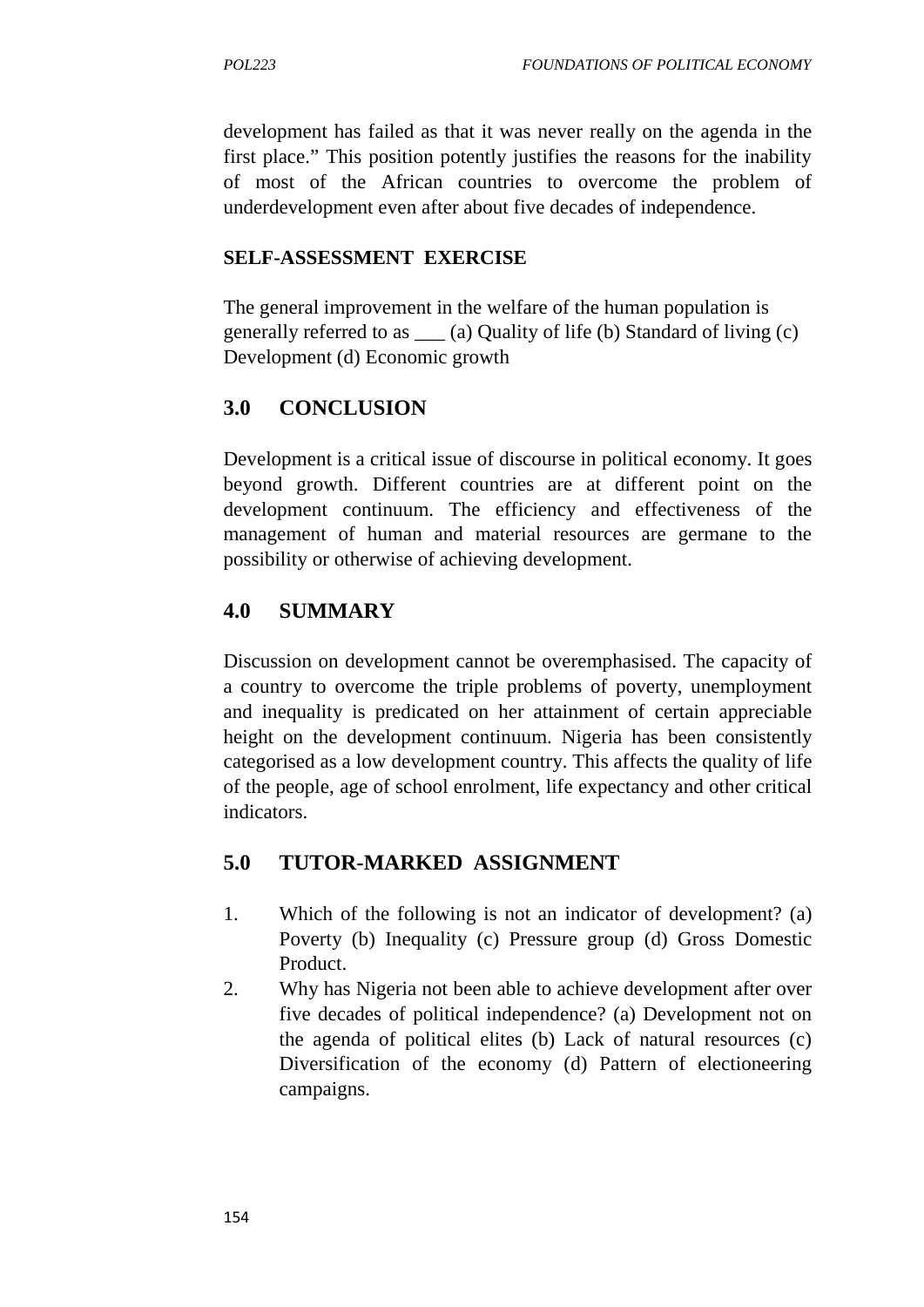#### **7.0 REFERENCES/FURTHER READING**

- Ake, C. (2003). *Democracy and development in Africa.* Ibadan: Spectrum Books Limited.
- Antic, M. (2004).Reexamining role of the state in promoting development.*politickamisao*.
- Kazeem, Y. (2018, June 25). *Nigeria has become the poverty capital of the world.* Retrieved from https://qz.com/africa/1313380/nigerias has-the-highest-rate-of-extreme-poverty-globally/
- Ibeanu, O. (2008). *Affluence and Affliction: The Niger Delta as a Critique of Political Science in Nigeria.* 27<sup>th</sup> Inaugural Lecture of University of Nigeria, Nsukka.
- Oxfam. (2017). *Inequality in Nigeria: Exploring the Drivers*. Oxfam International.
- Peter, M. A. (2012). Democratisation and National Development: A Comparative Analysis of Nigeria and South Korea, 1999 to 2009. An Unpublished Ph.D Thesis of University of Nigeria, Nsukka.
- Todaro, M. P. & Smith, S. C. (2009).*Economic development*. England: Pearson Education Limited.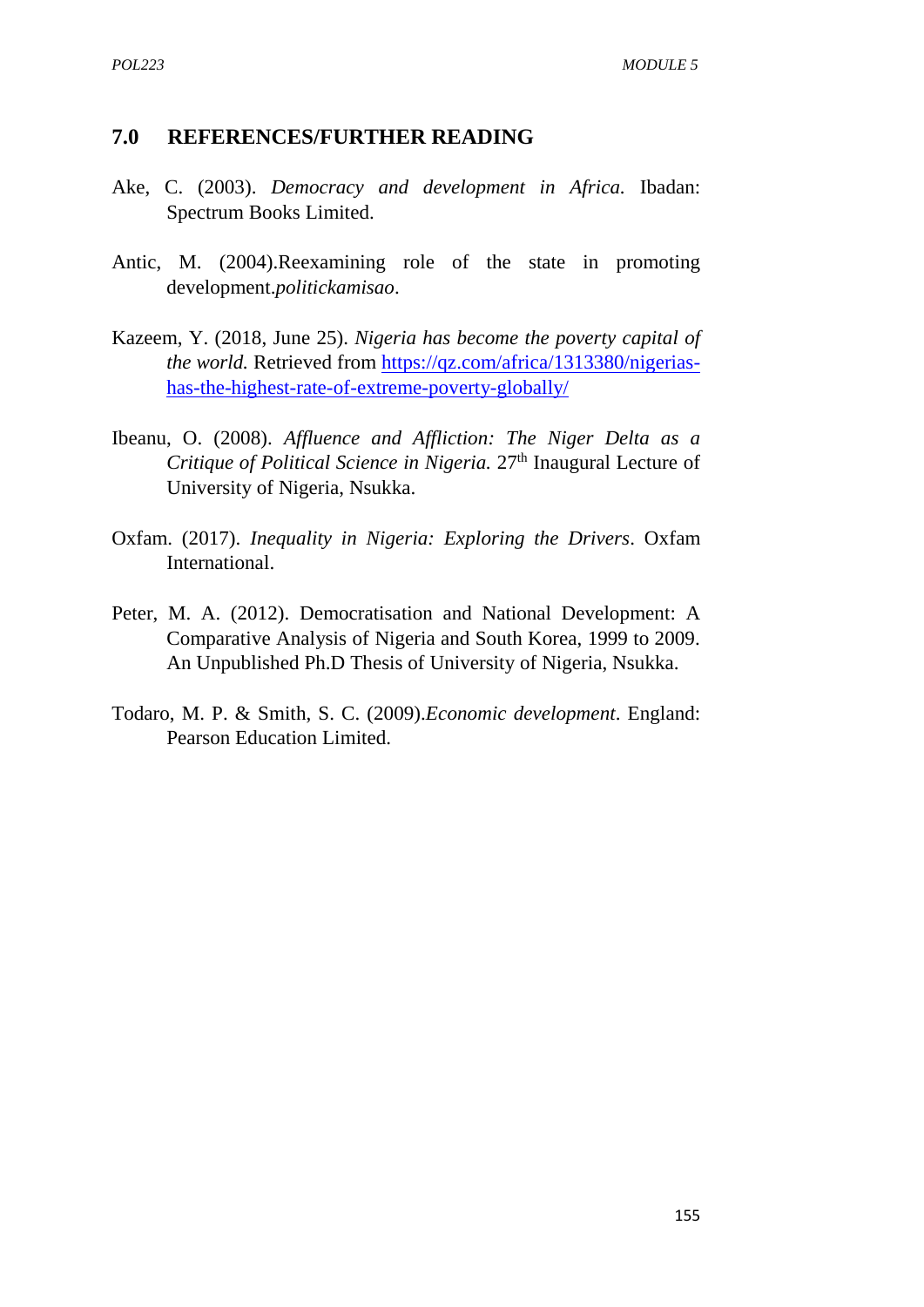# **UNIT 4 POLITICAL ECONOMY OF INSECURITY**

#### **CONTENTS**

- 1.0 Introduction
- 2.0 Objectives
- 3.0 Main Content
	- 3.1 Political Economy of Insecurity
- 4.0 Conclusion
- 5.0 Summary
- 6.0 Tutor-Marked Assignment
- 7.0 References/Further Reading

## **1.0 INTRODUCTION**

Insecurity has become part and parcel of Nigeria. It has escalated over the years to its current dimension of terrorism, militancy and herdsmen/farmers crisis. This unit examines these crises and their implications for Nigerian political economy.

### **2.0 OBJECTIVES**

By the end of this unit, you will be able to:

- (i) discuss the challenges of insecurity in Nigeria
- (ii) explain the implications of insecurity for the Nigerian economy.

### **3.0 MAIN CONTENT**

### **3.1 Political Economy of Insecurity**

Security issue has become of paramount concern to discourse in Nigerian political economy. Nigeria has been notorious for ethno – religious, communal, political conflicts. It has snowballed into militancy with several militia groups existing. Of late, Boko Haram has become a menace in Nigeria. The little success recorded in the battle against this terrorist group has been eroded by the marauding herdsmen that have ravaged farms and destroyed lives and properties.

The notion of national security as a means of maintaining a stable nation state can be traced to the peace treaty of Westphalia, wherein the concept of a sovereign state, ruled by a sovereign, became the basis of a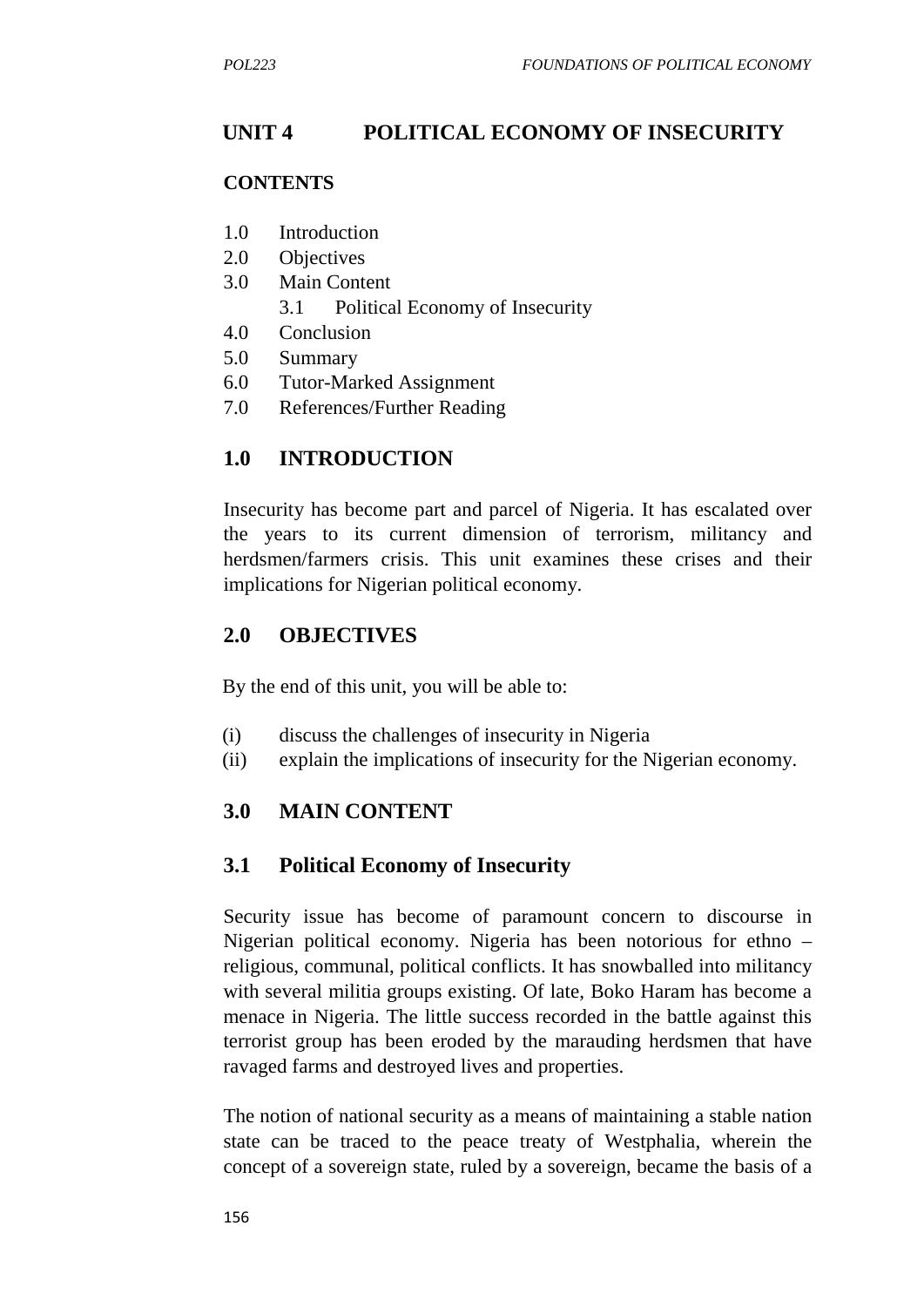new international order of nation states. It was Thomas Hobbes in his 1651 work *Leviathan* who stated that citizens yield to a powerful sovereign who in turn promises an end to civil and religious war, and to bring forth a lasting peace, and give him the right to conduct policy, including wage war or negotiate for peace for the good of the "commonwealth", i.e., a mandate for national security.

Like many concepts in the social sciences, national security is ambiguous and not amenable to any single and universally acceptable definition. One of the definitions which may capture its essence of usage in this context is the one provided by Paleri (2008: 521) that national security is

> The measurable state of the capability of a nation to overcome the multi-dimensional threats to the apparent well-being of its people and its survival as a nation-state at any given time, by balancing all instruments of state policy through governance, that can be indexed by computation, empirically or otherwise, and is extendable to global security by variables external to it.

Nnoli (2003:20) argues that the relative success of violence in drawing attention to the injustice has made this a strategy for promoting identity politics. This has given rise to the phase of provoking ethnic violence as a means of attracting attention to political issues and interests, and of proving political relevance. This suggests that the end of identity politics-spurned violence is not in sight. The implication of this is in two-fold. It means more lives will be lost and more property will be destroyed. It also means that lives and property in Nigeria becomes more insecure.

Using violence for identity politics spells doom for national integration. Instead of Nigerians to come together, violent conflict will drive Nigerian citizens more apart. As it has been observed earlier, using informal identity politics does not augur well for the country. Using informal identity politics means the proliferation of more militia groups. Nigeria is yet to curtail the activities of the ones on ground, having more of them will be disastrous for the polity.

One of the manifestations of insecurity in Nigeria is insurgency. Insurgents adopt hit and run approach. Their operational tactics is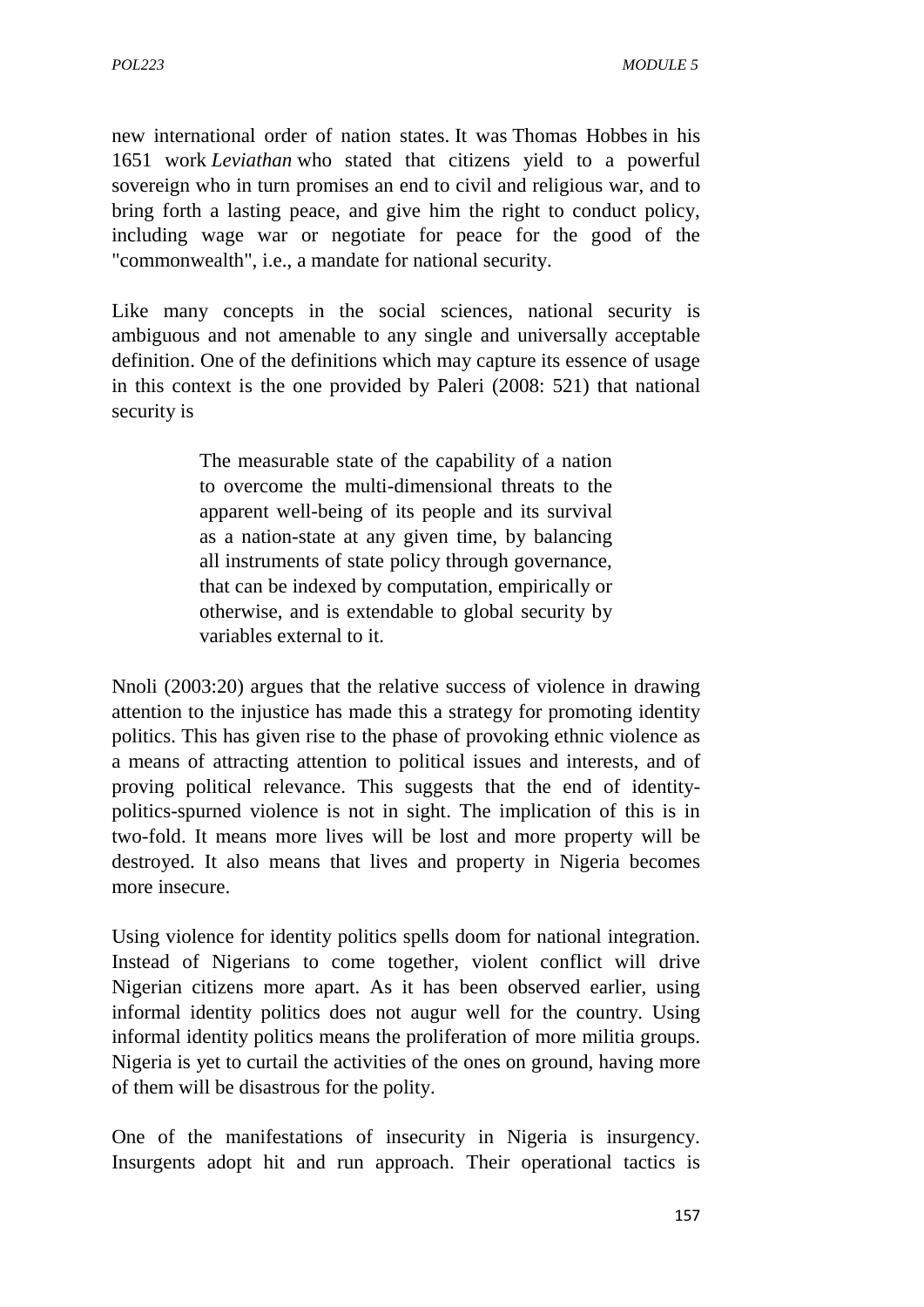usually unconventional, hence making a military option sometimes futile in curbing their activities. It has been observed that insurgents and terrorists are likely to exist and thrive in countries where the leaders are not doing enough to alleviate the plights of the people. For instance, Ibeanu (2008:8), in his development-conflict compass, asserts that, "as development increases, conflict decreases. When this happens, the peace space expands, while the violence space contracts." Peter and Asogwa (2009), however, note that the porosity of Nigeria's border gives room for the infiltration of the country by all sorts of criminals.

One of the probably most devastating dimension of insurgency is the recurrent unleash of terror by the Islamic militant group fondly called *Boko Haram* (meaning western education is sacrilege) Predominantly in North Eastern part of the country. What has often made the war against this group difficult is the ideological dimension underlying the operation of the group. It is acclaimed to be a religious war, whose emphasis is on the complete annihilation of western education, philosophy, and ideology

The slight victory of the Nigerian government over Boko Haram has been swallowed in the current spate of banditry. All these have combined to wreak havoc on Nigeria and her citizens. Therefore, violence is antithetical to political development.

The other manifestations and purveyors of insecurity in Nigeria hinge on the activities of the Independent People of Biafra (IPOB), escalating spate of kidnapping and hostage taking, armed robbery, banditry, ethnoreligious violence, pipeline vandalism, the activities of the movement for the emancipation of Niger Delta (MEND), border clashes, among others. These has occasioned the proliferation of Small Arms and Light Weapons (SALW) in the society.

Apart from the inability to contemplate political development as a consequence of insecurity, it also has the following consequences for Nigeria;

- a. Incessant violence in the polity dents the international identity of Nigeria.
- b. It impacts Nigeria's foreign relations negatively and drives away foreign direct investment (FDI).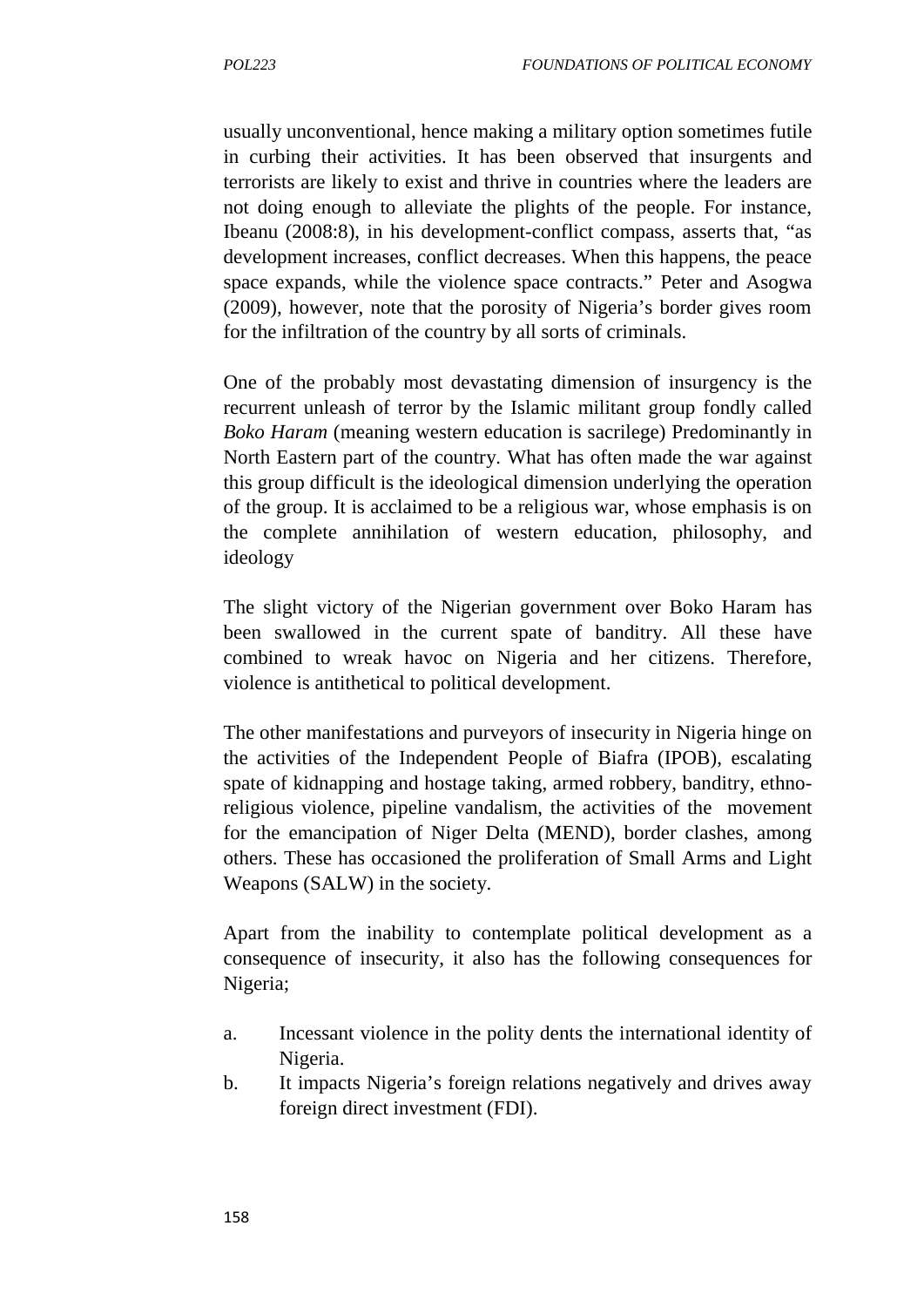- c. The country is already rated as a "risky" state in the international system, compounding this through ethno-religious violence will affect Nigeria's image abroad the more.
- d. Economic life of the people directly affected by violent conflicts are always devastated with consequent loss of means of livelihood and businesses.
- e. The activities of herdsmen may lead to food emergency in the country as farmers could no longer attend to their farming business.

The resources of the state that should ordinarily be used to provide critical infrastructure are 'wasted' on addressing these 'unnecessary' violent conflicts.

#### **SELF-ASSESSMENT EXERCISE**

Which of the following is an implication of violent conflict in Nigeria? (a) It will drive Nigerian citizens more apart (b) It is a force of unity (c) It helps to address food emergency (d) It shows the conflict management skill of the Nigerian government

### **4.0 CONCLUSION**

Nigeria has been a theatre of violent conflicts. These particularly become widespread since independence in 1960. The latest manifestation of this ugly development is insurgency and herders/farmers violent conflicts. If these crises are not mitigated, they will continue to affect the country negatively and deplete the economic potentials and opportunities of Nigeria.

## **5.0 SUMMARY**

Insecurity in Nigeria is manifested at the ethnic-religious, communal, political levels among others. This has cumulated into the emergence of several militia groups whose latest dimension is the emergence of insurgent groups that have wreck untold havoc on Nigeria, Nigerians and the Nigerian economy. Bulk of state resources that could have been probably deployed to the provision of critical infrastructure have been used to fight insecurity in the country. It has given Nigeria and Nigerians negative image abroad and has depleted investment opportunities in the country. All hands must be on deck to address this ugly scenario as that will be the panacea for development in the country.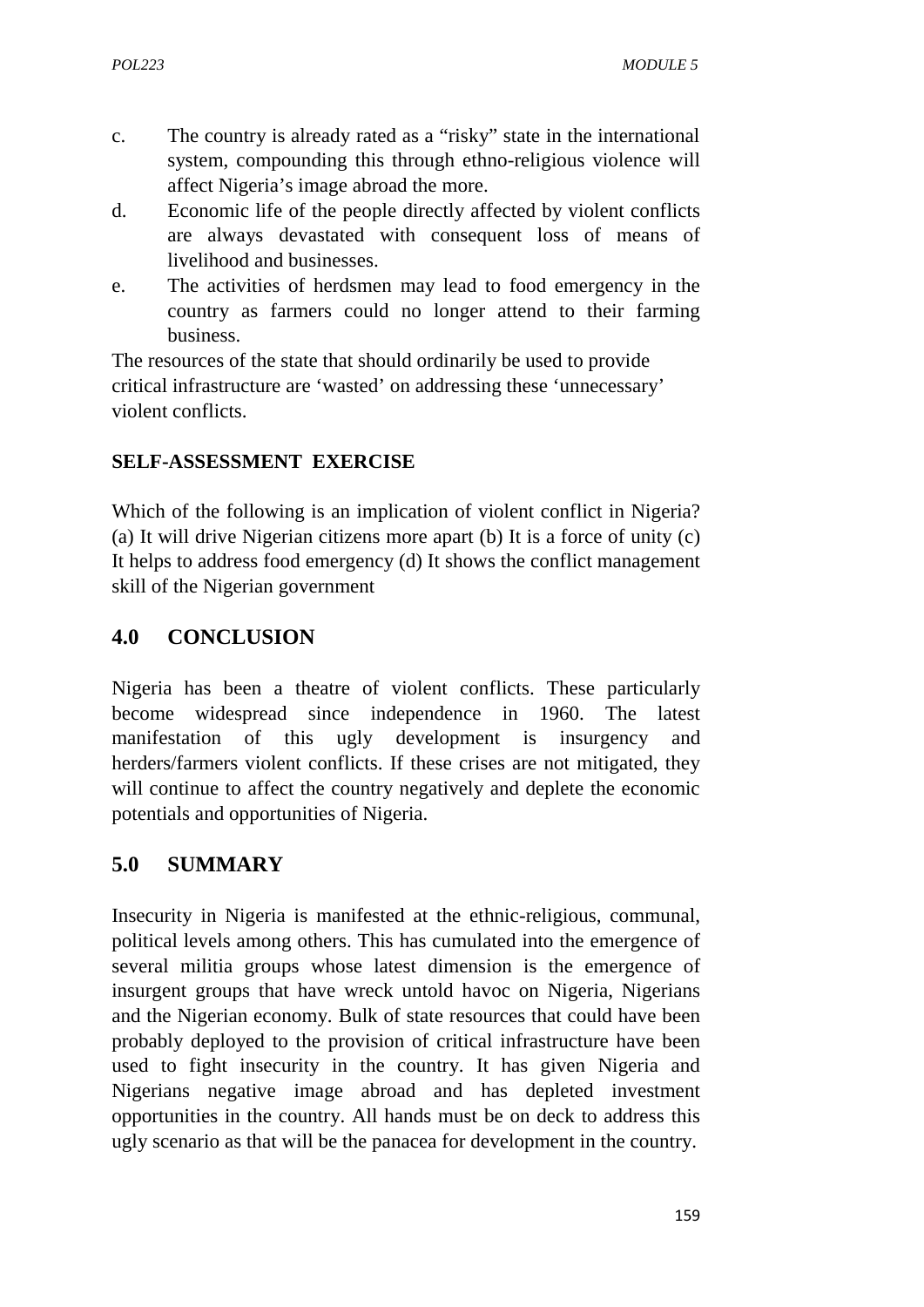### **6.0 TUTOR-MARKED ASSIGNMENT**

- 1. The notion of national security as a means of maintaining a stable nation state can be traced to the peace treaty of \_\_\_ (a) Western India (b) Westphalia (c) Hiroshima (d) Oxford.
- 2. All the following are ways insecurity has affected Nigerian economy except? (a) It dents the international identity of Nigeria. (b) It drives away foreign direct investment (FDI). (c) Shortage in food supply (d) It leads to the breaking forth of health pandemic

#### **6.0 REFERENCES/FURTHER READING**

- Akintola, E. O. & Peter, M. A.(2019). Identity, violence and development in Nigeria. *Journal of Research and Development in Arts and Social Sciences(JDRASS)*, 4, 194 – 219.
- Ibeanu, O. (2008, February 20). *Affluence and affliction: The Niger Delta as a critique of political science in Nigeria*. An Inaugural Lecture of the University of Nigeria, Nsukka.
- Nnoli,O. (2003). Ethnic Violence in Nigeria: A Historical Perspective. Retrieved from http://omworkshop.indiana.edu/papers/nnoli\_021003.pdf
- Paleri, P. (2008).National *Security: Imperatives and Challenges*. New Delhi: Tata McGraw-Hill.
- Peter, M. A. & Asogwa, N. O. M. (2011). The minimal state and state intervention in economic crisis: An interrogation of the lockean theory of social contract. *Journal of Arid Zone Economy.*12 (2),  $46 - 54.$
- Peter, M. A. (2009). A Review of National security in Africa: a radical new perspective by Okwudiba Nnoli, *National Development Review*, (2), 139 – 141.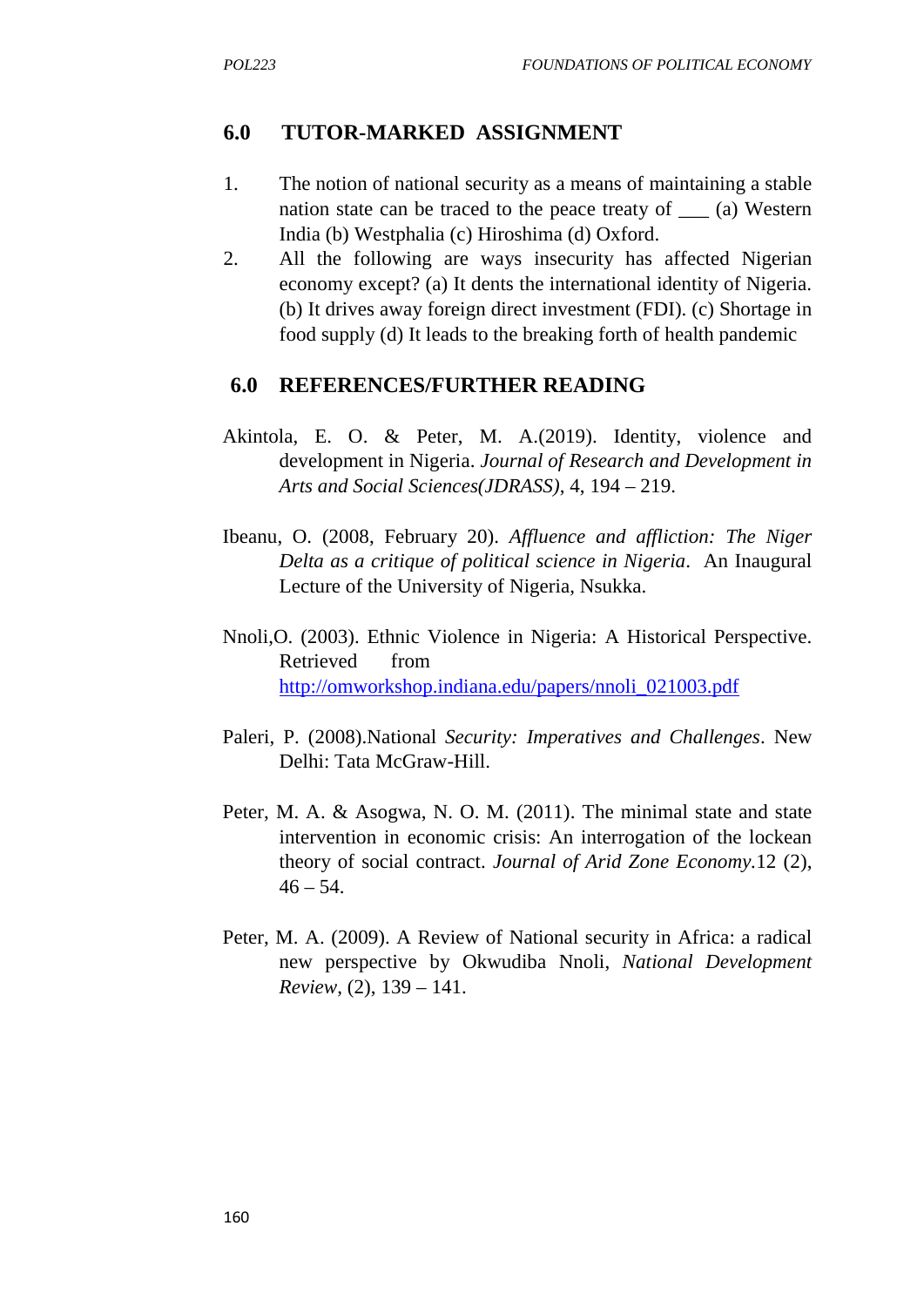# **UNIT 5 POLITICAL ECONOMY OF ELECTIONS**

#### **CONTENTS**

- 1.0 Introduction
- 2.0 Objectives
- 3.0 Main Content 3.1 Political Economy of Elections
- 4.0 Conclusion
- 5.0 Summary
- 6.0 Tutor-Marked Assignment
- 7.0 References/Further Reading

## **1.0 INTRODUCTION**

Election is a normal way of changing leadership in a democratic society. The Nigeria's experience presents a different perspective. Elections are hardly free, fair and credible bringing to question the legitimacy of the 'elected' leaders. This unit examines the nature of Nigerian elections and the political economy implications.

## **2.0 OBJECTIVES**

By the end of this unit, you will be able to:

- (i) discuss the nature of Nigerian elections
- (ii) explain the political economy of Nigerian elections.

### **3.0 MAIN CONTENT**

#### **3.1 Political Economy of Elections**

Resource dependency makes so much money available for sharing. This makes access to the seat of power very lucrative and highly competitive. In the bid to achieve this, stakeholders in the Nigerian project have devised several dubious means including flagrant abuse of people's rights and aggressive pursuit of injustice and the accompanying galloping corruption. Part of the predicaments confronting political succession in Nigeria is what Ibeanu described as 'primitive accumulation of votes' (Ibeanu, 2006). The struggle by political elites to win elections by overt or covert means because of the privileges attached to those offices. The implication is that votes hardly count.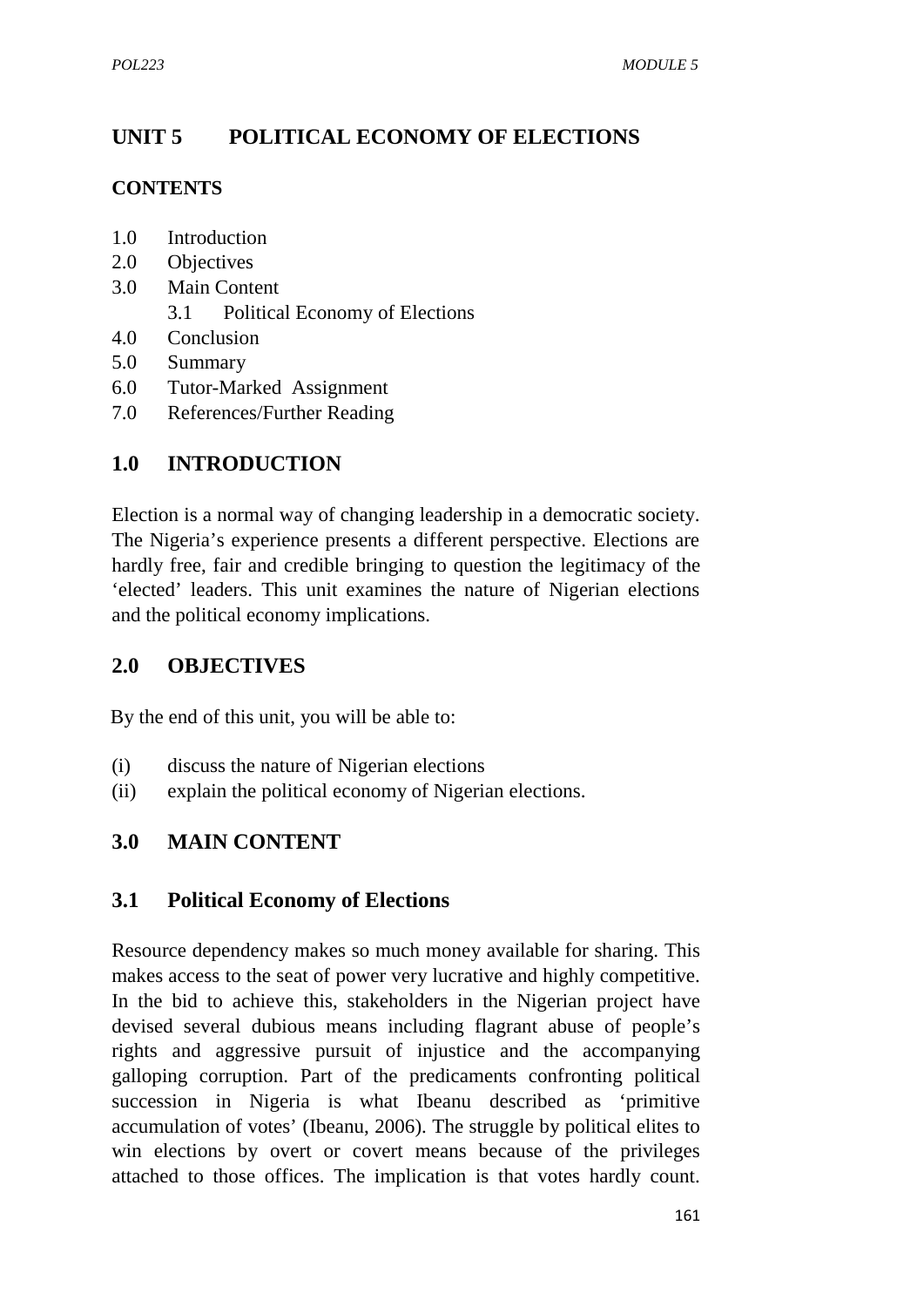Despite the pursuit of electoral reforms, which analysts and political commentators are of the view may help in restoring peoples' confidence in the electoral process, vote buying has become prominent in the current political milieu of Nigeria.

This character of the post – colonial state in Africa as evident in Nigeria is manifested in diverse areas of Nigeria's national life. The fraudulent practices of vote buying and other electoral practices have stifled free and fair elections and denied the people of good governance which is essential for development. The Nigeria's scenario is typical of a post – colonial society where the only commodity available for buying and selling is the state. Access to state power provides the automatic avenue for amassing wealth. This makes the contest for political power fierce and equally explains the prevailing sit – tight syndrome in Nigeria and other African countries (Peter, 2011).

As a fall out of the foregoing, the Nigeria's political history has episodes of electoral malpractices which has become a tradition associated with politics. This electoral malpractice is usually carried out with the use of violence by politicians to achieve their desperate ambitions for power. As a result of this, lives are lost and critical public infrastructure are destroyed.

The consequences of the arbitrary use of violence to usurp political power in Nigeria has resulted in the following;

- a. Made a mockery of the principles of democracy which enshrine the franchise of the citizens to exercise their choice in what should be ideologically; a representative government of the people by the people.
- b. Has thrown the credibility of the electoral process to the mud and robbed the common citizen the trust in voting during election. Election is the process of actualizing representative democracy. It is a means of peaceful change in leadership by the people.
- c. Questioned the validity of the outcome. The absence of free, fair and credible elections implies that popular and preferred candidates are hardly allowed to emerge victorious. This will continue to make good and responsive governance elusive.

#### **SELF-ASSESSMENT EXERCISE**

The best way to change a government in a democracy is through  $\qquad$  (a) Selection (b) Revolution (c) Coup (d) Election